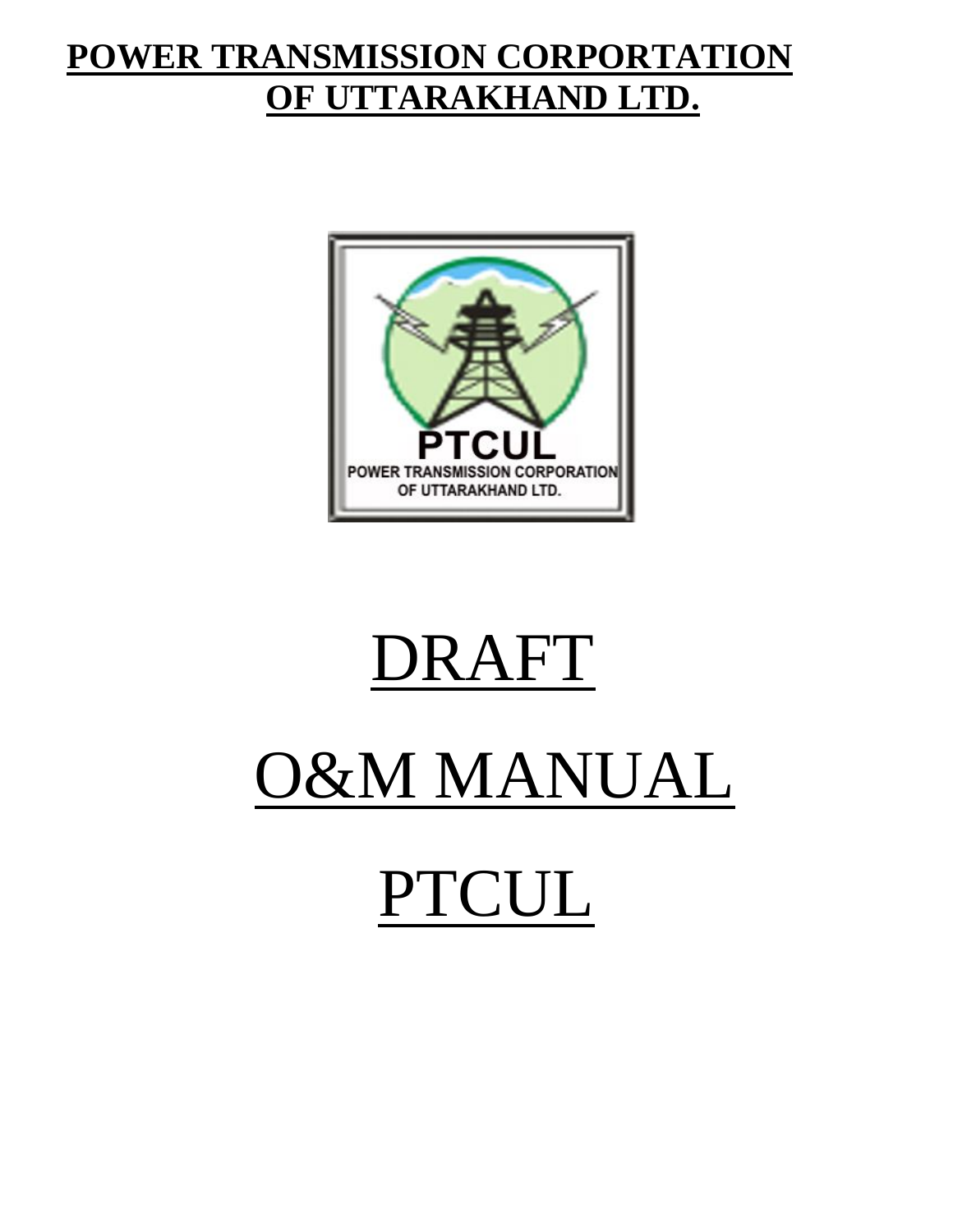# **PREFACE**

Just like a human body every equipment has its own life to serve the purpose for which it is meant. A well maintained equipment not only serves its purpose efficiently, economically and quickly but also exceeds its expected life time. After formation of PTCUL as a State transmission utility to maintain, operate and run the State Grid of Uttarakhand as per Grid Code as well standard practices and procedures, the need of an O&M manual became essential. This Manual has been prepared for existing transmission network of PTCUL i.e. decade old Transmission lines, substations in plane and hilly terrain as well as new lines and substations added to the system to maintain balance of Load and Generation etc. There are two type of maintenance:

- i) Preventive Maintenance
- ii) Break down Maintenance

Preventive maintenance is a routine and regular maintenance to prevent future breakdown.

While framing this O&M manual for Substation and lines an attempt has been made to formulate proper guide lines, directions and instructions with suitable standard data and ratings, which will be helpful to field officers and staff for timely maintenance.

This O&M manual consists of two parts:-

Part – I deals with Preventative Maintenance of Substation Equipments and Protective Switchgears.

Part – II deals with Preventative Maintenance of Transmission Lines.

 The emphasis has been given to include the operation and maintenance procedures of new and modern technology for substation equipments and protective relays.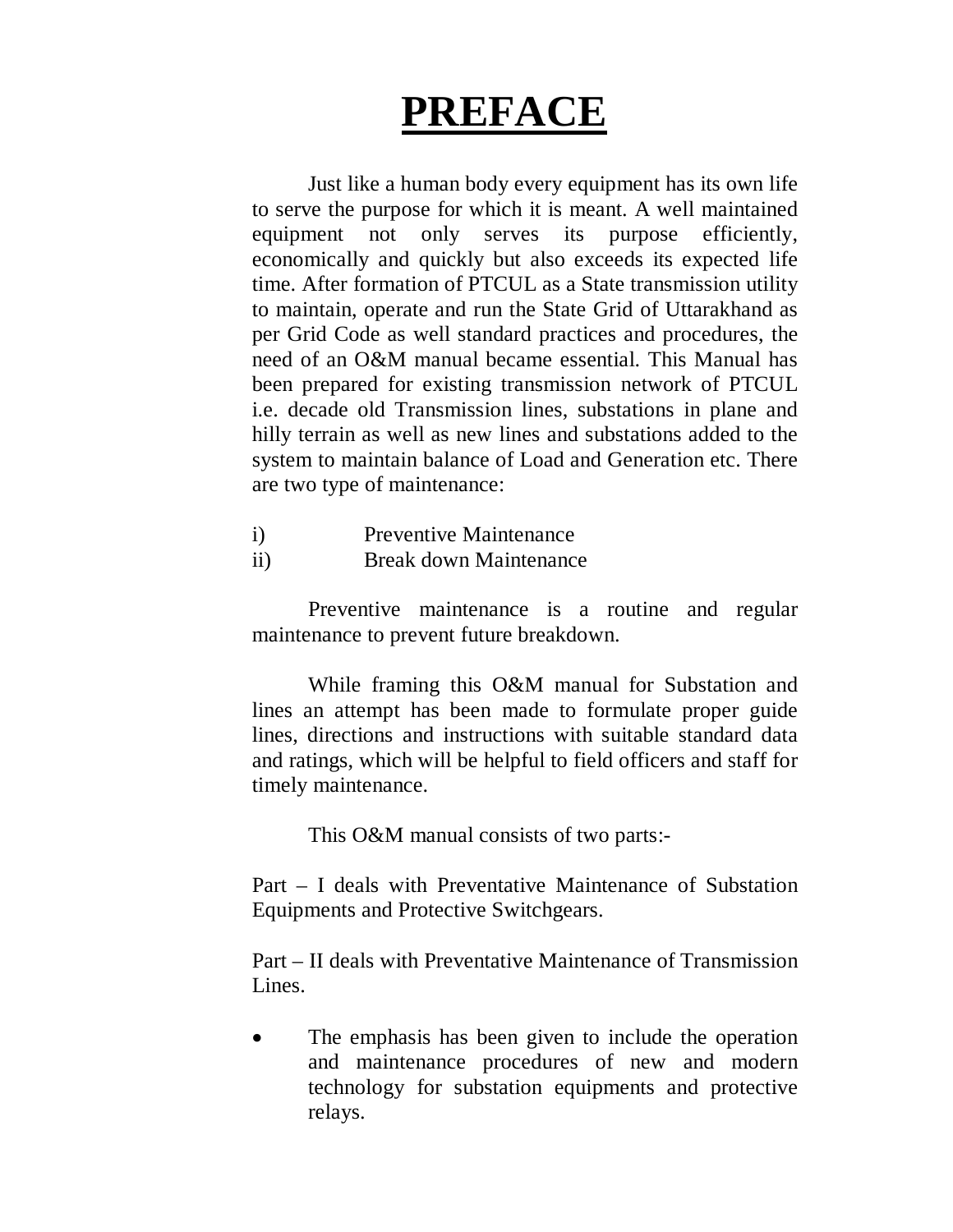- The efforts have also been made that this manual shall be compatible with new state Grid code of Uttarakhand and also with relevant IS/IEC standards. A special topic of GIS systems being used for substations has also been incorporated.
- This manual covers preventive and normal breakdown maintenance and does not include the major repair works. The effort has been made to make the manual comprehensive and authentic. However suggestion for further improvement are always welcome.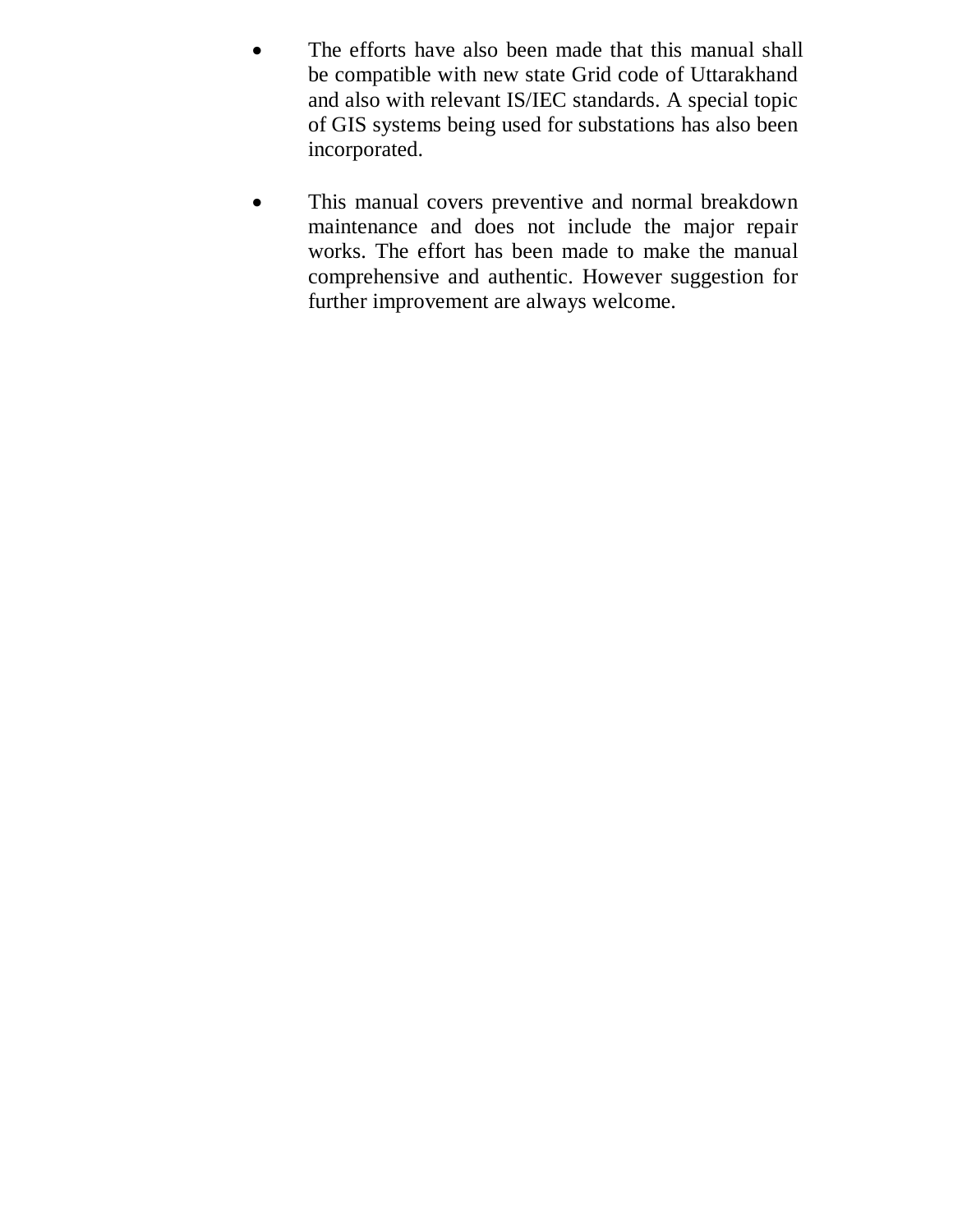# **Regulatory and statutory guidelines for carrying out Operation & Maintenance of transmission System.**

**(A)** While carrying out operation & maintenance of transmission network, the regulations notified by Uttarakhand Electricity Regulatory Commission are also to be complied with. Terms & conditions for determination of Transmission tariff Regulation 2004 dated 25.08.2004 of UERC specifics regulations in respect of Transmission system availability and incentives, the relevant portions are given below:-

# **13. Target Availability for recovery of full transmission charges**

- (1) AC System : 98%
- (2) HVDC bi-pole links and HVDC back-to-back stations : 95%

# **Notes**

(a) Recovery of fixed charges below the level of target availability shall be on pro-rata basis. At zero availability, no transmission charges shall be payable.

# **25. Incentive**

(1) The transmission licensee shall be entitled to incentive on achieving annual availability beyond the target availability as per regulation 13, in accordance with the following formula:

> Incentive = Annual Transmission charges x [Annual availability achieved target availability  $\frac{1}{2}$ Target availability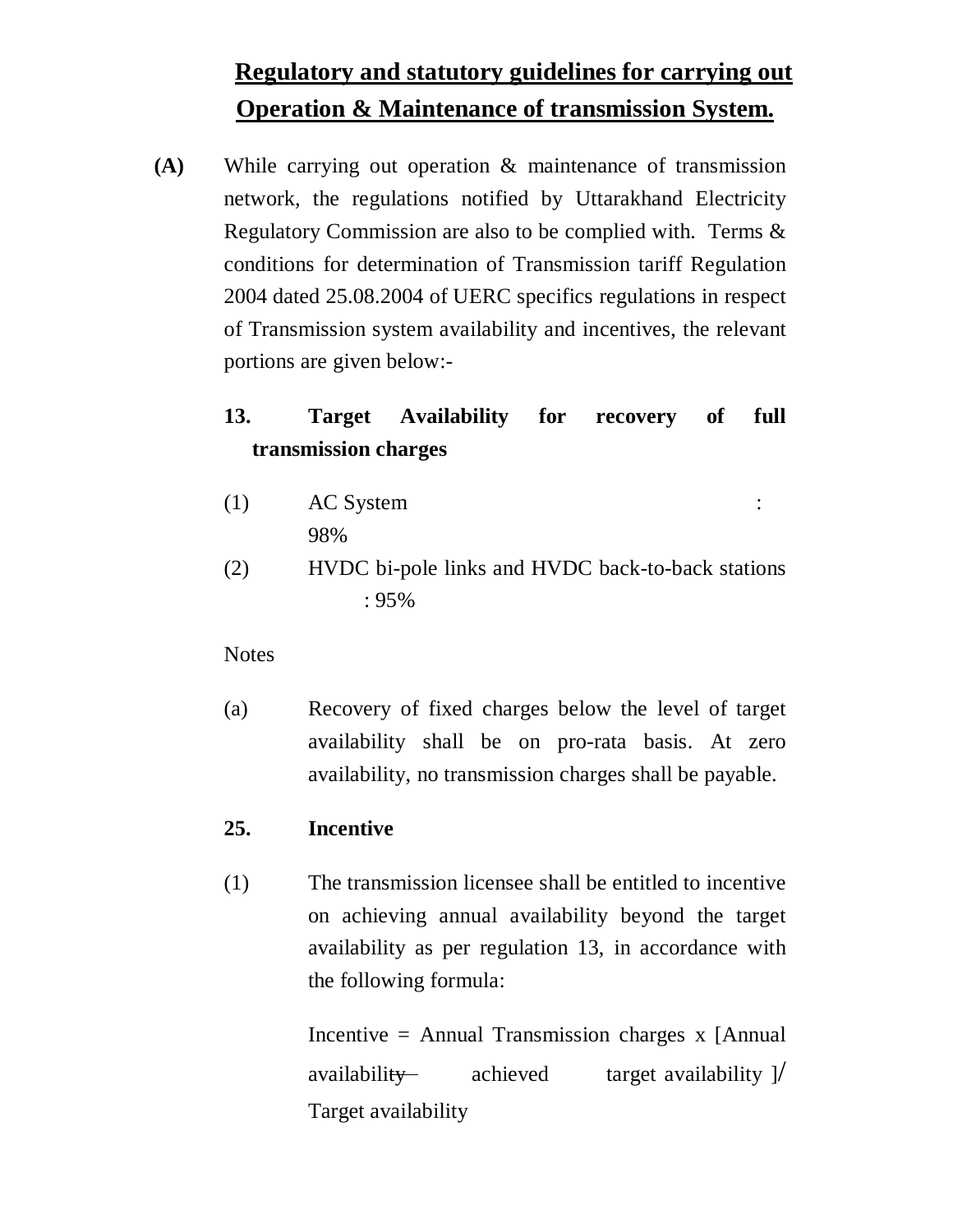Provided that no incentive shall be payable above the availability of 99.75% for AC system and 95.5% for HVDC system.

# **Appendix -2**

- **5.** The transmission elements under outage due to following reasons not attributable to the transmission licensee shall be deemed to be available:
- (a) Shut down of transmission licensee's transmission elements availed by other agency/ agencies for maintenance or construction of their transmission system.
- (b) Manual tripping of transmission licensee's line due to over voltage and manual tripping of switched bus reactor as per the directions of SLDC/RLDC.

**6.** Outage time of transmission licensee's transmission elements for the following contingencies shall be excluded from the total time of the element under period of consideration.

(a) Outage of elements due to acts of God and force majeure events beyond the control of the transmission licensee. However, onus of satisfying the SLDC that element outage was due to aforesaid events and not due to design failure shall rest on the transmission licensee. A reasonable restoration time for the element shall be allowed by SLDC and any additional time taken by the transmission licensee for restoration of the element beyond the reasonable time shall be treated as outage time attributable to the transmission licensee SLDC may consult the transmission licensee or any expert for estimation of restoration time. Circuits restored through ERS (Emergency Restoration System) shall be considered as available.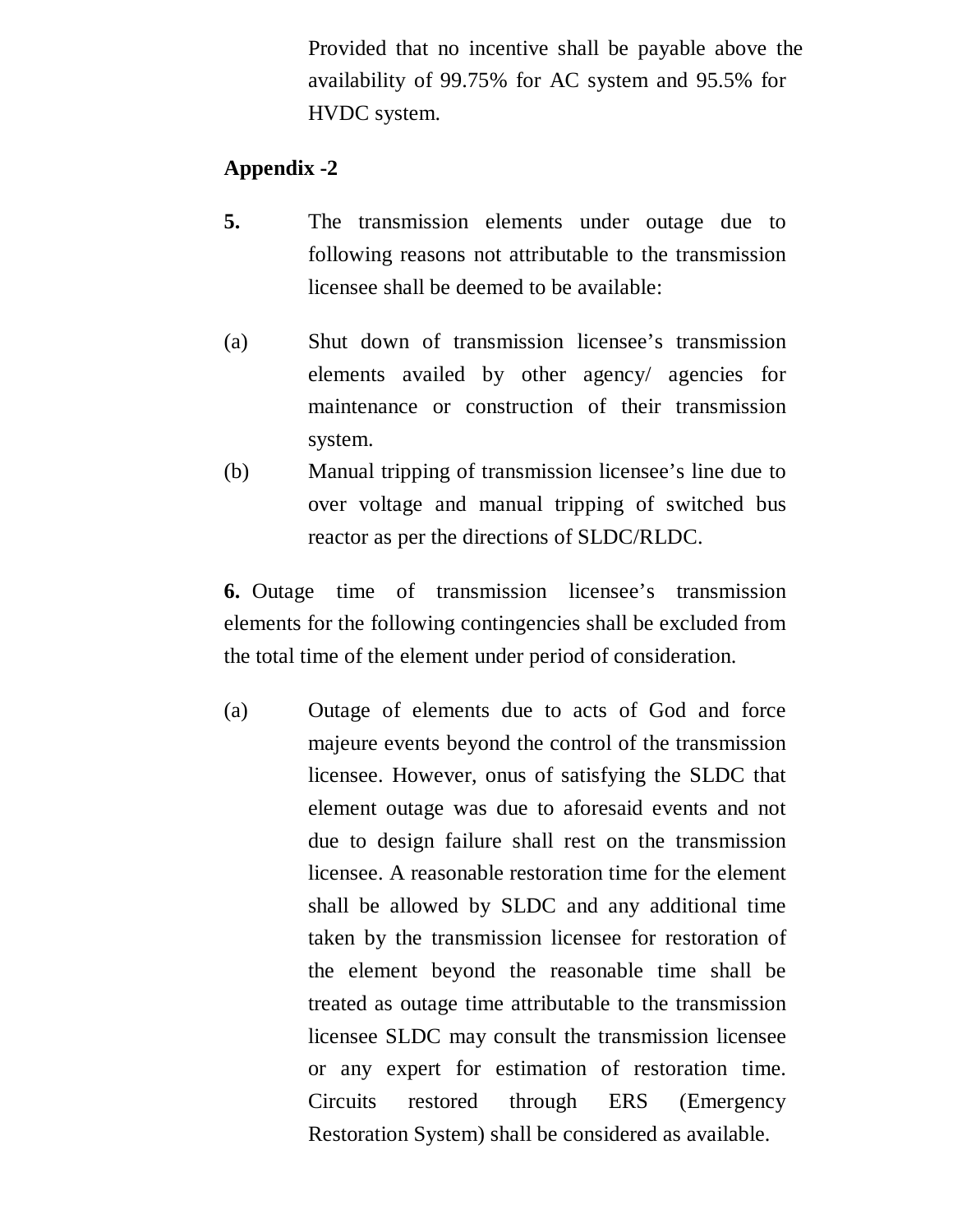- (b) Outage caused by grid incident/ disturbance not attributable to the transmission licensee, e.g. faults in substation or bays owned by other agency causing outage of transmission licensee's elements, tripping of lines, ICTs, HVDC back-to-back stations etc. due to grid disturbance. However, if the element is not restored on receipt of direction from SLDC/RLDC while normalizing the system following grid incident/ disturbance within reasonable time, the element will be considered not available for whole period of outage and outage time shall be attributable to the transmission licensee.
- **7.** if the outage of any element causes loss of generation of Central/ State Sector Station (s) then the outage period for that element should be deemed to be twice the actual outage period for the days (s) on which such loss of generation has taken place.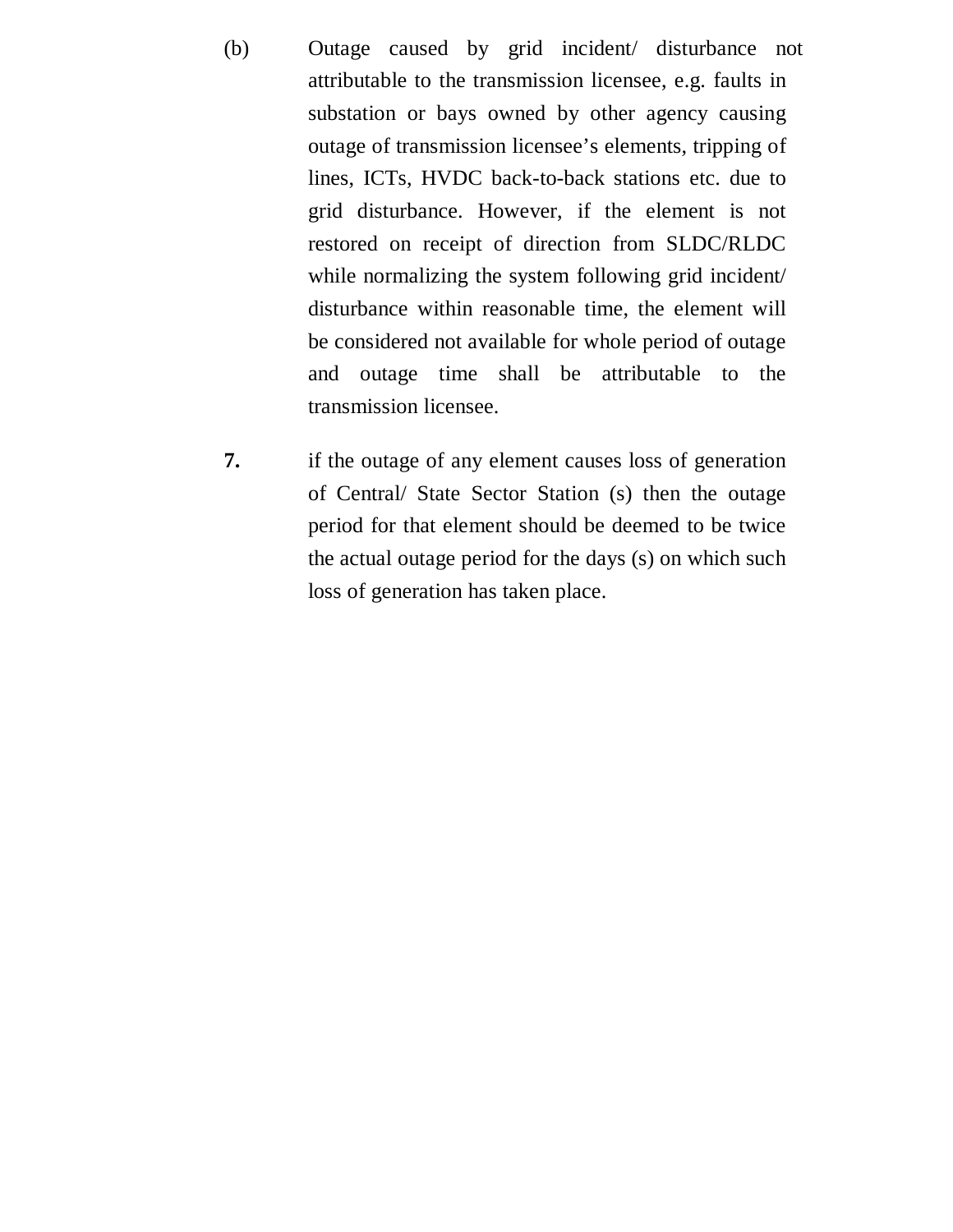**(B)** UERC made some amendments in Appendix-2 of regulations of 2004 (Principal Regulations) and amendments were notified on 28.11.2008. The provisions of which are as under:-

# **2. In Appendix-2 of the Principal Regulations:**

(1) at the end of clause (7), the following shall be added, namely:-

> "(8) If the outage of any element causes power cut in the area of supply of the distribution licensee, then the outage period for that element shall be deemed to be twice the actual outage period for that day (s) on which such power cut has taken place.

(9) In case of delay in commissioning of transmission line beyond the scheduled date given while getting investment plan approved from the Commission, the line shall be deemed to be commissioned from such date and shall be considered to be unavailable due to forced outage for the purpose of calculating the overall availability of the transmission system."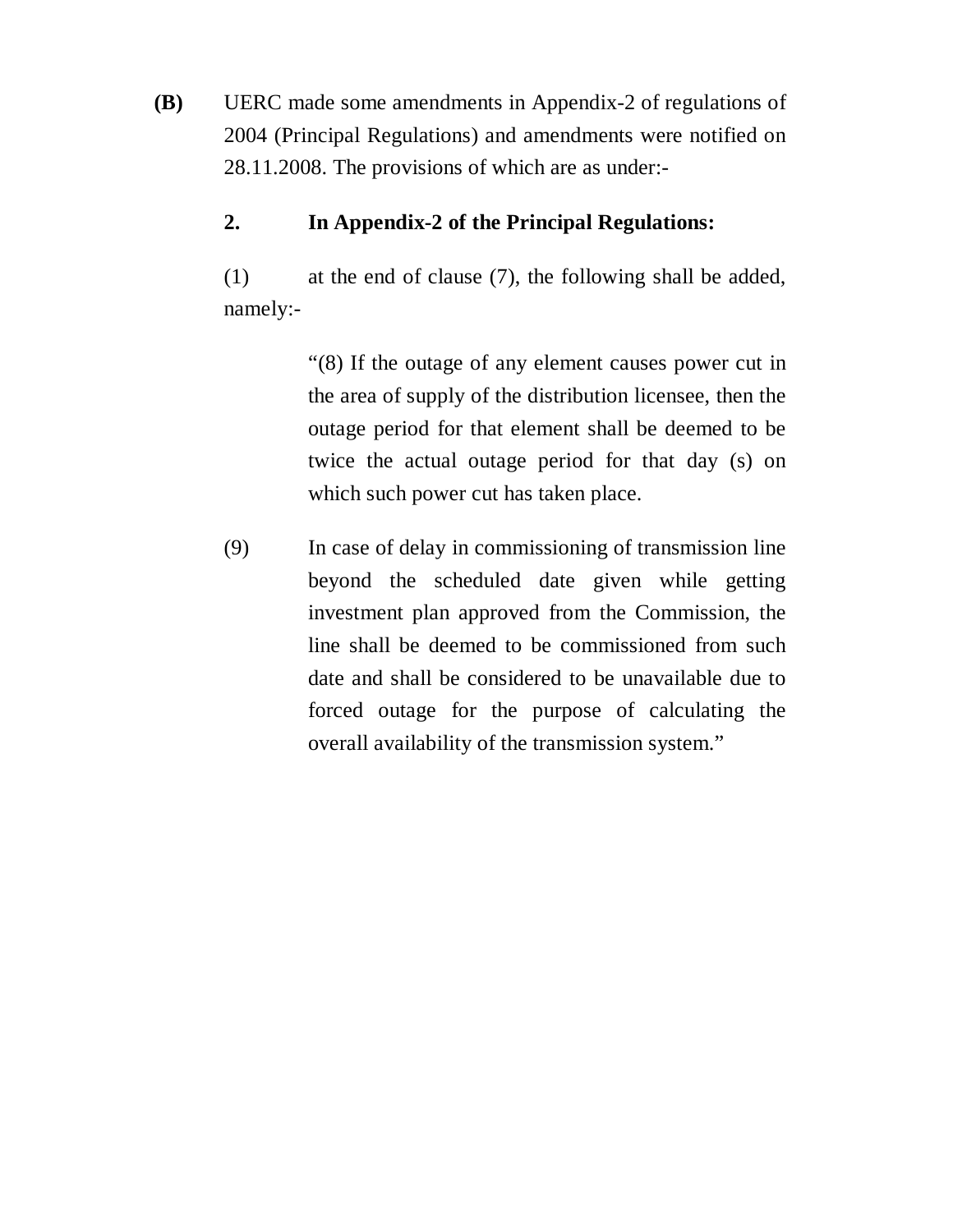# **Important Provisions of State Grid Code:-**

**(C)** The Operation & Maintenance practices are also to be followed keeping in mind the provisions of State Grid Code notified by Uttarakhand Electricity Regulatory Commission. Some of the important relevant clauses of State Grid Code are as given under:-

# **3.5 Safety Standard**

The applicable safety requirements for construction, operation and maintenance of electrical plants and electric lines shall be as per the Regulations notified by the Authority under clause (c) of Section 73 of the Act:

Provided that Indian Electricity Rules, 1956 and the prevailing guidelines of the Authority shall be considered until the Regulations are notified under clause (c) of section 73 of the Act by the Authority.

# **3.9.2 Fault Clearance Times**

- (1) The fault clearance time for primary protection schemes, when all equipments operate correctly, for a three phase fault (close to the bus-bars) on Users' equipment directly connected to IaSTS (Intra-State Transmission System) and for a three phase fault (close to the bus-bars) on IaSTS connected to Users' equipment, shall not be more than:
- (i) 100 milliseconds for 800 kV class  $& 400$  kV
- (ii) 160 milliseconds for 220 kV  $&$  132 kV/110 kV
- (2) Back-up protection shall be provided for required isolation/ protection in the event of failure of the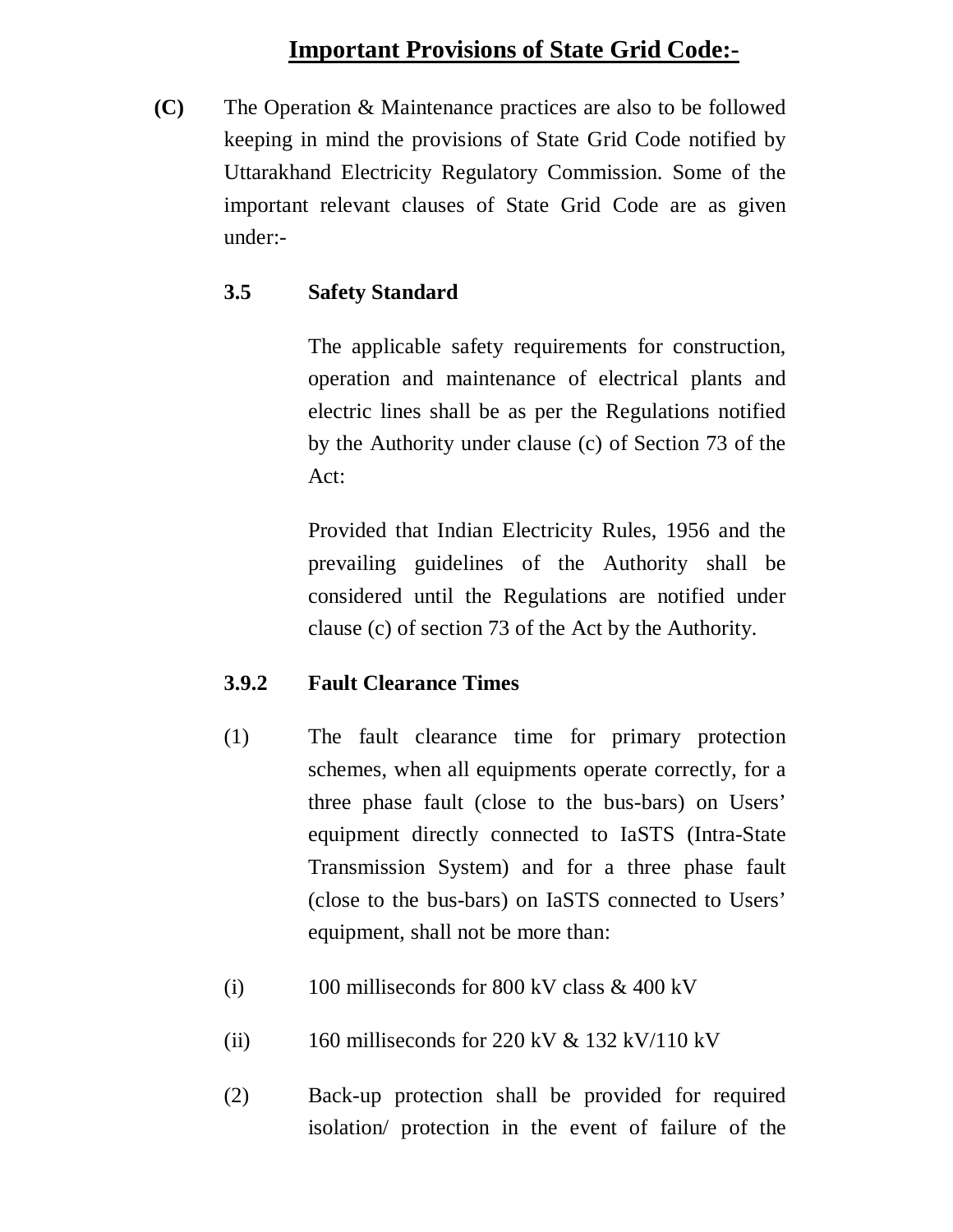primary protection systems provided to meet the above fault clearance time requirements. If a Generating unit is connected to the IaSTS directly, it shall be capable of withstanding the fault, until clearing of the fault by back-up protection on the IaSTS side.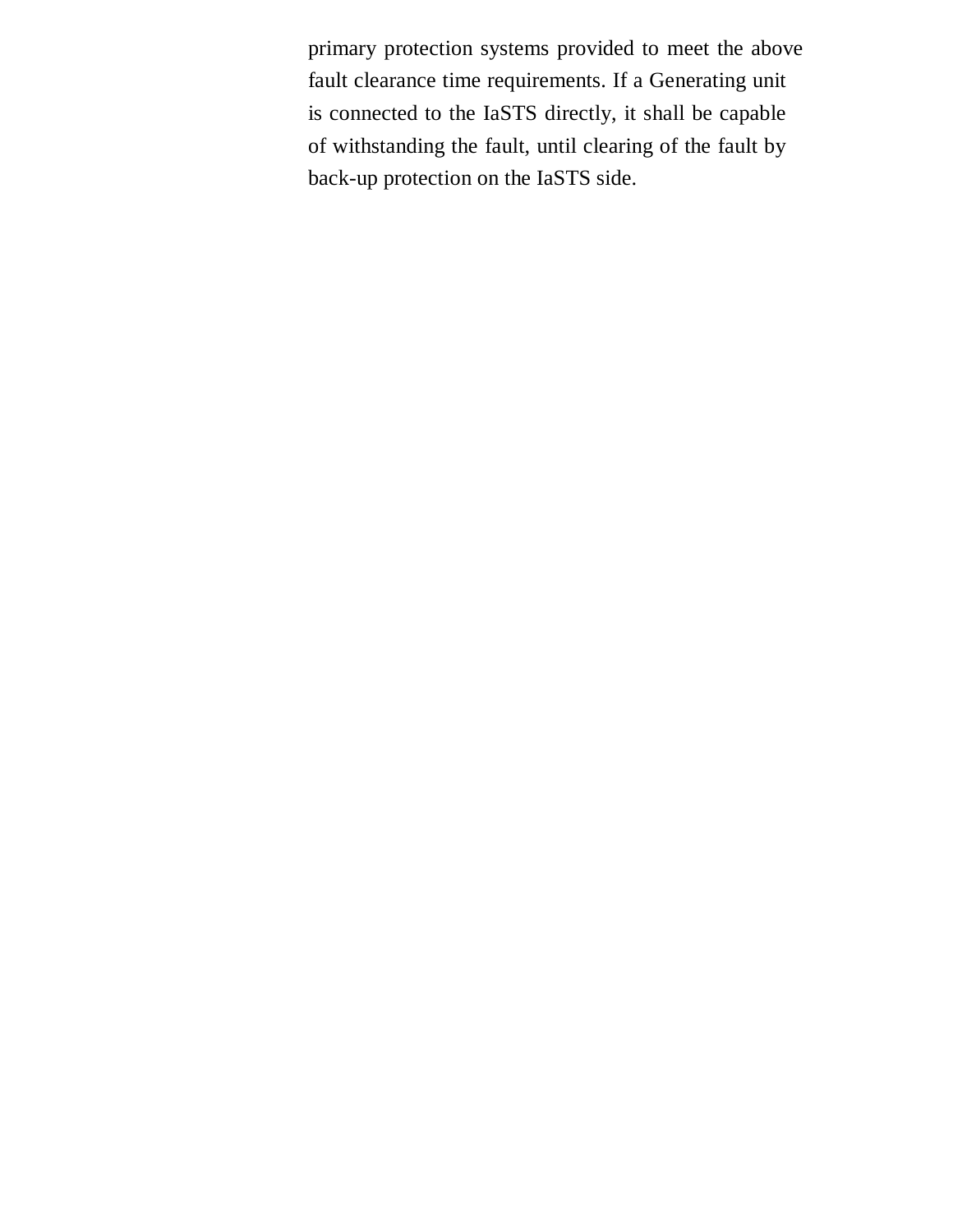# **4.1 Operating Policy**

- 4.1.2 Overall operation of the State Grid shall be supervised form the State Load Despatch Centre (SLDC). The roles of SLDC shall be in accordance with the provisions of the Act.
- 4.1.5 The control rooms of the State Load Despatch Centre including Area Load Despatch Centres, Power Plants, substations of 132 kV and above and any other control centres of Transmission Licensees and Users shall be manned round-the-clock by qualified and adequately trained personnel.

# **4.2 System Security Aspects**

4.2.2 No part of the State Grid shall be deliberately isolated from the rest of the State Grid, except (i) under an emergency and conditions in which such isolation would prevent a total grid collapse and/ or would enable early restoration of power supply, (ii) when serious damage to a costly equipment is imminent and such isolation would prevent it and (iii) when such isolation is specifically instructed by SLDC. Complete synchronization of Grid shall

> be restored as soon as the conditions again permit it. The restoration process shall be supervised by SLDC, as per operating procedures separately formulated.

4.2.13 Users and Transmission Licensees shall provide automatic under frequency and df/dt reqlay-based load shedding/ islanding schemes in their respective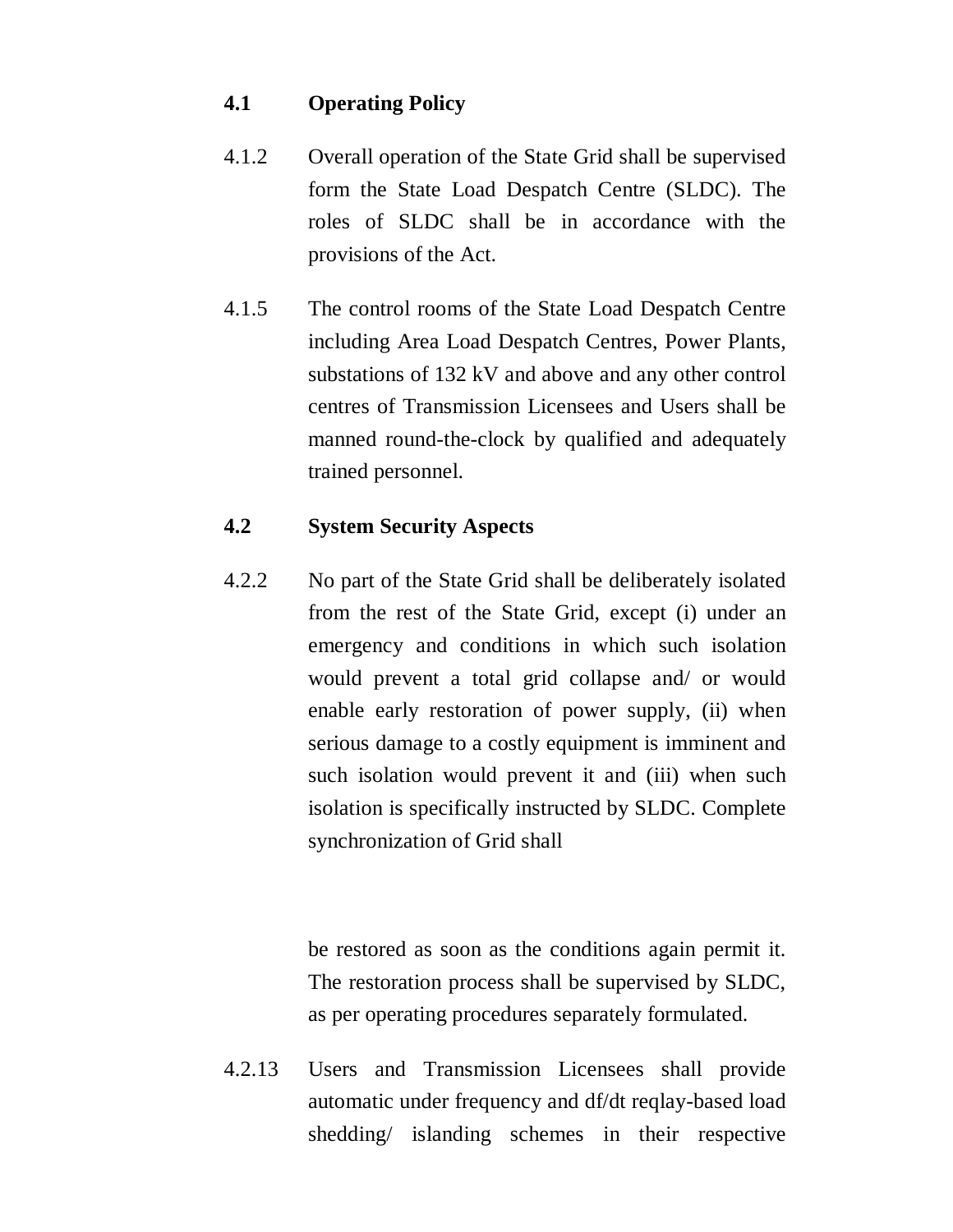systems, wherever applicable, to arrest frequency decline that could result in a collapse/ disintegration of the State Grid, as per the plan separately finalized by the RPC and shall ensure its effective application to prevent cascade tripping of generating units in case of any contingency.

4.2.19 The State Constituents shall sent information/ data including disturbance recorder/ sequential event recorder output etc., to SLDC for purpose of analysis of any grid disturbance/ event. No State constituent shall block any

> data/ information required by the SLDC for maintaining reliability and security of the grid and for analysis of an event.

4.2.20 All State Constituents shall make all possible efforts to ensure that the grid voltage always remains within the following operating range:

| <b>Voltage- (kV RMS)</b> |                |                |  |  |  |  |  |
|--------------------------|----------------|----------------|--|--|--|--|--|
| <b>Nominal</b>           | <b>Maximum</b> | <b>Minimum</b> |  |  |  |  |  |
| 400                      | 420            | 360            |  |  |  |  |  |
| 220                      | 245            | 200            |  |  |  |  |  |
| 132                      | 145            | 120            |  |  |  |  |  |
| 66                       | 73             | 60             |  |  |  |  |  |

# **5.4 Demarcation of responsibilities**

5.4.12 The STU shall install special energy meters on all inter-connections between the State constituents and other identified points for recording of actual net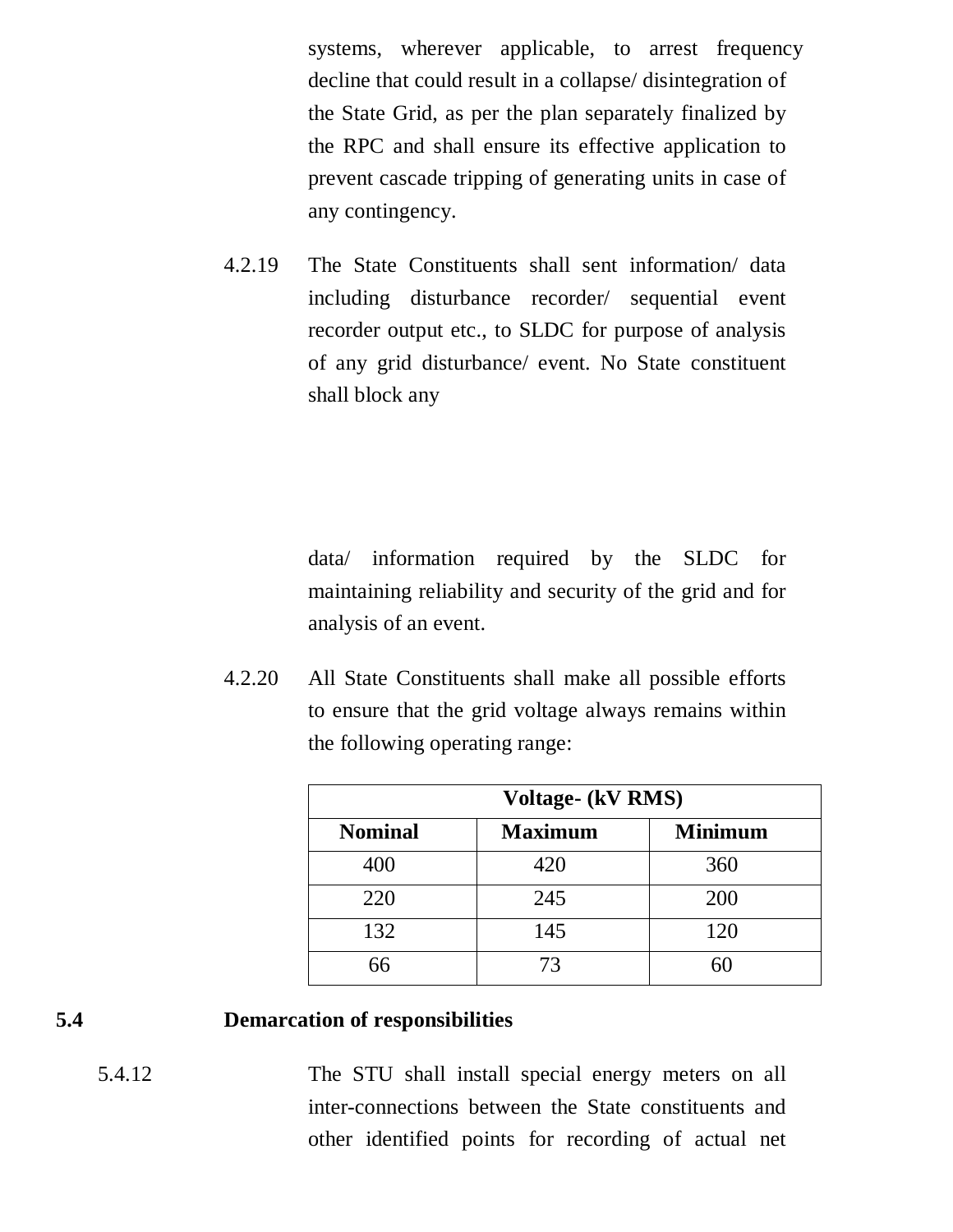MWh interchanges and MVArh drawls. The type of meters to be installed, metering scheme, metering capability, testing and calibration requirements and the scheme for collection and dissemination of metered data shall be as per Regulations for Installation and Operation of Meters issued by the

Authority under section 54(2) (d) of the Act. All concerned entities (in whose premises the special energy meters are installed) shall fully co-operate with the STU/SLDC and extend the necessary assistance by taking weekly meter readings and transmitting them to the SLDC.

# **5.6 Reactive Power and Voltage Control**

5.6.5 Switching in/ out of all 400 kV bus and line Reactors throughout the grid shall be carried out as per instructions of SLDC. Tap changing on all 400/220/132 kV ICTs shall also be done as per SLDCs instructions only.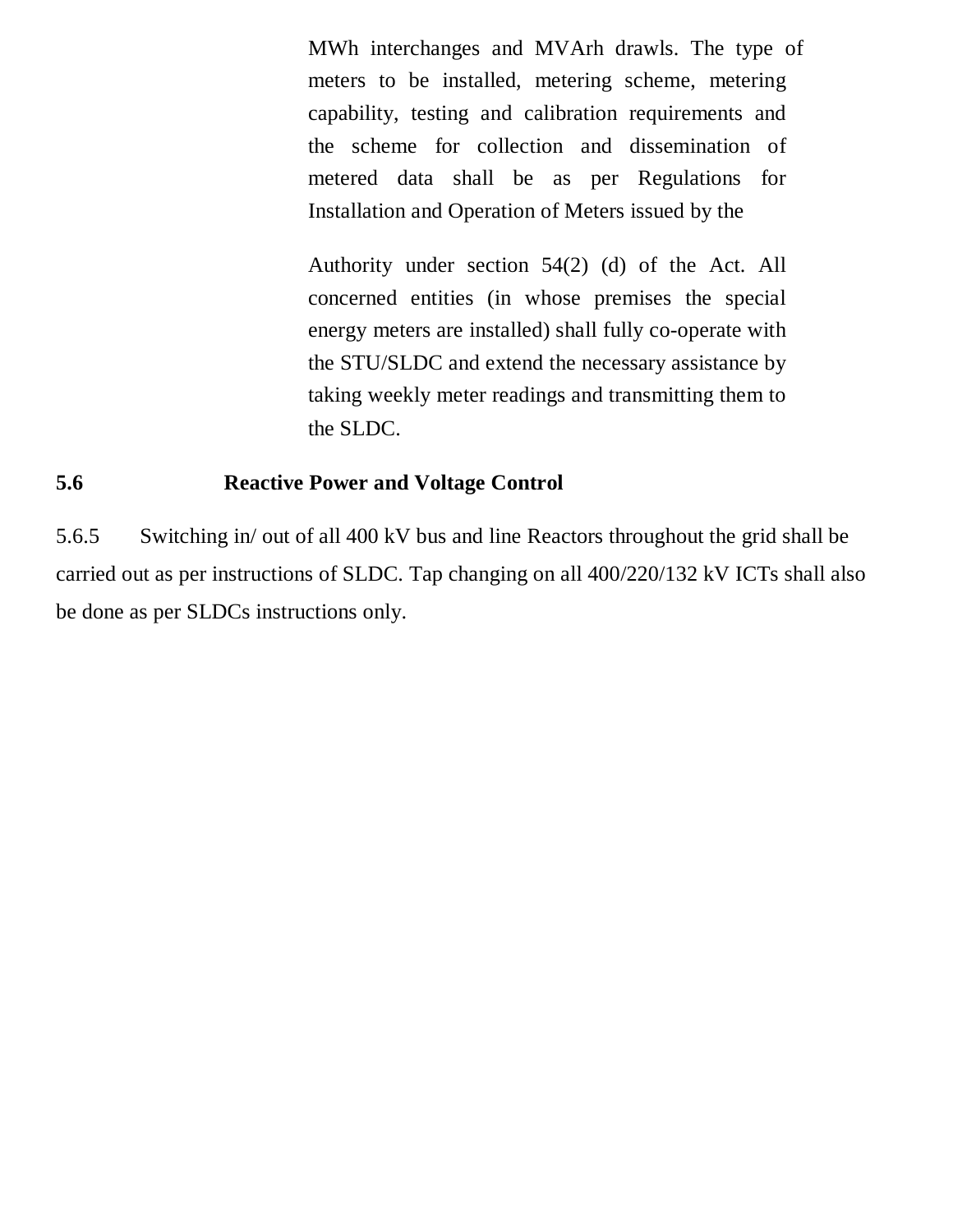# **INDEX**

# **PART – I O&M OF EHV SUBSTATIONS**

| <b>Chapter</b><br>No. | <b>Contents</b>                                     | Page No.  |
|-----------------------|-----------------------------------------------------|-----------|
|                       | <b>Preventive Maintenance Procedures</b>            | $1 - 15$  |
| 2                     | Maintenance Schedules & Formats                     |           |
|                       | a) Maintenance Schedules for Substation             | $16 - 28$ |
|                       | equipments                                          |           |
|                       | b) Format of records to be maintained at Substation | 29-50     |
|                       | c) Maintenance activities at substation to be done  | $51 - 53$ |
|                       | Departmentally /Outside agency                      |           |
| 3                     | GIS and Substation Automation (SCADA) –             | 54-62     |
|                       | An Introduction                                     |           |
| $\overline{4}$        | <b>Standard Technical Parameters and Ratings of</b> | 63-81     |
|                       | Substation equipments.                              |           |
|                       | Acceptable technical values                         | Annexure  |

# **PART – II O&M OF EHV LINES**

| Chapter<br>No. | <b>Contents</b>                                      | Page No. |
|----------------|------------------------------------------------------|----------|
|                | Schedule, Norms & Formats for Patrolling and         | 82-95    |
|                | Maintenance of Transmission lines                    |          |
| 2              | Maintenance Procedures of EHV Transmission lines     | 96-117   |
| 3              | <b>Activities for Maintaining Transmission Lines</b> | 118      |
| $\overline{4}$ | Important Parameters and Data used in Transmission   | 119-129  |
|                | lines                                                |          |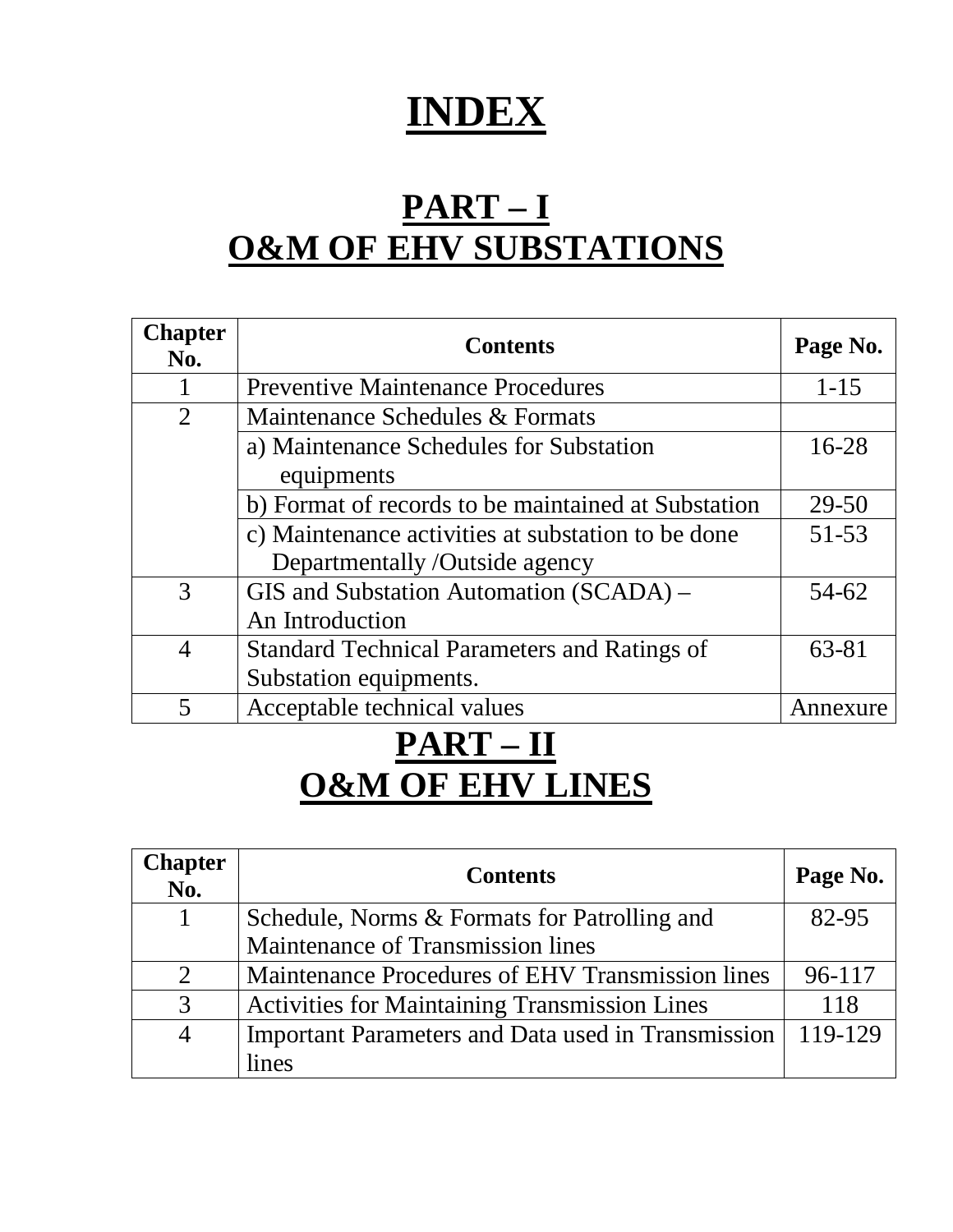#### **CHAPTER 1**

#### **PREVENTIVE MAINTENANCE PROCEDURES**

#### **1 INTRODUCTION**

The proper maintenance of electrical system not only improves the reliability but also generate revenue for the electrical utilities. The old concept of break-down maintenance system, have not only resulted in unreliable supply but also have caused heavy monetary loss. 'Preventive Maintenance' or 'Periodic Maintenance' is very much relevant to keep the equipment continuously in service for desired output. This forms the base for 'Condition Based Maintenance' which helps in providing advance information about the health of the equipment for planning for major maintenance/overhauls.

Preventive maintenance procedures dealt in this chapter will help for timely corrective action and to maintain substation equipment without unplanned outage.

#### **2. GENERAL INSTRUCTIONS FOR MAINTENANCE OF SWITCH YARD EQUIPMENT**

#### **(a) External Cleaning**

The insulators of the transformer bushings/ circuit breaker / CT / CVT / isolator shall be cleaned from salt and dirt/dust deposition together with the cleaning of the other insulators in the substation. The time interval for this cleaning shall be based on the polluting atmosphere. For installations with higher atmospheric/saline pollution, cleaning frequency may be increased and and these may be suitably protected against pollution.

#### **(b) Rust Protection**

Some parts of the operating mechanism are made of steel and are surface treated against rust. In spite of the good rust protection, minor corrosion will occur after some years, especially when the breaker / isolator is standing in strong corrosive surroundings. The rust stains shall be sand papered away and new rust protection shall be painted or sprayed on. As rust protection, grease C or Tectyl 506 is recommended.

#### **(c) Lubrication**

For lubrication, the lubricants recommended by manufacturers shall primarily be used. This is especially important in cold climates with temperatures below - 25°C.

The bearings of the breaker and operating mechanism of isolator and breaker are to be lubricated with grease G although these normally do not need lubrication before the major overhauls. Plain bearings in mechanism details such as arms, links and link gears are also to be lubricated with grease G. These bearings shall be regularly lubricated with a few drops of' oil B. The teeth in the gear shall be lubricated with grease G. Dryness of driving mechanism may lead to maloperation and failure.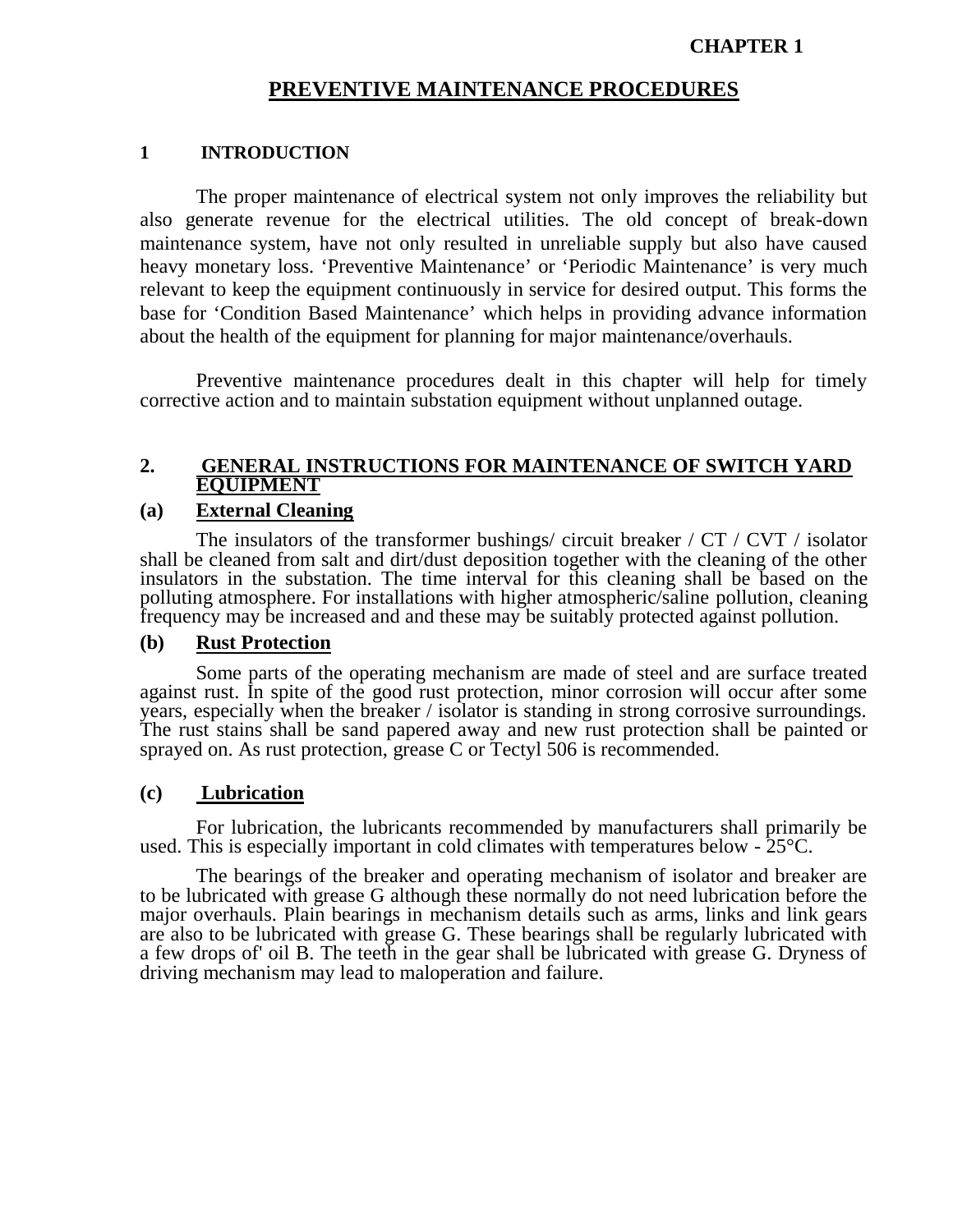# **(d) Treatment of Contact Surfaces**

The contacts of breaker / isolator / ground switch shall be treated according to the following directions:

- *Silvered contact surfaces:* Silvered contact surfaces shall be cleaned, if necessary, with a soft cloth and solvent (trichloro ethane). Steel brushing or grinding is not allowed.
- *Copper surface:* Copper surfaces shall be clean and oxide free. If necessary, they shall be cleaned with cloth and solvent (Trichloroethane) or steel brushing - After steel brushing, the surface shall always be cleaned of loose particles and dust.
- *Aluminium surfaces:* Aluminium contact surfaces shall be cleaned with steel brush or emery cloth. The surface is very thoroughly cleaned of particles and dust with a dry I cloth. After this, a thin layer of Vaseline is applied. This shall be done within 5 minutes after the cleaning. The joint shall be assembled within 15 minutes.

#### **(e) Moving Contact Surfaces**

- *Silvered:* Cleaned if necessary, with soft cloth and solvent (trichloro ethane). No steel brushing.
- *Non-silver coated:* Cleaned as silvered surfaces, can be steel brushed. After steel brushing they shall be thoroughly cleaned of loose particles and dust.
- *Lubrication:* Lubricant Grease K is applied in a very thin layer on the surfaces of the male contact and the puffer cylinder. The superfluous grease is carefully removed.

## **3. TRANSFORMERS AND REACTORS**

In order to provide long and trouble free service, it is important that a careful and regular supervision and maintenance of the transformer and its components is carried out. The frequency and extent of such a supervision and maintenance is dependent on the experience, climatic conditions, environment, service conditions, loading pattern etc. All work done on transformers should be recorded in history register for future reference. Efforts have been made to cover all important maintenance practices for transformers and reactors in this chapter with details of interpretation of test results.

#### **I. General Supervision**

#### **(a)** *Dirt and Dust*

The external transformer surfaces shall be inspected regularly; and when required cleaned of dust, insects and other airborne dirt. Transformers/ reactors installed near polluting industry/cement plants, etc., need special care and more frequent cleaning of the bushings and other components. All Marshalling Boxes and OLTC cubicle are to be kept properly closed so that there will not be entry of dust inside, which is difficult to clean.

#### *(b) Rust and Treatment*

A regular inspection is to be carried out of the external surface treatment of the transformer tank and radiators. Possible rust damages are removed and the surface treatment restored to original state by means of the primer and finish-paints of the transformer to minimize the risk of corrosion and its subsequent spreading. These checks also include looking for signs of oil leaks on gasket areas and welded areas containing oil. The touch-up paint as and when required as per site condition and re-painting is recommended once in five years. However transformers in coastal areas and more corrosive atmosphere may require more frequent painting.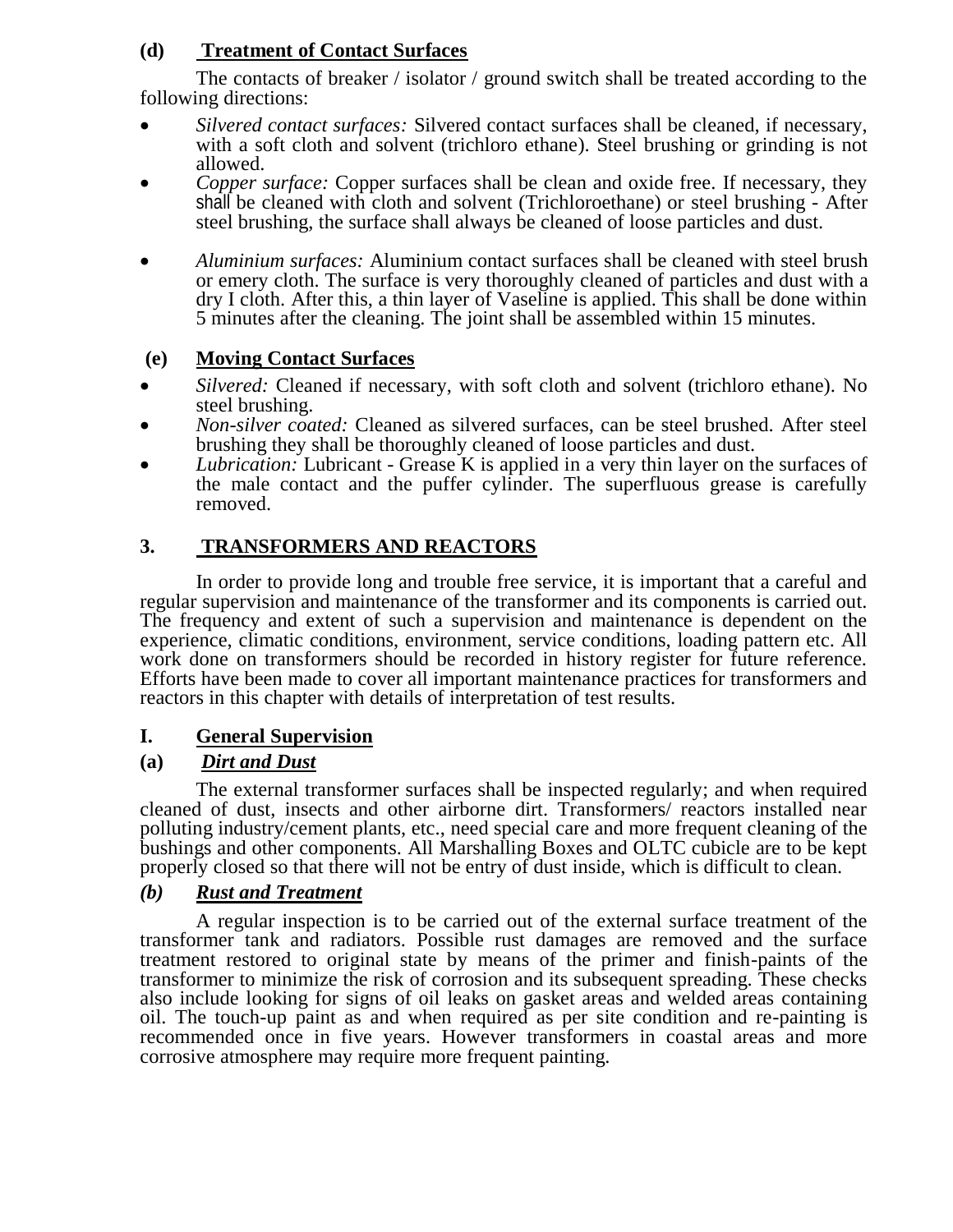#### **(c) Check for any Signs of Mechanical Damage**

Checks must be carried out for mechanical damage to the fabrications and associated equipment. Particular attention should be given to vulnerable areas such as radiators. If damage is seen on the equipment, a decision must be taken as to its seriousness. It may be necessary to take corrective actions such as the replacement of an item of equipment.

#### **(d)** *Check on all Joints for Signs of Leakage*

All joints, both welded and gasketed, must be checked for signs of oil leakage. If there is any doubt of a leak, the area must be cleaned of oil, using a suitable solvent (methyl alcohol) and sprayed with liquid chalk. This will promote the flow of the leak and give a good indication as to the exact location of the leak, if in fact there is one. If a leak is suspected on a gasket, the joint must be tightened until such time that it can be changed with a new gasket. If a leak is apparent at a welded joint once again clean the area and apply liquid chalk and allow to dry. This will highlight the point exactly if in fact there is a leak. It must be properly repaired with welding procedures when convenient. Prior to leaving the leak, it must be highlighted with a marker, or something similar, so it is not lost when permanent repair takes place.

Other areas commonly associated with oil leaks are drain plugs in radiators, valves in the oil management and cooling system and the gas and oil actuated relay.

#### **(e)** *Check for Oil Level*

It is good practice to check all oil levels associated with the equipment. This will incorporate the expansion vessel and all oil filled bushings. Also the oil in the oil seal should be maintained. Some bushings in transformers will be below the conservator oil level and some above. If there is leakage in bushing at the oil end, the level will be low or high depending upon the level of conservator. External leak on bushing will lead to indicate low oil level. This is to be observed accordingly and if there is leak, action is to be initiated immediately as bushing failure may lead to failure of entire transformer.

OLTC oil conservators are always kept at lower level compared to the main conservator tank so that OLTC oil will not mix with main tank oil. An increase in level of oil in OLTC conservator tank indicates internal leakage and action is to be taken accordingly. After energizing of the transforn1er, a certain settling may appear in sealing joints. This applies especially to sealing joints with plain gaskets that are not placed in grooves. These should therefore be re-tightened. For correct torque for tightening the bolt, the manufacturer's recommendations are to be followed.

#### **(f)** *Check on the Surrounding Areas*

Once all the checks are completed, a check should be made to ensure that all materials or tools, used for maintenance work, have been removed. All clothes and other debris must be disposed off. The transformer compound should be left in a clean and tidy condition.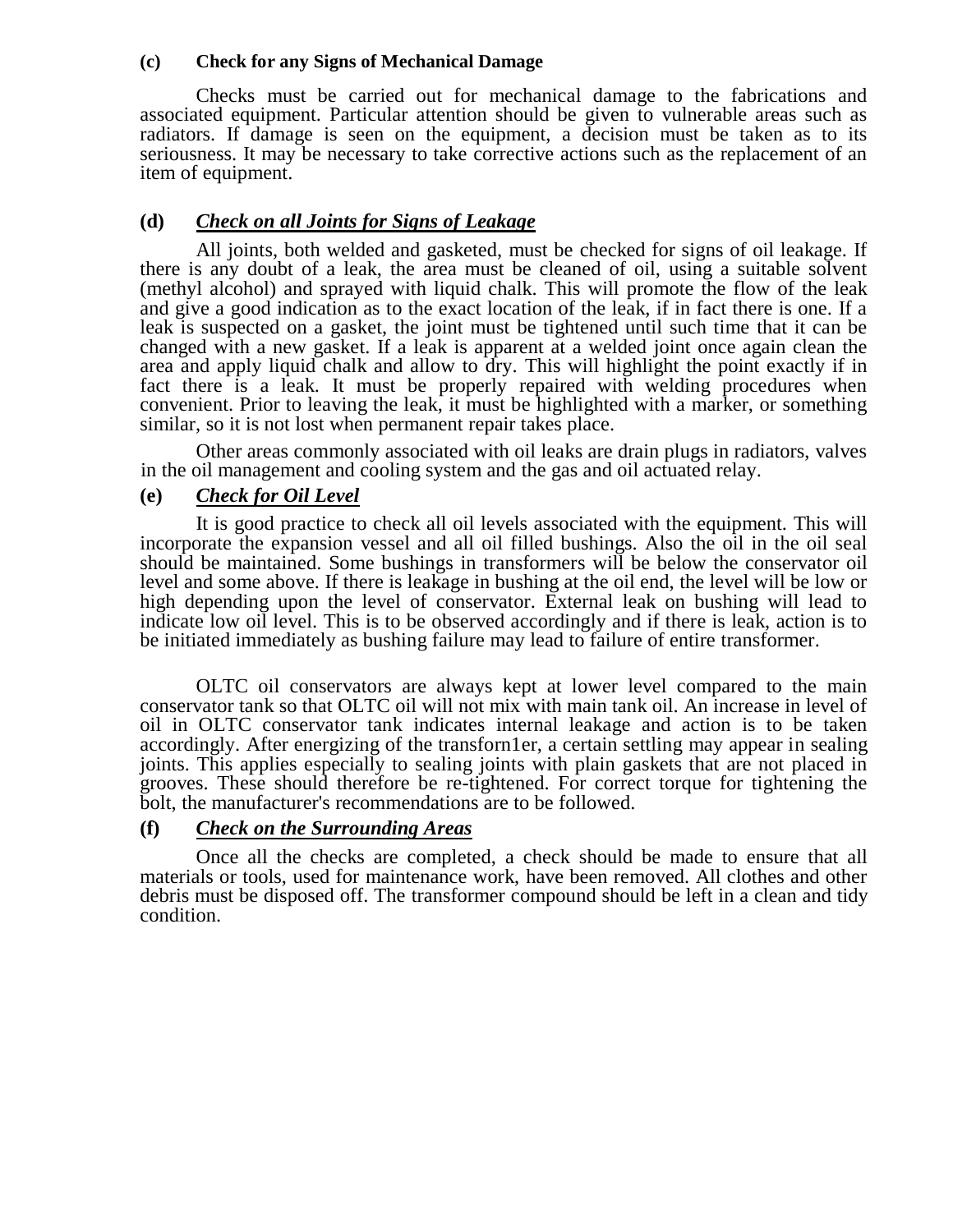#### **II. Checks on Breathers**

#### **(a)** *Checks on Silica Gel Breather*

In open breathing transformer, the breather plays active role in maintaining the transformer dry by admitting dry air when transformer breathes. In transformers having air cell or diaphragm, the breather ensures dry air inside the air cell or above the diaphragm. The silica gel inside the breather should become pink from bottom to top over a period of time. Any de-colorization at top or sides indicates leakage in container and need to be attended immediately. In order to prevent severe deterioration of the silica gel, it is recommended that it is replaced when half to two thirds of the silica gel has become saturated and turned pink in colour. Failure to do so will severely retard the drying efficiency of the breather. The silica gel can be reactivated by heating it to  $130^{\circ}$ C- $140^{\circ}$ C in a ventilated oven until it has achieved the bright blue colour. Check that the oil level is correct in the oil cup at the breather base and fill oil if the level is found low.

#### **Note: Do not exceed the temperature stated above otherwise the colour impregnation will be destroyed and the silica gel will turn black.**

Immediately after re-activation the loose silica gel must be placed in a sealed container to prevent absorption of moisture on cooling. The silica gel should be stored in sealed condition until required for use.

Self indicating (blue) silica gel contains the dye cobalt chloride which has been classified carcinogenic by an European Commission directive and ia a banned substance because of its potential health hazards. In Europe the silica gel breathers are to be disposed in 'Class l' disposal locations for hazardous waste products or incinerated.

An alternative to the blue self-indicating silica gel is SILICA GEL ORANGE with an organic indicator. The colour changes from orange to light yellow as it absorbs moisture. The specifications of silica gel orange are as shown below:

| <b>Parameter</b>             | <b>Specification</b> |                                |
|------------------------------|----------------------|--------------------------------|
|                              | RH 50% (min)         | 20                             |
| Adsorption capacity          | RH 80% (min)         | 30                             |
| Appearance                   | Orange               |                                |
| Loss at heating up $%$ (max) |                      | 4                              |
|                              | <b>RH 50%</b>        | Light yellow                   |
| Colour change                | <b>RH 80%</b>        | Colourless or Slight<br>yellow |

In view of above use of blue silica-gel may be phased out.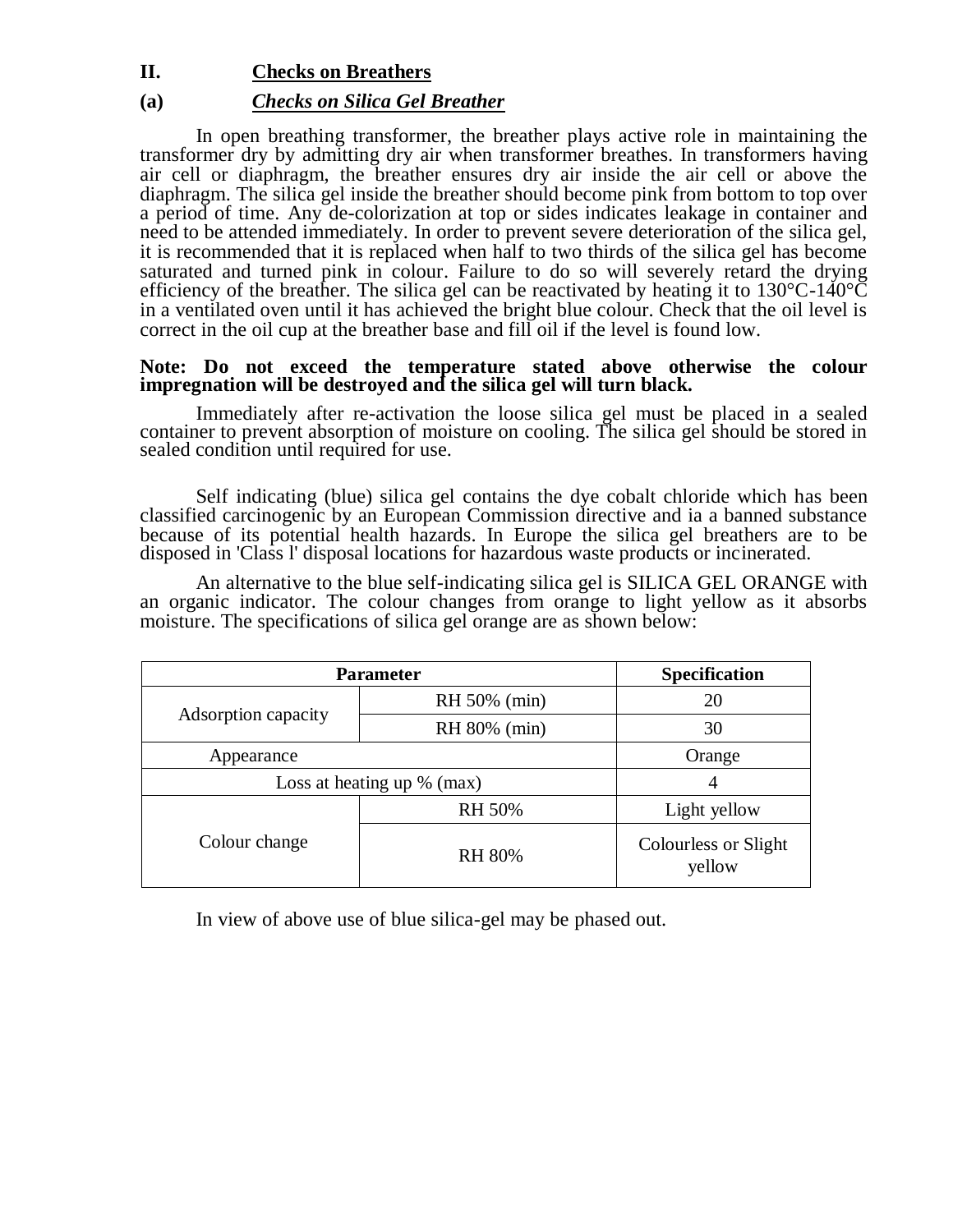#### *(b) Drycol Breather Check (If Available)*

Drycol breathers are provided in some transformers where air cell is not provided. It condenses the moisture inside the conservator and brings it out as water droplets. Silica gel breather will also be provided for these transformers. The following checks need to be carried out for drycol breathers:

Operation of counter reading: Check on a regular basis that the counter is functioning. Record the figures each time a check is made so that a progressive check is recorded.

Defrost current condition indicates that water is still being ejected from the

breather

Press the test button and check that a defrost current is being indicated. Check that the two red neon lights are ON and the amber neon light is OFF.

Release the test button and check that the counter has advanced one count and that freeze current is indicated.

#### **III Checks for Conservator**

#### **(a)** *Visual Check for Conservator Oil Level*

The transformer oil conservator is provided with an oil-level indicator graduated from 0 to 1 or min to 6 or "low" to "full" with grading depending on the manufacturer. Normally the face of oil gauge or dial of Magnetic oil level Gauge (MOG) is marked at the  $35^{\circ}\text{C}$  (or normal). These indications are relative to temperature of the operating equipment. The oil level indicated should be recorded along with top oil temperature.

If corrected oil level is normal, no additional action is required, whereas if it is above or below the normal level, it may be necessary to remove or add some oil. The correct oil-filling level is specified on an information plate that is placed on the transformer Rating plate panel. At an oil temperature of  $+45^{\circ}$ C, the conservator should be half filled. If the level exceeds the "full" oil must be drained off. If the value is "low" or "min", oil must be filled in.

#### **(b)** *Leakage Testfor Air Cell*

Normally leakage test for air cell fitted inside the conservator is carried out before installing the conservator in its position or at the time of major overhaul. During service, the leakage in the cell or in the sealing of the conservator can be detected by the oil level in the prismatic oil level indicator, if provided, on the conservator. If there is no leakage, the prismatic oil level indicator will show "Full" oil level. However, in case of leakage, the oil level in the prismatic oil level gauge shall be lower than "Full" level.

*For Releasing Air from Conservator Fitted with Air Cell*

Pressurize the Air Cell up to the maximum pressure as specified by the manufacturer and open the air vent valves provided on the top of the conservator until oil starts coming out. Then close the valves. Release pressure from the Air Cell and refit breather.

*For Releasing Air from Conservators Fitted with Diaphragm Type Air Sealing*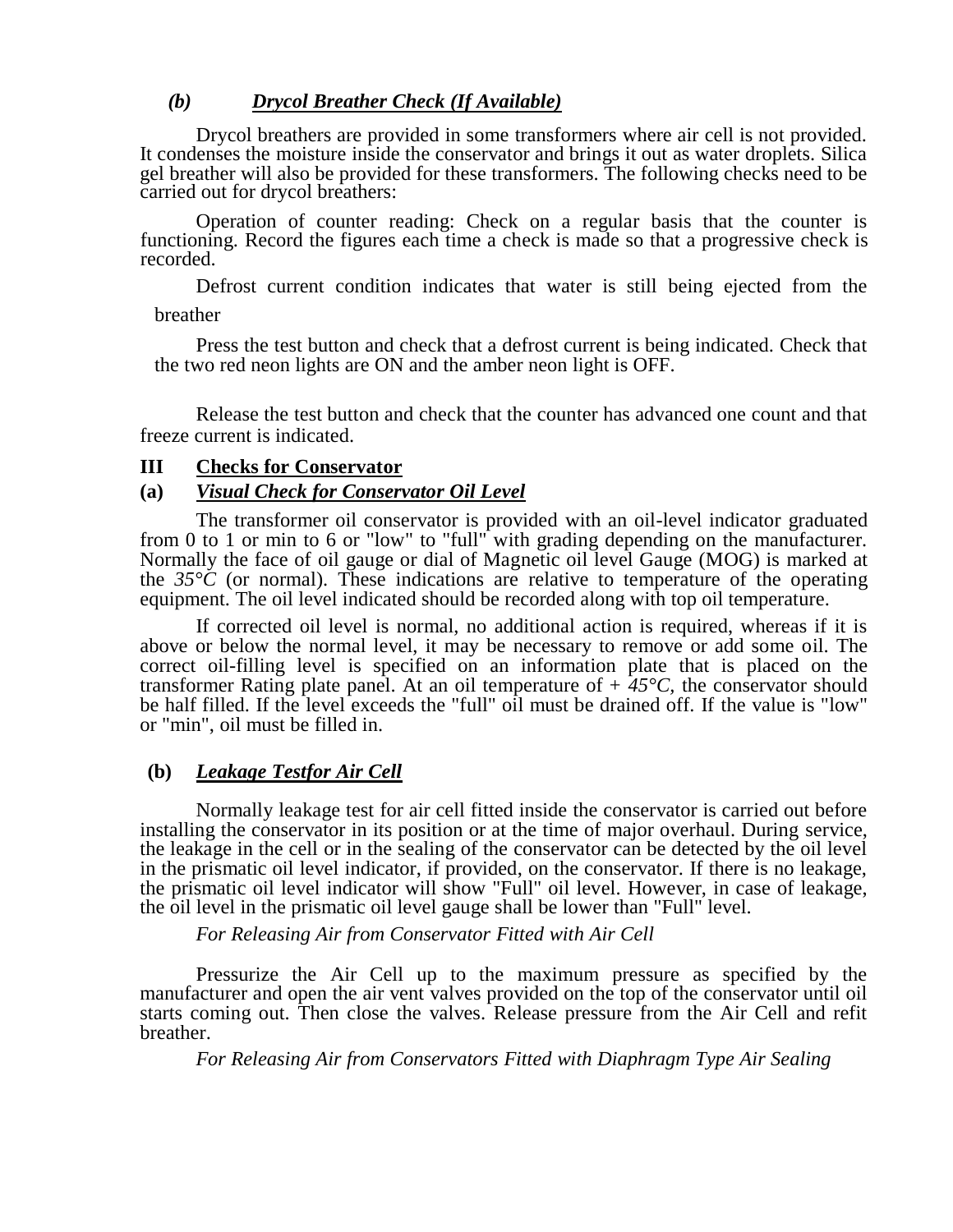Open the Air Release Valve provided on the top of the diaphragm and start filling oil into the conservator, preferably from the valve provided at the bottom of the conservator. Filling of oil from the oil filling valve at the bottom of the transformer tank is avoided because it may result in entry of air into the transformer which may get trapped in the winding and result in unnecessary accumulation of air in the Buchholz Relay at some later stage.

Continue filling oil into the conservator until it is full and oil starts coming out of the Air Release Valve. Close the Air Release Valve after ensuring that all the air has come out from the oil portion below the diaphragm.

Slowly drain the oil from the conservator until the oil level as indicated on the oil level gauge corresponds to the transfom1er oil temperature.

Before making the leakage test of air cell for the, transformer in service, oil should be drained out to the lower level of conservator. Apply pressure as specified by the manufacturers to inflate the air cell. Adjust the pressure after 6 hrs, if required. Check temperature and maintain the air cell at almost the same temperature for 24 hrs. If there is no loss of pressure during 24 hrs, it means the air cell is not having leak.

#### **(c)** *Caution*

Any heating process like welding, grinding etc. are not allowed on the assembled conservator fitted with air cell diaphragm as it is highly sensitive to heat.

#### **IV. Check for Cubicle and Marshalling Kiosk and Valves** *Marshalling Cubicle and Kiosk Check*

The following need to be checked and ensured while inspecting and checking the Marshalling Boxes.

- . Condition of paint
- Operation of door handles, Hinges
- Condition of door seal.
- Door switches
- Lights and heaters
- Thermostats
- Operation of heating and lighting switches
- Secure mounting of equipment
- Checking of tightness of cable terminations
- Checking of operation of contactors
- HRC fuses and their rating
- Operation of local alarm annunciation by pushing push buttons provided for lamp test, acknowledge, reset, system test, mute etc. to cover all system function.
- Source change over test check by putting off power sources alternatively.
- Check for plugs for dummy holes, glass windows and replacement, if found missing/ broken.

#### **V. Checks for Auxiliaries**

#### **(a)** *Cooling System*

The cooling surfaces of radiators shall be inspected regularly and when required cleaned of dust, insects, leaves or other air borne dirt. The cleaning is suitably carried out by means of water flushing at high pressure. Precaution should be taken to cover the fanmotor so that water may not go inside. Alternatively cleaning can be done with cleaning solution and cloth.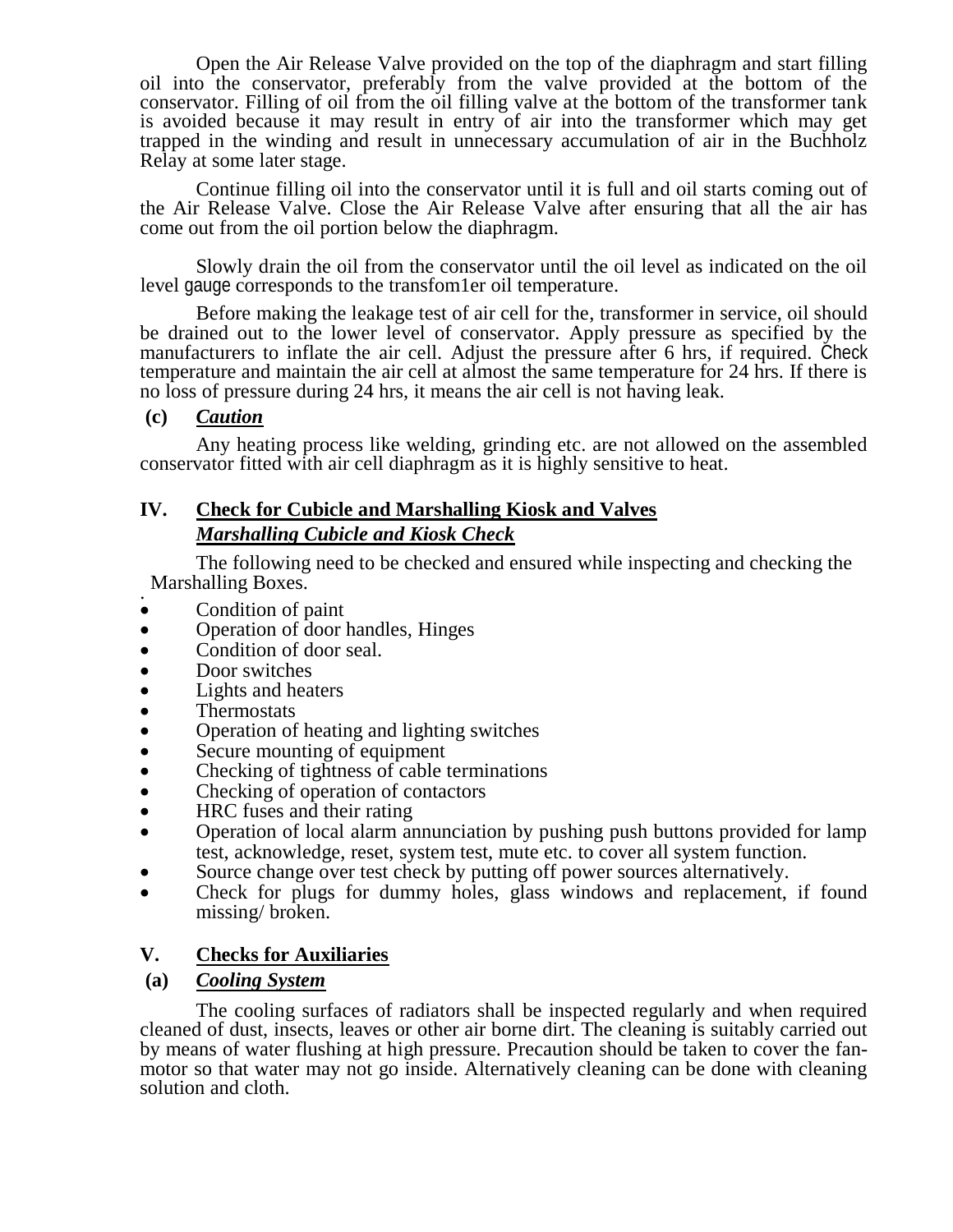The fan-motors are provided with permanent - lubricated bearings and double sealing rings. The motor bearings are axially clamped with spring-washers. If the sound level of the fan increases, first tighten all mounting supports and in case any abnormal sound is noticed in fan motor, then action should be taken for repair! replacement.

#### **(b)** *Cooling System-Fans-Controls*

Fan controls are designed to operate both manually and automatically with set temperature. Manual, Control is to be turned 'ON' to operate cooling system for checking. Oil pumps need to be checked by observing their flow gauges. Measurement of pump current reveals any abnormality. Any significant imbalance of current between the terminals greater than 15-20% is indicative of the problem with the pump motor. Checking for correct rotation of fans and pumps to be ensured as reverse rotation may not provide desired result.

#### **(c)** *Calibration of OTI / WTI*

Temperature indicators in transformers are not only used for indication purpose they are used as protective device also. The accuracy of these devises is to be ensured for correct operation of alarm and tripping and also to prevent mal operation. The temperature bulb is to be removed from its well on the side/ top of transformer. Using a temperature controlled calibration instrument in oil bath the temperature of the bulb should be slowly raised in steps of  $5^{\circ}C$  and observed for temperature reading. If the temperature deviation is more than  $\pm 5^{\circ}$ C compared to the standard thermometer reading, the thermometers are to be replaced with healthy one.

#### **(d)** *Checking of Cooler Control, Alarm and Trip Settings*

Setting of temperature should be as per approved scheme. Access the local winding/ oil temperature indicator and rotate the temperature indicator pointer slowly to the first stage cooling value (say  $65^{\circ}$ C). Check that the fans of those coolers set to first stage are operating. Continue rotating the pointer to the second stage cooling value (say 8O°C). Check that the fans of those coolers set to second stage are operating. Continue rotating the pointer to the alarm value (say  $110^{\circ}$ C). Check with the control room to ensure that the alarm signal has been received. Continue rotating the pointer to the trip value (say  $125^{\circ}$ C). Check with the control room to ensure that the trip signal has been received.

#### **(e)** *Gas Pressure Relay*

There are two types of gas pressure relays. The most common type is mounted at the transformer top body. Internal arcing in liquid filled electrical power equipment generates excessive gas pressures that can severely damage equipment and present extreme hazards to personnel. The gas pressure relay is intended to minimize the extent of damage by quickly operating and venting out the pressure. It will reset when the pressure becomes normal. A pointer is provided to indicate the operation of this relay and the relay is connected for tripping the transformer on operation. There will be oil spillage whenever the relay operates. Smaller transformers are provided with explosion vent where the diaphragm will rupture due to heavy internal pressure and releases the

pressure. The diaphragm needs to be replaced when it operates. There are some transformers fitted with sensitive sudden pressure relay, which operates on rate of change of differential pressure and trips the equipment.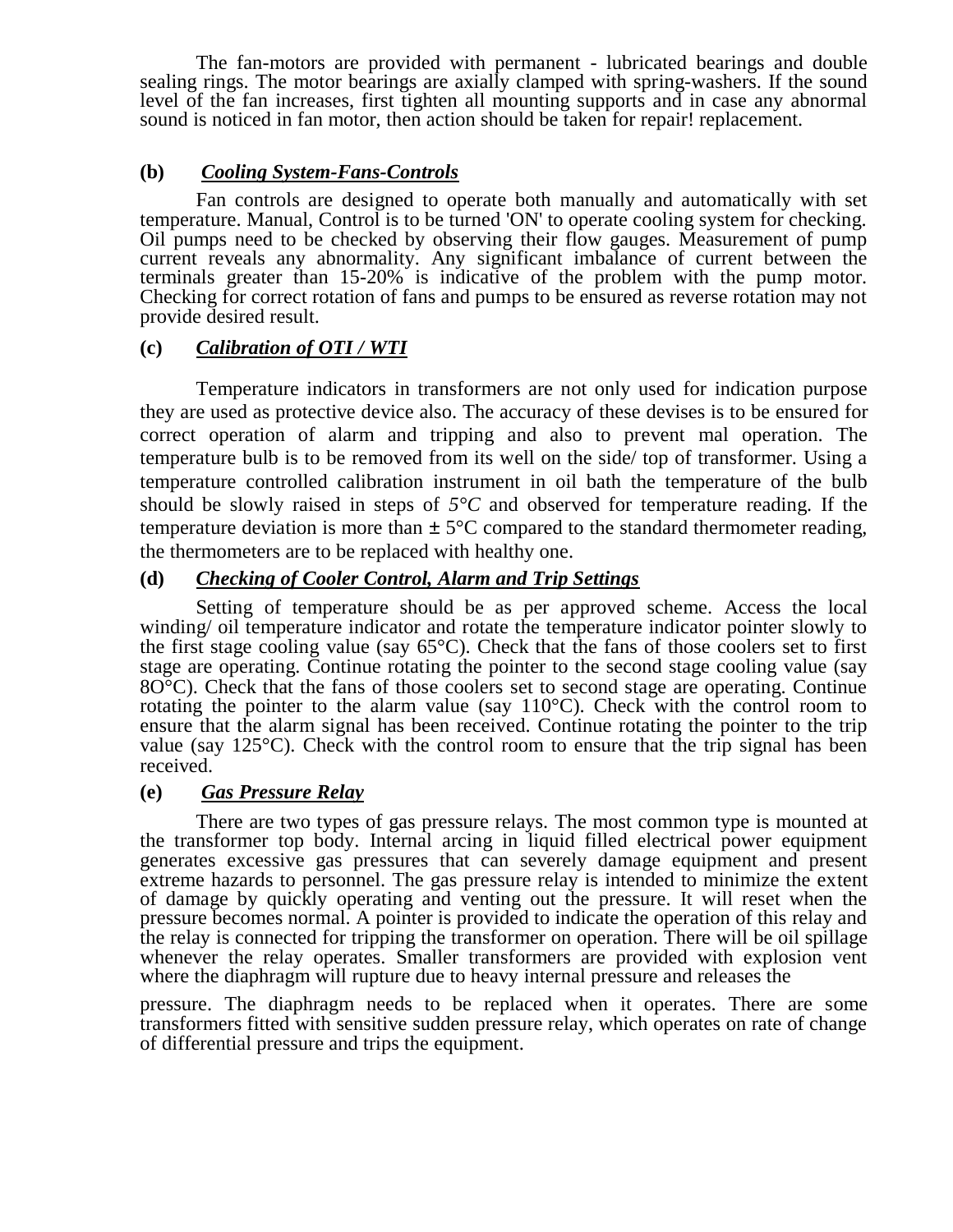#### **(f)** *Buchholz Relays*

The use of gas-operated relay as protection for oil-immersed transformers is based on the fact that faults as flashover, short-circuit and local overheating normally result in gas-generation. The gas-bubbles gathering in the gas-operated relay affect a floatcontrolled contact that gives an alarm signal.

For testing of the contact functions, buchholz relays are provided with a test knob on the cover. Unscrew the protective cap and press down the knob by hand. The spring loaded knob with a pin inside the relay actuates first the alarm device and then the tripping device. After testing, screw on the protective cap again.

Checking the operation of Buchholz relay in case of low oil level is carried out by closing step valve in both sides of the relay and draining of oil through oil drain valve provided in Buchholz relay. First alarm and then trip contact should operate to indicate healthiness.

To check the relay for oil surge, manufacturers recommendations for particular relays to be followed.

#### **(g)** *Bushings*

Bushings are most failure prone in any transformer/ reactor. Failure of bushings could lead to the fire in transformer and total damage. For uniform voltage distribution across capacitance graded bushings, bushing porcelains shall be cleaned from dust and dirt during shutdown maintenance. In areas where the air contains impurities as salt, cement dust, smoke or chemical substances, shorter intervals are required.

#### **VI. Operational Checks and Inspection / Maintenance of Tap Changer**

EHV Transformers are provided with tap changer to have voltage control. To enable operation of taps during service, On-Load Tap Changers (OLTC) are provided in EHV transformers. OLTCs may be located in either the high voltage winding or the low voltage winding, depending on the requirements of the user, the cost effectiveness of the application and tap changer availability. OLTC being a current interrupting device requires periodic inspection and maintenance. The frequency of inspection is based on time in service, range of use and number of operations.

#### **(a)** *Precautions*

This testing shall be carried out during shutdown period and all testing shall be done under total de-energisation condition. Ensure the isolation of transformer for high voltage and low voltage side with physical inspection of open condition of the concerned isolators/ disconnectors. In case tertiary is also connected, ensure the isolation of the same prior to commencement of testing

#### **(b)** *Tap Changer Hand Operation*

Check hand operation of the tap changer up and down the full range before electrical operation is attempted and that the handle interlock switch will not allow electrical operation while the handle is inserted. In addition where single phase tap changers are employed check their tap positions agree and are reached simultaneously at motor drive unit head. Continuity check should be done for any discontinuity during tap changing operation by connecting an analogue multi meter across HV and IV bushing in case of auto transformers and relevant winding in case of two winding transformers and change the tap positions from maximum to minimum.

#### **(c)** *Maintaining Circuit*

Check the maintaining circuit for correct sequence by hand winding unit half way through a tap and then remove the handle. Energize the drive motor and ensure that the motor continues to drive the tap changer in the same direction.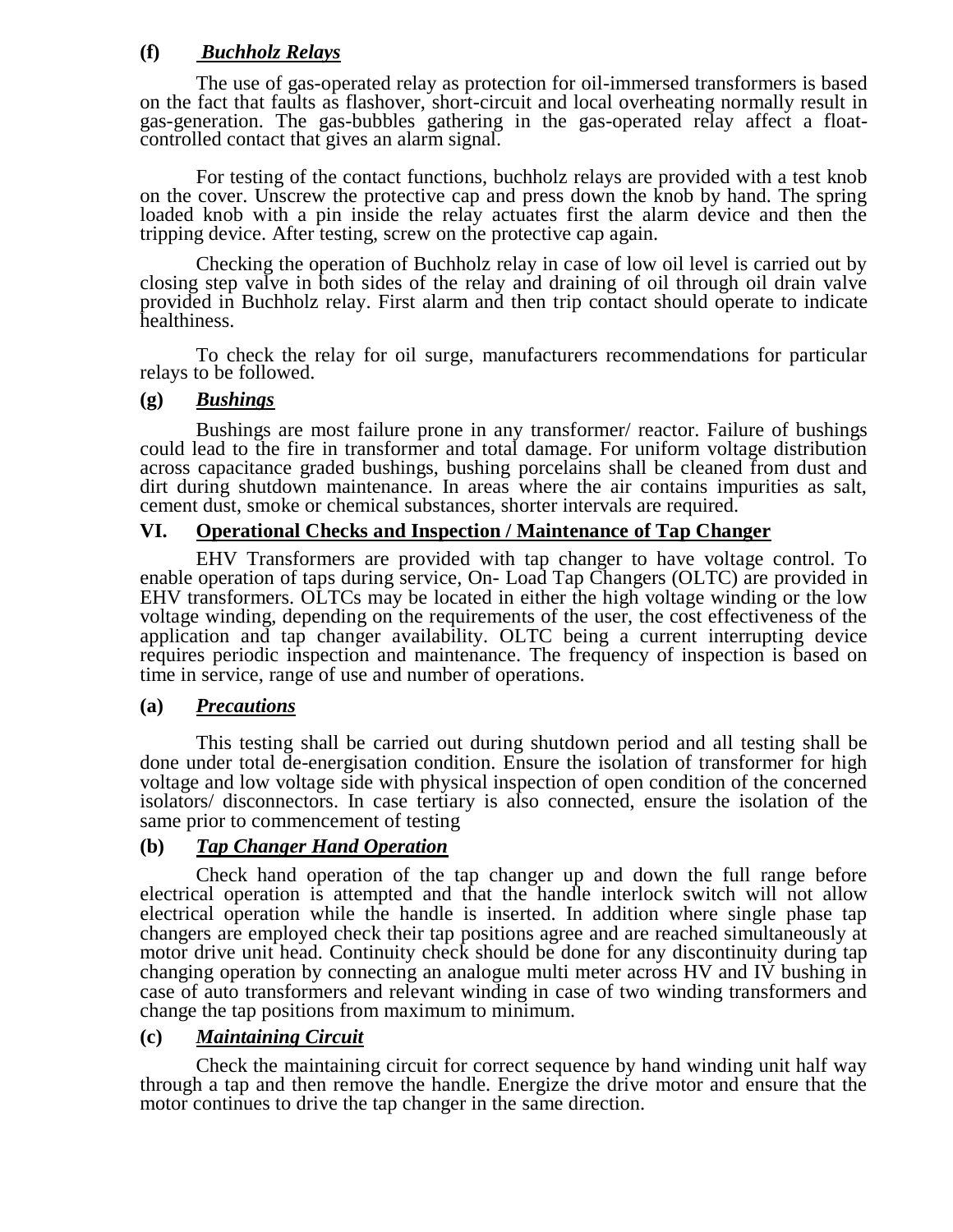#### **(d)** *Drive Motor*

With the tap changer in mid position check the direction of rotation and measure the start and running currents in both the raise and lower mode of operation and record their values.

Set the motor overload to 10% above running current

#### **(e)** *Out of Step Relay*

Move one tap changer is in the three-phase bank to be one position out of step with other two. Check the tap changer faulty alarm is activated. Repeat for other two phases.

Hold the raise and lower push buttons in following a tap change to ensure it only moves one tap at a time hence checking the step by step relay.

#### **(f)** *Tap Change Incomplete Alarm*

Check the operation of the tap changer incomplete alarm, including the flag relay, by winding the unit by hand half way through a tap change and monitoring their correct operation and time to operate.

#### **(g)** *Remote Indication*

Check the remote indication and control facility is proved to the outgoing terminals of the marshalling kiosk.

#### **(h)** *Tap Changer (Surge) Protective Relay*

Check the tripping function of the relay. Open the cover and press button "Trip". Check that all circuit breakers of transformer operate properly. Press push Button "Reset" close the cover and tighten it.

#### **(i)** *Inspection and Maintenance of OLTCs*

Normally the temperature of the OLTC compartment may be few degrees Celsius less than the main tank. Any temperature approaching or above that of the main tank indicates an internal problem. Prior to opening the OLTC compartment, it should be inspected for external symptoms of potential problems. Such things as integrity of paint, weld leaks, oil seal integrity, pressure relief device and liquid level gauge are all items which should be inspected prior to entering the OLTC.

Following de-energisation, close all valves between oil conservator, transformer tank and tap-changer head, then lower the oil level in the diverter switch oil compartment by draining of oil for internal inspection. Upon opening the OLTC compartment, the door gasket should be inspected for signs of deterioration. The compartment floor should be inspected for debris that might indicate abnormal wear and sliding surfaces should be inspected for signs of excessive wear.

Finally, the tap selector compartment should be flushed with clean transformer oil and all carbonization, which may have been deposited, should be removed. Min BDV should be 50 kV and moisture content should be less than 20 PPM.

#### **Dissolved Gas Analysis (DGA)**

Transformer undergoes electrical, chemical and thermal stresses during its service life which may result in slow evolving incipient faults inside the transformer. The gases generated under abnormal electrical or thermal stresses are hydrogen (H2), methane(CH<sub>4</sub>), ethane(C<sub>2</sub>H<sub>6</sub>), ethylene (C<sub>2</sub>H<sub>4</sub>), acetylene (C<sub>2</sub>H<sub>2</sub>), carbon\_monoxide (CO), carbon dioxide (CO2), nitrogen (N2) and oxygen (02) which get dissolved in oil. Collectively these gases are known as FAULT GASES, which are routinely detected and quantified at extremely low level, typically in parts per million (ppm) in dissolved Gas Analysis (DGA). Most commonly method used to determine the content of these gases in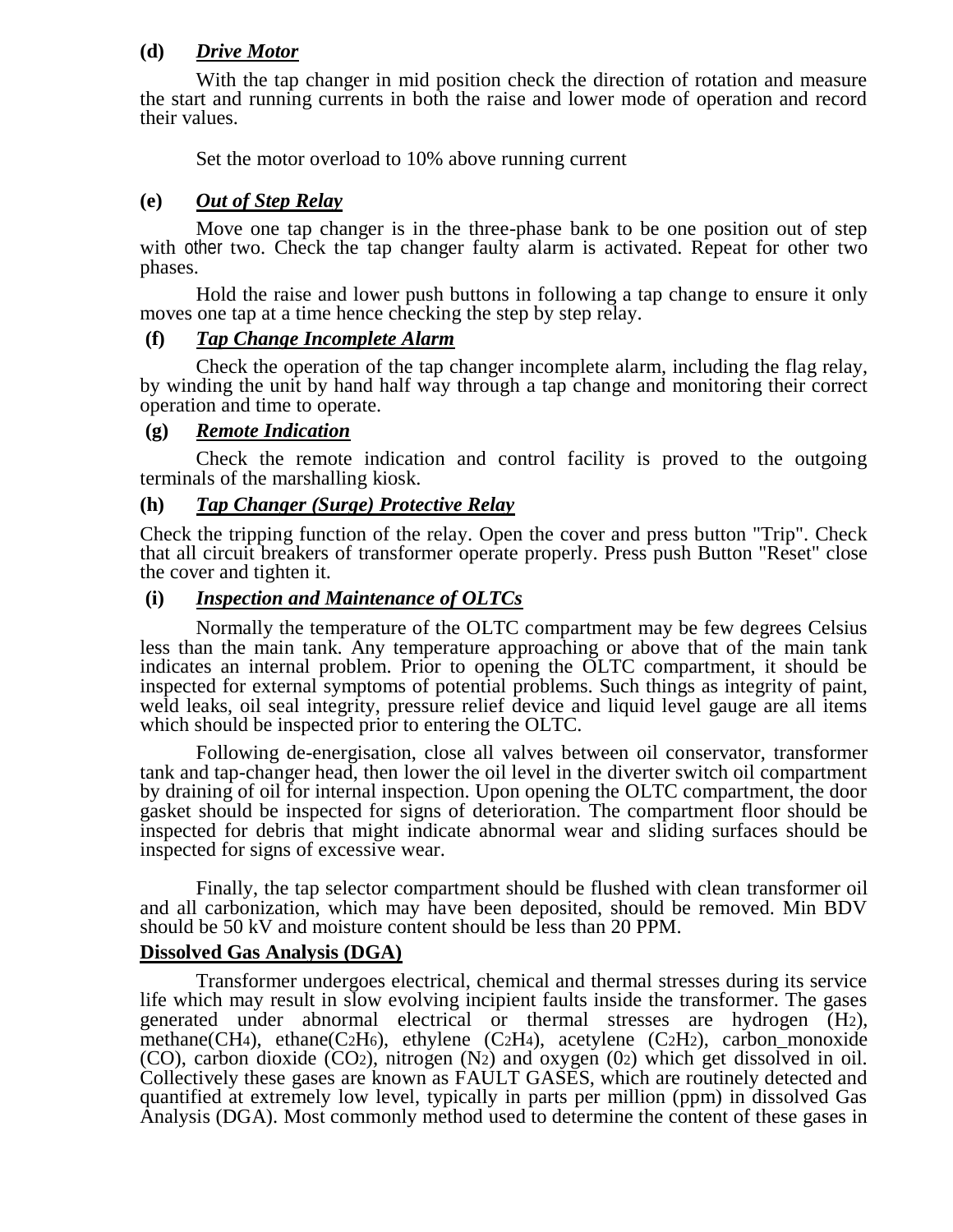oil is using a vacuum Gas Extraction apparatus/ Head Space Sampler and gas chromatograph.

DGA is a powerful diagnostic technique for detection of slow evolving faults inside the transformer by analyzing the gases generated during the fault which gets dissolved in the oil. For Dissolved Gas Analysis to be both useful and reliable, it is essential that sample taken for DGA should be representative of lot, no dissolved gas be lost during transportation and laboratory analysis be precise and accurate. Effective fault gas interpretation should basically tell us first of all, whether there is any incipient fault present in the transformer. If there is any problem, what kind of fault it is. Whether the fault is serious and the equipment needs to be taken out of service for further investigation.

DGA can identify deterioration of insulation oil and hot spots, partial discharge, and arcing. The health of oil is reflective of the health of the transformer itself. DGA analysis helps the user to identify the reason for gas formation and materials involved and indicate urgency of corrective action to be taken.

The evolution of individual gas concentrations and total dissolved combustible gas (TDCG) generation over time and the rate of change (based on IEC 60599 and IEEE C 57-104 standards) are the key indicators of a developing problem. Some of the recognized interpretation techniques are discussed below:

#### *Individual Fault Gases Acceptable Limits*

When no previous DGA history of Transformer is available, to ensure that a transformer is healthy or not, the DGA results are compared with the gassing characteristics exhibited by the majority of similar transformer or normal population. As the transformer ages and

gases are generated, the normal levels for 90% of a typical transformer population can determined. From these values and based on experience, acceptable limits or threshold levels have been determined as given in table (as per IEC 60599) below:-

| <b>Transformer Type</b> | Fault Gases (in $\mu$ 1/1) |                 |                               |                               |                               |         |                 |
|-------------------------|----------------------------|-----------------|-------------------------------|-------------------------------|-------------------------------|---------|-----------------|
|                         | H <sub>2</sub>             | CH <sub>4</sub> | C <sub>2</sub> H <sub>6</sub> | C <sub>2</sub> H <sub>4</sub> | C <sub>2</sub> H <sub>2</sub> | CO      | CO <sub>2</sub> |
| No OLTC                 | 60-150                     | $40 - 110$      | 50-90                         | 60-280                        | $3 - 50$                      | 540-900 | 5100-<br>13000  |
| Communicating OLTC      | 75-150                     | $35 - 130$      | 50-70                         | 110-250                       | 80-270                        | 400-850 | 5300-<br>12000  |

The values listed in this table were obtained from specific networks. Values on other networks may not exactly indicate healthiness.

"Communicating OLTC" means that some oil and/or gas communication is possible between the OLTC compartment and the main tank or between the respective conservators. These gases may contaminate the oil in the main tank and affect the normal values in these types of equipment. "NO OLTC" refers to transformers not equipped with an OLTC, or equipped with an OLTC but not communicating with or leaking to the main tank.

However it is improper to apply threshold level concept without considering the rate of change of the gas concentration in Dissolved Gas Analysis. When an abnormal situation is indicated by above table, a testing schedule is devised with increased sampling frequency.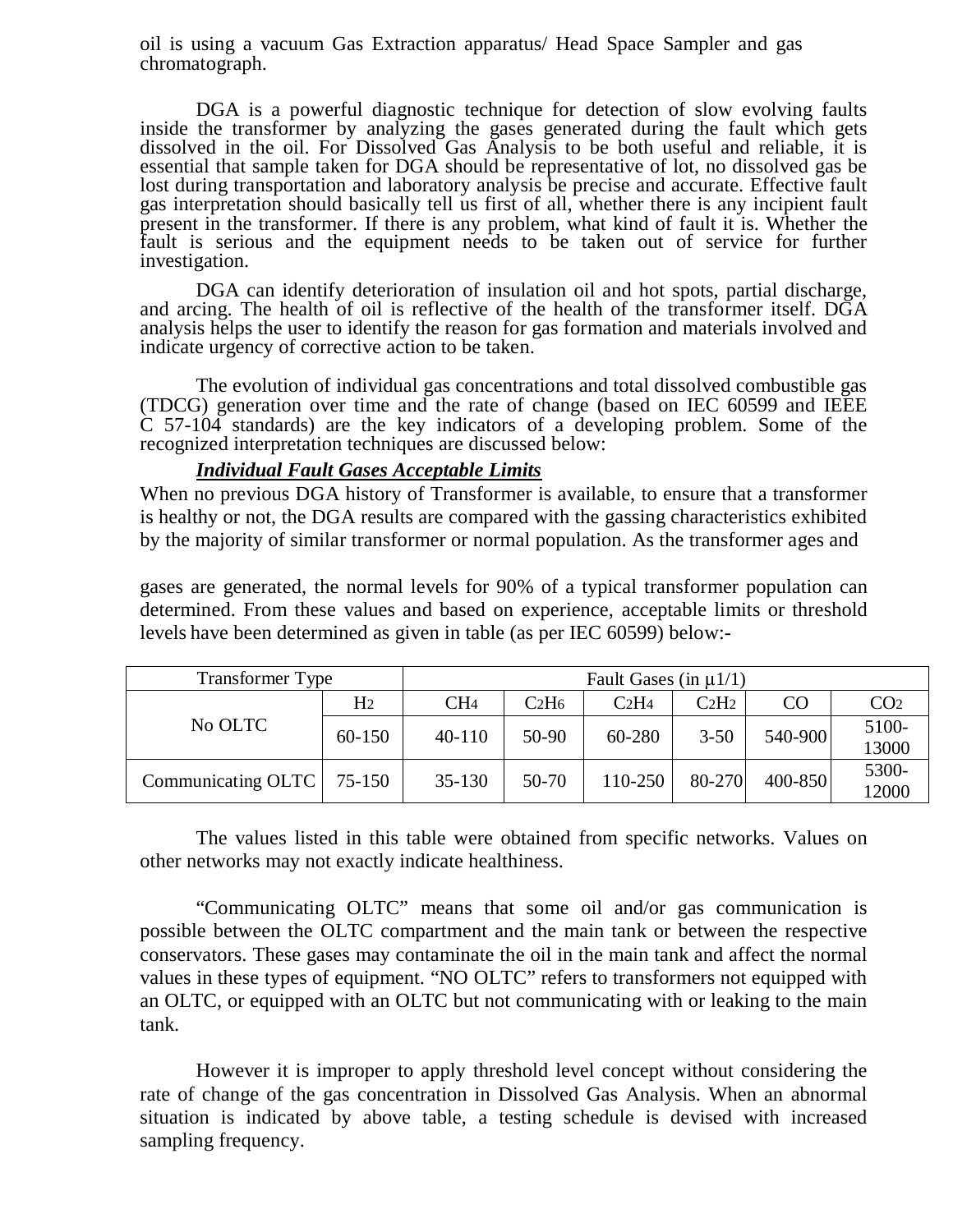## **Total Dissolved Combustible Gas (TDCG) Limits**

| <b>TDGC limits, PPI</b> | <b>Action</b>                                                   |
|-------------------------|-----------------------------------------------------------------|
| $\varsigma$ or = 720    | Satisfactory operation, Unless individual gas acceptance values |
|                         | are exceeded                                                    |
| 721-1920                | Normal ageing/slight decomposition, Trend to be established to  |
|                         | see if any evolving incipient fault is present.                 |
| 1921-4630               | Significant decomposition, Immediate action to establish trend  |
|                         | to see if fault is progressively becoming worse.                |
| >4630                   | Substantial decomposition, Gassing rate and cause of gassing    |
|                         | should be identified and appropriate corrective action such as  |
|                         | removal from service may be taken.                              |

TDCG includes all hydrocarbons, CO and H2 and does not include CO2 which is not a combustible gas.

## **Evaluation of Gases**

The temperature at which the fault gas evolves is given in the table below:

| <b>Relationship with temperature</b>   |  |
|----------------------------------------|--|
| Methane $CH4>120^{\circ}C$             |  |
| Ethane $(C2H_6) > 120^{\circ}C$        |  |
| Ethylene $(C_2H_4) > 150^{\circ}C$     |  |
| Acetylene $(C_2H_2)$ >700 $^{\circ}$ C |  |

# **Faults Associated with Different Gases**

| <b>Oil Overheating</b>                                                                                                                                                                                                                                                                                     | C <sub>2</sub> H <sub>4</sub> , C <sub>2</sub> H <sub>6</sub> , C <sub>H<sub>4</sub></sub> |
|------------------------------------------------------------------------------------------------------------------------------------------------------------------------------------------------------------------------------------------------------------------------------------------------------------|--------------------------------------------------------------------------------------------|
| <b>Overheated Cellulose</b>                                                                                                                                                                                                                                                                                | CO <sub>1</sub>                                                                            |
| Traces of acetylene with smaller quantity of Hydrogen may<br>be evolved. Large quantity of Carbon-Di-Oxide $(CO2)$ and<br>Carbon Monoxide (CO) are evolved from overheated<br>cellulose. Hydrocarbon gases such as Methane and Ethylene<br>will be formed if the fault involved oil impregnated structure. |                                                                                            |
| Partial discharge in Oil (Corona)                                                                                                                                                                                                                                                                          | $H_2,CH_4$                                                                                 |
| Ionization of high stressed area where gas/vapour filled voids<br>are present or 'wet spot' produces Hydrogen and methane and<br>small quantity of other hydrocarbons like ethane and<br>ethylene. Comparable amounts of carbon mono-oxide and di-<br>oxide may result due to discharges in cellulose.     |                                                                                            |
| Arcing in Oil                                                                                                                                                                                                                                                                                              | $C_2H_2,H_2$                                                                               |
| Large amount of Hydrogen and acetylene are produced with<br>minor quantities of methane and ethylene in case of arcing<br>between the leads, lead to coil and high stressed area. Small<br>amounts of carbon mono-oxide and di-oxide may also be<br>formed, if fault involves cellulose.                   |                                                                                            |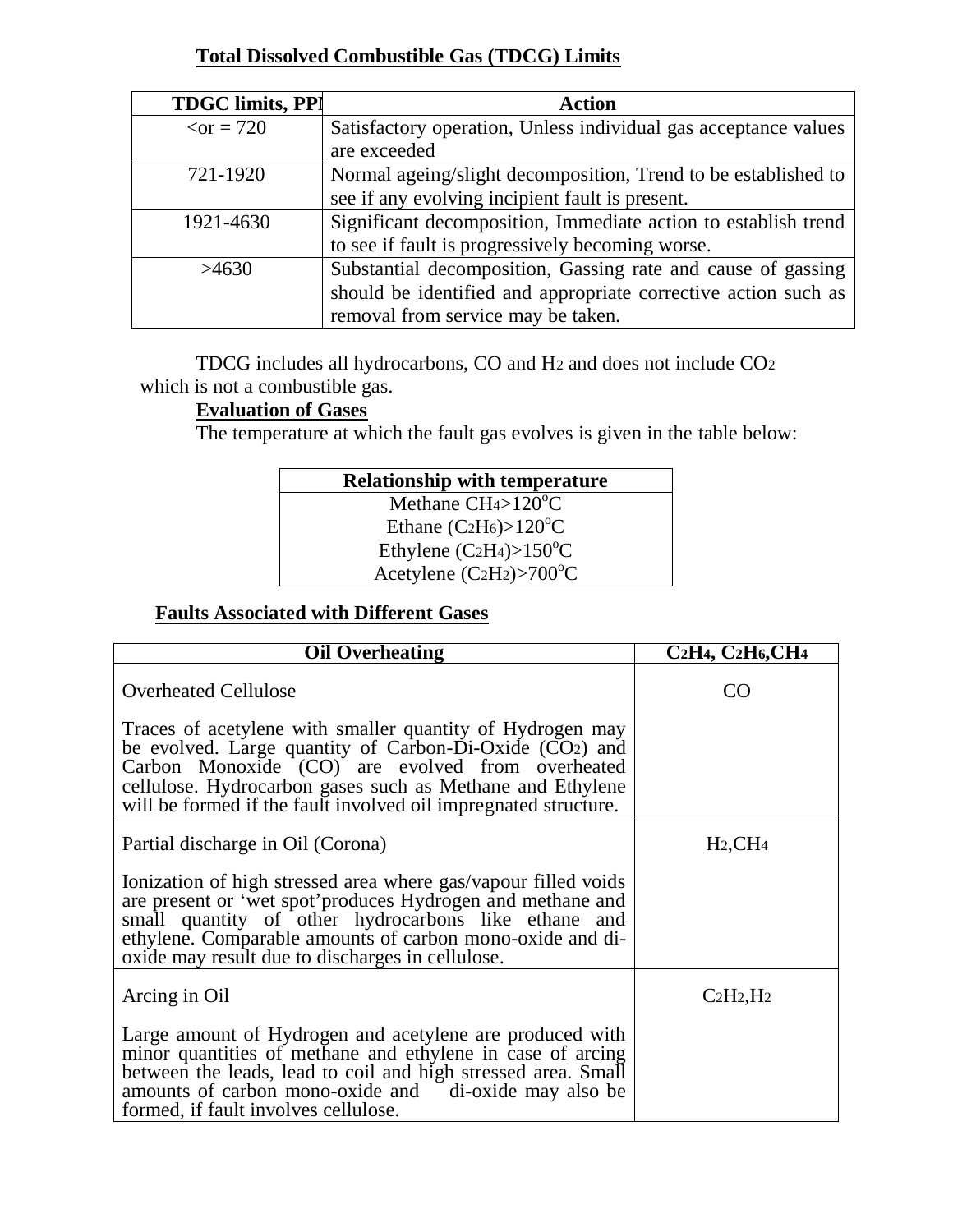It is to be understood that there is no definite interpretation method available, which can indicate the exact location and type of the! fault. The different interpretation methods only provide guidelines to make expert interpretation about the equipment. Apart from the DGA results various other factors are taken into consideration such as past history of the transformer, grid condition, loading patterns, voltage and frequency profile, etc.

#### **4. CIRCUIT BREAKERS**

Circuit breakers basically consists of two main parts, the interrupting chambers and the operating mechanism. The interrupting chambers normally do not require routine preventive maintenance other than cleaning but operating mechanism do require proper upkeep.

#### **(a) Interrupting Chamber**

Circuit breaker interrupting chamber is an enclosed unit mostly filled with oil or SF6 gas. Lower voltage Circuit breakers have vacuum interrupting chambers also. There is stress on the contacts during fault current interruption and damages may happen in arcing contacts or main contacts. The breaker interrupting chamber is recommended to be opened only based on condition monitoring tests or as per advice of the manufacturers.

#### **(b) Operating Mechanisms**

Normally circuit breakers have pneumatic, hydraulic and spring operating mechanisms. As operating force is required for closing and tripping of circuit breakers, there can be combination of these mechanisms in one circuit breaker. Since operating mechanisms have a number of moving parts, they need more maintenance such as

greasing, lubrication, cleaning, setting of limit switches, etc. Compressors/ oil pumps/ spring charging motors also require maintenance. Other maintenance on particular operating mechanism such as air compressor maintenance, nitrogen priming pressure checking in hydraulic mechanism, checking of over travel, checking of gaps in operating plunger of close/ trip coils etc. are to be carried out as the case may be and as specified by the manufacturers.

#### **(c) SF 6 Gas**

Most of the higher voltage circuit breakers adopt SF6 in interrupting chamber. The density of SF6 gas is about five times that of air and heat dissipation is also much more than air. At atmospheric pressure, dielectric strength of SF6 gas is about 2.4 times that of air and at about  $3 \text{ kg/cm2}$  it is same as that of oil. As SF6 is Green House gas, it needs to be handled carefully and should not be let to the atmosphere.

#### **(d)** *Emptying and Re-filling of Gas*

The breaker is evacuated by means of the gas treatment equipment that purifies and also compresses the gas for storage, so that it can be reapplied. For economic and ecologic reasons, SF6 contained in electrical equipments, should not be vented into atmosphere. Prior to the gas removal, the quality of the SF6 gas should be tested.

Operational contamination should be absorbed with suitable filter unit provided in the gas handling plant. Such filters/ sieves should already be installed into the SF6 gas maintenance/handling unit. When SF6 is suctioned from a gas compartment, the gas is passed automatically through filters, which dry and purify the gas.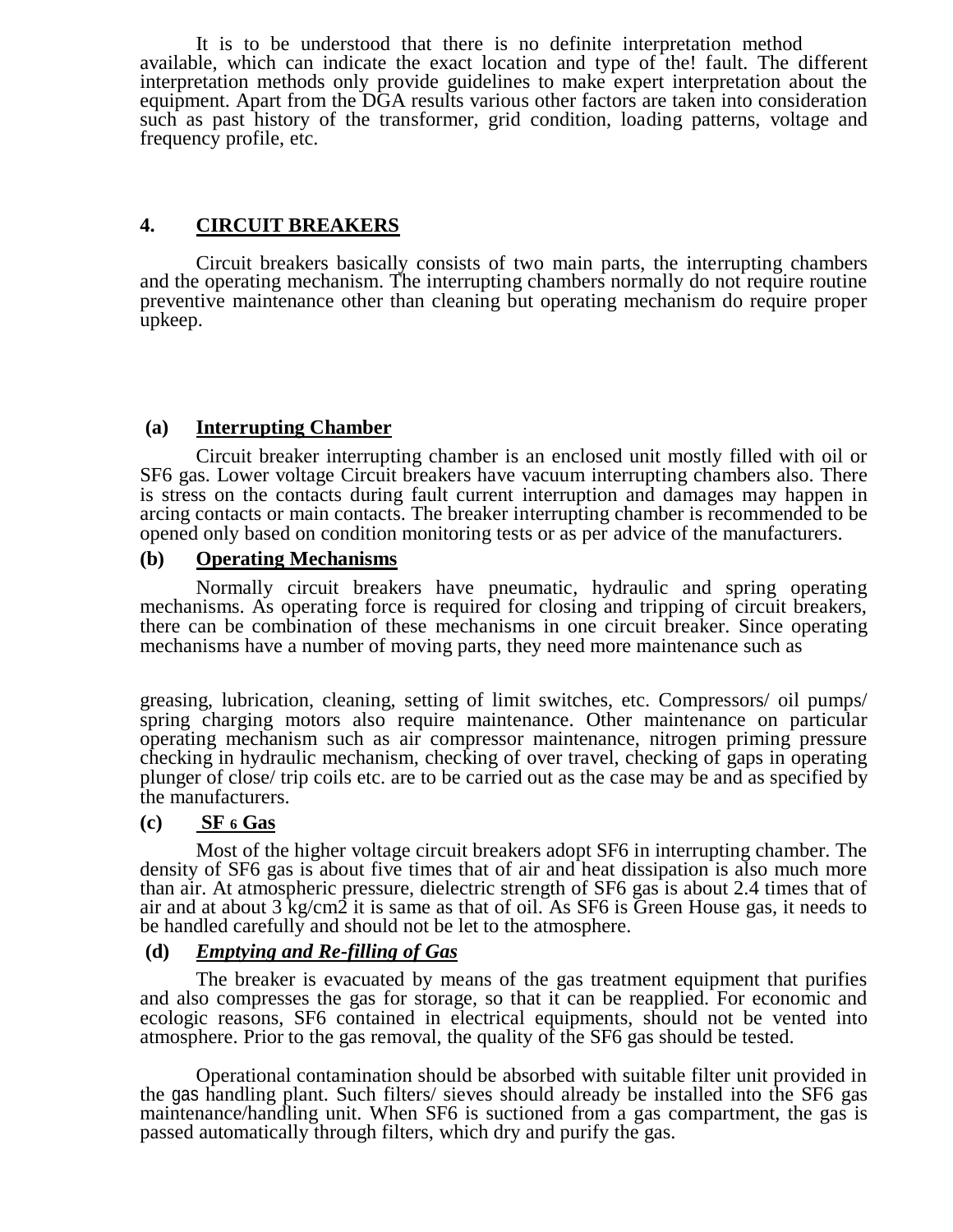#### **(e)** *Evacuation of SF6 Gas Circuit Breakers*

After maintenance/overhaul of the circuit breaker, it should be evacuated by vacuum PUI1l] before filling in the SF6 gas so that SF6 gas does not mix with ambient air and also humidity and dust particles are removed from the Breaker. With vacuum pump, a final vacuum must be reached less than 5 mbar.

#### **5. PREVENTIVE MAINTENANCE OF CURRENT TRANSFORMERS**

#### **(a) Visual Inspection**

Current transformers are normally filled with oil and have oil impregnated paper insulation for both primary and secondary winding. Careful inspection is to be made for any trace of oil leakages. Oil leakages are more prone through cemented joints or secondary terminal box due to improper sealing of terminal studs. As CTs have less oil quantity small leakage may lead to exposure of paper insulation and subsequent moisture absorption.

If bellows are provided in CTs, the position of bellow indicates either leakage of oil or expansion due to internal gas generation. Both the conditions are serious for the life of the CTs and immediate action to be initiated for rectification.

Visual inspection is also to be carried out on the healthiness of terminal connections, condition of porcelain, development of cracks, chippings, cleanliness of insulator surface etc.

#### **(b) Maintenance of Gaskets**

Marshalling boxes, CT terminal boxes are to be properly sealed to prevent any dust, rain water and insects. Door gaskets are to be changed periodically to give proper sealing. All door bolts/ latches are to be properly tightened and never left loose.

#### **(c) Secondary Terminals Connections**

Stud type terminals are preferred in Marshalling box cable terminals. This gives better grip even if more than one wire is connected to one terminal. But pin type terminals are also provided in some cases. Since tightness of wires may become loose due to vibration, climatic condition, it is required to check tightness of terminals periodically to avoid maloperation/ non-operation due to improper contacts. All terminals of unused CT secondary terminals are to be properly shorted to avoid development of abnormal voltage and subsequent failure of  $\overline{C}T\overline{s}$ . The tan  $\delta$  test tap is to be properly earthed to avoid damage to insulation.

#### **Primary Terminals**

Thermovision scanning indicate proper connection of primary terminal. If thermovision is not carried out, physical checking of terminal connection is to be done with proper torque. All corona shields are to be provided and any damaged corona shield to be replaced with new one. As CT primary carries heavy current, any loose joint may lead to arcing and welding of terminal connectors.

# **6. CAPACITANCE VOLTAGE TRANSFORMERS/ POTENTIAL**

#### **TRANSFORMERS/ CAPACITOR COUPLING**

#### **(a) Visual Inspection**

The bel10ws provided in most of the CVTs are not visible from outside. CTs/ CVTs and CC are also oil fil1ed equipments and oil leak is to be observed. If oil leak is observed in anyone stack, the entire CVT is to be replaced. CVTs are tuned units and replacement of anyone stack is not recommended to avoid phase angle errors.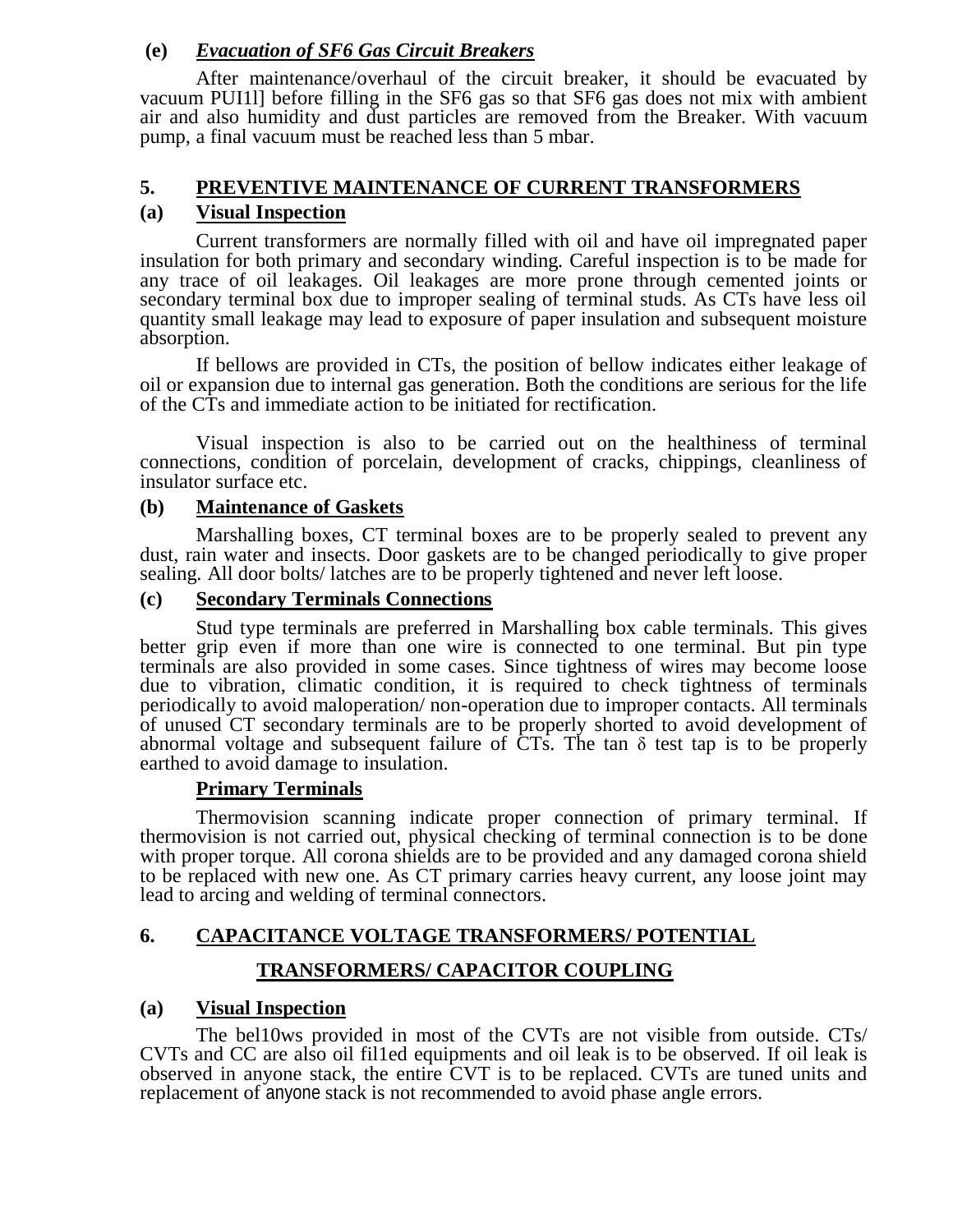#### **(b) Electro-Magnetic Unit**

Electro-Magnetic Unit (EMU) of CVT houses the secondary transformer, Compensating reactor and ferro resonance suppression circuit. The colour of oil indicated through the gauge: glass gives some indication of the healthiness of the internal components. Any abnormal heating may also be observed through Thermovision scanning.

#### **(c) Secondary Voltage**

Deviation in secondary Voltage of CVT is clear indication of failure of capacitor elements. Necessary action to be taken to replace CVT if secondary voltage in anyone CVT is abnormal (may be  $+2V$  and  $-4V$ ). Continuing the equipment in service beyond this stage may lead to failure/ bursting of CVTs.

#### **(d) Other Maintenance**

Maintenance of Marshalling box gaskets, tightening of secondary terminal connections and tightening of primary terminal connections, etc., are also to be ensured for healthy operation. It is to be ensured that al1 extra holes at Marshalling boxes are properly plugged and kept vermin proof. The anti-condensation heater and the thermostat are to be kept in working condition to keep inside of the panel dry.

#### **7. DISCONNECTORS/ISOLATORS**

Disconnectors have main current carrying arms and operating mechanism for connection and' disconnection. Being are off-line devices, they are normal1y air break type. Normally horizontal double break, Horizontal center break, Pantograph, Vertical break Disconnectors are in use for EHV isolations.

The alignment of Disconnectors is very important for smooth operation. The limit switches, the healthiness of auxiliary contacts needs to be checked periodical1y. The main contacts are to be inspected and made smooth if any pitting marks seen. The corona shields are to be kept smooth and shining and checked for tightness of fitting. Damaged

corona rings should be replaced. All moving parts are to be lubricated for smooth operation. The gear mechanism and motor normal1y do not require any maintenance and manufacturer's recommendation should be referred for maintenance of gears.

#### **Earth Switches**

The earth switch is a safety device and smooth operation is to be ensured by proper alignment. The earth blade contacts are to be cleaned properly for proper contact and contact resistance to be measured to ensure healthiness. The earth connection from blade to earth is to be carefully checked. All the joints to be tightened and flexible copper braid connections are provided and healthiness is to be ensured. All moving parts to be lubricated for smooth operation.

#### **8. LIGHTING ARRESTER/SURGE ARRESTERS**

Surge arresters are to be maintained to give protection to other connected switchyard equipments. Cleaning of porcelain insulators is very much required for uniform voltage distribution. Voltage grading rings are to be properly positioned and checked for tightness and any damaged rings to be replaced. Healthiness of surge monitors is to be checked and if found defective the same may either be replaced with healthy one or shorted to minimize earth resistance. Healthiness of earth connections to be checked as it plays a vital role on the operation of the surge arrester. Normally it is not recommended that if one stack fails it is replaced with healthy stack. It is always a good practice to change the entire arrester as the stressed stacks will start failing along with the new stack.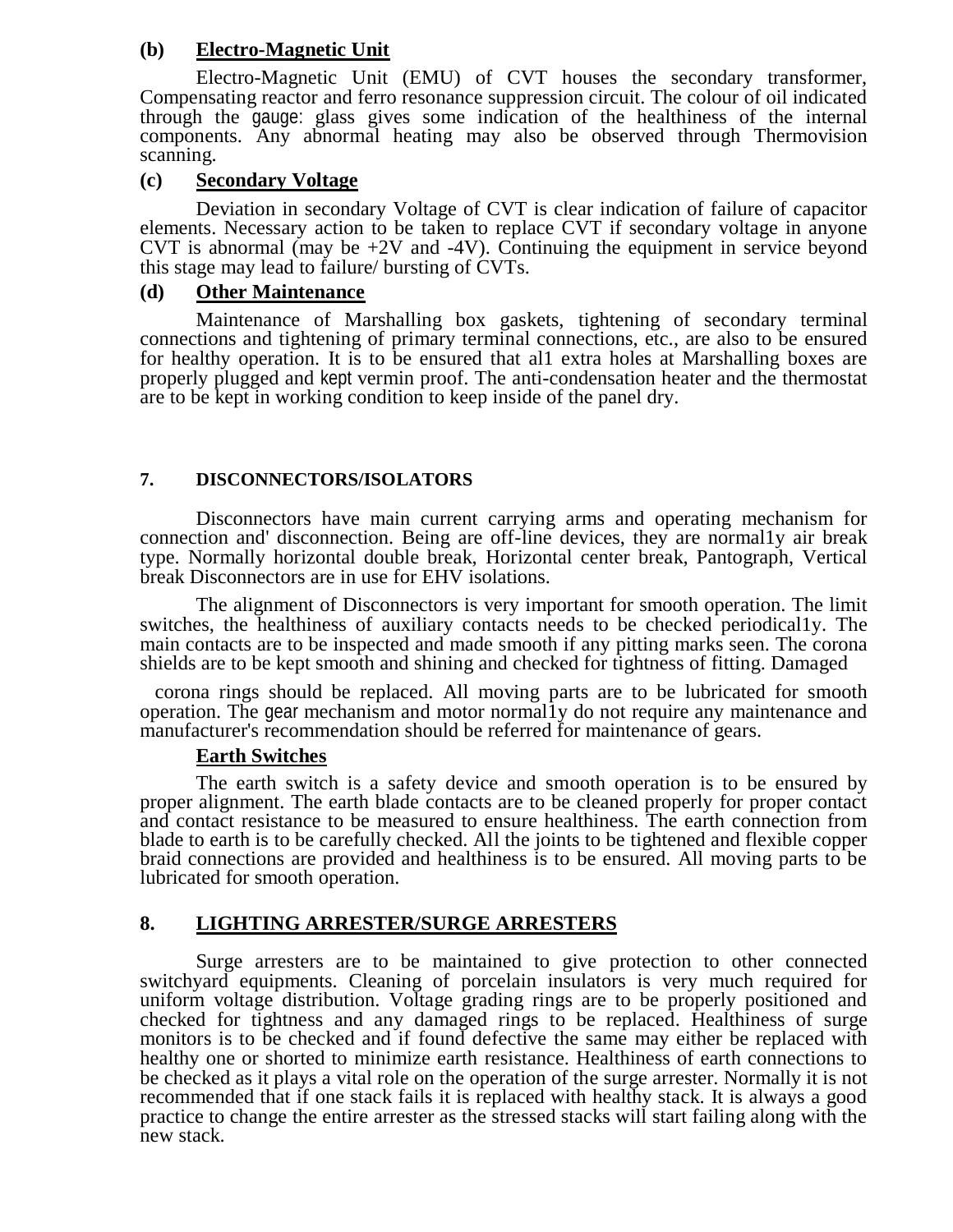#### **9. BATTERY AND BATTERY CHARGERS**

Substations generally use Lead Acid batteries/for DC batteries for DC supply. More and more maintenance free batteries are now offered for substation applications which require less maintenance. As DC system is vital part of substation during emergency, upkeep of battery system is very important.

Cell containers are to be kept always clean to avoid surface leakage. Any leakage is to be attended immediately. Vaseline / white petroleum jelly is to be applied on battery terminal and inter-cell connectors, nuts and bolts to avoid sulphate deposit. The rubber seal at the base of the terminals and on cell lid is to be fitted properly and to be replaced if damaged. All connections are to be checked for tightness.

All vent plugs and level indicators to be maintained for healthiness. Maintaining level of electrolyte in flooded cells is of very important to avoid sulphation and permanent damage of the cells. Distilled water is to be added to make up to the level.

If VRLA battery is used, the battery room temperature is to be maintained using air conditioner as the temperature plays vital role on the performance of the battery.

#### **(a) Battery Chargers**

Battery charger is to be maintained for keeping the battery always charged and also to supply normal DC load for operation. If the charge / discharge ammeter does not show current on the charge side, then the float charger is not giving output. Defect should be located and corrected. In case of failure of float charger, the boost charger may be used as float charger as per design.

Charger panel is to be kept clean, free from dust and all terminals to be checked periodically for tightness. The battery maintenance and condition monitoring is to be carried out as per schedule to keep the DC system in healthy condition.

#### **(b) BATTERY CAPACITY TESTING**

This procedure describes the recommended practice of capacity testing by discharge in the battery. All testing should follow the safety requirements.

#### **(c) INITIAL REQUIREMENTS**

The following list gives the initial requirements for all battery capacity tests except otherwise noted.

- (a) Equalize the battery if recommended by the manufacturer and then return it to float for a minimum of 72 h, but less than 30 days, prior to the start of the test.
- (b) Check all battery connections and ensure that all connections are proper and clean.
- (c) Record the specific gravity and float voltage of each cell just prior to the test.
- (d) Record the electrolyte temperature of lO% or more of the cells to establish 31 average temperature.
- (e) Record the battery terminal float voltage

(f) Take adequate precautions (such as isolating the battery to be tested from the batteries and critical loads) to ensure that a failure will not jeopardize other systems or equipment.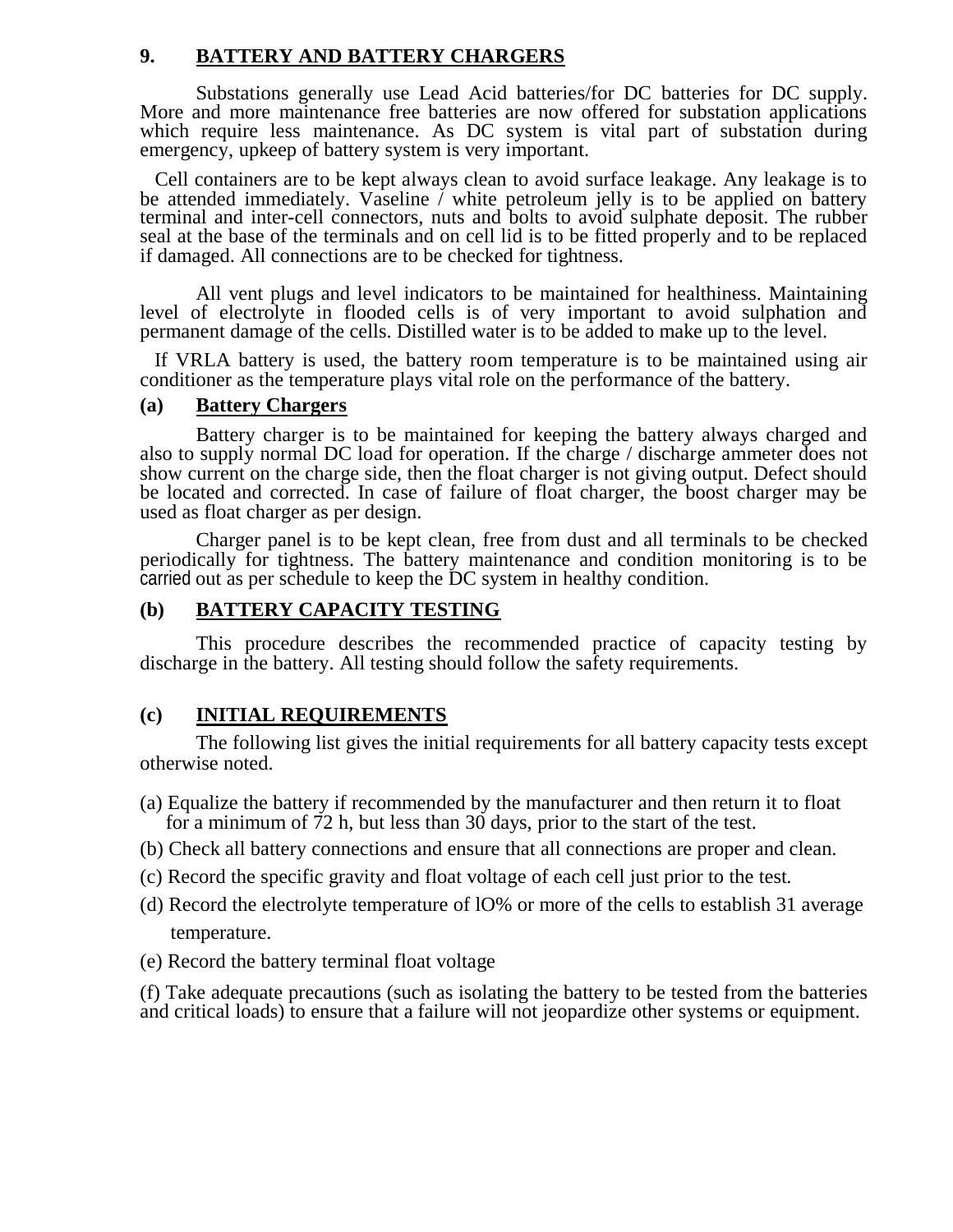# **CHAPTER 2**

## **MAIN AND AUXILIARY SUBSTATION EQUIPMENT: GENERAL TECHNICAL REQUIREMENTS**

#### **1. INTRODUCTION**

The chapter briefly outlines the general technical requirements of the important equipment generally installed in EHV sub-stations.

#### **2 CIRCUIT BREAKERS**

Circuit Breaker is a switching device capable of making, carrying and breaking currents under normal circuit conditions and also making, carrying for a specified time breaking currents under short circuit conditions. Circuit breakers of the types indicated below are being presently used in India.

#### **Table- 1**

| $36 \text{ kV}$  | - Minimum oil, Vacuum and Sulphur hexa fluoride (SF6)                     |
|------------------|---------------------------------------------------------------------------|
| $72.5$ kV        | - Minimum oil, Air blast and Sulphur hexa fluoride (SF6)                  |
|                  | [145 kV and 245] - Minimum oil, Air blast and Sulphur hexa fluoride (SF6) |
| $420 \text{ kV}$ | - Minimum oil, Air blast and Sulphur hexa fluoride (SF6)                  |
| 800 kV           | - Sulphur hexa fluoride (SF6)                                             |

#### **(a) Rated Operating Sequence (Duty Cycle)**

The operating sequence denotes the sequence of Opening and Closing operation which the breaker can perform. The, operating mechanism experiences severe mechanical stresses during the auto re-closure duty. The circuit breaker should be able to perform the operating sequence as below.

(i) O-t-CO-T-CO

0 - Opening Operation

C - Closing Operation

CO - Closing followed by opening

t - 0.3 Sec. for rapid or auto re-closures T - 3 minutes

(ii)  $CO-t$  - CO where  $t = 15$  sec. for circuit breaker not to be used for auto-reclosure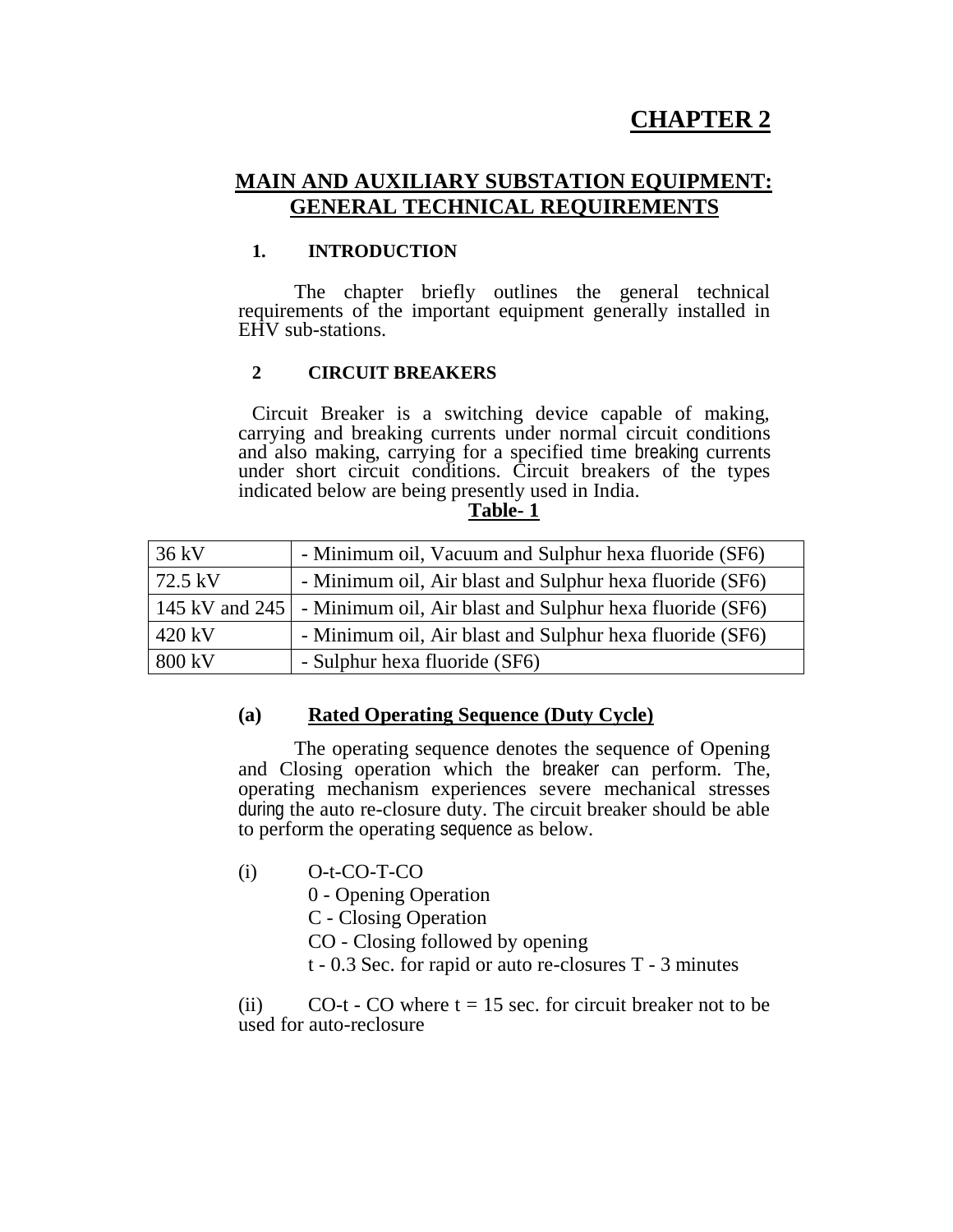| <b>Rated</b><br>voltage<br>(kV) | <b>Rated short circuit</b><br>breaking current<br>(kA) |     |     |      | Rated normal current (Amp.) |      |      |      |      |
|---------------------------------|--------------------------------------------------------|-----|-----|------|-----------------------------|------|------|------|------|
|                                 | 8                                                      | 630 |     |      |                             |      |      |      |      |
|                                 | 12.5                                                   | 630 |     | 1250 |                             |      |      |      |      |
| 36                              | 16                                                     | 630 |     | 1250 | 1600                        |      |      |      |      |
|                                 | 25                                                     |     |     | 1250 | 1600                        |      | 2500 |      |      |
|                                 | 40                                                     |     |     | 1250 | 1600                        |      | 2500 |      |      |
|                                 | 12.5                                                   |     | 800 | 1250 |                             |      |      |      |      |
|                                 | 16                                                     |     | 800 | 1250 |                             |      |      |      |      |
| 72.5                            | 20                                                     |     |     | 1250 | 1600                        | 2000 |      |      |      |
|                                 | 31.5                                                   |     |     |      | 1600                        | 2000 |      |      |      |
|                                 | 12.5                                                   |     | 800 | 1250 |                             |      |      |      |      |
|                                 | 20                                                     |     |     | 1250 | 1600                        | 2000 |      |      |      |
| 145                             | 25                                                     |     |     | 1250 | 1600                        | 2000 |      |      |      |
|                                 | 31.5                                                   |     |     | 1250 | 1600                        | 2000 |      |      |      |
|                                 | 40                                                     |     |     |      | 1600                        | 2000 |      | 3150 |      |
| 245                             | 20                                                     |     |     | 1250 |                             |      |      |      |      |
|                                 | 31.5                                                   |     |     | 1250 | 1600                        | 2000 |      |      |      |
|                                 | 40                                                     |     |     |      | 1600                        | 2000 |      | 3150 |      |
|                                 | 31.5                                                   |     |     |      | 1600                        | 2000 |      |      |      |
| 420                             | 40                                                     |     |     |      | 1600                        | 2000 |      | 3150 |      |
|                                 | 50                                                     |     |     |      |                             | 2000 |      | 3150 | 4000 |
|                                 | 63                                                     |     |     |      |                             |      |      | 3150 | 4000 |
| 800                             | 40                                                     |     |     |      |                             | 2000 |      | 3150 |      |

#### **(b) Total Break Time** (**As per IEC: 62271-100)**

| 72.5 KV | $60 \text{ ms}$ to $100 \text{ ms}$ |
|---------|-------------------------------------|
| 145 Kv  | $60 \text{ ms}$ to $100 \text{ ms}$ |
| 245 kV  | Not exceeding 60 ms                 |
| 420 kV  | Not exceeding 40 ms                 |
| 800 kV  | Not exceeding 40 ms                 |

Pre-insertion resistor, if required shall normally have following values. However, precise value shall be decided based on transient over voltage studies.

| 420 kV | 300-450 ohms |
|--------|--------------|
| 800 kV | 300-400 ohms |

# **(c) Operating Mechanism**

The circuit breaker may be operated by anyone of the following operating mechanisms or a combination of them:

(a) Pneumatically operated mechanism

(b) Spring operated mechanism

(c) Hydraulically operated mechanism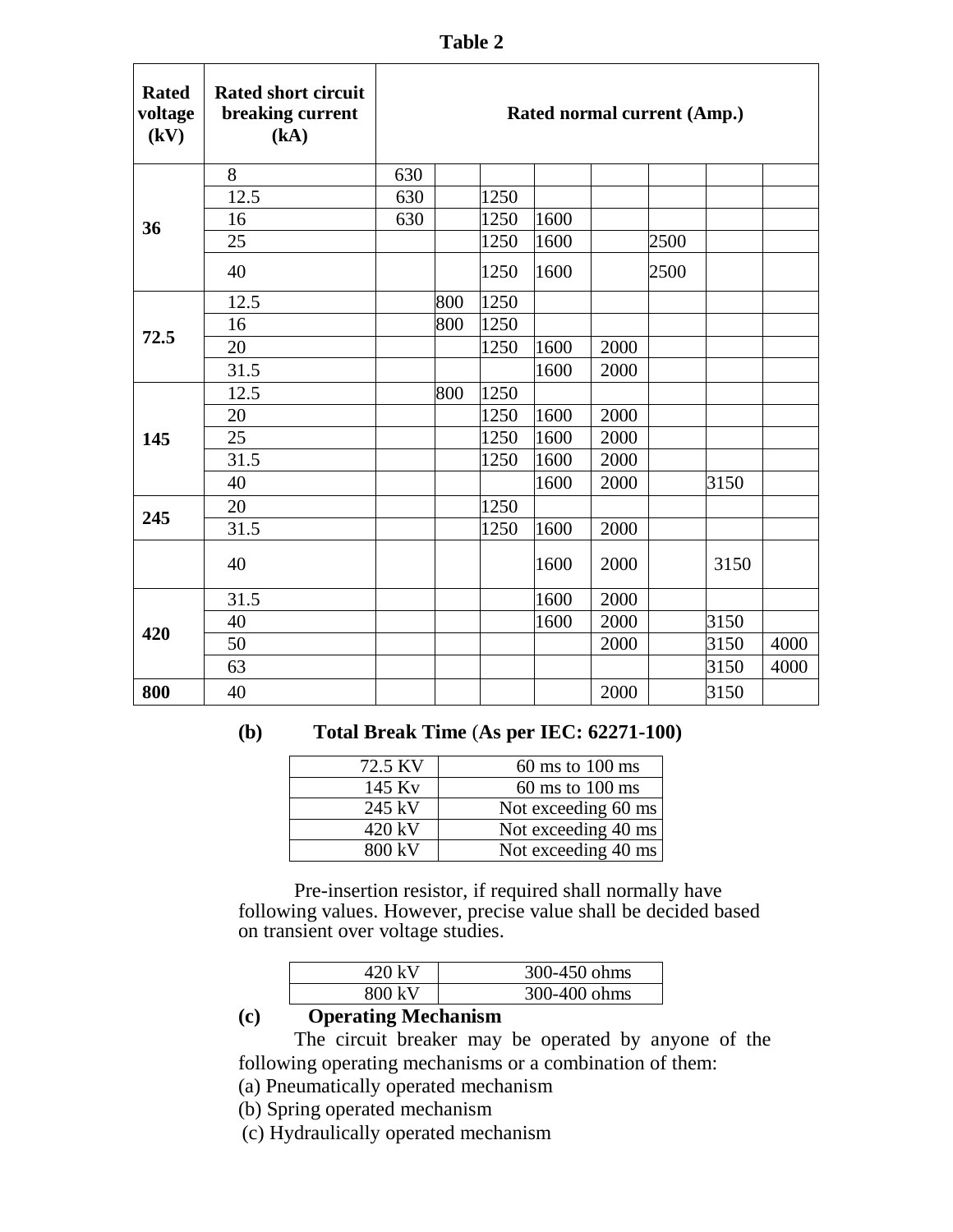# **3. DISCONNECT SWITCHES/ISOLATORS AND EARTHING SWITCHES**

Disconnect switches are mechanical devices which provide in their open positions, isolating distances meeting the specified requirements. A disconnect switch can open and close a circuit when either a negligible current has to be broken or made or when no significant change in voltage across the terminals of each pole of the disconnect switch occurs. It can also carry currents under normal circuit conditions and carry for a specified time the short circuit currents. Disconnect switches are used for transfer of load from one bus to another and also to isolate equipment for maintenance.

The location of disconnect switches in substations affects not only the substation layouts but maintenance of the disconnect contacts also. In some substations, the disconnect switches are mounted at high positions. Although such substations occupy smaller areas, the maintenance of disconnect switches in such substations is more difficult and time consuming.

Earthing switch is a mechanical switching device for earthing parts of a circuit, capable of withstanding for a specified time short-circuit currents, but not required to carry normal rated currents of the circuit.

Various types of disconnect switches presently being used are given below:

| 36 kV            | <b>Horizontal Double Break</b>                   |
|------------------|--------------------------------------------------|
| 72.5 kV          | Horizontal Double Break/ Center Break            |
| $145 \text{ kV}$ | Horizontal Double Break/ Center Break            |
| 245 kV           | Horizontal Double Break/ Center Break            |
| 420 kV           | Horizontal Center Break/Pantograph, Double Break |
| 800 kV           | J Vertical Break                                 |

#### **4. INSTRUMENT TRANSFORMERS**

Instrument transformer is device used to transfer the current and voltage in the primary system to values suitable for the necessary instruments, meters, protective relays etc. They also serve the purpose of isolating the primary system from the secondary system.

Current transformer may be either of the bushing type or wound type. The bushing types are normally accommodated within the turret of main transformer and the wound types are invariably separately mounted. The location of the current transformer with respect to associated circuit breaker has an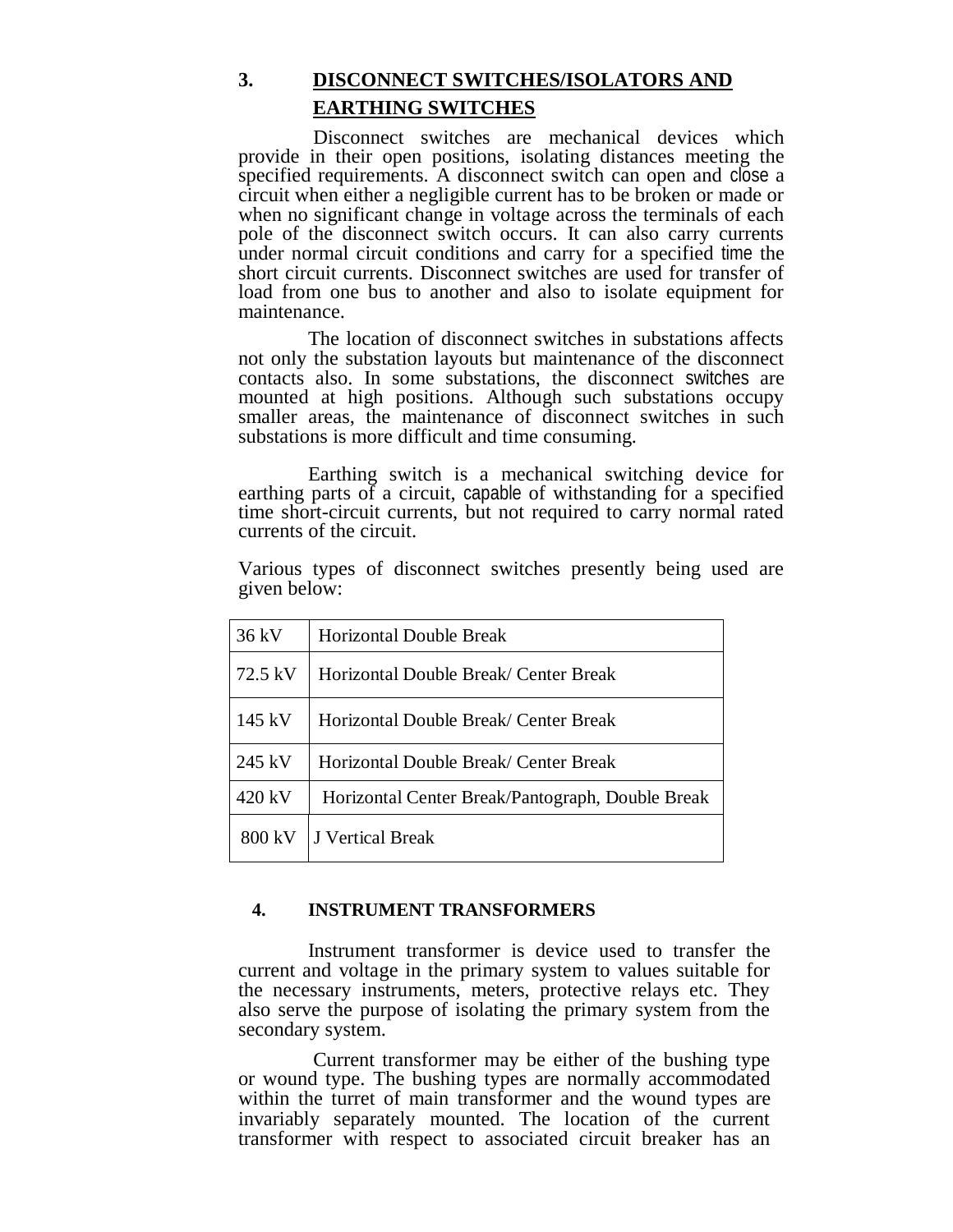important bearing upon the protection scheme as well as layout of substation.

The voltage transformer may be either of the electromagnetic type or the capacitor type. The electro-magnetic type VTs are commonly used where higher accuracy is required as in the case of revenue metering. For other applications capacitor type is preferred particularly at voltages above 132 kV due to lower cost and it also serves the purpose of a coupling capacitor for the carrier equipment. For ground fault relaying, an additional core or a winding is required in the VTs which can be connected in open delta. The voltage transformers are connected on the feeder side of the circuit breaker. However, another set of voltage transformer is normally required on the bus-bars for synchronization.

#### **Typical ratings for instrument transformers normally used are given**

#### **below**: **(a) Current Transformer**

| $\mathbf{1}$     | Nominal<br>system<br>voltage                                  | 765<br>kV                   | 400<br>kV               | 220<br>kV     | 132 kV         | 66 kV          |           | 33 kV                  |
|------------------|---------------------------------------------------------------|-----------------------------|-------------------------|---------------|----------------|----------------|-----------|------------------------|
| 2.               | Highest system voltage                                        | 800<br>kV                   | 420<br>kV               | 245<br>kV     | 145 kV         | 72.5 kV        |           | 36 kV                  |
| 3.               | Frequency                                                     | 50 Hz                       | 50 Hz                   | 50 Hz         | 50 Hz          | 50 Hz          |           | 50 Hz                  |
| $\overline{4}$ . | Basic insulation level<br>(kV peak)                           | 2100                        | 1425                    | 1050          | 650            | 330            |           | 170                    |
| 5.               | frequency<br>Power<br>withstand strength                      | 830                         | 630                     | 460           | 275            | 140            |           | 70                     |
| 6.               | Rated primary current                                         | 3000-<br>2000-<br>1000<br>A | 2000-<br>1000-<br>500 A | 800A/<br>600A | 800A/<br>600A  | 400A/<br>200A/ |           | 800A/<br>400A/<br>200A |
| 7.               | burden<br>Rated<br>for<br>metering                            | <b>20 VA</b>                | <b>20 VA</b>            | <b>20 VA</b>  | <b>20 VA</b>   | <b>20 VA</b>   |           | <b>20 VA</b>           |
| 8.               | short<br>time<br>Rated<br>current for 1 sec.                  | 40kA                        | 40 kA                   | 40 kA         | 31.5 kA        | 31.5 kA        |           | 25 kA                  |
| 9.               | Secondary<br>current<br>amps.                                 | $\mathbf{1}$                | $\mathbf{1}$            | $\mathbf{1}$  | $\mathbf{1}$   | 1              |           | $\mathbf{1}$           |
| 10.              | No. of cores                                                  | 5                           | 5                       | 5             | $\overline{3}$ | 3              |           | 3                      |
| 11.              | Maximum temperature<br>design<br>over<br>rise<br>ambient temp | As per IEC : 60044-1        |                         |               |                |                |           |                        |
| 12.              | Type of insulation                                            | Class A                     |                         |               |                |                |           |                        |
| 13.              | safety<br>Instrument<br>factor                                | <10                         | <10                     | <10           | <10            | <10            | <10       | <10                    |
| 14.              | Class of accuracy<br>(a) Metering Core<br>(b)Protection Core  | 0.2<br>3P                   | 0.2<br>3P               | 0.2<br>3P     | 0.2<br>3P      | 0.2<br>3P      | 0.2<br>3P | 0.2<br>3P              |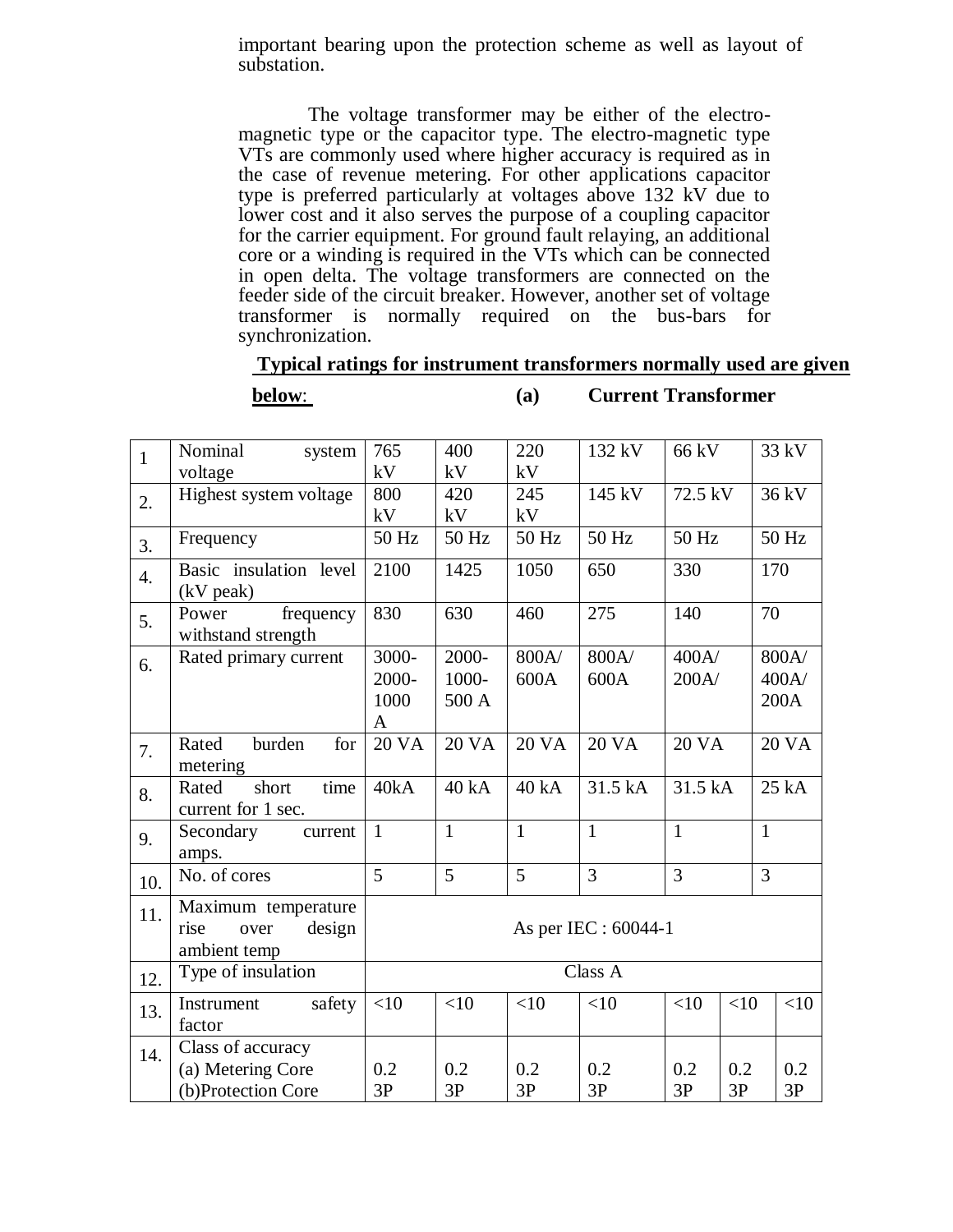# **(b) Voltage Transformers**

| 1.                | Type                                                                                                                  | Single phase, oil filled, Natural oil cooled |                                  |                                  |                                  |  |
|-------------------|-----------------------------------------------------------------------------------------------------------------------|----------------------------------------------|----------------------------------|----------------------------------|----------------------------------|--|
| 2.                | Nominal system voltage                                                                                                | 220 kV                                       | 132 kV                           | 66 kV                            | 33 kV                            |  |
| 3.                | Highest system voltage                                                                                                | 245 kV                                       | 145 kV                           | 72.5 kV                          | 36 kV                            |  |
| 4.                | <b>Insulation</b> leve<br>(a) Rated one min. Power<br>Frequency withstand<br>Voltage kV (rms)<br>HV Terminal to earth | 460                                          | 275                              | 140                              | 70                               |  |
|                   | (b) Impulse withstand<br>voltage (1.2/50 micro<br>sec. wave shape) kV<br>(Peak)                                       | 1050                                         | 650                              | 325                              | 170                              |  |
| 5.                | Over voltage factor<br>(a) Continuous<br>$(b)$ 30 sec.                                                                | 1.2<br>1.5                                   | 1.2<br>1.5                       | 1.2<br>1.5                       | 1.2<br>1.5                       |  |
| 6.                | No. of secy. winding                                                                                                  | Three                                        | Three                            | Three                            | Three                            |  |
| 7.                | Voltage ratio                                                                                                         | 220 kV/3<br>110 V/ 3                         | 132kV/3<br>110 V/3               | 66 kV/3<br>110 V/3               | 33 kV/3<br>110 V/ 3              |  |
| 8.                | Rated burden (not less<br>than)<br>(a) Core I (Metering)<br>(b) Core II (Protection)<br>(c) Core III (Open Delta      | 100/50 VA<br>100/50VA<br>100/50 VA           | 100/50VA<br>100/50VA<br>100/50VA | 100/50VA<br>100/50VA<br>100/50VA | 100/50VA<br>100/50VA<br>100/50VA |  |
| 9.                | Connection                                                                                                            |                                              |                                  | Y/Y/open delta                   |                                  |  |
| Class of accuracy |                                                                                                                       |                                              |                                  |                                  |                                  |  |
| 10.               | (a) Core I (Metering)<br>(b) Core II (Protection)<br>(c) Core III (Open Delta)                                        | 0.2<br>3P<br>3P                              | 0.2<br>3P<br>3P                  | 0.2<br>3P<br>3P                  | 0.2<br>3P<br>3P                  |  |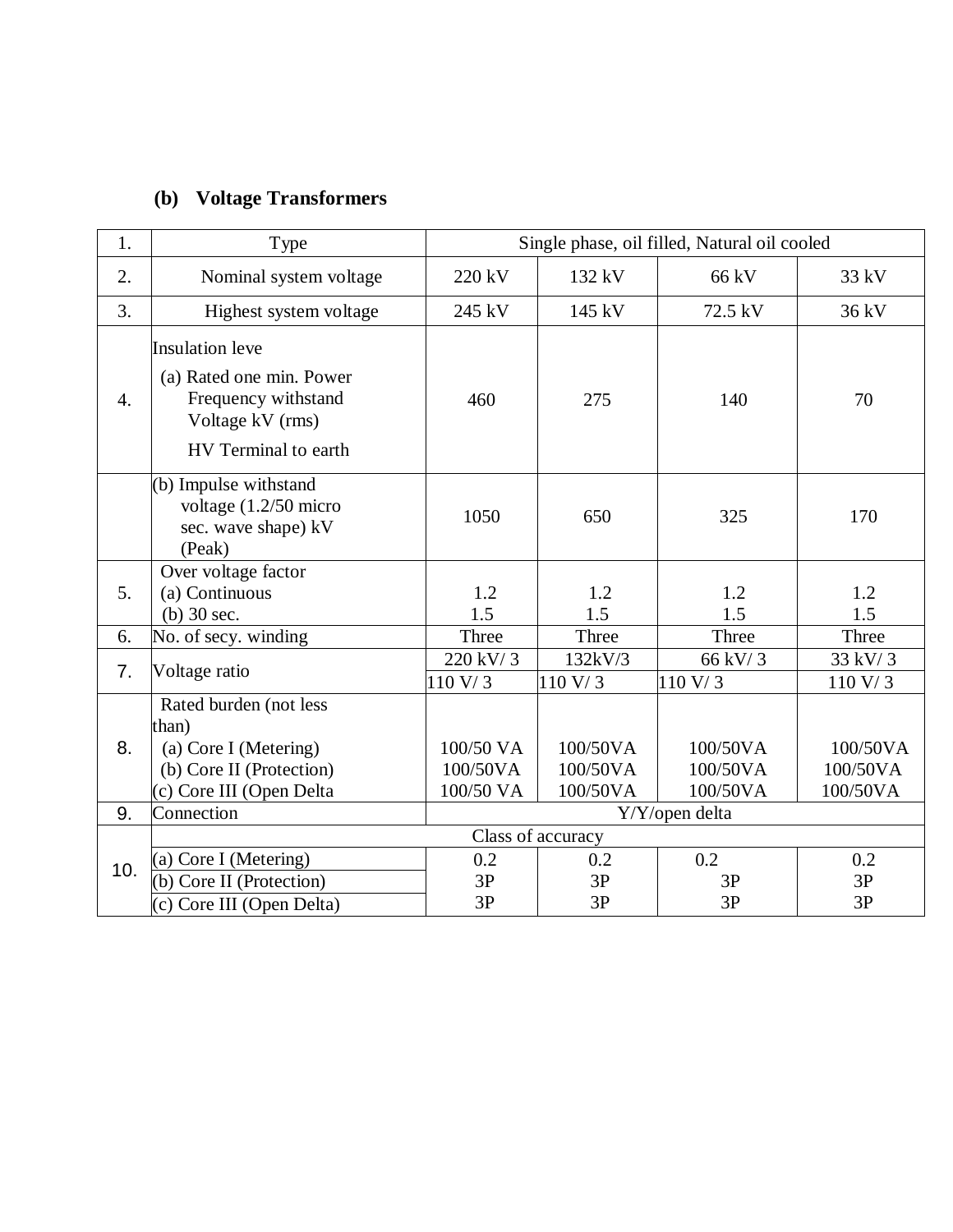# **(c) Capacitor Voltage Transformer**

| Voltage                                                                                             | 765 kV                              | 400 kV                              | 220 kV                              | 132 kV                              |
|-----------------------------------------------------------------------------------------------------|-------------------------------------|-------------------------------------|-------------------------------------|-------------------------------------|
| <b>Transformation ratio</b>                                                                         | $765\sqrt{3}$ kV<br>$110/\sqrt{3V}$ | $400\sqrt{3}$ kV<br>$110/\sqrt{3V}$ | $220\sqrt{3}$ kV<br>$110/\sqrt{3V}$ | $132\sqrt{3}$ kV<br>$110/\sqrt{3V}$ |
| No. of secondary winding                                                                            | 3                                   | 3                                   | 3                                   | 3                                   |
| Voltage factor                                                                                      |                                     | 1.2 Continuous & 1.5 for 30 seconds |                                     |                                     |
| Rated capacitance                                                                                   | 4400/8800 pF                        | 4400 PF/8800 pF                     | 4400 pF                             | 4400 pF                             |
| Rated burden                                                                                        | <b>50 VA</b>                        | 100 V A/50 VA                       | IOOVA/50 VA                         | 100 V A/50<br><b>VA</b>             |
| <b>Insulation Level</b><br>(a) Rated one minute power<br>frequency with stand voltage<br>$kV$ (rms) | 830                                 | 630                                 | 460                                 | 275                                 |
| (b) Impulse withstand<br>voltage $(1.2/50)$<br>micro second<br>wowe shaped kV<br>(Peak)             | 2100<br>1550                        | 1425<br>1050                        | 1050                                | 650                                 |
| (e) Switching<br>Impulse withstand<br>voltage (250/2500<br>Microv micro secs                        | 1550                                | 1050                                |                                     |                                     |
| Class of accuracy<br>(a) Core I (Metoring)<br>(b) Core 11(Protection)<br>(e) Core III (open Delta)  | 0.2<br>3P<br>3P                     | 0.2<br>3P<br>3P                     | 0.2<br>3P<br>3P                     | 0.2<br>3P<br>3P                     |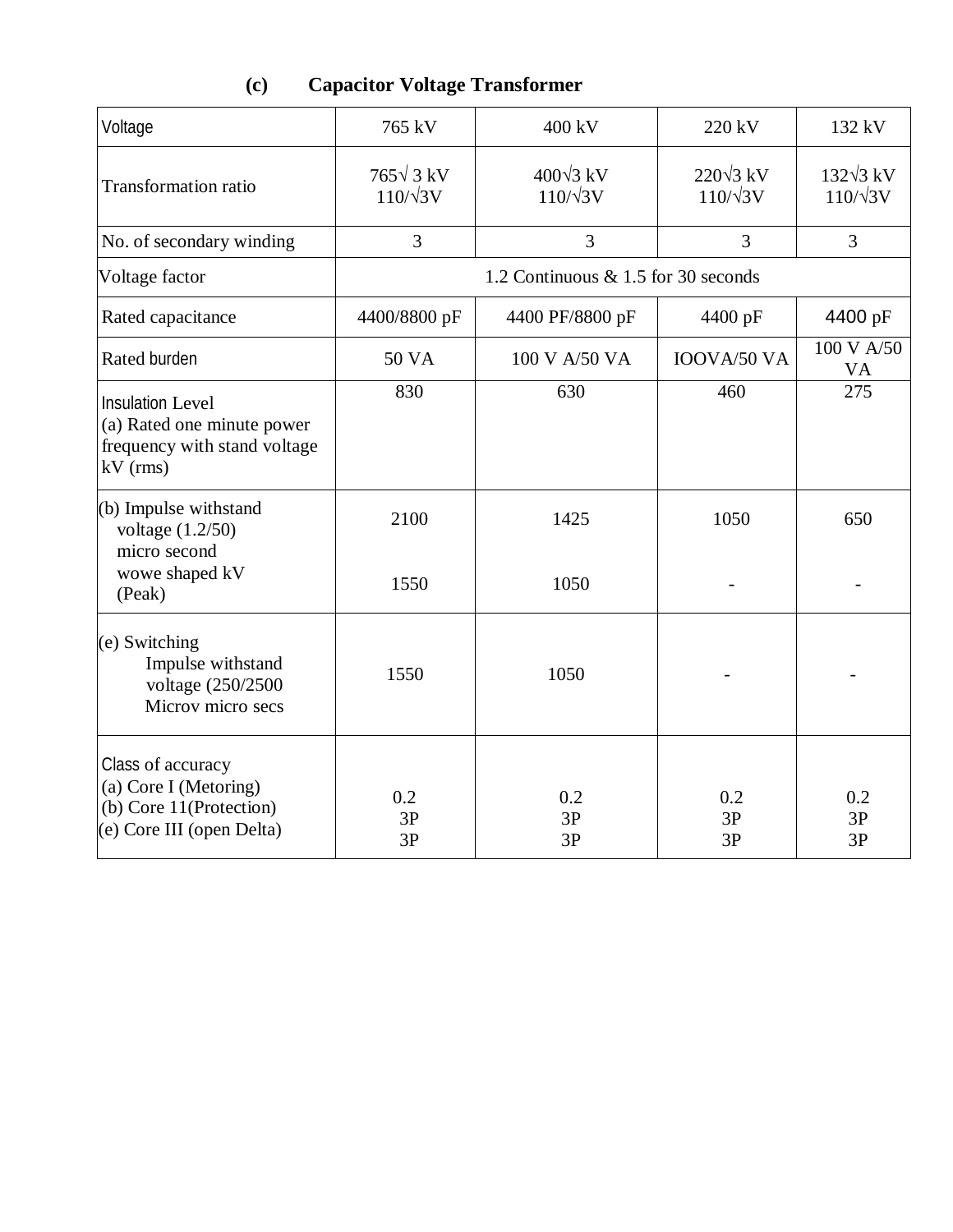## **5. TRANSFORMERS**

General technical requirements of the transformers presently being used are given below:

| <b>Three Phase Rating MV A</b> | <b>Voltage Ratio</b> | Cooling     |
|--------------------------------|----------------------|-------------|
| 1.0                            | 33/11                | <b>ONAN</b> |
| 1.6                            | 33/11                | <b>ONAN</b> |
| 3.15                           | 33/11                | <b>ONAN</b> |
| 4.0                            | 33/11                | <b>ONAN</b> |
| 5.0                            | 33/11                | <b>ONAN</b> |
| 6.3                            | 33/11                | <b>ONAN</b> |
| 8.0                            | 33/11                | <b>ONAN</b> |
| 10.0                           | 33/11                | <b>ONAN</b> |

# **33 kV Power Transformers**

 *Vector Group: Dyll*

### **66 kV Power Transformers**

| <b>Three Phase Rating MV A</b> | <b>Voltage Ratio</b> | Cooling          |
|--------------------------------|----------------------|------------------|
| 6.3                            | 66/11                | <b>ONAN/ONAF</b> |
| 8.0                            | 66/11                | <b>ONAN/ONAF</b> |
| 10.0                           | 66/11                | <b>ONAN/ONAF</b> |
| 12.5                           | 66/11                | <b>ONAN/ONAF</b> |
| 20.0                           | 66/11                | <b>ONAN/ONAF</b> |

*Vectcr Group: YyO*

**145 kV Power Transformers**

| <b>Three Phase Rating MVA</b> | <b>Voltage Ratio</b> | <b>Impedance Voltage</b><br>(Percent) | Cooling          |
|-------------------------------|----------------------|---------------------------------------|------------------|
| Two Winding                   |                      |                                       |                  |
| 20                            | 132/33               |                                       | <b>ONAN/ONAF</b> |
| 40                            | 132/33               |                                       | <b>ONAN/ONAF</b> |

**Vector Group: YNynO or YNdl1**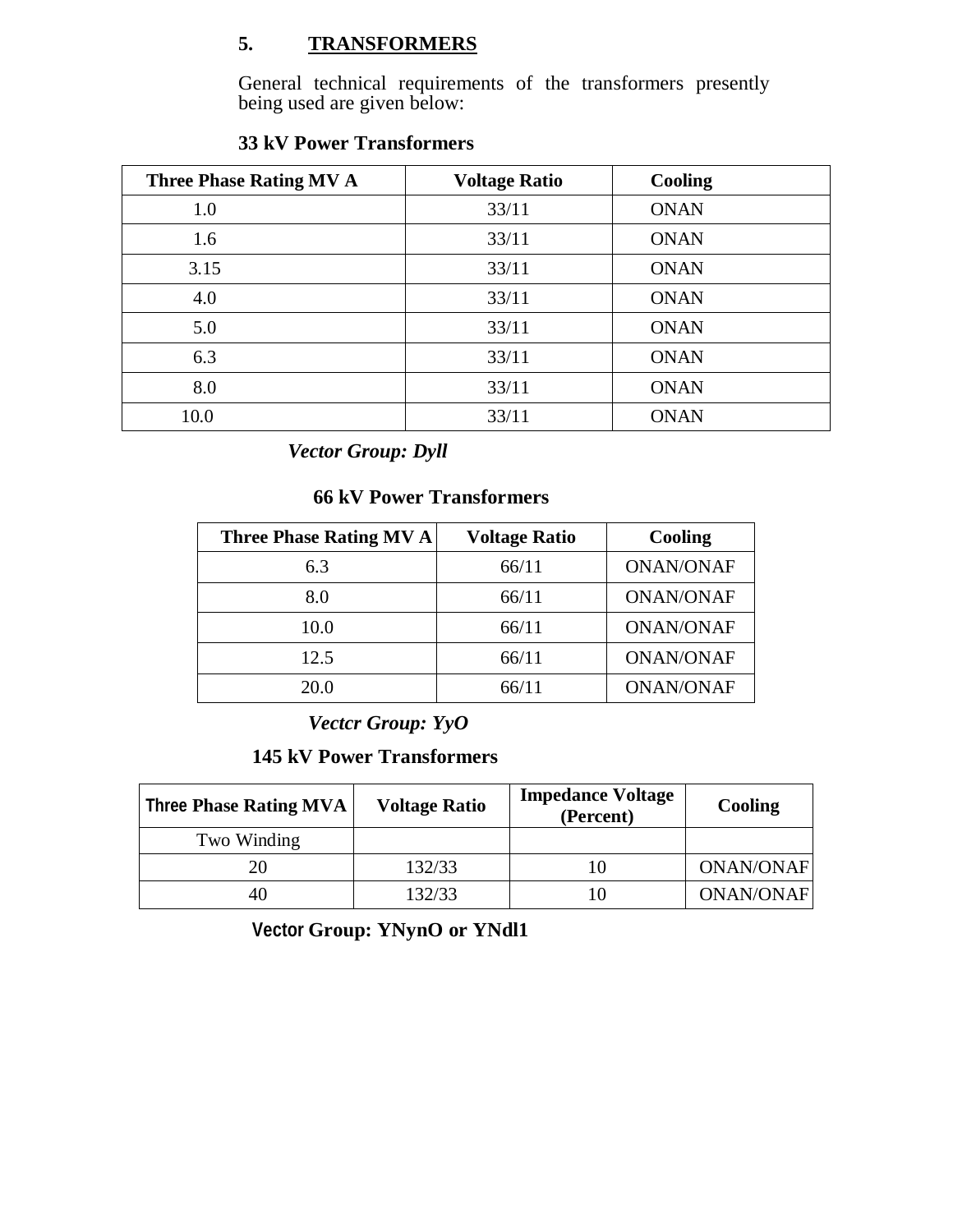# **245 kV Power Transformers**

| $(A)$ Two Winding |           |      |                                                        |
|-------------------|-----------|------|--------------------------------------------------------|
| 50                | 220/66 kV | 12.5 | <b>ONAN/OF AF</b><br>or ONAN/ODAF<br><b>ONAN/OF AF</b> |
| 100               | 220/66 kV | 12.5 | or ONAN/ODAF<br><b>ONAN/OFAF</b><br>or ONAN/ODAF       |
| 100               | 220/33 kV | 15.0 |                                                        |

| (B) Interconnecting Auto Transformers |          |      |                                             |  |  |  |
|---------------------------------------|----------|------|---------------------------------------------|--|--|--|
| 35,50                                 | 220/33   | 10   | <b>ONAN/ONAF</b>                            |  |  |  |
| 50                                    | 220/132  | 10   | <b>ONAN/ONAF</b>                            |  |  |  |
| 100                                   | 220/1 32 | 12.5 | <b>ONAN/ONAF/OF AF</b><br>Or ONAN/ONAF/ODAF |  |  |  |
| 160                                   | 220/132  | 12.5 | <b>ONAN/ONAF/ODAF</b><br>or ONAN/ONAF/ODAF  |  |  |  |
| 200                                   | 220/1 32 | 12.5 | <b>ONAN/ONAF/OF AF</b><br>or ONAN/ONAF/ODAF |  |  |  |

#### **Vector Group: YNaodl1 Auto Transformers (420 kV voltage level) (Constant Percentage Impedance)**

| <b>Three-Phase</b><br><b>HV/IV/LV</b> | <b>Voltage</b><br>Ratio | <b>Tapping Range</b><br>percent | Per<br>Cent  | <b>Impedance</b> | <b>Voltage</b> | Cooling          |
|---------------------------------------|-------------------------|---------------------------------|--------------|------------------|----------------|------------------|
| <b>MVA</b>                            |                         |                                 | <b>HV-IV</b> | <b>HV-LV</b>     | <b>IV-LV</b>   |                  |
| 100/1 00/33.3                         | 400/132/33              | $+10\%$ to $-10\%$              | 12.5         | 27               | 12             | <b>ONAN/ONAF</b> |
|                                       |                         | 16 steps of                     |              |                  |                |                  |
|                                       |                         | 1.25%                           |              |                  |                |                  |
| 200/200/66.7                          | 400/132/33              | $+10\%$ to $-10\%$              | 12.5         | 36               | 22             | <b>ONAN/ONAF</b> |
|                                       |                         | 16 steps of                     |              |                  |                | <b>Or</b>        |
|                                       |                         | 1.25%                           |              |                  |                | <b>ONAN/ONAF</b> |
| 250/250/83.3                          | 400/220/33              | $+10\%$ to $-10\%$              | 12.5         | 45               | 30             | <b>ONAN/ONAF</b> |
|                                       |                         | 16 steps of                     |              |                  |                | <b>Or</b>        |
|                                       |                         | 1.25%                           |              |                  |                | <b>ONAN/ONAF</b> |
| 315/315/1 05                          | 400/220/33              | $+10\%$ to $-10\%$              | 12.5         | 45               | 30             | <b>ONAN/ONAF</b> |
|                                       |                         | 16 steps of                     |              |                  |                | <b>Or</b>        |
|                                       |                         | 1.25%                           |              |                  |                | <b>ONAN/ONAF</b> |
| 500/500/166.7                         | 400/220/33              | $+10\%$ to $-10\%$              | 12.5         | 45               | 30             | <b>ONAN/ONAF</b> |
|                                       |                         | 16 steps of                     |              |                  |                | <b>Or</b>        |
|                                       |                         | 1.25%                           |              |                  |                | <b>ONAN/ONAF</b> |
| 630/630/210                           | 400/220/33              | $+10\%$ to $-10\%$              | 12.5         | 45               | 30             | <b>ONAN/ONAF</b> |
|                                       |                         | 16 steps of                     |              |                  |                | <b>Or</b>        |
|                                       |                         | 1.25%                           |              |                  |                | <b>ONAN/ONAF</b> |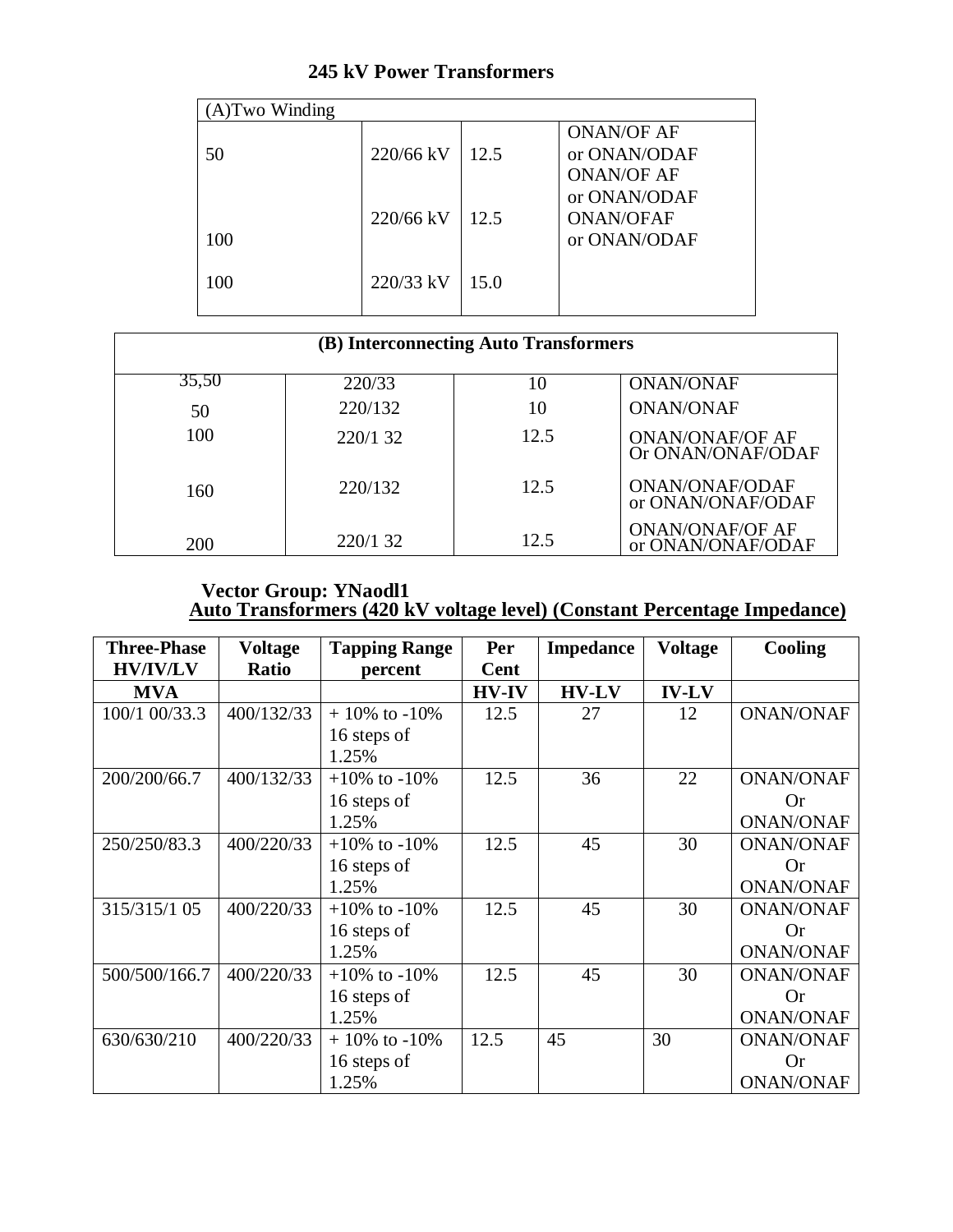#### **Vector Group: YNaodll Auto Transformers (800 kV voltage level)**

| <b>Ratings</b>                 |                  |                  |                     |                      |                      |                        |
|--------------------------------|------------------|------------------|---------------------|----------------------|----------------------|------------------------|
| Three phase<br>rating HV/IV/LV | Voltage<br>Ratio | Tapping<br>range | <b>Percent</b>      | <b>Impedanc</b><br>e | Voltage              | <b>Cooling</b>         |
| MVA                            | ${\bf kV}$       | (Percent)        | <b>HV/IV</b>        | <b>HV/LV</b>         | <b>IV/LV</b>         |                        |
| 315/315/105                    | 765/220/33       | $+4.5%$          | 12.5                | 40                   | 25                   | ONAN/OFAF or           |
|                                |                  | $-7.5\%$         |                     |                      |                      | <b>ONAN</b><br>ODAF or |
|                                |                  | 24 steps         |                     |                      |                      | <b>ODAF</b>            |
| 630/630/210                    | 765/400/33       | $-do-$           | 12.5                | 60                   | 40                   | $-do-$                 |
| 750/750/250                    | $-do-$           | $-do-$           | $-do-$              | $-do-$               | $-do-$               | $-do-$                 |
| 1000/1 000/333.3               | $-do-$           | $-do-$           | 14.0                | 65                   | 45                   | $-do-$                 |
| 1500/1500/500                  | $-do-$           | $-do-$           | $-do-$<br>tolerance | $-do-$<br>$\pm 10\%$ | $-do-$<br>$\pm 15\%$ | $-do-$<br>±15%         |

## *Vector Group: YNaodll*

#### **6 PROTECTION AGAINST LIGHTNING**

A substation has to be shielded against direct lightning strokes either by provision of overhead shield wire/earthwire or spikes (masts).

## **Typical technical parameters adopted for surge arrestors are as**

#### **follows:**

| Sl.No.         | Item                         | 765 kV                | 400 kV                            | 220 kV  | 132 kV  | 66 kV |
|----------------|------------------------------|-----------------------|-----------------------------------|---------|---------|-------|
| 1.             | System voltage<br>kV         | 765                   | 400                               | 220     | 132     | 66    |
| $\overline{2}$ | Highest system<br>voltage kV | 800                   | 420                               | 245     | 145     | 72.5  |
| 3.             | Rated voltage<br>Arrestor kV | 624                   | 390/360/336                       | 198/216 | 120     | 60    |
| 4.             | Nominal discharg<br>current  | 20kA                  | --10kA-----------<br>------------ |         |         |       |
| 5.             | Class                        | Class 5               | Class 3                           | Class 3 | Class 3 |       |
| 6.             | Pressure relief<br>class     | _______________<br>А- |                                   |         |         |       |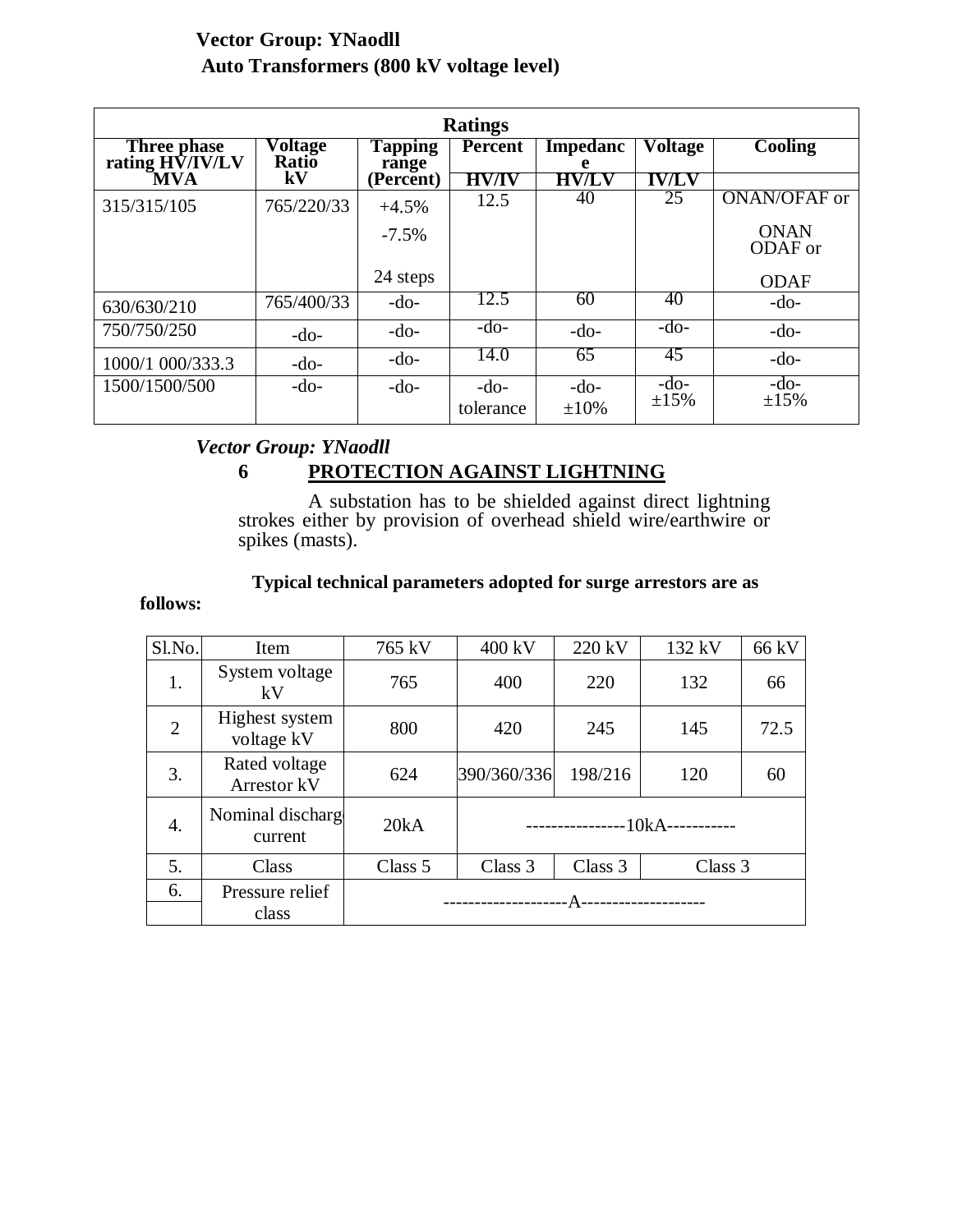#### **7. INSULATORS**

The creepage distances for the different pollution levels are provided according to the following table:

| <b>Pollution level</b> | Creepage distance (mm/kV) |
|------------------------|---------------------------|
| Light                  | 16                        |
| Medium                 | 20                        |
| Heavy                  | 25                        |
| Very Heavy             | ?1                        |

For determining the creepage distance requirement, the highest line-to-line voltage of the system forms the basis.

#### **The following types of insulators are normally used:**

#### **(A) Support Insulators:**

(i) Cap and pin type (ii) Solidcore type (iii) Polycone type

#### **(B) Strain Insulators:**

(i) Disc insulators

- (ii) Long rod porcelain insulators
- (iii) Polymer insulators

#### **8. PROTECTION**

#### **(A) Line Protection**

#### **(i)** *400 kV Lines*

Generally two independent high speed main protection schemes called Main-I and Main-II with atleast one of them being carrier aided non-switched three zone distance protection are adopted. The other protection may be a phase segregated current differential (this may require digital communication) phase comparison, directional comparison type or a carrier aided non-switched distance protection. Further, if Main-I

and Main II are both distance protection schemes, then they should be preferably of different type. However, they need not necessarily be of different make. Both the protections should be suitable for single and three phase tripping. In addition to the above following shall also be provided:

- (i) Two stage over-voltage protection.
- (ii) Auto reclose relay suitable for I ph/3 ph reclosure.
- (iii) Sensitive IDMT directional Overcurrent E/F relay.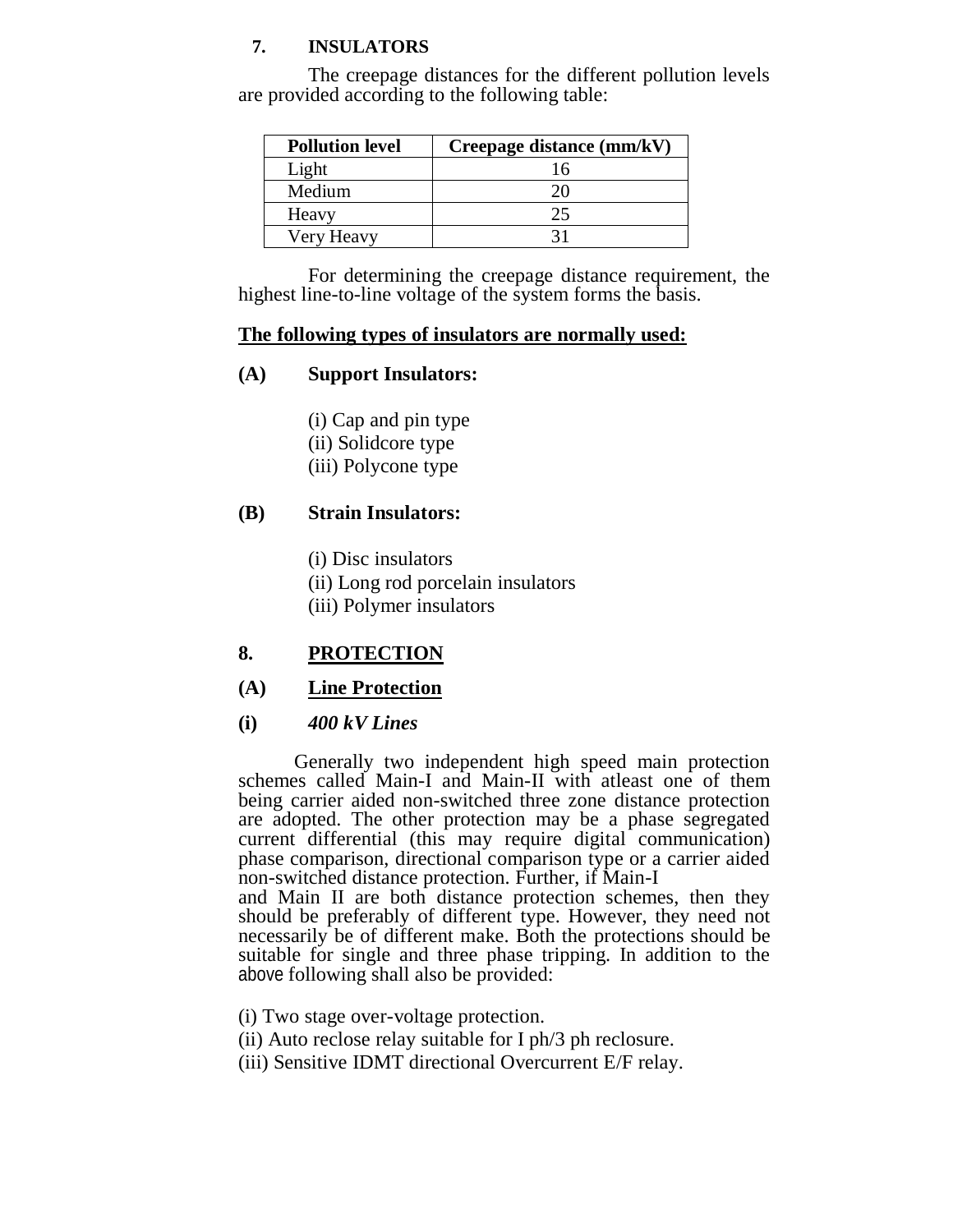#### **(ii)** *220 k V Lines*

There should be atleast one carrier aided non-switched three zone distance protection scheme. In addition to this another non-switched/switched distance scheme or directional over current and earth fault relays should be provided as back up. Main protection should be suitable for single and three phase tripping. Additionally, auto-reclose relay suitable for I ph/3 ph (with dead line charging and synchro check facility) reclosure shall be provided. In case of both line protections being Distance Protections, IDMT type E/F relay shall also be provided additionally.

#### **(B) Bus bar Protection**

Bus bar protection is required to be provided for high speed sensitive clearance of bus bar faults by tripping all the circuit breakers connected to faulty bus.

#### **(C) Transformer Protection**

Generally following protective and monitoring equipment for transformers of 400 kV and 220 kV class are provided:

- (i) Transformer differential protection
- (ii) Overfluxing protection
- (iii) Restricted earth-fault protection
- (iv) Back-up directional  $O/C + E/F$  protection on HV side
- (v) Back-up directional  $O/C + E/F$  protection on LV side

(vi) Protection and monitors built in to Transformer (Buchholz relay, Winding and Oil

 Temperature Indicators, Oil Level Indicator, OLTC Oil Surge Relay and Pressure

Relief Device)

- (vii) Protection for tertiary winding
- (viii) Overload alarm

(ix) Circulating current Differential Protection (Inter-turn phase fault)

#### **(D) Local Breaker Back-up Protection**

In the event of any circuit breaker failing to trip on receipt of trip command from protection relays, all circuit breakers connected to the bus section to which the faulty circuit breaker is connected are required to be tripped with minimum possible delay through LBB protection.

All protections need to be tested periodically for functional operation and record of testing should be provided in the substation for future records.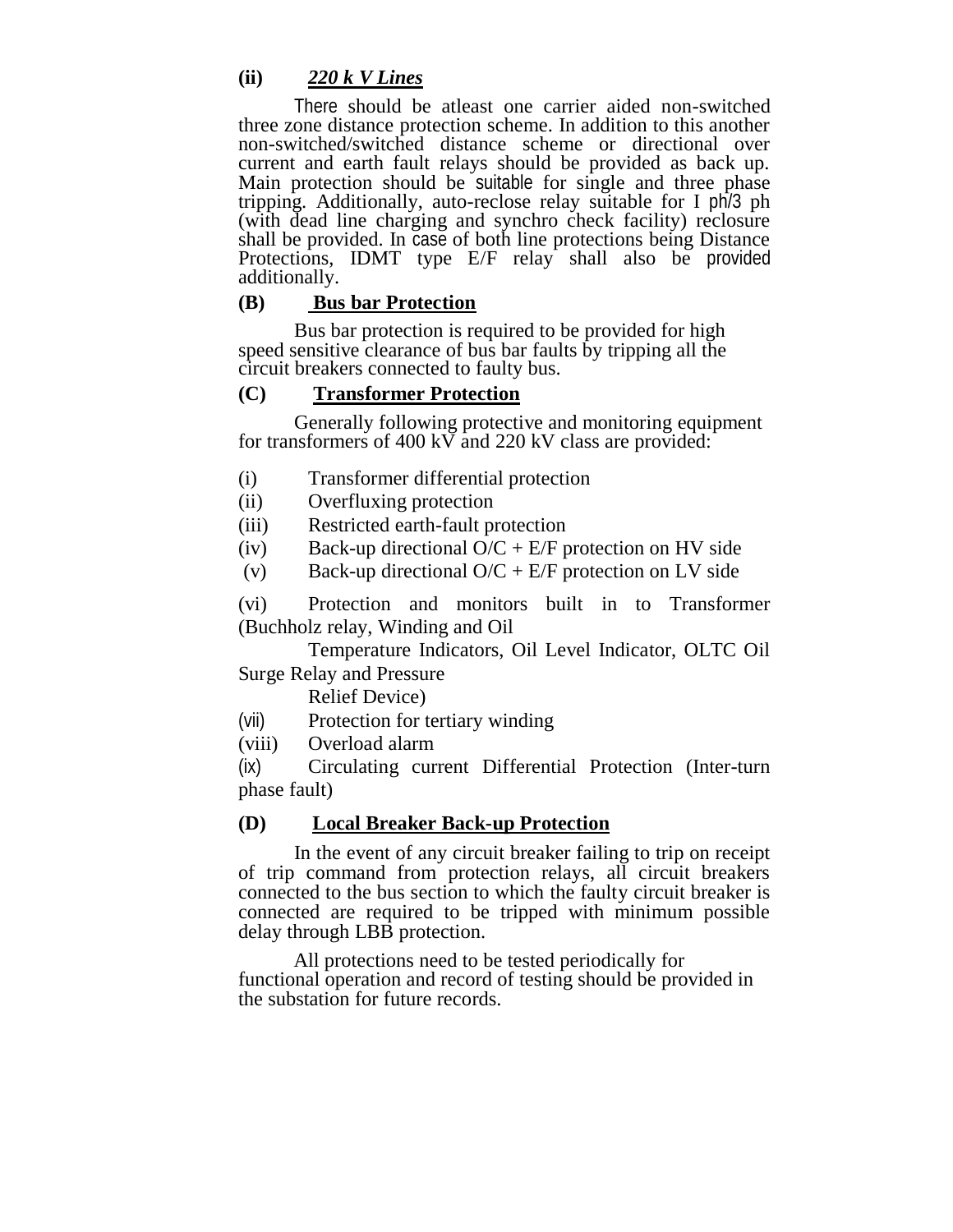#### **9. CLEARANCES**

Minimum clearances required for substation upto 800 kV voltage level are as follows:

| Highest system<br>voltage (kV) | <b>Basic</b><br><b>Insulation</b><br>level<br>(kVp) | Switching<br>impulse<br>voltage<br>(kVp) | Minimum clearances \$                  |                               | Sectional<br>clearances<br>(mm) |
|--------------------------------|-----------------------------------------------------|------------------------------------------|----------------------------------------|-------------------------------|---------------------------------|
|                                |                                                     |                                          | <b>Between Phase</b><br>And Earth (mm) | <b>Between</b><br>Phases (mm) |                                 |
| 36                             | 170                                                 |                                          | 320                                    | 320                           | 2800                            |
| 72.5                           | 325                                                 |                                          | 630                                    | 630                           | 3000                            |
| 145                            | 550<br>650                                          |                                          | 1100<br>1300                           | 1100<br>1300                  | 4000<br>4000                    |
| 245                            | 950<br>1050                                         |                                          | 1900<br>2100                           | 1900<br>2100                  | 4500<br>5000                    |
| 420                            | 1425                                                | 1050                                     | 3400*                                  |                               | 6500                            |
|                                |                                                     | $(Ph-E)$<br>1575<br>$(Ph-Ph)$            |                                        | 4200**                        |                                 |
| 800                            | 2100                                                | 1550<br>$(Ph-E)$<br>2550<br>$(Ph-Ph)$    | 6400*                                  | 9400**                        | 10300                           |

\* Based on Rod-structure air gap.

\*\* Based on Rod-Conductor air gap.

\$ These values of air clearances are the minimum values dictated by electrical consideration and do not include any addition for construction tolerances, effect of short circuits, wind effects and safety of personnel, etc.

#### **10. Earthing**

Provision of adequate earthing system in a substation is extremely important for safety of the operating personnel as well as for proper system operation and performance of the protection devices. The primary requirements of a good earthing system in a substation are:

(a) The impedance to ground should be as low as possible. In the substations with high fault levels, it should not exceed 1 ohm and in the substations with low fault levels it should not exceed 5 ohms.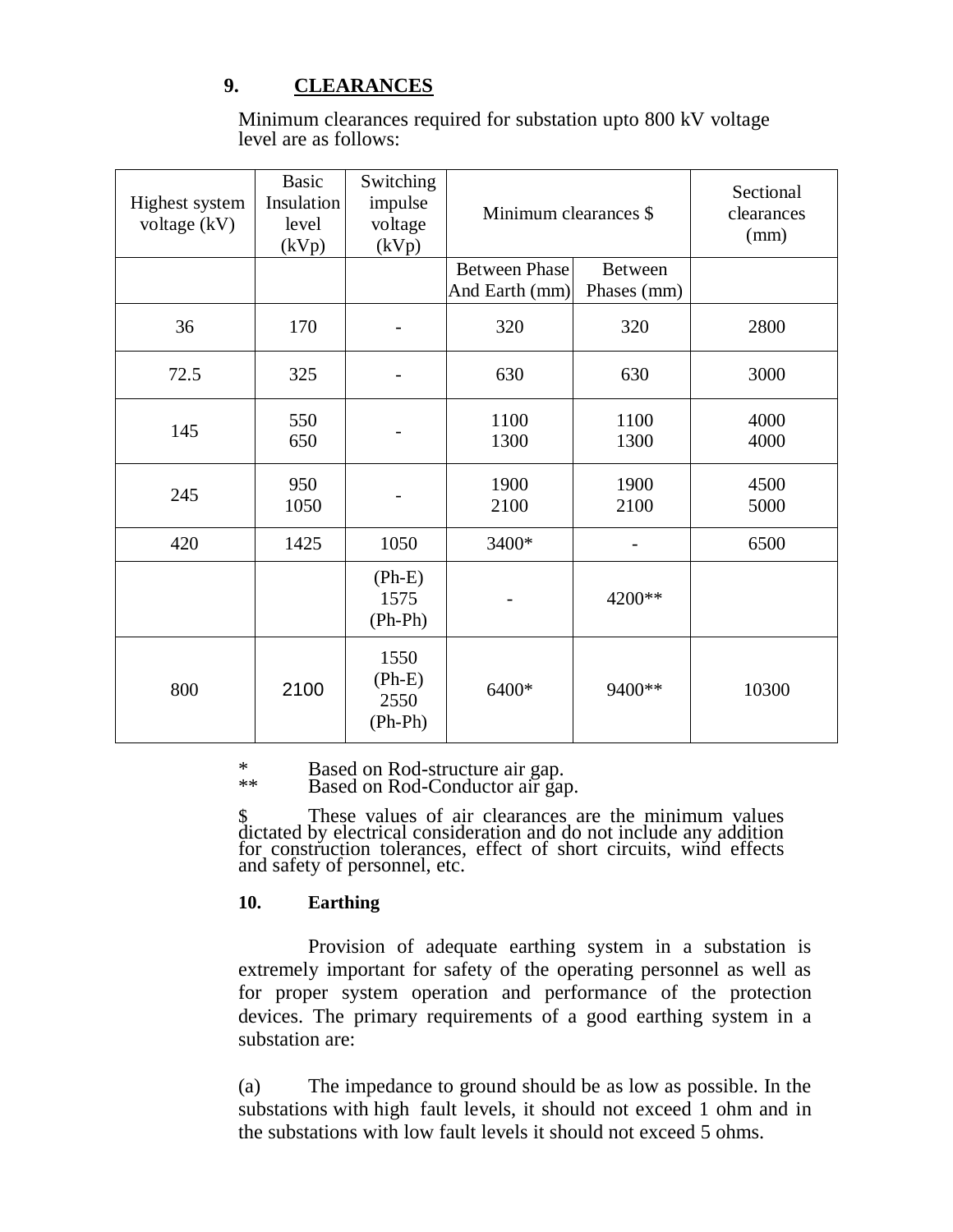(b) The step and touch potentials should be within safe limits.

To meet these requirements, an earthing system comprising an earthing mat buried at a suitable depth below ground, supplemented with ground rods at suitable points is provided in the substation. The non-current-carrying parts of all the equipment in the substation and neutral of the transformer are connected to that earthing mat so as to ensure that under fault conditions, none of these parts is at a potential higher than that of the earthig mat. The ground rods are helpful in maintaining low value of resistance which is particularly important for installations with high system earth fault currents.

All substations should have provision for earthing the following:

(a) The neutral points of equipment in each separate system. There should be independent earth for the different systems. Each of these earthed points should be interconnected with the station earthing mat.

(b) Equipment framework and other non-current carrying parts.

(c) All extraneous metal framework not associated with equipment.

(d) Surge arresters: These should have independent earthing which should in turn be connected to the station grounding grid or earthmat.

Switchyard areas are usually covered with about 10 cm of gravel or crushed rock which increases the safety of personnel against shocks, prevents the spread of oil splashes and aids in weed control. This entails the provision of service roads for movement of vehicles required for carrying the equipment from the switchyard to service bay and back.

Bare stranded copper conductor or copper strip found extensive application in the construction of earth mat in the past. However on account of high cost of copper and the need to economies in the use of copper, current practice in the country is to use mild steel conductor for earth mat.

#### **11.** *Fire Fighting System*

All substations should be equipped with fire fighting systems conforming to the requirements given in IS: 1646-1982 and Fire Protection Manual Part-I issued by Tariff Advisory Committee of Insurance Companies.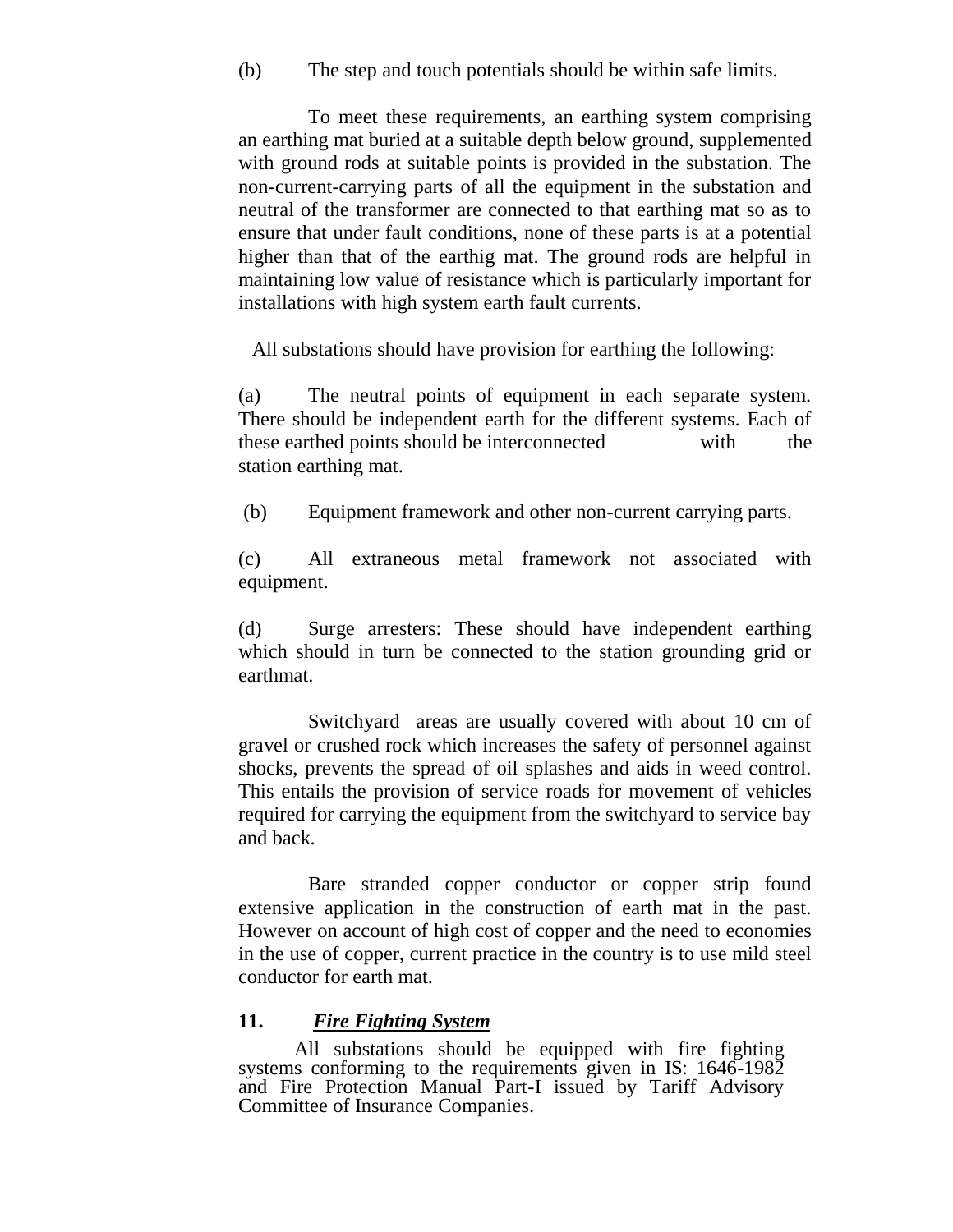The more valuable equipment or areas forming concentrated fire risk should be covered by special fire protective systems. In this class are:

- (a) Transformers, both indoor and outdoor;<br>(b) Oil-filled reactors:
- (b) Oil-filled reactors;
- (c) Oil-filled switchgear;
- (d) Oil tanks and oil pumps;
- (e) Oil, grease and paint stores and<br>
(f) Synchronous condensers.
- Synchronous condensers.

Although the replacement of bulk-oil and minimum oil circuit breakers by vacuum type and SF6 gas circuit breakers has reduced the risk of fires in electrical installations, considerable risk still exists on account of transformers, reactors, cables etc. which contain combustible insulating materials. It is therefore necessary to provide efficient Fire Protection Systems in the Electrical Installations. Fire Protection System consists of the following:

- (i) Fire 'Prevention<br>(ii) Fire Detection  $\ell$
- (ii) Fire Detection & Annunciation<br>(iii) Fire Extinguishing
- Fire Extinguishing
- **(i)** *Fire Prevention*

Fire prevention is of utmost importance and should be given its due if risk of occurrence of fires has to be eliminated/minimized. The safety and preventive measures applicable for substations as recommended by the relevant authorities must be strictly followed while planning the substations.

All fire fighting equipment and system should be properly maintained. Regular mock drills should be conducted and sub station staff made aware of importance of fire protection and imparted training in proper use of the fire fighting equipment provided in substation *I* control room.

#### **(ii)** *Fire Detection and Annunciation*

Fire detection if carried out at the incipient stage can help in timely containment and extinguishing of the fire speedily. Detection can either be done visually by the personnel present in vicinity of the site of occurrence or automatically with the use of detectors operating on the principles of fixed temperature resistance variation, differential thermal expansion, rate of rise of temperature, presence of smoke, gas, flame etc. Fire detectors of the following type are usually used:

- 
- (i) Ionization type<br>(ii) Smoke type Smoke type
- (iii) Photoelectric type
- 
- (iv) Bimetal type<br>(v) Linear heat D Linear heat Detection type/Quartzoid bulb type

#### **(iii)** *Fire Extinguishing*

The Fire Extinguishing Systems used for fire protection of the various equipments /building in substations are the following:

- (i) Hydrant System<br>
(ii) High Velocity W
- High Velocity Water Spray System
- (iii) Portable Fire Extinguishers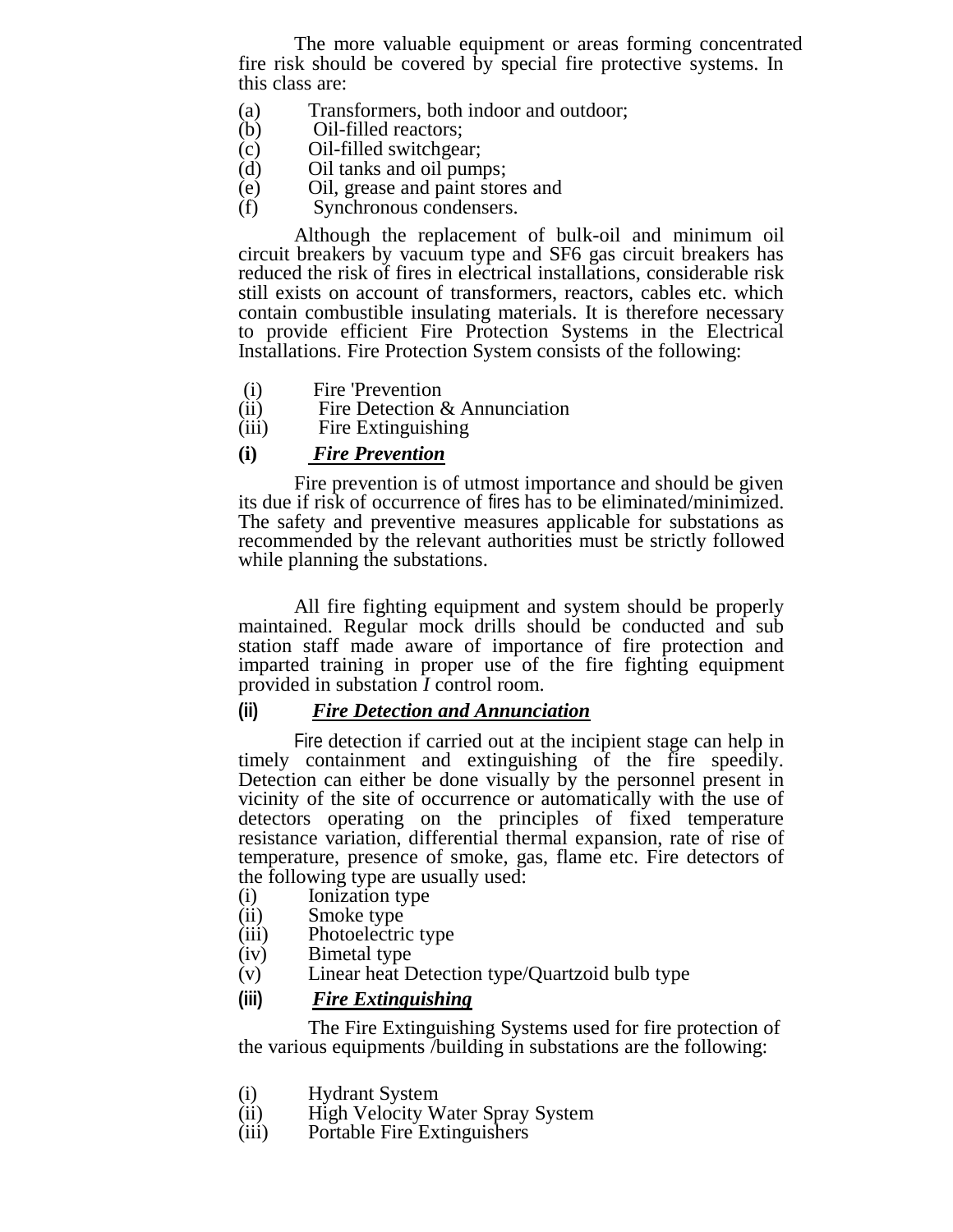(iv) Fire Buckets.

#### **(a)** *Hydrant System*

This type of Fire Protection System is provided for Buildings.

The system consists of a network of laid MS Pipes fed from storage tank and water hydrant outlets provided at suitable locations. Fire fighting canvas pipes are provided in appropriate cabinets near the hydrants which can be accessed by breaking the glass of the storage unit. The canvas pipes are connected to the hydrants and water can be sprayed on the fire after opening the valve of the hydrant.

#### **(b)** *High Velocity Water (HVW) Spray System*

This type of Fire Protection System is provided for the following types of equipment:

- (i) Power Transformers, both auto and multi-winding<br>(ii) Shunt Reactors
- **Shunt Reactors**

This system is designed on the assumption that one reactor/transformer is on fire at a time. For this assumption, the largest piece of equipment forms the basis.

#### **(c)** *Portable Fire Extinguishers*

The portable fire extinguishers are strategically placed in the control room as well as the switched for easy accessibility and are used for extinguishing small fires or fires in a restricted area.

The following types of portable fire extinguishers are normally used.

- (i) Chemical Foam type
- (ii) Mechanical Foam type
- (iii) Dry Powder cartridge type
- (iv) Carbon Dioxide type.

#### *Fire Buckets*

These are specially fabricated buckets which filled with river sand and kept in the substation on stands. These buckets are provided with an additional handle on the side so that the sand can be easily sprayed on the fire.

These buckets are used for extinguishing fires on the ground.

#### *Water Supplies*

Water for fire fighting purposes should be supplied from the water storage tanks meant exclusively for the purpose. The aggregate storage capacity of these tanks should be equal to the sum of the following:

(i) One-hour pumping capacity of Hydrant System or 135 cum whichever is more

(ii) Half-an-hour water requirement for single largest risk covered by HVW Spray System.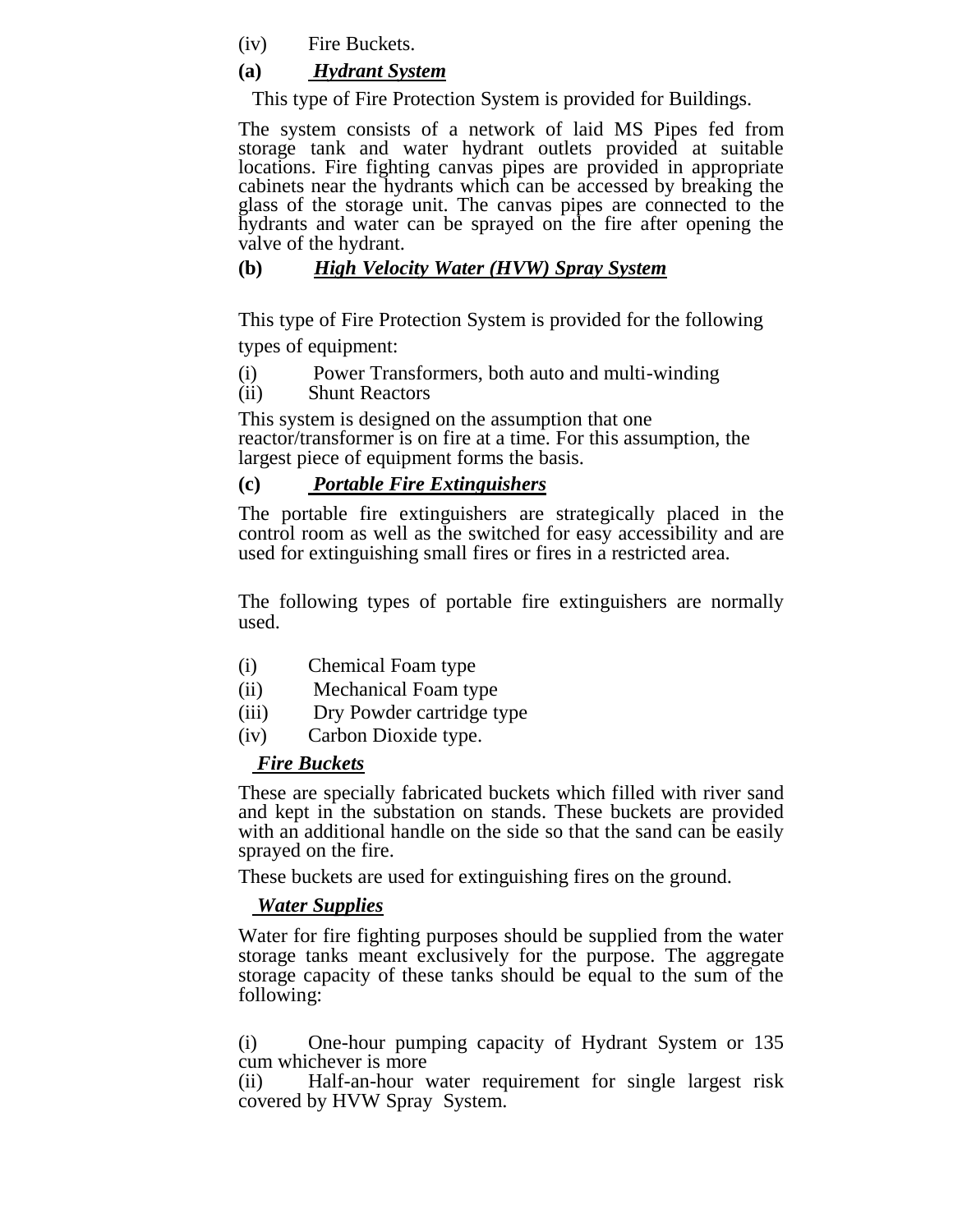#### *Instrumentation and Control*

HVW Spray System should include suitable instrumentation and necessary controls to make the system efficient and reliable. There should be local control panels for each of the pumps individually as also for the operation of deluge valve of the HVW Spray System. There should be a common control panel for the Jockey Pump and Air Compressors. Main annunciation panel should be provided in the control room with provision for repeating some annunciation from the pump house.

A diesel engine operated water pump is also provided for back-up in case electrically operated motor-pumps fail due to interruption in electricity supply.

#### **Filtration/Hot Oil Circulation**

 Connect bottom filter valve of tank to inlet point of filter machine.

 Connect top filter valve of tank to outlet of vacuum filter machine and start oil circulation

The filter outlet temperature should be limited to  $60 \sim 70^0$ C.

 Continue filtration for 4 cycles whole oil should be circulated 4 times.

 Oil circuit should include a vacuum chamber in which oil drawn from the transformer is sprayed and the moisture and gases are released from the oil are extracted by the vacuum pump.

 Oil drawn from transformer is passed through a filter press before being admitted to the vacuum chamber to remove impurities.

 A minimum capacity of 6000 litres per hour is recommended for the circulation equipment.

 Cooler connection at inlet shall be kept closed to minimize loss of temperature during circulation. Outlet valve shall be kept open to allow expansion of oil inside the cooler.

 Coolers also shall be included in the hot oil circulation towards the end of the process.

 Drain the oil by simultaneously admitting dry air or nitrogen gas from the top. This is to avoid winding insulation coming in contact with moisture.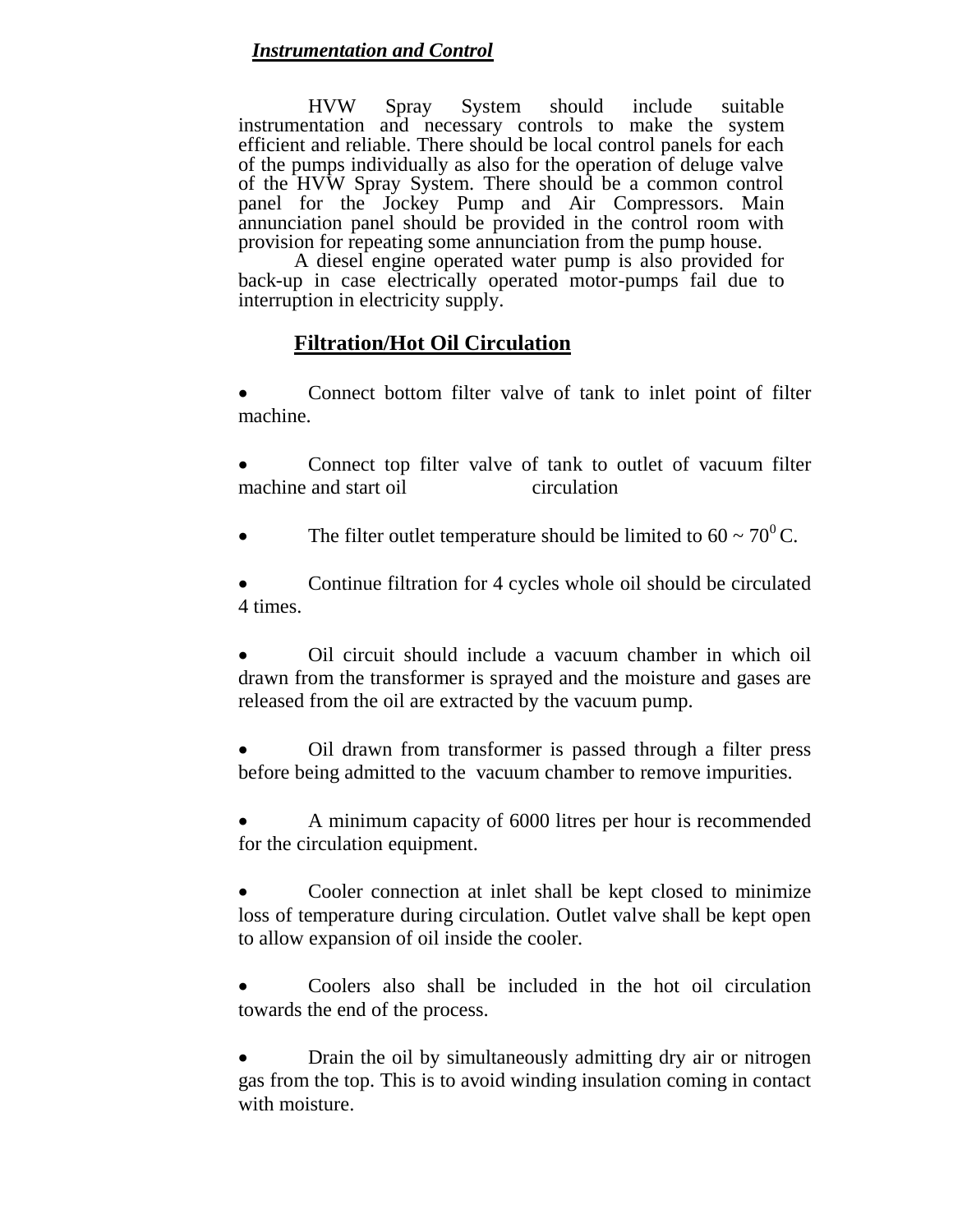Apply vacuum of 1.0 torr or better and maintain for 12 Hrs.  $(1 \text{ mm of Hg})$ 

 Inject oil under vacuum upto a level of approximately half of the conservator.

 Repeat vacuum/hot oil circulation cycle till required dryness is obtained. The oil temperature shall not increased more than  $75^{\circ}$  C in any case.

 Normally 3 or 4 cycles of hot oil circulation and evacuation will be sufficient to obtain the required dryness for the insulation.

 Dryness of insulation is determined by measuring insulation resistance of transformer winding.

 Insulation resistance between each pair of windings and also between windings and earth shall be measured by using a 2000 V megger. Readings shall be comparable with the factory test results.

 Direct heating of transformer is not recommended for drying out at site.

 Oil samples shall be tested for moisture content, (below 20/15/10 ppm for 145/220/400 KV class respectively). Break down voltage (more than 60 KV at 2.5 mm gap). Resistivity ( $> 10^{12}$  ohm meter) before final oil filling.

 Do not measure insulation resistance when the transformer is under vacuum.

**Note :** As the temperature of oil rises the megger value drops down upto minimum value and after remaining some hours at minimum value when it starts rising again then it should be understood as the circulation/filtration is complete.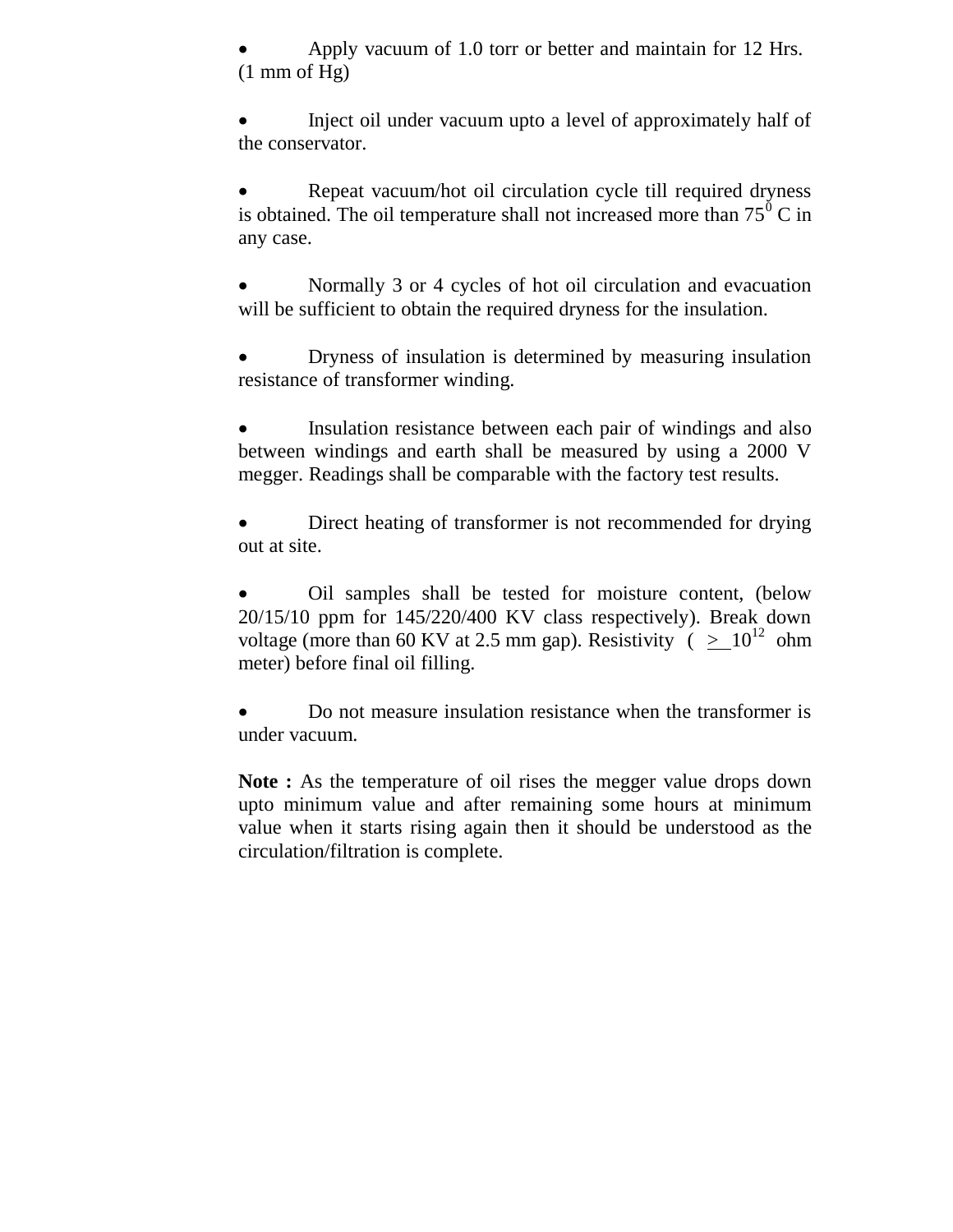

**TEMPERATURE OF OIL (<sup>0</sup>C)**

#### **Variation of Insulation Resistance with Temperature**

#### **Dielectric Strength of Insulating Oil (12.5mm dia. Spheres, 2.5 mm gap)**

| No. | <b>Nominal Voltage of</b><br><b>Transformer</b> | <b>Dielectric Strength</b><br>of Insulating Oil<br>$\mathbf{K}$ |
|-----|-------------------------------------------------|-----------------------------------------------------------------|
|     | 145 KV class and above                          | More than 50                                                    |
|     | 72.5 KV class to less than 145 KV               | More than 40                                                    |
|     | Less than 72.5 KV class                         | More than 30                                                    |

INSULATION RESISTANCE (MEG OHMS) **INSULATION RESISTANCE (MEG OHMS)**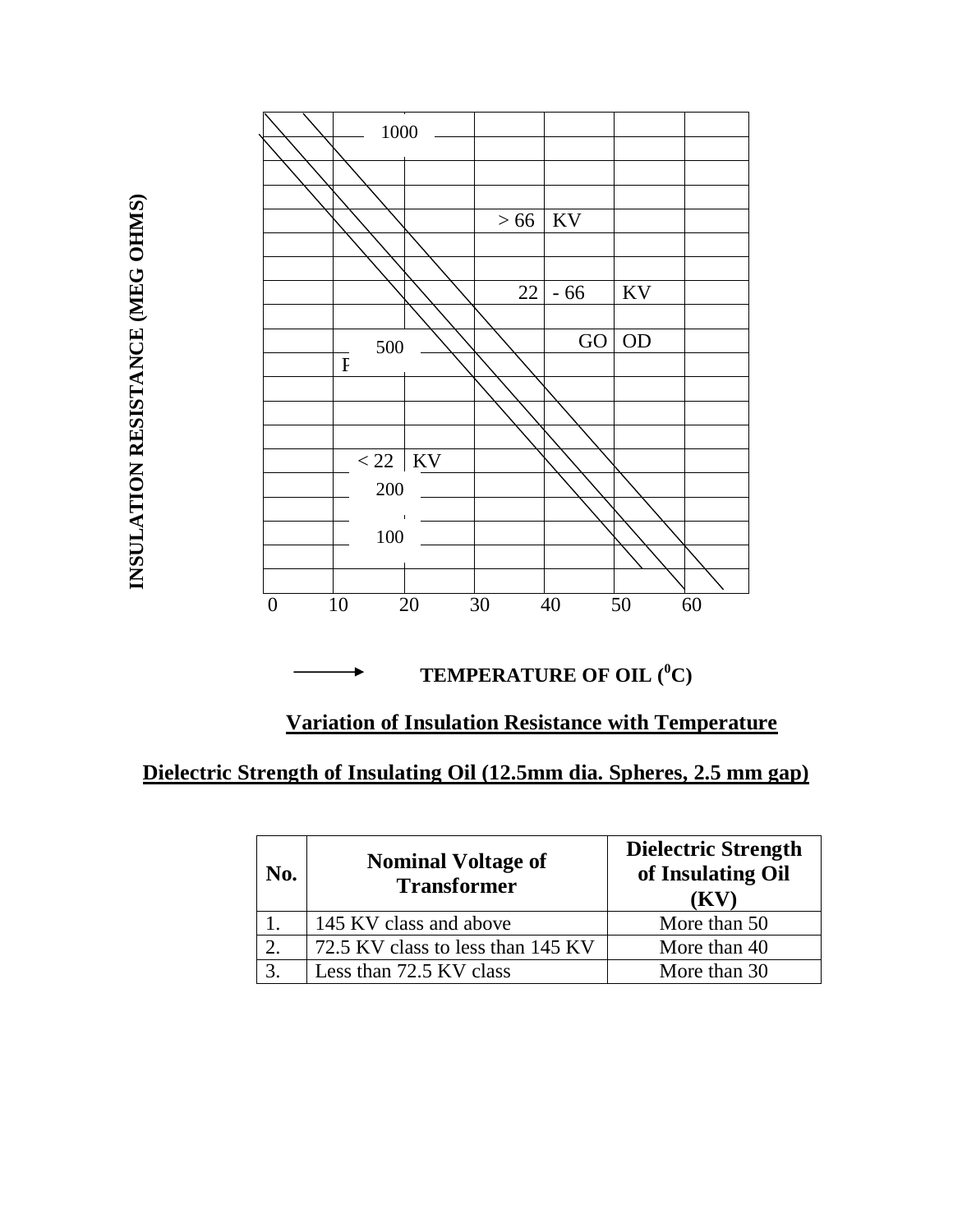#### **Acid Content of Insulating Oil (By neutralization)**

| No. | Judgment                  | <b>Acid Content of Oil</b><br>(mg KOH/g) |
|-----|---------------------------|------------------------------------------|
|     | Good                      | Less than $0.2$                          |
|     | Replace or do filtrations | $0.3 \sim 0.5$                           |
|     | Replace immediately       | Above $0.5$                              |

#### **Resistivity of Insulating Oil**

| No. | <b>Judgment</b> | <b>Resistivity of oil at</b><br>$90^0 C$<br>$(\Omega$ - cm) |
|-----|-----------------|-------------------------------------------------------------|
|     | Good            | More than 0.1 x 10 $^{12}$                                  |
|     | Fair            | $1 \times 10^{-11}$ to 0.1 x 10 <sup>12</sup>               |
|     | Poor            | Less than 0.1 x 10 <sup><math>11</math></sup>               |

#### **Water Content**

| No. | <b>Nominal Voltage of</b><br><b>Transformer</b> | <b>Water Content</b><br>(ppm) |
|-----|-------------------------------------------------|-------------------------------|
|     | 145 KV class and above                          | 20 ppm max.                   |
|     | Below 145 KV class                              | 40 ppm max.                   |

#### **Dielectric Dissipation Factor**

| No. | <b>Nominal Voltage of</b><br><b>Transformer</b> | At 90 <sup>0</sup> C, 40 ~ 60 Hz |
|-----|-------------------------------------------------|----------------------------------|
|     | 145 KV class and above                          | $0.2$ max.                       |
|     | Below 145 KV class                              | $1.0$ max.                       |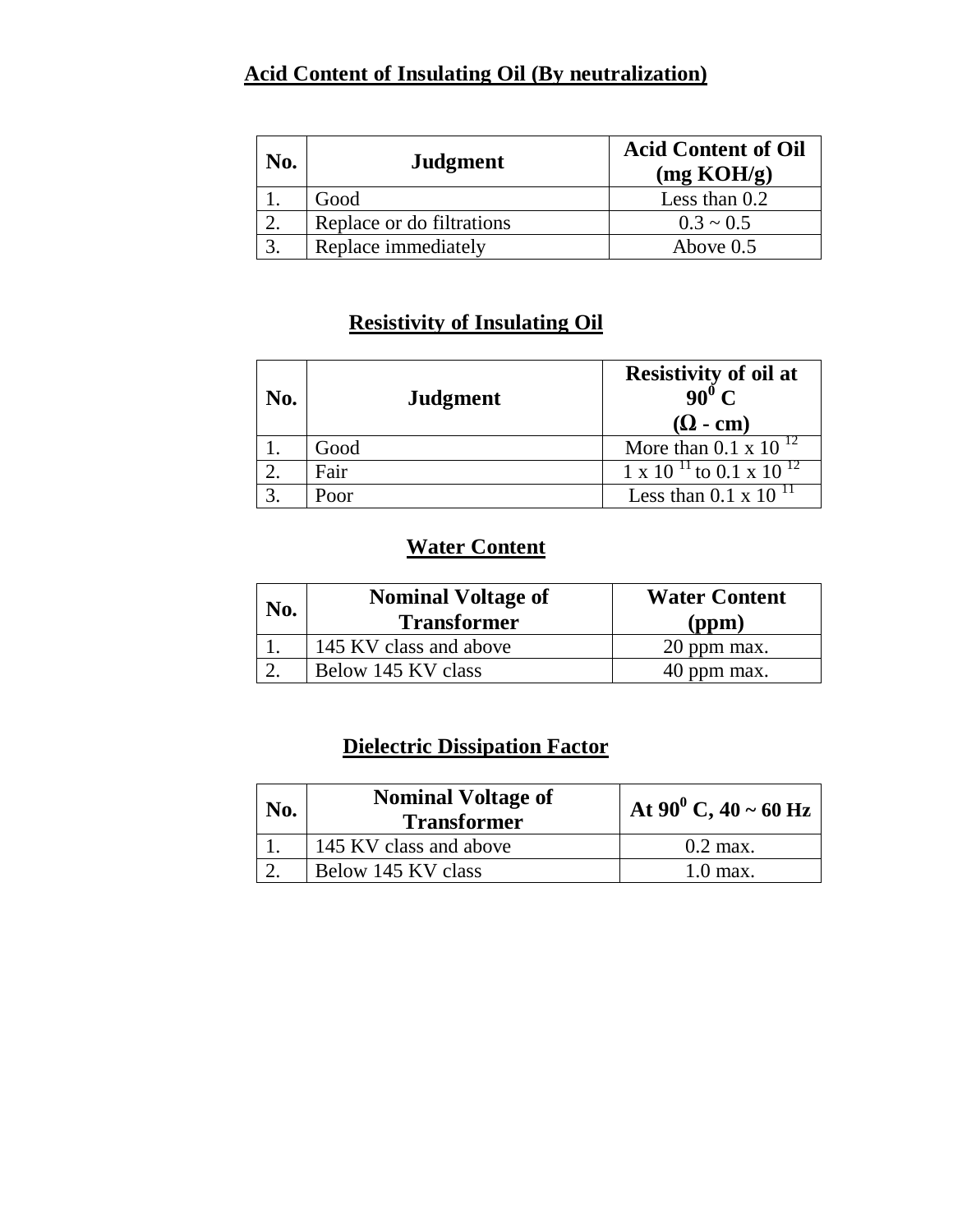### **Oil Handling Capacity Rating of Filtering Machine**

| No. | <b>Rating of T/F</b> | <b>Capacity of oil</b><br>in T/F Kilo<br>Litre | Oil handling<br><b>Capacity of</b><br>machine Ltr./hr |
|-----|----------------------|------------------------------------------------|-------------------------------------------------------|
|     | 5/8 MVA              | 3/5                                            | 1000 Ltr/hr.                                          |
|     | 33/11 KV             |                                                |                                                       |
| 2.  | 20/40 MVA            | 18/20                                          | 4000 Ltr/hr.                                          |
|     | 132/33 KV            |                                                |                                                       |
| 3.  | 100/160 MVA          | 45/50                                          | 6000 Ltr/hr.                                          |
|     | 220/132 KV           |                                                |                                                       |
| 4.  | 240/315 MVA          | 70/90                                          | 6000 Ltr/hr.                                          |
|     | 400/220 KV           |                                                |                                                       |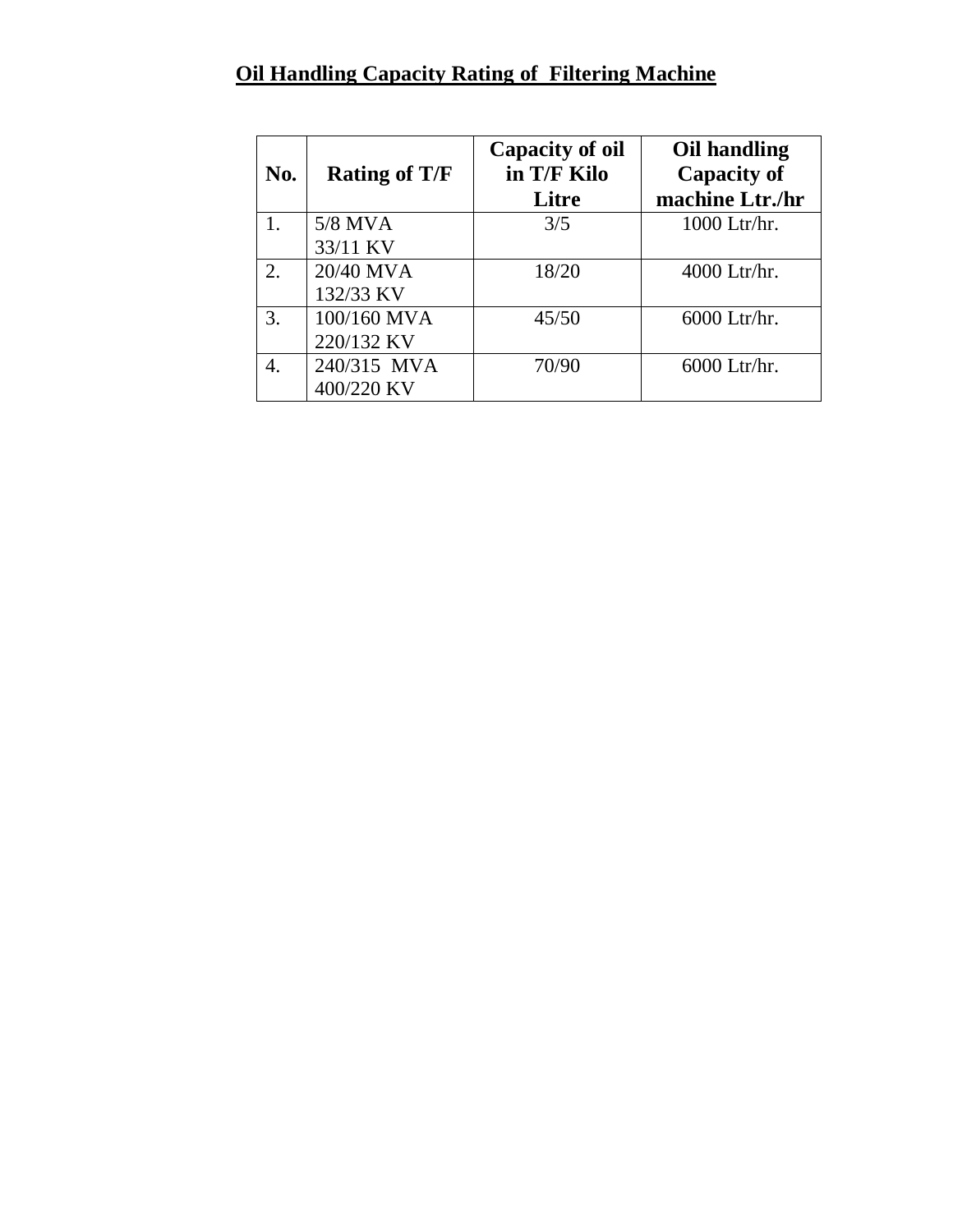#### **CHAPTER 3**

#### **MAINTENANCE SCHEDULES FOR EHV S/S EQUIPEMENTS**

Maintenance schedules for various equipments of EHV Substation are given below:

#### **A. TRANSFORMERS AND REACTORS**

#### **(i) Without Shut Down Activities**

|                | Checking of bushing oil level                    | M         |
|----------------|--------------------------------------------------|-----------|
| $\overline{2}$ | Checking of oil level in conservator             | M         |
| 3              | Checking of oil level in OLTC conservator        | M         |
| $\overline{4}$ | Checking of leaks                                | M         |
|                | Checking condition of silica gel in breather     | M         |
| 6              | Checking condition of silica get in breather     | M         |
|                | Checking of oil level in oil seal of breather    | M         |
| 8              | Testing of oil for DGA and other oil parameters  | <b>HY</b> |
| 9              | Vibration measurements (for Shunt Reactors only) | 2Y        |

#### **(ii) Shut Down Activities**

| $\mathbf{1}$   | BDV, ppm of OITC Diverter Switch compartment oil (Less frequently if        | Y                          |
|----------------|-----------------------------------------------------------------------------|----------------------------|
|                | operations are not more                                                     |                            |
| $\overline{2}$ | External cleaning of radiators                                              | Y                          |
| 3              | Cleaning of all bushing (if required)                                       | Y                          |
| $\overline{4}$ | Checking of auto starting of cooler pumps and fans                          | $\overline{\text{Y}}$      |
| 5              | Marshalling boxes of transformer/reactor and OLTC                           | Y                          |
|                | (i) Cleaning of marshalling boxes of transformer/reactor and OLTC           | Y                          |
|                | (ii) Tightening of terminations                                             | Y                          |
|                | (iii) Checking of contactors, space heaters, illumination, etc.             | Y                          |
| 6              | Maintenance of OLTC driving mechanism                                       | Y                          |
| $\overline{7}$ | Checking of all remote indications (WTI and Tap position indicator) and top | $\overline{Y}$             |
|                | up oil in pockets, if required                                              |                            |
| 8              | Electrical checking/testing of pressure relief device, Buchholz realy, OLTC | Y                          |
|                | surge relay/checking of alarm/trip and checking /replacement of the gaskets |                            |
|                | of the terminal box                                                         |                            |
| 9              | Checking/testing of Buchholz relay by oil draining                          | Y                          |
| 10             | Frequency response analysis                                                 | SOS                        |
| 11             | Tan measurement for bushings                                                | Y                          |
| 12             | Recovery voltage measurement                                                | SOS                        |
| 13             | IR measurement of winding (Polarization Index and D.A.Ratio)                | 2Y                         |
| 14             | Tan measurement of Windings                                                 | 2Y                         |
| 15             | Checking and cleaning of diverter contacts                                  | $2\ensuremath{\mathrm{Y}}$ |
| 16             | Checking and calibration of OTI, WTI                                        | 2Y                         |
| 17             | Measurement of windings resistance at all tap positions                     | $4{\rm Y}$                 |
| 18             | Filtration/degassing of main tank oil                                       | SOS                        |
| 19             | Testing of bushing CTs                                                      | SOS                        |
| 20             | Filtration/replacement of oil of OLTC                                       | SOS                        |
| 21             | Measurement of windings ratio                                               | SOS                        |
| 22             | Checking of earthing connections                                            | Y                          |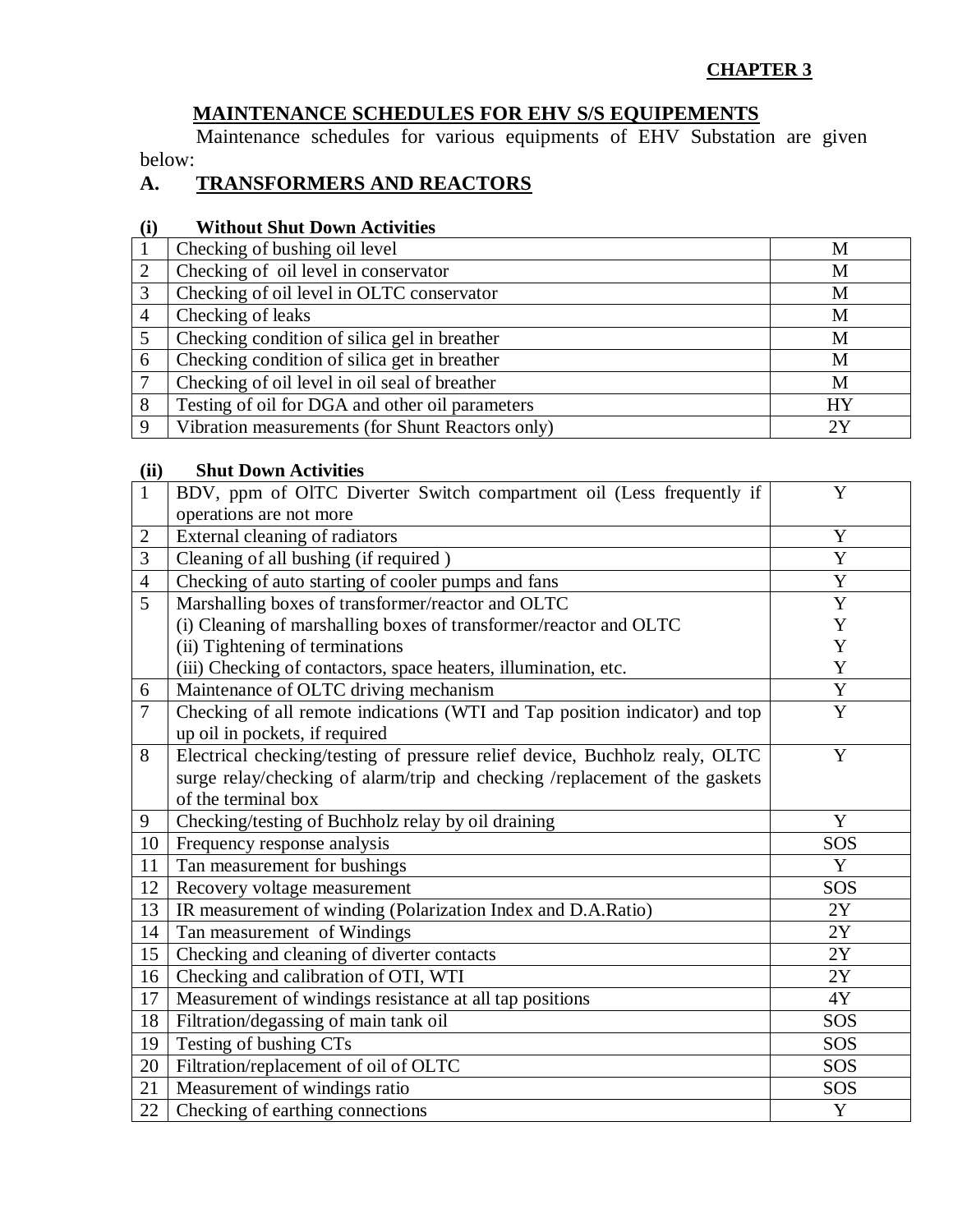#### **M-monthly, QY-quarterly, Y-yearly, 2Y-once in 2years, 3Y-one in three years, 4Yone in 4 years, SOS-as and when required. Note**

- **Insulation resistance measurement, tan**  $\delta$  of winding/busing, winding resistance at all taps to be carried out once before expiry of warranty and then to be continued as per schedule.
- Vibration measurement for reactor to be carried out initially after 3 months and 6 months after commissioning and then to be continued as per schedule.

#### **B. CIRCUIT BREAKERS**

#### **(i) Breaker Operation Checks**

|                | CB operating timings (Main, PIR, Aux.)                                      | $\mathbf v$ |
|----------------|-----------------------------------------------------------------------------|-------------|
| 2              | Static contact resistance measurement                                       | 2Y          |
| 3              | Dynamic contact resistance (DCRM), contact travel, contact speed, contact   | 2Y          |
|                | wipe, arcing contact length                                                 |             |
| $\overline{4}$ | Checking of pole discrepancy relay                                          | V           |
| 5              | Functional checks, duty cycle operation including rapid re-closing (O-o.3s- |             |
|                | $CO$ )                                                                      |             |
| 6              | Checking of all operation lock=outs including $SF6$ density monitor         | v           |
| 7              | Checking of all interlocks                                                  | v           |
| 8              | Checking of pressure settings                                               | $\mathbf v$ |
| 9              | Cleaning of breaker interrupter, support insulators and grading capacitors  | v           |
|                |                                                                             |             |

#### **(ii) Measurement/Testing**

| Checking of close/trip coil currents                                   |  |
|------------------------------------------------------------------------|--|
| Checking of healthiness of operation counter                           |  |
| $\vert$ Capacitance and tan $\delta$ measurement of grading capacitors |  |

#### **(iii) Control cabinet**

| Checking of tightness of all cable terminations in MB          |  |
|----------------------------------------------------------------|--|
| Checking of door sealing gaskets and replacement, if necessary |  |
| Repainting of metallic surfaces                                |  |
| Checking of space heater (before monsoon)                      |  |

#### **(iv) SF6 Circuit Breakers**

| Checking of oil leaks from grading capacitors |     |
|-----------------------------------------------|-----|
| SF6 gas leakage test                          | SOS |
| Dew point measurement of SF6 gas              |     |
| Checking tightness of foundation bolts        |     |

#### **(v) Air Blast Circuit Breakers**

|   | Checking of oil leak from grading capacitors                                     | М          |
|---|----------------------------------------------------------------------------------|------------|
|   | Checking ofair compressor for oil level, oil quality, air filter, V-belt tension | ΟY         |
|   | Maintenance of air dryers                                                        | HY         |
|   | Functional checking of auto starting of air compressors and dryers               |            |
|   | Checking of air pressure drop during duty cycle operation                        |            |
| 6 | Dew point measurement of operating air at the outlet of air dryer                |            |
|   | Checking of tightness of foundation bolts                                        | v          |
| 8 | Air (pressure0 leakage check)                                                    | <b>SOS</b> |
|   | Overhauling of compressors                                                       | <b>SOS</b> |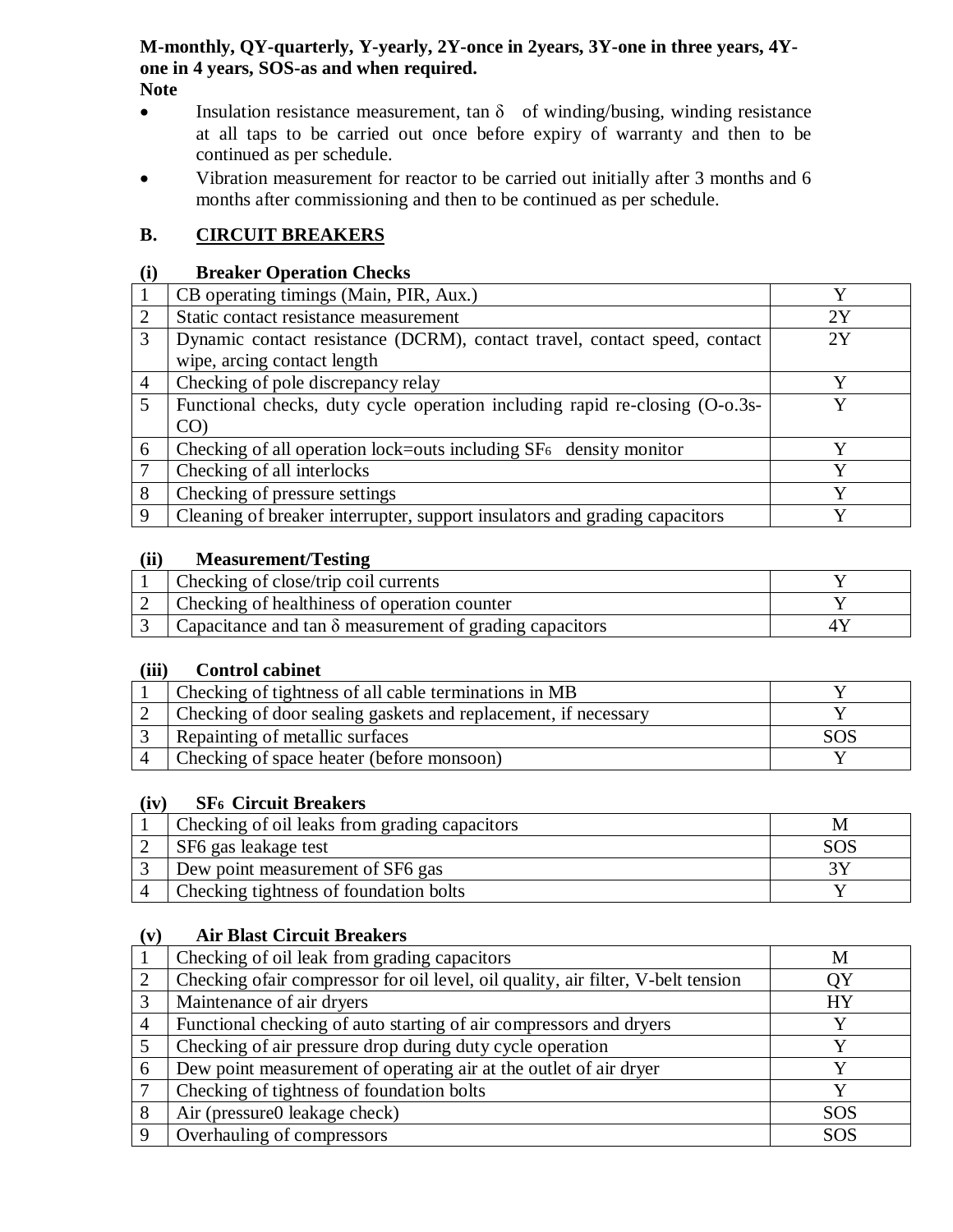#### **(vi) Minimum Oil Circuit Breakers**

| Checking of oil leak from grading capacitors                       | M               |
|--------------------------------------------------------------------|-----------------|
| Checking for oil leakage/oil level and N2 pressure (if applicable) | М               |
| Testing of oil for BDV                                             | After 15 fault  |
|                                                                    | trips or yearly |
| Maintenance of breather and change of silica get                   | SOS             |

#### **(vii) Vacuum Circuit Breakers**

|                             | Cleaning of control cubicle and checking for loose connections                                                                           | ΟY        |
|-----------------------------|------------------------------------------------------------------------------------------------------------------------------------------|-----------|
| $\mathcal{D}_{\mathcal{L}}$ | Checking of ON/OFF indicators, spring charge indicator and checking                                                                      | <b>HY</b> |
|                             | manual and electrical operation                                                                                                          |           |
| $\mathcal{R}$               | Checking vacuum of interrupter by application of high voltage by                                                                         |           |
|                             | disengaging with operating mechanism                                                                                                     |           |
| $\overline{4}$              | Checking erosion of contacts by erosion mark on operating rod or<br>measurement of gap specified n closed position of contacts (wherever |           |
|                             | provide)                                                                                                                                 |           |
| $5\overline{)}$             | Checking tightness of foundation bolts                                                                                                   | Y         |
| 6                           | Replacement of vacuum interrupter                                                                                                        | SOS       |

#### **(viii) Hydraulic Operating Mechanism**

|                | Checking of oil level and replenishment/topping up, if necessary               | M |
|----------------|--------------------------------------------------------------------------------|---|
|                | Checking of oil leaks                                                          | M |
| 3              | Checking of oil pressure drop during duty cycle operation check                |   |
| $\overline{A}$ | Checking of auto-starting/stopping of oil pump, pressure switch settings, etc. |   |
|                | Checking of healthiness of accumulator by checking the pre-charging            |   |
|                | pressure when building up pressure from zero                                   |   |
|                | Checking of operation of safety value                                          |   |

#### **(ix) Pneumatic Operating Mechanism**

| Checking of air compressor for oil level, oil quality, air filter, V-belt tension |     |
|-----------------------------------------------------------------------------------|-----|
| Maintenance of air dryer, if provided                                             |     |
| Functional checking of auto-starting of air compressors and dryers                |     |
| Checking of air pressure drop during duty cycle operation                         |     |
| Overhauling of compressors                                                        | SOS |

#### **(x) Spring Operated Mechanism**

| Oil leakages from close and open dashpots, replace the same if leakage       |      |
|------------------------------------------------------------------------------|------|
| observed                                                                     |      |
| Greasing/lubrication of gears and various latches in the operating mechanism |      |
| Checking of play of gaps in catch gears                                      |      |
| Maintenance of spring charging motors, cleaning of carbon brushes and        |      |
| contactors                                                                   |      |
| Replacement of oil in dashpot                                                | SOS. |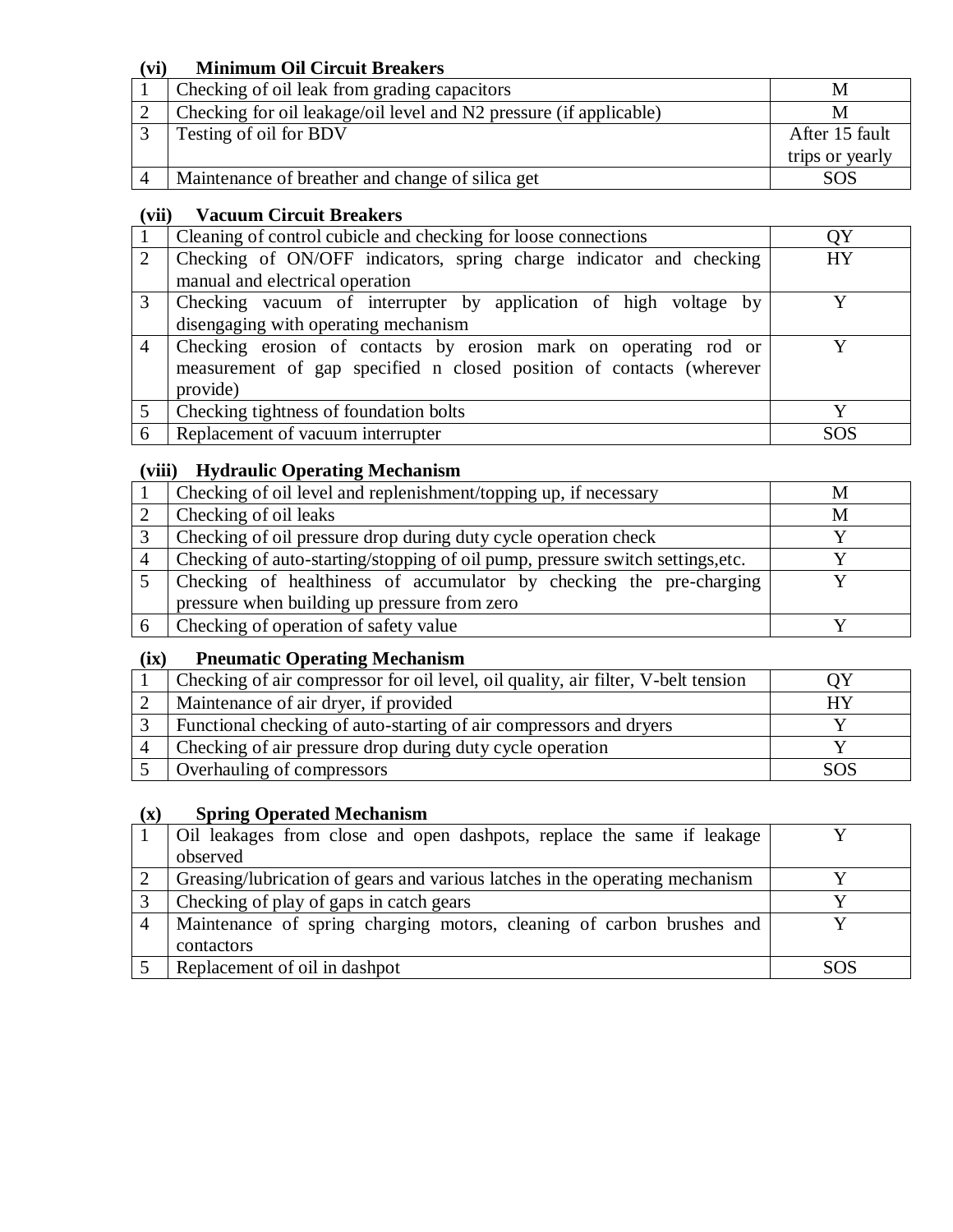#### **C. CURRENT TRANSFORMERS**

|                | Checking of bellow expansion                                         | M          |
|----------------|----------------------------------------------------------------------|------------|
| 2              | Visual inspection of CT for oil leakage and crack in insulator, etc. | M          |
| 3              | Thermovision scanning of CT                                          | Y          |
| $\overline{4}$ | Checking of oil leakage in terminal box                              | Y          |
| $\mathfrak{S}$ | Checking of primary connection strips, if provided externally        | Y          |
| 6              | N <sub>2</sub> pressure checking                                     | 2Y         |
| 7              | Measurement of Tan $\delta$ and capacitance                          | $2Y^*$     |
| 8              | I R measurement (DAR)                                                | 2Y         |
| 9              | Checking of primary connection strips, if provided internally        | <b>SOS</b> |
| 10             | Measurement of CT secondary resistance                               | SOS        |
| 11             | Magnetization characteristics                                        | <b>SOS</b> |
| 12             | CT ratio test                                                        | <b>SOS</b> |
| 13             | DGA and testing of other parameters of oil                           | <b>SOS</b> |
| 14             | Checking of burden on the secondary winding                          | <b>SOS</b> |

\* To be repeated before one year from commissioning and then a per schedule

#### **(i) Marshalling Box**

| Checking of oil leakage in terminal box                                     |  |
|-----------------------------------------------------------------------------|--|
| Checking of healthiness of gaskets                                          |  |
| Checking of space heater and illumination                                   |  |
| Checking the tightness of all connections including earthing of PF terminal |  |
| Cleaning of marshalling box and junction box                                |  |

#### **D. POTENTIAL TRANSFORMERS/CAPACITANCE VOLTAGE TRANSFORMERS/COUPLING CAPACITORS**

|          | Checking of oil leaks                                                        | M          |
|----------|------------------------------------------------------------------------------|------------|
| 2        | Measurement of voltage at Control room panel                                 | <b>HY</b>  |
| 3        | Visual checking of earthing HF point (in case it is not being used for PLCC) |            |
|          | Checking for any breakage or cracks in cementing joint                       |            |
|          | Cleaning of CVT capacitor stacks and tightness of terminal connections       |            |
| 6        | Theromovision Scanning of Capacitor stacks                                   |            |
|          | Capacitance and Tan $\delta$ measurement                                     | $3Y^*$     |
| 8        | Testing of EMU tank oil for BDV (if oil found discolored)                    | <b>SOS</b> |
| $\Omega$ | Checking for rust and painting                                               |            |

**\* To be repeated before 1 year from commissioning and then as per schedule. This test is not possible to be conducted at site if isolation of neutral of intermediate PT is not possible at site.**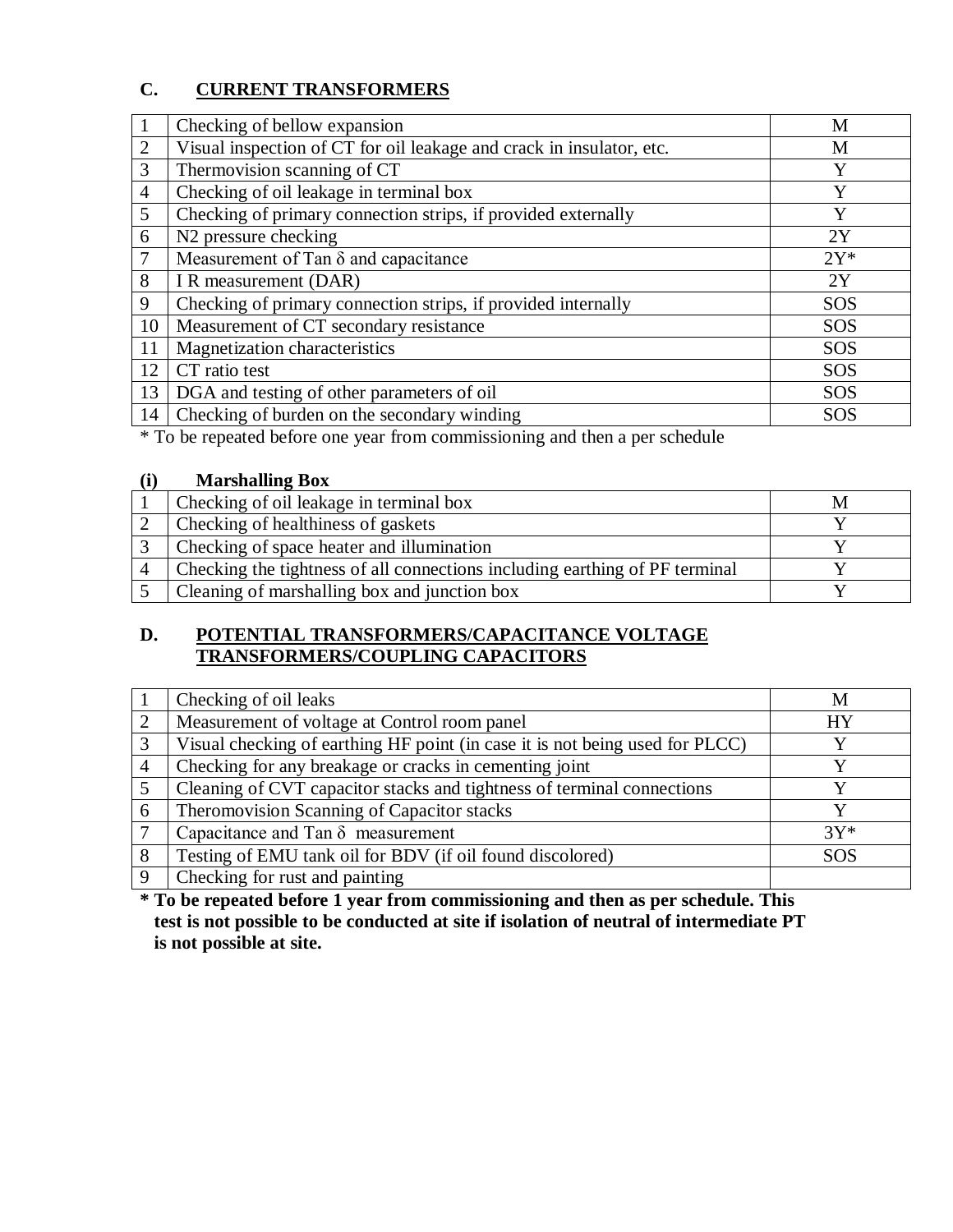#### **E. DISCONNECTORS/ISOLATORS AND EARTH SWITCHES**

#### **(i) Main Contacts**

|   | Cleaning and lubrication of main contacts, pins and bearings            |    |
|---|-------------------------------------------------------------------------|----|
|   | Checking of tightness of bolts, nuts and pins, etc.                     |    |
| 2 | Cleaning of support insulators and checking of insulator cracks, if any |    |
|   | Checking of interlocks                                                  |    |
|   | Checking of earth connection of structure                               |    |
|   | Operation check of isolators                                            |    |
|   | Checking of alignment                                                   | 2Y |
|   | Main contact resistance measurement                                     |    |

#### **(ii) Operating Mchanism**

| Checking and lubrication of linkages including transmission gears          |  |
|----------------------------------------------------------------------------|--|
| Checking and tightening of stopper bolts                                   |  |
| Cleaning of auxiliary switch contacts and greasing with silicon grease     |  |
| Lubrication of operating mechanism hinges, lock joints on levers, Bearings |  |
| Checking of all mounting bolts for tightness                               |  |
| Checking of healthiness of door gaskets                                    |  |
| Checking of earth connection of MOM box                                    |  |
| Checking of tightness of electrical connections                            |  |
| Checking of space heaters and illumination                                 |  |
|                                                                            |  |

#### **(iii) Earth Switch**

|   | Checking and alignment of earthing blades                                      |  |
|---|--------------------------------------------------------------------------------|--|
|   | Cleaning of contacts and lubrication                                           |  |
|   | Operation of earthing switch                                                   |  |
|   | Checking of aluminum/copper flexible connectors                                |  |
|   | Checking of earth connections of earth switch, structure and MOM box           |  |
| 6 | Checking of tightness of bolts, nuts and pins etc. and lubrication of pins and |  |
|   | bearings                                                                       |  |
|   | Contact resistance measurement                                                 |  |

#### **F. SURGE ARRESTERS**

| Checking of leakage current (Third harmonic resistive current)                   |      |
|----------------------------------------------------------------------------------|------|
| Testing of counters and leakage current meters                                   |      |
| Cleaning of insulator                                                            |      |
| Checking of earth connections between surge arrester, surge monitor and<br>earth |      |
| Measurement of capacitance and Tan $\delta$ and IR of each stack                 | SOS. |

#### **G. BUS-BAR, JUMPERS, CONNECTORS, CLAMPS, SWITCHYARD ILLUMINATION, ETC.**

|                | Measurement of station earth resistance                                   |            |
|----------------|---------------------------------------------------------------------------|------------|
|                | Cleaning of insulators                                                    |            |
| 3              | Checking of insulators for cracks                                         | v          |
| $\overline{4}$ | Thermovision scanning of all conductor joints, terminal connectors/clamps |            |
|                | Checking of earthing connection of all structures                         |            |
|                | Removal of hot spots                                                      | <b>SOS</b> |
| 6              | De-weeding of switchyard                                                  | <b>SOS</b> |
|                | Repainting, rust removal of all structures, equipments, etc.              | <b>SOS</b> |
|                | Checking of switchyard lighting                                           | <b>SOS</b> |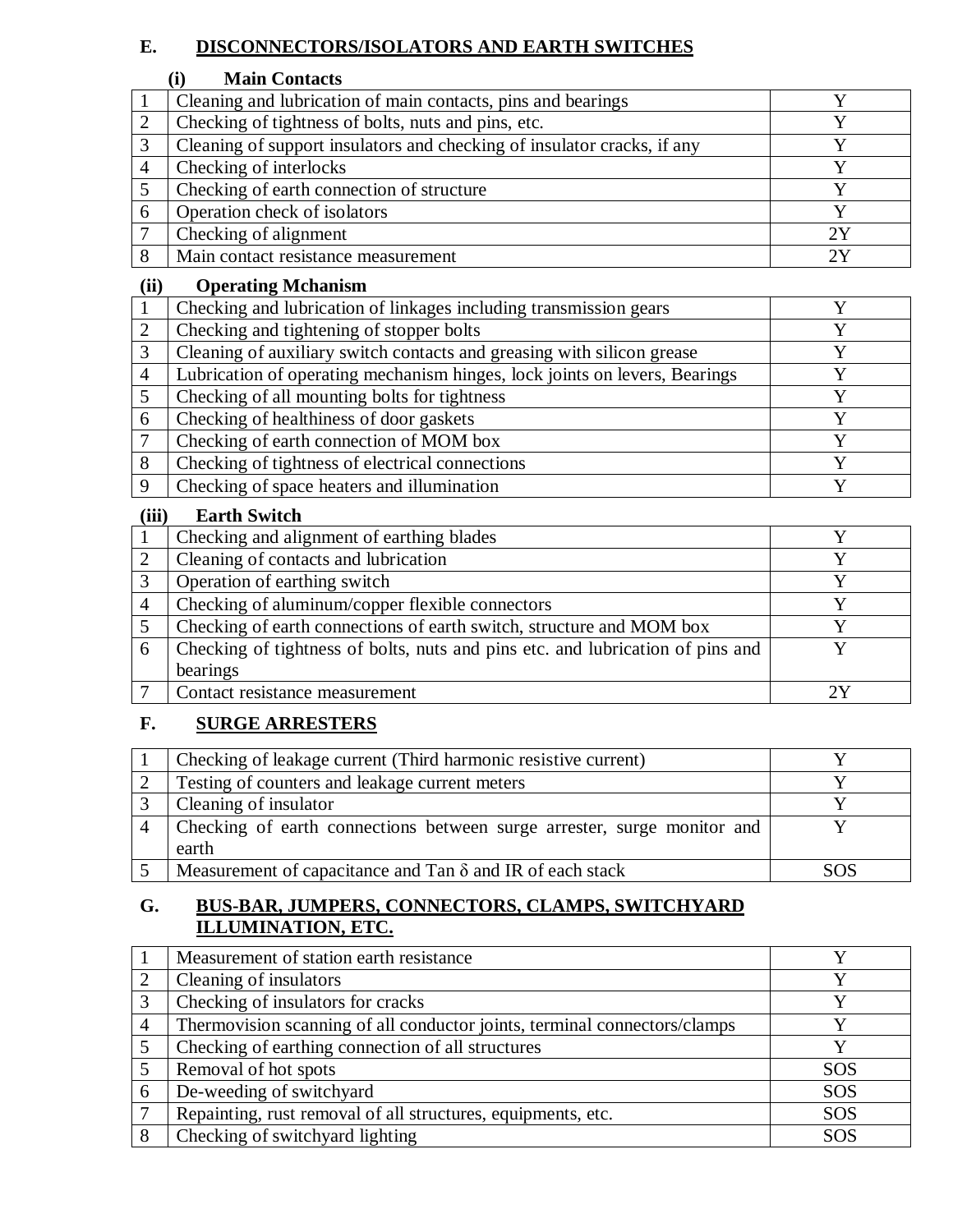#### **H. CAPACITORS**

|          | Checking of leakage of oil                                    | М |
|----------|---------------------------------------------------------------|---|
|          | Unbalance in capacitors by checking open delta voltage        | M |
|          | Physical checks, Tightness                                    | v |
|          | IR value                                                      |   |
|          | Leakage current measurement                                   |   |
| 6        | Cleaning of insulators/bushings and tightening of connections |   |
|          | Capacitance measurement of capacitor cells                    |   |
| 8        | Checking of Protection relays for adopted setting             |   |
| $\Omega$ | Checking tightness of earth connection and foundation bolts   |   |
|          |                                                               |   |

#### **I WAVE TRAPS**

| Tightness and cleanliness                  |  |
|--------------------------------------------|--|
| General inspection/cleaning of tuning unit |  |
| Thermovision scanning of joints            |  |
| Cleaning of post insulators (if provided)  |  |
| Repair of bird guard                       |  |

#### **J. PROTECTION SYSTEMS**

| Testing of Dr/EL with time synchronization and unit                          |            |
|------------------------------------------------------------------------------|------------|
| Calibration of tariff energy meters                                          |            |
| Checking of voltage (in service) for relays                                  |            |
| Checking of DC logic circuits for trip and annunciations including timers by |            |
| simulation                                                                   |            |
| Calibration of panel meters (Indicating/recording instruments along with the | <b>SOS</b> |
| transducers)                                                                 |            |

#### **(i) Distance Protection**

| $\sim$         |                                              |  |
|----------------|----------------------------------------------|--|
|                | Reach check for all 4/5 Zones*               |  |
| 2              | Times measurement                            |  |
| 3              | Power swing blocking check                   |  |
| $\overline{4}$ | Switch on the fault (SOTF) check             |  |
|                | Level detectors of pps.                      |  |
| 6              | Fuse failure check                           |  |
| 7              | Polarization check                           |  |
| 8              | Negative phase sequence (NPS) detector check |  |
| $\Omega$       | VT fuse failure check                        |  |
|                |                                              |  |

#### **\* Includes Z1,Z2,Z3 and Z3 (reverse) or z 4 z 5 (reverse)**

#### **Notes**

- The above schedule for Distance relay is generic in nature and the manufacturer's maintenance instruction to be referred for any particular make of relay testing.
- As there are a number of different unit protections, the manufacturer's maintenance instruction to be referred for maintenance
- Whenever relays are tested on-line, proper isolation of the relay under test to be ensured
- The other protection to be healthy and in service before taking andy protection for on-line testing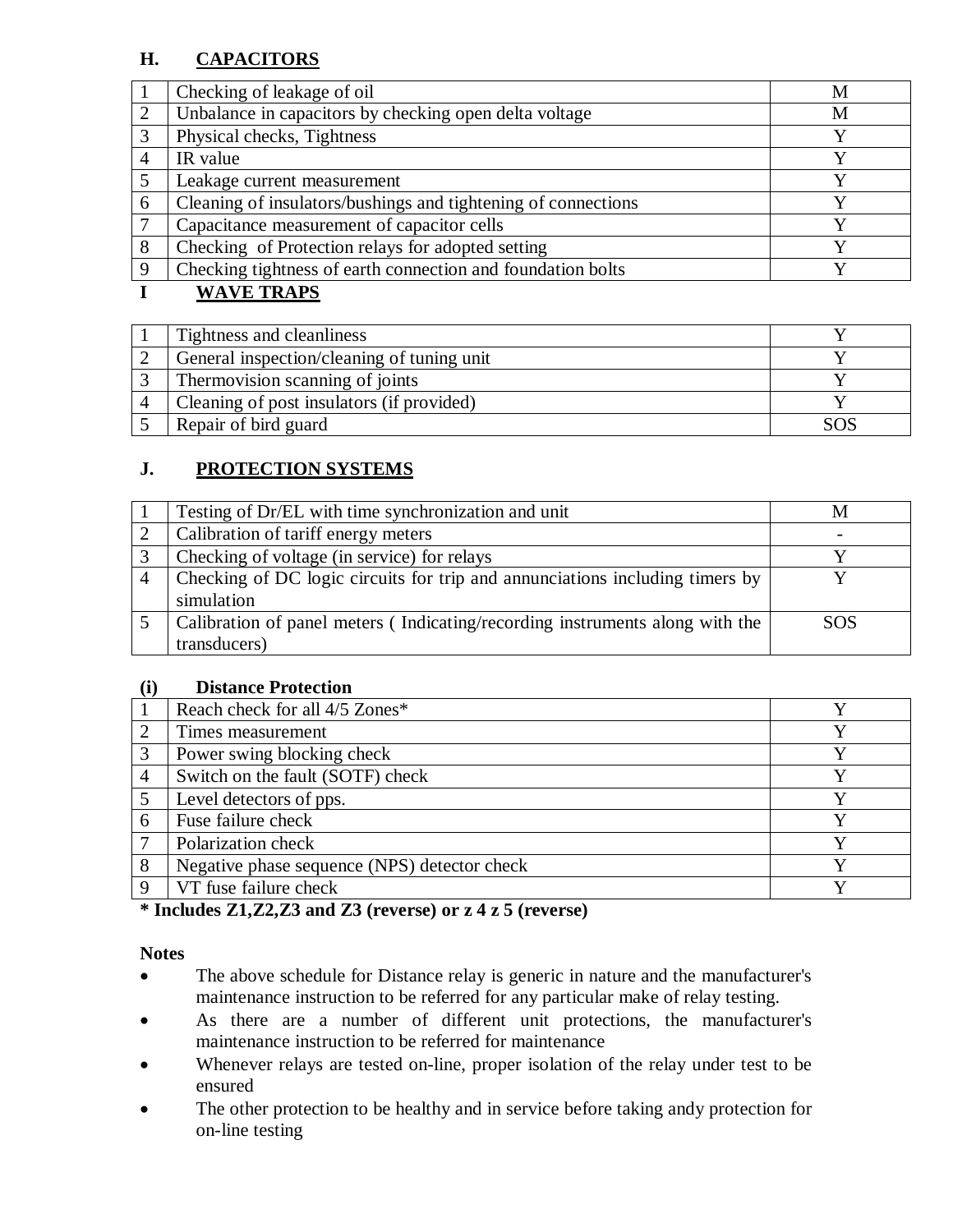| , <i>,</i>     |                                        |                |
|----------------|----------------------------------------|----------------|
| $\mathbf{1}$   | Trip contacts check                    | Y              |
| $\overline{2}$ | Annunciation check                     | Y              |
| 3              | Check for carrier send                 | Y              |
| $\overline{4}$ | Auxiliary relays healthiness           | Y              |
| 5              | Over voltage relays                    | Y              |
| 6              | Local breaker back-up                  | Y              |
| 7              | STUB protection check                  | Y              |
| 8              | Fault locator initiation check         | Y              |
| 9              | DR. EL initiation check                | Y              |
| 10             | Auto recluse check                     | $\overline{Y}$ |
| 11             | DC logic                               | Y              |
| 12             | Reactor back up impedance              | Y              |
| 13             | Carrier send for remote trip           | Y              |
| 14             | Auxiliary relays (Buchholz, PRD, etc)  | Y              |
| 15             | Reactor differential protection        | $\mathbf Y$    |
| 16             | <b>REF</b> protection                  | Y              |
| 17             | DC logic                               | Y              |
| 18             | Over fluxing relay                     | Y              |
| 19             | Over load                              | Y              |
| 20             | Directional over current               | Y              |
| 21             | <b>LBB</b>                             | Y              |
| 22             | Auxiliary relays (Buchholz, PRV, etc.) | Y              |
| 23             | Fuse failure check                     | Y              |
| 24             | Transformer differential protn.        | Y              |
| 25             | Restricted earth fault                 | Y              |

#### **(ii) Common Tests For Distance And Unit Protections**

#### **(iii) Bus Bar Protection**

| Primary injection test                      |  |
|---------------------------------------------|--|
| Protection stability and sensitivity checks |  |
| Relay and DC logic check                    |  |

(To be done whenever the protection AC circuits are disturbed like addition of new feeder)

#### **(iv) Differential Relays**

| Pick up current at the fixed/selected setting                                  |  |
|--------------------------------------------------------------------------------|--|
| Operation of high set element/instantaneous unit at the fixed/selected setting |  |
| Operation of the relay at the selected restraint bias setting.                 |  |
| Checking of 2nd harmonic current restraint feature                             |  |
| Operation of alarm and trip contacts.                                          |  |
| Through current stability checks on the existing load.                         |  |

#### **(v) Under Voltage Relay**

| Starting and pick up of the relay as per plug setting |  |
|-------------------------------------------------------|--|
| Relay operating time as per relay characteristic      |  |
| Operation of alarm and trip contacts                  |  |
| Verification of input voltage on relay terminals      |  |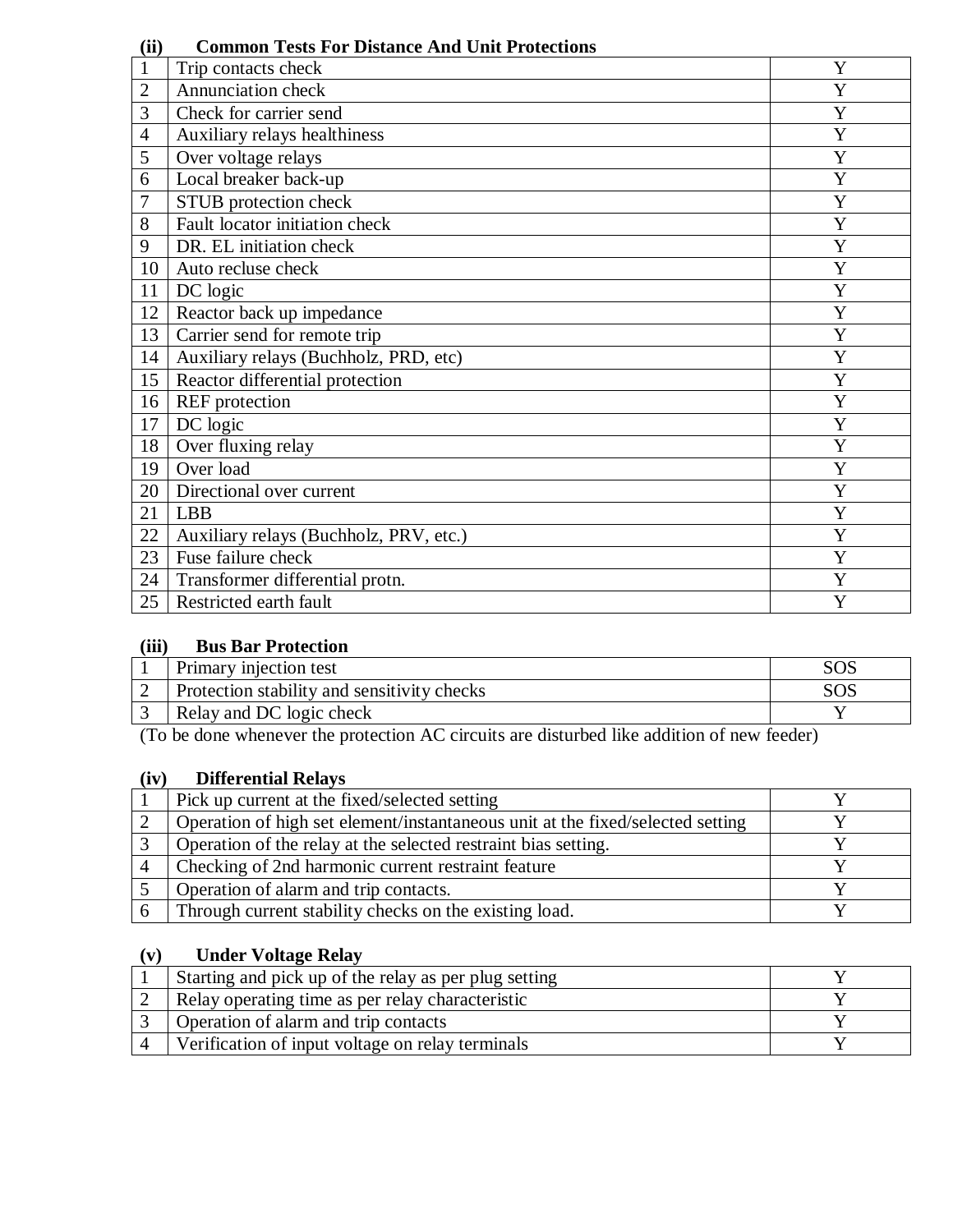#### **(vi) Over Voltage Relay**

| Starting and pick up of the relay as per plug setting                                 |  |
|---------------------------------------------------------------------------------------|--|
| Relay operating time as per relay characteristic                                      |  |
| Operation of high set element/instantaneous unit at voltage setting, if<br>applicable |  |
| Operation of alarm and trip contacts                                                  |  |
| Verification of input voltage on relay terminals                                      |  |

#### **(vii) Neutral Displacement Relay**

|                | Starting and pick up of the relay as per plug setting                         |  |
|----------------|-------------------------------------------------------------------------------|--|
|                | Relay operating time as per relay characteristic                              |  |
|                | Operation of alarm and trip contacts                                          |  |
| $\overline{4}$ | Verification of continuity of input circuit (for RVT/NCT secondary circuit in |  |
|                | case of capacitor banks, under shutdown).                                     |  |
|                | Verification of open delta voltage input by by-passing PT secondary supply    |  |
|                | one phase at a time (in case of 3 nos. single phase PT's).                    |  |

#### **(viii) Over current And Earth Fault Relay**

|                | Starting and pick up of the relay as per plug setting                   |  |
|----------------|-------------------------------------------------------------------------|--|
| 2              | Relay operating time as per relay characteristic                        |  |
|                | Operation of high set element/instantaneous unit at current setting, if |  |
|                | applicable.                                                             |  |
| $\overline{4}$ | Operation of alarm and trip contacts                                    |  |
|                | Verification of input currents                                          |  |
| 6              | Verification of directional feature, if applicable.                     |  |

#### **(ix) Under Frequency Relay**

| Pick up value of the relay at its settings by slowly decreasing the frequency  |  |
|--------------------------------------------------------------------------------|--|
| from $50$ Hz                                                                   |  |
| Drop off value of the relay at its settings by slowly increasing the frequency |  |
| from pick up value                                                             |  |
| Verification of df/dt feature of the relay, if applicable                      |  |
| Operation of alarm and trip contacts                                           |  |
| Verification of input voltae on relay terminals                                |  |

#### **(x) Over Fluxing Relay**

| Operating of over flux alarm as per relay setting by varying the voltage and |  |
|------------------------------------------------------------------------------|--|
| frequency one at a time                                                      |  |
| Operating of over flux trip features as applicable for the following;        |  |
| (i) IDMT characteristic                                                      |  |
| (ii) Instantaneous element                                                   |  |
| (iii) Fixed time setting                                                     |  |
| Operation of alarm and trip contacts                                         |  |
| Verification of input voltage on relay terminals                             |  |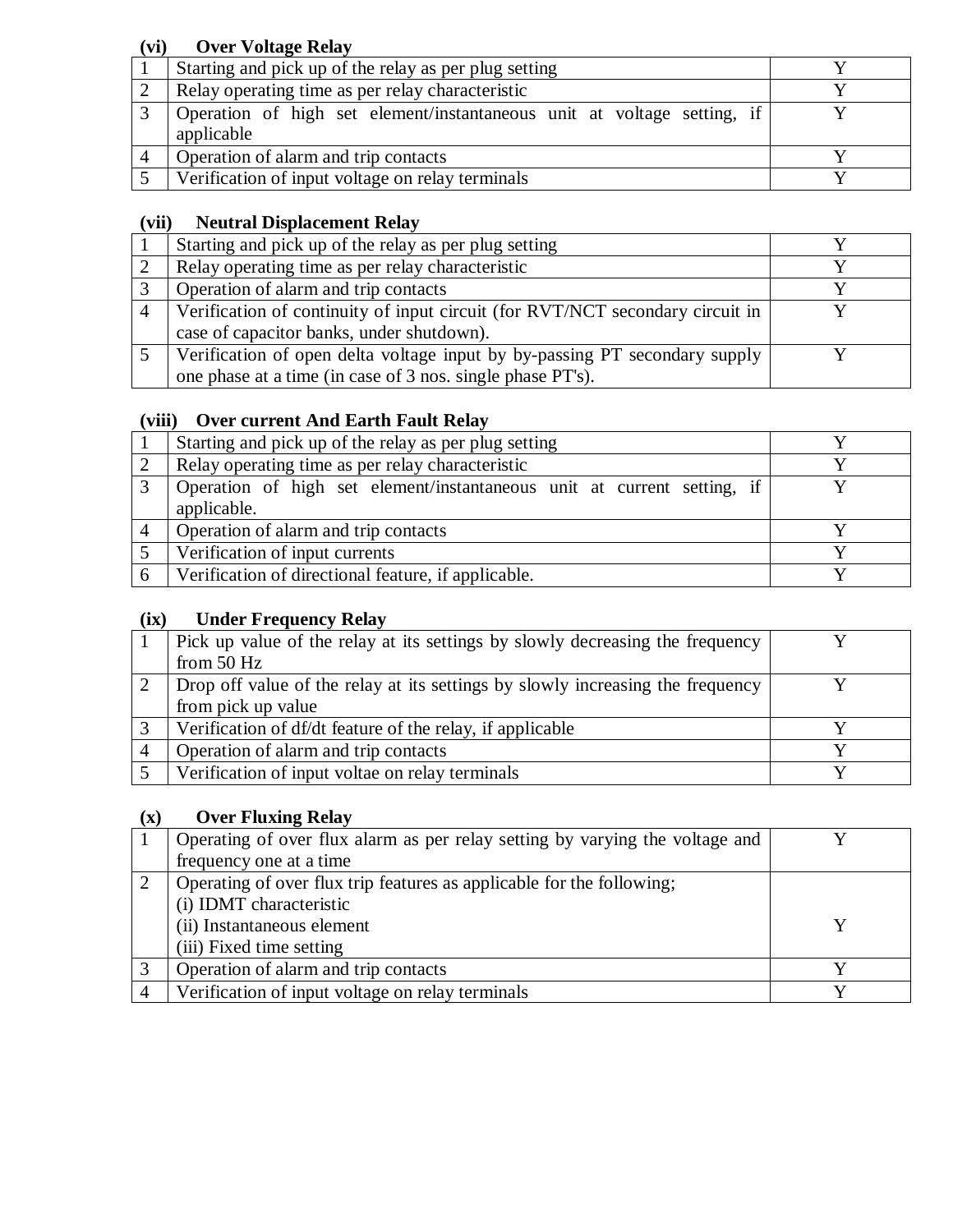#### **(xi) Local breaker back up protection, restricted earth fault (REF) and other instantaneous current operated relays**

| Pick up value of the relay at the selected setting               |  |
|------------------------------------------------------------------|--|
| Operating time of the relay                                      |  |
| Operation of alarm and trip contacts                             |  |
| Verification of input currents                                   |  |
| Through current stability checks on the existing load in case of |  |
| REF/circulating current differential protection.                 |  |

#### **(xii) Fuse Failure Relays**

.

| (i) Remove main fuse of each phase voltage input to the distance protection |  |
|-----------------------------------------------------------------------------|--|
| scheme one by one in the relay panel                                        |  |
| (ii) Checking that the "VT Fuse Fail Alarm" is received.                    |  |
| (iii) Checking that the distance protection does not operate                |  |
|                                                                             |  |

#### **(xiii) MAINTENANCE OF NUMERICAL RELAYS (IED)**

All types of IEDs (Intelligent Electronic Devices) need not much routine maintenance after once properly installed, formatted and configured as per our requirements. In PTCUL normally there are ABB/SIEMENS/ALSTOM make IED/Numerical relays installed. It is therefore suggested that while commissioning these relays outmost care should be taken so that proper settings and binary inputs/binary outputs are correctly configured. Mostly REL/SIPROTEC/MICOM series relays are available, so their software should always be available with T&C wing.

However, the following problems may be encountered during operation of these relays for which the corrective action to be taken as below :

| Problem                                | <b>Corrective Action</b>                |  |
|----------------------------------------|-----------------------------------------|--|
| - Relay in service/Run indication not  | Check the DC fuse of protection/        |  |
| glowing                                | annunciation at relay. Replace it $\&$  |  |
|                                        | check DC at back panels of relays.      |  |
| - If DC supply of IED is OK and above  | Call T&C engineer/service engineer for  |  |
| problem persists.                      | replacement of relay.                   |  |
| - No display on the relay              | Call T&C engineer/service engineer for  |  |
|                                        | rectifying fault or replace the relay   |  |
| - Proper tripping/annunciation         | Call T&C engineer for checking binary   |  |
| indicators not glowing or any mismatch | inputs/outputs configurations<br>with   |  |
|                                        | Laptop $\&$ relay software for making   |  |
|                                        | corrections.                            |  |
| - Relay malfunctioning or giving false | Call T&C engineer for checking the      |  |
| trippings or no trippings              | settings & time gradings from the relay |  |
|                                        | front panel and make suitable changes   |  |
|                                        | required if any.                        |  |

**Note:** For any other types of problems do not disturb the relays settings/formatting. Just call for T&C engineer or manufacturers Service Engineer.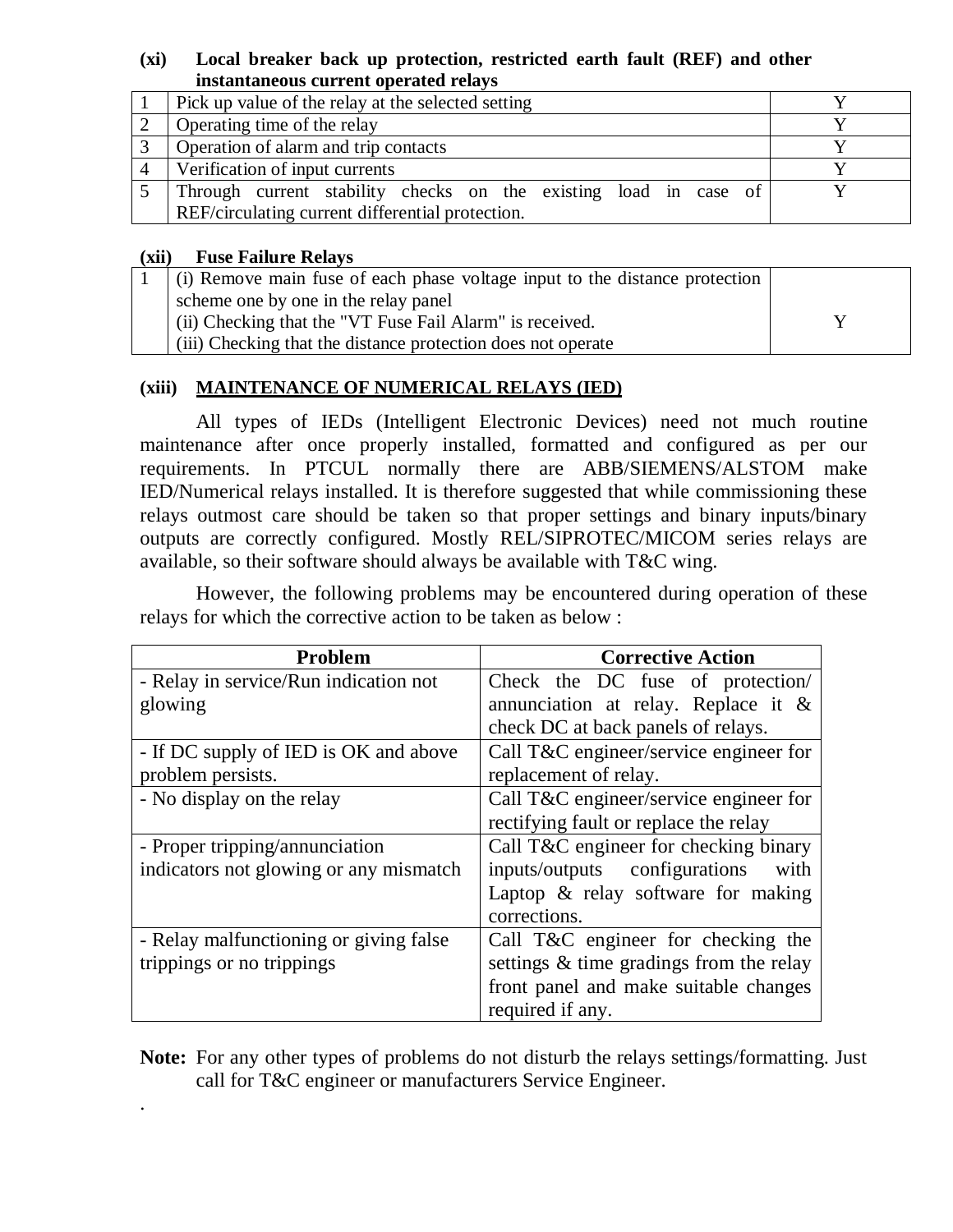**Important :** T&C Engineers must obtain the relevant software of the relays from the manufacturer of the company so that any change in relay setting, formatting and configuration can be done at site with the help of Laptop. Any change from the front panel of relays should be avoided.

#### **K. PLCC SYSTEM**

| Checking of Return Loss   |  |
|---------------------------|--|
| Power supply measurements |  |
| <b>Transmitter checks</b> |  |
| Receiver checks           |  |
| <b>Checks for Alarms</b>  |  |
| <b>Reflex Test</b>        |  |
| LMU composite/Return loss |  |

#### **L. TELEPHONE EXCHANGE**

| Maintenance of EPAX as per recommendations of the manufacturers | SOS |
|-----------------------------------------------------------------|-----|
|                                                                 |     |

#### **M. AIR CONDITIONING PLANT**

|                | <b>Compressors</b>                                                        |   |
|----------------|---------------------------------------------------------------------------|---|
|                | Checking of belt tension. Alignment safety guard                          | M |
|                | Leakage checks for refrigerants and oil                                   | M |
| 3              | Check oil level, top up if required                                       | M |
| $\overline{A}$ | Checking of tightness of flywheel, bolted joints, leakages of oil etc.    |   |
|                | Checking of oil pressure switch. LP.HP, cut-out switches, solenoid valve, |   |
|                | thermostat, Humidstat, etc.                                               |   |

#### **(ii) Condenser Unit**

| Checking for water leaks                                            | ΙVΙ |
|---------------------------------------------------------------------|-----|
| Operation of inlet/outlet value                                     | M   |
| Checking of water pressure-inlet/lutlet and cleaning of side plates | НY  |
| De-scaling of cooling water circuit                                 |     |

#### **(iii) Water Treatment Plant**

| Cleaning of soft water tank and regeneration of chemicals |  |
|-----------------------------------------------------------|--|
| Checking operation of level switch                        |  |
| Checking water quality                                    |  |

#### **(iv) Cooling Towers**

| Cleaning of sediment             |  |
|----------------------------------|--|
| Cleaning of nozzles for clogging |  |
| Flow switch performance checking |  |

#### **(v) Electrical Motors**

| Lubrication of moving parts         |  |
|-------------------------------------|--|
| <b>Terminal connection checking</b> |  |
|                                     |  |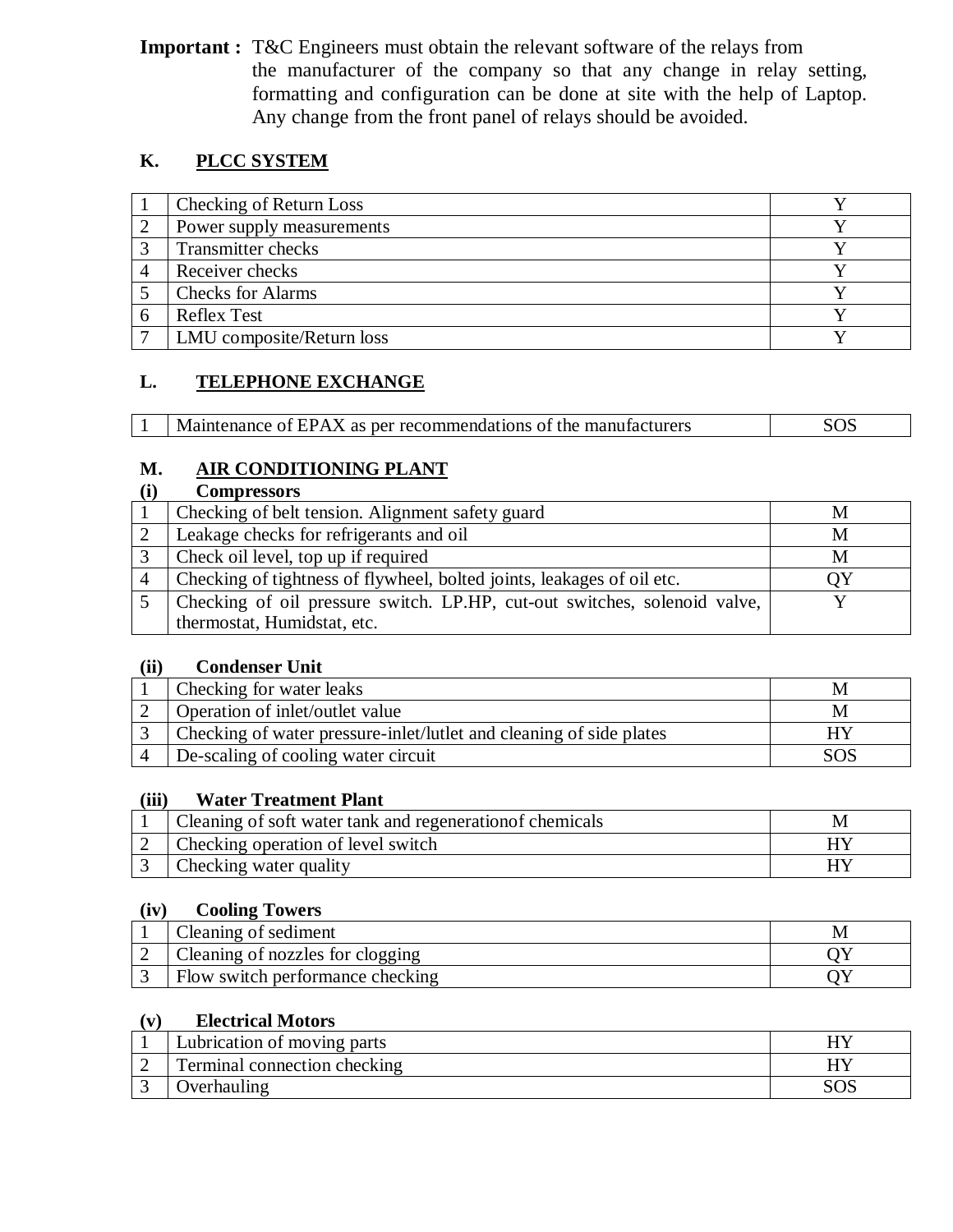#### **(vi) LT Panels**

| ~·<br>1 <b>n</b> cu<br>etc.<br>bars.<br>0.104<br>bus<br>leaning<br>ΩT |  |
|-----------------------------------------------------------------------|--|
| m.<br><b>ALONS</b><br>12 htness<br>the connec<br>ΩŤ                   |  |

#### **(vii) Air Handling Units**

|   | $\sim$<br>$\sim$<br>suction air<br>filters<br>$\cup$ leaning<br>ΟĪ |  |
|---|--------------------------------------------------------------------|--|
| _ | interlocks<br>$\mathcal{L}$ hecking<br>of all                      |  |

#### **N. BATTERIES AND DC DISTRIBUTION SYSTEM**

|                | Measurement of Specific gravity and voltage of cell                           | М  |
|----------------|-------------------------------------------------------------------------------|----|
| $\overline{2}$ | Checking electrolyte level and topping up with DM water, if required          | M  |
| 3              | Checking of Emergency DC lighting to control Room                             | M  |
| $\overline{4}$ | Checking of any earth fault (If E/F relay not provided)                       | QY |
| 5              | Checking of electrical connections of charger panel and DCDB panels for       | Y  |
|                | tightness and cleanliness                                                     |    |
| 6              | Checking of electrical connections for batteries and application of petroleum | v  |
|                | jelly on cell terminal, if required                                           |    |
|                | Checking control cards of charger and measurement of test point voltage       |    |
|                | values                                                                        |    |
| 8              | Battery impedance testing (Optional)                                          | Y  |
| 9              | Testing of DC E/F and under voltage relays                                    | Y  |
| 10             | IR measurement of charger transformer                                         | Y  |
| 11             | Discharge test of battery set                                                 | 3Y |

## **O. FIRE PROTECTIONS SYSTEM**<br>(i) **Compressor**

#### **(i) Compressor**

|   | Cleaning /replacement of air filter                                      | M         |
|---|--------------------------------------------------------------------------|-----------|
|   | Checking of compressor oil and replace, if necessary                     | ΟY        |
| 3 | Maintenance and cleaning of compressor valves, gaskets, valve plates and | <b>OY</b> |
|   | replace, if necessary                                                    |           |
|   | Operation check of low oil level switch                                  |           |
|   | Cleaning and checking for seating of the breather valve                  |           |
|   | Cleaning of NRV/Hp tank                                                  |           |
|   | General overhaul                                                         | SOS.      |

#### **(ii) Fire Alarm System**

| Sequence test for annunciation in control room panel |  |
|------------------------------------------------------|--|
| Smoke test                                           |  |
|                                                      |  |
| Battery electrolyte level checking                   |  |

#### **(iii) Diesel Engine**

| Checking of auto starting of diesel engine           |  |
|------------------------------------------------------|--|
| Check oil level, top up if required                  |  |
| Checking/replacement of fuel oil/lube oil/air filter |  |

#### **(iv) Jockey Pump**

| . . | $\sim$<br>lubrication<br>`neck<br>and<br>100<br>мκ | N/L<br>TAT         |
|-----|----------------------------------------------------|--------------------|
| _   | 1.100000001100<br>$\sim$<br>,,,,,<br>-             | $\cap$<br>◡◡<br>ື້ |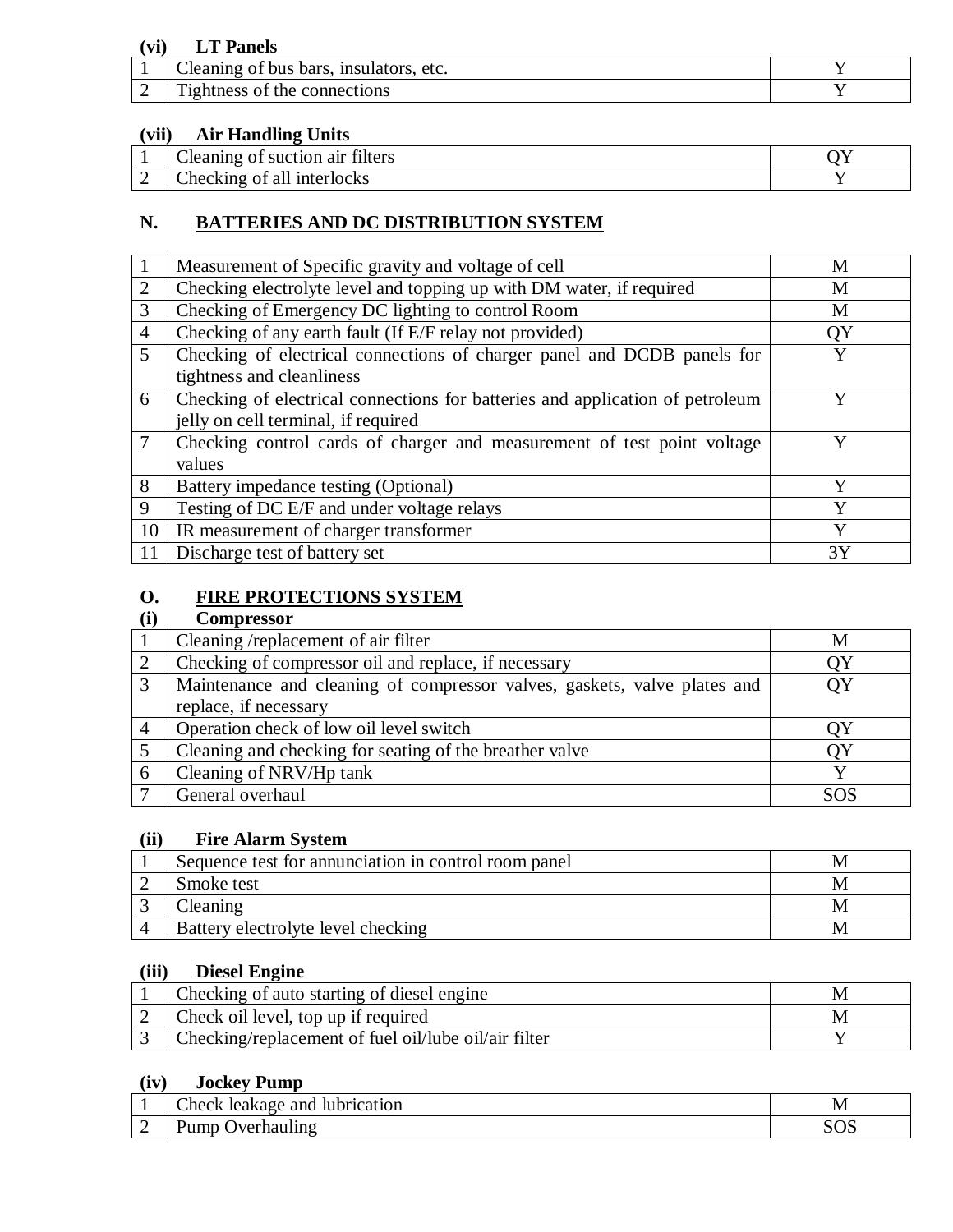#### **(v) V-Belt Drive**

| --<br>.<br>$\Omega$<br>ne<br>'ness<br>mo<br>r ve<br>______<br>. | $\sim$ |
|-----------------------------------------------------------------|--------|
|                                                                 |        |

#### **(vi) Strainers**

|                        | Cleaning of oil strainer        |  |  |
|------------------------|---------------------------------|--|--|
| (vii)<br><b>Motors</b> |                                 |  |  |
|                        | Checking of terminal connection |  |  |

#### **(viii) Pumps**

| Checking of operation of hydrant pumps sump pumps, jockey pumps.    | IVI        |
|---------------------------------------------------------------------|------------|
| Adjustments of glands for leakages and tightening of nuts and bolts | HY         |
| Checking of alignment of pump set                                   |            |
| Replenishment of grease                                             | <b>SOS</b> |
| Overhauling                                                         | SOS        |

#### **(ix) Hydrant System**

| Checking of pressure of the hydrant system at the remotest end, auto-starting |  |
|-------------------------------------------------------------------------------|--|
| of pumps, diesel engine, etc.                                                 |  |

#### **(x) Deluge System**

| Operations of deluge system, check outlet pressure, check alarm, and check |  |
|----------------------------------------------------------------------------|--|
| starting of diesel /electrical pump.                                       |  |

#### **(i) Electrical Panels**

| Cleaning and tightening of terminals |
|--------------------------------------|
|--------------------------------------|

#### **(xii) General**

| valves<br>$-$ roocing<br>alı                              | . |
|-----------------------------------------------------------|---|
| box<br>air<br>. marshaling<br>lines<br>nines<br>ıng<br>าา |   |

#### **(xiii) Fire Extinguishers**

| Re-filling of fire extinguishers<br>$\sim$ $\sim$ $\sim$ $\sim$ $\sim$ $\sim$ $\sim$ | ∩⊆ |
|--------------------------------------------------------------------------------------|----|

#### **P. DIESEL GENERALTOR SET**

#### **(i) Lubricating System**

| $\text{Check}$<br>for oil leaks                           | IVI |
|-----------------------------------------------------------|-----|
| Replacement of oil filter after recommended running hours |     |

#### **(ii) Cooling System**

| Check for radiator air blocking and coolant level |  |
|---------------------------------------------------|--|
| Check for fan hub, drive pulley and water pump    |  |

#### **(iii) Air Intake System**

| Check for air leaks                 |  |
|-------------------------------------|--|
| Cleaning of air filters             |  |
| Replacement of Air cleaning element |  |

#### **(iv) Fuel System**

| Check for Governor linkages, fuel transfer pump, fuel line connections          |  |
|---------------------------------------------------------------------------------|--|
| Drain Sediments from fuel tank, change fuel filter and clean fuel tank breather |  |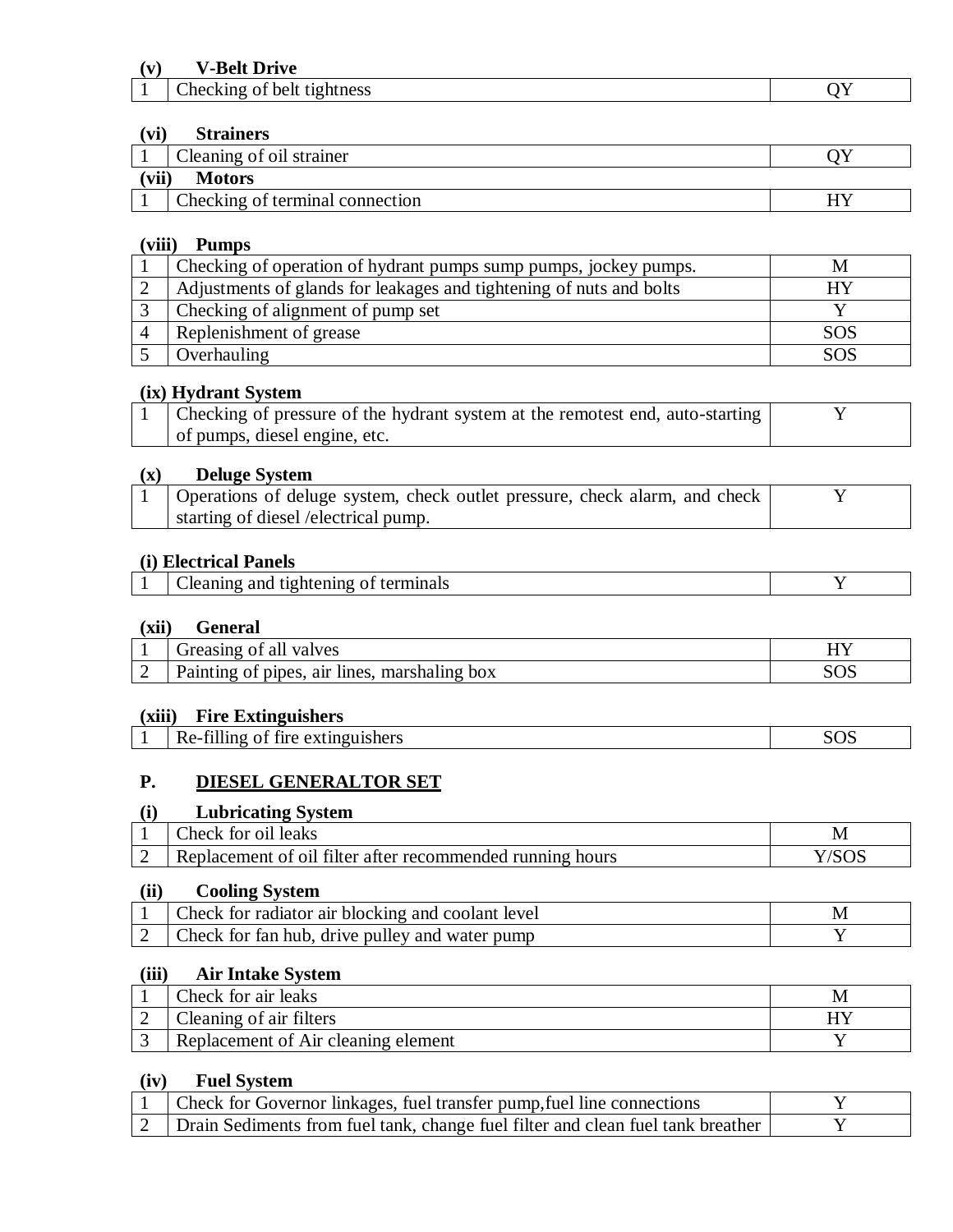#### **(v) Main Generator**

| Check for air inlet restrictions                  | ΙVΙ |
|---------------------------------------------------|-----|
| Checking for electrical connections for tightness | HУ  |
| <b>Stator winding IR measurement</b>              |     |
| Checking/cleaning of slip ring and its brushes    |     |
| Testing of protection/control relays and alarms   |     |

#### **(vi) Exhaust**

| Check for air leaks and exhaust restrictions      |  |
|---------------------------------------------------|--|
| Tight exhaust manifold and turbo charge cap screw |  |

#### **(vii) General**

|  | Battery voltage and specific gravity measurement | M |
|--|--------------------------------------------------|---|
|--|--------------------------------------------------|---|

#### **Q. LT SWITCHGEAR, LT TRANSFORMER, LT PANEL, ETC.**

#### **(i) LT Panels**

|              | Cleaning of panels, bus bar insulators, etc.                |  |
|--------------|-------------------------------------------------------------|--|
|              | Relays testing                                              |  |
| $\mathbf{c}$ | Tightness of all electrical connections                     |  |
|              | Checking of Indicating meters                               |  |
|              | Check for change-over facility, if provided                 |  |
|              | Check operation/Indications in Off-load condition of air CB |  |
|              | Check spring charging of air CB                             |  |

#### **(ii) LT Switch Gears**

| Functional checking (Trip, close, etc.) of 33/11 kV CBs.                  |  |
|---------------------------------------------------------------------------|--|
| Measurement of operating timings                                          |  |
| Cleaning of insulators and tightness of terminal connections of CBs. CTs. |  |
| PTs, Isolators, etc.                                                      |  |
| Alignment checking of isolators                                           |  |

#### **(iii) LT Transformers**

| Testing of oil BDV                                      |  |
|---------------------------------------------------------|--|
| IR measurement                                          |  |
| Testing/checking of OTI, WTI and Buchholz (if provided) |  |
| Checking of healthiness of pressure relief diaphragm    |  |
| Checking healthiness of Buchholz relay                  |  |
| Checking tightness of earthing connections              |  |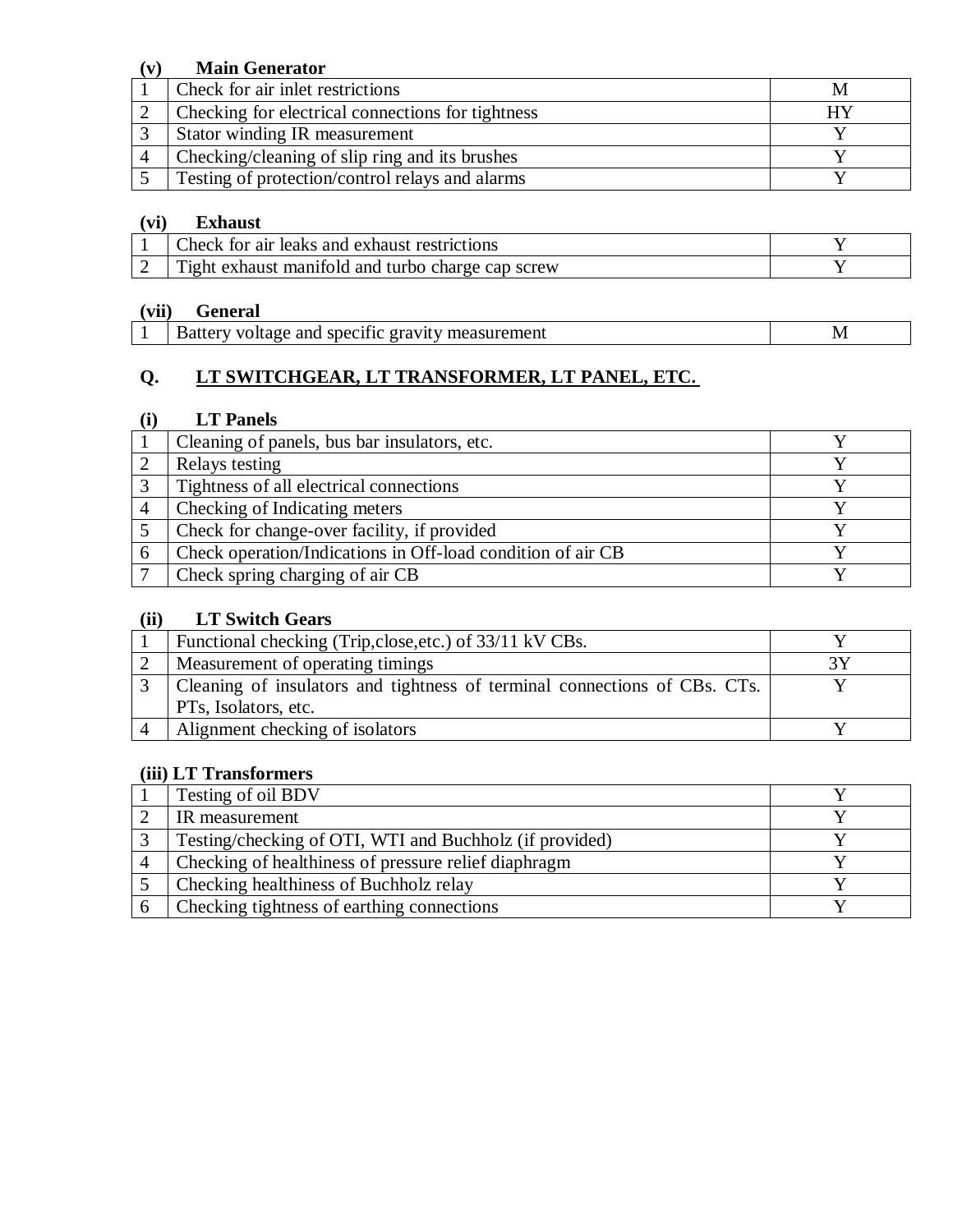#### **(A) GAS INSULATED SWITCHGEAR-SUBSTATION**

#### **1. INTRODUCTION**

The main advantage of Gas Insulated Substation (GIS) is its high reliability and also compactness which has direct influence on land requirement, land cost, environmental considerations, etc. The initial equipment cost of GIS is usually higher than that of conventional Air Insulated Substation (AIS). The advantage and life cycle cost analysis are generally considered before deciding for GIS.

The land area required for a GIS substation is in the order of 10% to 20% of that for an AIS substation considering the switchgear bay. The saving in overall land area depends very much on the specific voltage level and the connection to transformers, reactors and incoming and outgoing lines. If the substation is connected to overhead lines, then space will have to be allocated for towers and droppers which might reduce the total land saving. Indoor and underground GIS is possible even in urban and highly populated areas which will allow building of the substation at the point of consumption which will bring about significant cost savings in the distribution network.

GIS also is considered for severe environment conditions, where saline pollution near coastal areas or industrial pollution requiring regular cleaning of insulators and corrosion of metallic components and electrical joints. GIS being totally enclosed units shall be immune to these severities. GIS is also adopted when substation is to be installed at very high altitudes or very low temperatures or seismic considerations and hydro stations.

#### **2. MAINTENANCE OF GIS**

**I.** Before taking up the maintenance of GIS, recommended safety rules from the manufacturer are required to be adhered to. Some of them are listed below but, it is recommended to integrate with recommendations of manufacturer of GIS.

**(a)** The maintenance programme and time based intervals specified/no. of operations whichever is earlier to form the basis of maintenance.

- **(b)** Whenever maintenance is taken up, it is essential to:
- Employ the authorized personal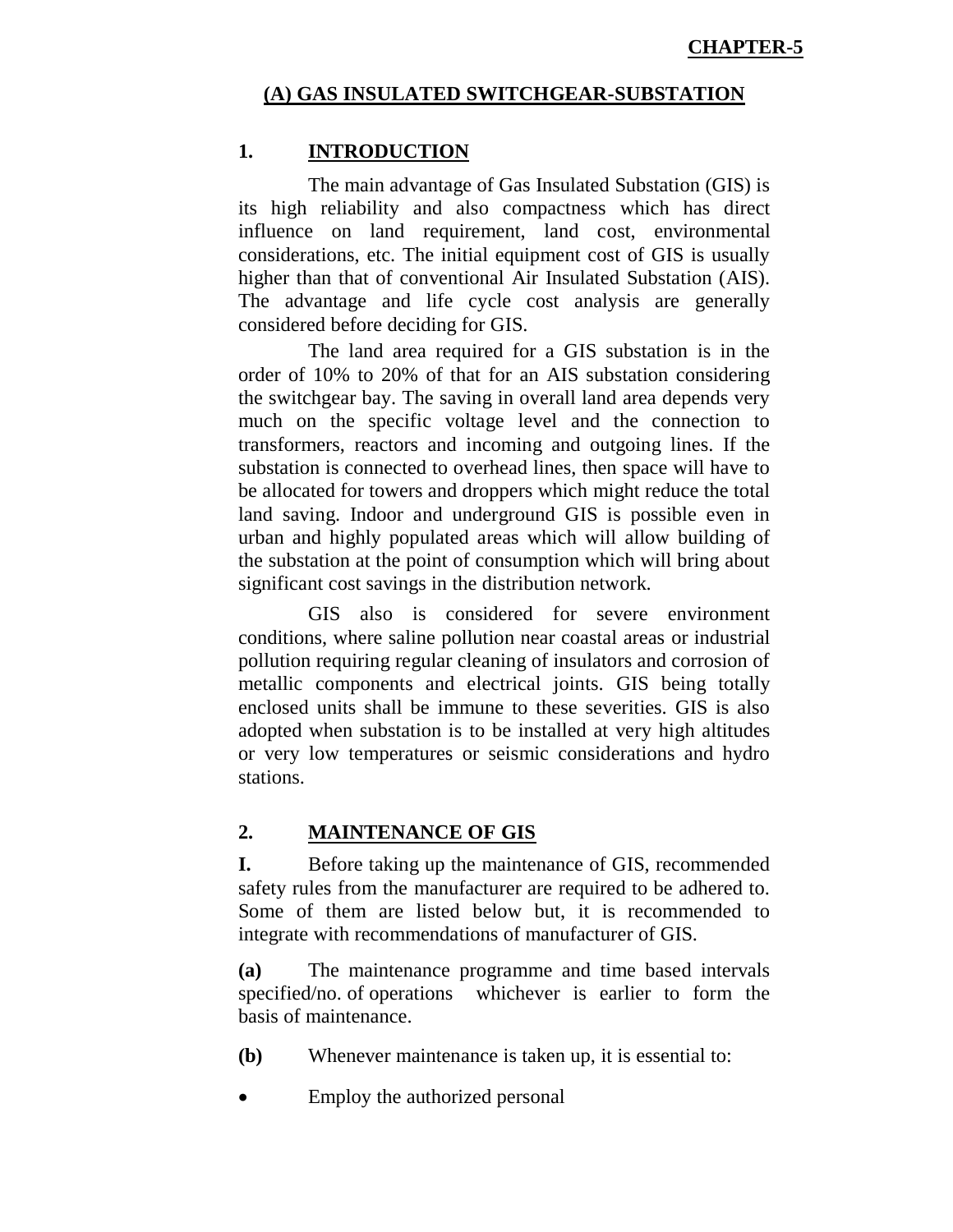Define and discuss in advance the maintenance to be performed and the relative hazards. Proper formatted record sheets to be prepared.

 Use parts only supplied by Original Equipment Manufacturers (OEM).

 It is necessary to identify the equipment which is required to be maintained. Ensure that it is in deenergized/degassed condition.

 It is essential to make sure that the equipment is earthed on all sides of the work- zone.

 The work-zone should be barricaded and operator should have necessary **protective** clothing and recommended safety devices.

 It is required to be ensured that necessary maintenance equipment such as slings, platforms,

scaffoldings and electrical equipments/tools are in proper shape.

#### **II. Conditions Monitoring of GIS**

Generally GIS requires no or very little maintenance and monitoring the SF6 gas pressure and quality is considered sufficient. For maintenance of the GIS, regular inspections, Routine scheduled maintenance and overhaul maintenance are specified by the manufactures. The maintenance to be carried out and their periodicity is indicated in the "Maintenance Schedule". Manufacturer's instructions are to be followed for special tests, if any, for that particular make of GIS substation.

#### **III. SF6 Gas**

As SF6 gas is used in all chambers of GIS the monitoring of pressure and quality is of the importance. As per IEC 62271- 203/2003 the leakage rate from any single compartment of GIS to atmosphere and between compartments shall not exceed 0.5% per year for the service life of the equipment. The pressure inside a GIS may vary from the rated filling pressure level due to different service conditions. Pressure increase due to temperature and leakage between compartments may impose additional mechanical stresses. Pressure decrease due to leakage may reduce he insulation properties. Further the quality and dew point of Sf6 gas should also be monitored as the property of SF6 is related to it insulation quality.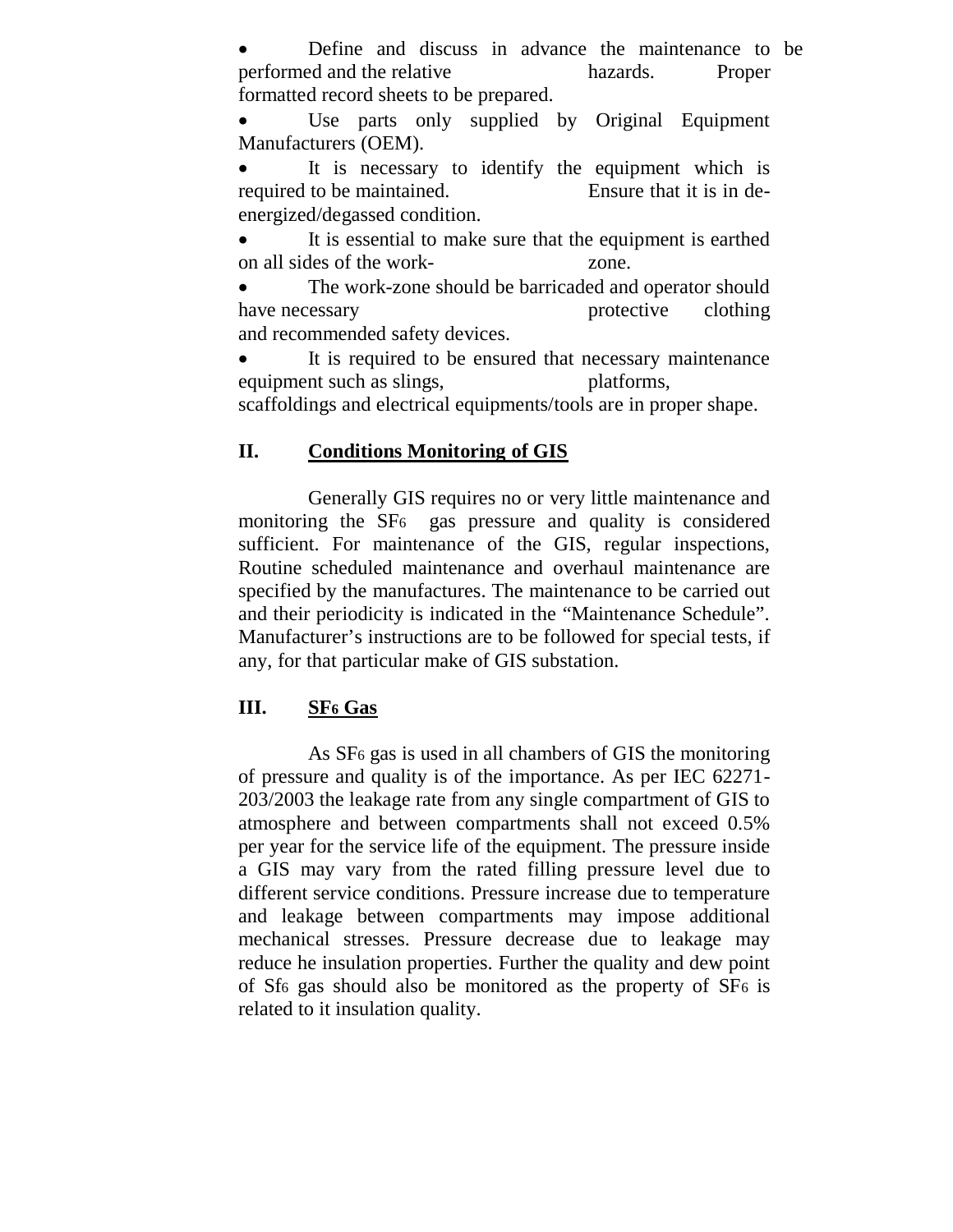#### **(a) Partial Discharge Measurement**

Electrical Ultra High Frequency (UHF) or Acoustic PD measurement techniques are being employed. Electrical UHF technique gives higher sensitivity and PD detection necessitates the installation of sensors inside the gas compartment during manufacture. Acoustic methods employ sensors which are fixed outside the enclosure. For both the methods the sensitivity depends on the distance between the defect and the sensor.

#### **(b) UHF Partial Discharge Measurement**

The partial discharge signals in the range 1000 MHz to 2 GHz can be detected in the time domain or frequency domain by means of installing sensors usually installed inside the chambers. Due to the complexity of the resonance pattern, the magnitude of the detected PD signal depends strongly on the location.

#### **(c) Acoustic Partial Discharge Measurement**

Acoustic signals are emitted from defects in a GIS mainly by the floating particles emitting a mechanical wave in the enclosure when they impinge on it. Discharges from the fixed defects create a pressure wave in the gas, which is then transferred to the enclosure. The resulting signal will depend on the source and the propagating path. As the enclosures are normally made of aluminium or steel, the damping of the signals is quite small.

Acoustic signals can be picked up by means of externally mounted sensors. The location of the defect can be found by searching for the acoustic signal with highest amplitude or time travel measurements with tow sensors. Bouncing particles producing discharges in the 5pC range can be detected with a high signal to noise ratio. Sensitivity decreases with distance because the acoustic signals are absorbed and attenuated as they propagate in the GIS. Acoustic measurement is immune to electromagnetic noise in the substation. The acoustic sensitivity to bounding particles is much higher than the sensitivity of any other method. PD measurement in a GIS installation is recommended once in 5 years.

In GIS substation some of the equipments like Bushings, Surge Arresters, Transformers shall be provided outside the GIS area. Condition monitoring of these equipment is to be carried out as followed for AIS substation equipment.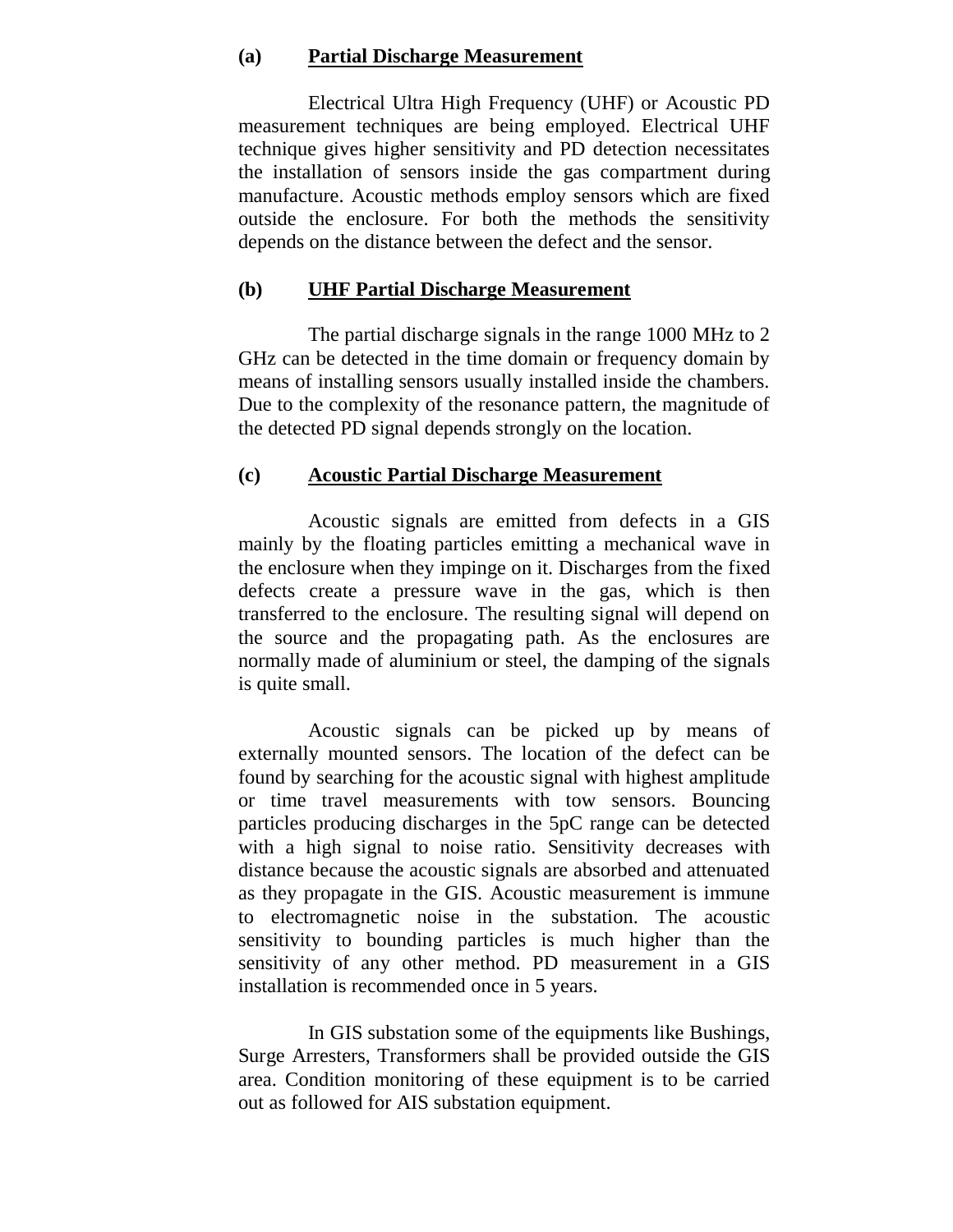#### **(B) SUBSTATION AUTOMATION**

#### **Open Systems**

#### **Benefits of open systems include longer expected system life, investment protection, upgradeability and expandability, and readily available third-party components.**

An open system is a computer system that embodies supplierindependent standards so that software may be applied on many different platforms and can interoperate with other application on local and remote systems. An open system is an evolutionary means for a substation control system that is based on the use of non proprietary, standard software and hardware interfaces. Open systems enable future upgrades available from multiple suppliers at lower cost to be integrated with relative ease and low risk.

The concept of open systems applies to substation automation. It is important to learn about the different de jure (legal) and de facto (actual) standards and then apply them so as to eliminate proprietary approaches. An open systems approach allows the incremental upgrade of the automation system without the need for complete replacement as happened in the past with proprietary systems. There is no longer the need to rely on one supplier for complete implementation. Systems and IEDs from competing suppliers are able to interchange and share information. The benefits of open systems include longer expected system life, investment protection, upgradeability and expandability and readily available third-party components.

#### **Levels of Integration and Automation**

Substation integration and automation can be broken down into five levels. The lowest level is the power system equipment, such as power transformers and circuit breakers. The middles three levels are IED implementation, IED integration and substation automation applications. All electric utilities are implementing IEDs in their substations. The focus today is on the integration of the IEDs. Once this is done, the focus will shift to what automation applications should run at the substation level. The highest level is the utility enterprise, and there are multiple functional data paths from the substation to the utility enterprise.

Since substation integration and automation technology is fairly new, there are no industry standard definitions, except for the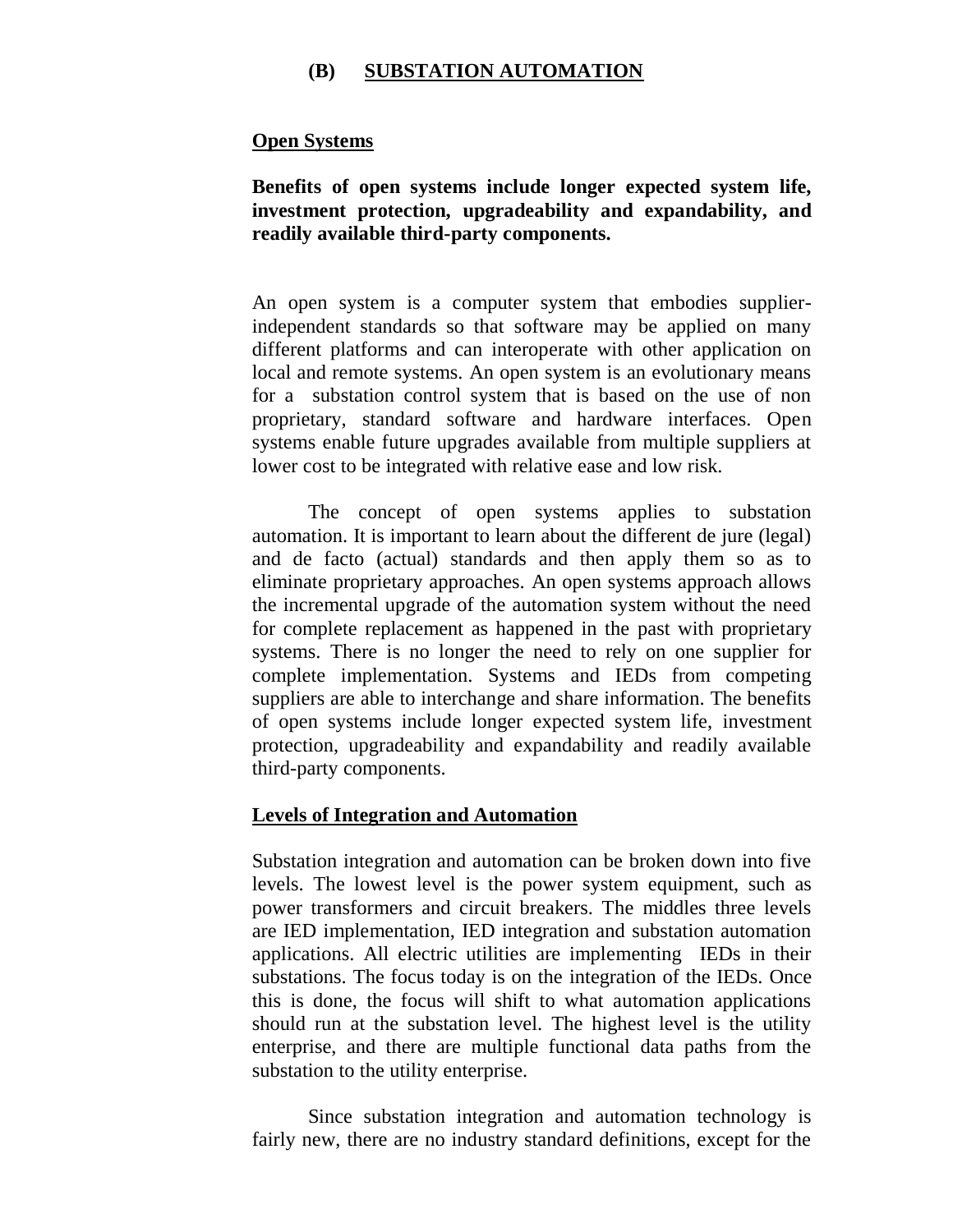definition of an IED. The industry definition of an IED is given below as well as definitions for substation integration and substation automation.

• *IED* : Any devise incorporating one or more processors with the capability to receive or send data/control from or to an external source (e.g. electronic multifunction meters, digital relays, controllers).

- *Substation integration :* Integration of protection, control and data acquisitions functions into a minimal number of platforms to reduce capital and operating costs, reduce panel and control room space, and eliminate redundant equipment and databases.
- *Substation automation :* Deployment of substation and feeder operating functions and applications ranging from supervisory control and data acquisition (SCADA) and alarm processing to integrated volt/var control in order to optimize the management of capital assets and enhance operation and maintenance (O&M) efficiencies with minimal human intervention.

#### **Architecture Functional Data Paths**

There are three primary functional data paths from the substation to the utility enterprise. The most common data path is conveying the operational data (e.g. volts, amps) to the utility's SCADA system every 2 to 4 s. this information is critical for the utility's dispatchers to monitor and control the power system. The most challenging data path is conveying the non operational data to the utility's data warehouse. The challenges associated with this data path include the characteristics of the data (waveforms rather than points) the periodicity of data transfer (not continuous, on demand) and the protocols used to obtain the data from the IEDs (not standard IED supplier's proprietary protocols). Another challenge is whether the data is pushed from the substation into the data warehouse, pulled from the data warehouse or both. The third data path is remote access to an IED by passing through or looping through the substation integration architecture and isolating a particular IED in the substation.

#### **New Versus Existing Substations**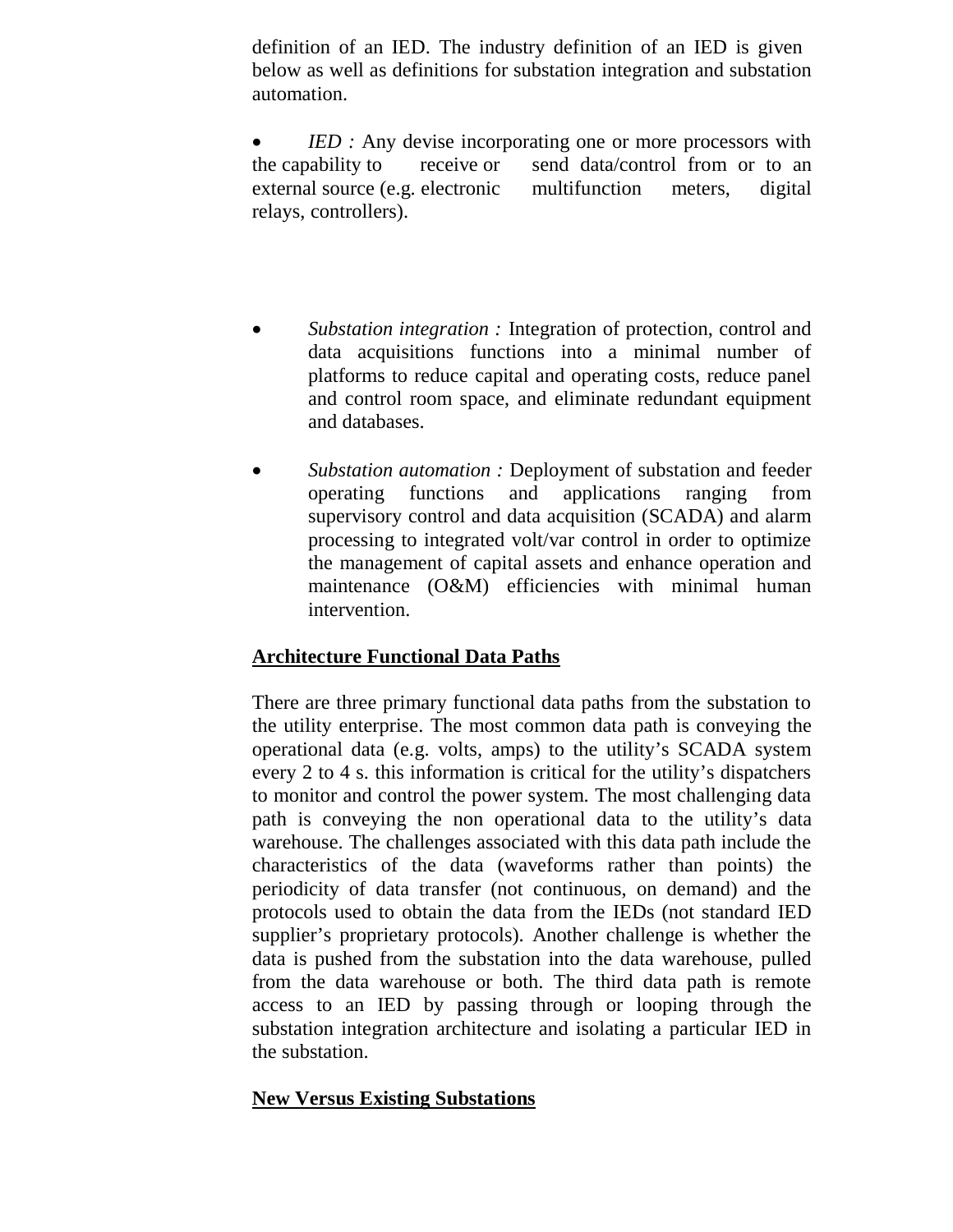The design of new substations has the advantage of starting with a blank sheet of paper. The new substation will typically have many IEDs for different functions and the majority of operational data for the SCADA system will come from these IEDs. The IEDs will be integrated with digital two-way communications. The small amount of direct input/output (hardwired) can be acquired using programmable logic controllers (PLCs). Typically thee are no conventional remote terminal units (RTUs) in new substations. The RTU functionally is addressed using IEDs, PLCs and an integration network using digital communications.

In existing substations, there are several alternative approaches depending on whether or not the substation has a conventional RTU installed. The utility has three choices for their existing conventional substation RTUs :

- Integrate RTU with IEDs : Many utilities have integrated IEDs with existing conventional RTUs, provided the RTUs support communications with downstream devices and support IED communication protocols. This integration approach works well for the operational data path but does not support the non operational and remote access data paths. The latter two data paths must be done outside of the conventional RTU.
- Integrate RTU as another substation IED : If the utility desires to keep its conventional RTU, the preferred approach is to integrate the RTU in the substation integration architecture as another IED. In this way, the RTU can be retired easily as the RTU hardwired direct input/output transitions to come primarily from the IEDs.
- Retire RTU and use IEDs and PLCs as with a new substation : The RTUs may be old and difficult to support and the substation automation project may be a good time to retire these older RTUs. The hardwired direct input/output from these RTUs would then come from the IEDs and PLCs as with a new substation.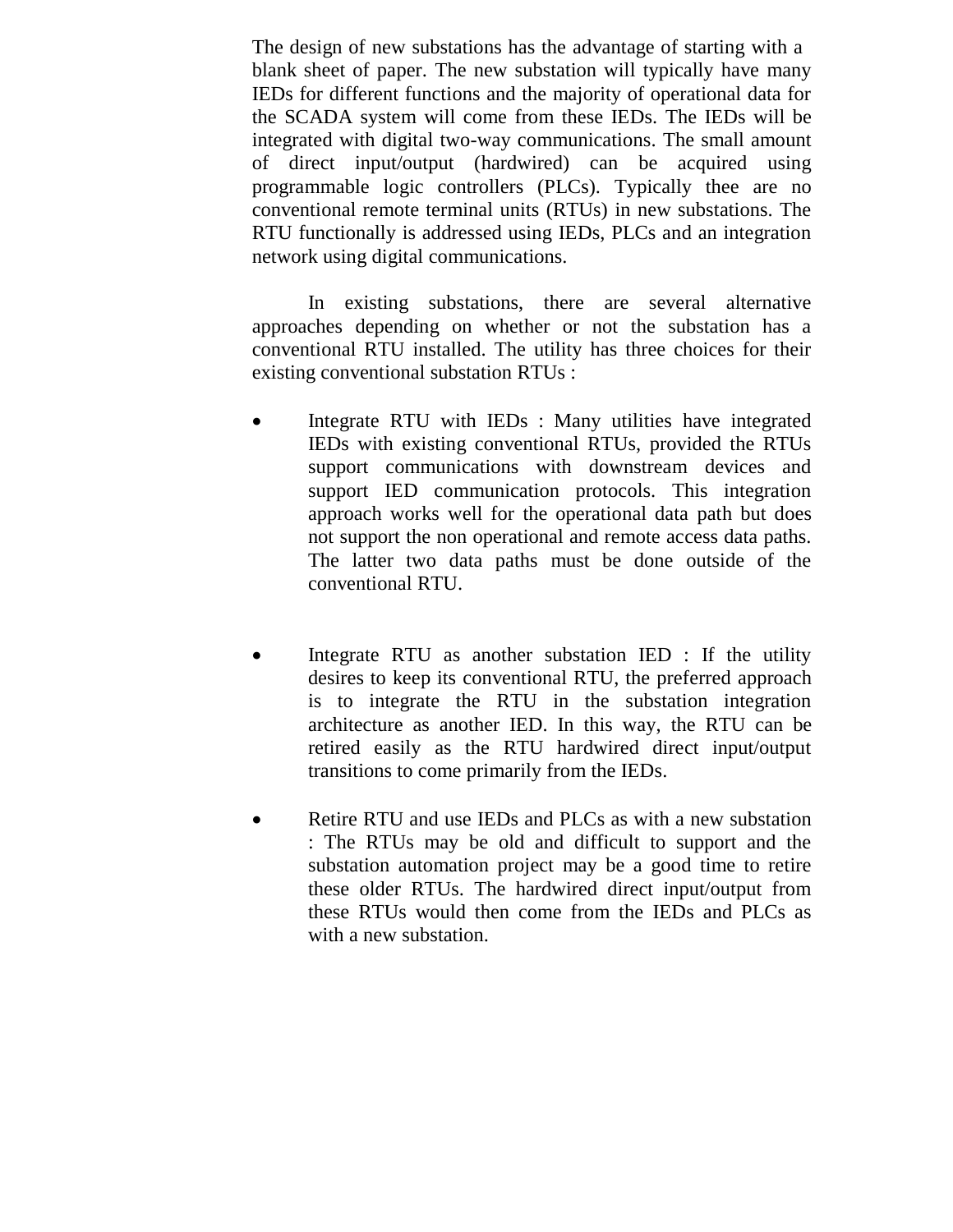#### **Substation Automation Training Simulator**

One of the challenges for electric utilities when implementing substation automation for the first time is to create "buy in" for the new technology within the utility. The more people know about a subject the more comfortable they feel and the better the chance they will use the technology. It is much easier and less stressful to learn about substation automation technology in a training environment away from the substation, than on a system installed in an energized substation. For these reasons, many utilities purchase a substation automation training simulator (SATS), which is an identical configuration to that installed in substations. The main difference is that the SATS included at least one of every kind of IED installed in all substations. In addition to training SATS is used for application development and testing of new IEDs.

#### **Protocol Fundamentals**

A communication protocol allows communication between two devices. The devices must have the same protocol (and version) implemented. Any protocol differences will result in communication errors. If the communication devices and protocols are from the same supplier, i.e., where a supplier has developed a unique protocol to utilize all the capabilities of the tow devices, it is unlikely the devices will have trouble communicating. By using a unique protocol of one supplier, a utility can maximize the device's functionality and see a greater return on its investment: however, the unique protocol will constrain the utility to one supplier for support and purchase of future devices.

If the communication devices are from the same supplier but the protocol is an industry-standard protocol supported by the device supplier, the devices should not have trouble communicating. The device supplier has designed its devices to operate with the standard protocol and communicate with other devices using the same protocol and version. By using a standard protocol, the utility may purchase equipment from any supplier that supports the protocol and, therefore, can comparison-shop for the best prices.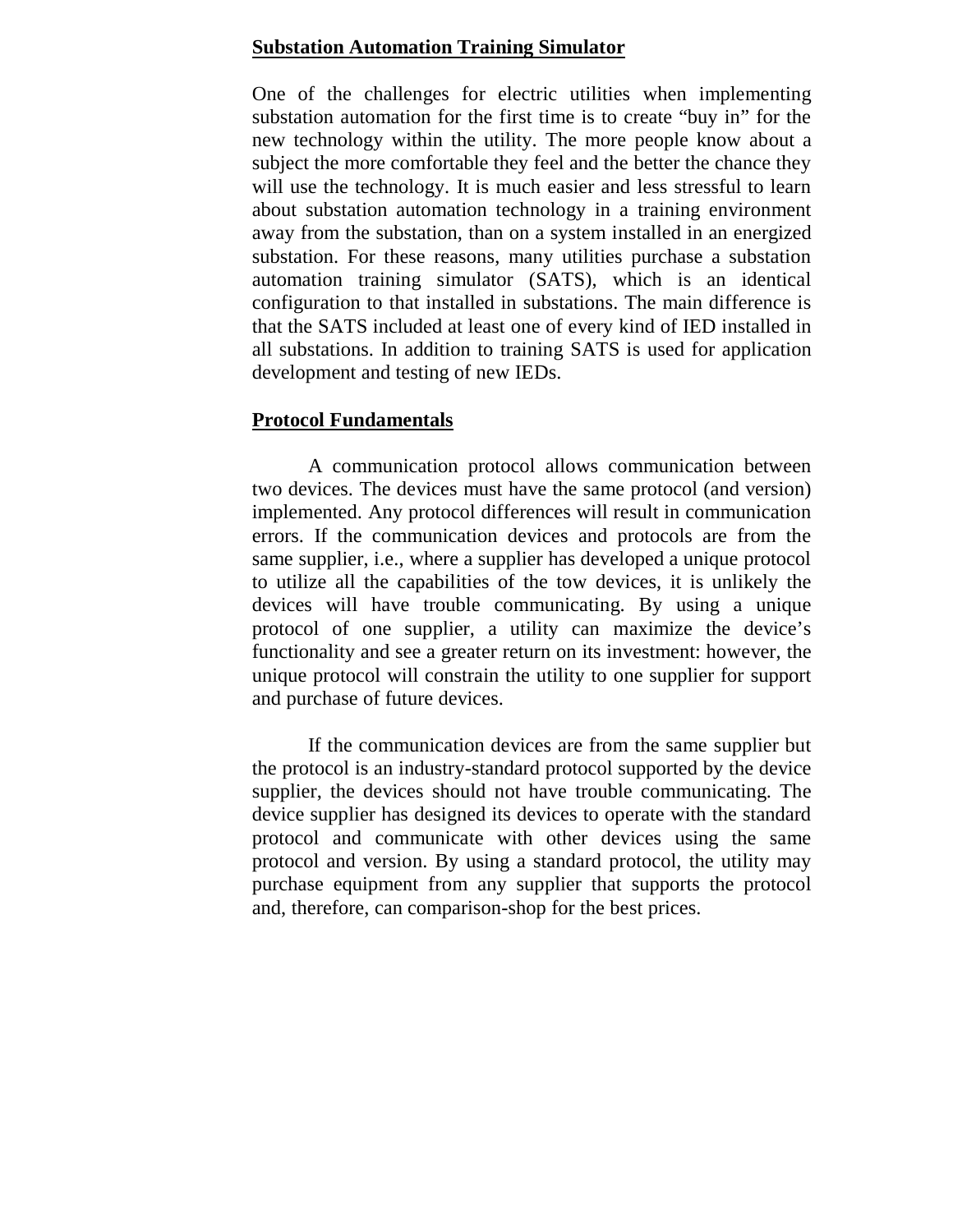#### **Protocol Considerations**

There are two capabilities a utility considers for an IED. The primary capability of an IED is its standalone capabilities. Such as protecting the power system for a relay IED. The secondary capability of an IED is its integration capabilities, such as its physical interface (e.g., RS-232, RS-485, Ethernet) and its communication protocol (e.g., DNP3, Modbus, UCA2 MMS).

#### **Utility Communication Architecture**

The use of international protocol standards is now recognized throughout the electric utility industry as a key to successful integration of the various parts of the electric utility enterprise. One area addresses substation integration and automation protocol standardization efforts. These efforts have taken place within the framework provided by the Electric Power Research Institute's (EPRT's)UCA.

#### **IEC 61850**

The UCA2 substation automation work has been brought to IEC Technical Committee (TC) 57 Working Groups (WGs) 10,11, and 12, who are developing IEC 61850, the single worldwide standard for substation automation communications. IEC 61850 is based on UCA2 and European experience and provides additional functions such as substation configuration language and a digital interface to non conventional current and potential transformers.

**Selecting the right supplier ensures that you stay informed about industry developments and trends and allows you to access new technologies with the least impact on your current operation**.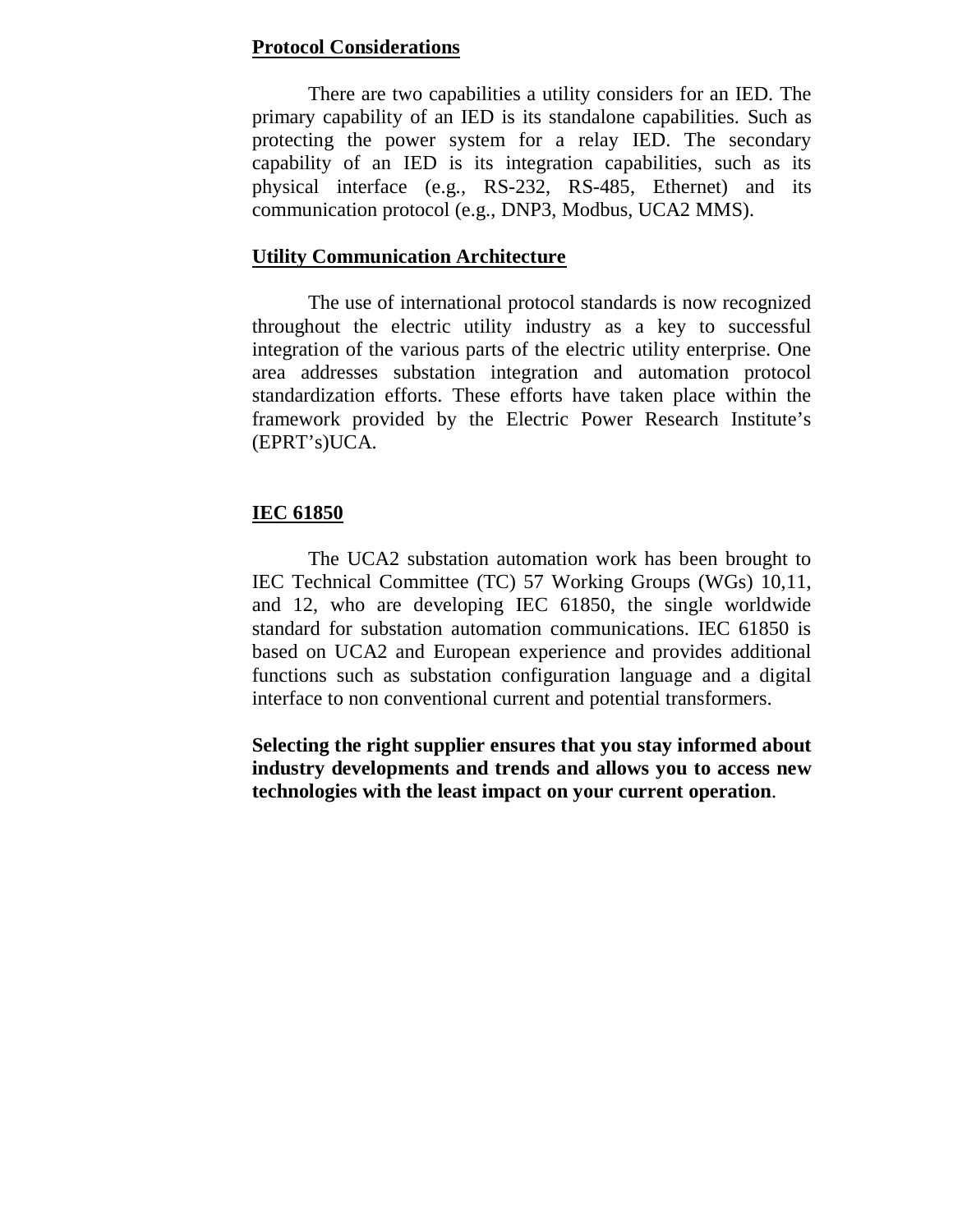| <b>Acronyms and Abbreviations</b> |                                                           |  |  |  |  |
|-----------------------------------|-----------------------------------------------------------|--|--|--|--|
| <b>DNP</b>                        | Distributed network protocol                              |  |  |  |  |
| <b>ECM</b>                        | Equipment condition monitoring                            |  |  |  |  |
| <b>EPRI</b>                       | <b>Electric Power Research Institute</b>                  |  |  |  |  |
| <b>GOMSFE</b>                     | Generic object models for substation and feeder equipment |  |  |  |  |
| <b>GPS</b>                        | Global positioning system                                 |  |  |  |  |
| <b>ICCP</b>                       | Inter-control center communications protocol              |  |  |  |  |
| <b>IEC</b>                        | <b>International Electro technical Commission</b>         |  |  |  |  |
| <b>IED</b>                        | Intelligent electronic device                             |  |  |  |  |
| <b>IEEE</b>                       | Institute of Electrical and Electronics Engineers, Inc.   |  |  |  |  |
| ${\rm I/O}$                       | Input/output                                              |  |  |  |  |
| <b>ISO</b>                        | <b>International Standards Organization</b>               |  |  |  |  |
| IT                                | Information technology                                    |  |  |  |  |
| <b>LAN</b>                        | Local area network                                        |  |  |  |  |
| Mb/s                              | Megabits per second                                       |  |  |  |  |
| <b>MMS</b>                        | Manufacturing messaging specification                     |  |  |  |  |
| <b>NIM</b>                        | Network interface module                                  |  |  |  |  |
| O&M                               | Operations and maintenance                                |  |  |  |  |
| <b>PES</b>                        | <b>IEEE Power Engineering Society</b>                     |  |  |  |  |
| <b>PLC</b>                        | Programmable logic controller                             |  |  |  |  |
| <b>PSRC</b>                       | <b>IEEE PES Power Systems Relaying Committee</b>          |  |  |  |  |
| RF                                | Radio frequency                                           |  |  |  |  |
| <b>RFP</b>                        | Request for proposal                                      |  |  |  |  |
| <b>RTU</b>                        | Remote terminal unit                                      |  |  |  |  |
| <b>SA</b>                         | Substation automation                                     |  |  |  |  |
| <b>SATS</b>                       | Substation automation training simulator                  |  |  |  |  |
| <b>SCADA</b>                      | Supervisory control and data acquisition                  |  |  |  |  |
| <b>TC</b>                         | <b>Technical committee</b>                                |  |  |  |  |
| TCP/IP                            | Transmission control protocol and internet protocol       |  |  |  |  |
| <b>UCA</b>                        | Utility communication architecture                        |  |  |  |  |
| <b>VAR</b>                        | Volt ampere reactive                                      |  |  |  |  |
| <b>WAN</b>                        | Wide area network                                         |  |  |  |  |
| <b>WG</b>                         | Working group                                             |  |  |  |  |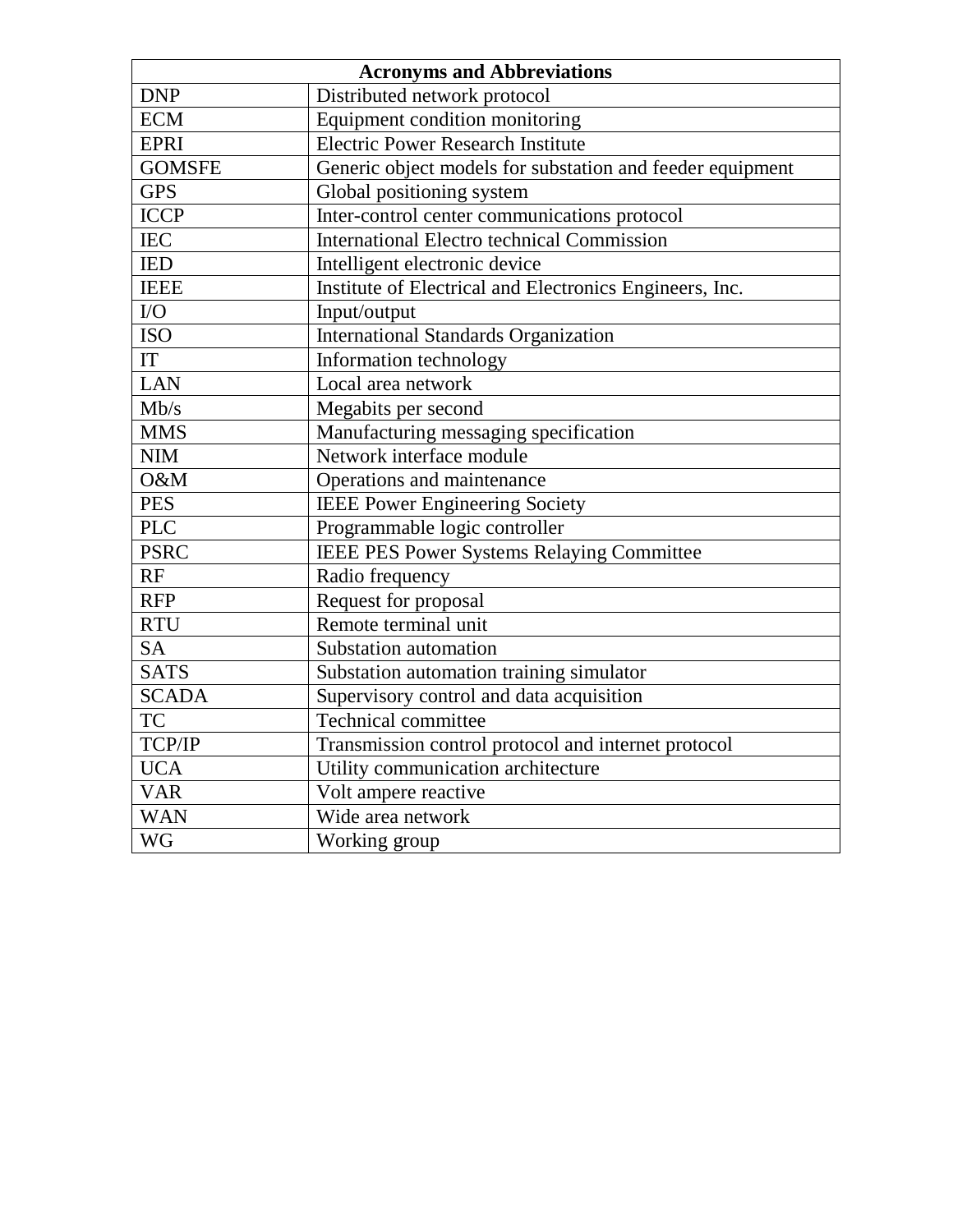**Annexure-A** 

# **FORMAT OF RECORD TO BE MAINTAINED AT EHV SUBSTATIONS**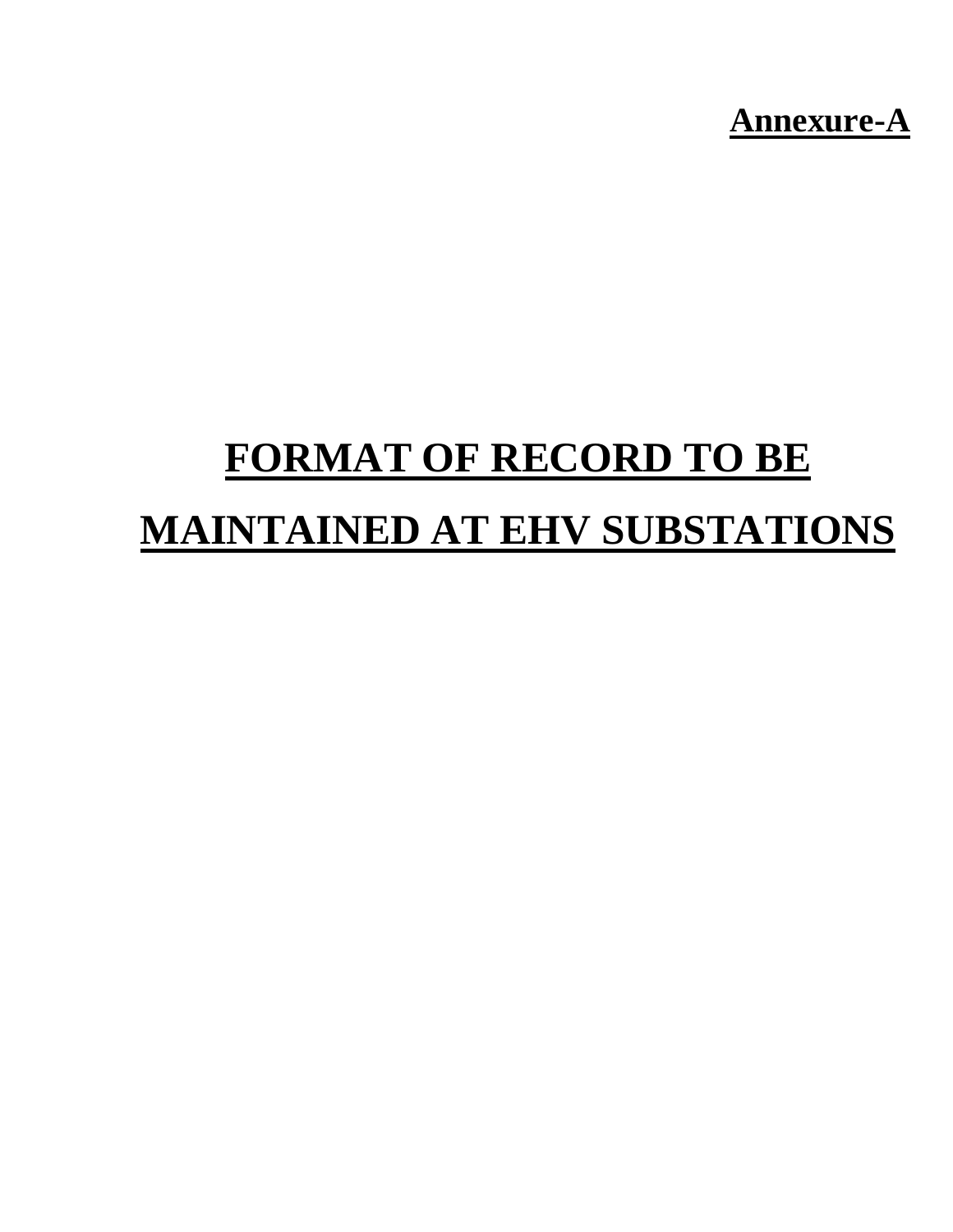#### **B. FORMAT OF RECORD TO BE MAINTANED AT EHV SUBSTATION**

#### **SHUT DOWN MAINTENANCE ACTIVITIES (SCHEDULED PLANNED / UNSHEDULED FORCED) (FOR SUB-STATION / TL OFFICE)**

#### **SUB-STATION/TL OFFICE: AMP FOR THE YEAR:**

| SL. NO. | NAME OF          | <b>DETAIL</b>   | <b>FREQUENCY</b> | <b>DATE</b> | <b>DURATION</b> | <b>REQUIRED</b>  | <b>JOB</b>    | <b>SIGNAT</b> | <b>SIGNATURE</b> |
|---------|------------------|-----------------|------------------|-------------|-----------------|------------------|---------------|---------------|------------------|
|         | LINE /           | <b>ACTIVITY</b> | $M/TM/$ 6M/Y     |             |                 | <b>FORMATS</b>   | <b>COMPLE</b> | <b>URE</b>    | (S/S OR T/L IN   |
|         | ICT/BAY/         |                 |                  |             |                 | <b>FILLED UP</b> | TED           | (MAINT        | CHARGE)          |
|         | <b>EQUIPMENT</b> |                 |                  |             |                 | YES/NO           | $(IN\%)$      | ENGR)         |                  |
|         |                  |                 |                  |             |                 |                  |               |               |                  |
|         |                  |                 |                  |             |                 |                  |               |               |                  |
|         |                  |                 |                  |             |                 |                  |               |               |                  |
|         |                  |                 |                  |             |                 |                  |               |               |                  |
|         |                  |                 |                  |             |                 |                  |               |               |                  |
|         |                  |                 |                  |             |                 |                  |               |               |                  |
|         |                  |                 |                  |             |                 |                  |               |               |                  |
|         |                  |                 |                  |             |                 |                  |               |               |                  |
|         |                  |                 |                  |             |                 |                  |               |               |                  |
|         |                  |                 |                  |             |                 |                  |               |               |                  |
|         |                  |                 |                  |             |                 |                  |               |               |                  |
|         |                  |                 |                  |             |                 |                  |               |               |                  |
|         |                  |                 |                  |             |                 |                  |               |               |                  |
|         |                  |                 |                  |             |                 |                  |               |               |                  |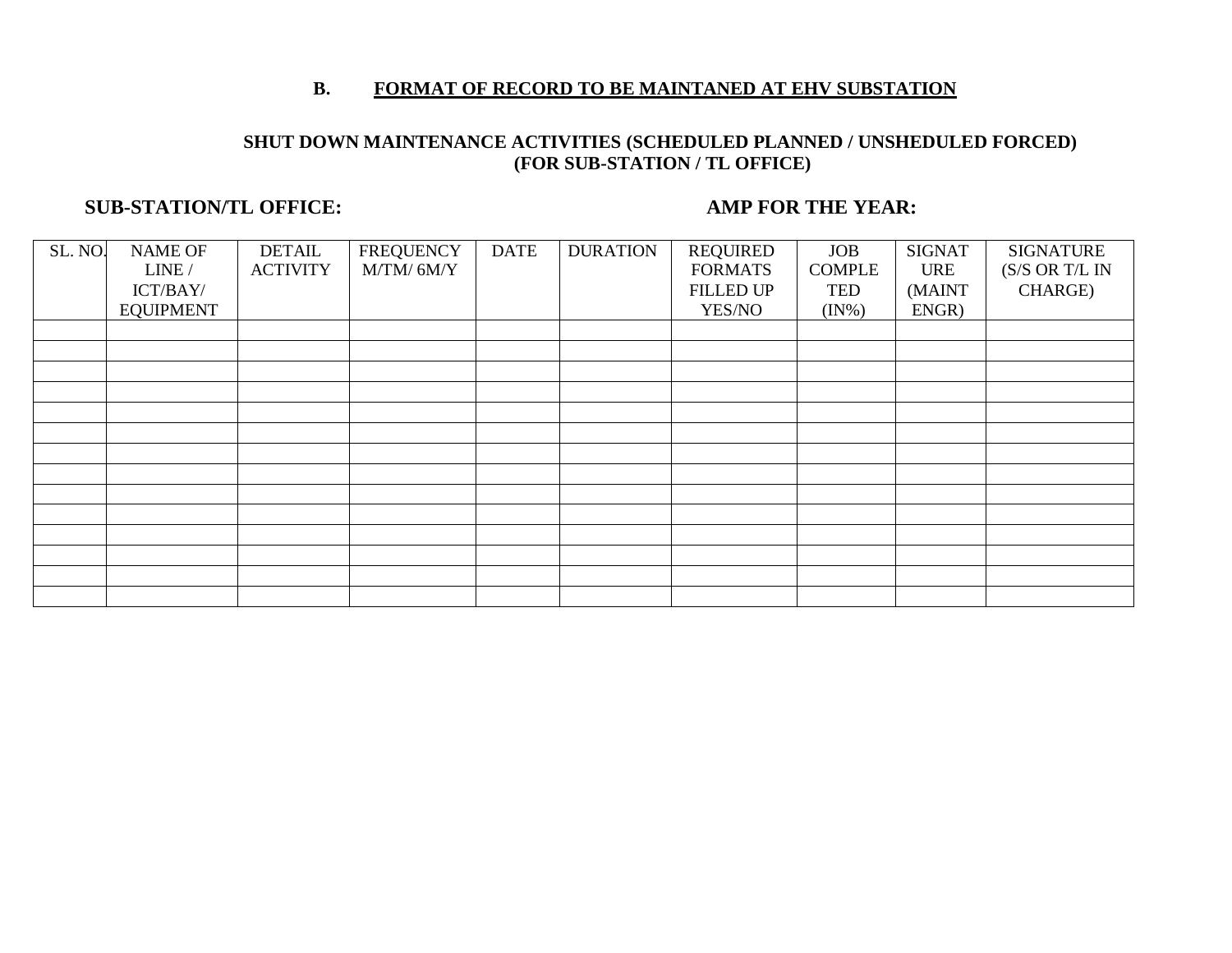### **TRANSFORMERS & REACTORS-MONTHLY MAINTENANCE RECORD**

### **Monthly Maintenance-Without shutdown Activity**

### **MONTH…………………..**

| SI. | <b>Description of Activity</b>     | <b>ICT-I</b> | <b>ICT-II</b> | <b>ICT-III</b> | <b>ICT-IV</b> | <b>BUS</b>                        | --LINE         | --LINE         | <b>REMARKS &amp;</b> |
|-----|------------------------------------|--------------|---------------|----------------|---------------|-----------------------------------|----------------|----------------|----------------------|
| No. |                                    |              |               |                |               | <b>REACTOR</b>                    | <b>REACTOR</b> | <b>REACTOR</b> | <b>OBSERVATION</b>   |
| 1.  | Date of Commissioning              |              |               |                |               |                                   |                |                |                      |
| 2.  | Make                               |              |               |                |               |                                   |                |                |                      |
| 3.  | Rating                             |              |               |                |               |                                   |                |                |                      |
| 4.  | Sl.No.                             |              |               |                |               |                                   |                |                |                      |
| 5.  | Bay Loc                            |              |               |                |               |                                   |                |                |                      |
| 6.  | <b>Bushing Oil Level</b>           |              |               |                |               |                                   |                |                |                      |
| 7.  | Oil Level in Conservator           |              |               |                |               |                                   |                |                |                      |
| 8.  | Oil level in OLTC Conservator      |              |               |                |               |                                   |                |                |                      |
| 9.  | Manual Starting of Oil Pumps &     |              |               |                |               |                                   |                |                |                      |
|     | Fans                               |              |               |                |               |                                   |                |                |                      |
| 10. | Checking of Oil Leak               |              |               |                |               |                                   |                |                |                      |
| 11. | Oil level in breather oil seal     |              |               |                |               |                                   |                |                |                      |
| 12. | <b>Condition of Silica Gel</b>     |              |               |                |               |                                   |                |                |                      |
|     | <b>Signature of Maint Engineer</b> |              |               |                |               | Signature of Substation-in-charge |                |                |                      |

**Note:** No. of columns to be adjusted as per the population of Transformers & Reactors.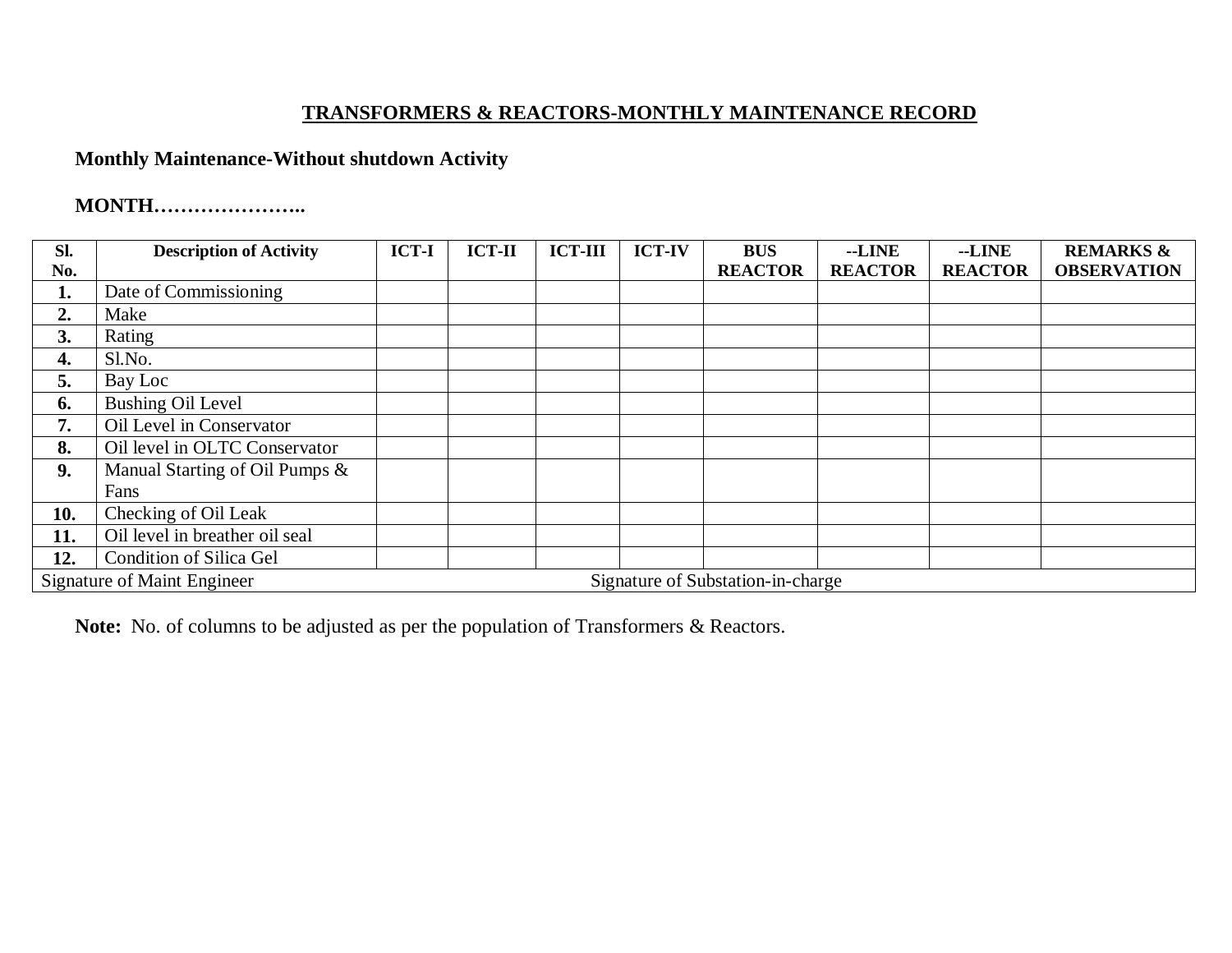### **TRANSFORMERS & REACTORS - YEARLY MAINTENANCE RECORD**

| YEARLY MAINTENANCE – S/D Activity |  |  |
|-----------------------------------|--|--|
|                                   |  |  |

- (I) AUTOSTARTING OF FANS AND PUMPS: DONE/NOT DONE (II) MEASUREMENT OF BDV OF OLTC OIL
- MEASUREMENT OF BDV OF OLTC OIL

|             | <b>R PHASE</b> | <b>PHASE</b> | <b>B PHASE</b> | <b>PERMISSIBLE</b><br><b>LIMITS</b> | <b>REMARKS AND</b><br><b>OBSERVATION</b> |
|-------------|----------------|--------------|----------------|-------------------------------------|------------------------------------------|
| BDV (IN KV) |                |              |                |                                     |                                          |

- (III) EXTERNAL CLEANING OF (I) RADIATORS (II) ALL BUSHINGS
- (IV) MAINTENANCE OF OLTC DRIVING MECHANISM

| <b>Sl. No.</b> | <b>DESCRIPTION</b>                                 | <b>STATUS</b> |               | <b>REMARKS</b> |
|----------------|----------------------------------------------------|---------------|---------------|----------------|
|                |                                                    | OK            | <b>NOT OK</b> |                |
|                | VISUAL INSPECTION OF EQUIPMENT                     |               |               |                |
| $\gamma$       | HAND OPERATION ON ALL TAPS & HANDLE                |               |               |                |
|                | <b>INTERLOCK SWITCH</b>                            |               |               |                |
|                | <b>OVERLOAD DEVICE OF DRIVING MOTOR</b>            |               |               |                |
| 4.             | LOCAL & REMOTE OPERATION (ELECTRICAL) & L/R        |               |               |                |
|                | <b>SWITCH</b>                                      |               |               |                |
|                | STEPPING RELAY IN REMOTE OPERATION                 |               |               |                |
|                | <b>CORRECT OPERATION OF TAP POSITION INDICATOR</b> |               |               |                |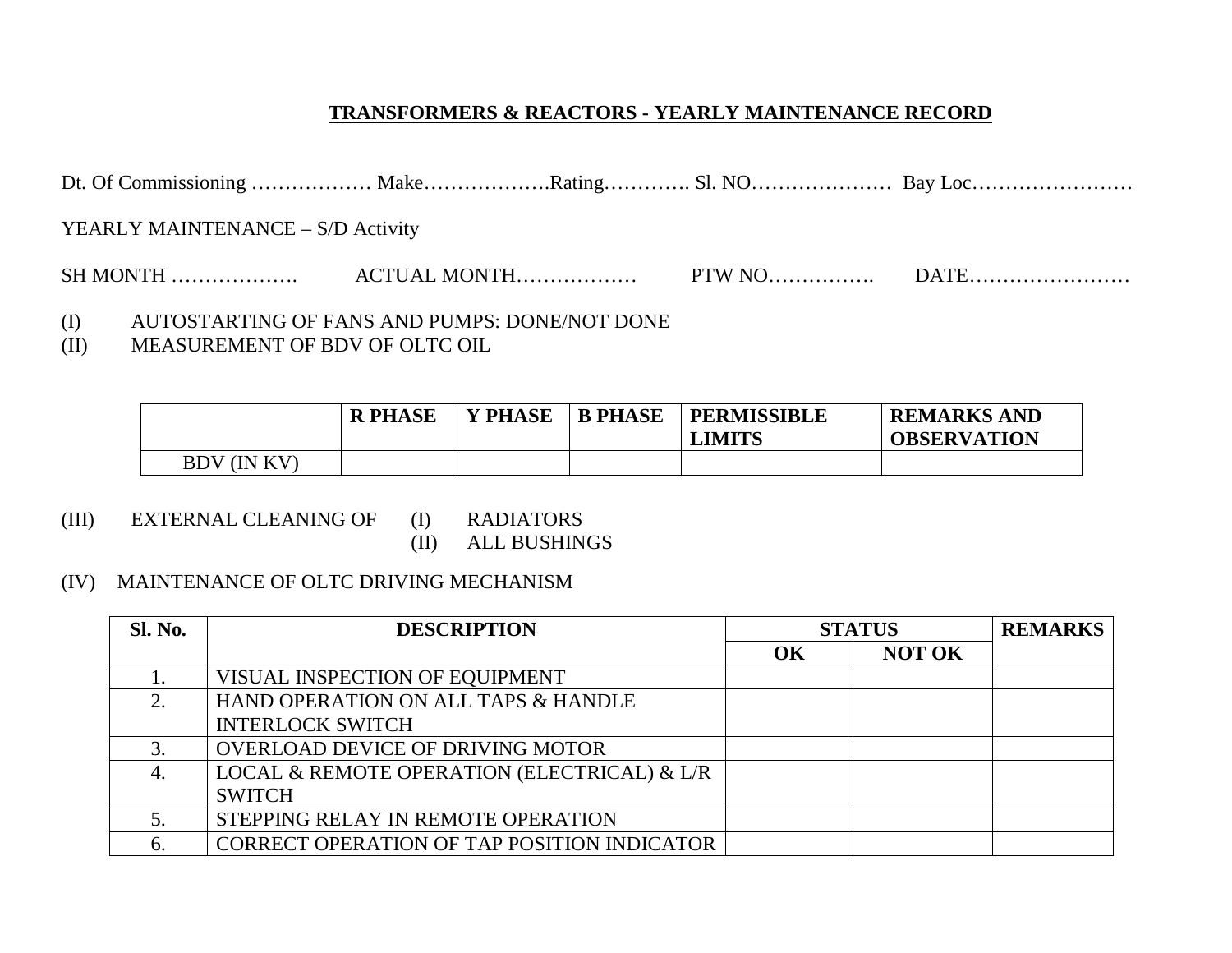### (V) CHECKING OF REMOTE INDICATIONS OF WTI/REMOTE TAP INDICTION: OK/NOT OK

### **TRANSFORMERS & REACTORS - YEARLY MAINTENANCE RECORD**

### (VI) ALARM/TRIP TEST DATE…………..

| <b>ALARAM TEST</b>             |                                  |           |  |            |                             | <b>TRIP TEST</b>           |                    |                             |                                  |            |           |                                |
|--------------------------------|----------------------------------|-----------|--|------------|-----------------------------|----------------------------|--------------------|-----------------------------|----------------------------------|------------|-----------|--------------------------------|
| <b>Main</b><br><b>Buchholz</b> | OLTC<br><b>Buchholz</b><br>R/Y/B | WTI   OTI |  | <b>PRD</b> | <b>MOG Low</b><br>oil level | <b>DIFF</b><br><b>TRIP</b> | O/C<br><b>TRIP</b> | <b>Main</b><br><b>Buclz</b> | OLTC<br><b>Buchholz</b><br>R/Y/B | <b>WTI</b> | OTI   PRD | <b>MOG</b><br>Low oil<br>level |
|                                |                                  |           |  |            |                             |                            |                    |                             |                                  |            |           |                                |
|                                |                                  |           |  |            |                             |                            |                    |                             |                                  |            |           |                                |
|                                |                                  |           |  |            |                             |                            |                    |                             |                                  |            |           |                                |
|                                |                                  |           |  |            |                             |                            |                    |                             |                                  |            |           |                                |

## (VII) MARSHALING BOX – MAINTENANCE DATE………………

| <b>Description</b>      | <b>Tightening of Terminations</b> | <b>Cleaning</b>       | <b>Checking of contactors space</b> |  |  |
|-------------------------|-----------------------------------|-----------------------|-------------------------------------|--|--|
|                         | <b>DONE/NOTE DONE</b>             | <b>DONE/NOTE DONE</b> | <b>Heater &amp; illumination</b>    |  |  |
| MB OF OLTC              |                                   |                       |                                     |  |  |
| <b>MB OF REACTOR</b>    |                                   |                       |                                     |  |  |
| <b>MB OF NGR</b>        |                                   |                       |                                     |  |  |
| TB OF PRD               |                                   |                       |                                     |  |  |
| TB OF BUCHHOLZ RELAY    |                                   |                       |                                     |  |  |
| TB OF OIL SURGE RELAY   |                                   |                       |                                     |  |  |
| TB OF SPR (IF PROVIDED) |                                   |                       |                                     |  |  |
| TB OF BUSHIG CT         |                                   |                       |                                     |  |  |

Signature of Maintenance Engineer ……………………… Sig. Of substation In Charge…………………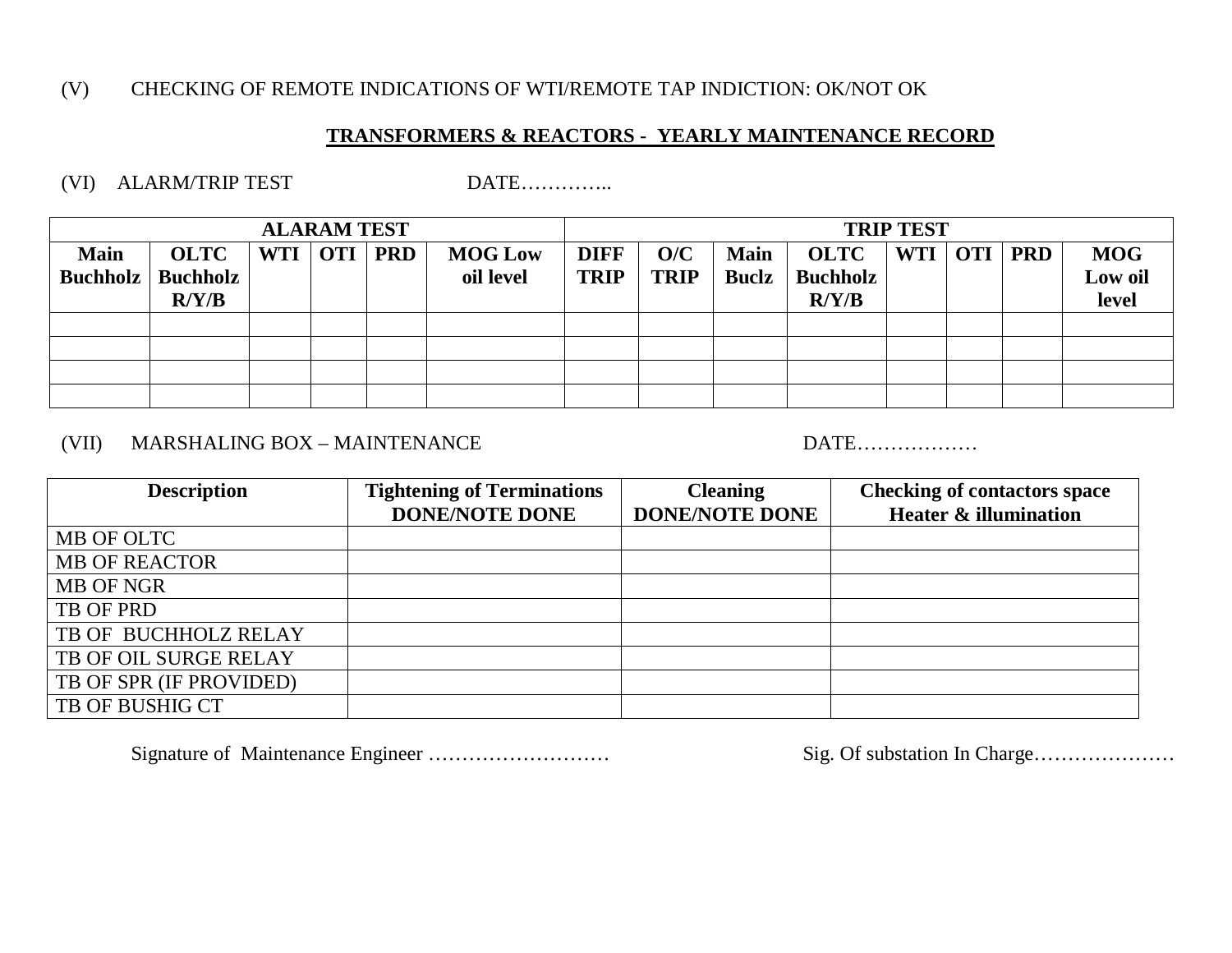### **(III) TAN δ MEASUREMENT FOR BUSHINGS**

## MAKE OF MEASURING EQUIPT …………………………………… AMBIENT TEMP …………………<sup>O</sup>C

| Sl.<br>NO. | <b>Bushings</b>                                              |    |                      | Capacitance |                   | Tan   |                      | Remarks |                   |                                                                                                                   |  |
|------------|--------------------------------------------------------------|----|----------------------|-------------|-------------------|-------|----------------------|---------|-------------------|-------------------------------------------------------------------------------------------------------------------|--|
|            |                                                              |    | Pre-commg*<br>Values |             | Measured<br>Value |       | Pre-commg*<br>Values |         | Measured<br>Value | Measurement to be<br>taken after cleaning                                                                         |  |
|            | Transformer<br><b>Bushings</b><br>400 KV                     | C1 | C <sub>2</sub>       | C1          | C2                | Tan 1 | Tan 2                | Tan 1   | Tan 2             | TAN AT 20 DEG C=<br>$0.007$ (MAX)                                                                                 |  |
|            | RØ                                                           |    |                      |             |                   |       |                      |         |                   |                                                                                                                   |  |
|            | ΥØ                                                           |    |                      |             |                   |       |                      |         |                   | Rate of rise of Tan per                                                                                           |  |
|            | BØ<br>220<br>KV<br><b>BUSHING</b>                            |    |                      |             |                   |       |                      |         |                   | year $=0.001$ Max.                                                                                                |  |
|            | $R$ Ø                                                        |    |                      |             |                   |       |                      |         |                   |                                                                                                                   |  |
|            | ΥØ                                                           |    |                      |             |                   |       |                      |         |                   | rise<br>Rate<br>of<br>of                                                                                          |  |
|            | <b>B</b> Ø<br>$\overline{52}$<br><b>KV</b><br><b>BUSHING</b> |    |                      |             |                   |       |                      |         |                   | Capacitance value per<br>year = +/-1% Max.                                                                        |  |
|            | RØ                                                           |    |                      |             |                   |       |                      |         |                   | Note:For Measurement                                                                                              |  |
|            | Υø                                                           |    |                      |             |                   |       |                      |         |                   | of C1 values of the                                                                                               |  |
|            | <b>B</b> Ø                                                   |    |                      |             |                   |       |                      |         |                   | Busings,<br>connection                                                                                            |  |
|            | <b>LINE</b><br><b>REACTORS</b><br><b>Bushings</b>            |    |                      |             |                   |       |                      |         |                   | will be between HV<br>and<br>Test Tap<br>and<br>measurements in UST                                               |  |
|            | RØ                                                           |    |                      |             |                   |       |                      |         |                   | mode at 10.0 kV.                                                                                                  |  |
|            | ΥØ                                                           |    |                      |             |                   |       |                      |         |                   | For measurement of C2                                                                                             |  |
|            | $B\varnothing$                                               |    |                      |             |                   |       |                      |         |                   | values of<br>Bushings,                                                                                            |  |
|            | 145<br>$\overline{KV}$<br>Neutral<br><b>Bushing</b>          |    |                      |             |                   |       |                      |         |                   | will<br>connection<br>be<br>between Test Tap and<br>Ground and HV will be                                         |  |
|            | <b>NGR</b><br>145<br>KV Maiins-<br>Comm.                     |    |                      |             |                   |       |                      |         |                   | connected to guard.<br>The measurement will<br>be carried out in GSTg<br>mode and test voltage<br>will be 1.0 kV. |  |

\* Where Pre-commissioning values are ot available, Comparison with Previous year test results may be done

Signature of Maintenance Engineer………………………………

Signature of Substation In Charge……………………………….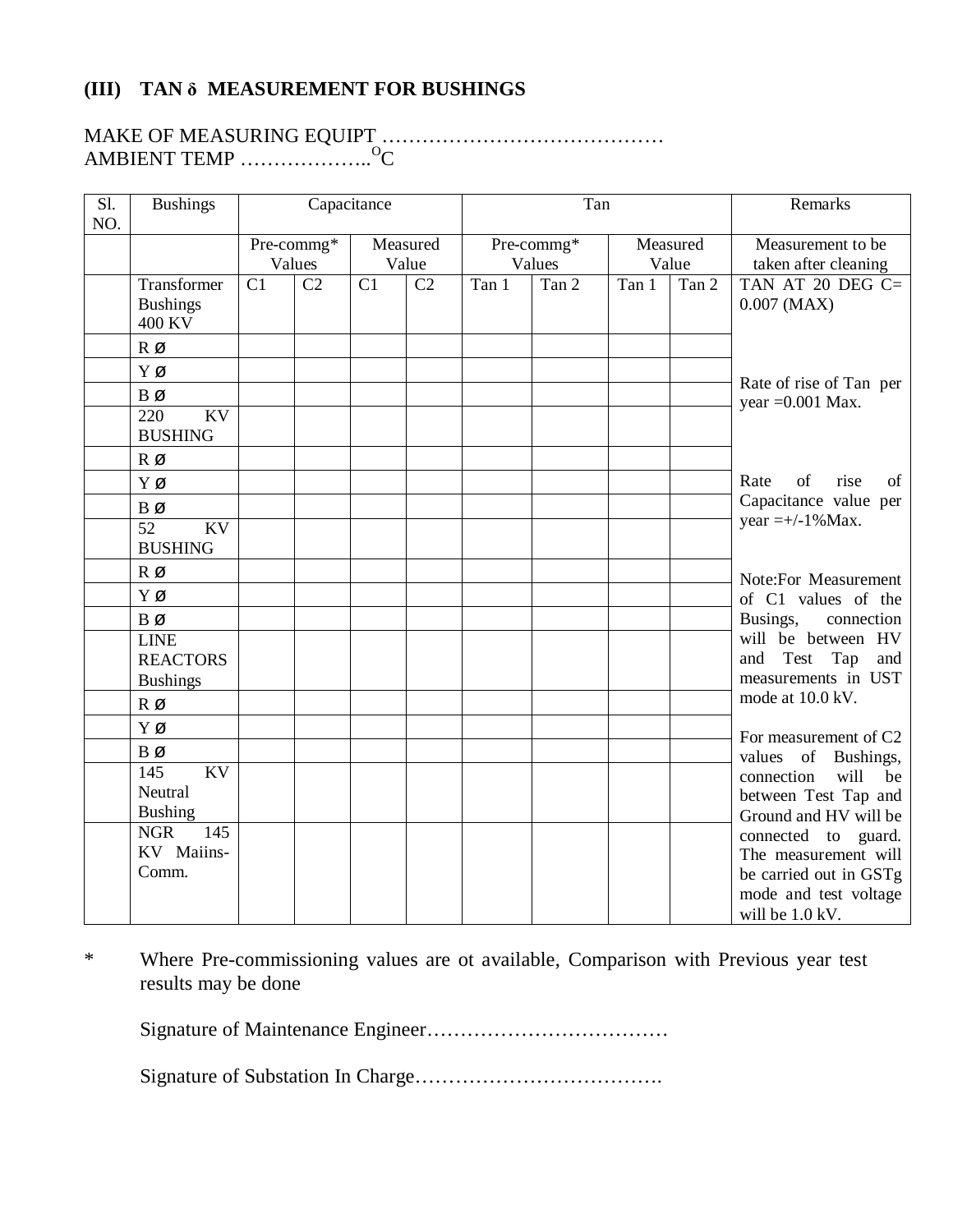### **CIRCUIT BREAKER – MONTHLY MAINTENANCE RECORD**

Dt. Of Commissioning…….. MAKE…… RATING……. SL.NO……….. Bay Loc…………

### (A) MONTHLY MAINTENANCE – W S/D ACTIVITY

| <b>ACTIVITY</b>                      | <b>OBSERVTION &amp; REMARI</b> |
|--------------------------------------|--------------------------------|
| a) Oil Leakage in Operating Mechanis |                                |
| b) Oil Level (Top up, if required)   |                                |
| c) Air pressure / leakage in ABCB    |                                |
| d) Oil level in MOCB                 |                                |
| e) Oil Leaks from Grading Capacitors |                                |

Signature of Maintenance Engineer………………………………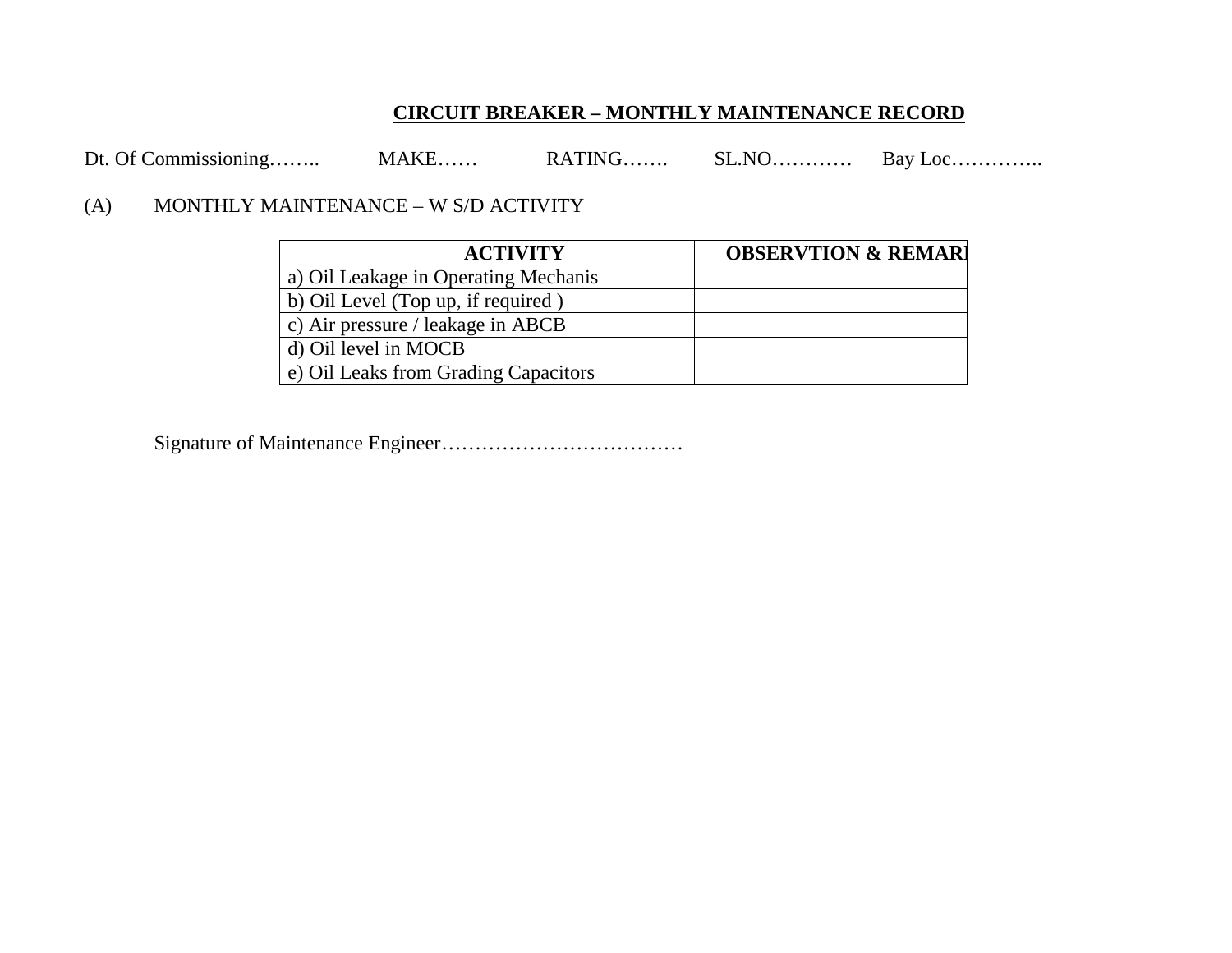# **CURRENT TRANSFORMER – MAINTENANCE RECORD**

|     |                                      |  | Bay $loc$ |  |
|-----|--------------------------------------|--|-----------|--|
| (A) | MONTHLY MAINTENANCE -W/SD Activity   |  |           |  |
|     |                                      |  |           |  |
|     |                                      |  |           |  |
|     | MARSHALLING / SECONDARY TERMINAL BOX |  |           |  |
|     |                                      |  |           |  |
|     |                                      |  |           |  |
|     |                                      |  |           |  |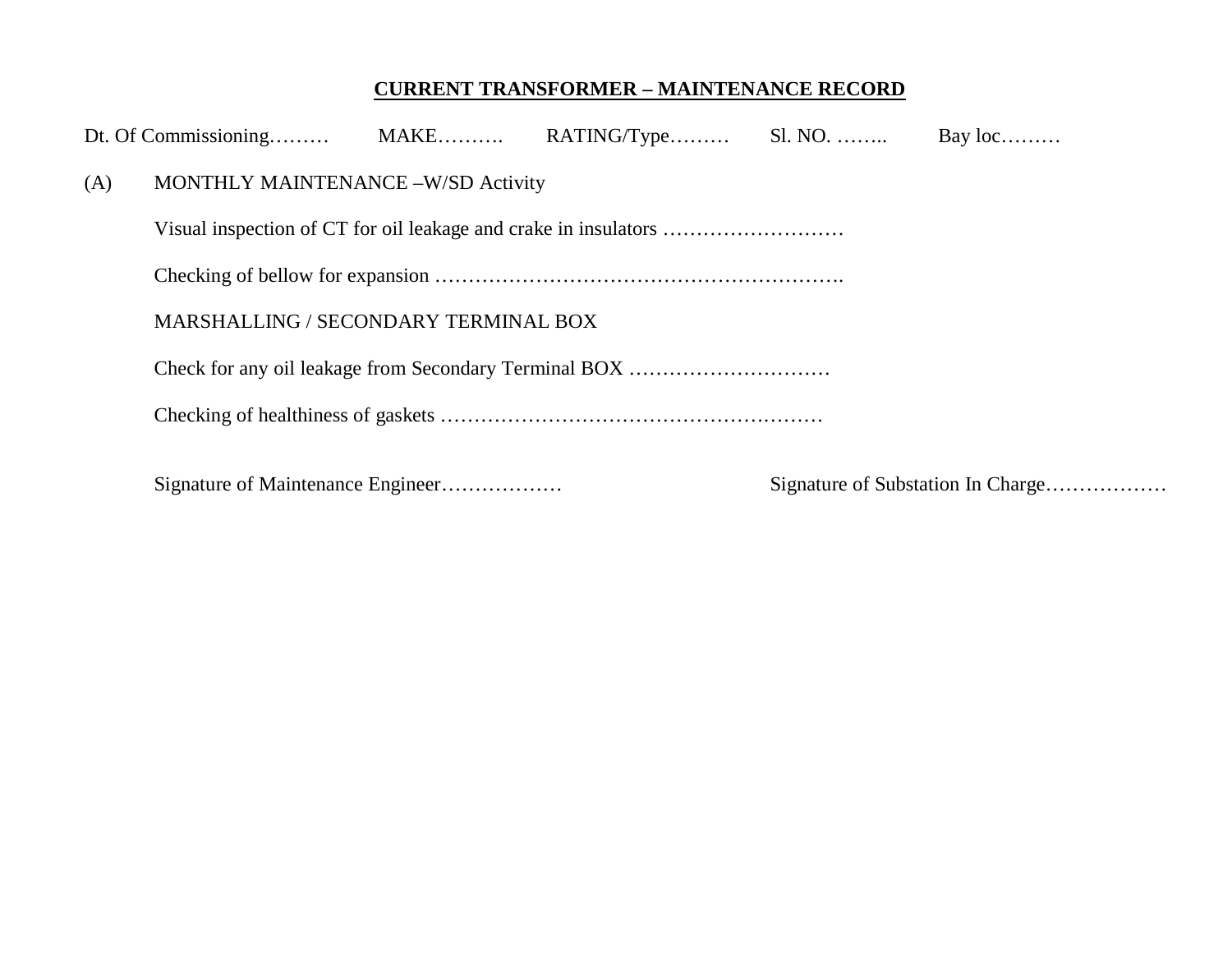### **CURRENT TRANSFORMER – YEARLY MAINTENANCE RECORD**

| Dt. Of Commissioning | $MAKE$ | $RATING/Type$ | Sl. NO. | Bay $loc$ |
|----------------------|--------|---------------|---------|-----------|
|                      |        |               |         |           |

### **(i) MARSHALLING BOX**

- (I) Cleaning of MB……………………………..
- (II) Checking the tightness of all electrical connections including earthig of MB………………………
- (III) Cleaning and tightness of CT secondary termrinals and checking healthiness of sec terminal busing ………………
- (IV) Checking of Space Heater..& Illumination………………….

### **(ii) Thermovision Scanning of CT & Top Dome**

Kit Load:

|          | Ambient<br>Temp. | Scanned Temp.<br>R Phase | Scanned Temp.<br>Y Phase | Scanned temp.<br><b>B</b> Phase | Remarks |
|----------|------------------|--------------------------|--------------------------|---------------------------------|---------|
| CT Tank  |                  |                          |                          |                                 |         |
| Top Dome |                  |                          |                          |                                 |         |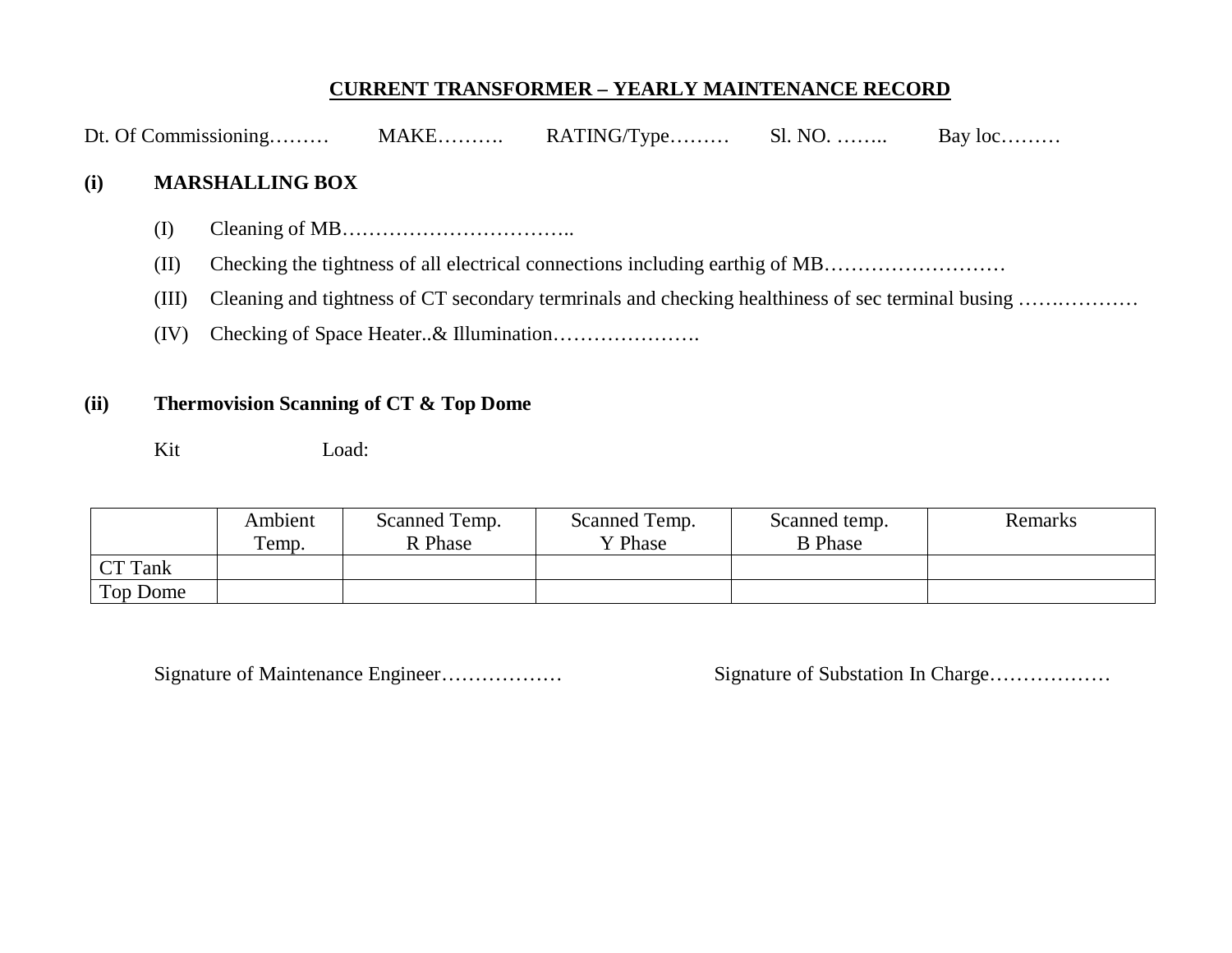### **CAPACITOR VOLTAGE TRANSFORMER – MAINTENANCE RECORD**

Dt. Of Commissioning……… MAKE……… RATING/Type……… Sl. NO. ……. Bay loc………

### **A. MONTHLY MAINTENANCE –W/SD**

(i) Checking of Oil Leaks

### **B. 3 MONTHLY MAINTENANCE**

(i) Measurement of voltage at switchyard MB ( in volts)

| <b>CORE No.</b> | <b>CONNECTION</b> | <b>VALUE IN VOLTS</b> |         |                |  |  |
|-----------------|-------------------|-----------------------|---------|----------------|--|--|
|                 |                   | <b>R PHASE</b>        | Y PHASE | <b>B PHASE</b> |  |  |
| CORE-1          | PHASE-N           |                       |         |                |  |  |
| $CORE-2$        | PHASE-N           |                       |         |                |  |  |
| $CORE-3$        | PHASE-N           |                       |         |                |  |  |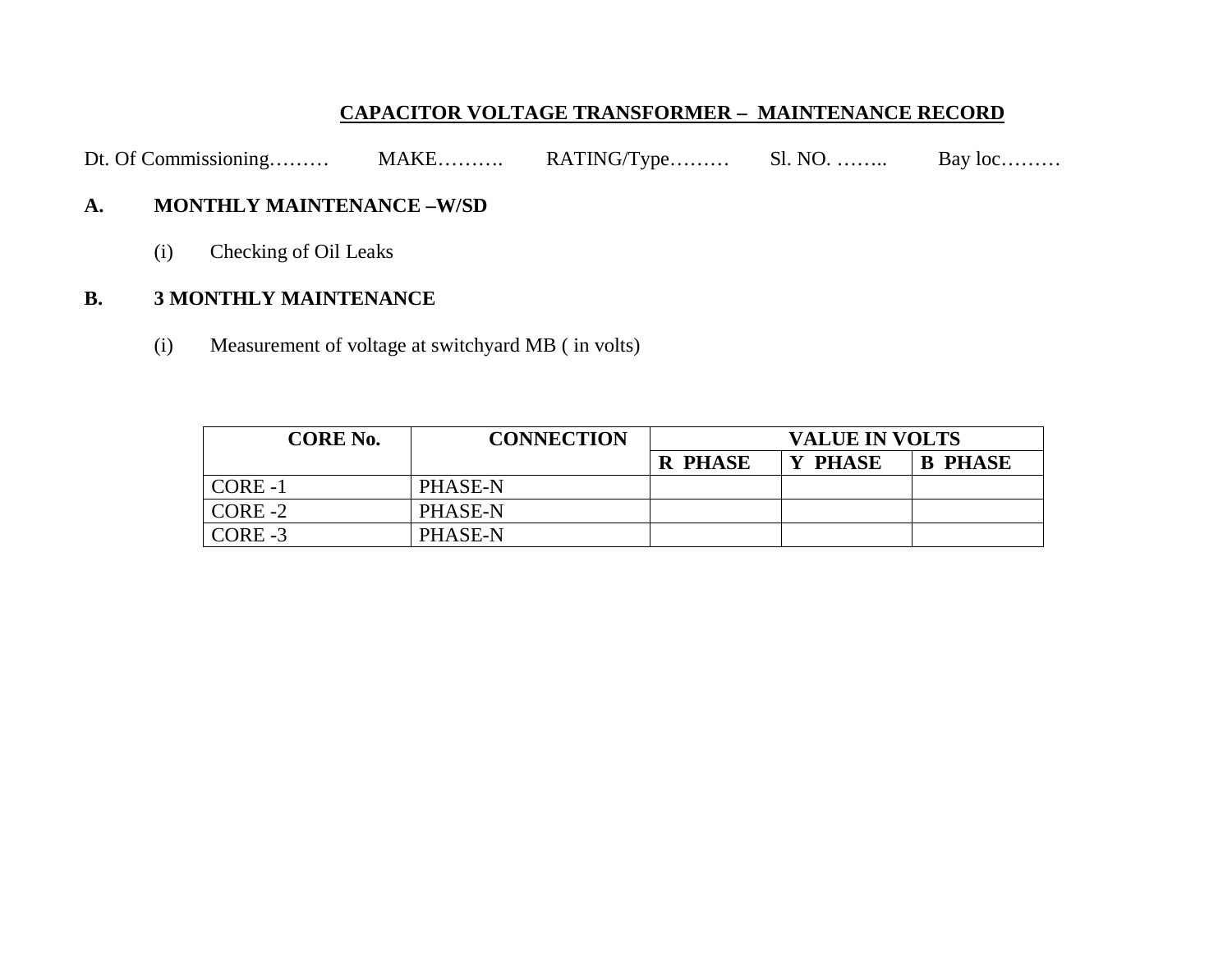### **C. YEARLY MAINTENANCE**

- (I) Visual Checking of Earthing of HF Point (IN CASE IT IS NOT USED FOR PLCC)
- (II) Checking of any breakage of cracks in HF bushing.
- (III) Cleaning of CVT Capacitor Stacks and tightness of terminal connections.
- (IV) Thermovision Scanning of Capacitor Stacks

Camera used Ambient Temperature

|                     | R-Phase | Y-Phase | <b>B-Phase</b> | Remarks |
|---------------------|---------|---------|----------------|---------|
| <b>Top Stack</b>    |         |         |                |         |
| Middle Stack        |         |         |                |         |
| <b>Bottom Stack</b> |         |         |                |         |
| <b>EMU Tank</b>     |         |         |                |         |

- (v) Checking of Neutral Earthing in CVT MB And Tightness of All connections
- (vi) Cleaning of Marshalling Box & Junction Box
- (vii) Checking of Space heater & illumination
- (viii) Checking healthiness of all gaskets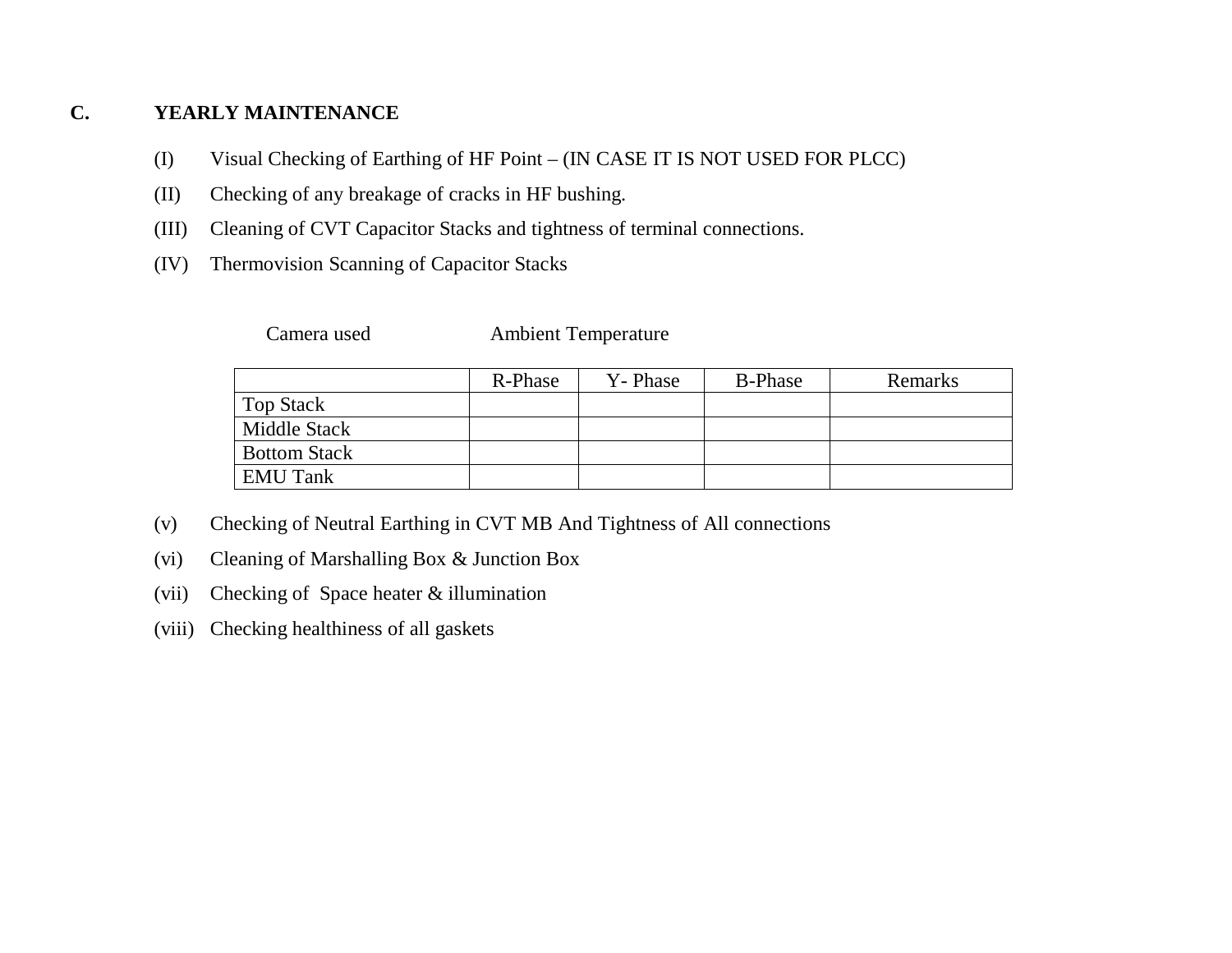### **DISCONNECTING SWITCHES/ISOLAORS AND EARTH SWITCHES – MAINTENANCE RECORD**

|       |     | Dt. Of Commissioning<br><b>MAKE</b>                                                 |
|-------|-----|-------------------------------------------------------------------------------------|
|       |     |                                                                                     |
| (A)   |     | YEARLY MAINTENANCE -S/D Activity PTW NODATE                                         |
| (i)   | (a) | <b>OPERATING MECHANISM</b><br>Maintenance of linkages including transmission gears- |
|       | (b) | Maintenance of Stopper bolts-                                                       |
|       | (c) | Cleaning of Aux. switch contacts & Greasing with Silicon Grease-                    |
|       | (d) | Checking of Electrical/Mechanical Interlock with E/S & CB-                          |
|       | (e) | Lubrication of operating Mechanism hinges, Lock Joints – on Levers. Bearings.       |
|       | (d) | Checking & Tightening of all the mounting bolts                                     |
| (ii)  | (a) | <b>MAIN CONTACTS</b><br>Cleaning and Lubrication of Main Contacts                   |
|       | (b) | Alignment                                                                           |
|       | (c) | Tightening of Bolts & Nuts, Pins Etc.                                               |
|       | (d) | Cleaning of Support Insulators and check for cracks in insulators, if any           |
|       | (e) | Checking of interlocks                                                              |
| (iii) |     | <b>MARSHALLING BOXES OF ISOLATORS AND EARTH SWITCHES</b>                            |
|       | (b) | Checking of space heater $&$ illumination                                           |
|       | (c) | Checking of healthiness of Rubber Gaskets                                           |
|       | (d) | Visual Check of auxiliary contacts                                                  |
|       | (e) | Cleaning and tightness of all terminations                                          |
| (iv)  |     | <b>EARTH SWITCH</b>                                                                 |
|       | (a) | Checking and Alignment of Earthing Blades                                           |
|       | (b) | <b>Cleaning of Contacts</b>                                                         |
|       | (c) | <b>Operation of Earth Switch</b>                                                    |
|       | (d) | Checking of Aluminum/Copper flexible conductor:                                     |
|       | (e) | Checking of earth connections of structure & MOM box.                               |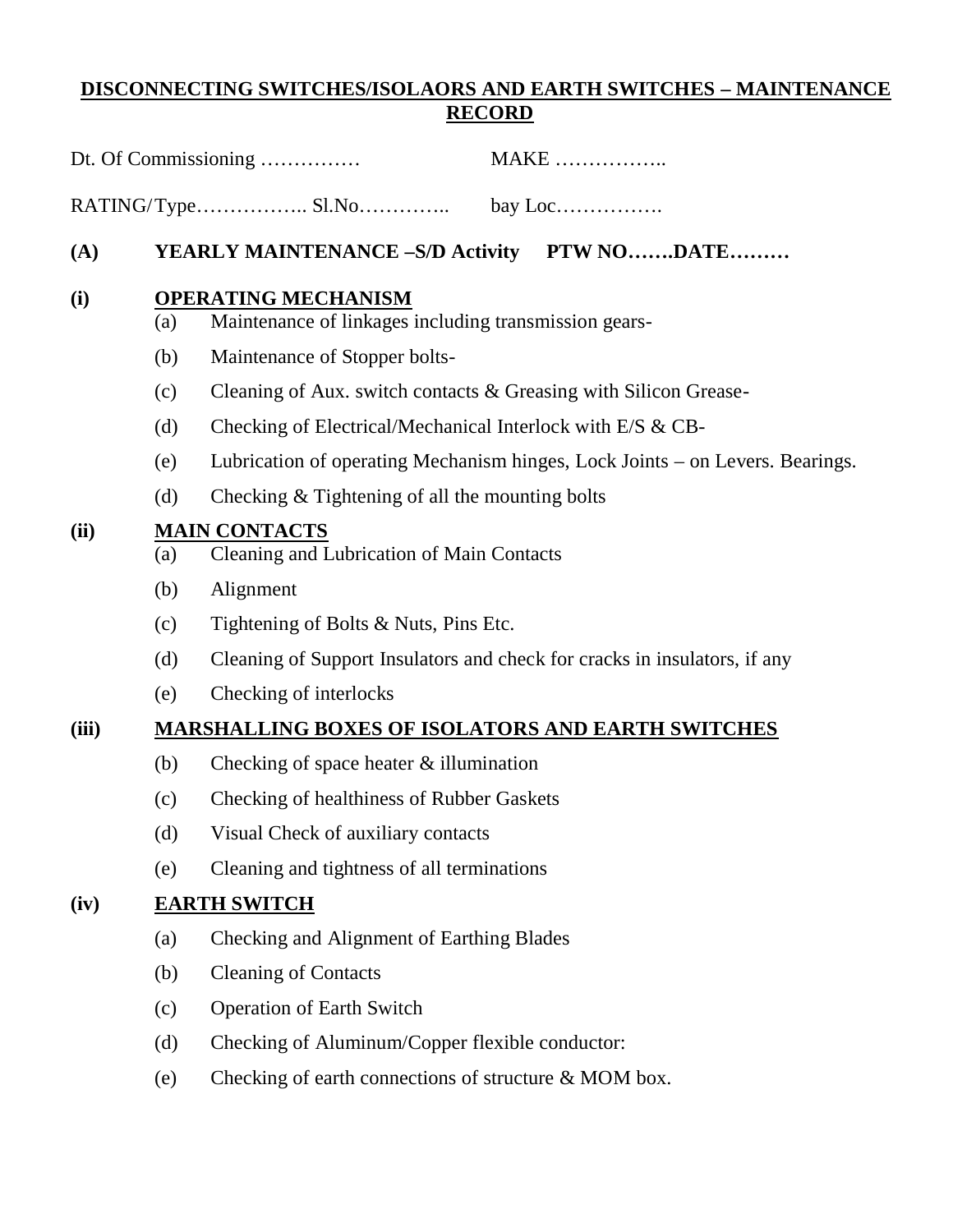### **SURGE ARRESTER – MAINTENANCE RECORD**

| Dt. Of Commissioning | <b>MAKE</b> |
|----------------------|-------------|
|                      |             |

## **(A) YEARLY MAINTENANCE**

(a) Checking Of Leakage by Current Analyser (mA) after cleaning the porcelain surface.

| <b>PHASE</b> | <b>TOTAL CURRENT</b> | 3 <sup>RD</sup> HARMONIC | <b>REMARKS</b>                |
|--------------|----------------------|--------------------------|-------------------------------|
|              |                      | <b>RESISTIVE CURRENT</b> |                               |
|              |                      | $(13 R)$ In $\mu$ A      |                               |
|              |                      |                          | 13R=500 $\mu$ A Max. for      |
|              |                      |                          | <b>Gapless Type Arresters</b> |
|              |                      |                          | 13R=1000 μ A Max. for         |
|              |                      |                          | <b>Gapped Type Arresters</b>  |
|              |                      |                          |                               |

(b) Testing by Surge Monitor kit - Counter and meter tests

(c) Cleaning of LA Insulators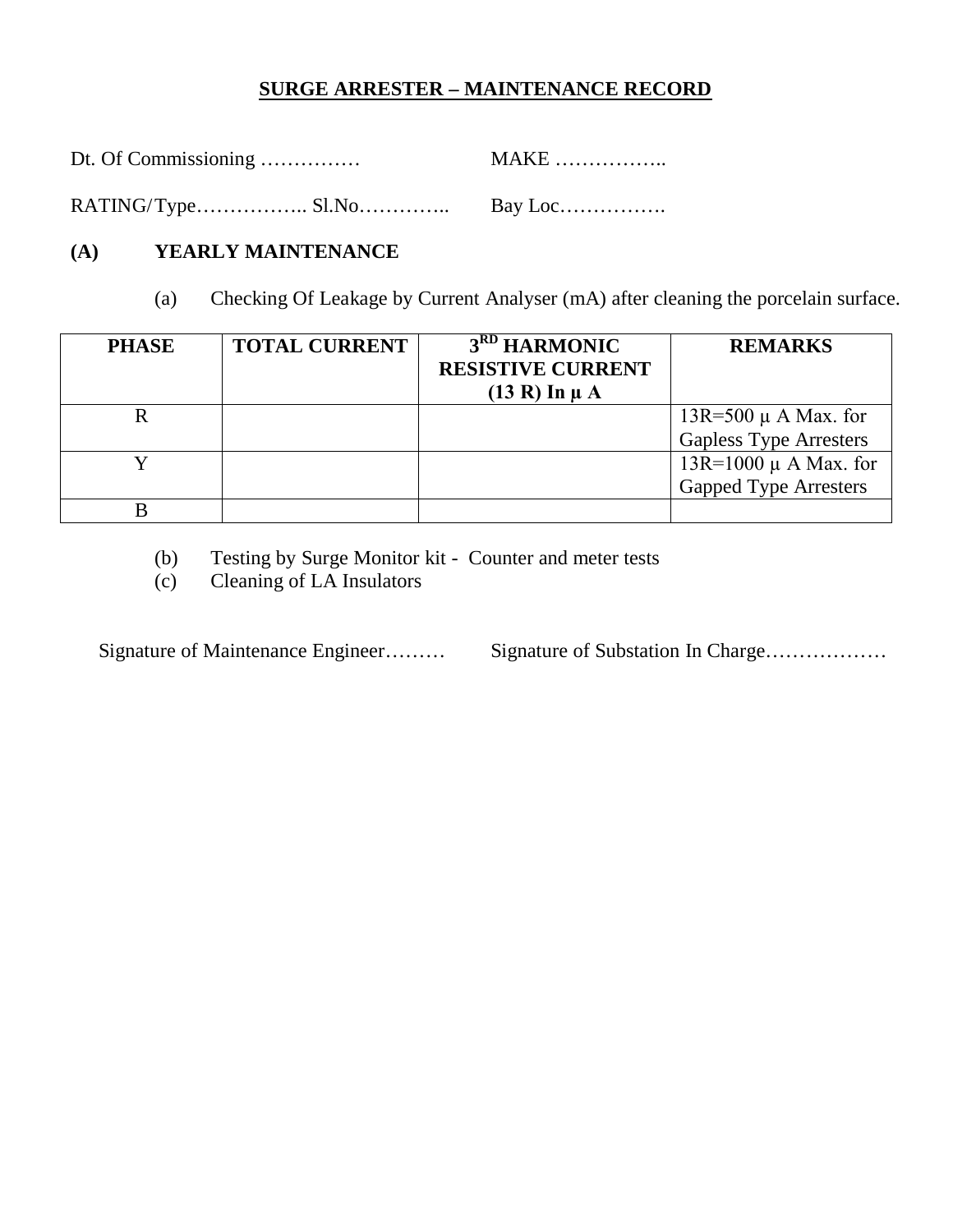### **BUSBAR AND BUS POST INSULATOR – MAINTENANCE RECORD**

### **YEARLY MAINTENANCE OF BUS BAR & BPI**

| SL.NO.           | <b>ACTIVITY</b>               | <b>SCHEDULED</b><br>DATE/ACTUAL | <b>MEASURED</b><br><b>VALUE</b> | <b>REMARKS</b>   |
|------------------|-------------------------------|---------------------------------|---------------------------------|------------------|
|                  |                               | <b>DONE ON DATE</b>             |                                 |                  |
|                  | Measurement of station        |                                 |                                 |                  |
|                  | earth resistance              |                                 |                                 |                  |
| 2.               | Thermovision scanning of      |                                 |                                 | As per enclosed  |
|                  | all conductor joints and      |                                 |                                 | formate given in |
|                  | terminal cnnectors/clamps     |                                 |                                 | this document    |
|                  |                               |                                 |                                 | separately       |
| 3.               | <b>Cleaning of Insulators</b> |                                 | Done/Not Done                   |                  |
| $\overline{4}$ . | Checking of Insulators for    |                                 | Done/Not Done                   |                  |
|                  | cracks                        |                                 |                                 |                  |

Signature of Maintenance Engineer……… Signature of Substation In Charge………………

## **MAINTENANCE RECORD OF WAVE TRAP**

### **YEARLY MAINTENANCE OF BUS BAR & BPI**

| SL.NO. | <b>ACTIVITY</b>                               | <b>SCHEDULED</b><br><b>DATE</b> | <b>ACTUAL</b><br><b>DONE ON</b><br><b>DATE</b> | <b>REMARKS</b> |
|--------|-----------------------------------------------|---------------------------------|------------------------------------------------|----------------|
|        | Tightness and cleanliness                     |                                 |                                                |                |
| ـ ـ    | General Inspection/Cleaning of<br>tuning unit |                                 |                                                |                |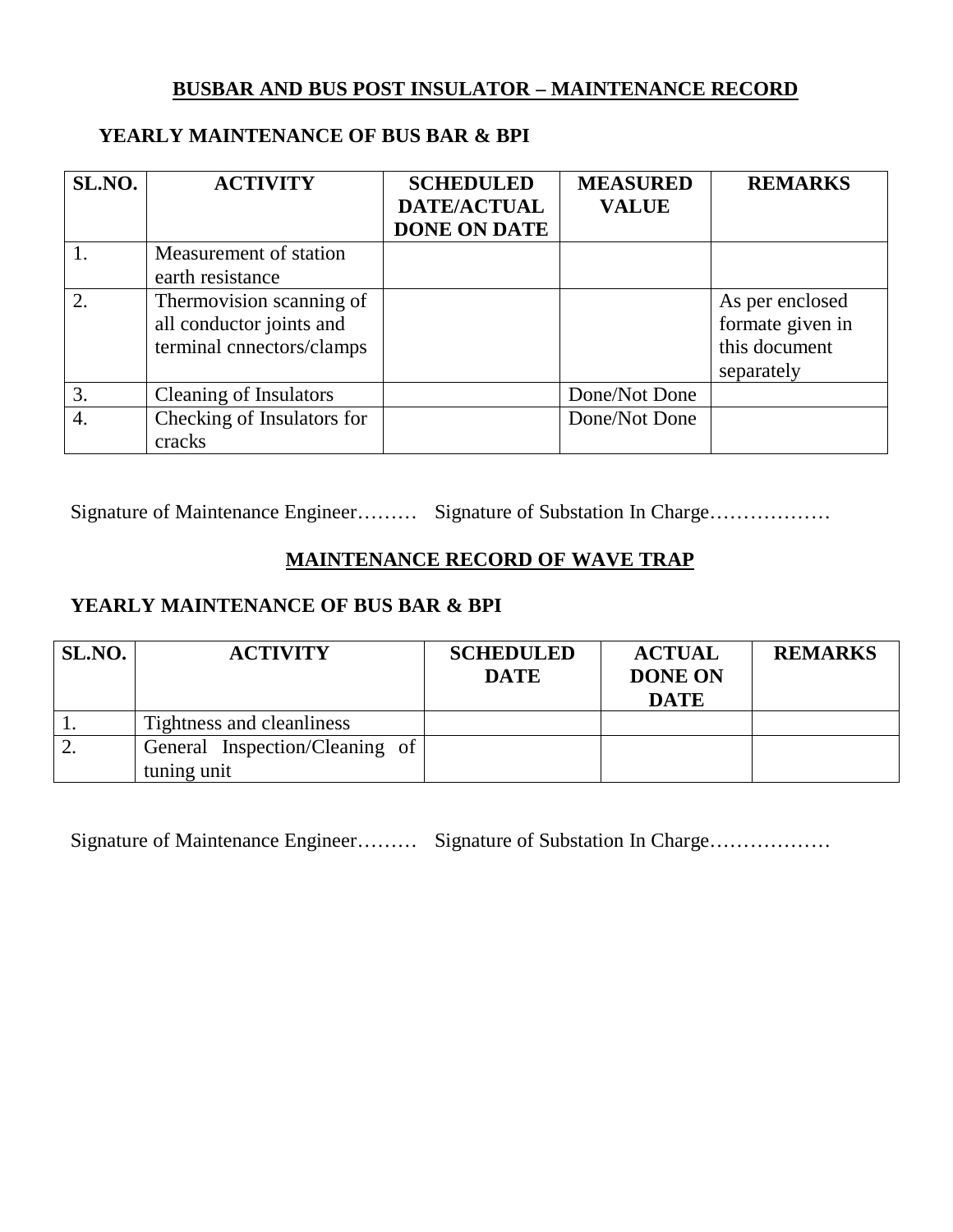# **YEARLY MAINTENANCE FORMATE FOR SUB-STATION ILLUMINATION SYST EM**

**DATE OF MAINTENANCE: MTC.DONE BY: MTC.DATE:**<br>**DATE: 132KV/220 KV/400F PATE: 132KV/220 KV/400KV S/YARD** 

| SL.NO.           | <b>JOB DESCRIPTION</b>                   | <b>REMARKS &amp;</b><br><b>OBSERVATION</b> | <b>DATE</b> | <b>SIGNATURE</b> |
|------------------|------------------------------------------|--------------------------------------------|-------------|------------------|
|                  |                                          |                                            |             |                  |
|                  | Check healthiness of light fittings in   |                                            |             |                  |
|                  | all circuits in the station bldg. PH and |                                            |             |                  |
|                  | DGS bldg. Repair, replace as required    |                                            |             |                  |
| 2.               | Check if all switchyard fittings are in  |                                            |             |                  |
|                  | working condition (nos. as per           |                                            |             |                  |
|                  | list). Repair, replace as required.      |                                            |             |                  |
| 3.               | Check lighting panel, receptacle panel   |                                            |             |                  |
|                  | tightening of terminals.                 |                                            |             |                  |
| $\overline{4}$ . | Check OUTPUT SUPPLY after fuse           |                                            |             |                  |
|                  | in receptacle panel                      |                                            |             |                  |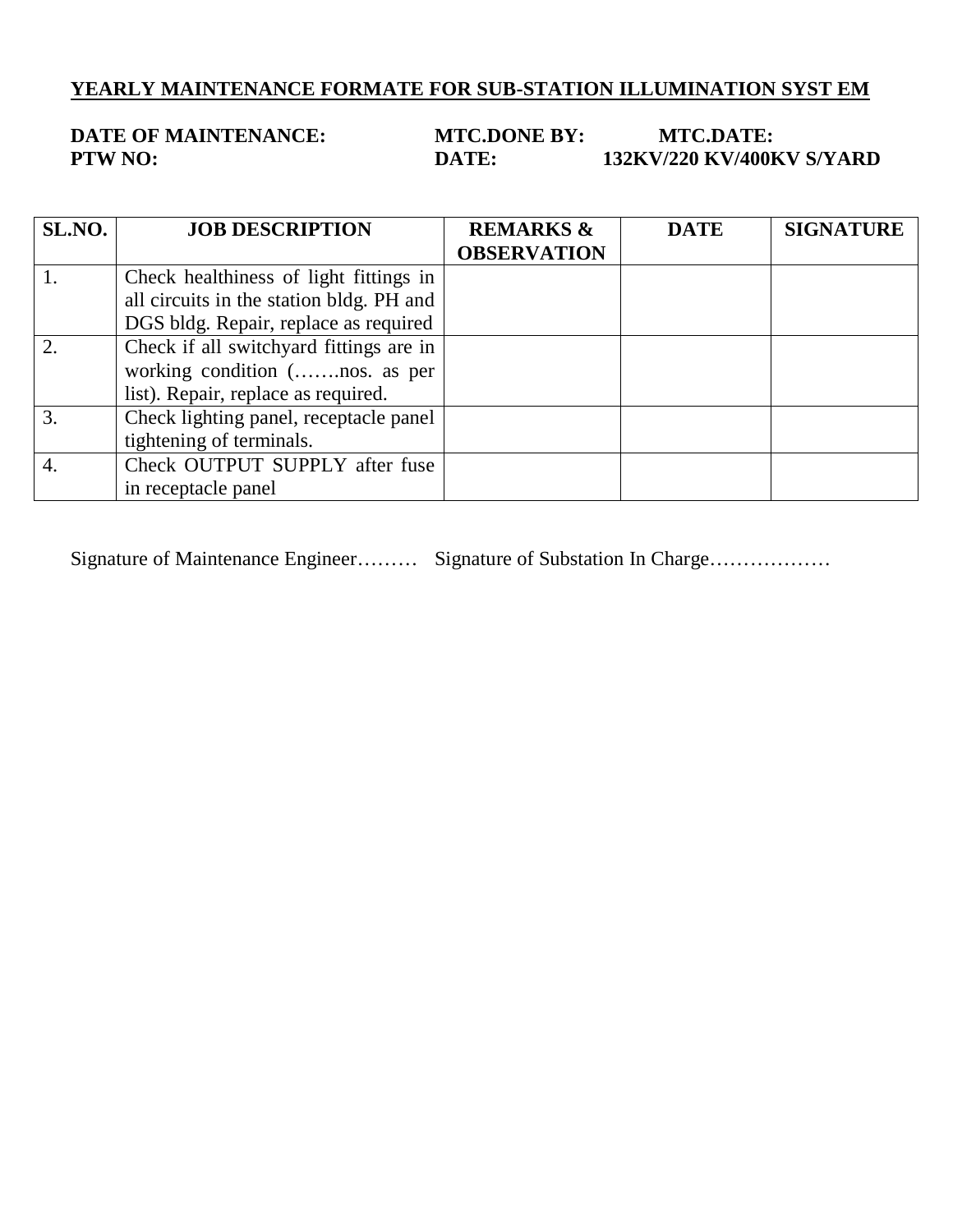## **MONTHLY MAINTENANCE FORMAT FOR SUB-STATION AIR CONDITIONG SYSTEM**

### **DATE OF MAINTENANCE: MTC.DONE BY: MTC.DATE: PTW NO: DATE: AC UNIT NO:**

| SL.NO.           | <b>EQUIPMENTS</b>          | <b>JOB DESCRIPTION</b>                                | <b>REMARKS</b> |
|------------------|----------------------------|-------------------------------------------------------|----------------|
| A                | <b>UNIT RUNNING</b>        |                                                       |                |
| 1.               | Compressor:                | -Check operation of loading<br>by<br>adjusting        |                |
|                  |                            | thermostats                                           |                |
|                  |                            | -Put back to original setting                         |                |
| $\overline{2}$ . | Fine<br>Filters:<br>filter | -Measure pressure drop using Monometer                |                |
|                  | (Outlet<br>of<br>AHU)      |                                                       |                |
|                  | Course Filter (Inlet of    |                                                       |                |
|                  | <b>AHU</b>                 |                                                       |                |
| 3.               | Pan Humidifier 1&2         | -Check healthiness of heaters.                        |                |
|                  |                            | -Check operation of float switch by draining water.   |                |
|                  |                            | (Switch Off power before check).                      |                |
| 4.               | Air heaters AHU            | Check heater operation by Ampere check.               |                |
| B                | <b>UNIT WHEN</b>           |                                                       |                |
|                  | <b>STOPPED</b>             |                                                       |                |
| 1.               | All Compressors            | -Check oil level in sight glass                       |                |
|                  |                            | -Checking of belt tension, alignment, safety guard    |                |
|                  |                            | -Leakage checks for refrigerants and oil              |                |
|                  |                            | -Checking of tightness of flywheel, bolted joints,    |                |
|                  |                            | leakages of oil etc.                                  |                |
| 2.               | All control panels         | -Check for loose contact if any. Tighten where        |                |
|                  |                            | necessary.                                            |                |
|                  |                            | -Clean inside                                         |                |
|                  |                            | -Check all the heaters inside Control Panel working.  |                |
| 3.               | <b>CONDENSER UNIT</b>      | -Checking of water pressure-inlet/outlet $&$ cleaning |                |
|                  |                            | of side plates                                        |                |
|                  |                            | -Checking for water leaks                             |                |
|                  |                            | -Operation of outlet/inlet valve                      |                |

| Signature   | ٠ | Signature   |         |
|-------------|---|-------------|---------|
| Name        |   | Name        |         |
| Designation |   | Designation | $\cdot$ |
| Date        |   | Date        |         |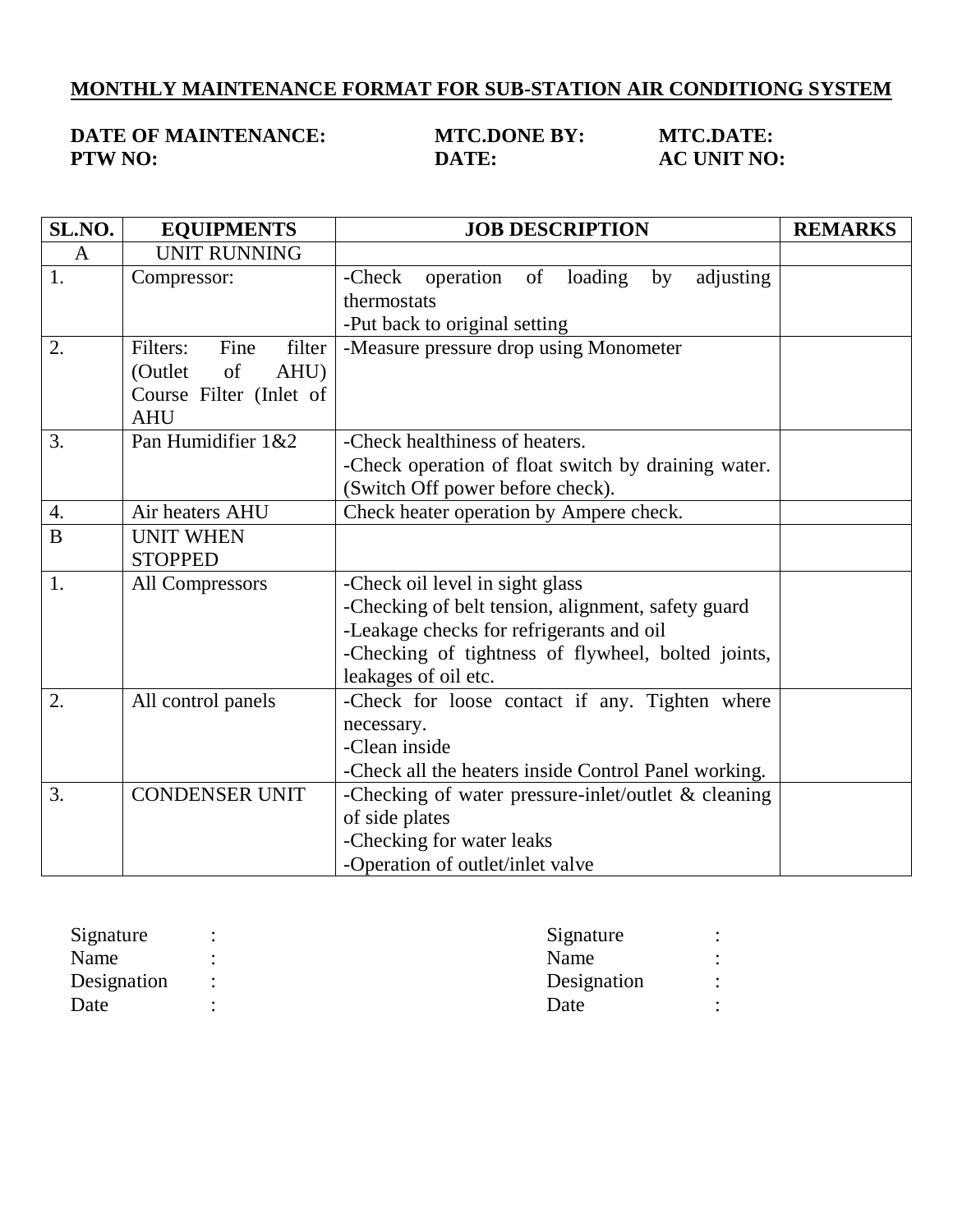### **MAINTENANCE FORMATE FOR BATTERY SETS**

| <b>SUB-STATION</b> |  |                                               |  |
|--------------------|--|-----------------------------------------------|--|
| DATE OF INSPECTION |  |                                               |  |
| BATTERY SET        |  | : $VII$ VOLTAGE : $24/48/110/220$ VOLTS MONTH |  |
| BATTERY VOLTAGE    |  |                                               |  |
|                    |  |                                               |  |

**(A) MONTHLY MAINTENANCE FORMAT – Bank - A**

- Checking of electrolyte level and topping up with DM water, if any

- Checking of emergency DC lighting to control Rook

(SWITCH OFF CHARGER TO NOTE TOTAL BATTERY VOLTAGE EXCEPT 24 V BATTERY OF HVDC STATION)

The cell voltage should be less than 2.16 and Specific Gravity 1195+/-10 at 27 degC

| Cell NO.         | <b>Battery</b> | SP.     | <b>Cell</b>                                                                     | Cell No. | <b>Battery</b> | Sp.     | Cell Temp °C |
|------------------|----------------|---------|---------------------------------------------------------------------------------|----------|----------------|---------|--------------|
|                  | <b>Voltage</b> | Gravity | Temp °C                                                                         |          | <b>Voltage</b> | Gravity |              |
| 1.               |                |         |                                                                                 | 29.      |                |         |              |
| 2.               |                |         |                                                                                 | 30.      |                |         |              |
| $\overline{3}$ . |                |         |                                                                                 | 31.      |                |         |              |
| 4.               |                |         |                                                                                 | 32.      |                |         |              |
| 5.               |                |         |                                                                                 | 33.      |                |         |              |
| 6.               |                |         |                                                                                 | 34.      |                |         |              |
| $\overline{7}$ . |                |         |                                                                                 | 35.      |                |         |              |
| 8.               |                |         |                                                                                 | 36.      |                |         |              |
| 9.               |                |         |                                                                                 | 37.      |                |         |              |
| 10.              |                |         |                                                                                 | 38.      |                |         |              |
| 11.              |                |         |                                                                                 | 39.      |                |         |              |
| 12.              |                |         |                                                                                 | 40.      |                |         |              |
| 13.              |                |         |                                                                                 | 41.      |                |         |              |
| 14.              |                |         |                                                                                 | 42.      |                |         |              |
| 15.              |                |         |                                                                                 | 43.      |                |         |              |
| 16.              |                |         |                                                                                 | 44.      |                |         |              |
| 17.              |                |         |                                                                                 | 45.      |                |         |              |
| 18.              |                |         |                                                                                 | 46.      |                |         |              |
| 19.              |                |         |                                                                                 | 47.      |                |         |              |
| 20.              |                |         |                                                                                 | 48.      |                |         |              |
| 21.              |                |         |                                                                                 | 49.      |                |         |              |
| 22.              |                |         |                                                                                 | 50.      |                |         |              |
| 23.              |                |         |                                                                                 | 51.      |                |         |              |
| 24.              |                |         |                                                                                 | 52.      |                |         |              |
| 25.              |                |         |                                                                                 | 53.      |                |         |              |
| 26.              |                |         |                                                                                 | 54.      |                |         |              |
| 27.              |                |         |                                                                                 | 55.      |                |         |              |
| 28.              |                |         |                                                                                 | 56.      |                |         |              |
|                  |                |         | Checking of any Earth fault in D.C. System Wherever F/F relays are not provided |          |                |         |              |

Signature : Signature : Signature : Signature :

Name : Name : Name : Name : Name : Name : Name : Name : Name : Name : Name : Name : Name : Name : Name : Name :  $\mathbb{R}$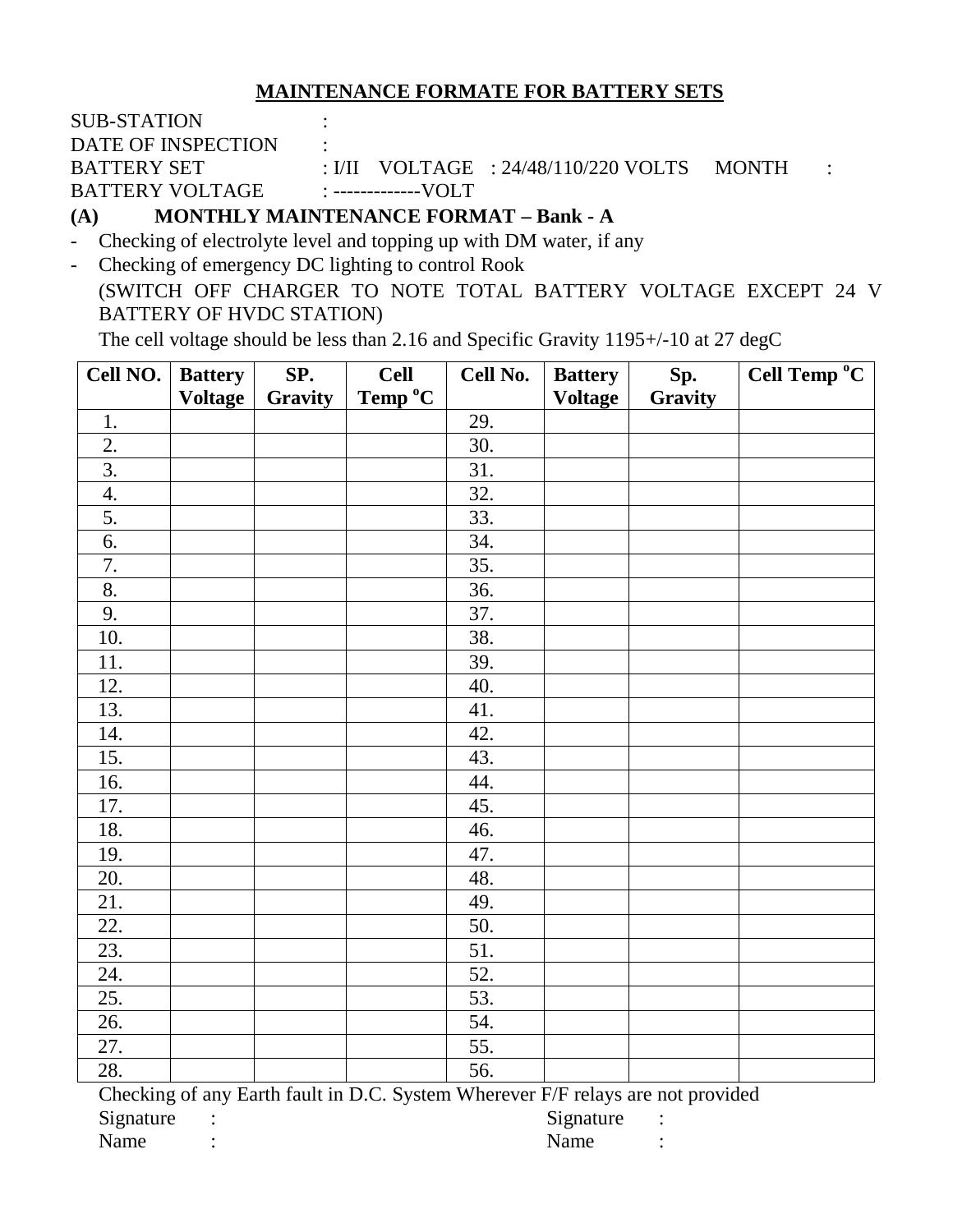# **MONTHLY MAINTENANCE FORMAT FOR SUB-STATION FIRE FIGHTING SYSTEM**

| <b>SUB-STATION</b> | <b>DATE OF MAINTENANCE</b> |  |
|--------------------|----------------------------|--|
| <b>PTW NO</b>      | DATE                       |  |

| S.NO | <b>EQUIPMENTS</b>             | <b>JOB DESCRIPTION</b>                         | <b>REMARKS &amp;</b> |
|------|-------------------------------|------------------------------------------------|----------------------|
|      |                               |                                                | <b>OBSERVATION</b>   |
|      | Operate Fire fighting Hydrant | Run for five minutes                           |                      |
|      | pump (MOTOR DRIVEN) by        | -Check forsmooth operation with slight         |                      |
|      | Pump Start Device (PSD).      | leakage from shaft seal. (it is a healthy      |                      |
|      |                               | indiction)S                                    |                      |
|      | Operate Fire fighting Hydrant | $-DO-$                                         |                      |
|      | pump (Diesel Engine driven)   |                                                |                      |
|      | by Pump Start Device (PSD).   |                                                |                      |
|      | Operate Fire fighting Deluge  | $-DO-$                                         |                      |
|      | pump (Diesel Engine driven)   |                                                |                      |
|      | by Pump Start Device (PSD).   |                                                |                      |
|      | Pump House                    | -Run the sump pit to drain water if required   |                      |
|      | Hydrant pump                  | Clean all motors, pumps and other              |                      |
|      | Deluge Pump                   | equipment in the Pump House.                   |                      |
|      | Jokey Pump-1                  | - Clean the floor and ceiling.                 |                      |
|      | Jokey Pump-2                  | -Check that all valves are in correct position |                      |
|      |                               | and locked by padlock or strap.                |                      |
|      | <b>COMPRESSOR</b>             |                                                |                      |
|      | <b>JOCKEY PUMP</b>            |                                                |                      |
|      | <b>DIESEL ENGINE</b>          |                                                |                      |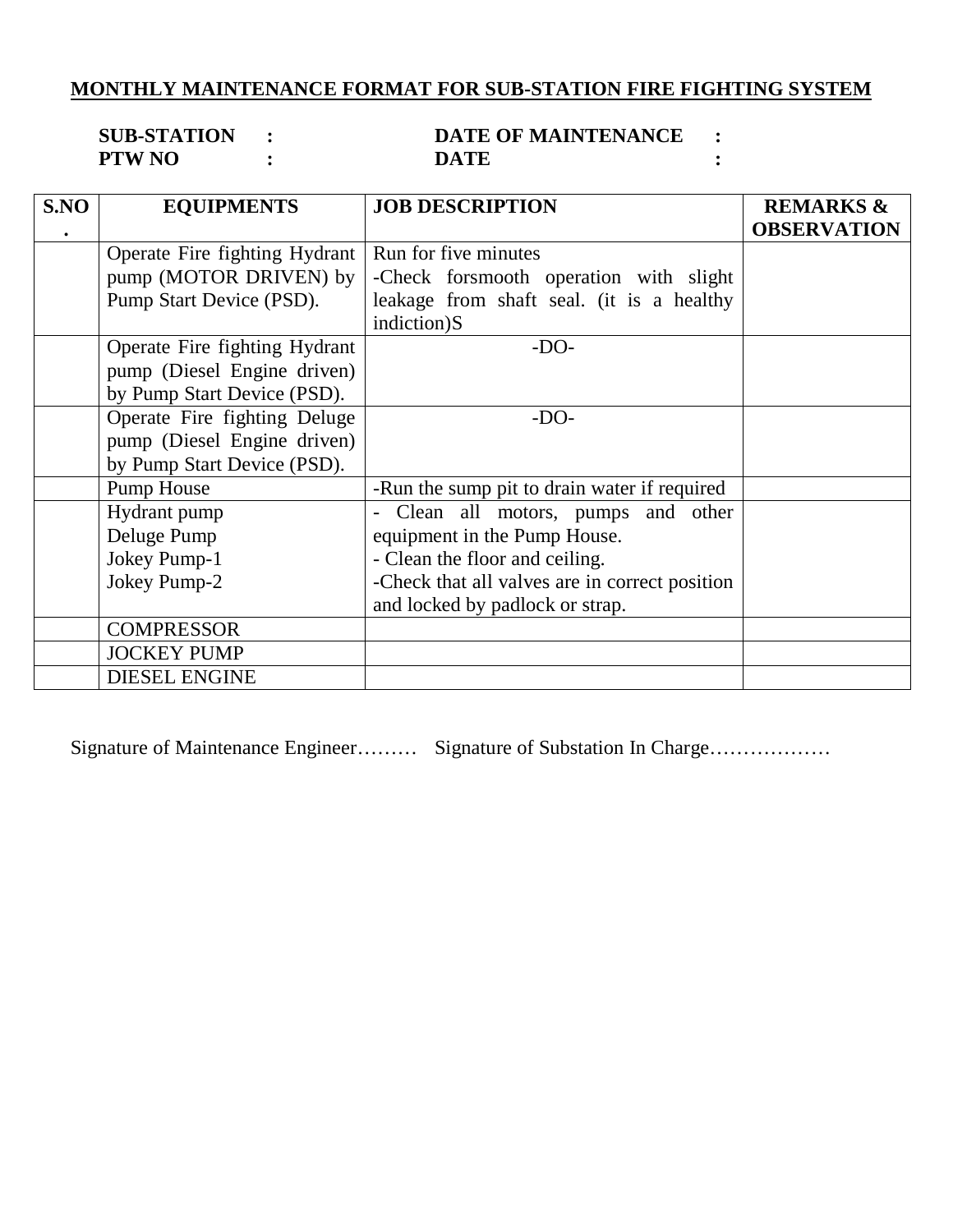# **YEARLY MAINTENANCE FORMATE FOR SUB-STATION FOR FIRE ALARAM SYSTEM**

| <b>SUB-STATION</b>       |                                                                                                    | <b>DATE OF MAINTENANCE</b>                                                                              | <b>MTC.DONE BY</b> |
|--------------------------|----------------------------------------------------------------------------------------------------|---------------------------------------------------------------------------------------------------------|--------------------|
| <b>PTW NO</b>            |                                                                                                    | <b>DATE</b>                                                                                             |                    |
| 01.<br>02.<br>03.<br>04. | Check for alarm in the control panel.<br>Check the condition of battery.<br>Check for cleanliness. | Check for operation of fire alarm system installed at various location by Agarbati or some smoke device |                    |

| <b>S.NO.</b> | <b>TYPE</b> |  | LOCATION   QUANTITY   REMARKS&OBSERVATION | <b>DATE</b> | <b>SIGNATURE</b> |
|--------------|-------------|--|-------------------------------------------|-------------|------------------|
|              |             |  |                                           |             |                  |
|              |             |  |                                           |             |                  |
|              |             |  |                                           |             |                  |
|              |             |  |                                           |             |                  |
|              |             |  |                                           |             |                  |
|              |             |  |                                           |             |                  |
|              |             |  |                                           |             |                  |
|              |             |  |                                           |             |                  |
|              |             |  |                                           |             |                  |
|              |             |  |                                           |             |                  |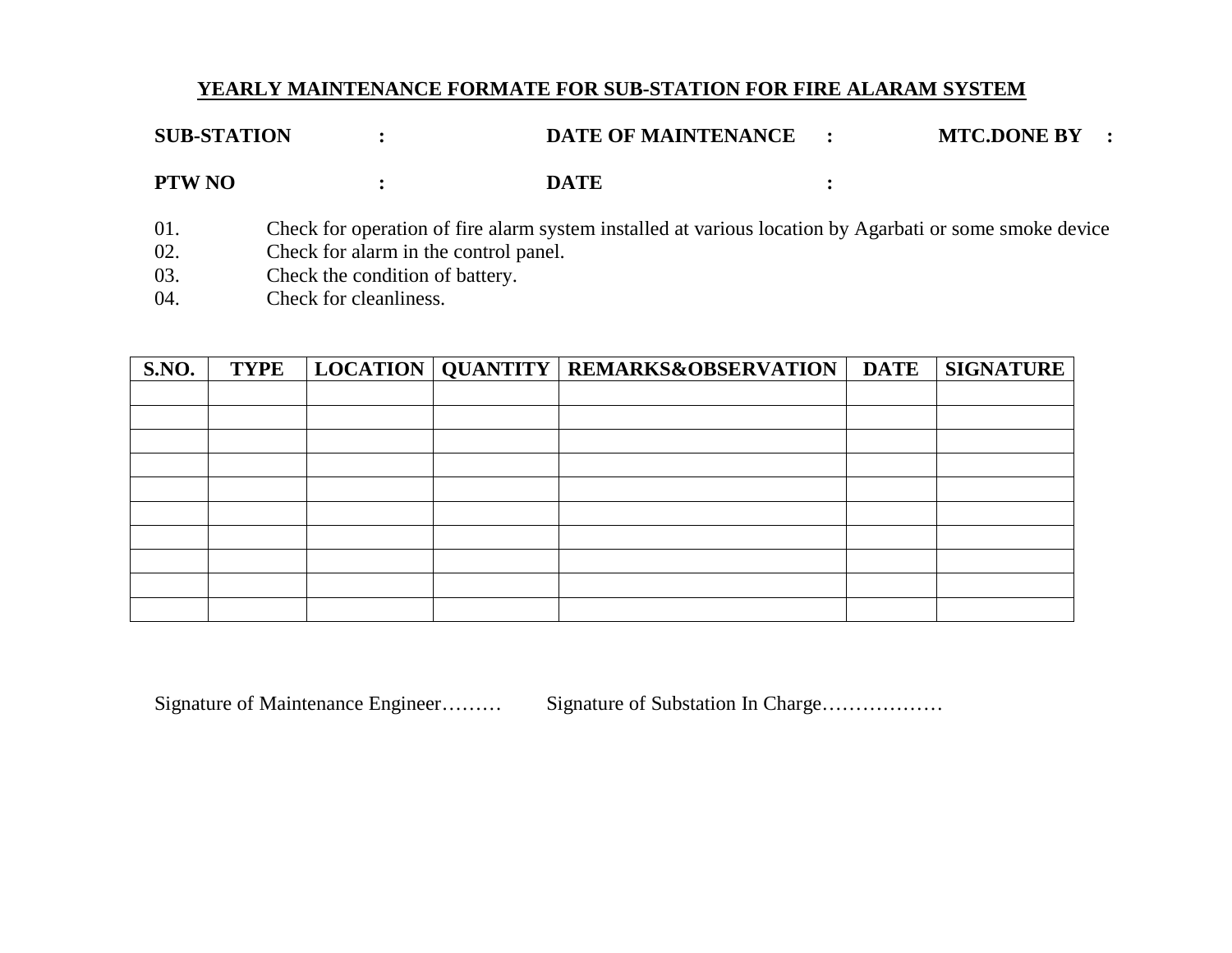# **MONTHLY MAINTENANCE FORMAT FOR SUB-STATION DG SET**

**DG SET BI : DATE OF MAINTENANCE : MTC.DONE BY : DG SET CAPACITY : PTW NO/DATE : RUNNING HOURS OF DG SET :** 

| S.NO.        | <b>EQUIPMENT</b>          | <b>JOB DESCRIPTION</b>                                        | <b>REMARKS</b>     |
|--------------|---------------------------|---------------------------------------------------------------|--------------------|
|              |                           |                                                               | $\boldsymbol{\&}$  |
|              |                           |                                                               | <b>OBSERVATION</b> |
| $\mathbf{A}$ | <b>LUBRICATING SYSTEM</b> | <b>CHECK-for leaks</b>                                        |                    |
|              |                           | -hydraulit-governor oil level                                 |                    |
|              |                           | CHECKS :- For -radiator air blocking                          |                    |
|              |                           | -hose and connections                                         |                    |
|              |                           | -coolant level                                                |                    |
| B            | <b>COOLING SYSTEM</b>     |                                                               |                    |
| $\mathsf{C}$ | AIR INTAKE SYSTEM         | <b>CLEAN- Crankcase Breather</b>                              |                    |
|              |                           | -OR change Air Cleaner Element                                |                    |
|              |                           |                                                               |                    |
| D            | <b>FUEL SYSTEM</b>        | -Fuel Transfer Pump                                           |                    |
|              |                           | -fuel lines connections                                       |                    |
|              |                           | <b>DRAIN-Sediments from Fuel Tank</b>                         |                    |
|              |                           | CHANGE-Fuel Filter as per manufacturers' recommendations or   |                    |
|              |                           | yearly whichever is earlier                                   |                    |
|              |                           | <b>CLEAN- Fuel Tank Breather</b>                              |                    |
| E            | <b>EXHAUST</b>            | Torque:- Tight Exhaust Manifold & Turbocharger Cap screws, If |                    |
|              |                           | leaks found                                                   |                    |
| $\mathbf F$  | <b>MAIN GENERATOR</b>     | -Protections, Control & Alarms, Instrumentations              |                    |
|              |                           | -Remote/Local; Auto Start/Stop operation                      |                    |
|              |                           | -Tightness of Power & Control cable connections               |                    |
|              |                           | -Stator winding IR/Resistance measurements                    |                    |
|              |                           | -Checking/Cleaning of slip ring and its brushes               |                    |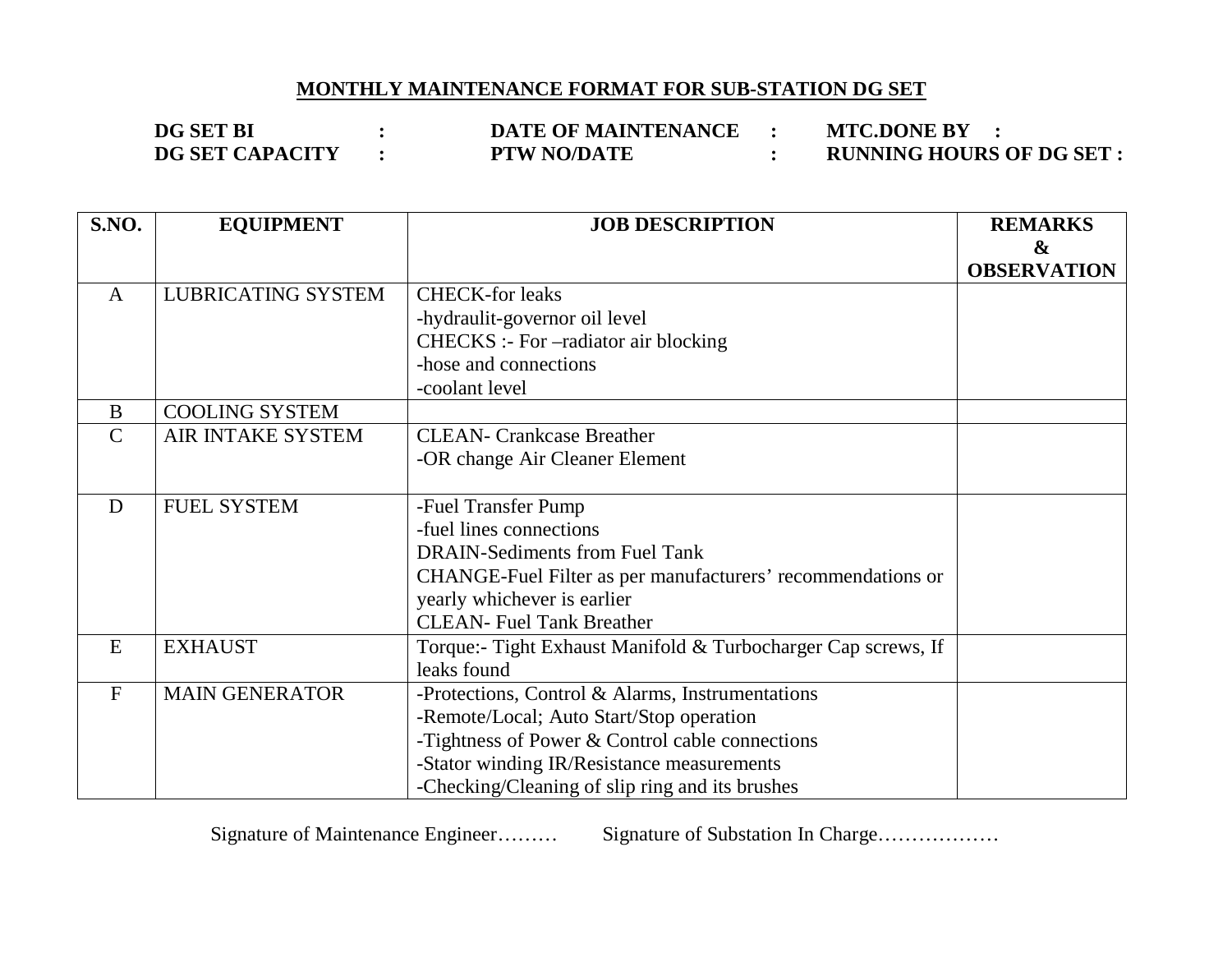### **MONTHLY MAINTENANCE FORMAT FOR SUB-STATION DG SET**

**DG SET BI : DATE OF MAINTENANCE : MTC.DONE BY : PTW NO/DATE**  $\qquad$  **: RUNNING HOURS OF DG SET :** 

| <b>S.NO.</b> | <b>EQUIPMENT</b>          | <b>JOB DESCRIPTION</b>                                        | <b>REMARKS</b>     |
|--------------|---------------------------|---------------------------------------------------------------|--------------------|
|              |                           |                                                               | $\boldsymbol{\&}$  |
|              |                           |                                                               | <b>OBSERVATION</b> |
| $\mathbf{A}$ | <b>LUBRICATING SYSTEM</b> | <b>CHECK-for leaks</b>                                        |                    |
|              |                           | -Bypass Filter                                                |                    |
|              |                           | -Engine Oil                                                   |                    |
|              |                           | -Hydraulic Oil                                                |                    |
| B            | <b>COOLING SYSTEM</b>     | <b>CHECKS: for</b>                                            |                    |
|              |                           | -Fan hub, Drive pulley and water pump                         |                    |
| $\mathsf{C}$ | AIR INTAKE SYSTEM         | <b>CLEAN- Crankcase Breather</b>                              |                    |
|              |                           | -OR change Air Cleaner Element                                |                    |
|              |                           |                                                               |                    |
| D            | <b>FUEL SYSTEM</b>        | -Fuel Transfer Pump                                           |                    |
|              |                           | -fuel lines connections                                       |                    |
|              |                           | <b>DRAIN-Sediments from Fuel Tank</b>                         |                    |
|              |                           | CHANGE-Fuel Filter as per manufacturers' recommendations or   |                    |
|              |                           | yearly whichever is earlier                                   |                    |
|              |                           | <b>CLEAN- Fuel Tank Breather</b>                              |                    |
| E            | <b>EXHAUST</b>            | Torque:- Tight Exhaust Manifold & Turbocharger Cap screws, If |                    |
|              |                           | leaks found                                                   |                    |
| ${\bf F}$    | <b>MAIN GENERATOR</b>     | -Protections, Control & Alarms, Instrumentations              |                    |
|              |                           | -Remote/Local; Auto Start/Stop operation                      |                    |
|              |                           | -Tightness of Power & Control cable connections               |                    |
|              |                           | -Stator winding IR/Resistance measurements                    |                    |
|              |                           | -Checking/Cleaning of slip ring and its brushes               |                    |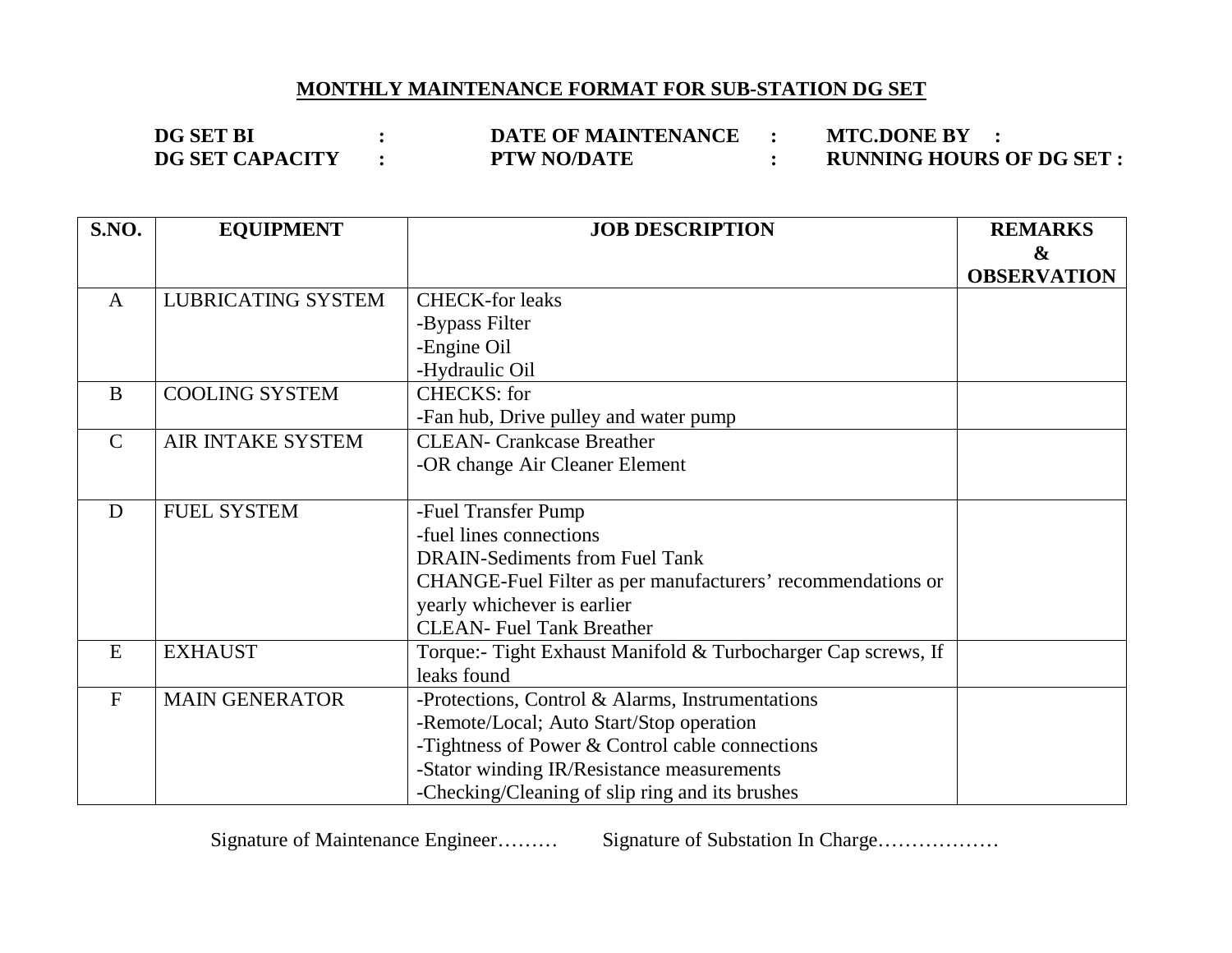### **PLCC EQUIPMENT MAINTENANCE RECORD**

Dt. Of commissioning……………. Make/Moder…………….Cab.Sl.No.

Nem of Line/Direction……………

### **(A) YEARLY MAINTENANCE – S/D ACTIVITY** PTW NO…………….Date…………..

- (a) General Cleaning of Cabinets.
- (b) Checking of healthiness of Ventilation Fans in Cabinet.
- (c) Level Measurements

| SR.NO.           | <b>MAINTENANCE</b>                         | <b>TEST POINTS (T.P)</b> | <b>SPEECH</b> | PROTECTION-1 | <b>PROTECTION-2</b> |
|------------------|--------------------------------------------|--------------------------|---------------|--------------|---------------------|
|                  |                                            | <b>WHERE</b>             | TxRx          | TxRx         | <b>TxRx</b>         |
|                  |                                            | <b>MESUREMENTS TO</b>    |               |              |                     |
|                  |                                            | <b>BE DONE</b>           |               |              |                     |
| 1.               | POWER SUPPLY MEASUREMENTS                  |                          |               |              |                     |
| 2.               | <b>INPUT VOLTAGES</b>                      |                          |               |              |                     |
| $\overline{3}$ . | STABILISED DC VOLTAGES                     |                          |               |              |                     |
| $\overline{4}$ . | TRANSMITTER CHECKS                         |                          |               |              |                     |
| 5.               | FM OSCILLATOR-Frequency measurement        |                          |               |              |                     |
| 6.               | AM OSCILLATOR-Time measurement             |                          |               |              |                     |
| 7.               | OUTPUR LEVEL MEASUREMENT                   |                          |               |              |                     |
| 8.               | <b>RECEIVER CHECKS</b>                     |                          |               |              |                     |
| 9.               | Receiver level FM                          |                          |               |              |                     |
| 10.              | Receiver level AM                          |                          |               |              |                     |
| 11.              | <b>ALARM CHECKS</b>                        |                          |               |              |                     |
|                  | Check Alarm contacts with Buzzer/Ohm meter |                          |               |              |                     |
|                  | after inserting test plug "IN POSITION"    |                          |               |              |                     |
| 12.              | TRANSMISSION OF PROTN. CODE                |                          |               |              |                     |
|                  | <b>CODE I</b>                              |                          |               |              |                     |
|                  | <b>CODE II</b>                             |                          |               |              |                     |
|                  | <b>CODE III</b>                            |                          |               |              |                     |
| 13.              | RECEIPT OF PROTN. CODE                     |                          |               |              |                     |
|                  | <b>CODE I</b>                              |                          |               |              |                     |
|                  | <b>CODE II</b>                             |                          |               |              |                     |
|                  | <b>CODE III</b>                            |                          |               |              |                     |
| 14.              | <b>LOOP TEST/REFLEX TEST</b>               |                          |               |              |                     |

**Note:** This is only a guide line. The format to be modified as per actual PLCC system available at Site.<br>Sig. Testing Engr. Sig. Station In-charge Sig. Station In-charge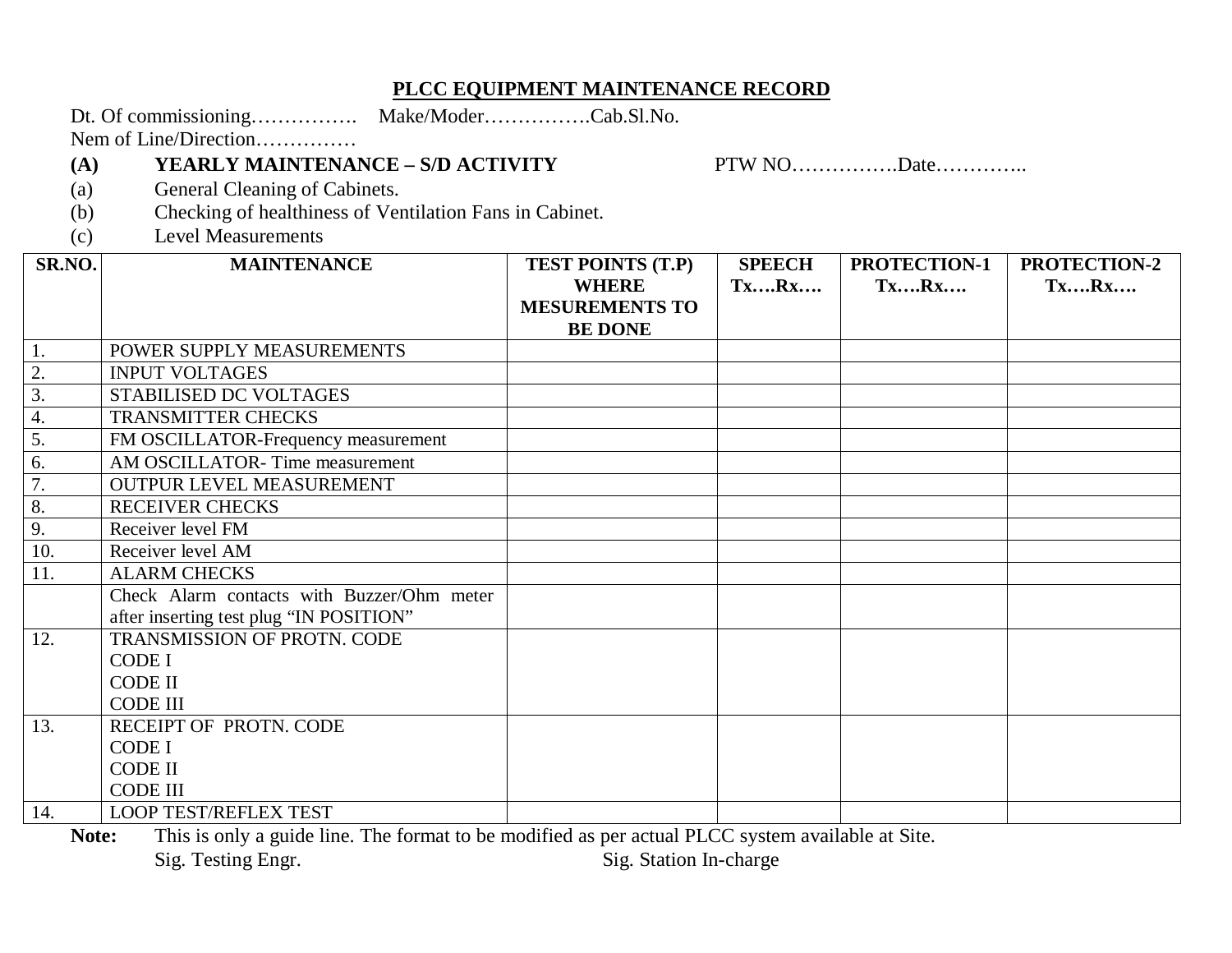# **PREVENTIVE MAINTENANCE RECORD FOR PROTECTION SYSTEM**

### **MONTHLY PREVENTIVE MAINTENANCE RECORD – GENERAL**

| <b>SN</b> | <b>ACTIVITY</b>                            | <b>APR</b> | $\text{MAY}$ JUNE   JULY   AUG  SEP   OCT   NOV  DEC  JAN   FEB |  |  |  |  | <b>MAR</b> |
|-----------|--------------------------------------------|------------|-----------------------------------------------------------------|--|--|--|--|------------|
| <b>1.</b> | <b>Testing of Disturbance Recorder for</b> |            |                                                                 |  |  |  |  |            |
|           | test prints                                |            |                                                                 |  |  |  |  |            |
|           | Feeder I                                   |            |                                                                 |  |  |  |  |            |
|           | Feeder II                                  |            |                                                                 |  |  |  |  |            |
|           | And so on                                  |            |                                                                 |  |  |  |  |            |
| ۷.        | Testing of Even Logger (Min tow            |            |                                                                 |  |  |  |  |            |
|           | events to be checked                       |            |                                                                 |  |  |  |  |            |

Sig. of Maint. / Testing Engr. Sig. of sub Station In-Charge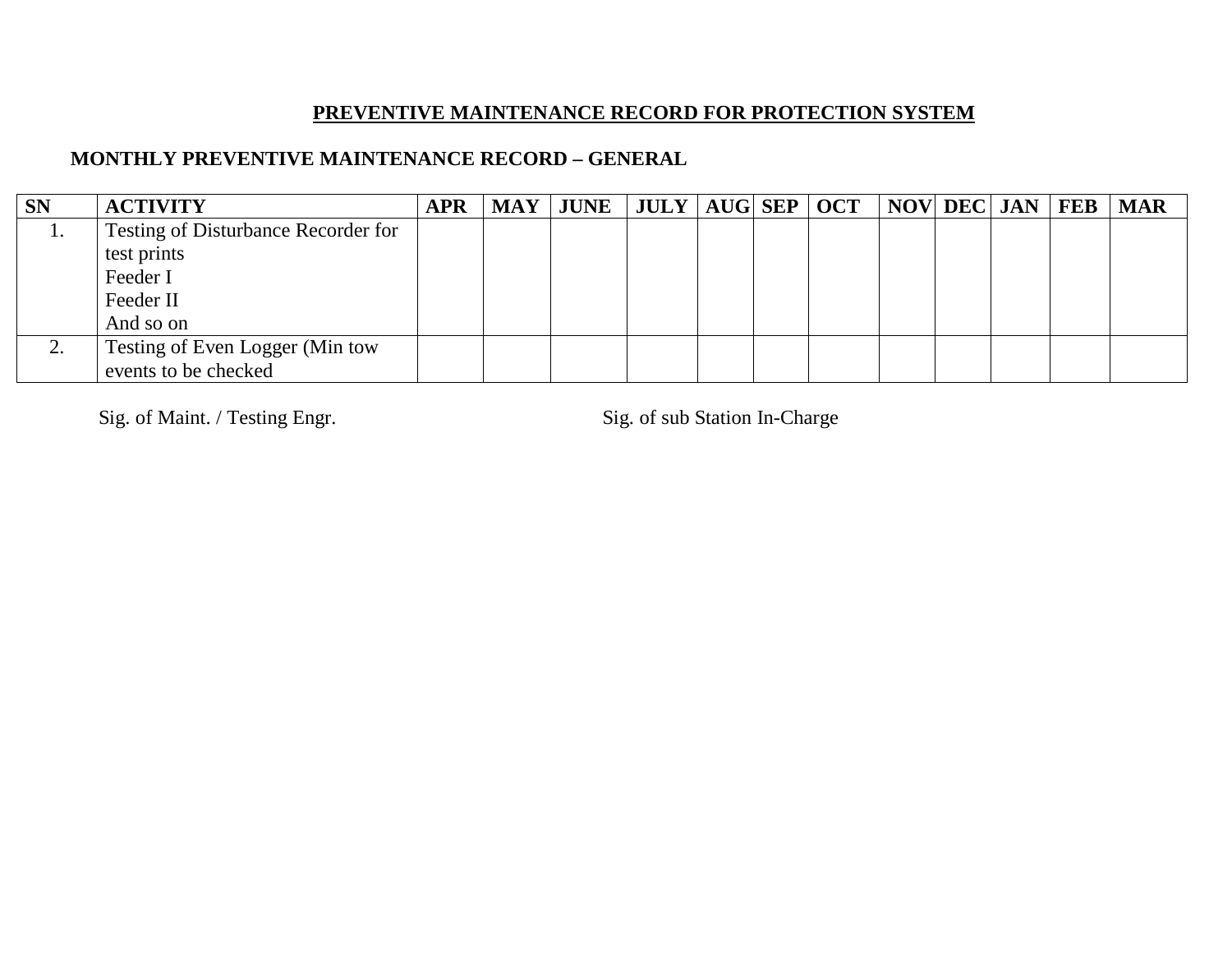

# **Standard acceptable technical values**

| 1.1 | Fresh Transformer oil before filling in Transformer            |                                               |                             |  |  |  |
|-----|----------------------------------------------------------------|-----------------------------------------------|-----------------------------|--|--|--|
|     | <b>Parameters</b>                                              | <b>Standard Values (Acceptable</b>            | <b>Source</b>               |  |  |  |
|     |                                                                | range)                                        |                             |  |  |  |
|     | (a) Appearance                                                 | Clear and transparent and free from           | IS 335 - 1993               |  |  |  |
|     |                                                                | suspended matter or sediments                 |                             |  |  |  |
|     | (b) Density at $29.5^{\circ}$ C                                | $0.89$ g/cm <sup>3</sup> (Max)                | IS 335 - 1993               |  |  |  |
|     | (c) Kinematic Viscosity at 27 <sup>0</sup> C at                | 27 cSt (Max) under consideration              | IS 335 - 1993               |  |  |  |
|     | $40^{\circ}$ C, Max                                            |                                               |                             |  |  |  |
|     | (d) Interfacial Tension (IFT) $27^{\circ}$ C                   | 0.04 N/m (Min)                                | IS 335 - 1993               |  |  |  |
|     | (e) Flash point, Pensky marten<br>(Closed)                     | $1400$ C (Min)                                | IS 335 - 1993               |  |  |  |
|     | (f) Pour point                                                 | $-6^{\circ}$ C (Max)                          | IS 335 - 1993               |  |  |  |
|     | (g) Acidity (Neutralisation Value)                             |                                               |                             |  |  |  |
|     | (i) Total acidity                                              | 0.03 mg KOH/ g (Max)                          | IS 335 - 1993               |  |  |  |
|     | (ii) Inorganic acidity/ alkalinity                             | <b>Nil</b>                                    | $\overline{1S\ 335} - 1993$ |  |  |  |
|     | (h) Corrosive Sulphur                                          | Non - Corrosive                               | IS 335 - 1993               |  |  |  |
|     | (i) Di-electric strength (Breakdown<br>voltage)                |                                               |                             |  |  |  |
|     | (i) New unfiltered oil                                         | 30 kV, rms (Min)                              | IS 335 - 1993               |  |  |  |
|     | (ii) After filtration                                          | 60 kV, rms (Min)                              | IS 335 - 1993               |  |  |  |
|     | (j) Dielectric Dissipation Factor (Tan                         | $0.002$ (Max)                                 | IS 335 - 1993               |  |  |  |
|     | $\overline{)$ DDF at 90 $\degree$ C                            |                                               |                             |  |  |  |
|     | (k) Specific Resistance (Resistivity)                          |                                               |                             |  |  |  |
|     | (i) at $90^{\circ}$ C                                          | $35*10^{12}$ $\Omega$ –cm (min)               | IS 335 - 1993               |  |  |  |
|     | $(ii)$ at 27 $^{\circ}$ C                                      | 1500*10 <sup>12</sup> Ω – cm (min)            | IS 335 - 1993               |  |  |  |
|     | (I) Oxidation stability                                        |                                               |                             |  |  |  |
|     | (i) Neutralization value after                                 | 0.40 mg KOH/g (Max)                           | IS 335 - 1993               |  |  |  |
|     | oxidation                                                      |                                               |                             |  |  |  |
|     | (ii) Total Sludge after Oxidation                              | 0.10% by weight (Max)                         | IS 335 - 1993               |  |  |  |
|     | (m) Ageing Characteristics after                               |                                               |                             |  |  |  |
|     | Acceleration ageing (open breaker                              |                                               |                             |  |  |  |
|     | method with copper catalyst)                                   |                                               |                             |  |  |  |
|     | (i) Specific Resistance                                        |                                               |                             |  |  |  |
|     | (Resistivity)                                                  |                                               |                             |  |  |  |
|     | at $27^{\circ}$ C                                              | 2.5 <sup>*</sup> 10 <sup>12</sup> Ω –cm (min) | IS 335 - 1993               |  |  |  |
|     | at $90^{\circ}$ C                                              | $0.2*10^{12}$ $\Omega$ –cm (min)              | IS 335 - 1993               |  |  |  |
|     | (ii) Dielectric Dissipation Factor (<br>Tan delta) at $90^0$ C | $0.2$ (Max)                                   | $IS$ 335 $-$ 1993           |  |  |  |
|     | (iii) Total Acidity                                            |                                               | $IS$ 335 $-$ 1993           |  |  |  |
|     | (iv) Total Sludge                                              | 0.05 mg KOH/ g (Max)<br>0.05% by weight (Max) | IS 335 - 1993               |  |  |  |
|     | (iv) Total Sulphur                                             | $0.15%$ (Max)                                 | IEC 60296-2003              |  |  |  |
|     | (n) Water content of new unfiltered                            | 50 ppm (Max)                                  | IS 335 - 1993               |  |  |  |
|     | oil                                                            |                                               |                             |  |  |  |
|     | (o) S. K. Value                                                | 4 to 8% by mass (Max)                         | $IEC - 60296, 2003$         |  |  |  |
|     | (q) Presence of Oxidation Inhibitor                            | Oil shall not contain antioxidant             | IS 335 - 1993               |  |  |  |
|     |                                                                | additives. Value of 0.05% by mass             |                             |  |  |  |
|     |                                                                | (Max) shall be treated as absence of          |                             |  |  |  |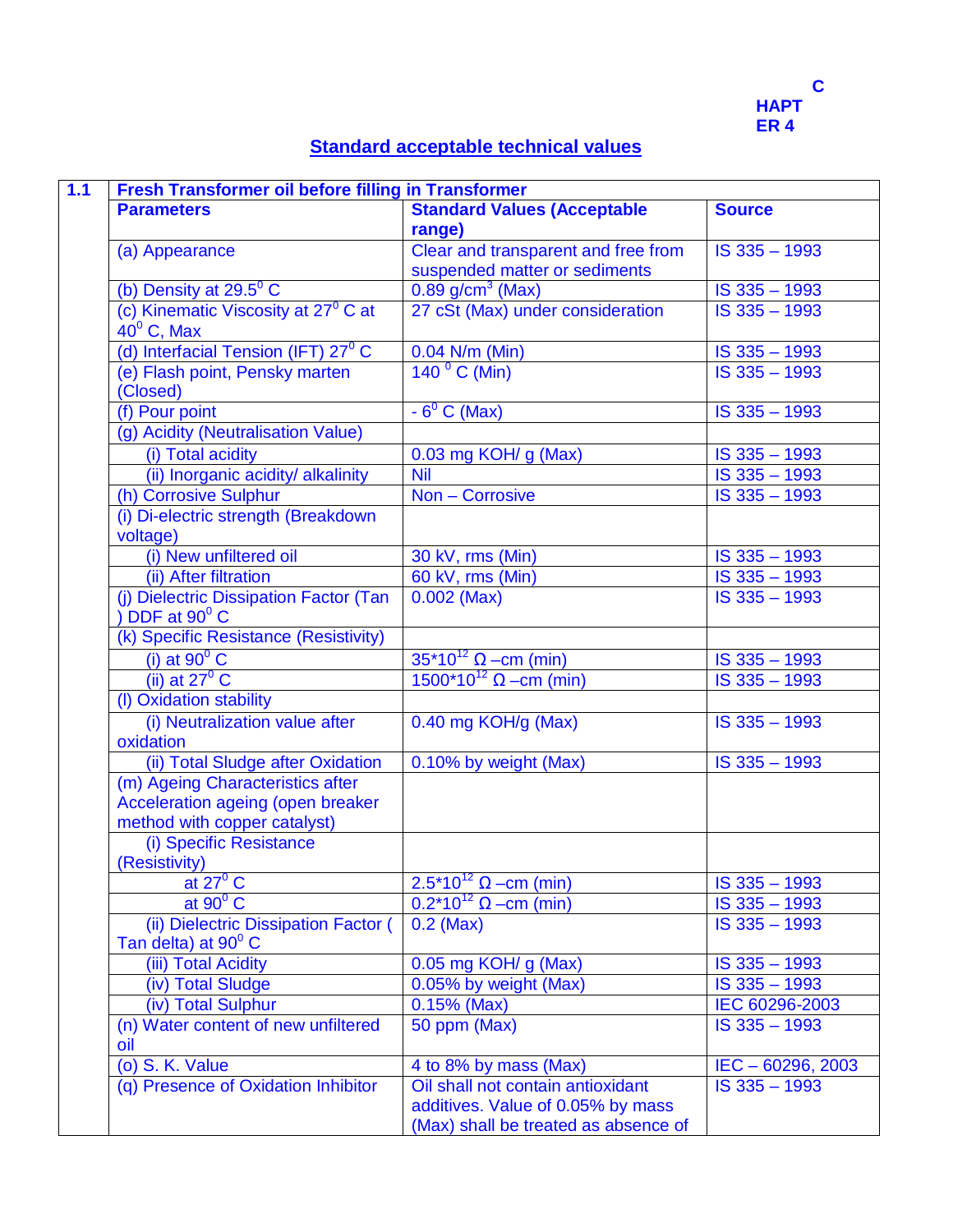|  |                                                                                                                                                   | <b>DBPC</b> - Phenolic type inhibitor              |                                                                                                                     |
|--|---------------------------------------------------------------------------------------------------------------------------------------------------|----------------------------------------------------|---------------------------------------------------------------------------------------------------------------------|
|  | (r) PCB content (Polychlorinated<br>Bipheyls)                                                                                                     | Not detectable 0.1 mg/kg (Max)                     | $IEC - 60296, 2003$                                                                                                 |
|  | (s) Dissolved Gas Analysis (DGA)                                                                                                                  | Not applicable                                     | IS 335 - 1993                                                                                                       |
|  | (t) $2$ – furfural (Furan Analysis, Test<br>method - IEC 61198:1993)                                                                              | $0.1$ mg/kg (Max)                                  | $IEC - 60296, 2003$                                                                                                 |
|  | (u) Furfural (Aging criteria for oil<br>immersed Power Transformer)                                                                               | Warning Trouble 1.5 ppm 15 ppm                     | CIGRE DOC. No.<br>227 Life<br><b>Management</b><br><b>Technique for</b><br><b>Power Transformer</b><br>$Page - 107$ |
|  | (v) Total Furan Content                                                                                                                           | 250 parts per billion (ppb)                        | <b>Transformer</b><br>Diagnostic USBR,<br>june 2003, Page 15                                                        |
|  | <b>Additional Requirement for inhibited</b><br>oil                                                                                                |                                                    |                                                                                                                     |
|  | <b>Inhibitor content (Antioxidation</b><br>additive content)<br><b>DBPC (Ditertiary Butyl Paracersol)</b><br><b>DBP</b> (Ditertiary Butly Phenol) | Minimum 0.08 % by mass and<br>maximum 0.4% by mass | Inhibitor content<br>determination (Test<br>Mehod: $IS - 13631$ )<br>$IEC - 60296, 2003$                            |
|  |                                                                                                                                                   | Minimum 0.15 % by mass and<br>maximum 0.3% by mass | Nynas and shell<br>Inhibited oil                                                                                    |

| 1.2 | <b>Transformer oil for in-service Transformer</b> |                                |                                             |                |  |  |  |
|-----|---------------------------------------------------|--------------------------------|---------------------------------------------|----------------|--|--|--|
|     | <b>Oil Parameters</b>                             | At the time of first Charging. | During O&M                                  |                |  |  |  |
|     | (a) Appearance                                    | Clear, free from sediment and  | <b>Clear without visible</b>                | IS 1866 - 2000 |  |  |  |
|     |                                                   | suspended matter               | contamination                               |                |  |  |  |
|     | (b) Break Down                                    | $40$ kV for < 72.5 kV          | 30 kV for < 72.5 kV                         | IS 1866 - 2000 |  |  |  |
|     | Voltage (BDV) (GAP                                | 50 kV for 72.5 to 170 kV       | 40 kV for 72.5 to 170 kV                    |                |  |  |  |
|     | $-2.5$ mm) min                                    | 60 kV for > 170 kV             | 50 kV for > 170 kV                          |                |  |  |  |
|     | (c) Water content                                 | 20 ppm for $<$ 72.5 kV         | No free moisture for<72.5 kV                | IS 1866 - 2000 |  |  |  |
|     | (Moisture) (Max)                                  | 15 ppm for 72.5 to 170 kV      | 40 ppm for 72.5 to 170 kV                   |                |  |  |  |
|     |                                                   | 10 ppm for $> 170$ kV          | 20 ppm for $> 170$ kV                       |                |  |  |  |
|     | (d) Acidity                                       | 0.03 mg KOH/g                  | 0.3 mg KOH/g                                | IS 1866 - 2000 |  |  |  |
|     | (Neutralization value                             |                                |                                             |                |  |  |  |
|     | (Max)                                             |                                |                                             |                |  |  |  |
|     | (e) Sediment &                                    | $0.01\%$ by mass               | 0.02 by mass                                | IS 1866 - 2000 |  |  |  |
|     | Sludge (Max)                                      |                                |                                             |                |  |  |  |
|     | (f) Resistivity                                   |                                |                                             |                |  |  |  |
|     | (i) Resistivity at $20^0$                         |                                | $1*10^{12}$ Ohm-cm                          | IS 1866 - 2000 |  |  |  |
|     | C (Min)                                           |                                |                                             |                |  |  |  |
|     | (ii) Resistivity at $90^\circ$                    | $6*10^{12}$ Ohm-cm             | $0.1*10^{12}$ Ohm-cm                        | IS 1866 - 2000 |  |  |  |
|     | C (Min)                                           |                                |                                             |                |  |  |  |
|     | (g) Dielectric                                    | $0.015$ for < 170 kV           | 1.0 for <170 kV                             | IS 1866 - 2000 |  |  |  |
|     | <b>Dissipation factor at</b>                      | 0.01 for £170 kV               | 0.2 for 170 kV                              |                |  |  |  |
|     | $90^{\circ}$ C and 40-60 Hz                       |                                |                                             |                |  |  |  |
|     | (Tan Delta/power                                  |                                |                                             |                |  |  |  |
|     | factor) (Max)                                     |                                |                                             |                |  |  |  |
|     | (h) Inter Facial                                  | $35$ mN/m                      | $15$ mN/ $m$                                | IS 1866 - 2000 |  |  |  |
|     | Tension (IFT) AT                                  |                                |                                             |                |  |  |  |
|     | $27^{\circ}$ C (Min)                              |                                |                                             |                |  |  |  |
|     | (i) Flash Point (Min)                             | $140^{\circ}$ C                | Max decrease of $15^{\circ}$ C from initial | IS 1866 - 2000 |  |  |  |
|     |                                                   |                                | value                                       |                |  |  |  |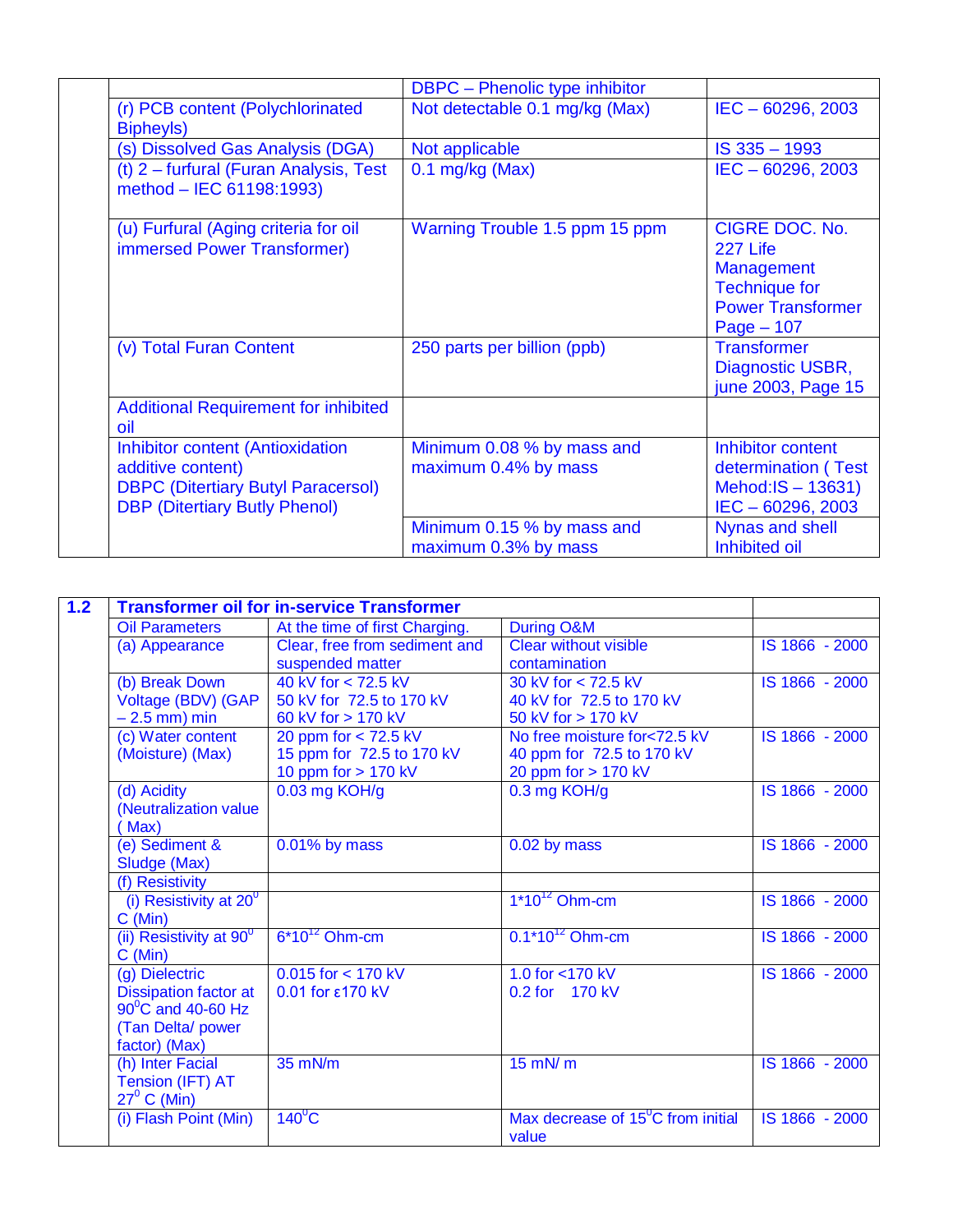| (j) Density at $29.5^{\circ}$ C<br>(Max)                 | $0.89$ g/cm3                                      | <b>Not Essential</b> | IS 1866 - 2000     |
|----------------------------------------------------------|---------------------------------------------------|----------------------|--------------------|
| (k) Kinematic<br>Viscosity at 27 <sup>°</sup> C<br>(Max) | 27 cSt                                            | <b>Not Essential</b> | IS 1866 - 2000     |
| (I) Pour point (Max)                                     | $-6^{\circ}$ C                                    | <b>Not Essential</b> | IS 1866 - 2000     |
| (m) Oxidation<br>stability of<br>uninhibited old         |                                                   |                      |                    |
| (i) Neutralization<br>value (Max)                        | 0.4 mg KOH/g                                      | <b>Not Essential</b> | IS 1866 - 2000     |
| (ii) Sludge (Max)                                        | $0.1\%$ by mass                                   | <b>Not Essential</b> | IS 1866 - 2000     |
| Additional<br>requirement for<br>inhibited oil           |                                                   |                      |                    |
| (n) Oxidation<br><b>Stability of inhibited</b><br>oil    | Minimum 0.08% by mass and<br>maximum 0.4% by mass | <b>Not Essential</b> | IEC 60296,<br>2003 |

| 1.3 | <b>Dissolved Gas Analysis (DGA)</b>                     |                                                                         |                               |  |  |  |
|-----|---------------------------------------------------------|-------------------------------------------------------------------------|-------------------------------|--|--|--|
|     | <b>Typical rates of gas</b>                             | Values in milliliters per day                                           | IEC: 60599-1999 See           |  |  |  |
|     | increase for power                                      |                                                                         | note Below                    |  |  |  |
|     | transformers                                            |                                                                         |                               |  |  |  |
|     | Hydrogen (H <sub>2</sub> )                              | $5$                                                                     |                               |  |  |  |
|     | Methane (CH <sub>4</sub> )                              | $\overline{2}$                                                          |                               |  |  |  |
|     | Ethane $(C_2H_6)$                                       | $\leq$ 2                                                                |                               |  |  |  |
|     | Ethylene $(C_2H_4)$                                     | $\leq$ 2                                                                |                               |  |  |  |
|     | Acetylene $((C2H2)$                                     | < 0.1                                                                   |                               |  |  |  |
|     | <b>Carbon Monoxide</b>                                  | < 50                                                                    |                               |  |  |  |
|     | (CO)                                                    |                                                                         |                               |  |  |  |
|     | Carbon dioxide (CO <sub>2</sub> )                       | $200$                                                                   |                               |  |  |  |
|     |                                                         | Equation to calculate the rate of gas increase as per IEC: 60599 - 1999 |                               |  |  |  |
|     | Rate – $(Y_2-Y_1)m/\{>(d2 - d1)\}$ m1/day               |                                                                         |                               |  |  |  |
|     | Where                                                   |                                                                         |                               |  |  |  |
|     | $Y_1$ = is the reference analysis                       |                                                                         |                               |  |  |  |
|     | $Y_2$ = is the last analysis                            |                                                                         |                               |  |  |  |
|     | $(Y_2-Y_1)$ – is the increase in micro litre per litre. |                                                                         |                               |  |  |  |
|     | $M =$ is the mass of oil, in kilograms                  |                                                                         |                               |  |  |  |
|     |                                                         | $P =$ is the mass density, in kilograms per cubic metre.                |                               |  |  |  |
|     | $d_2$ = is the date for $Y_1$                           |                                                                         |                               |  |  |  |
|     | $d1 = is$ the date for $Y_2$                            |                                                                         |                               |  |  |  |
| 1.4 | <b>Transformers/ Reactors</b>                           |                                                                         |                               |  |  |  |
|     | Ten Delta for bushing<br>at $20^{\circ}$ C              | 0.007                                                                   | $IEC - 60137$                 |  |  |  |
|     | <b>Capacitance for</b>                                  | -5% to +10% Variation                                                   |                               |  |  |  |
|     | <b>Bushing</b>                                          |                                                                         |                               |  |  |  |
|     | <b>Contact Resistance</b>                               | 10 Micro - Ohm/Connector                                                | NGC, UK                       |  |  |  |
|     | of Bushing                                              |                                                                         | Recommendation                |  |  |  |
|     | <b>Ten Delta for</b>                                    | 0.007                                                                   | IEEC/C57.12.90.1999           |  |  |  |
|     | Windings at 20°C                                        |                                                                         |                               |  |  |  |
|     | <b>Ten Delta for</b>                                    | 0.005                                                                   | <b>Transformer Diagnostic</b> |  |  |  |
|     | Windings at 20 <sup>°</sup> C                           |                                                                         | USBR, June 2003               |  |  |  |
|     | (Power factor)                                          |                                                                         |                               |  |  |  |
|     | Rate of Rise of Tan                                     | 0.001 Per year (Max)                                                    |                               |  |  |  |
|     | Delta (Bushing &                                        |                                                                         |                               |  |  |  |
|     | Winding)                                                |                                                                         |                               |  |  |  |
|     | <b>Magnetizing current</b>                              | If the excitation current is less than 50 milli amperes                 | <b>Transformer Diagnostic</b> |  |  |  |
|     | test (Excitation                                        | (mA), the difference between the two higher currents                    | USBR, June 2003               |  |  |  |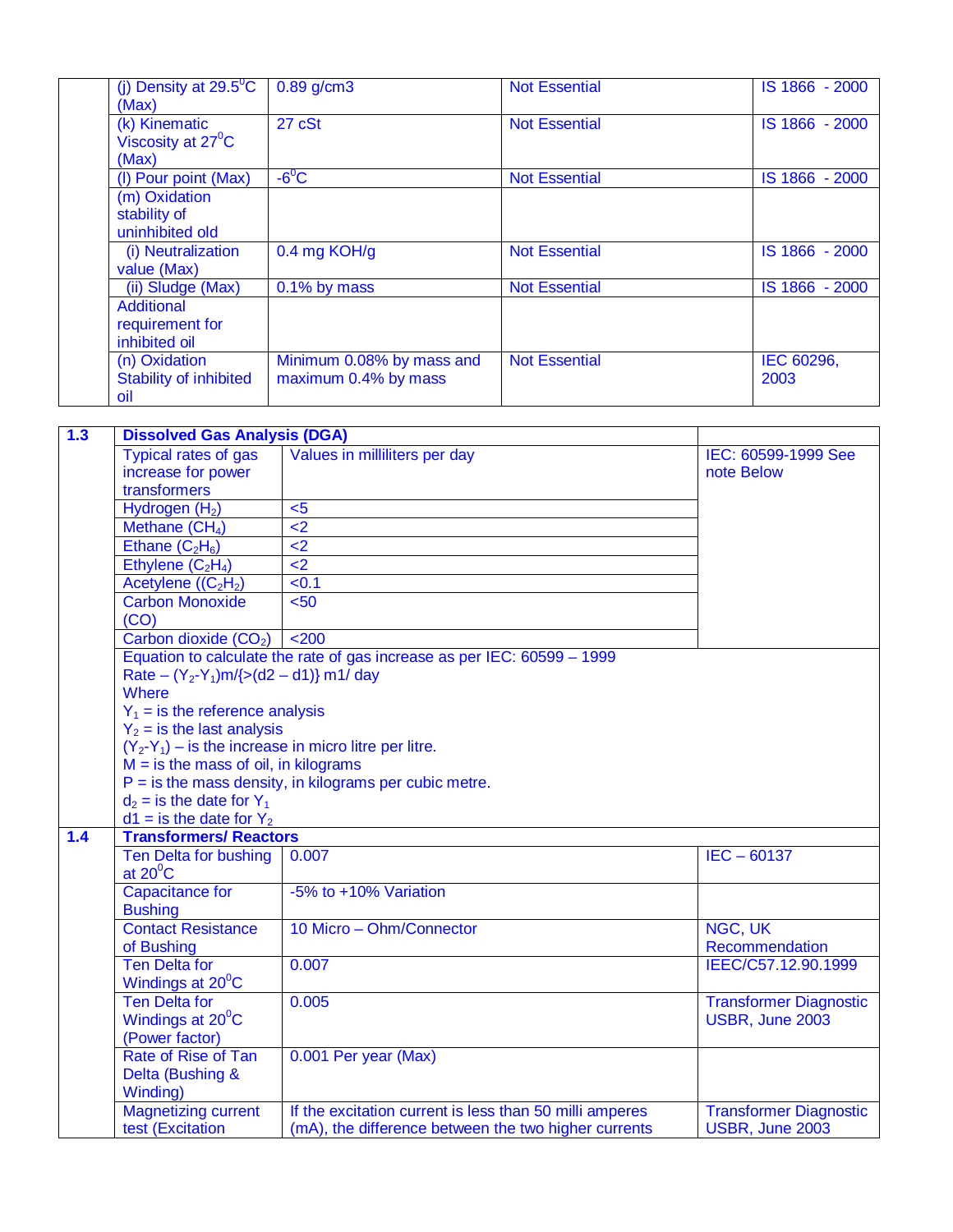| current test)                | should be less than 10%. If the excitation current more<br>than 50 mA, the difference should be less than 5%. In<br>will be greater. | general, if there is an internal problem, these differences |                              |
|------------------------------|--------------------------------------------------------------------------------------------------------------------------------------|-------------------------------------------------------------|------------------------------|
| <b>Magnetic Balance</b>      |                                                                                                                                      | Value of supply voltage (230 V AC) in one phase is equal    |                              |
| <b>Test (Three Phase)</b>    | to sum voltage induced in other two phase.                                                                                           |                                                             |                              |
|                              |                                                                                                                                      |                                                             |                              |
|                              | When supply voltage in middle limb, voltage induced in                                                                               |                                                             |                              |
|                              | outer limbs should equal and roughly half of the supply                                                                              |                                                             |                              |
|                              | voltage.                                                                                                                             |                                                             |                              |
| <b>Winding resistance</b>    | ± %5 difference between phases or from Factory tests.                                                                                |                                                             |                              |
| <b>Transformer and</b>       |                                                                                                                                      |                                                             |                              |
| <b>Reactor (Resistance)</b>  |                                                                                                                                      |                                                             |                              |
| converted to $75^{\circ}$ C) |                                                                                                                                      |                                                             |                              |
| <b>Voltage Ratio of</b>      | ± %5 difference from Factory tests.                                                                                                  |                                                             |                              |
| <b>Transformer (All</b>      |                                                                                                                                      |                                                             |                              |
| Taps)                        |                                                                                                                                      |                                                             |                              |
|                              |                                                                                                                                      |                                                             |                              |
| <b>Insulation Value</b>      | Min insulation values for one minute resistance                                                                                      |                                                             |                              |
| (Thumb Rule/                 | measurement for transformers may be determined by                                                                                    |                                                             |                              |
| <b>Empirical Formula)</b>    | using the following formuls:                                                                                                         |                                                             |                              |
|                              | $R = CE / \sqrt{kVA}$ Where                                                                                                          |                                                             |                              |
|                              |                                                                                                                                      |                                                             |                              |
|                              | $R =$ Insulation resistance, in M $\Omega$                                                                                           |                                                             |                              |
|                              | C= 1.5 for oil filled transformers at $20^{\circ}$ C, assuming that                                                                  |                                                             |                              |
|                              | the transformer's insulating oil is dry, acid free, and                                                                              |                                                             |                              |
|                              | sludge free.                                                                                                                         |                                                             |                              |
|                              | = 30.0 for un-tanked oil impregnated transformers.                                                                                   |                                                             |                              |
|                              | $E - Voltages rating, in V, of one of the single phase$                                                                              |                                                             |                              |
|                              | windings ( $ph - to ph$ for delta connected and $ph - to$                                                                            |                                                             |                              |
|                              | neutral for wye connected transformers)                                                                                              |                                                             |                              |
|                              | $kVA =$ Rated capacity of the winding under test (If the                                                                             |                                                             |                              |
|                              |                                                                                                                                      | winding under test is three-phase and the three individual  |                              |
|                              | windings are being tested as one, the rated capacity of                                                                              |                                                             |                              |
|                              | three-phase winding is used.                                                                                                         |                                                             |                              |
|                              |                                                                                                                                      |                                                             |                              |
| <b>IR Value of Winding</b>   | <b>Rated Voltage Class of</b>                                                                                                        | Min desired IR value at 1                                   |                              |
| (Min)                        | winding                                                                                                                              | minute at $30^{\circ}$ C (Mega ohm)                         |                              |
|                              | <b>11 kV</b>                                                                                                                         | 300                                                         |                              |
|                              |                                                                                                                                      |                                                             |                              |
|                              | 33 kV                                                                                                                                | 400                                                         |                              |
|                              | 66 kV & above                                                                                                                        | 500                                                         |                              |
| <b>Polarization index</b>    | <b>Polarization index</b>                                                                                                            | <b>Insulation Condition</b>                                 |                              |
| (Ratio of IR values at       | Less that 1                                                                                                                          | <b>Dangerous</b>                                            |                              |
| 10 min to 1 min)             | $1.0 - 1.1$                                                                                                                          | Poor                                                        |                              |
|                              | $1.1 - 1.25$                                                                                                                         | Questionable                                                |                              |
|                              | $1.25 - 2.0$                                                                                                                         | Fair                                                        |                              |
|                              | $2.0 - 4.0$                                                                                                                          | Good                                                        |                              |
|                              | Above 4.0                                                                                                                            | Good                                                        |                              |
| <b>CORE INSULATION</b>       | 1000K Ohms at 2.5/3.5 kV DC for 1 min                                                                                                |                                                             |                              |
| <b>TEST Min (Between</b>     |                                                                                                                                      |                                                             |                              |
| CL and CC +G with            |                                                                                                                                      |                                                             |                              |
| tank grounded)               |                                                                                                                                      |                                                             |                              |
| <b>Transformer Neutral</b>   | Below 1 ohm                                                                                                                          |                                                             |                              |
| <b>Resistance Value</b>      |                                                                                                                                      |                                                             |                              |
| <b>Turret/Neutral</b>        | ±3%                                                                                                                                  |                                                             | $IS - 2705$                  |
|                              |                                                                                                                                      |                                                             |                              |
| <b>Resistance Value</b>      |                                                                                                                                      |                                                             |                              |
| <b>Vibration level for</b>   | 200 Microns (Peak to Peak)                                                                                                           |                                                             |                              |
| <b>Reactors</b>              | 60 Microns (Average)                                                                                                                 |                                                             |                              |
| <b>Sweep Frequency</b>       | In general, changes of +/- 3 dB (or more) in following                                                                               |                                                             | Euro - Double Client         |
| <b>Response Analysis</b>     | frequency range may indicate following faults:                                                                                       |                                                             | <b>Committee Transformer</b> |
| Test (20 Hz to 2)            | <b>Frequency Range</b>                                                                                                               | <b>Diagnostic</b>                                           |                              |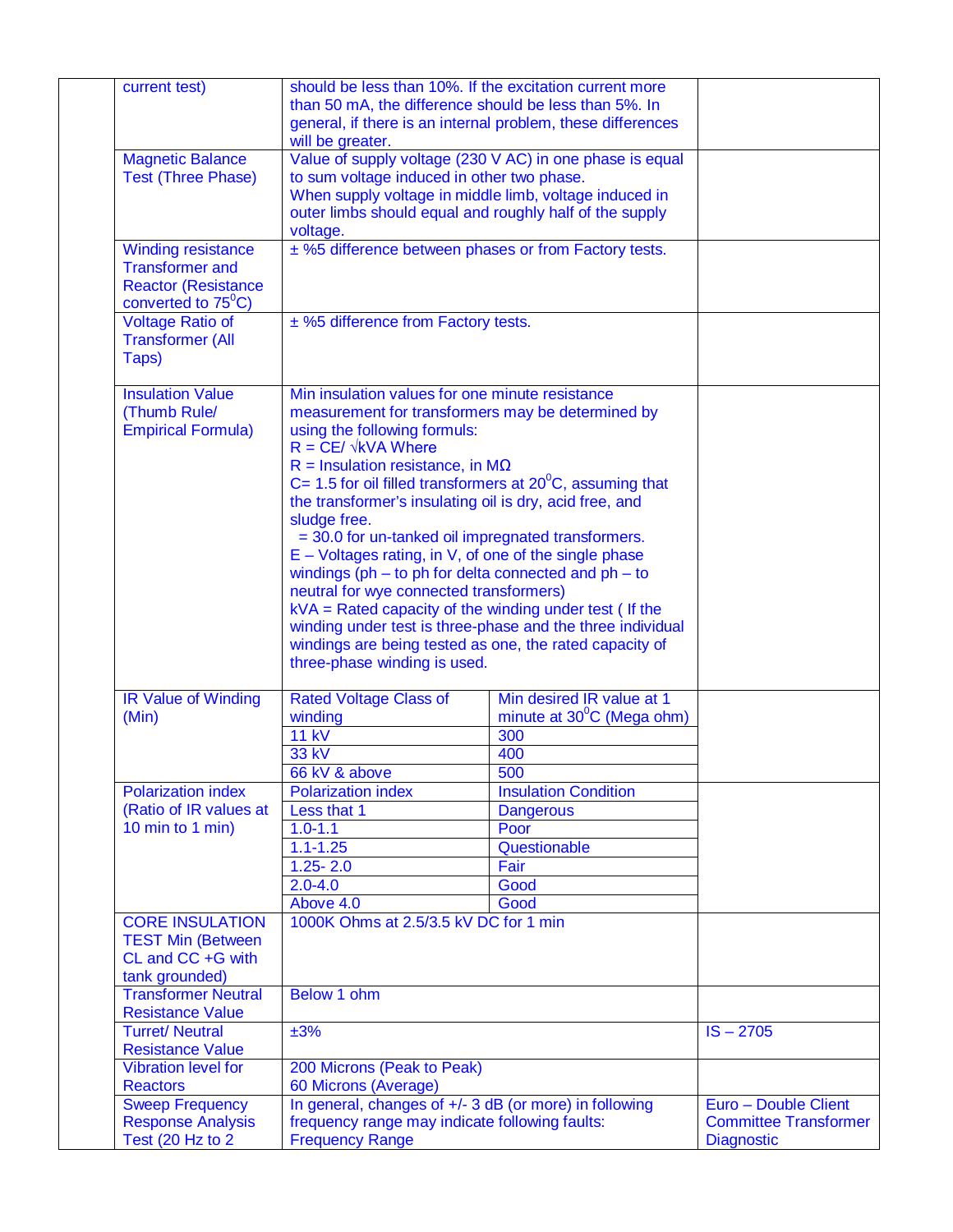|     | MHz)                         | <b>Probable Fault</b>                                        |                   |                  |                      | USBR, June 2003               |  |
|-----|------------------------------|--------------------------------------------------------------|-------------------|------------------|----------------------|-------------------------------|--|
|     |                              | 5Hz to 2 KHz                                                 |                   |                  |                      |                               |  |
|     |                              | Shorted turns, open circuit, residual magnetism or core      |                   |                  |                      |                               |  |
|     |                              | movement                                                     |                   |                  |                      |                               |  |
|     |                              | 50 Hz to 20 KHz                                              |                   |                  |                      |                               |  |
|     |                              | Bulk movement of windings relative to each other             |                   |                  |                      |                               |  |
|     |                              | 500 Hz to 2 MHz                                              |                   |                  |                      |                               |  |
|     |                              | Deformation within a winding                                 |                   |                  |                      |                               |  |
|     | 25 Hz to 10 MHz              |                                                              |                   |                  |                      |                               |  |
|     |                              | Problems with winding leads and/ or test lead placement.     |                   |                  |                      |                               |  |
|     | <b>Moisture</b>              | <b>IEEE Std. 62-1995</b>                                     |                   |                  |                      |                               |  |
|     | measurement of               |                                                              |                   |                  |                      |                               |  |
|     | winding (RVM                 |                                                              |                   |                  |                      |                               |  |
|     | <b>Measurement</b> )         |                                                              |                   |                  |                      |                               |  |
|     | Insulation condition         | % Moisture by dry weight in<br>% Water saturation of oil ( ) |                   |                  |                      | CIGRE DOC No. 227.            |  |
|     |                              | paper (Wp)                                                   |                   |                  |                      | Life management               |  |
|     | Dry (at                      | $0.5 - 1.0%$                                                 |                   | < 5%             |                      | <b>Technique for Power</b>    |  |
|     | commissioning)               |                                                              |                   |                  |                      | <b>Transformer Page 119</b>   |  |
|     | Normal in operation          | 2%                                                           |                   |                  |                      |                               |  |
|     | Wet                          | $2 - 4%$                                                     |                   | 6-20%            |                      |                               |  |
|     | <b>Extremely wet</b>         | $>4.5\%$                                                     |                   | $>30\%$          |                      |                               |  |
|     |                              |                                                              |                   |                  |                      |                               |  |
|     | Degree of                    | <b>New insulation</b>                                        |                   |                  | 1,000 DP to 1,400 DP | <b>EPRI's Guidelines for</b>  |  |
|     | polymerization (DP)          |                                                              |                   |                  |                      | the life Extension of         |  |
|     |                              | 60% to 66% life remaining                                    |                   | <b>500 DP</b>    |                      | Substations, 2002             |  |
|     |                              | 30% life remaining                                           |                   | 300 DP<br>200 DP |                      | Update, Chapter 3,<br>Table 7 |  |
|     |                              | 0 life remaining                                             |                   |                  |                      |                               |  |
|     |                              |                                                              |                   |                  |                      | <b>DP Values for</b>          |  |
|     |                              |                                                              |                   |                  |                      | <b>Estimating Remaining</b>   |  |
|     |                              |                                                              |                   |                  |                      | paper life.                   |  |
| 1.5 | <b>CIRCUIT BREAKERS</b>      |                                                              |                   |                  |                      |                               |  |
|     |                              |                                                              |                   |                  |                      |                               |  |
|     |                              |                                                              |                   |                  |                      |                               |  |
|     | Dew Point of SF <sub>6</sub> | Dew point values as per Annexure - II                        |                   |                  |                      |                               |  |
|     | Gas                          |                                                              |                   |                  |                      |                               |  |
|     | <b>Dew Point of</b>          | +45 <sup>°</sup> C at Atmospheric Pressure                   |                   |                  |                      |                               |  |
|     | operating air                |                                                              |                   |                  |                      |                               |  |
|     | (A) CB Operating             | 400 kV                                                       | <b>220 kV</b>     |                  | <b>132 kV</b>        | IEC-62271-100 (2001)          |  |
|     | timing                       |                                                              |                   |                  |                      |                               |  |
|     | (a) Closing time             | $150$ ms                                                     | $150 \text{ ms}$  |                  | <b>150 ms</b>        |                               |  |
|     | (Max)                        |                                                              |                   |                  |                      |                               |  |
|     | (b) Trip time (Max)          | 25 <sub>ms</sub>                                             | <b>35 ms</b>      |                  | <b>45 ms</b>         | IEC-62271-100                 |  |
|     | (c) Close/Trip time          | 50 ms                                                        | 5.0 <sub>ms</sub> |                  | 5.0 <sub>ms</sub>    | 2001                          |  |
|     | pole discrepancy at          | 3.33 ms                                                      | 3.33 ms           |                  | 3.33 ms              |                               |  |
|     | rated operating              |                                                              |                   |                  |                      |                               |  |
|     | pressure                     |                                                              |                   |                  |                      |                               |  |
|     | - Phase to Phase             | 2.5 <sub>ms</sub>                                            | 2.5 <sub>ms</sub> |                  | 2.5 <sub>ms</sub>    | IEC-62271-100 (2001)          |  |
|     | (Max) close open             |                                                              |                   |                  |                      |                               |  |
|     | -Break to Break              | $35 \text{ ms}$                                              | <b>35 ms</b>      |                  | <b>35 ms</b>         |                               |  |
|     | (Max) of same phase          | 300 ms                                                       | 300 ms            |                  | 300 ms               |                               |  |
|     | (d) CO time (min)            | $±5$ ms                                                      | $±5$ ms           |                  | $±5$ ms              | With simultaneous             |  |
|     |                              | ±3ms                                                         | ±3ms              |                  | ±3ms                 | close & trip command.         |  |
|     | (e) Trip delay time          |                                                              |                   |                  |                      |                               |  |
|     | for DCRM test (CO            |                                                              |                   |                  |                      |                               |  |
|     | operation) - Minimum         |                                                              |                   |                  |                      |                               |  |
|     | (f) Deviation from           |                                                              |                   |                  |                      |                               |  |
|     | standard timings as          |                                                              |                   |                  |                      |                               |  |
|     | per GTP of                   |                                                              |                   |                  |                      |                               |  |
|     | manufactures - close<br>open |                                                              |                   |                  |                      |                               |  |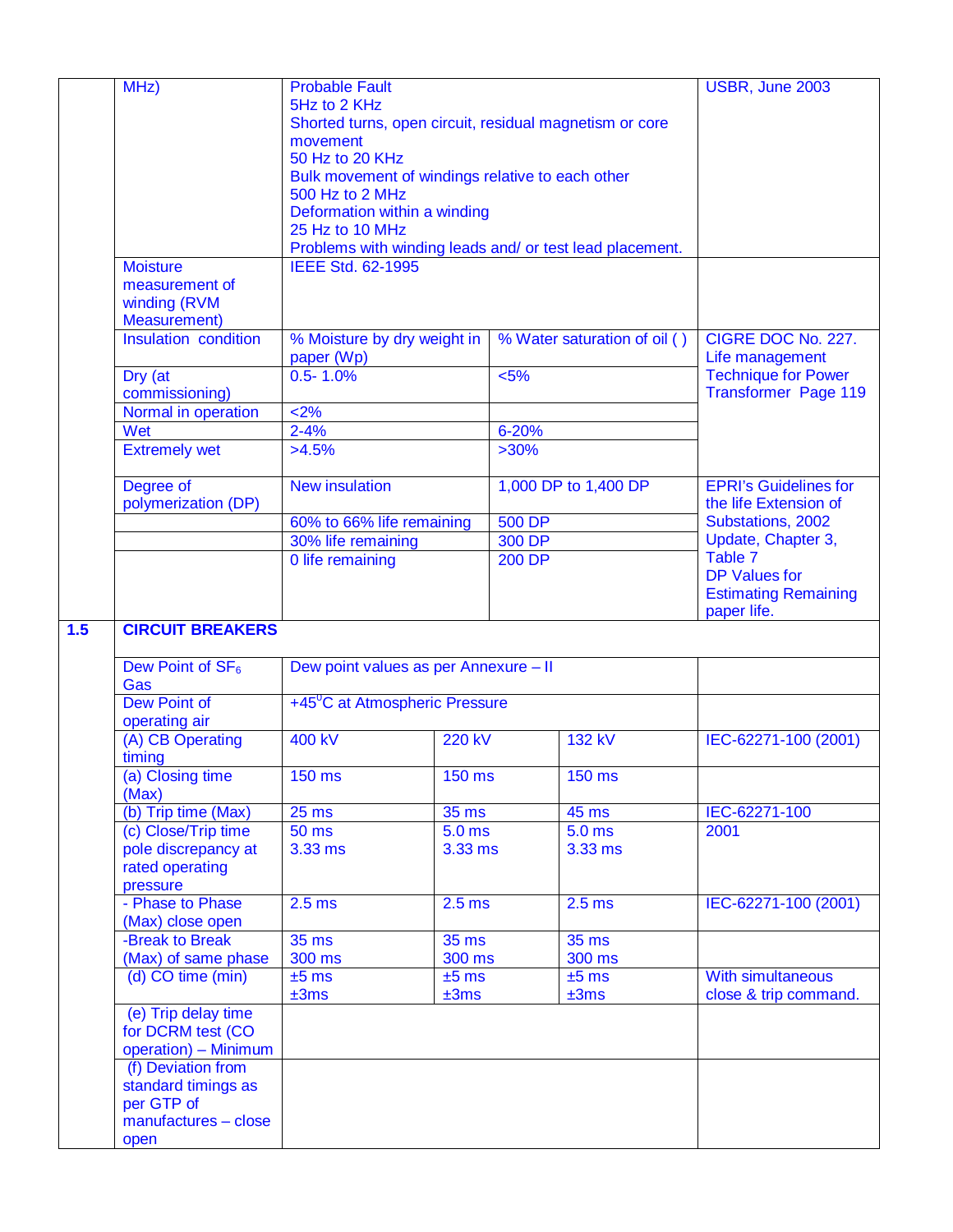| (B) Travel of               | <b>ABB</b>                             | 200 mm        | IEC-62271-100 (2001)    |
|-----------------------------|----------------------------------------|---------------|-------------------------|
| operating rod               | <b>CGL</b>                             | 230 mm        |                         |
|                             | <b>BHEL</b>                            | <b>130 mm</b> |                         |
|                             | Alstom (Imported)                      | <b>184 mm</b> |                         |
| (C) PIR time                | 400 kV                                 |               | <b>Manufactures</b>     |
| - BHEL make                 | 12-16 ms                               |               | Recommendations.        |
| - CGL make                  | 8-12 ms                                |               |                         |
| - ABB mak                   | 8-10 ms                                |               |                         |
| - NGEF make                 | 8-12 ms                                |               |                         |
| - M&G make                  | $8-12$ ms                              |               |                         |
| - TELK make -               | $8-12$ ms                              |               |                         |
| Alstom make (HVDC)          | $8-12$ ms                              |               |                         |
| -ABB make (HVDC)            | 8-12 ms                                |               |                         |
| (D) PIR operating           | 5 ms (Min) at rated pressure           |               |                         |
| time prior to opening       |                                        |               |                         |
| of main contacts            |                                        |               |                         |
| (ABB, CGL, NGEF             |                                        |               |                         |
| make CBs)                   |                                        |               |                         |
| (E) PIR and main            | 5 ms (Min) at rated pressure           |               |                         |
| contacts overlap time       |                                        |               |                         |
| (BHEL, M&G, ABB             |                                        |               |                         |
| (imported make CBs)         |                                        |               |                         |
|                             |                                        |               |                         |
|                             |                                        |               |                         |
|                             |                                        |               |                         |
|                             |                                        |               |                         |
|                             |                                        |               |                         |
| (F) Tan delta of            | 0.007                                  |               | Since temperature       |
| grading capacitors          |                                        |               | correction factor for   |
| (G) Rate of rise in         | 0.001 per year (max)                   |               | Tan Delta depends on    |
| <b>Tan dalta</b>            |                                        |               | make, type and also     |
|                             |                                        |               | again conditions, the   |
|                             |                                        |               | correction factors for  |
|                             |                                        |               | different types/ makes  |
|                             |                                        |               | are different. Hence no |
|                             |                                        |               | standard temperature    |
|                             |                                        |               | error factors can be    |
|                             |                                        |               | applied                 |
| (H) Capacitance of          | Within ±5% of the rated value          |               |                         |
| grading capacitors          |                                        |               |                         |
| (I) Contact                 | <b>400 kV</b><br><b>220 kV</b>         | 132 kV 150    |                         |
| <b>Resistance of CB (in</b> | 100                                    | 100           |                         |
| Micro-Ohm)                  |                                        |               |                         |
| (J) Contact                 | 10 Micro-Ohm per connector             |               | NGC, UK                 |
| <b>Resistance of CB</b>     |                                        |               | <b>Recommendations</b>  |
| terminal connector          |                                        |               |                         |
| (K) Evacuation level        | 5mbar (min)                            |               |                         |
| before SF6 gas filling      |                                        |               |                         |
| (L) N2 leakage rate         | 3 bar per year (max)                   |               |                         |
| from N2 accumulator         |                                        |               |                         |
| (M) IR VALUE                |                                        |               |                         |
| 1. Phase - Earth            | 1000 M-Ohm (Min) by 5.0/10.0 kV megger |               |                         |
| 2. Across open              | 1000 M-Ohm (Min) by 5.0/10.0 kV megger |               |                         |
| contacts                    |                                        |               |                         |
| 3. Control cables           | 50 M-Ohm (Min) by 0.5 kV megger.       |               |                         |
| (N) PRESSURE                |                                        |               |                         |
| <b>SWITCH SETTINGS</b>      |                                        |               |                         |
| - SF6 gas pressure          | Within ±0.1 Bar of set value.          |               |                         |
| switches                    |                                        |               |                         |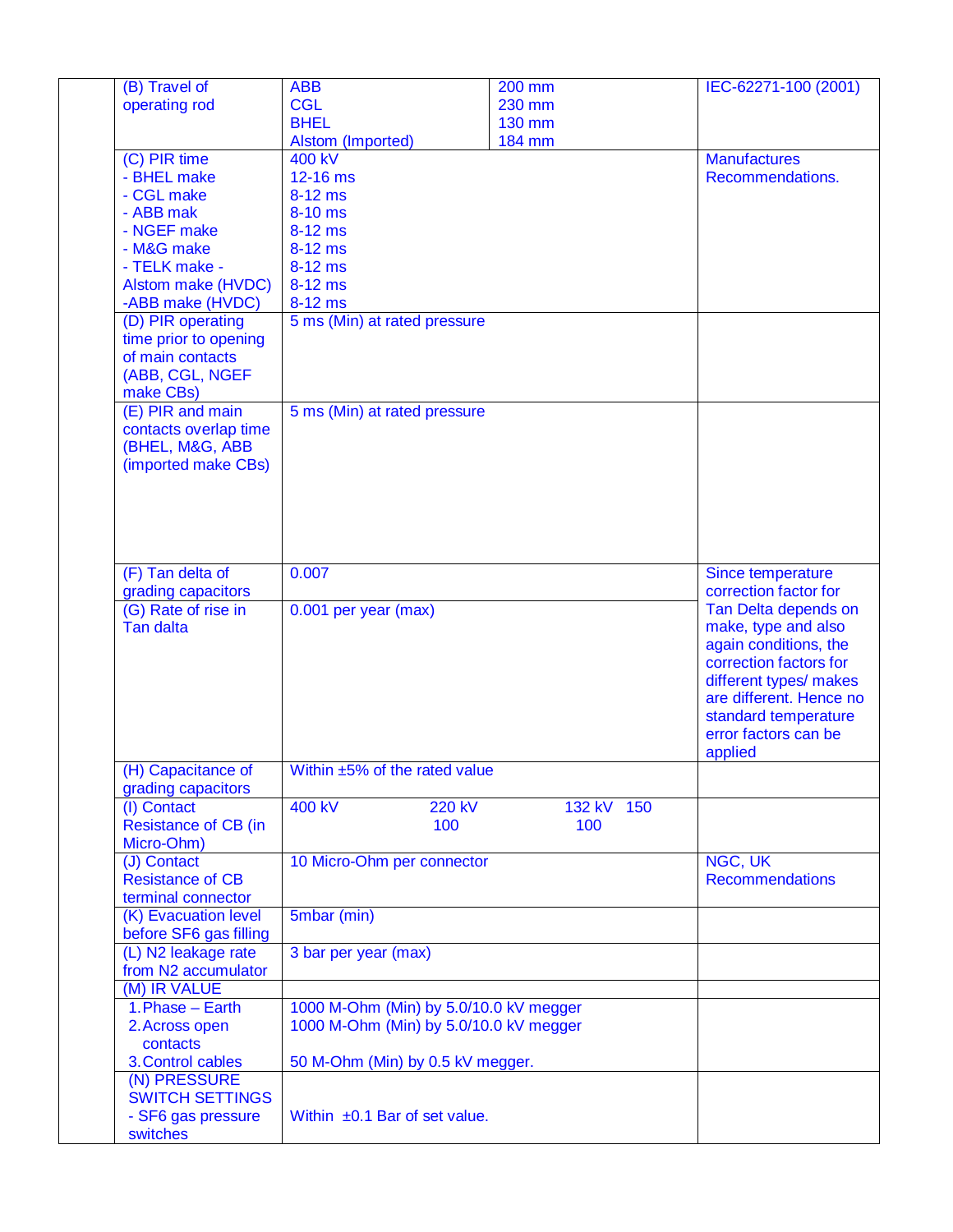|     | - Operating air                        | Within ±0.1 Bar of set value                                                           |                                                  |
|-----|----------------------------------------|----------------------------------------------------------------------------------------|--------------------------------------------------|
|     | pressure switches                      |                                                                                        |                                                  |
|     | - Operating oil<br>pressure switches   | Within $\pm 0.1$ Bar of set value                                                      |                                                  |
|     | (O) BDV of oil used                    |                                                                                        |                                                  |
|     | for MOCB                               |                                                                                        |                                                  |
|     | - At the time of filling               | 40 kV at 2.5 MM GAP (Min)                                                              | <b>Manufactures</b>                              |
|     | -During O&M                            | 20 kV at 2.5 MM GAP (Min)                                                              | <b>Recommendations</b>                           |
| 1.6 | <b>CURRENT TRANSFORMERS</b>            |                                                                                        |                                                  |
|     | (A) IR Value                           | 1000 M-OHM (Min)                                                                       | by 5.0/10.0 kV Megger                            |
|     | -Primary - Earth                       | 50 M-OHM (Min)                                                                         | by 0.5 kV Megger                                 |
|     | -Secondary - Earth                     | 50 M-OHM (Min)                                                                         | by 0.5 kV Megger                                 |
|     | -Control Cables<br>Tan delta value     | 0.007                                                                                  |                                                  |
|     | Rate of rise in Tan                    | 0.001 per year (max)                                                                   | Since temperature<br>correction factor for       |
|     | <b>Delta</b>                           |                                                                                        | Tan - Delta depends                              |
|     |                                        |                                                                                        | on make, type and also                           |
|     |                                        |                                                                                        | ageing conditions, the                           |
|     |                                        |                                                                                        | correction factors for                           |
|     |                                        |                                                                                        | different types/ makes                           |
|     |                                        |                                                                                        | are different. Hence, no                         |
|     |                                        |                                                                                        | standard temperature<br>error factors can be     |
|     |                                        |                                                                                        | applied.                                         |
|     | (B) Monitoring of                      | <b>Yearly monitoring</b>                                                               |                                                  |
|     | Tan delta                              | Half yearly monitoring<br>÷,                                                           |                                                  |
|     | • Upto 0.007 (rise @                   | <b>Replace the CT</b>                                                                  |                                                  |
|     | 0.001)                                 |                                                                                        |                                                  |
|     | $\bullet$ 0.007 to 0.011               |                                                                                        |                                                  |
|     | $-0.011$                               |                                                                                        |                                                  |
|     |                                        |                                                                                        |                                                  |
|     | <b>Terminal connector</b>              | 10 Micro-Ohm per connector                                                             | NGC, UK                                          |
|     | contact resistance                     |                                                                                        | <b>Recommendations</b>                           |
|     | CT ratio errors                        | ±3% protection cores                                                                   | $IS - 2705$                                      |
|     |                                        | ±1% metering cores                                                                     | $-do-$                                           |
|     |                                        | <b>Pressure</b><br><b>Oil level</b>                                                    |                                                  |
|     |                                        | $0.10$ kg/cm <sup>2</sup><br>$10 \text{ mm}$                                           |                                                  |
|     |                                        | $0.20$ kg/cm <sup>2</sup><br><b>30 mm</b>                                              |                                                  |
|     |                                        | $0.30$ kg/cm <sup>2</sup><br><b>50 mm</b><br>$0.40$ kg/cm <sup>2</sup><br><b>70 mm</b> |                                                  |
|     |                                        | $0.50$ kg/cm <sup>2</sup><br>90 mm                                                     |                                                  |
| 1.7 | <b>CAPACITIVE VOLTAGE TRANSFORMERS</b> |                                                                                        |                                                  |
|     | (A) Tan Dalta                          | 0.007                                                                                  | Since temperature                                |
|     | (B) Rate of rise in                    | 0.001 per year (max)                                                                   | correction factor for                            |
|     | Tan Delta                              |                                                                                        | Tan - Delta depends                              |
|     |                                        |                                                                                        | on make, type and also                           |
|     |                                        |                                                                                        | ageing conditions, the<br>correction factors for |
|     |                                        |                                                                                        | different types/ makes                           |
|     |                                        |                                                                                        | are different. Hence, no                         |
|     |                                        |                                                                                        | standard temperature                             |
|     |                                        |                                                                                        | error factors can be                             |
|     |                                        |                                                                                        | applied.                                         |
|     | (C) Change in Tan                      | <b>Measurement Value</b>                                                               |                                                  |
|     | from pre                               | <b>Measurement Frequency</b>                                                           |                                                  |
|     | commissioning value                    | Upto +0.002<br>- Three yearly                                                          |                                                  |
|     |                                        | $+0.002$ to $+0.003$<br>- Yearly                                                       |                                                  |
|     |                                        | Above +0.003<br>- alarming                                                             |                                                  |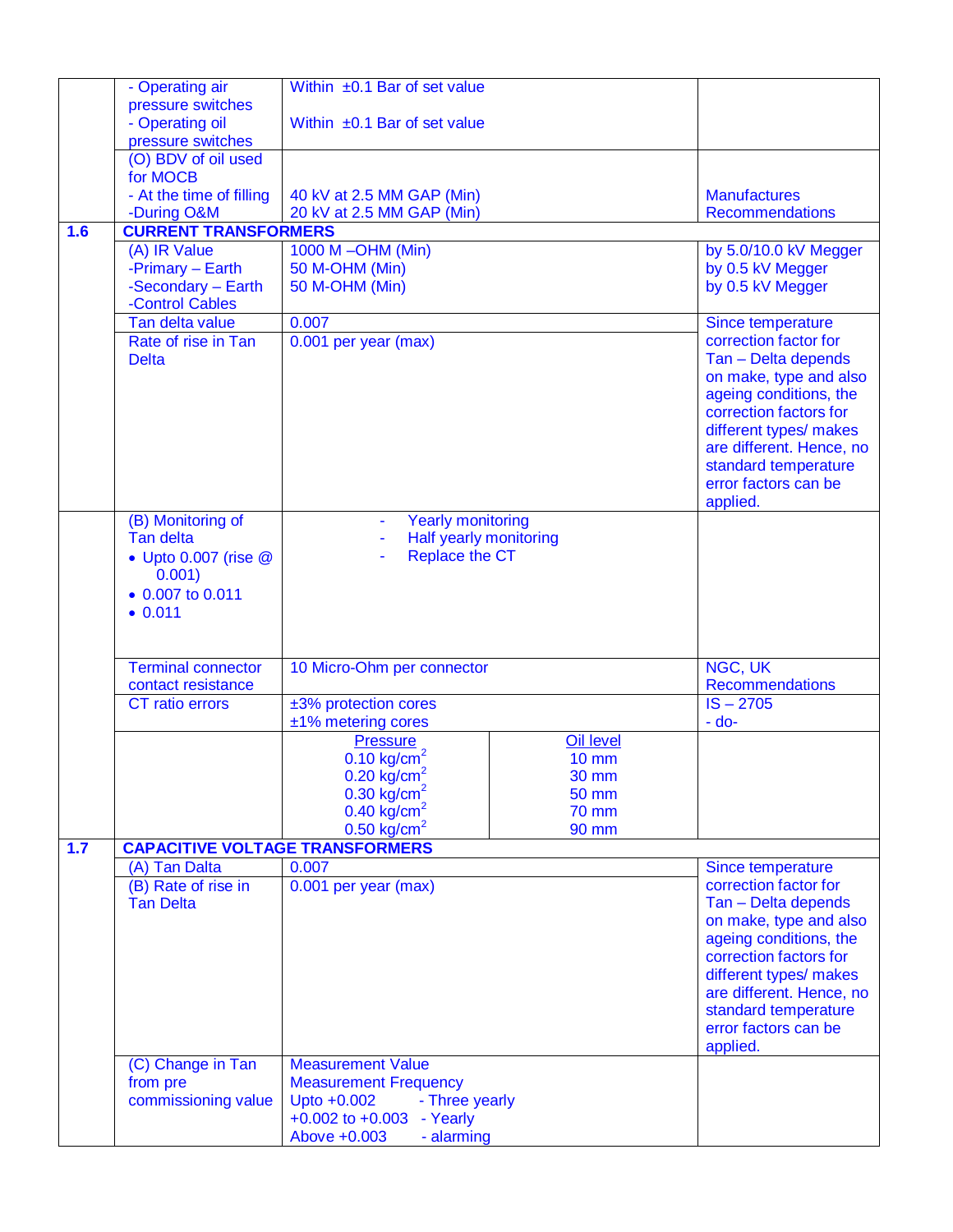|     | (D) Capacitance               | Within ±5% of pre commissioning value  |                                                              |                 |
|-----|-------------------------------|----------------------------------------|--------------------------------------------------------------|-----------------|
|     |                               |                                        |                                                              |                 |
|     | (E) Contact                   | 10 Micro-OHM per connector             |                                                              | NGC, UK         |
|     | resistance of                 |                                        |                                                              | recommendations |
|     | terminal connector.           |                                        |                                                              |                 |
|     | (F) Change in                 | <b>Measurement Value</b>               |                                                              |                 |
|     |                               |                                        |                                                              |                 |
|     | capacitance from              | <b>Measurement Frequency</b>           |                                                              |                 |
|     | pre commissioning             | Upto $±2\%$<br>- Three yearly          |                                                              |                 |
|     | value                         | $\pm 2\%$ to $\pm 3$<br>- Yearly       |                                                              |                 |
|     |                               |                                        |                                                              |                 |
|     |                               | Above ±6%                              | - alarming (needs replacement)                               |                 |
|     |                               | 1000 M-OHM (Min) by 5.0/10.0 kV Megger |                                                              |                 |
|     |                               | 50 M-OHM (Min) by 0.5 kV Megger        |                                                              |                 |
|     |                               | 50 M-OHM (Min) by 0.5 kV Megger        |                                                              |                 |
|     |                               |                                        |                                                              |                 |
|     | (G) Drift in                  |                                        |                                                              |                 |
|     | secondary Voltage             |                                        |                                                              |                 |
|     | (to be measurement            |                                        |                                                              |                 |
|     | in 0.2/0.5 class              |                                        |                                                              |                 |
|     |                               |                                        |                                                              |                 |
|     | multimeter)                   |                                        |                                                              |                 |
|     |                               | <b>Condition Frequency</b>             | <b>Measurement</b>                                           |                 |
|     | Upto $\pm 0.5$ volts          | <b>Healthy</b>                         | <b>Six month</b>                                             |                 |
|     |                               |                                        |                                                              |                 |
|     | $±0.5$ to $±0.8$ volts        | To be monitored                        | 03 monthly                                                   |                 |
|     | $±0.8$ to $±1.2$ volts        | <b>Close monitoring</b>                | monthly                                                      |                 |
|     | $±1.2$ to $±2.0$ volts        | <b>Close monitoring</b>                | 15 days                                                      |                 |
|     | above $+2.0$ volts            | <b>Alarming</b>                        | replacement                                                  |                 |
|     |                               |                                        |                                                              |                 |
|     | $-0.8$ to $-4.0$ volts        | <b>Close monitoring</b>                | 15 days                                                      |                 |
|     | less than -4.0 volts          | Alarming                               | replacement                                                  |                 |
|     | (H) EMU tank oil              |                                        |                                                              | <b>IS-1866</b>  |
|     | parameters                    |                                        |                                                              |                 |
|     |                               |                                        |                                                              |                 |
|     | <b>BDV</b> (Min)              | 30 kV (GAP 2.5 MM)                     |                                                              |                 |
|     | Moisture content              | <b>35 PPM</b>                          |                                                              |                 |
|     | (Max)                         |                                        |                                                              |                 |
|     | Resistivity at 90°C           | $0.1*10^{12}$ OHM-CM                   |                                                              |                 |
|     |                               |                                        |                                                              |                 |
|     | <b>Acidity</b>                | 0.5 mg KOH gm (Max)                    |                                                              |                 |
|     | IFT at $27^{\circ}$ C         | 0.018 N/M (Min)                        |                                                              |                 |
|     | Tan delta at 90°C             | <b>1.0 Max</b>                         |                                                              |                 |
|     | <b>Flash Point</b>            | $125^{\circ}$ C (Min)                  |                                                              |                 |
|     |                               |                                        |                                                              |                 |
|     | (I) CVT voltage ratio         | ±5% protection cores                   |                                                              | IEEE/C93.1.1990 |
|     | errors                        | ±5% metering cores                     |                                                              | <b>IEC 186</b>  |
| 1.8 | <b>DISCONNECTING SWITCHES</b> |                                        |                                                              |                 |
|     | (A) Contact                   | 300 Micro - Ohm (Max)                  |                                                              | NGC, UK         |
|     |                               |                                        |                                                              |                 |
|     | resistance                    |                                        |                                                              | recommendations |
|     | (B) Contact                   | 10 Micro-Ohm per connector             |                                                              |                 |
|     | resistance of                 |                                        |                                                              |                 |
|     | terminal connector            |                                        |                                                              |                 |
|     |                               |                                        |                                                              |                 |
|     | (C) IR Value                  |                                        |                                                              |                 |
|     | - Phase - Earth               | 1000 M-Ohm (Min) by 5.0/10.0 kV megger |                                                              |                 |
|     | - Across Open                 | 1000 M-Ohm (Min) by 5.0/10.0 kV megger |                                                              |                 |
|     | <b>Contacts</b>               |                                        |                                                              |                 |
|     |                               |                                        |                                                              |                 |
|     | - Control cables              | 50 M-Ohm (Min) by 5.0 kV megger        |                                                              |                 |
| 1.9 | <b>SURGE ARESTER</b>          |                                        |                                                              |                 |
|     | (A) Third Harmonic            | Upto 30 Micro - Ohm<br>$\bullet$       |                                                              |                 |
|     | <b>Resistive</b>              | (Upto 150 Micro – Ohm) – Normal        |                                                              |                 |
|     |                               | $\bullet$                              |                                                              |                 |
|     | <b>Current (THRC)</b>         |                                        | $(150 \text{ to } 350 \text{ Micro-Ohm}) -$ to be tested for |                 |
|     | - for all makes               | insulation test & if value found low   |                                                              |                 |
|     | Elpro/ Alstom /               | - to be removed from service.          |                                                              |                 |
|     | <b>Oblum/CGL</b>              |                                        |                                                              |                 |
|     |                               | Beyond 350 Micro Ohm (Gapless type)    |                                                              |                 |
|     | - For new Las                 | - to be removed from service           |                                                              |                 |
|     | - For Las in                  | Beyond 350 Micro Ohm (Gapless type)    |                                                              |                 |
|     | services                      |                                        |                                                              |                 |
|     |                               | - to be removed from service           |                                                              |                 |
|     | (B) IR Value                  | 1000 Mega-Ohm (Min)                    |                                                              |                 |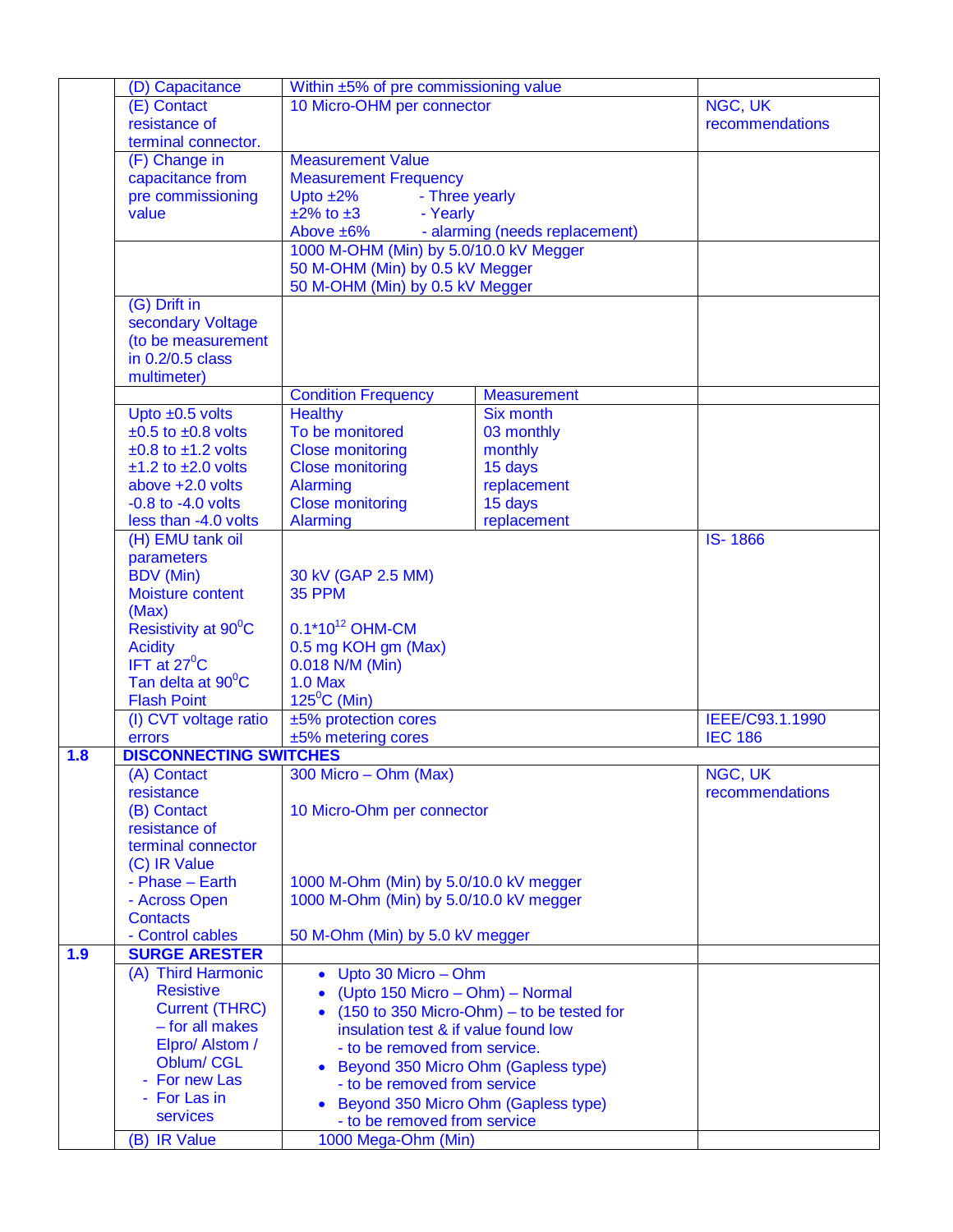| 1.10 | <b>MICELLANEOUS</b>                |                                     |                    |
|------|------------------------------------|-------------------------------------|--------------------|
|      | (A) Station Earth                  |                                     |                    |
|      | <b>Resistance</b>                  |                                     |                    |
|      | (B) Thermovision                   | $1.0$ Ohm (Max)                     |                    |
|      | <b>Scanning</b>                    |                                     |                    |
|      | - Temp upto                        | <b>Normal</b>                       |                    |
|      | $15^{\circ}$ C (above              |                                     |                    |
|      | ambient)                           |                                     | IEEE/C37.010.1979  |
|      | - Temp above                       | <b>Alert</b>                        |                    |
|      | $15-50^{\circ}$ C                  |                                     |                    |
|      | (above                             |                                     |                    |
|      | ambient)                           |                                     |                    |
|      | - Temp above                       | To be immediately attended.         |                    |
|      | $50^{\circ}$ C (above              |                                     |                    |
|      | ambient                            |                                     |                    |
|      |                                    |                                     |                    |
|      | (C) Therminal<br><b>Connectors</b> | 10 Micro-Ohm per connector          | NGC, UK            |
|      | (D) IR Values                      |                                     | recommendations,   |
|      | - All Electrical                   |                                     |                    |
|      | Motors.                            | 50 M-Ohm (Min) by 0.5 kV megger     | <b>IS 900</b>      |
|      | - Control Cables                   | 50 M-Ohm (Min) by 0.5 kV megger     |                    |
|      | - LT Transformer                   | 100 M-Ohm (Min) by megger           |                    |
|      | - LT Switchgears                   | 100 M-Ohm (Min) by 0.5 kV megger    |                    |
|      |                                    |                                     |                    |
| 1.11 | <b>BATTERIES</b>                   |                                     |                    |
|      | (A) Terminal                       | 10 Micro-Ohm ±20%                   |                    |
|      | connector                          |                                     | ANSI/IEEE/450-1987 |
|      | resistance                         |                                     |                    |
|      | (B) Specific Gravity               | $1200 \pm 5$ GM/L at $27^{\circ}$ C |                    |
| 1.12 | <b>DG SET</b>                      |                                     |                    |
|      | (A) Winding IR value               | 50 M-Ohm                            |                    |
|      | (B) Stator winding                 | Within $\pm$ 10% of STD value       |                    |
|      | resistance                         |                                     |                    |

### **DEW POINT OF SF6 GAS**

| <b>SI. No.</b> | <b>Make of CB</b> | <b>Dew Point</b><br>at rated<br>pressure | Dew point at<br><b>Atmospheric</b><br><b>Pressure (Limit)</b> | <b>Remarks</b>                      |
|----------------|-------------------|------------------------------------------|---------------------------------------------------------------|-------------------------------------|
|                | <b>BHEL</b>       | $-15^{\circ}$ C                          | $-36^{\circ}$ C                                               | At the time of commissioning        |
|                |                   | $-7^\circ$ C                             |                                                               | During O&M                          |
|                |                   | $-5^0C$                                  |                                                               | <b>Critical</b>                     |
| $\mathcal{P}$  | M&G               |                                          | $-39^{\circ}$ C                                               | At the time of commissioning        |
|                |                   |                                          | $-32$ <sup>o</sup> C                                          | During O&M                          |
| 3              | <b>CGL</b>        | $-15^{\circ}$ C                          | $-35^{\circ}$ C                                               | At the time of commissioning        |
|                |                   | $-10^0$ C                                | $-31^{\circ}$ C                                               | During O&M                          |
| 4              | <b>ABB</b>        | $-15^{\circ}$ C                          | $-35^{\circ}$ C                                               | At the time of commissioning        |
|                |                   | $-5^{\circ}$ C                           | $-26^{\circ}$ C                                               | During O&M                          |
| 5              | <b>NGEF</b>       | $-15^{\circ}$ C                          | $-36^{\circ}$ C                                               | At the time of commissioning        |
|                |                   | $-7^{\circ}$ C                           | $-29^{\circ}$ C                                               | During O&M                          |
|                |                   | $-5^{\circ}$ C                           | $-27^{\circ}$ C                                               | <b>Critical</b>                     |
| 6              | For all make      | $-15^{\circ}$ C                          | $-35^{\circ}$ C                                               | To be followed for                  |
|                |                   |                                          |                                                               | substations having ambient          |
|                |                   |                                          |                                                               | temperature less than $0^{\circ}$ C |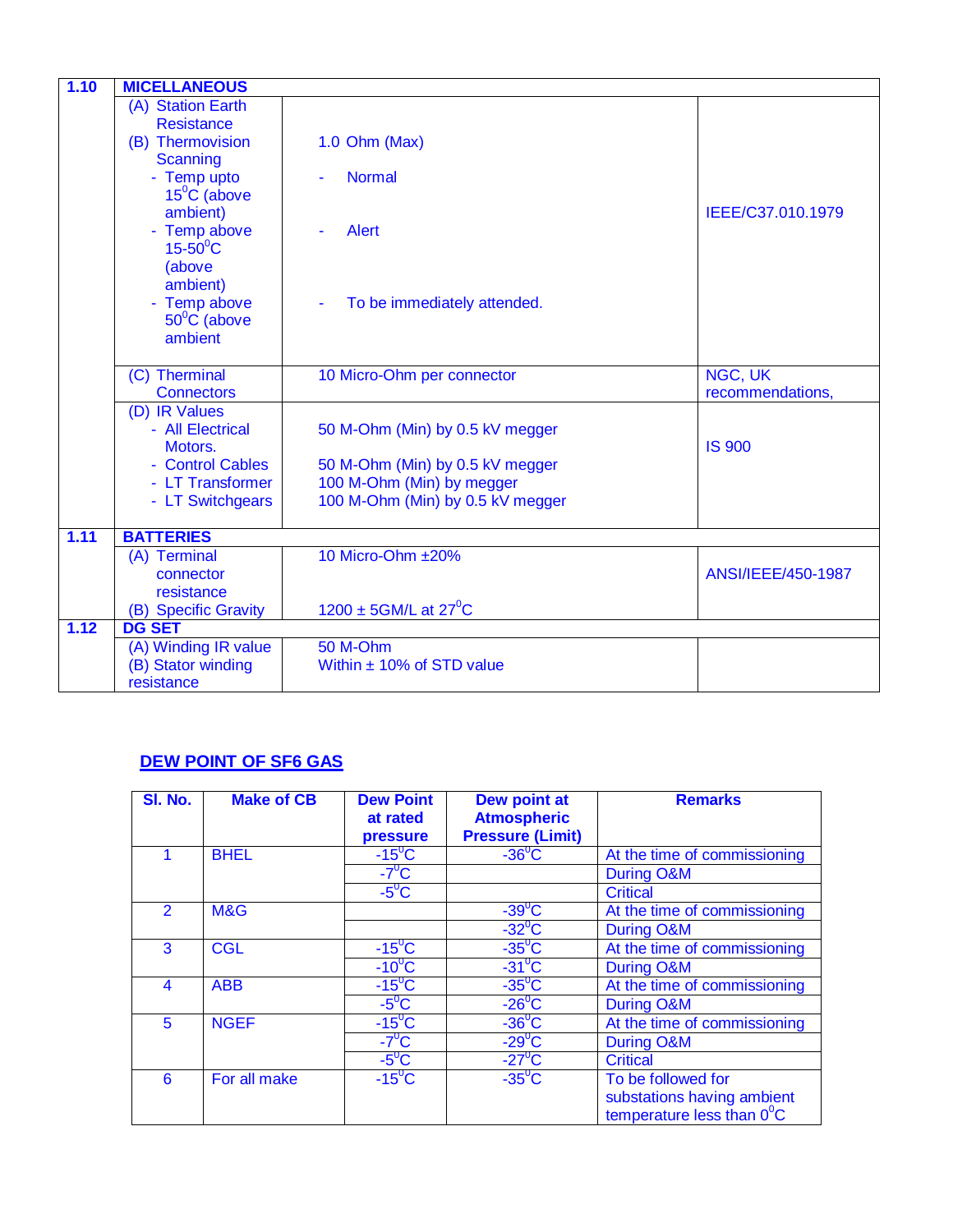# **Annexure-B**

# **ESSENTIAL REGISTERS TO BE MAINTAINED AT EACH SUBSTATION**

| <b>SL. NO.</b>    | <b>Particulars</b>                      | Register No.   |
|-------------------|-----------------------------------------|----------------|
| 1.                | Index of registers                      |                |
| 2.                | <b>Plant History Register</b>           | $\overline{2}$ |
| 3.                | <b>Operation and Maintenance manual</b> | 3              |
| $\overline{4}$ .  | <b>Shift Arrangement Register</b>       | $\overline{4}$ |
| 5.                | <b>Attendance Register</b>              | 5              |
| 6.                | <b>Testing Register</b>                 | 6              |
| 7.                | Defect Register                         | 7              |
| 8.                | Daily Energy Account Register           | 8              |
| 9.                | Shut down Form Register                 | 9              |
| 10.               | <b>Tripping Register-Primary System</b> | 10             |
| 11.               | <b>Stoppage Register</b>                | 11             |
| 12.               | <b>Authorization Register</b>           | 12             |
| 13.               | <b>Instruction Register</b>             | 13.            |
| 14.               | <b>Inspection Register</b>              | 14             |
| 15.               | <b>Rostering Register</b>               | 15             |
| 16. $(a)$         | <b>Message Register-Control</b>         | 16(a)          |
| 16 <sub>(b)</sub> | <b>Message Register-Local</b>           | 16(b)          |
| 17.               | Maximum/Minimum Load Register           | 17             |
| 18.               | <b>Carrier Fault Register</b>           | 18             |
| 18.               | <b>Compressor Reading Register</b>      | 19             |
| 19.               | LA's Surge Counter Reading Register     | 20             |
| 20.               | Daily Log Sheet                         | 21             |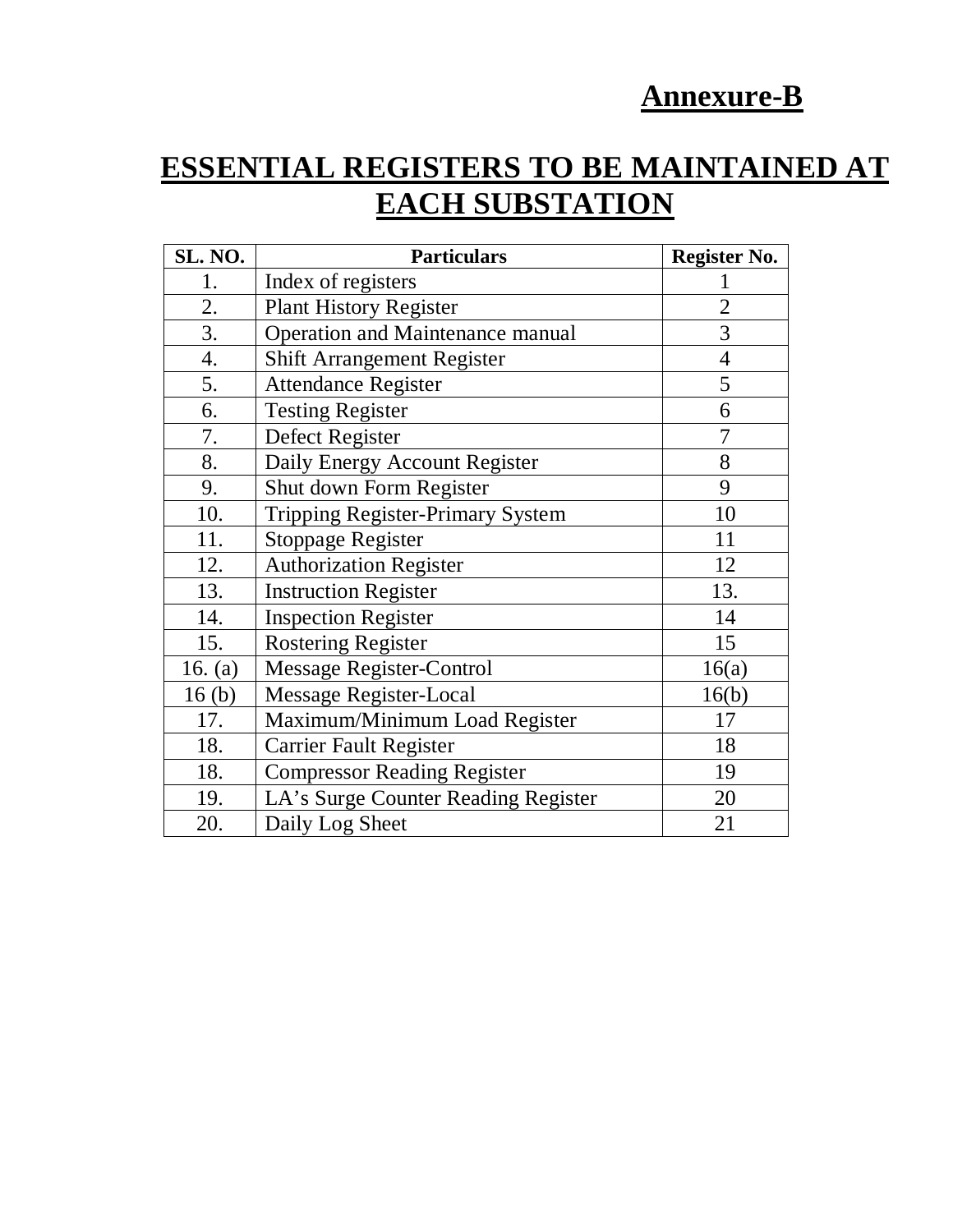# **INSTRUCTIONS FOR MAINTENANCE OF ESSENTIAL REGISTERS:**

### **1. INDEX REGISTER:**

| Sl. No. of<br><b>Register</b> | Details of register | <b>Remark</b> |
|-------------------------------|---------------------|---------------|
|                               |                     |               |
|                               |                     |               |

### **2. PLANT HISTORY REGISTER:**

| SI.<br>No. | <b>Technical</b><br>specification of<br>Equipment/plant | <b>History (specified events in</b><br>the life of equipment) | <b>Remark</b> |
|------------|---------------------------------------------------------|---------------------------------------------------------------|---------------|
|            |                                                         |                                                               |               |
|            |                                                         |                                                               |               |

### **3. OPERATION AND MAINTENANCE MANUALS**

### **4. SHIFT ARRANGEMENT:**

| <b>Date</b><br><b>Groups</b> |             | $\overline{2}$ | 3 | $\overline{\mathbf{4}}$ | 5           | 6                                    |                             | 7      | 30     | 31 | <b>Remarks</b> |
|------------------------------|-------------|----------------|---|-------------------------|-------------|--------------------------------------|-----------------------------|--------|--------|----|----------------|
| A                            | $\mathbf R$ | N              | N | N                       | $\mathbf R$ |                                      |                             |        | E      | E  |                |
| B                            | E           | E              | E | E                       | E           |                                      | <b>ABCD</b> Details Shifts, |        |        |    |                |
| $\mathcal{C}$                | M           | M              | M | M                       | M           | R-Rest, N-<br>Night                  |                             |        | M      | M  |                |
| D                            | N           | G              | G | $\mathbf R$             | N           | M-Morning<br>E-Evening<br>G- General |                             | N<br>G | N<br>G |    |                |
|                              |             |                |   |                         |             |                                      |                             |        |        |    |                |
|                              |             |                |   |                         |             |                                      |                             |        |        |    |                |

### **5. ATTENDANCE REGISTER:**

Attendance register should be maintained to have a proper watch for the staff of general shift and maintenance staff posted at each Grid Sub-Station.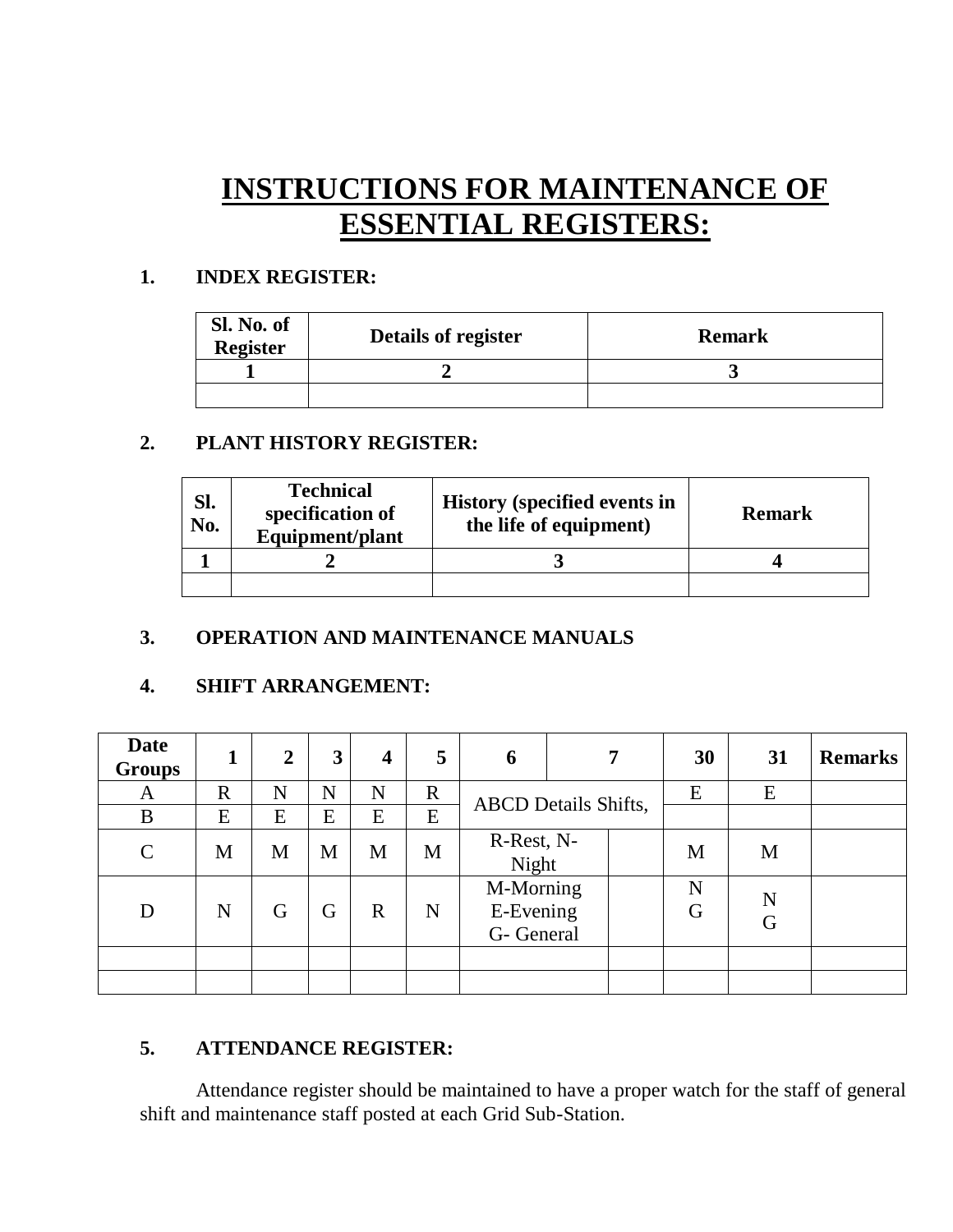# **6. TESTING REGISTER:**

| <b>Sl. No.</b> | Date | Name of<br>equipment | <b>Details of</b><br><b>Test</b> | <b>Test Result</b> | <b>Signature of</b><br>J.E.A.E |
|----------------|------|----------------------|----------------------------------|--------------------|--------------------------------|
|                |      |                      |                                  |                    |                                |
|                |      |                      |                                  |                    |                                |

# **7. DEFECT REGISTER:**

| Date & Time | <b>Defect</b><br>observed | Noted by | <b>Compliance for</b><br>removal of defect with<br>details | <b>Signature of</b><br>J.E./A.E. |
|-------------|---------------------------|----------|------------------------------------------------------------|----------------------------------|
|             |                           |          |                                                            |                                  |
|             |                           |          |                                                            |                                  |
|             |                           |          |                                                            |                                  |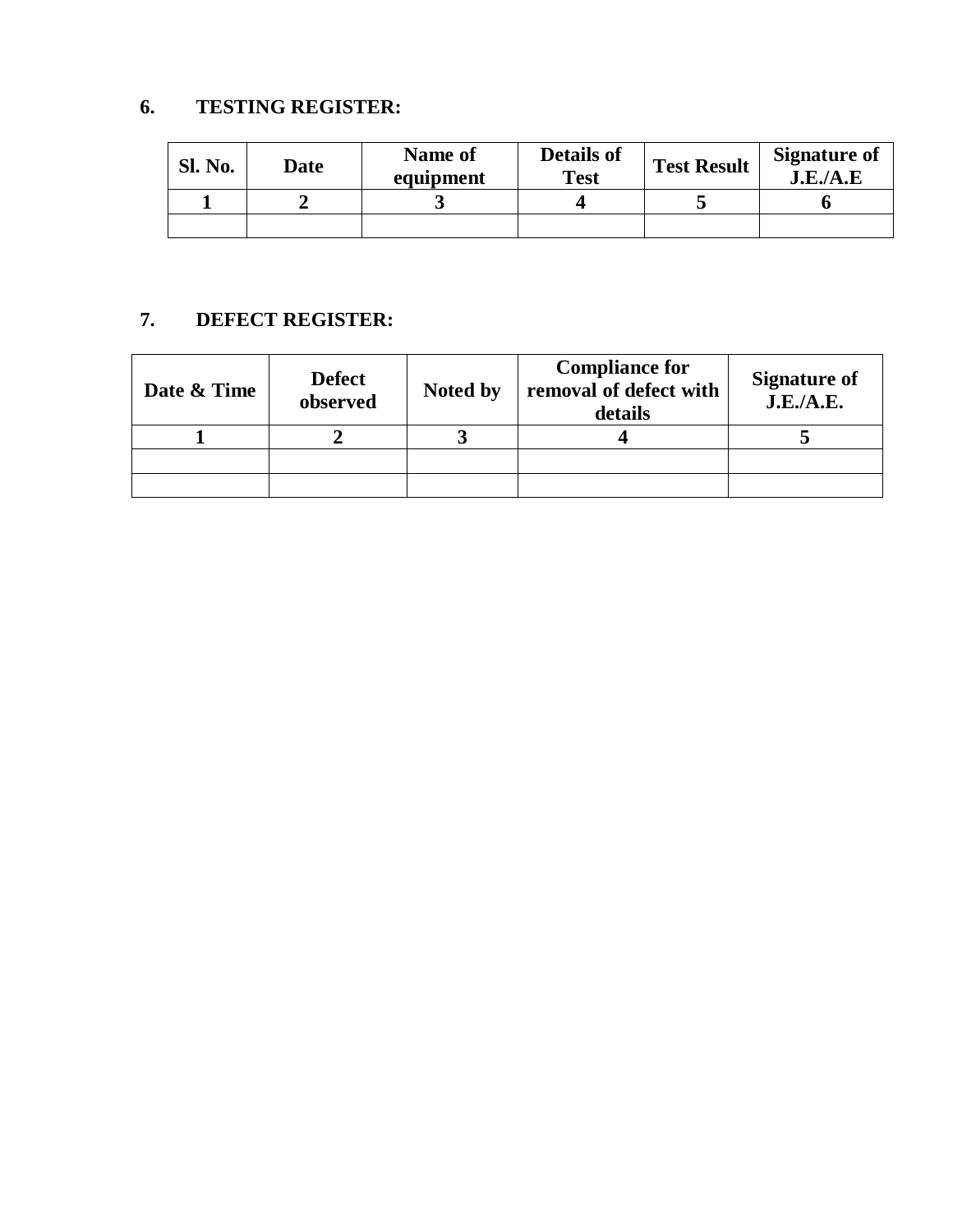### **8. DAILY ENERGY ACCOUNT REGISTER:**

| <b>Sl. No.</b> | <b>Voltage</b> | Name of<br><b>Feeder/transformers</b> | <b>IMPORT</b>                             |                                              |             |           | <b>EXPORT</b>                              |                                           |                                              |       | <b>Calculation of</b><br><b>Losses</b> |                                            |                                                                                          |
|----------------|----------------|---------------------------------------|-------------------------------------------|----------------------------------------------|-------------|-----------|--------------------------------------------|-------------------------------------------|----------------------------------------------|-------|----------------------------------------|--------------------------------------------|------------------------------------------------------------------------------------------|
|                |                |                                       | Last<br>Day<br>reading<br>at 24.00<br>hrs | <b>Present</b><br>reading<br>at 24.00<br>hrs | Diff.       | <b>MF</b> | Nett.<br><b>Energy</b><br>in<br><b>MWH</b> | Last<br>Day<br>reading<br>at 24.00<br>hrs | <b>Present</b><br>reading<br>at 24.00<br>hrs | Diff. | <b>MF</b>                              | Nett.<br><b>Energy</b><br>in<br><b>MWH</b> | (A) Total Import<br>(MWH)<br>(B) Total Export<br>(MWH)<br>$A-B x 100$<br>$\%$ Losses = A |
|                |                |                                       |                                           |                                              | $\mathbf 6$ |           | 8                                          | $\bf{u}$                                  | 10                                           | 11    | 12                                     | 13                                         | 14                                                                                       |
|                |                |                                       |                                           |                                              |             |           |                                            |                                           |                                              |       |                                        |                                            |                                                                                          |
|                |                |                                       |                                           |                                              |             |           |                                            |                                           |                                              |       |                                        |                                            |                                                                                          |

# Counter Signature JE (T&C)/AE (T&C) Signature of J.E. (M)/A.E. (M)

### **9. SHUT-DOWN/WORK PERMITS FORM REGISTER:**

This should be maintained to keep the records of all the shut-downs in prescribed proformas.

### **10. TRIPPING REGISTER (PRIMARY SYSTEM):**

|                |                                                     |                               |                         | Flags at this<br>end            |             | <b>Flags at other</b><br>end   |                              | If any other<br>breaker at this                                      |                                  | <b>Fault analysis</b>                  |
|----------------|-----------------------------------------------------|-------------------------------|-------------------------|---------------------------------|-------------|--------------------------------|------------------------------|----------------------------------------------------------------------|----------------------------------|----------------------------------------|
| <b>Sl. No.</b> | No. $\mathbf 0$ f<br><b>Breaker &amp;</b><br>feeder | Date &<br>time of<br>tripping | Date/Time<br>of closing | Control   Relay<br><b>Panel</b> | Panel       | <b>Control</b><br><b>Panel</b> | <b>Relay</b><br><b>Panel</b> | or other end<br>also tripped (if<br>yes, flags may<br>also be noted0 | <b>Signature</b><br>of $J.E.A.E$ | of tripping $\&$<br>remarks, if<br>any |
|                |                                                     |                               |                         |                                 | $\mathbf b$ |                                | 8                            | $\bf{o}$                                                             | 10                               |                                        |
|                |                                                     |                               |                         |                                 |             |                                |                              |                                                                      |                                  |                                        |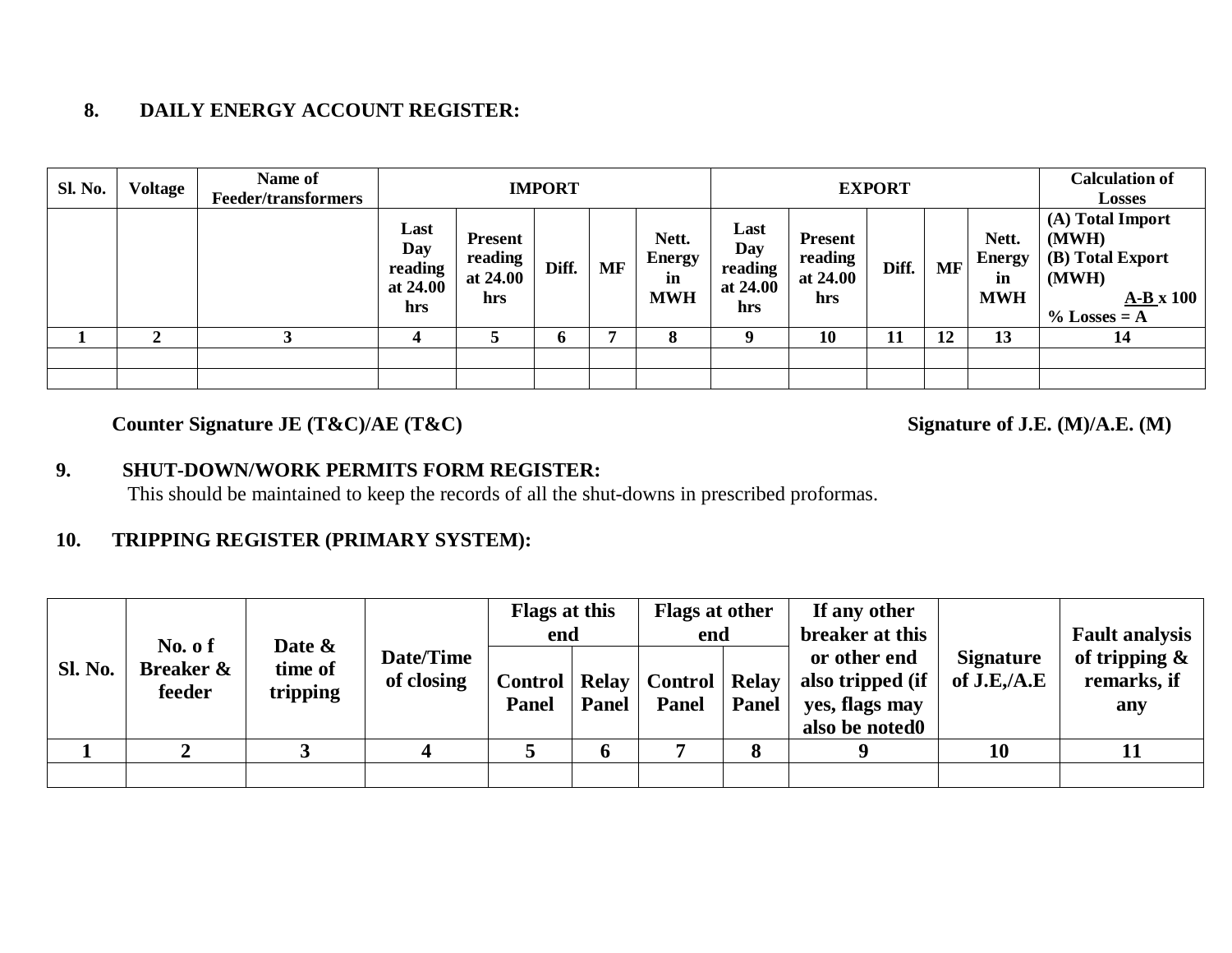### **11. STOPPAGE REGISTER:**

| Sl. No. | <b>Tripping</b>                                   |  | <b>Breakdown</b>                            | <b>Shutdown</b>                             | <b>Rostering</b>                  | <b>Total effective</b><br>duration of failure of<br><b>Supply</b> |      | <b>Total effective</b><br>availability of<br><b>Supply</b> | <b>Signature of</b> |
|---------|---------------------------------------------------|--|---------------------------------------------|---------------------------------------------|-----------------------------------|-------------------------------------------------------------------|------|------------------------------------------------------------|---------------------|
|         | From To   Flags $\&$  <br><b>Duration</b> Reasons |  | <b>From To</b><br><b>Duration</b><br>reason | <b>From To</b><br><b>Duration</b><br>reason | <b>From To</b><br><b>Duration</b> | Including   Excluding  <br><b>Rostering   Rostering</b>           | Hrs. | <b>Month</b>                                               | <b>S.S.O./J.E.</b>  |
|         |                                                   |  |                                             |                                             |                                   |                                                                   |      | 10                                                         |                     |
|         |                                                   |  |                                             |                                             |                                   |                                                                   |      |                                                            |                     |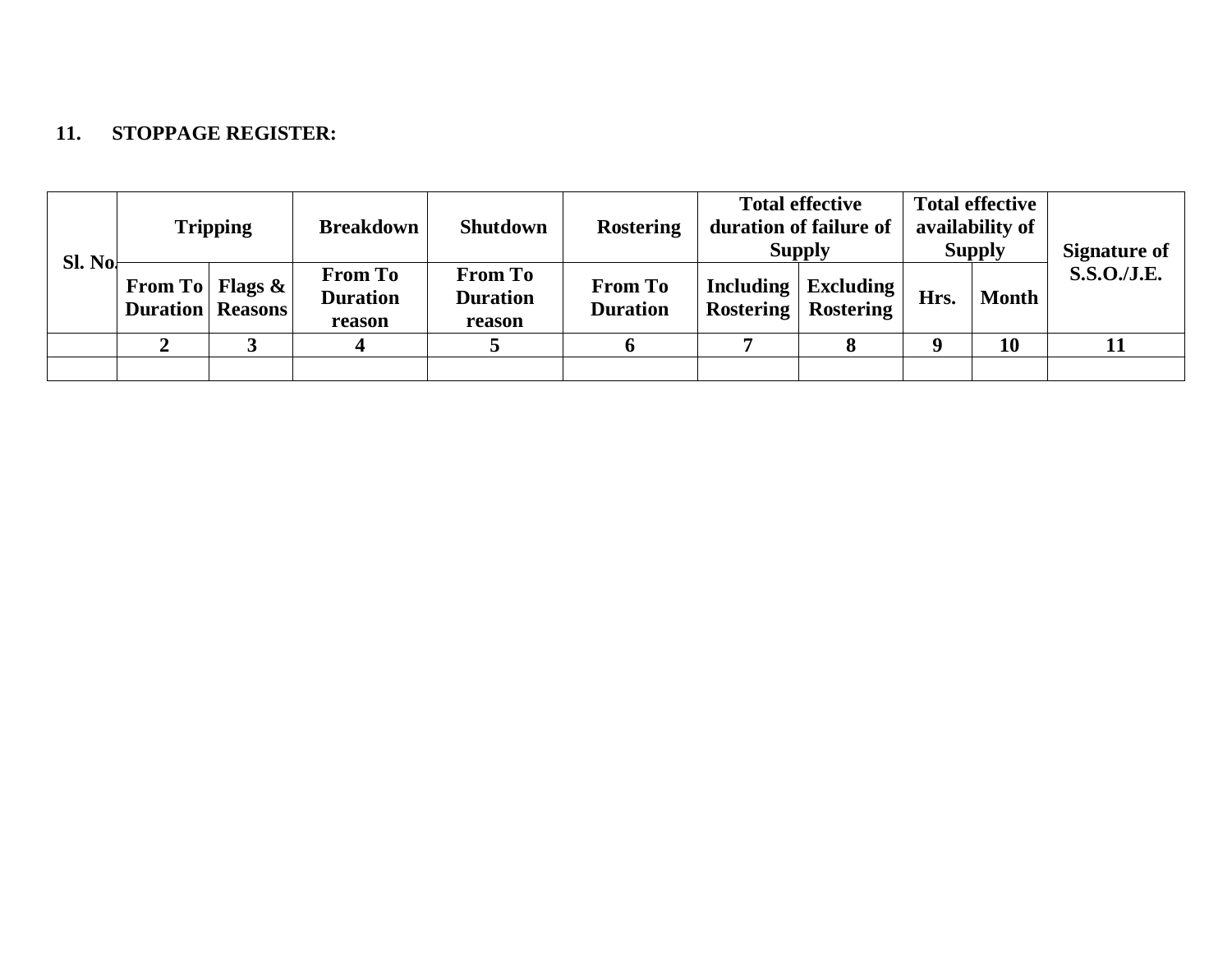### **12. AUTHORISATION REGISTER:**

| <b>Sl. No.</b> | Name of<br>person<br>authorized | Name of work<br>for which<br>authorized | <b>Dated</b><br>signature of<br>person<br>authorized<br>for work | Dated signature of<br>authority who has<br>authorized | <b>Remarks</b> |
|----------------|---------------------------------|-----------------------------------------|------------------------------------------------------------------|-------------------------------------------------------|----------------|
|                |                                 |                                         |                                                                  |                                                       |                |
|                |                                 |                                         |                                                                  |                                                       |                |

## **13. INSTRUCTION REGISTER:**

| Date | <b>Details of</b><br>instructions | By whom<br>instructions given | <b>Note By</b> | <b>Compliance with</b><br>dated Signature |
|------|-----------------------------------|-------------------------------|----------------|-------------------------------------------|
|      |                                   |                               |                |                                           |
|      |                                   |                               |                |                                           |

# **14. INSPECTION REGISTER:**

| Date | <b>Inspecting</b><br>Officer | <b>Observation</b> | <b>Signature</b> | Noted by | <b>Compliance with</b><br>dated Signature |
|------|------------------------------|--------------------|------------------|----------|-------------------------------------------|
|      |                              |                    |                  |          |                                           |
|      |                              |                    |                  |          |                                           |
|      |                              |                    |                  |          |                                           |

### **15. ROSTERING PROGRAMME REGISTER:**

| <b>Date</b> | <b>Programme</b> | from | any | Rostering   Received   Code No. if   Communicated | Remarks | Noted by |
|-------------|------------------|------|-----|---------------------------------------------------|---------|----------|
|             |                  |      |     |                                                   |         |          |
|             |                  |      |     |                                                   |         |          |
|             |                  |      |     |                                                   |         |          |

### **16. MESSAGE REGISTER:**

| Date &<br><b>Time</b> | Code/Message No.        |                       | From | T <sub>0</sub> | Detail of<br><b>Message</b> | <b>Action</b><br>taken | <b>Remarks</b><br>JE/SSO in<br>shift |
|-----------------------|-------------------------|-----------------------|------|----------------|-----------------------------|------------------------|--------------------------------------|
|                       | <b>Receiving</b><br>End | <b>Sending</b><br>End |      |                |                             |                        |                                      |
|                       |                         | 3                     |      |                |                             |                        |                                      |
|                       |                         |                       |      |                |                             |                        |                                      |
|                       |                         |                       |      |                |                             |                        |                                      |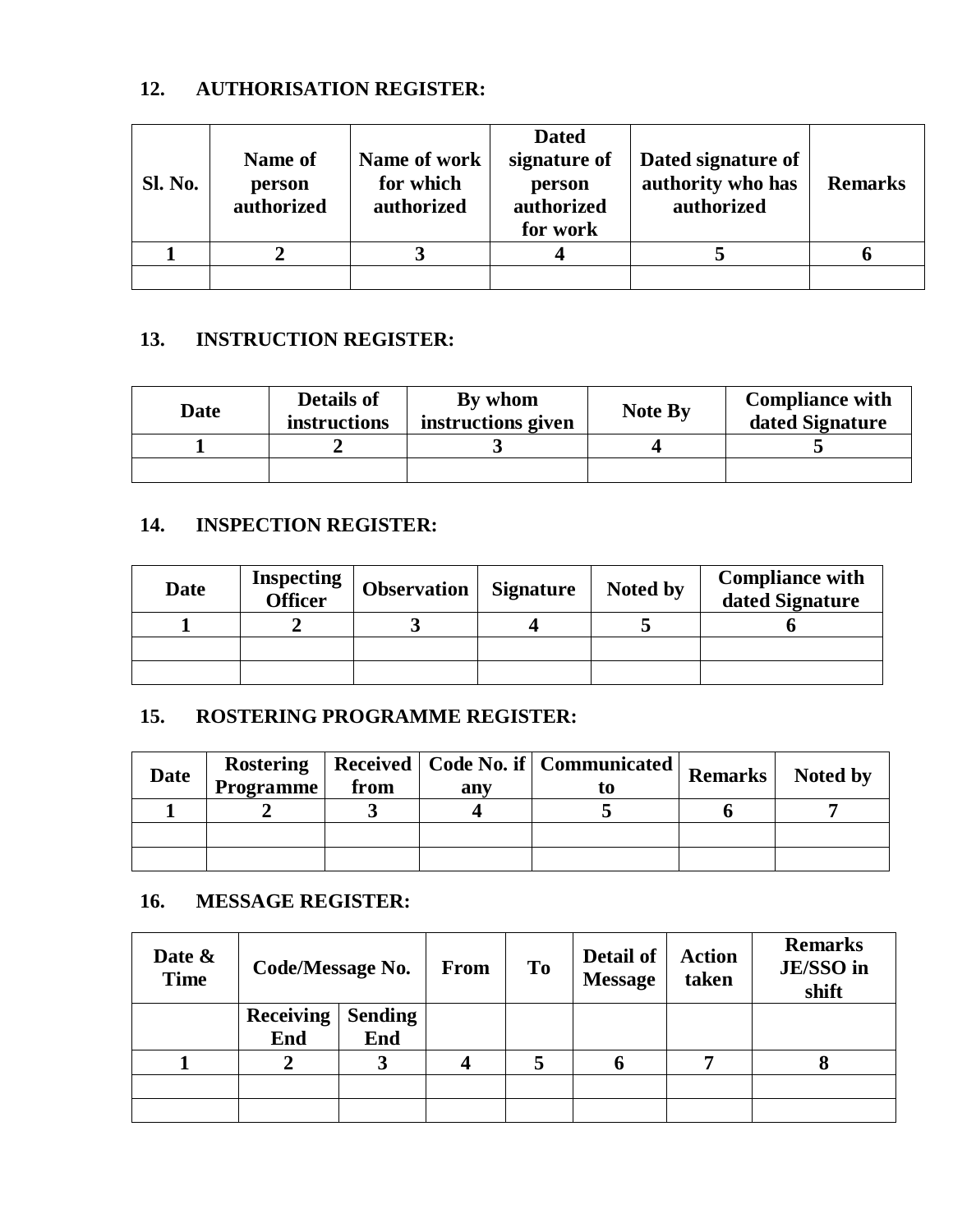# **17. MAXIMUM/MINIMUM LOAD REGISTER:**

| Sl.No. | Name of feeder/<br><b>Transformer</b> | <b>Rated load</b> |           | <b>Maximum Load</b><br>recorded | Volt & time<br>of Max.<br>Load | Date &<br>time | Max.<br><b>Simultaneous</b><br>Load |      |           | <b>Load Shedding</b><br>at the time of<br>max. load | <b>Signature</b><br>of SSO/JE |
|--------|---------------------------------------|-------------------|-----------|---------------------------------|--------------------------------|----------------|-------------------------------------|------|-----------|-----------------------------------------------------|-------------------------------|
|        |                                       |                   | <b>MW</b> | Amp.                            |                                |                | <b>MW</b>                           | Amp. | <b>MW</b> | Amp.                                                |                               |
|        | ∸                                     |                   |           |                                 |                                |                | О                                   |      | 10        | 11                                                  |                               |
|        |                                       |                   |           |                                 |                                |                |                                     |      |           |                                                     |                               |
|        |                                       |                   |           |                                 |                                |                |                                     |      |           |                                                     |                               |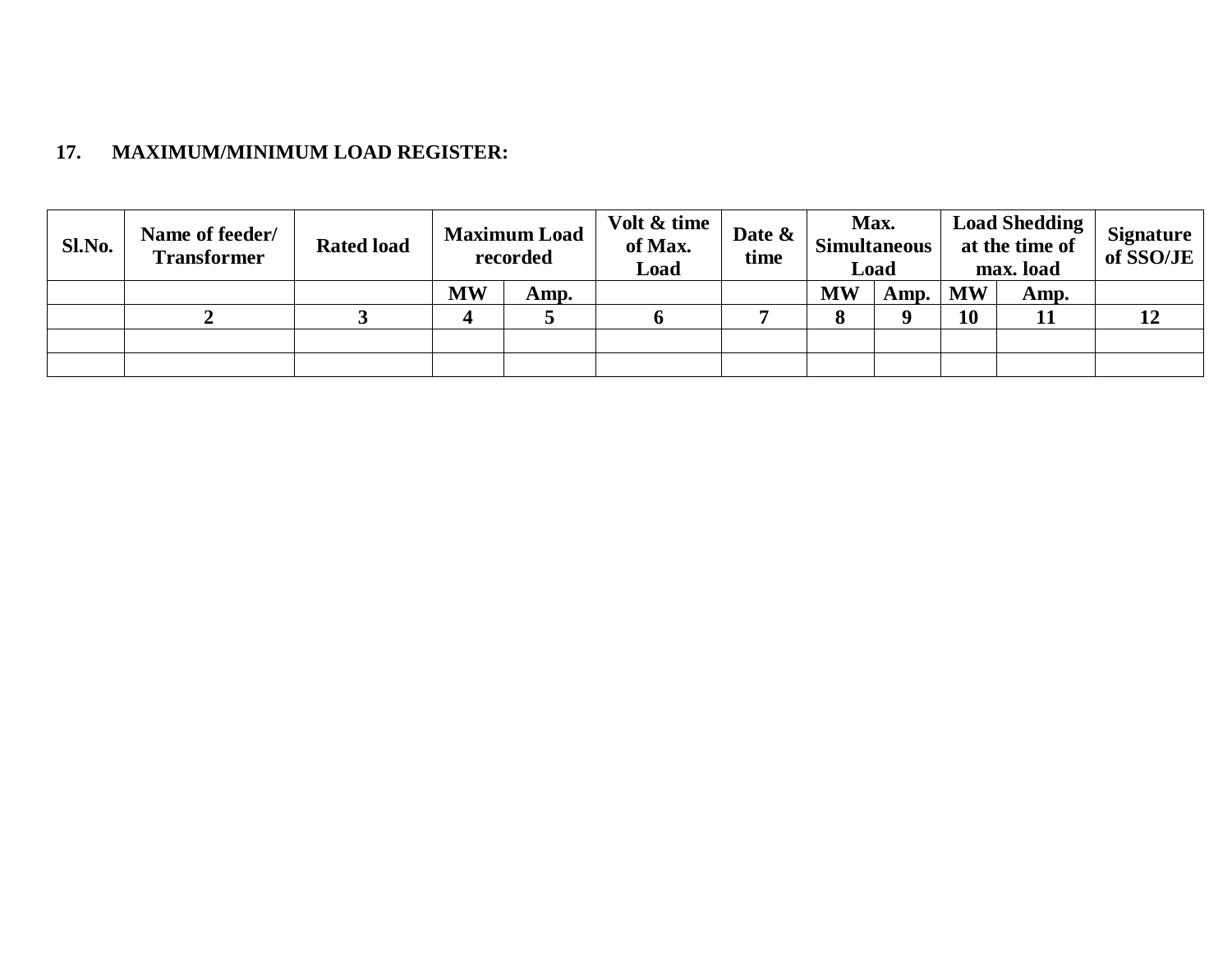# **18. CARRIER FAULT REGISTER:**

| Date & time | Name /No.<br>of channel<br>being<br>defective | <b>Time of</b><br>Occurrence of<br>fault | <b>Nature</b><br>of fault | <b>Signature of</b><br>T&C staff<br>noting the fault | Date & time of<br>removing of<br>fault |
|-------------|-----------------------------------------------|------------------------------------------|---------------------------|------------------------------------------------------|----------------------------------------|
|             |                                               |                                          |                           |                                                      |                                        |
|             |                                               |                                          |                           |                                                      |                                        |
|             |                                               |                                          |                           |                                                      |                                        |

# **19. COMPRESSOR READING REGISTER:**

| <b>Time</b>        |                            | <b>Compressor No.1</b> |                 | <b>Reading of Hour</b><br>meter |  | <b>Duration</b><br><b>of</b> | Any              | <b>Signature</b> |
|--------------------|----------------------------|------------------------|-----------------|---------------------------------|--|------------------------------|------------------|------------------|
| <b>of</b><br>start | <b>Initial</b><br>pressure | Time of<br>closing     | <b>Pressure</b> | <b>Starting   Closing</b>       |  | running                      | other<br>details | <b>SSO/JE</b>    |
|                    |                            |                        |                 |                                 |  |                              |                  |                  |
|                    |                            |                        |                 |                                 |  |                              |                  |                  |
|                    |                            |                        |                 |                                 |  |                              |                  |                  |

# **20. LA's SURGE COUNTER READING REGISTER:**

| $SI$ No | Date | <b>Time</b> | <b>Reading of counter</b> |  | <b>Reading of Ammeter</b> |   | <b>Signature of</b> |
|---------|------|-------------|---------------------------|--|---------------------------|---|---------------------|
|         |      |             |                           |  |                           | В | <b>JE/SSO</b>       |
|         |      |             |                           |  |                           |   |                     |
|         |      |             |                           |  |                           |   |                     |
|         |      |             |                           |  |                           |   |                     |

# **21. DAILY LOG SHEET – As per Substation requirement**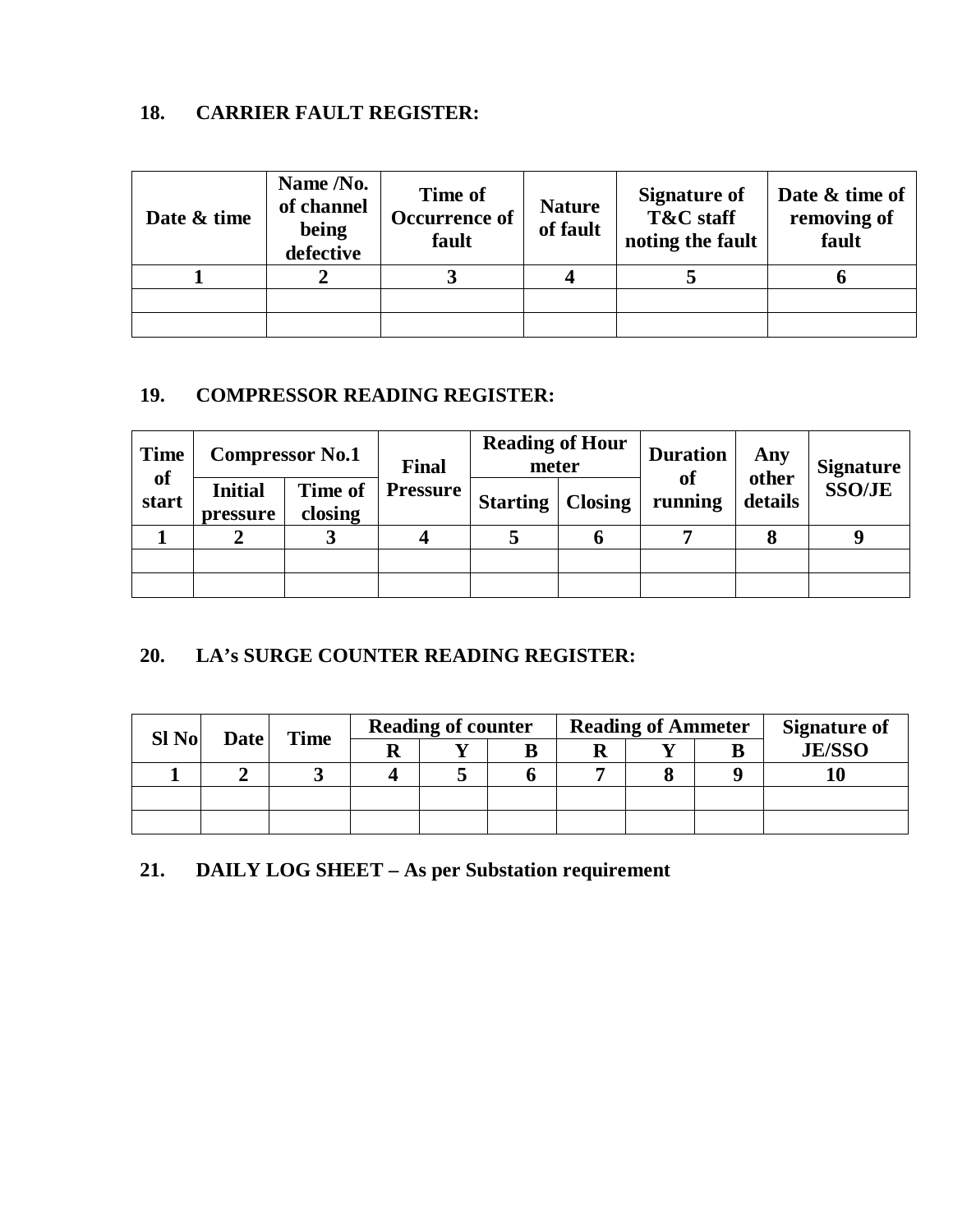# **MAINTENANCE PROCEDURES OF EHV TRANSMISSION LINES**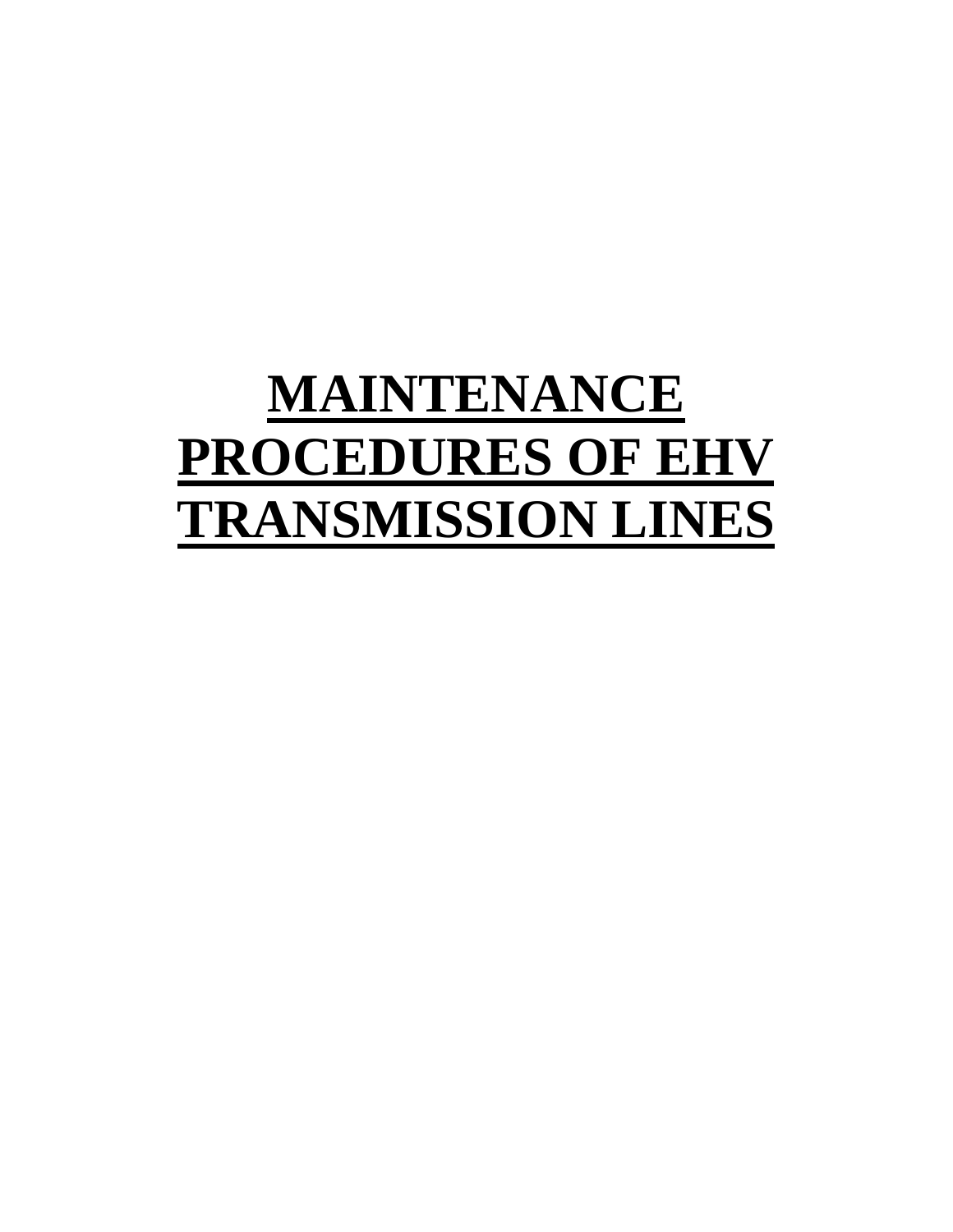# **CHAPTER 1**

# **MAINTENANCE PROCEDURES OF EHV TRANSMISSION LINES**

#### **A INTRODUCTION**

**1.** Today, PTCUL is operating and maintaining transmission lines of Voltage class upto EHV 400 KV, AC. These lines criss-cross the entire length and breadth of Uttarakhand State and power is transmitted on these lines to the remotest comer. A very high degree of availability is therefore required which consequently makes break down maintenance of these elements paramount importance.

**2.** Generally, the following types of breakdowns are required to be attended to:

- (i) Tower collapse including foundation failure
- (ii) Cross-arms failure of tower
- (iii) Earth wire failure
- (iv) Jumper failure
- (v) Conductor snapping and breakages
- (vi) Insulator failure

(vii) Reduction in clearance due to swing / Falling and growth of tree and branches

- (viii) Hardware failure
- **3.** Although there are minor/major modification in the design of Towers ranging from 66 KV to 400 KV to take care of various parameters like number of Sub-conductors in a bundle, statutory clearances, live metal clearances, angle of shield and so on, the essential principle of break down maintenance of all Towers/line material remain basically the same as described below:

# **B ACTIVITIES PERFORMED FOR ATTENDING THE FAULTY LINE**

After declaration that the line is faulty, following activities are carried out.

#### **1. Locating the Fault**

A number of methods are now available to pin point with a great deal of accuracy the location of a fault along the line. After having done so, the shift incharge is required to inform all concerned. .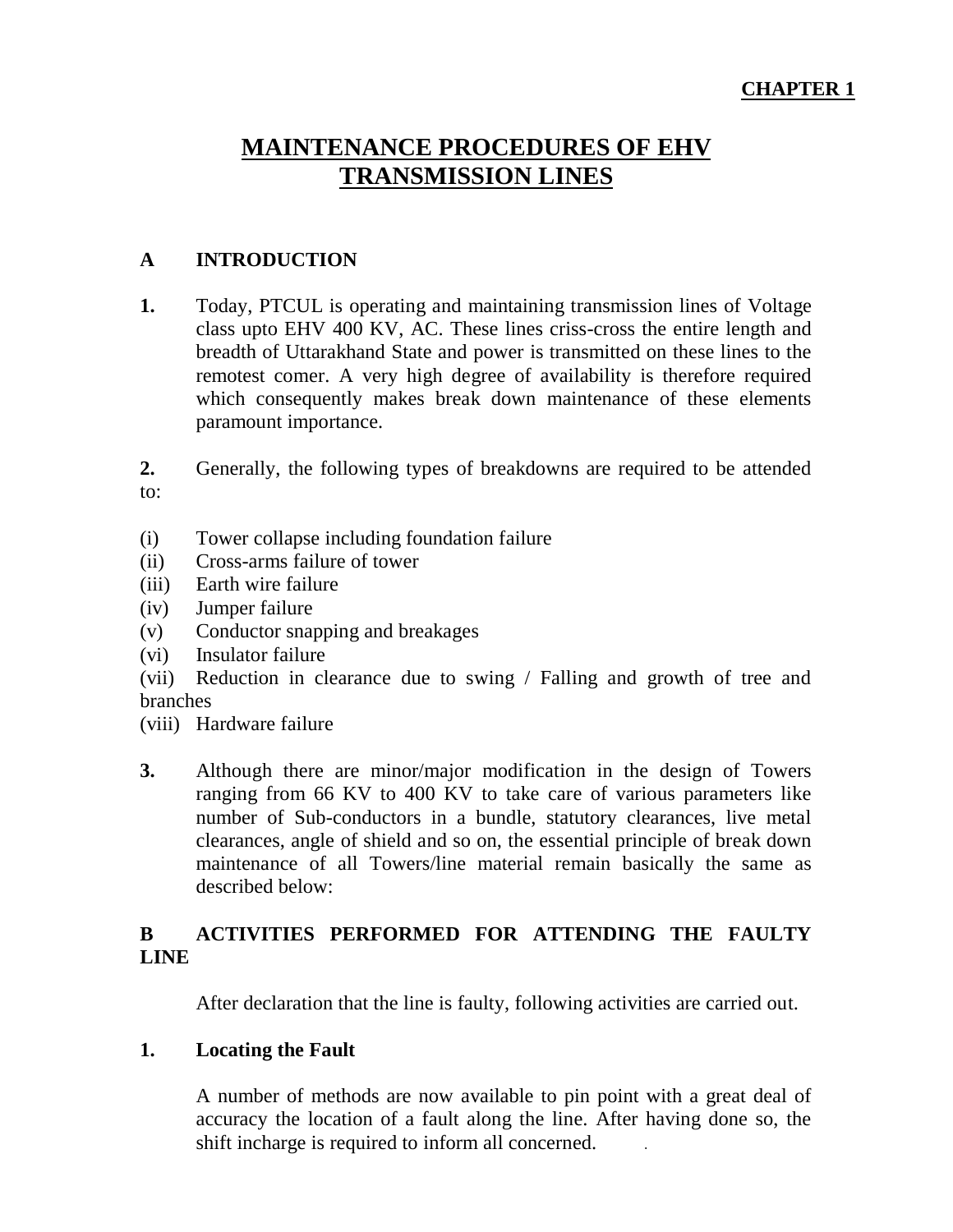# **2. Patrolling and Scheduling**

Patrolling is carried out and a schedule is prepared for the restoration of the line at the earliest taking into account various factors like importance of the line (evacuation line, link line,, grid strengthening, etc.), availability of ERS, restoration on normal towers depending on the availability of spare towers and damage to the foundations, and so on. It must be mentioned here in this connection that there cannot be a hard and fast rule or even a thumb rule to determine the restoration time of a broken down line. It all depends on factors mentioned above as also many other reasons.

After getting a message of location of breakdown, a Assistant Engineer shall immediately visit the site and inspect the following:

- List out the approach to the location and the activities to be done to clear the approach for truck, tractor and light vehicles.
- Inspection of the spot and list out the activities to be done to clear the site from bushes and other hindrances for easy handling of T&P and material required.
- Inspection of the failed part of the line and list out the materials and T&P required for the job.
- If some stays and deadman are to be provided the pit digging works shall be marked immediately and pit digging started.

After this but before leaving the site, he shall start approach clearance work and site clearance work immediately so that site is cleared for working as soon as gang, T&P and material reaches site. Similarly, unskilled man power required shall be arranged for the future work there itself. Before starting, list of persons shall be prepared, sub gangs formed activity-wise and their transportation arrangement to the site done. The scope of above activities will widen as per the nature of break down and controlling officer will be the best judge for planning. First aid and seasonal medical drugs shall available for the maintenance of health of the workers. There should always be some vehicle available at work spot to meet any accidental exigencies and this shall be covered in the planning. Sufficient potable water arrangement and tents etc., shall be available at site depending upon the nature of work. Sufficient discharging local, earthing sets shall be taken to site after due inspection for their perfectness. Site camps for the convenience of the workers can be arranged in local Gram Panchayat halls etc. as per the facility available.

# **C GENERAL SAFETY PRECAUTIONS**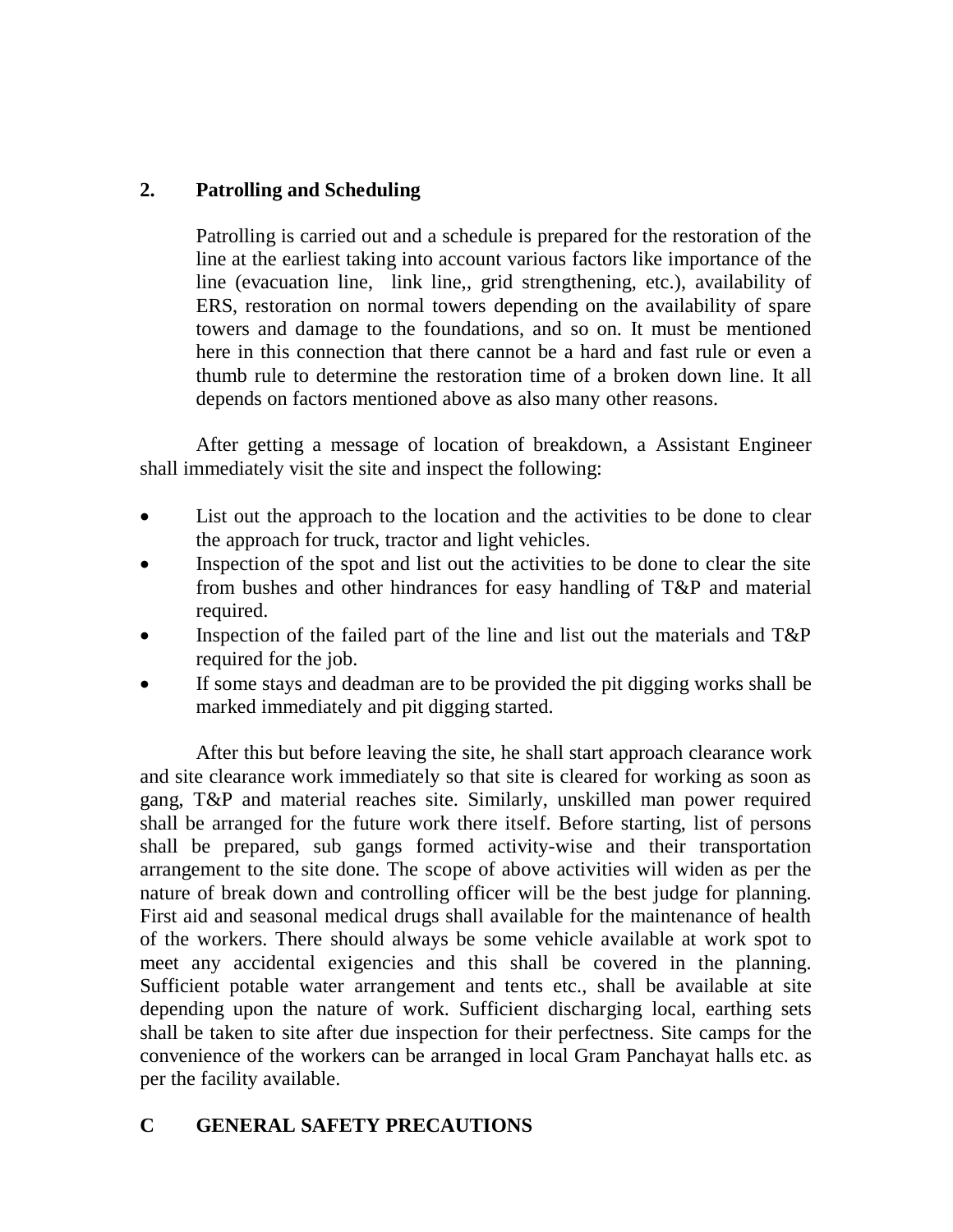#### **1. Objective**

When work is to be carried out on lines with one circuit de-energized, it is necessary to provide safe working conditions to enable that work to be carried on the de-energized circuit. This is also applicable for all twin / Quad bundle conductor lines whether single circuit or double circuit.

#### **2. Scope**

The Safety Instruction sets down the procedure to be adopted when carrying out maintenance on a de-energized circuit of a EHV transmission line. It does not provide for work on live circuits.

#### **3. Definitions**

Terms printed in Bold are Defined Safety Rule Terms, and those printed in Italic are specific definitions, which only apply to this Safety Instruction.

- *Earth End Clamp* The End Clamp of an Additional Earth which is to be connected to tower members, cross-arm members or a suitable earth spike driven into the ground at ground potential.
- Line End Clamp The End Clamp of an Additional Earth, which is to be connected with conductor or jumper.

- *Earth Lead* - A lead made of aluminium strands protected with a transparent cover

for connection between the Line End Clamp and the Earth End Clamp.

- *Socket* - The sliding socket for holding and operating the *Line End Clamp, which*

is a part of a *Telescopic Pole or Bridging Pole*.

*Earthing Pole* - An insulated pole with a Socket, which is to be used for tightening

the Line End Clamps on to conductors or jumpers while maintaining Safe *Electrical Clearance*.

Pole Extension - A suitable length of extended pole which is to be connected with

the Earthing pole for achieving the *Safe Electrical Distance* when connecting *Line*

*End Clamps* to conductors or jumpers.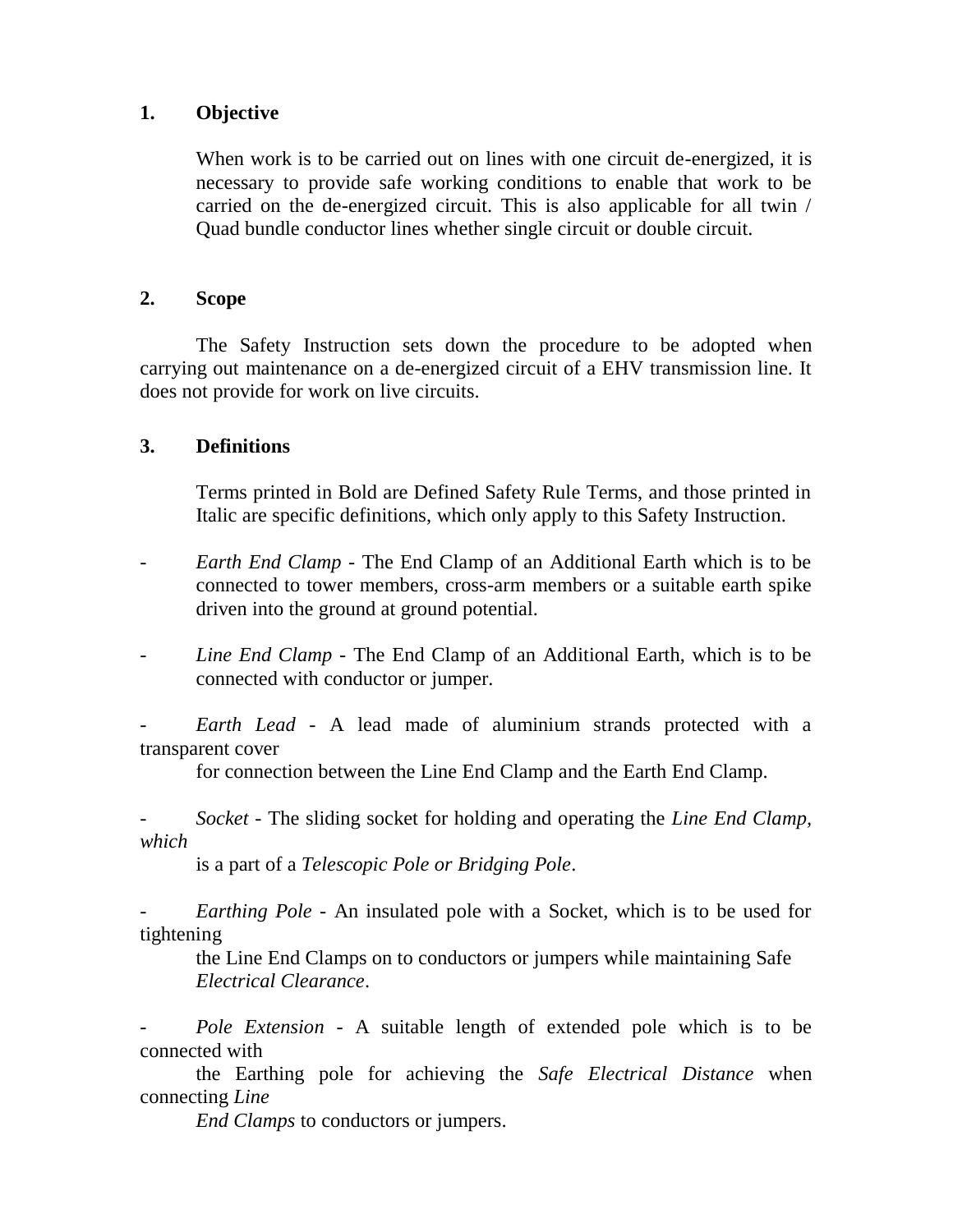- *Trailing Earth* - An earth of sufficient length of earth lead suitable for connection

between conductor and the tower when lowering or raising conductors. This can be

in the form of additional earth.

- *Bridging Pole* - A short insulated pole with a Socket which is used for applying and

tightening Bridging Earths. First part of earthing pole can be used as bridging pole.

- *Bridging Earth* - An earth used for bridging across insulator strings or when

a

conductor is to be cut or jointed. An additional earth with line and clamp on both

ends can be used as bridging earth.

- *Working Phases* - The conductor phases on which linesmen will carry out work.

- *Field Equipment Earth* - Approved connections for bonding items of field and

access equipment such as scaffold, hydraulic platforms, mobile cranes, winches etc. to earth. The earths are' colored orange to identify them from Additional Earths and are not included on an Earthing Schedule. They shall have a minimum cross sectional area of 35 mm2 copper equivalent. An additional earth can be used in the form of field equipment earth.

#### **4. Dangers**

The main dangers when working on transmission lines are :

 The possibility of personnel making mistakes, identification of the circuit on which

it is safe to work with the one that is still energized.

- Infringing Safety Clearance before Additional Earths are applied.
- Inadequate precautions to exclude any induced voltages present on the conductors or fittings.

#### **5. General Precautions to be taken before Climbing or Working on Transmission Towers or working on Conductors**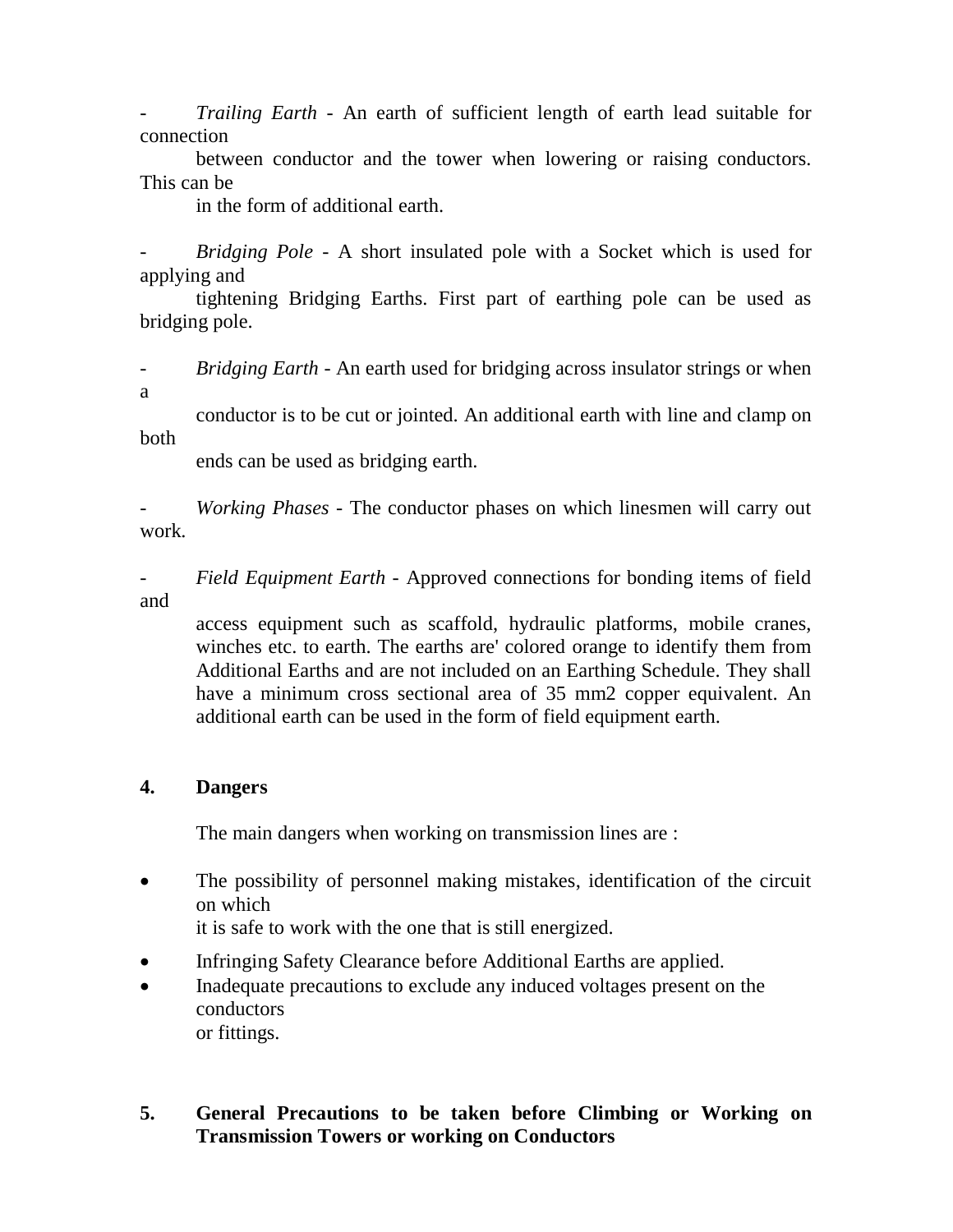These general safety precautions are to be taken in addition to the normal safety precautions, are detailed below:

- One responsible officer (Supervisor/Engineer) should always be present at the site

of work.

- The "CIRCUIT UNDER SHUT DOWN" as per PTW should be identified at the working location(s) with the help of a circuit plate or any other reliable method.
- All linesmen who work on the transmission towers, conductors or fittings, shall wear and make use of all safety belts/hamesses and other safety equipment provided for their protection.
- One green flag shall be attached at the Anti climbing device level. One green flag shall be attached at each conductor cross-arm level. All these green flags shall be attached to the side of the tower that supports the circuit under shutdown.

- Six red flags should be attached in the center line of the tower at cross-arm level to identify the danger zone of the live circuit.

The above green and red flags should be attached to all towers on which linesman are likely to climb.

**- Additional Earths** shall be carried on to the tower in gunny/suitable bags to avoid any damage to the **Additional Earths**. Alternatively the **Additional Earths** can be carried manually by the linesmen on their shoulders.

- **Safe Electrical Clearance** shall be maintained by all linesmen until all the **Additional Earths** are correctly connected to conductors or jumpers of circuits under shutdown.

- All Earth End clamps of all **Additional Earths** at the point where the lineman is standing or sitting in order to apply the **Additional Earths**, shall be connected to the tower / cross-arm member.

After connection of the Earth End clamps with the tower / cross-arm members, all *Line End Clamp* shall be connected to conductor or jumper from the point where lineman is sitting or standing.

The Earthing Pole I Bridging Pole shall be kept suitably on the tower after connection of the Line End 'Clamps until disconnection of all **Additional Earths**.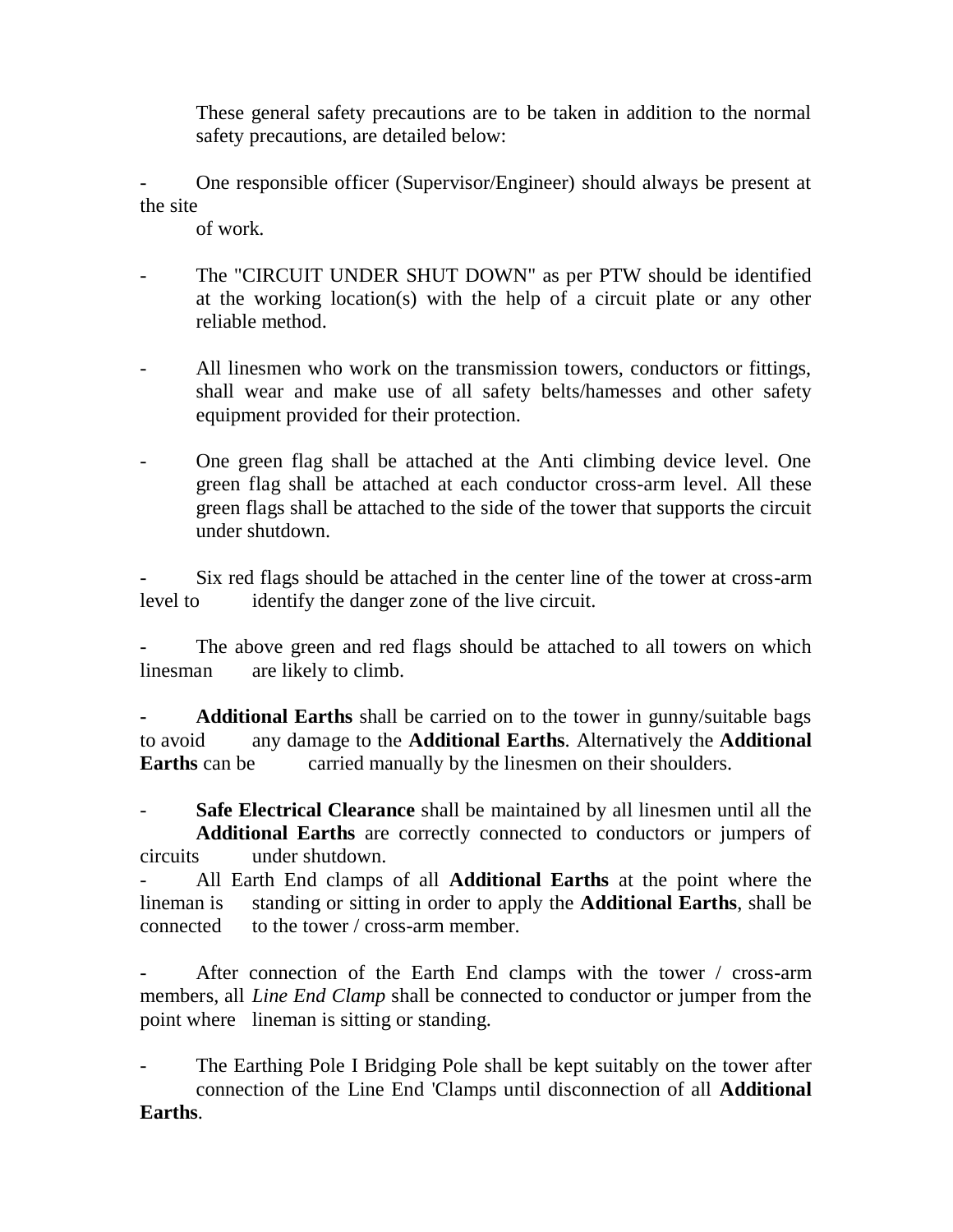- If during working on conductors, jumpers, insulators or fittings, an *Earth End Clamp or Line End Clamp* of an **Additional Earth** becomes disconnected for any reason, linesmen must shift away from tower / crossarm members to maintain Safe *Electrical Clearance*. He must not touch the disconnected end of the **Additional Earth** and should maintain Safe Electrical Distance from the disconnected end of the Additional Earth. In such a case, an extra **Additional Earth** shall be fitted in parallel with the faulty earth. Then the disconnected Additional Earth shall be removed, by the use of the *Earthing Pole*.
- After completing the work, all tools, plant and men shall be removed from the conductors and fittings. The last linesman shall remove the Line End Clamps from the conductors / jumpers sitting or standing at the point of connection of these **Additional Earths** to the tower / cross-arm side. After this, the Earth End Clamps shall be removed. This procedure shall be repeated for the disconnection of all other **Additional Earths**.
- On completion of work, the **Additional Earths** shall be carried to the ground from the tower in gunny / suitable bags to avoid any damage to the **Additional Earths**. To avoid damage, no Additional Earths should be thrown from the tower.

While coming down from the tower, the linesmen will remove the red flags and the

green flags.

- The number spare Additional Earth should be carried to the working tower to provide a spare in case of any contingencies.
- 
- Isolation of Line Reactors: To reduce induced voltage on dead circuit of Transmission lines, isolate Line Reactors at both ends of line (wherever provided) in the dead circuit. This shall be done before closing earth switch at line ends of dead circuit.

# **D STEPS TO BE TAKEN IN CASE OF TOWER COLLAPSE**

When there is a collapse of towers of a line, the line trips but the indications are insufficient to indicate that it is the collapse of towers. An attempt is made to charge the line. If the line trips again then patrolling of the line is carried out. If it is known that there is a collapse of the towers on the line, then following steps are resorted to:

Visual inspection of the affected site is carried out to assess the extent of damage caused and material requirement for restoring the line.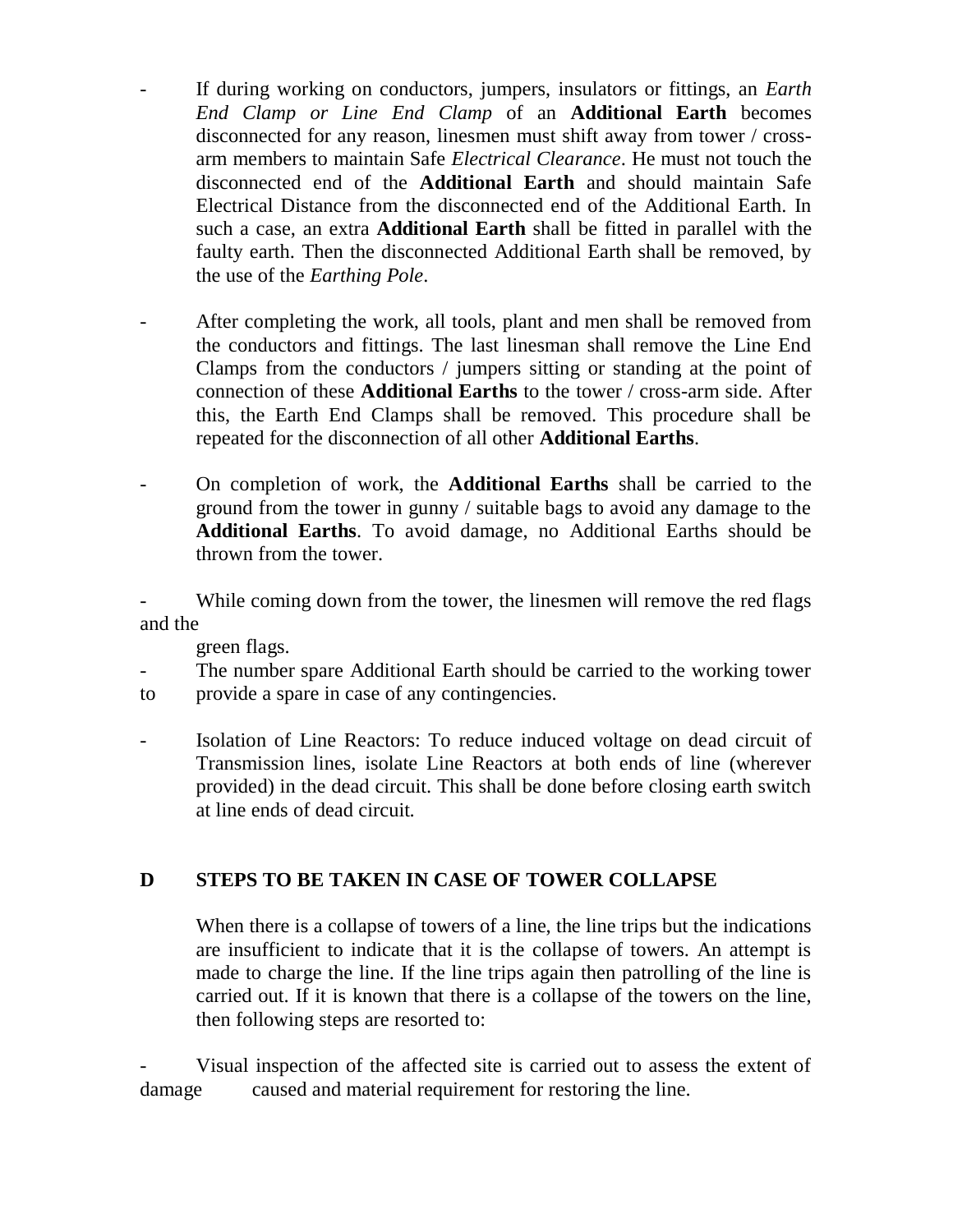Permit to work is applied for carrying out work on the affected section and line is suitably earthed.

- The section of the line which is affected is divided into two categoriescompletely damaged and partially damaged. Both of these are made free of conductors and earth wires by disconnecting these from the clamps and insulators.
- The site is made clear of all damaged material.
- If the foundation is intact and the stubs are damaged above the ground level, then the damaged portion of stub is to be cut and extension piece is to be provided with the help of fish plate or cleat and the same foundation is utilized for erection of the tower.
- If the foundation is damaged, then location for the foundation shall be marked studying the profile.
- Once the location is finalized, pit marking is done and then excavation of the pin carried out using JCBs.
- For partially damaged towers, the damaged/sheared members are removed arrangement is made of these members by local fabrication or from spares.
- The conductors and the earth wires are held with connecting clamps on both sides of tower. Stays are provided at the cut points of the section and repairs to the conductor and the earth wire are carried out by conventional methods. It should I ensured that the conductors do not rest on the hard strata and suitable wooden cushions are used. The conductor and the earth wire should not be under any load!
- For stub setting quick setting cement of sufficient hardness shall be used.
- In the meantime, tower material shall be kept ready at the site by stacking properly. Proper inspection of position of conductor and earthwire of all the phases shall be done before starting the tower erection.
- After tower erection is complete insulators are hoisted. Then the conductors and earth wire stringing is carried out. In case cut point is damaged, then fresh stringing may be required.

Earthing shall be done immediately after stub setting but before starting to erection.

- After completion of the final works, the permit to work shall be cancelled removal of all men and material from site.
- The line can now be charged.

# **E INSULATOR REPLACEMENT**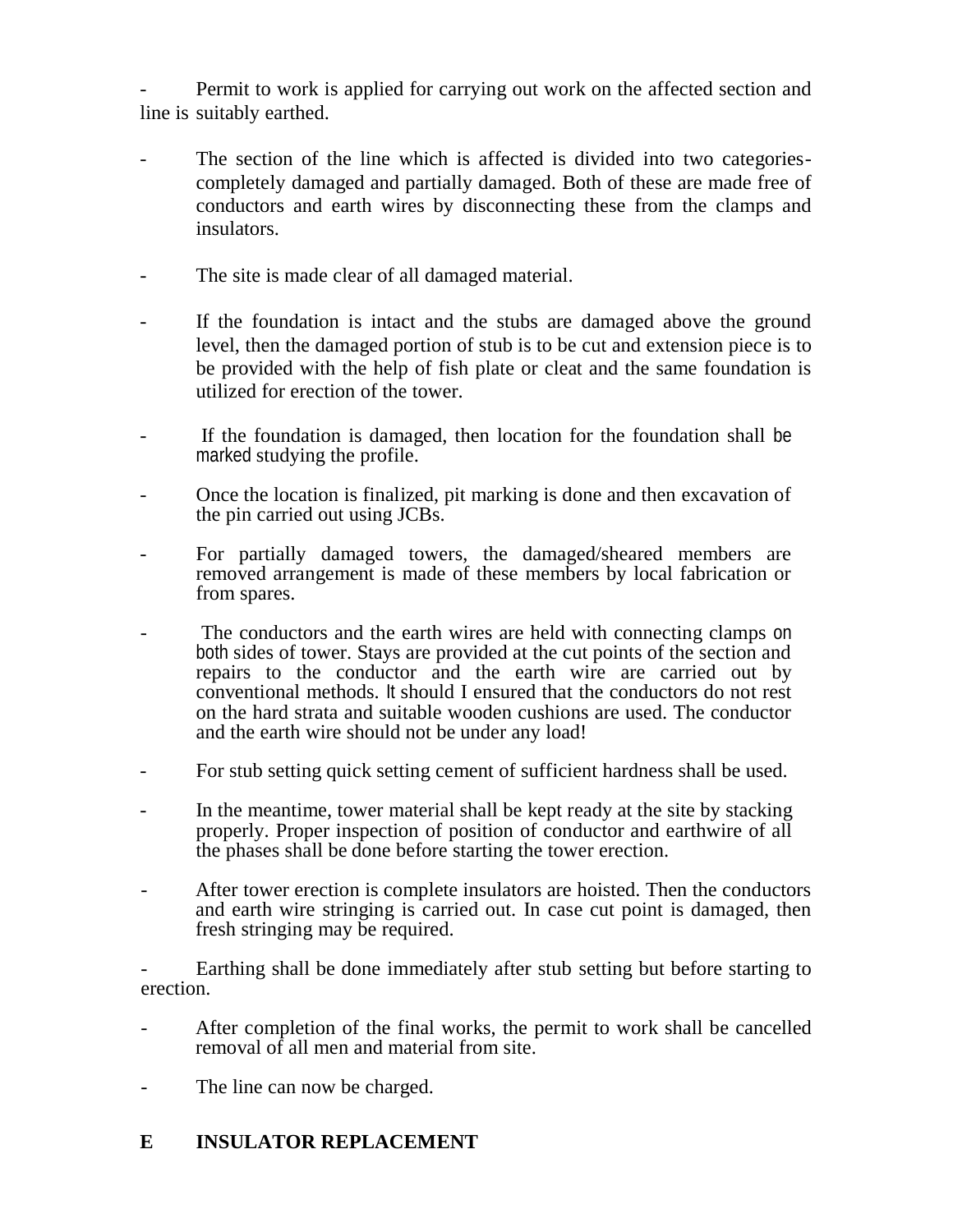# **1. Bundle Conductor (Twin/Quad) Transmission Line**

# **T &P Generally Required**

| SI.<br>No.       | <b>Description of T &amp;P</b>                                      | Qty.        |
|------------------|---------------------------------------------------------------------|-------------|
| 1.               | <b>Walkie Talkies</b>                                               | $2$ Nos.    |
| 2.               | Suspension insulator changing rig                                   | 1 No.       |
| 3.               | Snatch Block and 15 mm diameter polypropylene rope                  | I No.       |
| $\overline{4}$ . | D - Shackle - 3 ton                                                 | 8 Nos.      |
| 5.               | D - Shackle - 2 ton                                                 | 2 Nos.      |
| 6.               | Wire slings with soft eyes 5.5 m long, 14 mm dia., 4.5 ton capacity | 2 Nos.      |
| 7.               | Fiber slings Red - 5 ton, 0.5 meter long                            | 3 Nos.      |
| 8.               | Ratchet hoists 3 ton                                                | $2$ Nos.    |
| 9.               | Come along clamps (Klein Chicago type) 10-16 mm                     | 2 Nos.      |
| 10.              | Cross-arm fixer plate                                               | 1 No.       |
| 11.              | Ratchet Hoist 750 kg                                                | $2$ Nos.    |
| 12.              | Insulator lifting plate                                             | 1 No.       |
| 13.              | Lashings                                                            | Few Numbers |
| 14.              | Insulator sack                                                      | 1 No.       |
| 15.              | Aluminium ladder                                                    | 1 No.       |
| 16.              | Earthing set as per earthing schedule                               | 1 Set       |
| 17.              | Items as per safety procedure                                       |             |

# **2. Safety**

Before commencing work, transmission line Maintenance Engineer will check that

PTW of the line has been obtained and the line has been shut down, isolated and earthed as per Safety Instructions mentioned in above.

- Ensure that all staff have and make use of Personal Protective Equipment (e.g., helmets, safety belts etc.)

- Ensure that all staff climbing the transmission tower have been trained in climbing techniques and are competent to carry out the work.

- Check the site for general Safety - Power lines, road or rail crossing or other obstructions.

# **3. Procedure**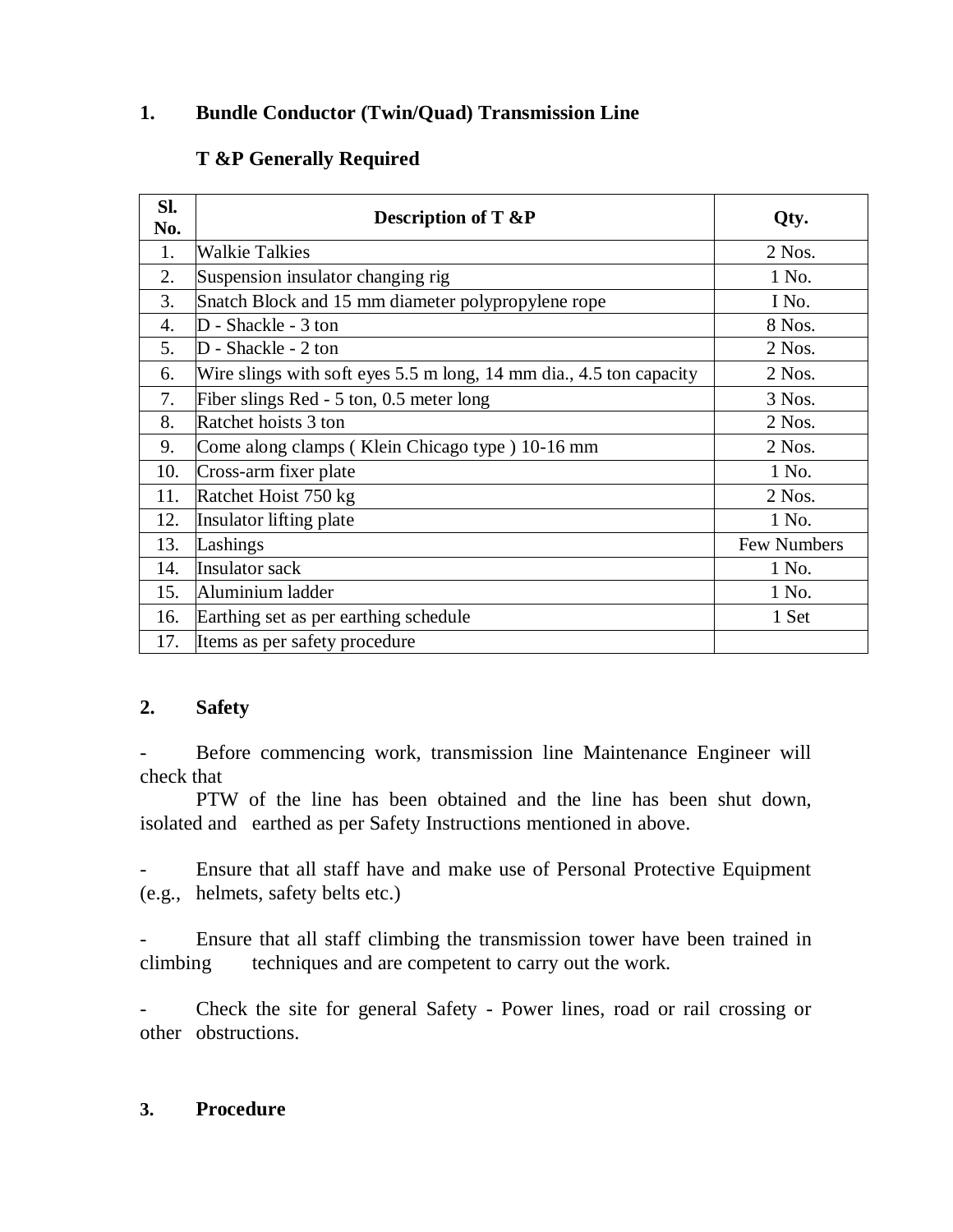#### **(a) For Outer Insulator String**

- Attach snatch block to suitable point on a tower.
- Raise aluminium ladder to cross-arm to be worked on and attach it between cross arm and conductors.

- Check integrity of all fittings, pins and bolts on insulator strings to be worked on.

- Remove corona rings from bottom end of insulator set.
- Raise line end yoke plate adapter, cross-arm fixer plate, D shackles, 2 number ratchet hoist, 2 number 5.5m wire slings and fiber slings to crossarm temporarily securing them.

Attach cross-arm fixer plate to end of cross-arm - using span set and D shackles.

(when changing out side insulators).

- Attach suspension insulator yoke plate adaptors over line end yoke plate.
- Attach 5.5m wire bonds to cross-arm fixer plate using 3 ton D shackles.
- Attach 3 ton Ratchet Hoist to wire bonds using 3 ton D shackles.
- Attach 3 ton Ratchet Hoist to yoke plate adapter bracket.
- Take a small amount of load to tension the wire rope slings.

Attach insulator sack to the 2 number 14 mm wire rope slings using karabiners so that the sack supports the insulators when they become slack.

Attach insulator lifting plate around insulator two below the one to be replaced and secure to the main support wire bonds via I meter span sets and wire rope come along clamps and the 750 kg pull lifts using 2 ton D shackles.

Move the come along clamps up the steel wire ropes to take out any slack in the span sets and pull lifts.

- Take up tension on the 3 ton ratchet hoists that are connected to the 5.5 m long wire bonds until insulator string starts to become slack.
- Place insulator sack under defective insulators.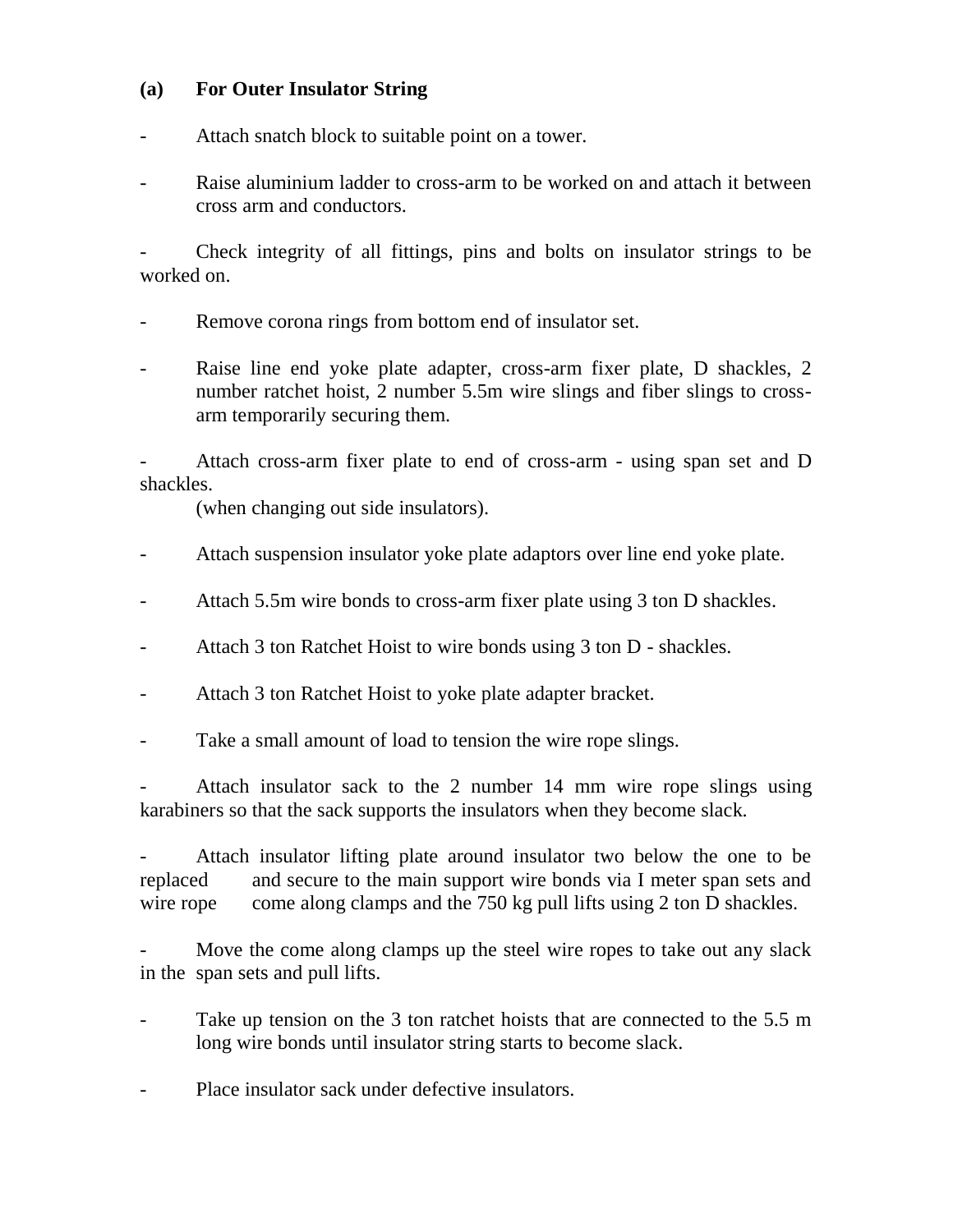Using the 2 number 750 kg ratchet hoists take the weight of insulators until the faulty unit can be removed.

- Remove the defective insulator and replace with the new ensuring that the security clip is correctly located in the insulator cap.

- Gently release the two 750 kg ratchet hoists.
- Gently release the two 3 ton ratchet hoists to transfer the load back insulator string.
- Remove all T & P from Tower.

#### **(b) For Inner Insulator String**

Repeat the above except attach the 2 number 5.5 m long wire bonds to cross-arm (tower body end) adjacent to the insulator suspension point, using 0.5 m 5 tonne span sets and 3 ton D shackles.

| Man Power required | $\sim$ .          | 3 Nos. technicians |
|--------------------|-------------------|--------------------|
|                    |                   | 4 Nos. others      |
| Time for activity  | $\sim$ 100 $\sim$ | 2 hours            |

#### **4. Bundle Conductor (Twin) Transmission Line - Replacement of Suspension Insulator T &P Generally Required**

| SI.<br>No. | <b>Description of T&amp;P</b>                        | Oty.     |
|------------|------------------------------------------------------|----------|
| 1.         | <b>Walkie Talkies.</b>                               | $2$ Nos. |
| 2.         | One meter fibre round sling $(5T \text{ red})$ .     | $2$ Nos. |
| 3.         | Two meter fibre round sling $(5 T)$ .                | 3 Nos.   |
| 4.         | 3 ton pull lift (roller chain type).                 | 1 No.    |
| 5.         | $450$ mm Lifting Shoe $(3T)$ .                       | 1 No.    |
| 6.         | 3 ton shackle                                        | 3 Nos.   |
|            | 7. Insulator lifting plate.                          | 1 No.    |
| 8.         | $750$ kg pull lift (roller chain type).              | $2$ Nos. |
| 9.         | Folding ladder (fiber glass / AI) - 4.5m long.       | 1 No.    |
|            | 10. Earthing set as per earthing schedule scheme - 1 | 1 Set.   |
|            | 11. Items as per safety procedure.                   |          |

# **Method**

- Attach one meter fiber sling around the end of the cross-arm at a suitable location.
- Connect a two meter fiber sling to the one around the arm with a 3 ton shackle.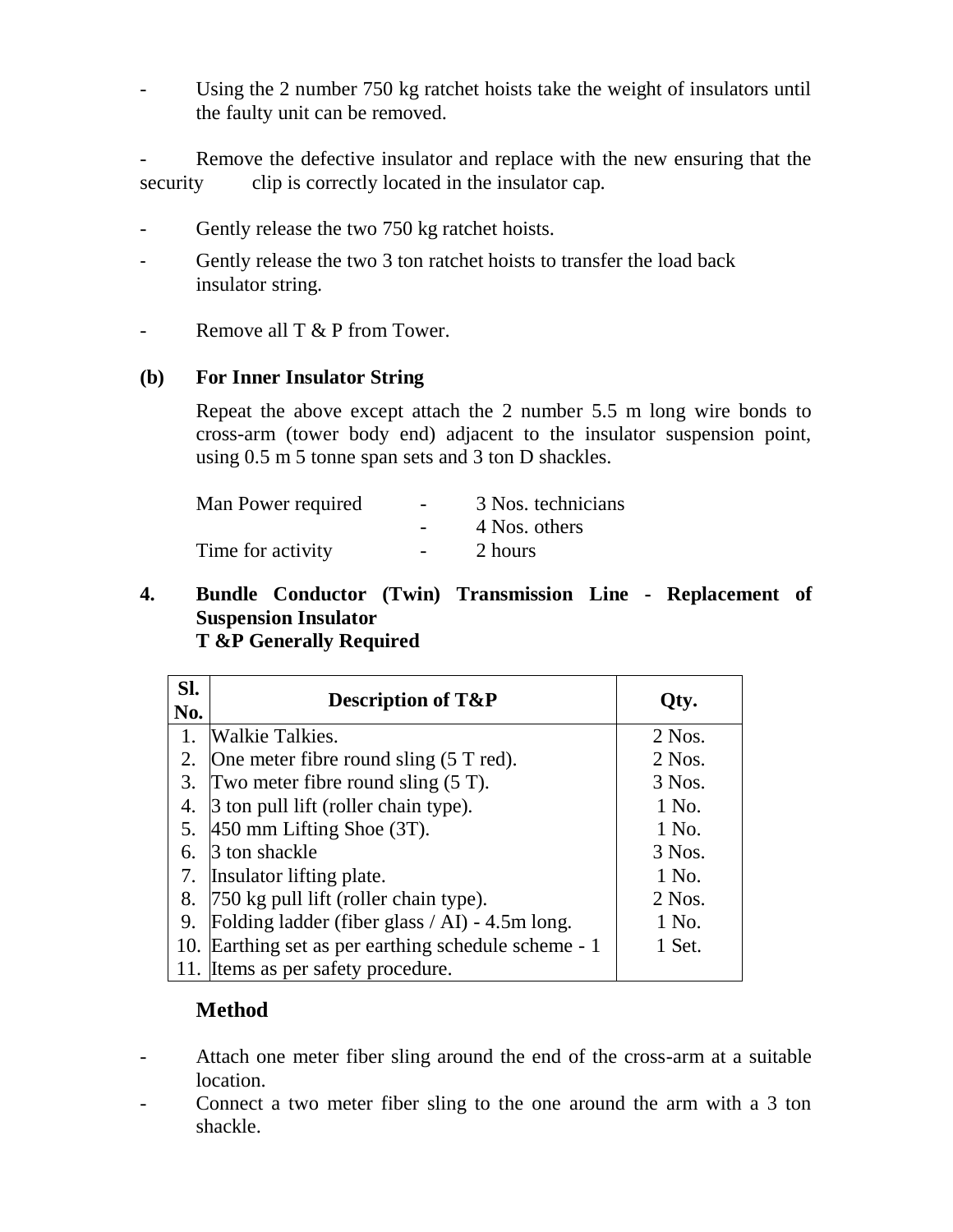- Connect a 3 ton pull lift to the 2m fiber sling and conductor lifting shoe.
- Position conductor lifting shoe under conductor and operate the pull lift until the insulators become slack.
- Place the insulator lifting plate under the insulator 2 units below the broken one.
- Attach 1 meter fiber sling around the end of cross-arm at suitable location.
- Attach 750 kg Pull lifts to both ends of fibre round slings.
- If required, attach fibre round slings to insulator lifting plate.
- Operate the 750 kg Pull lifts until the weight of the insulators has been taken.
- Now replace the defective insulator.
- Reverse the procedure to transfer the load back onto the insulator string.
- Clear down the tower.

| Man Power required | - 2 Nos. technicians |
|--------------------|----------------------|
|                    | - 2 Nos. others      |
| Time for activity  | $-2$ Hrs.            |

# **5. Replacement of Tension Insulator - Procedure**

# **T &P Generally Required**

| SI.<br>No.       | <b>Description of T&amp;P</b>                                        | Oty.        |
|------------------|----------------------------------------------------------------------|-------------|
| 1.               | <b>Snatch Block</b> and 15 mm diameter endless<br>polypropylene rope | 1 No.       |
| 2.               | Tension Insulator changing rig                                       | 1 No.       |
| 3.               | 12 meter long 16 mm diameter wire bond with<br>soft eyes both ends   | 1 No.       |
| $\overline{4}$ . | 5.25 metre long 14 mm dia. wire bond with soft<br>eyes both ends     | 1 No.       |
| 5.               | Insulator sack                                                       | 1 No.       |
| 6.               | $D$ - Shackle - 6 Ton                                                | 2 Nos       |
| 7.               | D - Shackle - 3 Ton                                                  | 2 Nos       |
| 8.               | Ratchet hoists 6 ton                                                 | 1 No.       |
| 9.               | Ratchet hoists 1.5 ton                                               | 1 No.       |
| 10.              | Lashings                                                             | Few Numbers |
| 11.              | Earthing set as per Earthing Schedule                                | 1 set       |
|                  | 12. Items as per safety procedure                                    |             |

# **Procedure**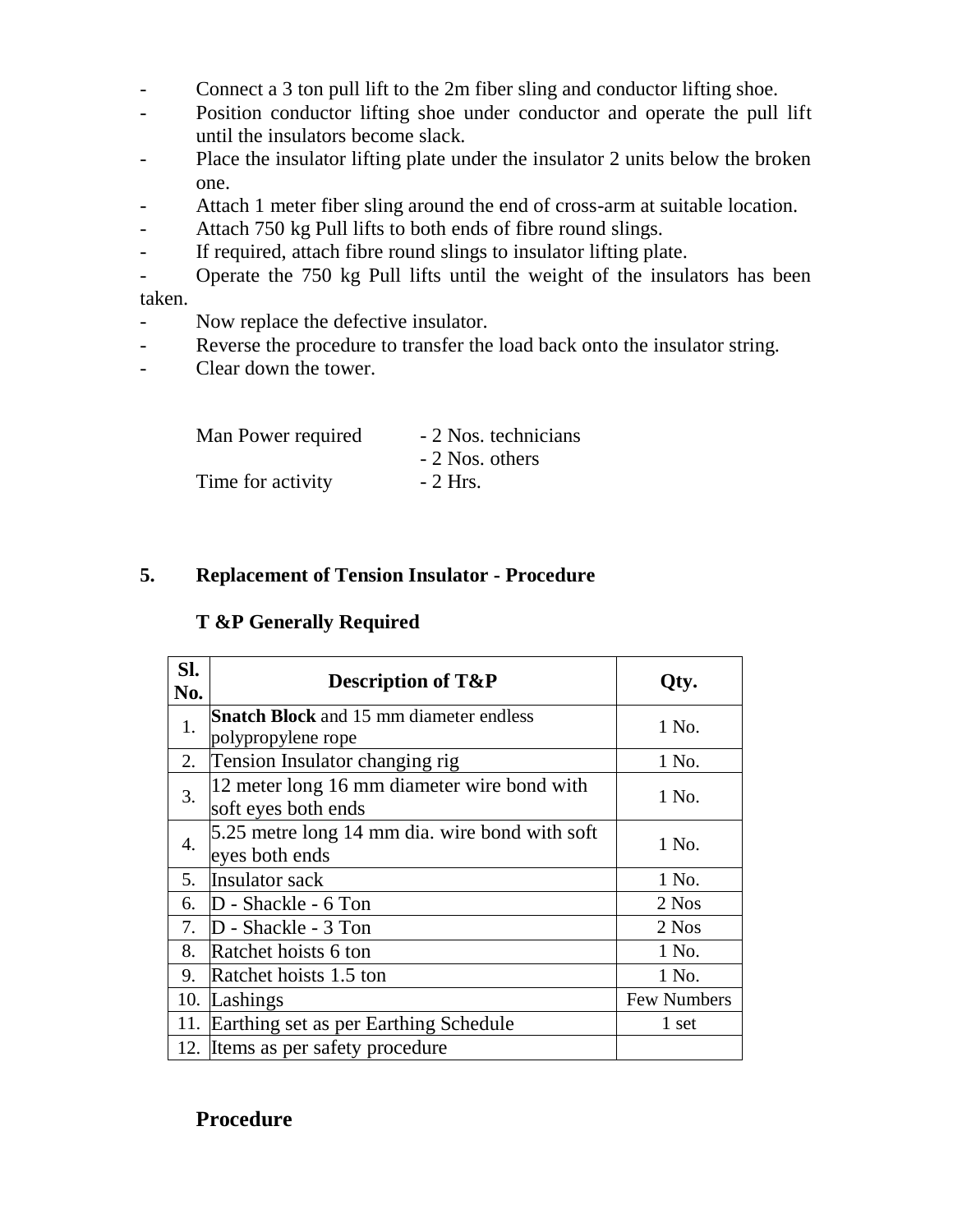Attach snatch block, complete with sash line to suitable point on tower.

- Check integrity of all fittings, pins and bolts on insulator strings to be worked on

- Remove corona rings and temporarily tie onto conductors.
- Raise tension insulator changing lowering rig, D shackles, ratchet hoists and the slings to cross-arm temporarily securing them.
- Attach both adapter plates to the yoke plates for the insulator string in which the insulators are to be changed.
- Feed 1 number 5.25m long 14 mm diameter wire bond through one side of insulator sack. Feed the 12m 16 mm diameter wire bond through the other side of sack. And raise to cross-arm. Connect the 1.5 ton ratchet hoist to the 14 mm wire bond so that the hook on hoist is inside sack.
- Connect the 12m long wire sling to the yoke plate adapter plate at the crossarm and using a 6 ton D shackle. This wire sling has already been threaded through the sack, feed the free end around to cross-arm. Attach 6 ton ratchet hoist to the sling and anchor back to cross-arm using 6 ton D- shackle.
- Connect the 6 ton ratchet hoist and the 16 mm wire bond between the two adapter plates either side of the insulator string to be worked on using 6 ton D shackle.
- Using the 6 ton ratchet hoist, take up the load on the insulator string.
- Using the 1 number 750 kg ratchet hoist simultaneously, release the tension in the insulator string until insulators are resting in the sack. Remove faulty insulator and replace ensuring that the insulator security retaining clips (W pins) are securely fastened.
- Gently release the 750 kg. Ratchet hoists.
- Gently release the 6 ton. Ratchet hoist until load is transferred back to the insulator string

| Remove all T&P     |                      |
|--------------------|----------------------|
| Man Power required | - 3 Nos. technicians |
|                    | - 3 Nos. others      |
| Time for activity  | $-3$ Hrs.            |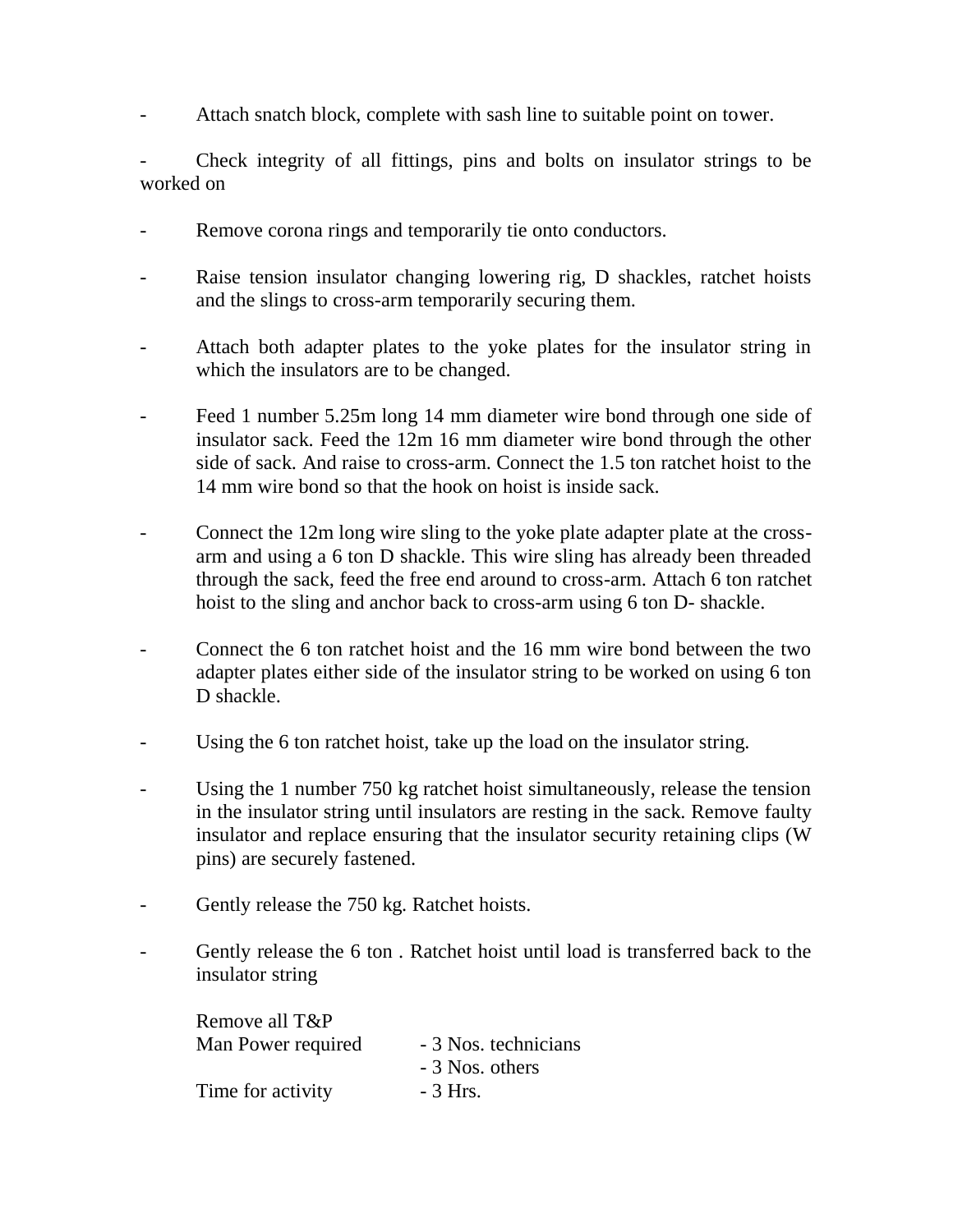# **6. CATCHING OFF / HOLDING TWIN/QUAD CONDUCTORS AT SUSPENSION TOWER**

# **T &P Generally Required**

| SI.            |                                                                                               |          |  |  |
|----------------|-----------------------------------------------------------------------------------------------|----------|--|--|
| No.            | <b>Description of T&amp;P</b>                                                                 | Qty.     |  |  |
| 1              | Snatch Block and 15 mm diameter polypropylene endless rope                                    | 1 No.    |  |  |
| $\overline{2}$ | Walkie talkies                                                                                | 2 Nos.   |  |  |
| 3              | 200 meters 14 mm diameter wire rope with soft eye at one end and taper<br>fused the other end | 4 Nos.   |  |  |
| $\overline{4}$ | Ground anchors/ deadmen and 14 mm diameter 10 meter long wire bond<br>with soft eyes          | 4 Nos.   |  |  |
| 5              | Wire rope shortners of capacity 7 ton for 14 mm wire rope                                     | 4 Nos.   |  |  |
| 6              | Come along clamps for Bersimis conductor                                                      | 4 Nos.   |  |  |
| $\overline{7}$ | Spacer yoke plate                                                                             | 1 No.    |  |  |
| 8              | $D$ - shackles - 3 ton capacity                                                               | 8 Nos.   |  |  |
| 9              | Fiber Slings Red - 5 ton, 0.5m long                                                           | $2$ Nos. |  |  |
| 10             | Conductor Running Blocks (7.5 ton)                                                            | 4 Nos.   |  |  |
| 11             | Ratchet Hoists capacity 4.5 ton                                                               | 4 Nos.   |  |  |
| 12             | Ratchet Hoists capacity 3.5 ton                                                               | $2$ Nos. |  |  |
| 13             | Wire rope slings 14 mm 5.5m long with soft eyes                                               | 2 Nos.   |  |  |
| 14             | $D$ - shackles capacity 5 ton                                                                 | 8 Nos.   |  |  |
| 15             | Aluminium ladder                                                                              | 1 No.    |  |  |
|                | 16 Earthing set as per earthing schedule                                                      | 1 Set.   |  |  |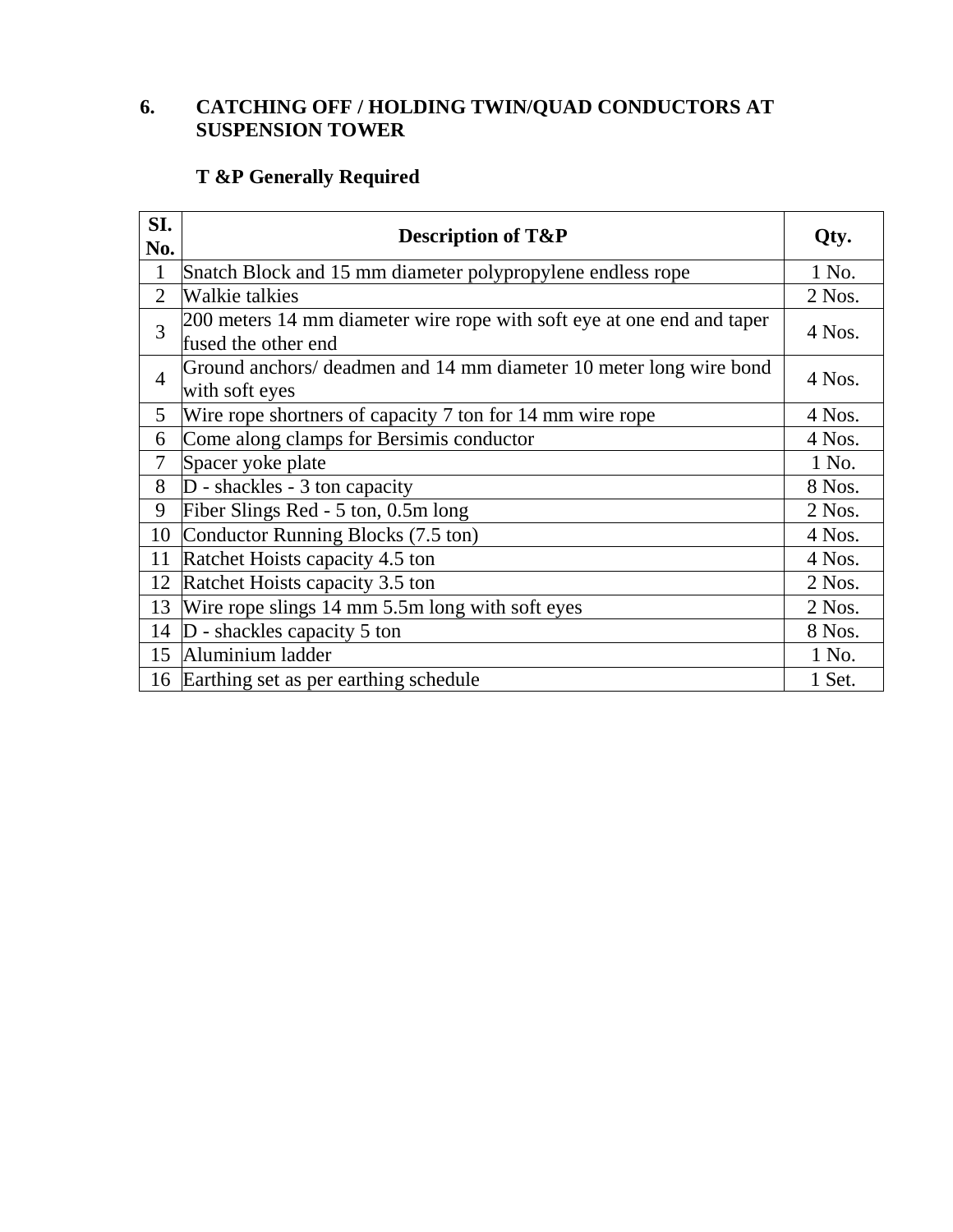# **7. REPAIRING OF TWIN CONDUCTOR AT GROUND OF 400KV LINE, - TENSION TOWER**

# **T&P Generally Required**

| SI. | <b>Description of T &amp;P</b>                                  | Qty.          |
|-----|-----------------------------------------------------------------|---------------|
| No. |                                                                 |               |
| 1.  | H.F. Chokes                                                     | 2 Nos.        |
| 2.  | <b>Earthing Leads</b>                                           | 6 Nos.        |
| 3.  | Snatch block 5 T capacity                                       | 5 Nos.        |
| 4., | Sling 3m long I8mm size                                         | 6 Nos.        |
| 5.  | Steel rope $12mm114m$                                           | 400m          |
| 6.  | D-Shackle heavy duty 5T capacity                                | 8 Nos.        |
| 7.  | Four sheave pulley block l0t capacity                           | 2 Nos.        |
| 8   | Stay wire for ancker 100m. long.                                | 2 Nos.        |
| 9.  | Rail piece                                                      | 2 Nos.        |
| 10. | Sling 10m Long I8mm size                                        | 2 Nos.        |
| II. | Especially fabricated sag plate                                 | I No.         |
| 12. | Equalizer pulley l0t capacity, With shilling 20m long I8mm size | I No.         |
| 13. | Come along clamp                                                | $2+2$ (extra) |
| 14. | Crow bar $250 \times 5$ cm                                      | 10 Nos.       |
|     | IS. Lineman safety belt                                         | 4 Nos.        |
| 16. | prop line rope I8 mm size 100m length                           | 1 Set.        |
|     | 17. Ring Spanner 7/16 x 9/16'                                   | 4 Nos.        |
|     | IS. D-Spanner $7/16 \times 9/16$                                | 4 Nos.        |
|     | 19. Plier S"                                                    | 4 Nos.        |
|     | 20. Screw Driver                                                | 4 Nos.        |
| 21. | V-Bolts 3/4" size/IS mm size                                    | 10 Nos.       |
|     | 22. Hammer $141bs.15$ kg                                        | 2 Nos.        |
| 23. | Polypropylene rope 12mm 100 m length for hand line              | 4 Nos.        |
| 24. | Steel pulley single sheave 6" size/IS cm size                   | 4 Nos.        |
| 25. | Tommey                                                          | $2$ Nos.      |
| 26  | Polypropylene rope I8mm 100m length                             | 2 Nos.        |
| 27. | Hydraulic compression machine 100 t capacity along with die     | $1+1$ (extra) |
| 2S. | Hexa frame with blades                                          | 1 No.         |
| 29. | Safety halmet                                                   | S Nos.        |
|     | 30. First aid box                                               | 1 No.         |
| 31. | Steel roller                                                    | 4 Nos.        |
|     | 32. Ground rollers                                              | 4 Nos.        |
|     | 33. Double arial rollers                                        | 10 Nos.       |
|     | 34. Steel measuring tape 15 m                                   | 1 No.         |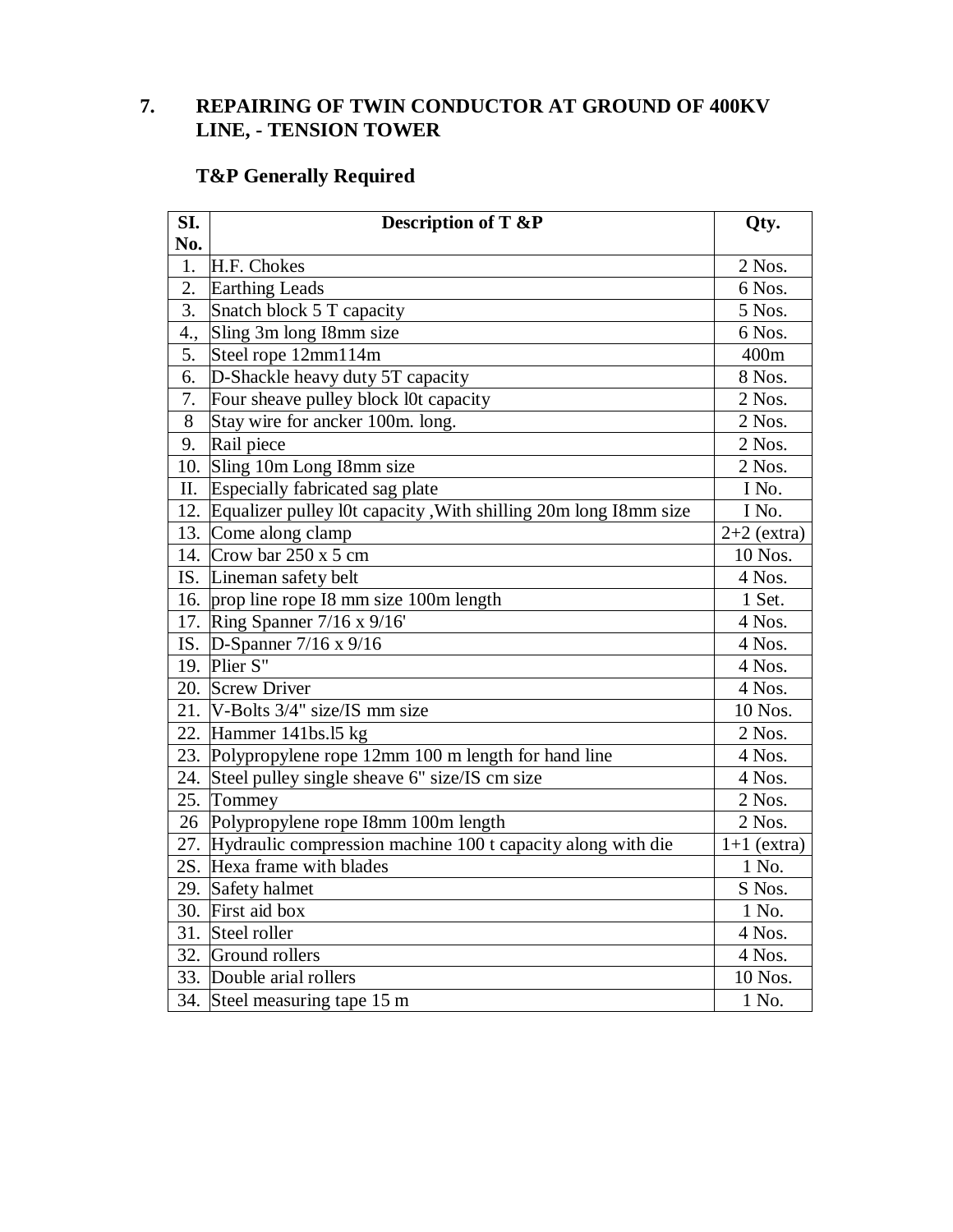# **Procedure**

After arranging shut down on the line, the permit to work is issued to an authorized supervisor of the line. The maintenance crew alongwith authorized supervisor reaching site of work need observe the following steps for carrying out the job of repairing of conductor:

- Temporary earths should be provided on both sides of the section of line through High Frequency Choke (H.F. Chokes) wherein damaged conductor is required to be repaired.
- It should be checked up if there are any line crossings in that span in which lowering of conductor is to be done. Permits on these lines should also be arranged and lowering of these lines should be done simultaneously.
- Three linemen who can do the work on the conductor should climb up the tower alongwith hand line / rope.

- Corona control rings, jumpers of bundled conductor will be opened from the conductor side which is to be lowered.

Specially fabricated sag plate is hoisted to the cross-arm with the help of hand line and fitted with yoke plate.

Four sheeve pully block with Equiliser puny and long sling is lifted to the cross- arm and fitted with sag plate.

- One Linemen goes to the conductor with 2nd hand line for lifting the cumalong clamp and D-Shackles. These clamps are then fitted by lineman thereafter comes back to the cross-arm.

- Load of the conductor is taken on the four sheave pully block by tightening the same with the help of two way/three way rope puny block. With this, conductors get loosened from ending cones and thus spared from yoke plate.

- By loosening the two way/three way rope puny block smoothly, conductor is lowered to the ground.

- The crimping/bolted type repair sleeve can also be used for repair of the conductor for attending to emergencies. In this case, there is no necessity to bring down the conductor on ground and the Lineman can fit it at the affected point by climbing on the conductor. In case the damage is on longer section, even two or three repair sleeves may be used to tide over the crises. However, where the damage of strands of conductor is too much, compression joint may be provided by bringing the conductor at ground. Temporary repair case also be done by providing preformed armour rods.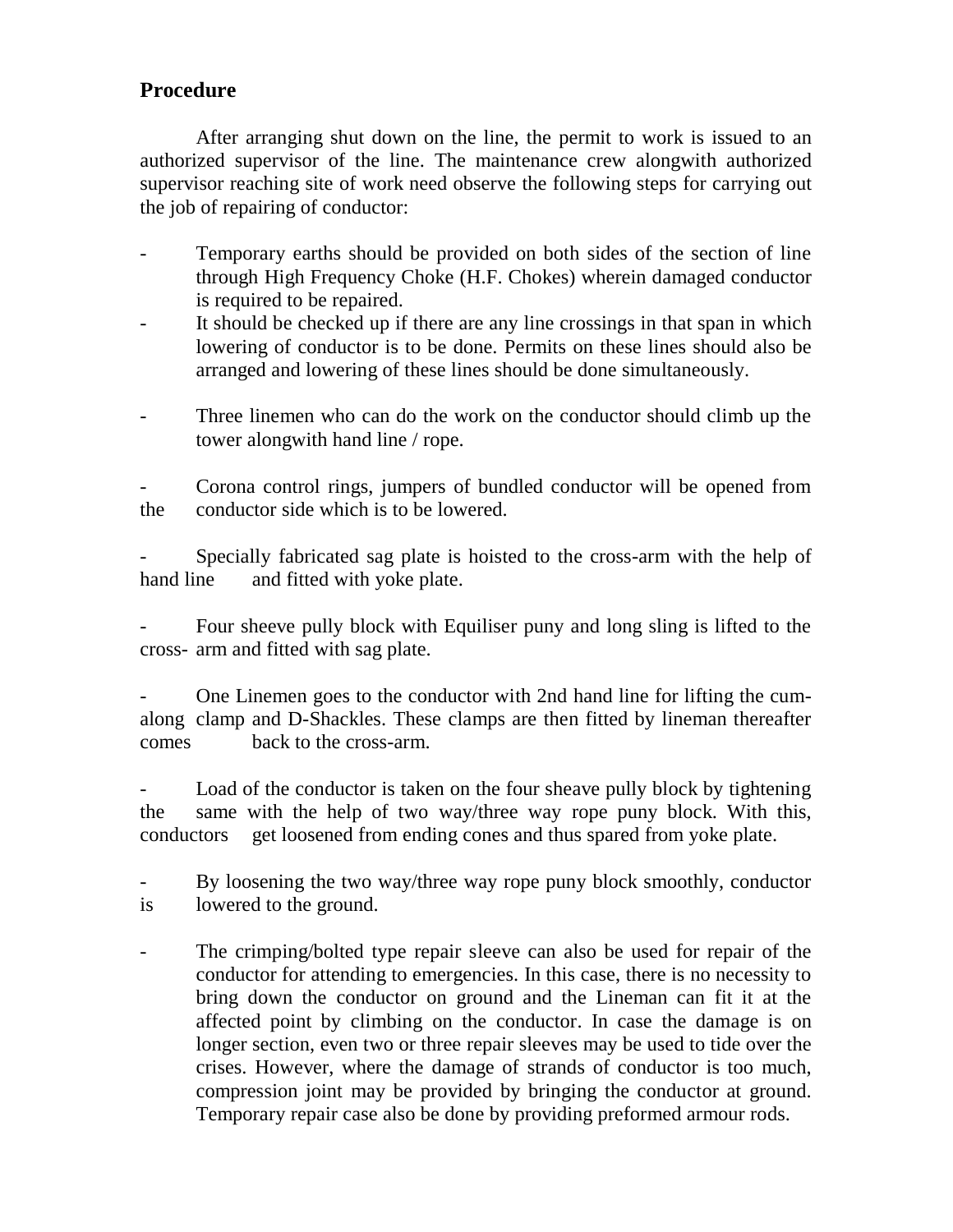After repair of conductor and checking of ending cone and straight through joint etc. in that span, conductor is lifted by tightening the two way/three way rope pully block and refit the ending cones.

Then one lineman goes on the conductor and after opening the cum-along clamps of both sides, the same brought down on the ground with the help of hand line.

- Then spare 4 sleeve puny block and equiliser puny etc. from sag plate for bringing it down on the ground with the help of hand line.
- Spare the sag plate from yoke plate for bringing it down on the ground.
- Refit the jumpers and corona control rings.
- After the work of repair of damaged conductor is over, all the staff is asked to climb down. The temporary earths and H.F. Chokes etc. are got removed and permit to work got cancelled for re-energisation.
- *Note: The T&P required to carry out above repairing job varies as per the nature of the voltage level from 66KV to 400KV but principle remains same.*

| Man Power required | $25-30$ Nos |
|--------------------|-------------|
| Time of activity   | 10 hours    |

*Note: (a) Mild steel rod fitted with 4 sheave pully block with rope should be used so that the 4 sheave pully block works smoothly so that it does not turn/rotate.*

*(b) Duster cloth etc. may be used up on the conductor before using cum-along clamp to avoid the*

*damage of conductor. (c) Before pulling of conductor it must be loosened from suspension points on two towers.*

# **8. PROCEDURE FOR REPAIRING OF CONDUCTOR AT GROUND OF**

# **400KV LINE, - SUSPENSION TOWER**

#### **T &P Generally Required**

| Sl.No. | <b>Description of T&amp;P</b>         | Qty.     |
|--------|---------------------------------------|----------|
|        | H.F. Chokes                           | $2$ Nos. |
| 2.     | Earthing leads                        | 6 Nos.   |
| 3.     | Snatch block 5t capacity              | 6 Nos.   |
| 4.     | Sling 3 m. long 10mm size             | 6 Nos.   |
| 5.     | Steel rope $10/12/14$ mm size         | 100m.    |
| 6.     | D-Shackle Heavy Duty                  | 6 Nos.   |
| 7.     | Pulling & lifting machine 5t capacity | 1 No.    |
| S.     | Hanger especially made                | 1 No.    |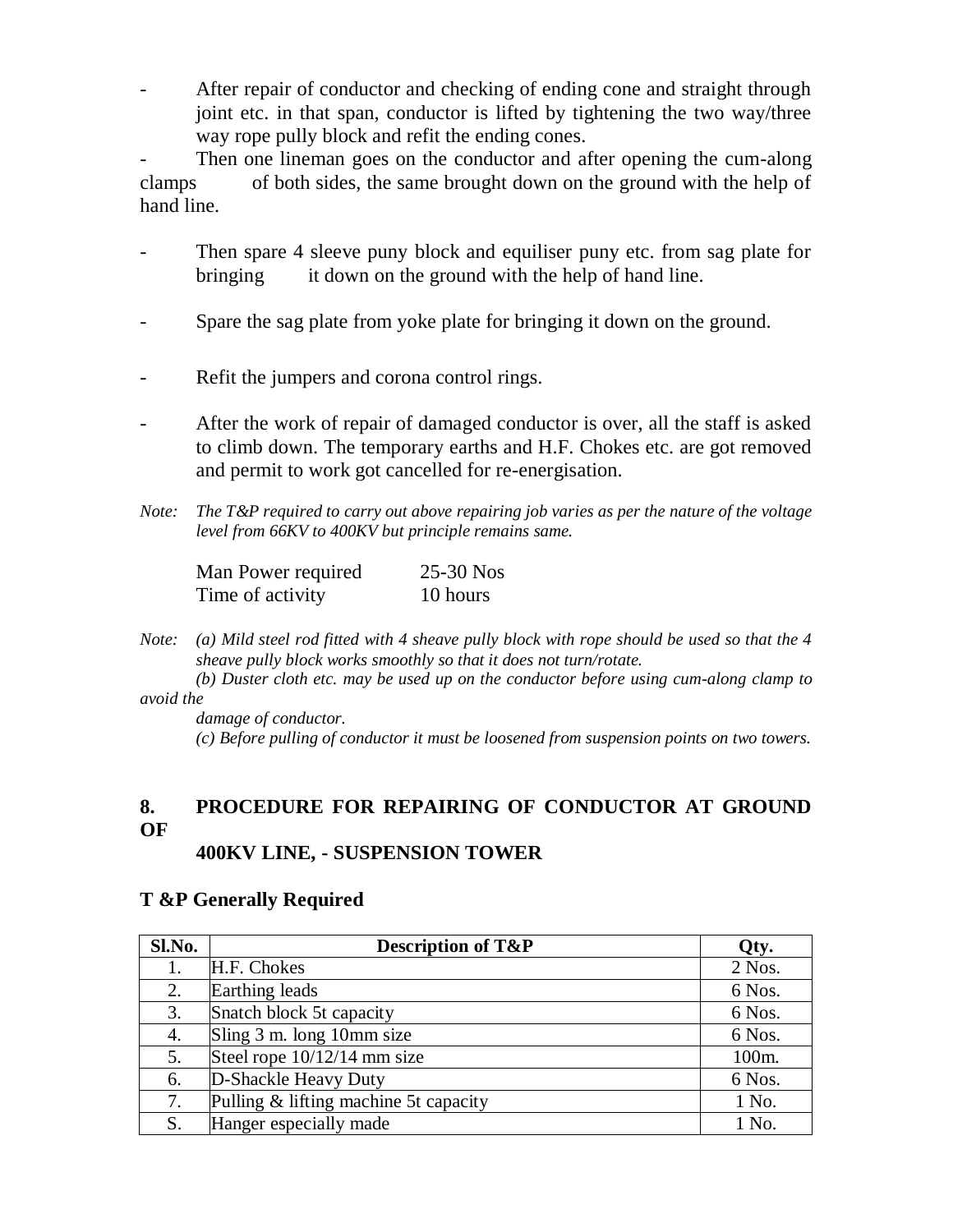| 9.  | V-Clamp 3/4"/IS mm. size.                                   | 4 Nos.        |
|-----|-------------------------------------------------------------|---------------|
| 10. | Polyproplene rope I8mm size 100m. length                    | $2$ Nos.      |
| 11. | Polyproplene rope 12mm size 100 m. length                   | 3 Nos.        |
| 12. | Polyproplene rope I8mm size 6' 12 m long                    | 4 Nos.        |
| 13. | Ring spanner $7/16 \times 9/16$ as per requirement          | 4 Nos.        |
| 14. | D-Spanner $7/16 \times 9/16$ as per requirement             |               |
| 15. | Lineman safety belt                                         | 4 Nos.        |
| 16. | Plier S"/20 cm.                                             | 4 Nos.        |
| 17. | Screw driver                                                | 4 Nos.        |
| IS. | Crow Bar $250 \times 5$ cm                                  | 6 Nos.        |
| 19. | Steel pully single sheave size 6"/15 cm.                    | 3 Nos.        |
| 20. | First aid box                                               | 1 No.         |
| 21. | Safety helmet                                               | S Nos.        |
| 22. | Steel rollers                                               | 4 Nos.        |
| 23. | Hydraulic compression machine 100 t capacity alongwtih die. | $1+1$ (extra) |
| 24. | Hexa frame with blades                                      | 1 No.         |

# **Procedure**

After arranging shut down on the line, the permit to work is got issued to an authorized supervisor of the line. The maintenance crew alongwith the authorized supervisor reaching the site of work need to observe the following steps for carrying out the job of repairing of conductor:

(i), (ii) and (iii) As Per procedure for repair of conductor in case of 400 KV line (Angle Tower) as mentioned in the above said para.

- (iv) Corona control rings, grading rings and arcing horns are removed and kept on the tower cross-arm.
- (v) With the help of hand line, two Nos. snatch blocks of 5 ton capacity, slings, D-shackles, especially fabricated hanger alongwith steel rope size 10 mm etc. are sent on cross-arm and fixed.
- (vi) Load of bundled conductors is taken on the hanger by operating the pulling and lifting machine (trifer) of 5 Ton capacity of heavy duty turn buckle of 10 T capacity or four sheave pully block capacity l0t.
- (vii) The disc insulator string is made free from the conductor. The bundled conductor alongwith hanger is brought down to the ground on rollers slowly by operating the pulling and lifting machine (trifer).
- (viii) The repair of conductor is done as per damages on the conductor as under

| Man Power required | 20-25 Nos. |
|--------------------|------------|
| Time of activity   | 8 hours    |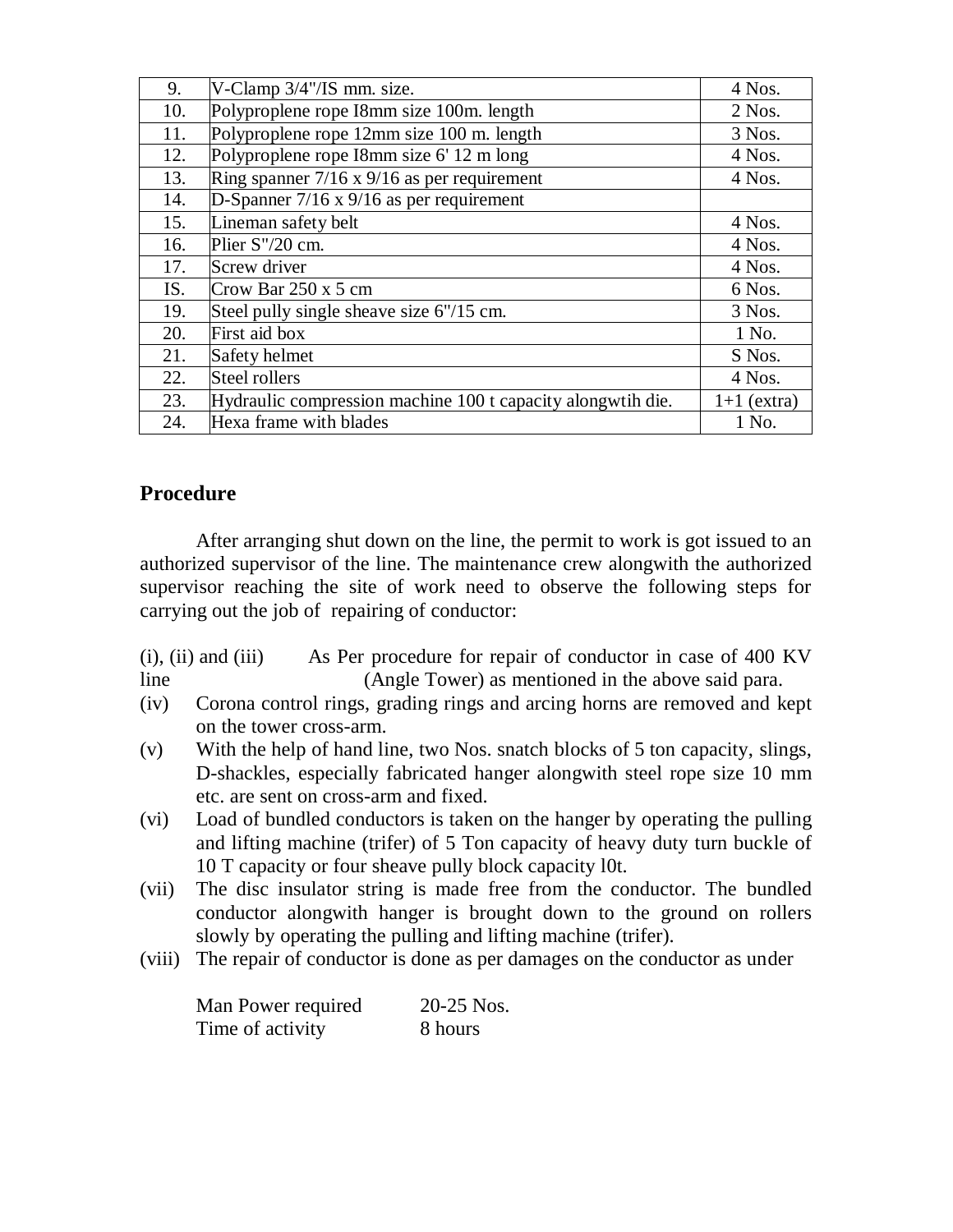# **9. JOINTING PROCEDURE**

Wherever jointing of conductor is required, it is done with the help of compression type mid span joints. 15. The complete joint consists of a steel sleeve for the central core and a much longer aluminium sleeve for the overall aluminium conductor. The plugs are used for sealing the holes in the aluminium sleeve after hot paste filler has been injected in it. The steps involved in the making of compression joints on the conductor are as follows:

- The conductor is brought down on the ground as discussed previously.

- The conductor is inspected for its damage and cut for taking suitable action.

Aluminium compression sleeve is made to slip over one conductor end and slide back the same along the conductor.

- Using a Hacksaw blade the aluminium strands from each side of conductor are cut exposing the steel core a little more than the length of steel compression sleeve

Steel compression sleeve is inserted in the steel core of conductor (both sides) making sure that the ends of steel core touch each other in the middle of the sleeve

The steel sleeve is compressed over its entire length making the first compression at the centre and working out towards the end allowing dies to always over lap the previous position.

- The distance from the centre of the steel joint equivalent to half the length of aluminium sleeve is measured and marked on the conductor, to help in centring the aluminium sleeve over the steel joint.
- Aluminium sleeve is slipped up over the steel joints and is centered as per earlier marking. HV filler compound/grease (or as per conductor/hardware manufacturer's recommendations) is injected through holes provided in aluminium sleeve with the help of inject pump. The plugs (aluminium strands etc.)are inserted in the filler holes. Finally aluminium sleeve is compressed. The first compression is made from the point of compression zone marked on the aluminium sleeve which is generally outside the length of the compressed steel sleeve. Thereafter the compression is made over the length of aluminium sleeve by completing first on one side and then the other side.

# **Methods Employed to Overcome Failure of Jumpers**

- Periodical tightening of jumper joint nut bolts
- Providing steel nut bolts
- Use of only standard and quality material
- P.G. clamps joints shall be avoided and shall be replaced with crimped joints
- To avoid insulator string failure due to lightning proper shielding angle shall be maintained and footing earth resistance shall be as minimum as required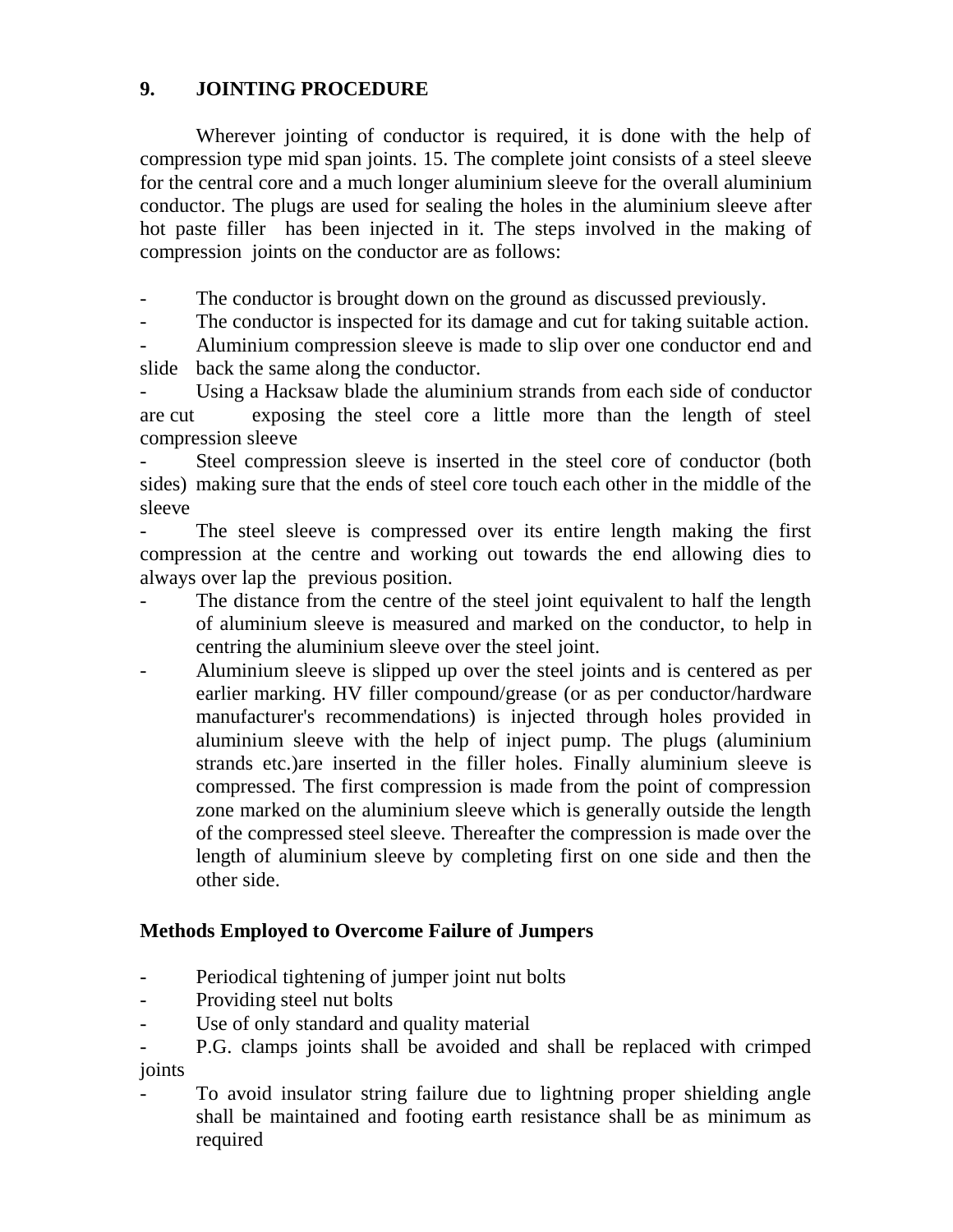- Hardware shall be maintained in good condition to avoid string failure
- All precautions to avoid conductor breaking or snapping shall be taken
- Never keep provision to develop air gaps due to reduced contact pressure and reduction in contact area

Periodic jumper joints temperature measurement with Thermovision camera is essential

Regular interval patrolling and enquiries with nearby dwellers for hot spots and sparking shall be enquired into.

# **10 REPAIR OF FAILED EARTH WIRE**

#### **Procedure**

#### **T &P Generally Required**

| SI.No. | <b>Description of T &amp;P</b>                        | Qty.       |
|--------|-------------------------------------------------------|------------|
| 1.     | Cartridge firing tool                                 | 1 No.      |
| 2.     | Cartridges.                                           | SNos.      |
| 3.     | Piece of Earth wire of same size $(2, S \, \text{m})$ | 1 No.      |
| 4.     | Light weight trolley with brake.                      | 1 No.      |
| S.     | Wedges 9 2 Nos. for DIE joint & 3 Nos. for Mid span   | 3 Nos.     |
|        | compression joint)                                    |            |
| 6.     | Wire Brush.                                           | 1 No.      |
| 7.     | Grease                                                | Small qty. |
| 8.     | Hammer $(1 \text{ kg.})$ .                            |            |
| 9.     | <b>Hydraulic compressor Machine</b>                   |            |
| 10.    | Items as per safety procedure.                        |            |

#### **a) Breakage of Earth-wire at Dead End**

In case of breakage of earth-wire at dead-end, a piece of earth-wire of about 30 meter length is cut near the broken end of the earth-wire. Another piece of new earth-wire of proper length is cut so that when it is joined with the existing earth-wire the earth-wire can be easily connected to the dead-end. This piece of new earth wire is joined to the existing earth wire using a mid span joint. Similarly dead-end joint is provided at the other end. The midspan joint and the dead-end joint is done using hydraulic compressor machine. The earth-wire is taken up with the help of winch and hooked to the tension clamp.

# **b) Breakage of Earth-wire near Suspension Clamp**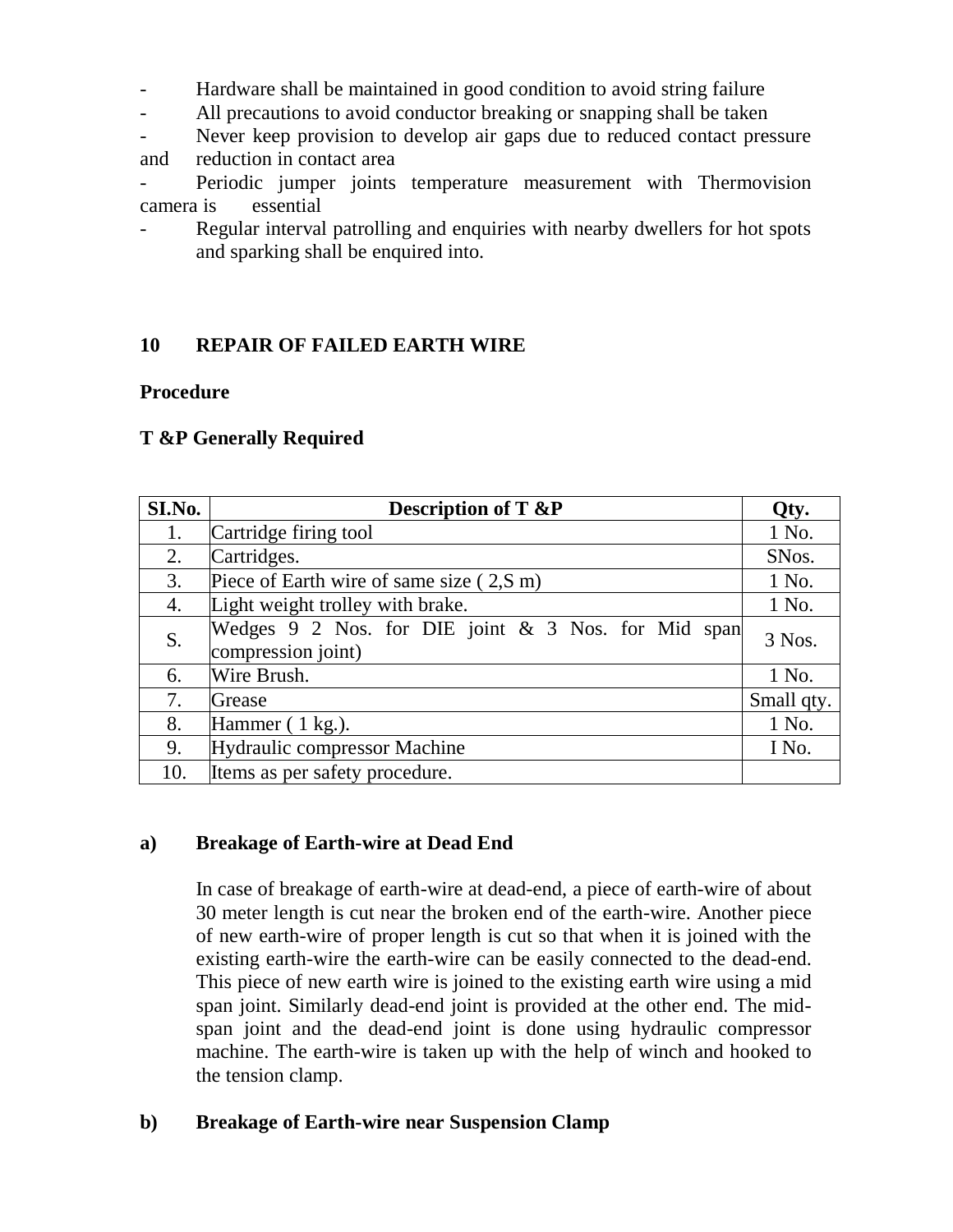For damage of earth-wire near suspension clamp the earth-wire is made free from the towers on both the sides of the tower where it is damaged. This is done to facilitate provision of mid span joints to the earth wire on ground. For this, the earth-wire in cut upon 30 meters from both the broken ends of the earth-wire. A piece of new earth-wire of length 60 meters is now joined with the existing earth-wire. Mid-span joints are provided using hydraulic compressor machine of 100 ton capacity. The earth-wire, then, taken up with the help of winch and hooked to the tower with the suspension clamps.

This is possible only where the site conditions are very favorable for simple working. If the ground conditions are not favorable and the span lengths are varying much it becomes very necessary to make the earth-wire free from all of the towers and one of the nearest dead end. The earth wire is required to be taken on the earth-wire rollers on the towers where it has been made free. After repairs of the earth-wire as described above the earth-wire is hooked to the dead-end with the help of winch and clamping is done after removing the rollers. This is only possible when the measurements of the earth-wire cutting and the new earth-wire are very accurate otherwise sagging will be different and working will be very difficult.

#### **c) Breakage of Earth-wire within Span**

In this case, when the earth-wire breaks it does not fall on the ground but it gets wound on the conductors. The first job therefore becomes to make the earth-wire free from the conductors and to bring it on the ground to be inspected for damages. If no damage is observed then a piece of 15 meters in cut from the both the broken ends and a new earth-wire of the length of 30 meters is connected to the existing earth-wire by providing two midspan joints. The joints are made as per the standard procedure described above.

Whenever in mid span a few strands of the earth-wire and damaged bridling for that portion is needed to be done, a small piece of the earth-wire is tied alongside the portion of the running earth-wire where strands are found damaged and the two of the piece are tied to the running earth-wire with the help of Bulldog grips.

*Note: In case of breakage of earth wire on 400 KV double circuit lines the procedures are the same except that the earth-wire is taken up very vigilantly and slowly so that the clearance from the other circuit is not reduced any time.*

#### **Precautions**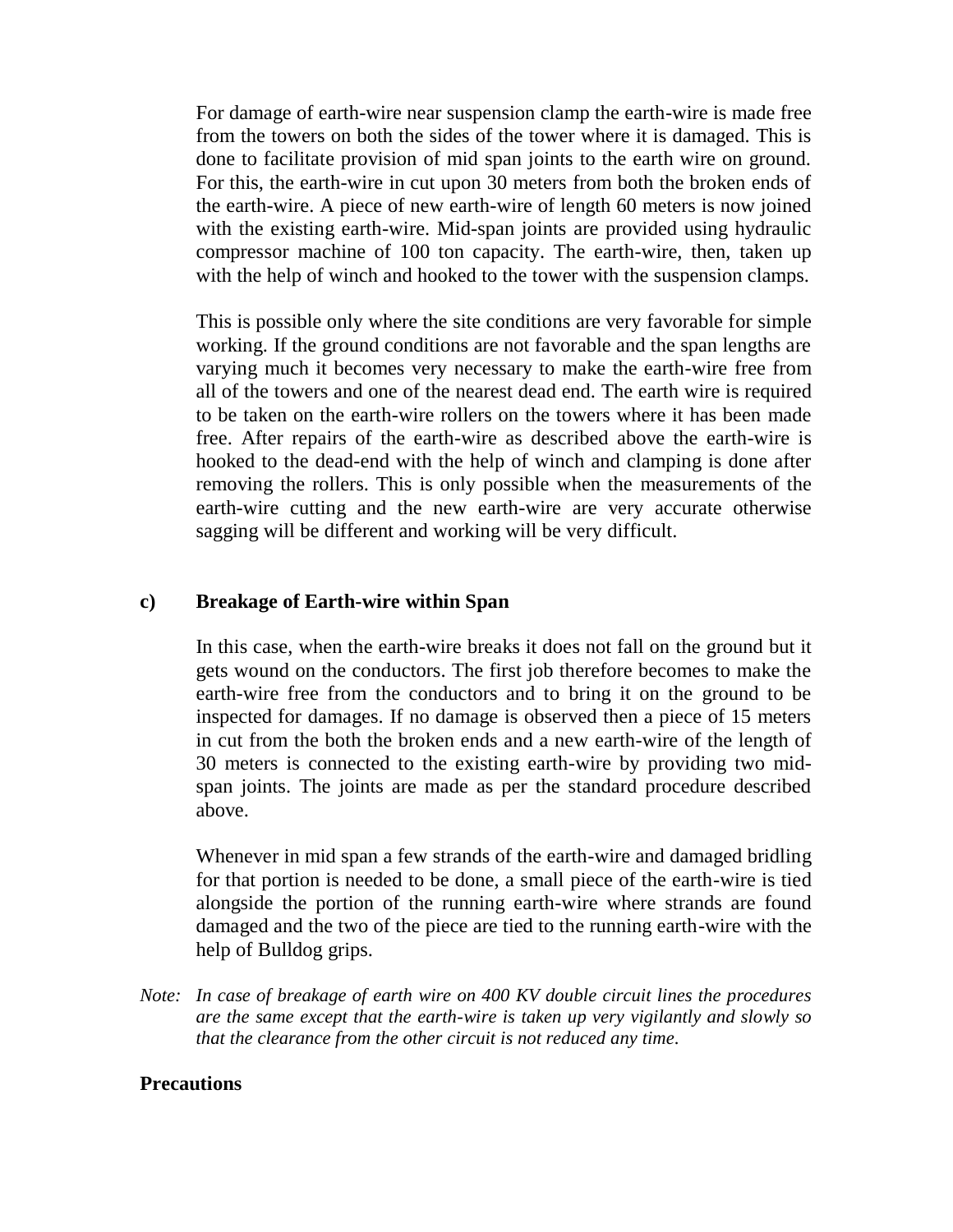So long as the earth-wire is on the rollers the persons handling the earthwire do not get electric shock. However, while removing the earth-wire from the rollers if it is not earthed from both the sides of the rollers the person handling the earth wire may get electric shock. Hence, while handling the earth wire it must be properly earthed from both the ends.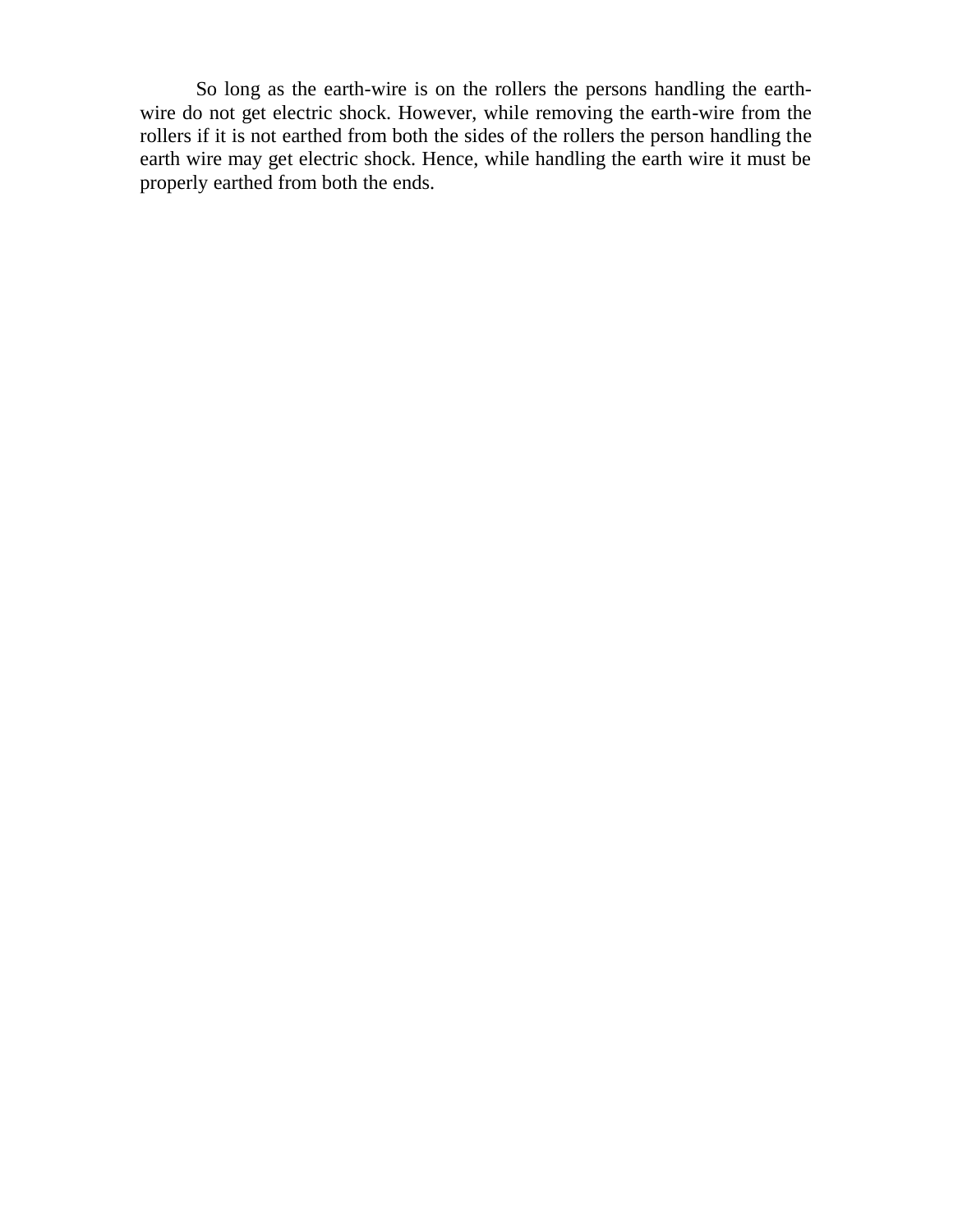#### **11. PREVENTIVE MAINTENANCE OF TOWER FOUNDATION**

Problems in tower foundations

- Land slide
- Sinking of hill
- Soil erosion

Protection measures

- Injection of cement slurry
- Crate work
- Provide retaining wall
- Compaction of soils

Any defect in foundation noticed in time can be rectified in time, with or without outage. The failures are of following types:

- (a) Due to design deficiency
- (b) Due to construction deficiency
- (c) Due to ageing and lack of O&M

The design deficiency is mainly caused due to unworkable design including bar bending schedule etc. The construction deficiency include improper laying of concrete and the form work, disproportionate concrete mix, poor back filling, improper classification of soil and the selection of type of footing, insufficient curing etc. The ageing of stub and concrete will take place in saline area.

# **12 MAINTENANCE OF EARTHING OF TRANSMISSION LINES**

The earthing system of the transmission towers playa major role during normal working as well as during abnormal working of transmission lines. Earthing system of transmission line comprises of towers, earthwire, jumpers, earthing bonds, individual earthing electrodes of the tower and connections thereof.

#### **Monitoring the Earth Resistance Values**

As per IE Rules, tower footing resistance should be measured every year and record thereof maintained for proper monitoring. After monitoring, if the values are found more than the required, then the tower body connecting contacts shall be cleaned and provided with cold galvanizing and tightened if possible.

If the values are not improved even after this, then the electrodes shall be by placing low resistivity material around the electrodes as mentioned in ISS.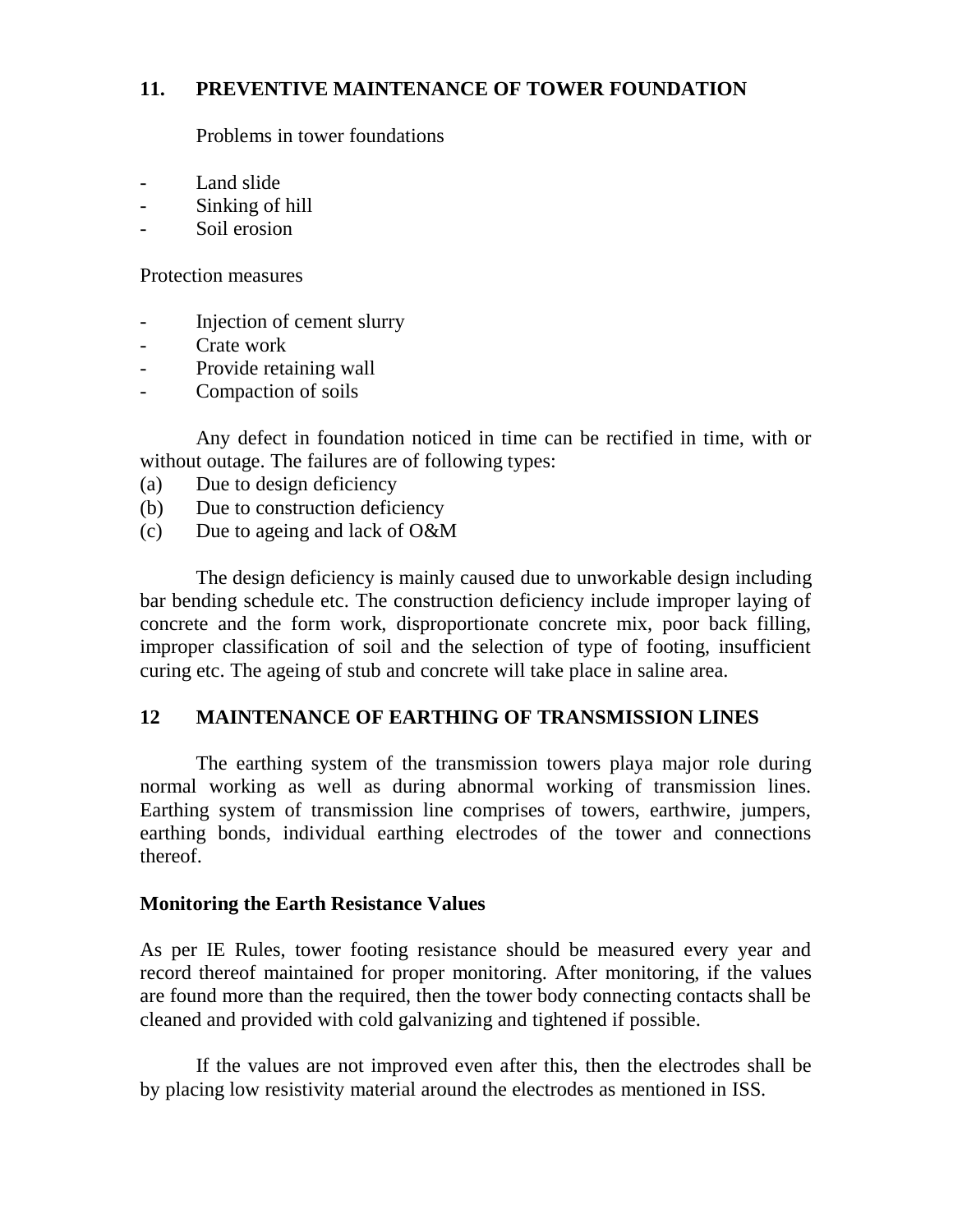#### **13 TREE CUTTING/TRIMMING**

#### **Introduction**

Transmission lines are erected for transmitting huge electrical power economically from generating stations to the distant thickly populated and industrial areas where it is not possible or economical to establish generating stations. The power is transmitted at High Voltage (HV) or Extra High Voltage (EHV). The lines carrying the power at Extra High Voltage, the voltage 66 KV and above viz. 66 KV, 100 KV, 132 KV. 220 KV, 400 KV on AC transmission and 500 KV HVDC are termed as the transmitting lines. The transmission lines generally pass through the lands of revenue, urban and forest authorities. There are enormous trees in these lands coming in the right of way (ROW) of the lines. For the reasons mentioned below and for maintaining the right of way as per IS 5613 treecutting is required to be done. It is not economical to divert transmission lines to avoid tree-cutting interfering the ROW. Thus, tree-cutting is essential during the line construction activity and also during maintenance of the lines.

#### **Reasons for Tree-cutting**

- (i) To facilitate the work of preliminary survey, check survey and marking of tower position;
- (ii) To facilitate the work of stub setting;
- (iii) To facilitate the work of tower erection in some areas;
- (iv) To avoid damage to the-conductor and earth wire during stringing and to have economical and speedy work; and
- (v) To clear the right of way as per IS. 5613 before commissioning the lines.

#### **Reasons for Tree-cutting during Maintenance of Lines**

(i) To avoid tripping on the transmission lines

The trees have moisture in them and because of deep roots in the soil they provide path for current which happens to flow when the branches of the trees come near the lines. As the distance between the trees and lines reduces there happens electrical break-down through the air because of grounding by the trees. Sometimes the branches of the trees touch the lines. For such incidences protection is provided on the lines and those are operated to avoid future damage. Until the protection operates, dangerous step and touch potentials are developed around the base of the trees which is hazardous to the persons and animals passing nearby. At the time of break-down very big spark-over takes place with cracking sound.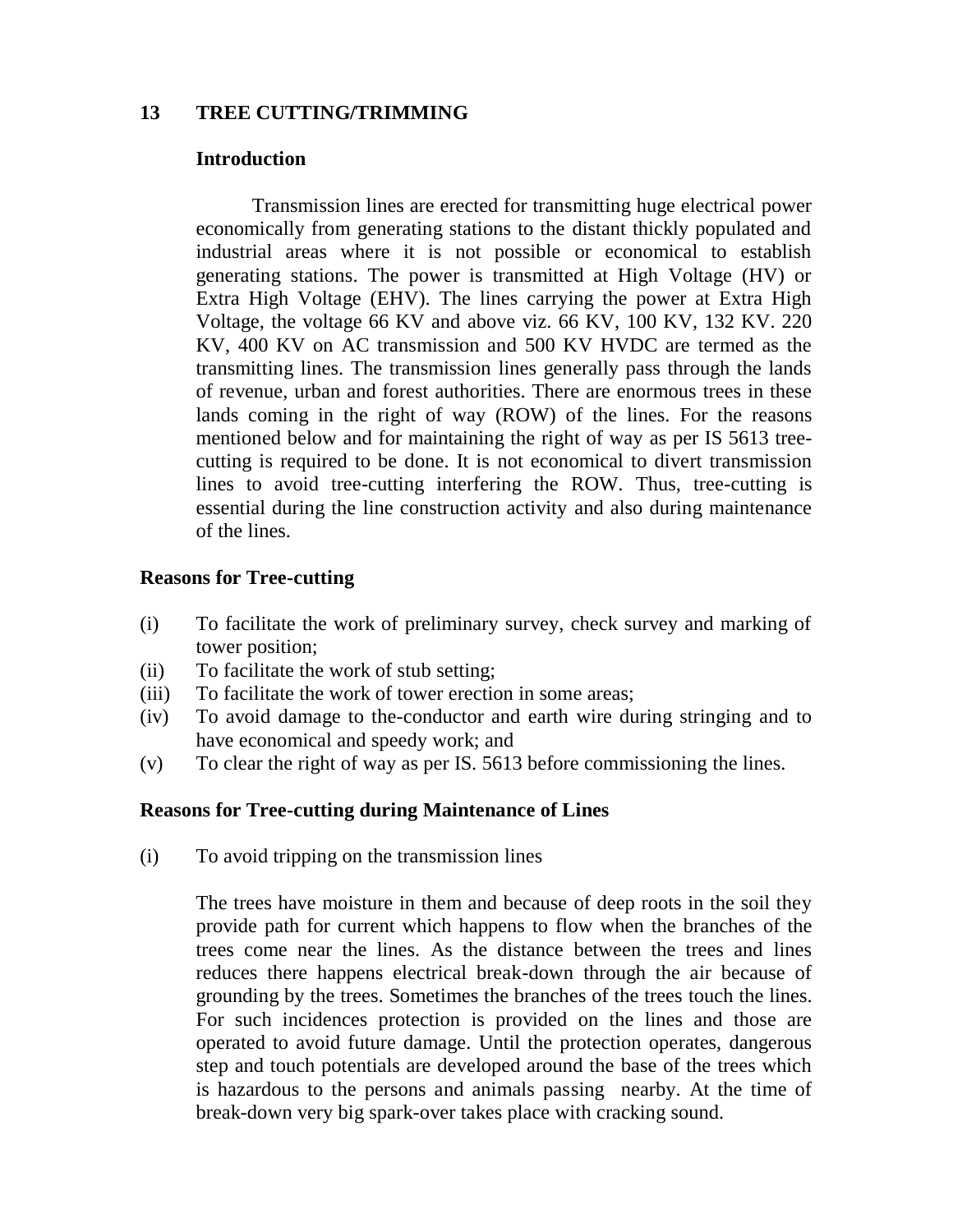Tripping on the transmission lines is not desirable as they carry huge power and it may affect other transmission lines, power stations and substations in the grid.

Every year, number of trippings are experienced on the transmission lines due to less electrical clearance between tree branches and the lines. This is hazardous, and affects the power supply.

- (ii) To facilitate easy and economical maintenance of work such as rehabilitation of fallen towers, stringing snapped conductors and broken earthwires.
- (iii) To facilitate movement of vehicles and equipments during maintenance.
- (iv) To avoid causing fire to dried trees,
- (v) To avoid accidents to persons during tree cutting for other reasons. It has been observed that while cutting trees by the owners of the trees because of not following proper procedure have experienced accidents. Sometimes wood thieves have fallen prey to it.
- (vi) To avoid development of dangerous step and touch potentials at the base of the trees due to leakage of current from the line to the tree.
- (vii) To avoid bad effects of electrostatic and electro-magnetic fields created by transmission lines on the life and on the growth of the trees and their hazards to human life.

#### **Tree Clearance**

- (i) The trees falling in the right of way must be cleared.
- (ii) The trimming/cutting of tree branches under the conductors is to be got done in order to ensure proper clearance.

(iii) The practical experience shows that the branches of trees coming within permissible clearance from the conductor their leaves changes shape and colour and they are found dehydrated. This may be due to leakage current.

This effect can be utilized by the patrolling staff to judge whether tree branches are entering in the undesired clearance zone of the line and further tripping can be avoided by timely chopping the branches.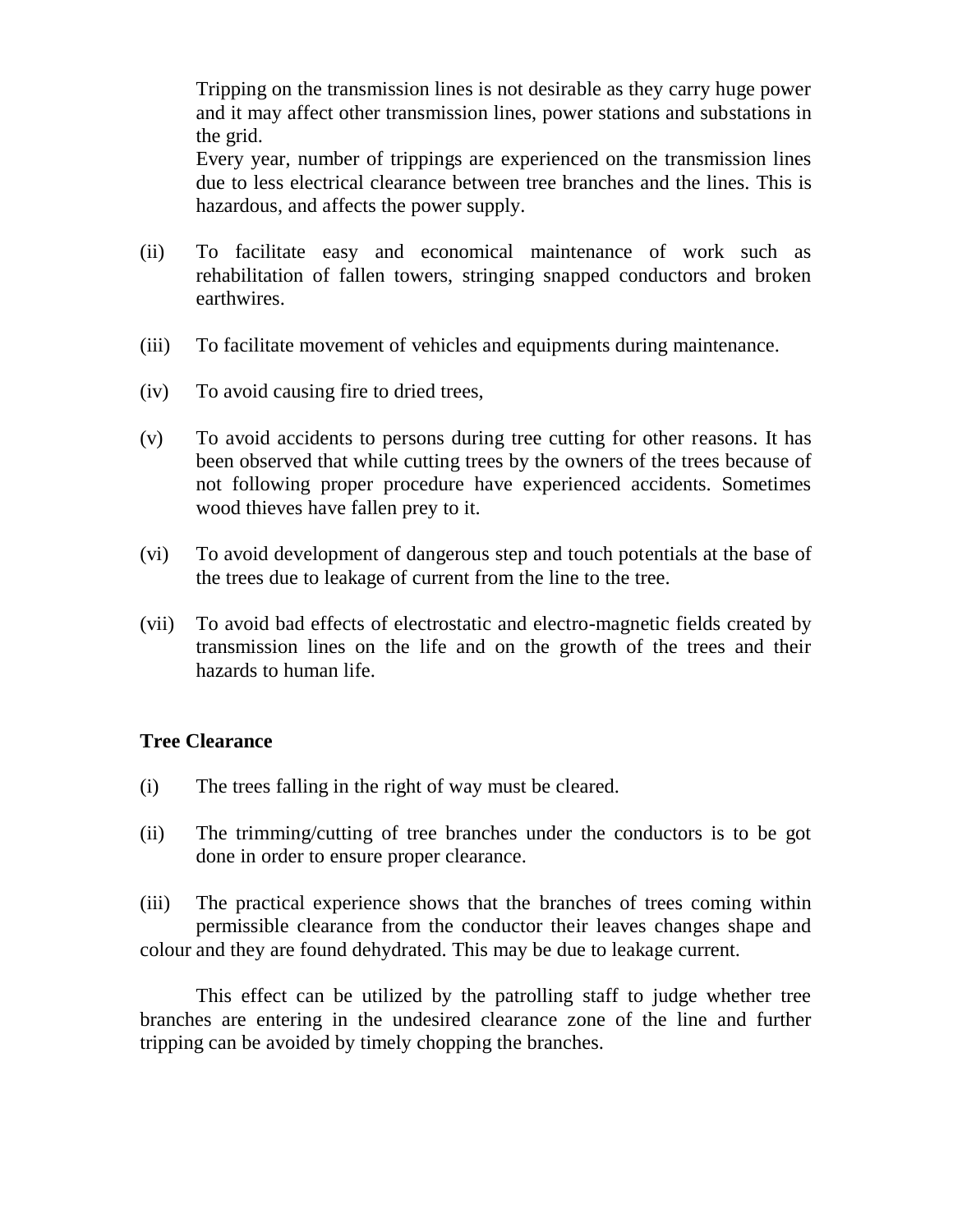# **SCHEDULE, NORMS & FORMATS FOR PATROLLING AND MAINTENANCE OF TRANSMISSION LINES**

**1. INTRODUCTION :-** As per policy of the different Power Transmission Corporation, O&M documents are to be prepared and reviewed ones in four years to incorporate the feed back of the regions in carrying out the maintenance activities. Accordingly, O&M document on schedule or patrolling and maintenance and norms, format for patrolling and maintenance are prepared.

#### **2 NORMS:-**

- 2.1 **Ground Patrolling Norms :-** Based on the feedback on requirement of ground patrolling and effective use of manpower, the terrains has been divided in to three categories and the frequency of patrolling is advised as under :
	- a. Normal terrain 6 month (pre monsoon & post monsoon)
	- b. Vulnerable terrain 3 month
	- c. Most Vulnerable terrain Monthly

**Criteria for normal terrain :-** Normal terrain, which does not require any special consideration on account of natural reasons, theft or insurgency. In normal terrain, tower patrolling (one pre monsoon & other post monsoon) are to be planned.

**Pre monsoon patrolling :-** the patrolling/rectification programme for pre monsoon patrolling must be prepared in such a way that the defects noticed during this patrolling are attended atleast 15 days prior to monsoon arrival date.

**Post monsoon patrolling :-** Post monsoon patrolling may be planned immediately after the monsoon and should be completed within 60 days. Required maintenance/rectifications should be completed in next one month.

**High wind velocity area :-** some area of various lines fall under high wind velocity zone and are prone to tower collapse particularly during the month of April to June. In such areas, post monsoon patrolling should be completed by the end of December and required maintenance/rectification including replacement of missing tower parts are to be completed on priority latest by the end of February to withstand the spate of hail storm/windstorm.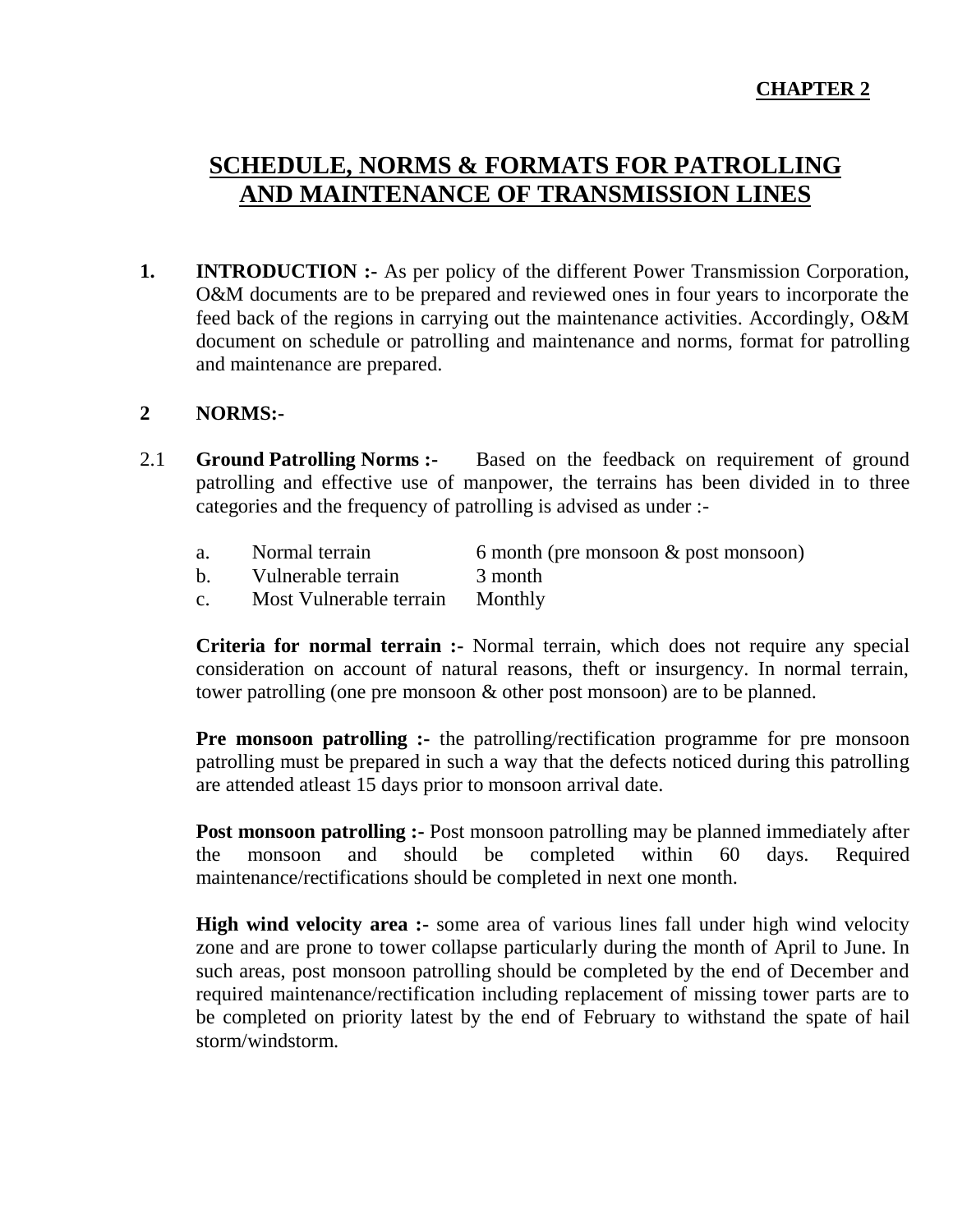# **Criteria for vulnerable terrain :-**

- i. Forest, hills, hill slopes containing tall trees on uphill slides.
- ii. Affected by natural reasons i.e. pollution/flood/land slides etc.
- iii. Theft Prone
- iv. Power line (132 KV and above)/Railway line/highway/Major river crossing locations
- v. Areas prone to mining/blasting near transmission line

# **Criteria for most vulnerable terrain :-**

- i. Critical land sliding
- ii. Insurgency/terrorist prone area based on previous experience
- iii. Change of river course
- iv. Repeated thefts
- **2.2 Rusting of tower parts:-** Recently, it has been observed that at some places, rusting of tower parts/stubs have taken place due to direct contact of wet soil with tower parts. Therefore, it is essential to ensure that the mandatory clearance from top of the coping of each leg and present ground level is to be maintained. In case, the present ground level is above the coping level, the height of the chimney may be raised after concurrence of Zonal General Manager (O&M).
- **2.3 Ground patrolling after line faults:-** Emergency ground patrolling of the line is to be carried out for +/-5% towers both sides of the faulty tower indicated by online fault locator to trace the fault and take corrective action. If off line, faulty locator is available at either end. The same should be utilized for the faulty line testing to pin point the defective location.
- 1.1 **Norms for tower top patrolling:-** Tower top patrolling of the lines may be planned to find the untraceable faults during line patrolling and in stretches having component failure history.
- 1.2 **Norms for Thermovision scanning:-** Thermovision scanning of the lines may be carried out on need basis. Thermovision scanning of highly loaded lines (normal power flow-above 120% of SIL rating) may be carried out on sample basis (10% of the tension towers) every year. Based on the findings, further activity of thermovision scanning may be decided. In case of hot spot, tightening of jumpers/bolted joints may be carried out.
- 1.3 **Norms for punctured Insulators Detection:-** Norms for frequency of online punctured insulator detection is also advised from critical lines/critical locations to the lines facing frequent insulator problem. The activity may be planned accordingly.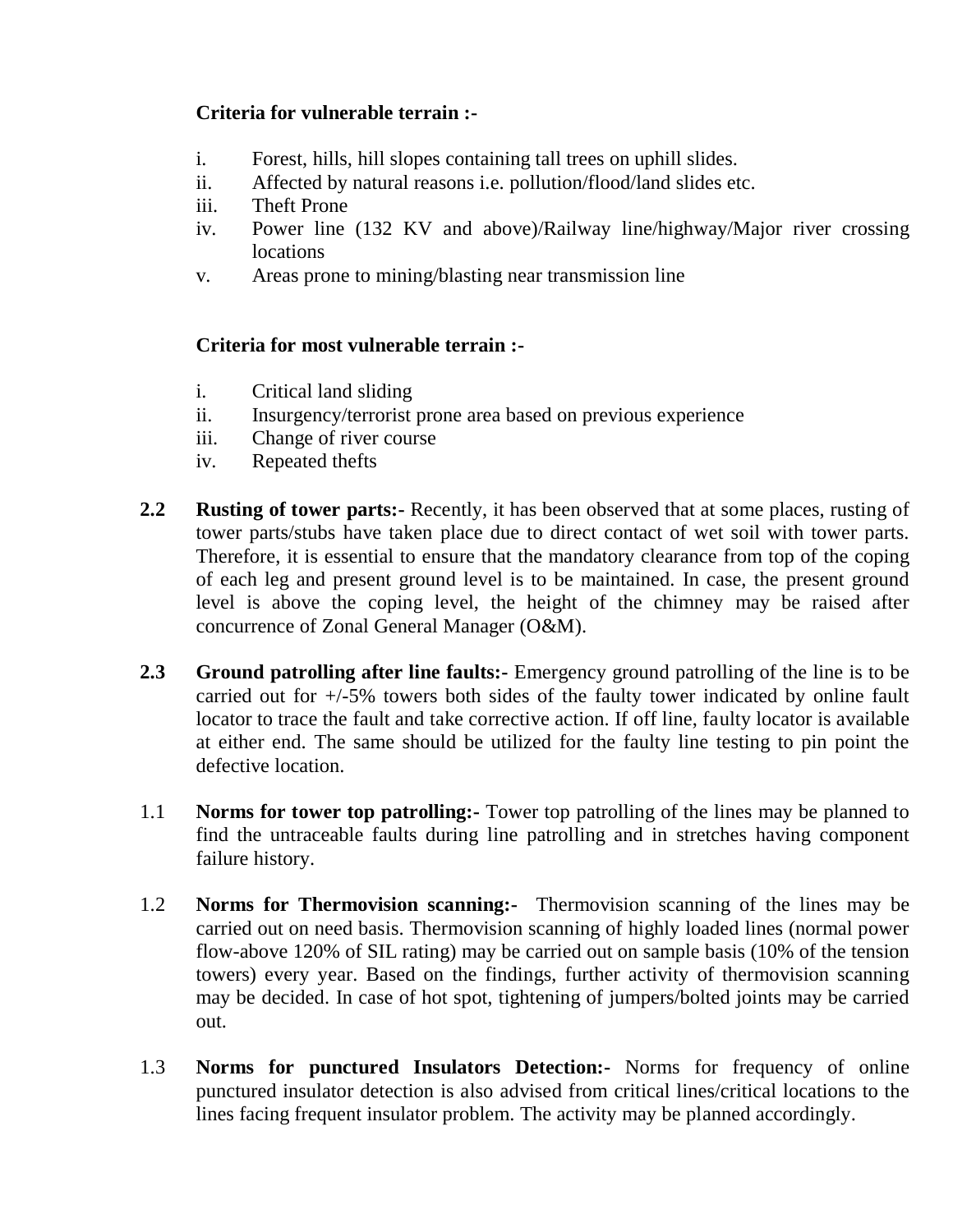1.4 **Check list for ground patrolling:-** General checklist for ground patrolling (attached at Annexure-II) is prepared for use as guideline for ground patrolling. During patrolling, various points may be checked as per the checklist and the defects if any may be noted for further recording in log book of line defects (format-II).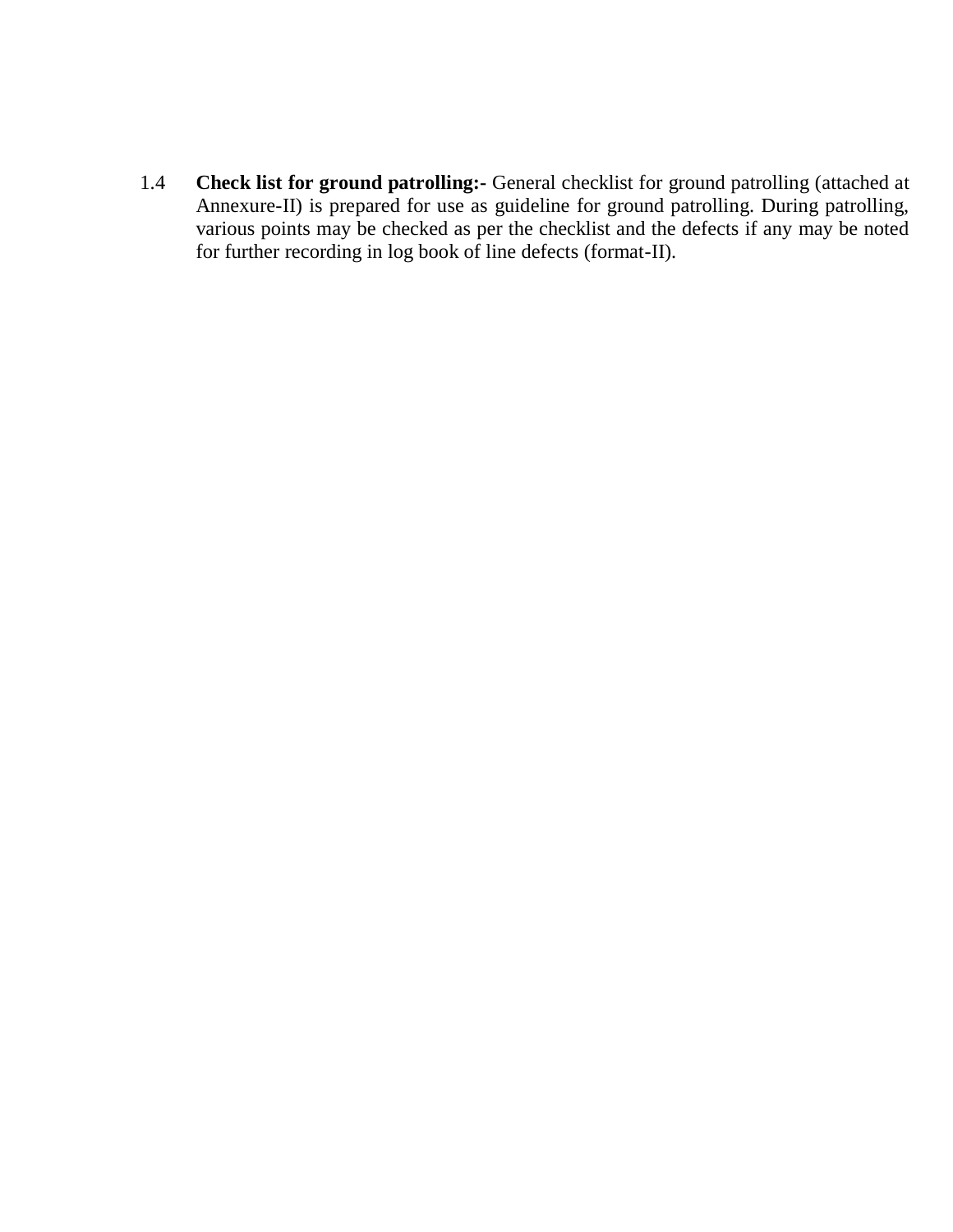# **MAINTENANCE SCHEDULES OF TRANSMISSION LINES**

| SL.<br>No.       | Name of the activity                                                                                                                                  | <b>Frequency</b>               | <b>Nature</b>          |
|------------------|-------------------------------------------------------------------------------------------------------------------------------------------------------|--------------------------------|------------------------|
| A.               | Inspection of towers after climbing the tower<br>1. Frequent tripping of line on line faults and<br>fault is untraceable during ground patrolling     | On need basis                  | Non S/D                |
| <b>B.</b>        | Thermo-vision scanning of highly loaded lines (normal,<br>power flow-above 120% of SIL rating) on sample basis<br>(10% of the tension towers-Jumpers) | Annually                       | Non S/D                |
| C.               | Punctured Insulator Detection in Insulator failure prone<br>stretches                                                                                 | On need basis                  | Non S/D                |
| D.               | Attending of defects                                                                                                                                  |                                |                        |
| 1.               | Foundation-backfilling/Soil removal                                                                                                                   | Immediately                    | Non S/D                |
| 2.               | Attending of crack of chimney                                                                                                                         | Immediately                    | Non S/D                |
| 3.               | Attending of damage to revetment/retaining walls                                                                                                      | Immediately                    | Non S/D                |
| $\overline{4}$ . | Replacement of Danger/number/Phase/Circuit plate                                                                                                      | Within 3 months                | Non S/D                |
| 5.               | Replacement of missing/damaged tower members                                                                                                          | Immediately                    | Non S/D                |
| 6.               | Cutting of trees which do not require S/D                                                                                                             | Immediately                    | Non S/D                |
| 7.               | Cutting of trees which require S/D                                                                                                                    | Immediately                    | Non S/D                |
| 8.               | Replacement of broken/damaged insulator in normal                                                                                                     | Yearly                         | HLM or                 |
|                  | area-(three or less per tring)                                                                                                                        |                                | S/D                    |
| 9.               | Replacement of broken/damaged insulator in normal<br>area- (more than three/string)                                                                   | Immediately                    | S/D                    |
| 10.              | Replacement of broken/damaged insulator in polluted<br>area- (tow/string)                                                                             | Immediately                    | HLM or<br>S/D          |
| 11.              | Cleaning of insulators in polluted area<br>a. Critical/heavy pollution                                                                                | Half yearly or less as         | S/D                    |
|                  | b. Normal/light pollution                                                                                                                             | per site requirement<br>Yearly | S/D                    |
| 12.              | Attending of failed spacer-dampers/spacers                                                                                                            |                                |                        |
|                  | A Causing conductor damage                                                                                                                            | Half yearly                    | HLM or                 |
|                  | B Hanging/ dislocated spacer-dampers                                                                                                                  | Yearly                         | S/D                    |
| 13.              | Attending of hot spots                                                                                                                                | Immediately                    | Non S/D                |
| 14.              | Tightening of B&N/ Anchor bolts                                                                                                                       | Immediately                    | Non S/D<br>or HLM      |
| 15.              | Re-fixing of vibration dampers of conductor/Earth-wire                                                                                                | Yearly                         | $S/D$ or<br><b>HLM</b> |
| 16.              | Replacement of damaged corona rings/arcing horns                                                                                                      | Yearly during AMP              | $S/D$ or<br><b>HLM</b> |
| 17.              | Attending of damage to tower earthing                                                                                                                 | Immediately                    | Non S/D                |
| 18.              | Replacement re-fixing of damaged/missing copper                                                                                                       | Immediately                    | Non S/D                |

 $HLM = Hot$  Line Maintenance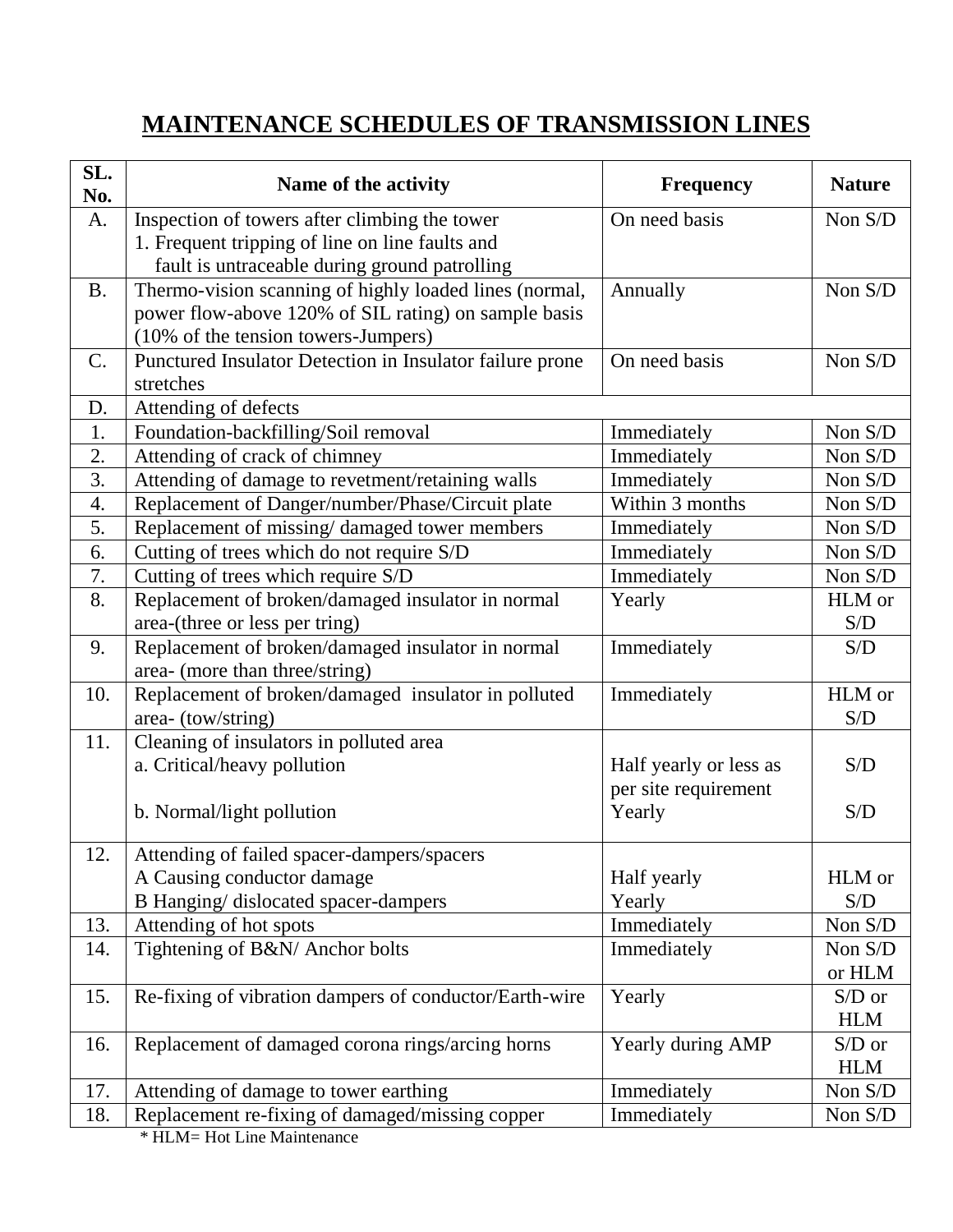# **IMPORTANT PARAMETERS AND DATA USED IN TRANSMISSION LINES**

# **A. MECHANICAL PARAMETERS**

#### **1. Wind Speed**

Based on the wind speed map of India the entire country has been divided into six wind zones below in Table No. 1 with maximum wind speed of 55 m/sec and minimum wind speed of 33 m/sec as per IS:802 (Part I/Sec I) - 1995.

| <b>Wind zone</b> | <b>Basic wind speed (m/sec)</b> |
|------------------|---------------------------------|
|                  | 33                              |
|                  | 39                              |
|                  |                                 |
|                  |                                 |
|                  | 50                              |
|                  | 55                              |

**Table 1**

# **2. Maximum Temperature of Conductor/Earth Wire**

For optimal current capacity in the conductor the maximum temperature in the ACSR conductor is  $75^{\circ}$  C (85° C may be considered for higher thermal rating of the line) in any part of the country. For All Aluminum Alloy Conductor (AAAC) the corresponding temperature has been permitted to be 85° C. The maximum temperature for earthwire is 53° C.

# **3. Span**

(a) **Design span** - Normal design spans for various voltage transmission lines considered are given in Table 2.

| Voltage (KV) | Normal design spans (m) |
|--------------|-------------------------|
| 800          | 400,450                 |
| 400          | 400                     |
| 220          | 335, 350, 375           |
| 132          | 315, 325, 335           |
| 110          | 315, 325, 335           |
| 66           | 240,250,275             |
| 500 HVDC     | 400                     |

**Table 2**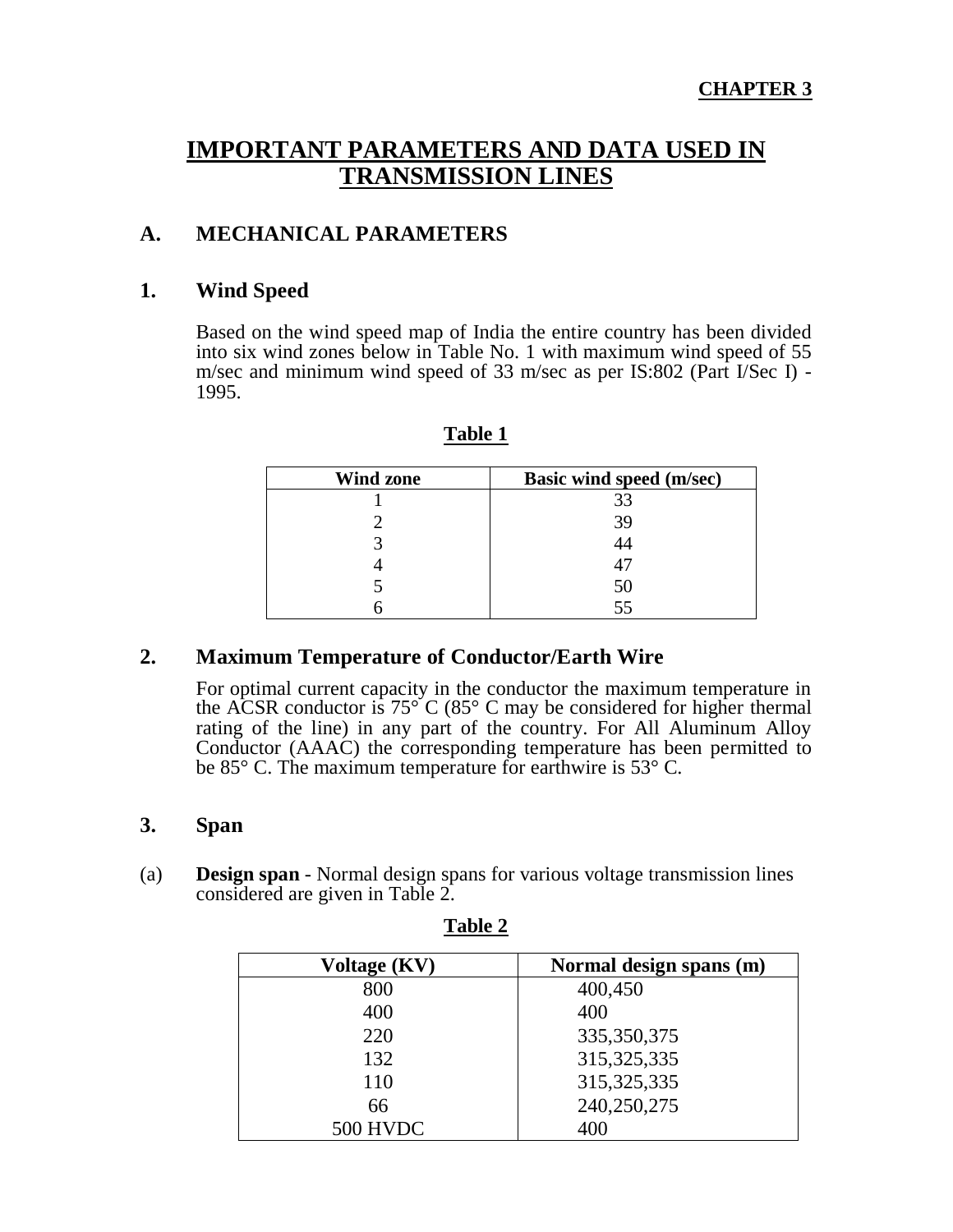- (b) **Wind span** The wind span is the sum of two half spans adjacent to the support under consideration. For plain terrain this equals to the normal ruling span.
- (c) **Weight span** The weight span is the horizontal distance between the lowest points of the conductors on the two adjacent spans. For design of towers the following weight spans are generally considered.

|     |                                                                                         | Permissible Weight Span (m) |         |      |        |
|-----|-----------------------------------------------------------------------------------------|-----------------------------|---------|------|--------|
|     | <b>Normal</b><br><b>Broken wire condition</b><br><b>Terrain/tower type</b><br>condition |                             |         |      |        |
|     |                                                                                         | Min.<br>Max.                |         | Max. | Min.   |
| (a) | Plain Terrain                                                                           |                             |         |      |        |
|     | Suspension                                                                              | 600                         | 200     | 360  | 100    |
|     | Small/Medium Angle                                                                      | 600                         |         | 360  | $-200$ |
|     | Large Angle                                                                             | 600                         |         | 360  | 300    |
| (b) | <b>Hilly Terrain</b>                                                                    |                             |         |      |        |
|     | Suspension                                                                              | 600                         | 200     | 360  | 100    |
|     | Small/Medium/Large Angle                                                                | 1000                        | $-1000$ | 600  | $-600$ |

**800 KV and 400 KV Lines**

# **220 KV Lines**

| (a) | Plain Terrain            |      |         |     |        |
|-----|--------------------------|------|---------|-----|--------|
|     | Suspension               | 525  | 200     | 315 | 100    |
|     | Small/Medium Angle       | 525  |         | 315 | $-200$ |
|     | Large Angle              | 525  |         | 315 | $-300$ |
| (b) | <b>Hilly Terrain</b>     |      |         |     |        |
|     | Suspension               | 525  | 200     | 315 | 100    |
|     | Small/Medium/Large Angle | 1000 | $-1000$ | 600 | $-600$ |

# **132 KV Lines**

| $\left( a\right)$ | Plain Terrain            |     |        |     |        |
|-------------------|--------------------------|-----|--------|-----|--------|
|                   | Suspension               | 488 | 195    | 195 | 104    |
|                   | Small/Medium Angle       | 488 |        | 195 | .200   |
|                   | Large Angle              | 488 |        | 195 | .300   |
| $\left( b\right)$ | <b>Hilly Terrain</b>     |     |        |     |        |
|                   | Suspension               | 488 | 208    | 192 | 104    |
|                   | Smal1/Medium/Large Angle | 960 | $-960$ | 576 | $-576$ |

|  |  | <b>66 KV Lines</b> |
|--|--|--------------------|
|--|--|--------------------|

| (a) | Plain Terrain            |     |        |     |        |
|-----|--------------------------|-----|--------|-----|--------|
|     | Suspension               | 375 | 163    | 150 | 75     |
|     | Small/Medium Angle       | 375 |        | 150 | $-150$ |
|     | Angle                    |     |        |     |        |
| (b) | <b>Hilly Terrain</b>     |     |        |     |        |
|     | Suspension               | 375 | 163    | 150 |        |
|     | Smal1/Medium/Large Angle | 750 | $-750$ | 450 | $-450$ |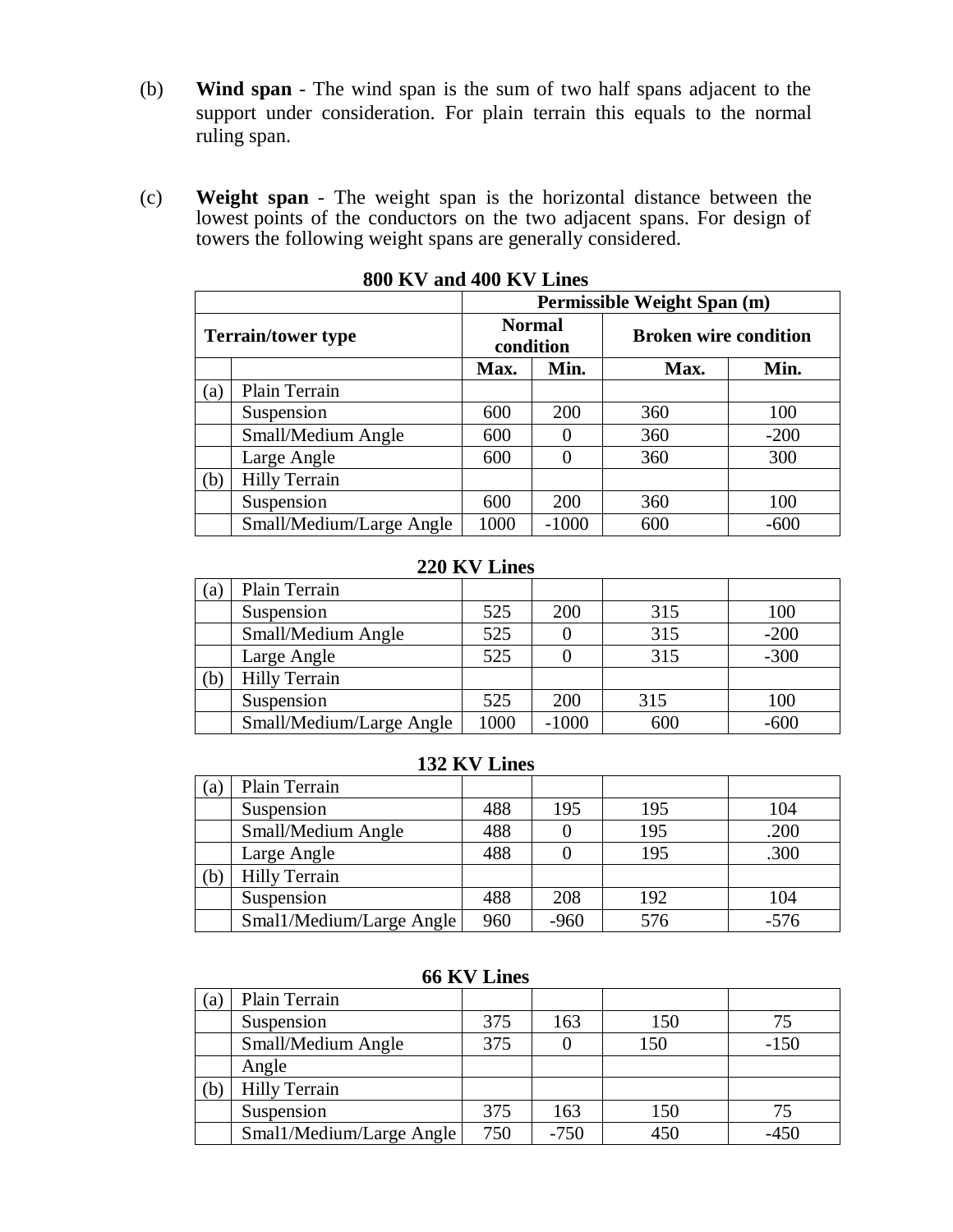# **B ELECTRICAL PARAMETERS**

# **1. Current carrying Capacity**

(i) Normally for continuous operation the transmission lines unused on various voltages are designed to carry or transmit maximum power loads at the designed maximum conductor temperature of  $65^0$  as follows

| At 132 KV with 'Panther' ACSR | $=75$ MVA   |
|-------------------------------|-------------|
| At 220 KV with 'Zebra' ACSR   | $= 200$ MVA |
| At 400 KV with 'Moose' ACSR   | $= 500$ MVA |

(ii) ACSR Conductor current Rating as per IS: 398 (Par-II-19510

| Cod<br><b>Name</b> | <b>Calculate</b><br>d<br>resistance |    | No. of Wires | Dia of<br><b>Conduct</b> | <b>Approx current</b><br>carrying capacity | Approx cost of<br>conductor kg/km  |              |      | Approx.<br>Ultimate<br><b>Tensile</b><br>strength<br>(kg) |       |
|--------------------|-------------------------------------|----|--------------|--------------------------|--------------------------------------------|------------------------------------|--------------|------|-----------------------------------------------------------|-------|
|                    | at $20^0$<br>oms/km                 | AI | <b>Steel</b> | or $(mm)$                | At $40^0$<br>ambient<br>temp(A)            | At $45^\circ$<br>ambient<br>tem(A) | <b>Total</b> | AI   | <b>Steel</b>                                              |       |
| Dog                | 0.2745                              | 61 | 7            | 14.15                    | 324                                        | 300                                | 394          | 288  | 106                                                       | 3290  |
| Panther            | 0.1375                              | 30 | 7            | 21.00                    | 520                                        | 482                                | 976          | 586  | 390                                                       | 9127  |
| Zebra              | 0.0620                              | 54 | 7            | 28.62                    | 795                                        | 736                                | 1623         | 1185 | 483                                                       | 13316 |
| Deer               | 0.06786                             | 30 | 7            | 29.89                    | 806                                        | 747                                | 1977         | 1188 | 789                                                       | 13230 |
| Moose              | 0.05517                             | 54 | 7            | 31.77                    | 900                                        | 835                                | 2002         | 1463 | 539                                                       | 16250 |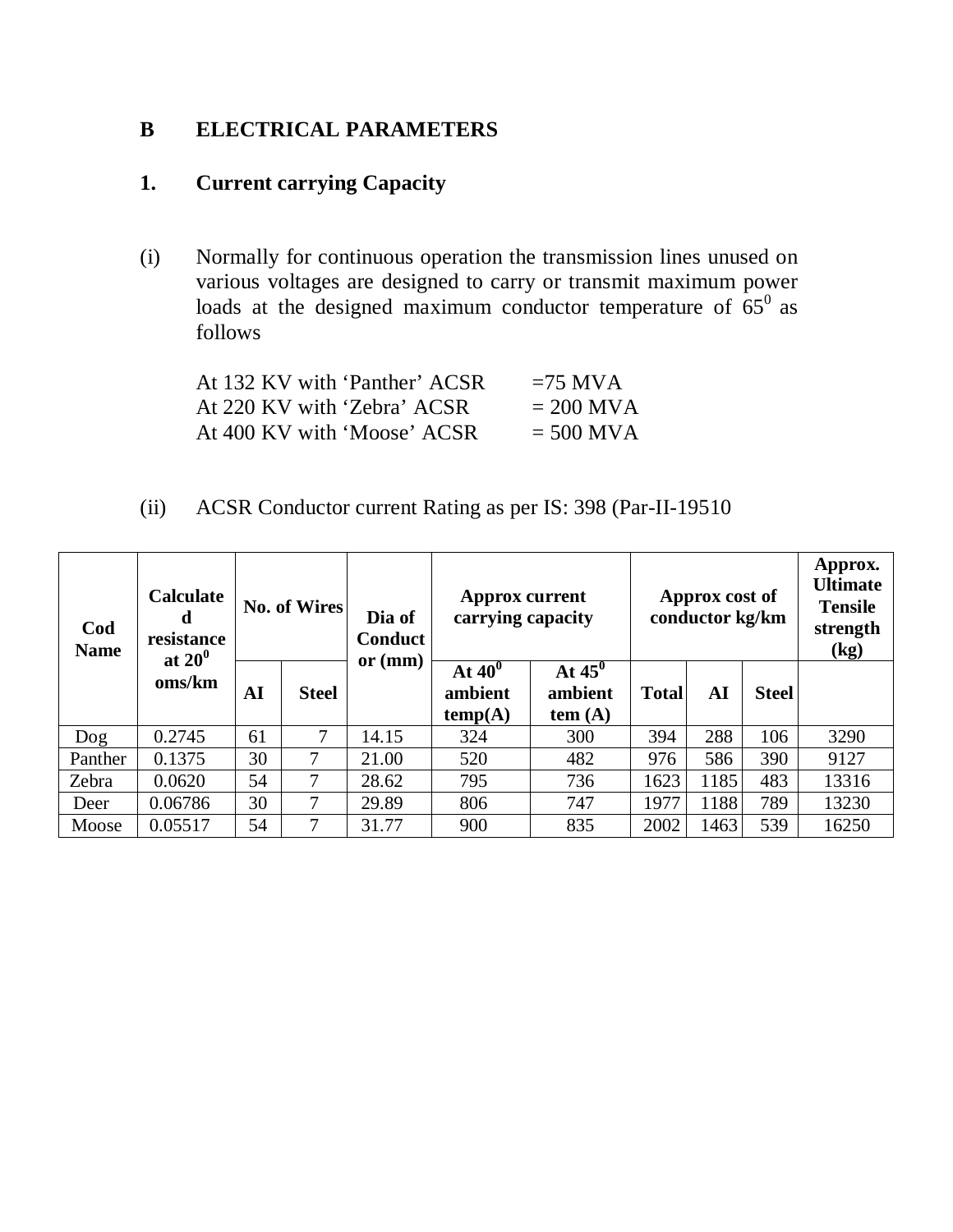# **2. EHV Line load ability**

The line loadability for EHV lines of 400 KV, 220 KV and 132 KV lines with ACSR conductors as indicated above shall vary with length of lines. As summarized in the table below-

|          | Line voltage/No. of Circuit | Line loadability in MW for line<br><b>Length of Approximate</b><br>calculated values of |            |            |            |  |  |
|----------|-----------------------------|-----------------------------------------------------------------------------------------|------------|------------|------------|--|--|
|          |                             | 450                                                                                     | 200        | <b>100</b> | 50         |  |  |
| (A)      | <b>SINGLE CIRCUIT</b>       | <b>Kms</b>                                                                              | <b>Kms</b> | <b>Kms</b> | <b>Kms</b> |  |  |
| $\rm(i)$ | 400 KV (with Twin Moose)    | 511                                                                                     | 766        | 1022       | 1533       |  |  |
| (ii)     | 220 KV (with Zebra Moose)   | 125                                                                                     | 187        | 250        | 375        |  |  |
| (iii)    | 132 KV (with Panther Moose) | 45                                                                                      | 67         | 90         | 135        |  |  |
| (B)      | <b>DOUBLE CIRCUIT</b>       |                                                                                         |            |            |            |  |  |
| (i)      | 400 KV (with Twin Moose)    | 1038                                                                                    | 1552       | 2076       | 311        |  |  |
| (ii)     | 220 KV (with Moose)         | 271                                                                                     | 406        | 542        | 813        |  |  |
| (iii)    | 220 KV (with Zebra)         | 266                                                                                     | 399        | 532        | 798        |  |  |
| (iv)     | 132KV (with Panther)        | 96                                                                                      | 144        | 192        | 288        |  |  |

However, the limiting factor for line loadability is Thermal Rating of conductor or SIL whichever is lower.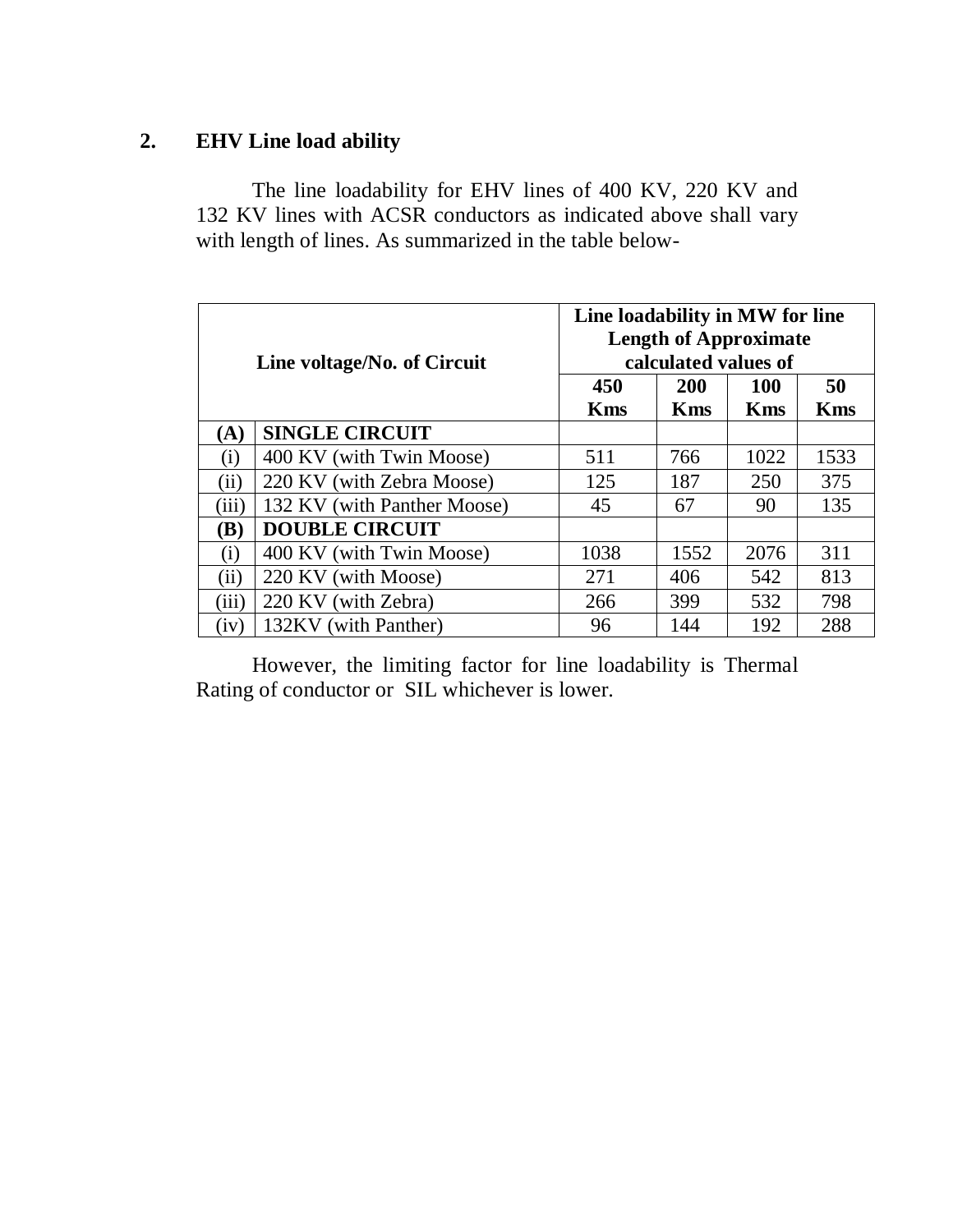# **3. Thermal Rating of Line**

The current capacity of ;Moose', 'Zebra' and 'Panther' ACSR conductor at  $47.5^{\circ}$  C Ambient Temperature for maximum conductor temperature of  $75^{\circ}$  C considering wind of 2.2 Km/hour is given in the following table. The corresponding Thermal Rating of the above conductors in MVA as well as in MW (assuming power factor of 0.8 lagging) for 400 KV, 220 KV and 132 KV transmission lines is also mentioned in the following table:-

|                        |                          | <b>Current</b><br>carrying<br>capacity<br>for one<br>ckt in<br>amp. | <b>Corresponding Thermal</b><br><b>Rating for</b> |           |                                 |           |  |
|------------------------|--------------------------|---------------------------------------------------------------------|---------------------------------------------------|-----------|---------------------------------|-----------|--|
| Line<br><b>Voltage</b> | Code<br>name of          |                                                                     | <b>Single</b><br><b>Circuit</b>                   |           | <b>Double</b><br><b>Circuit</b> |           |  |
|                        | conductor                |                                                                     | <b>MVA</b>                                        | <b>MW</b> | <b>MVA</b>                      | <b>MW</b> |  |
| 400 KV                 | Twin<br>'Moose'          | 2x604                                                               | 670                                               | 536       | 1340                            | 1072      |  |
| 220 KV                 | 'Moose'<br><b>ACSR</b>   | 604                                                                 | 230                                               | 184       | 460                             | 368       |  |
| 220 KV                 | 'Zebra'<br><b>ACSR</b>   | 554                                                                 | 211                                               | 169       | 422                             | 338       |  |
| 132 KV                 | 'Panther'<br><b>ACSR</b> | 371                                                                 | 85                                                | 68        | 170                             | 136       |  |

# **4. Electrical Clearances**  --<br>-

The electrical design of a tower involves fixation of external insulation i.e., air clearance and insulator string length to cater to different electrical over voltages. For systems upto and including 245 KV the insulation is determined from the power frequency voltage and lightning impulse requirement whereas for systems above 245 KV, the power frequency and switching impulse voltages are the governing criteria. The other factors which affect the electrical insulation are climatic conditions, altitude, relative humidity, pollution etc.

# **5. Air Clearances**

, The air clearances applicable to transmission lines are categorized as minimum ground clearance, phase to grounded metal clearance, phase to phase clearance, clearance between power conductor and groundwire (mid span clearance), clearance between power lines crossing each other, power lines crossing tele-communication lines, railway tracks, roads, lakes etc.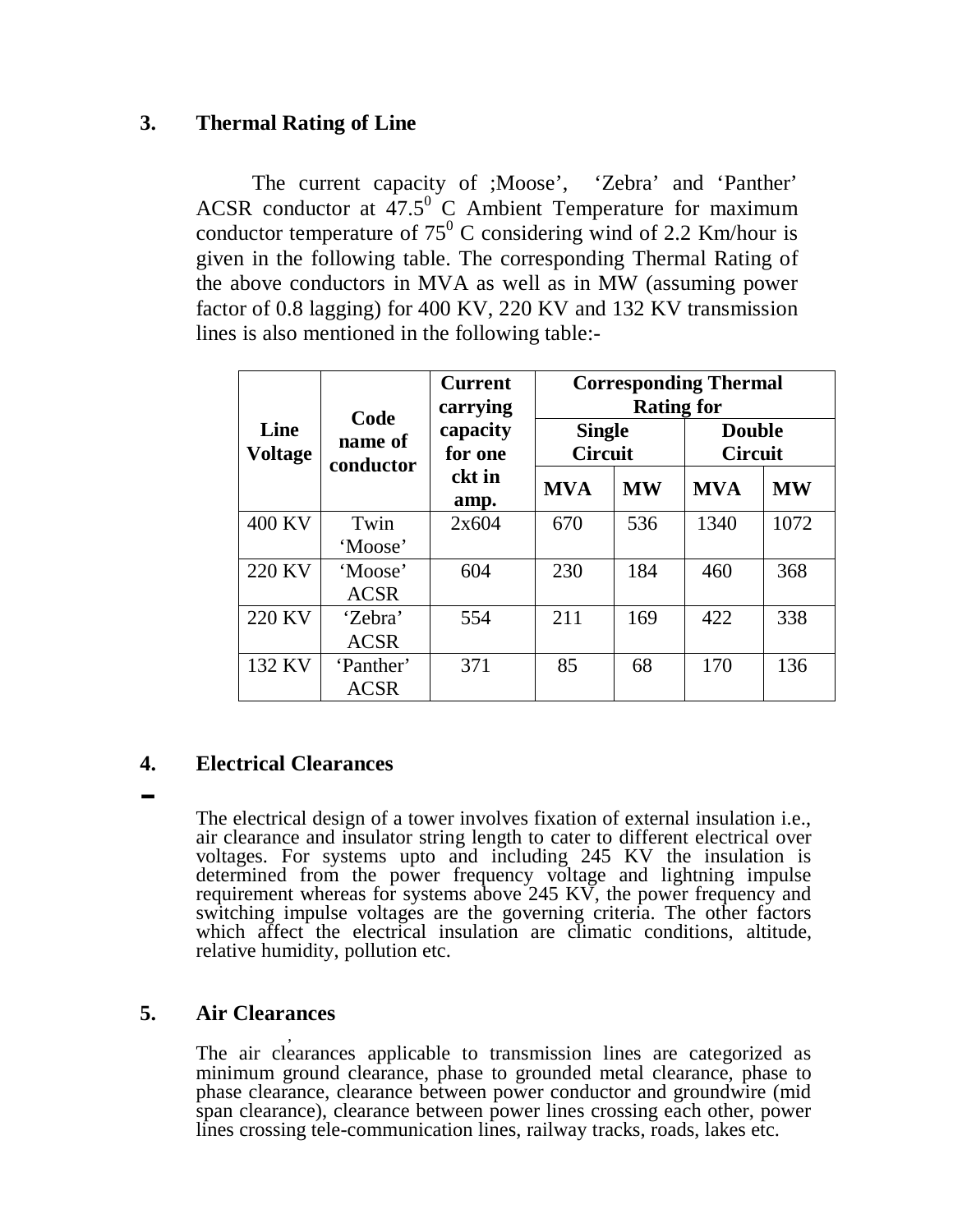The various aforesaid clearances as generally adopted are as follows:

#### **6. Minimum Ground Clearance**

The minimum clearance above ground as per sub rule 4 of Rule 77 of I.E. Rules 1956 (latest revision) for AC system and for 500 KV HVDC system as adopted in India are as given in Table.

| <b>Highest System Voltage (KV)</b> | 725<br>ل و ک | .45  | 245  | 420  | 500         | 800   |
|------------------------------------|--------------|------|------|------|-------------|-------|
|                                    |              |      |      |      | <b>HVDC</b> |       |
| Minimum ground clearance(mm)       | 5500         | 6100 | 7000 | 8840 | 12500       | 15500 |

To the above clearance, an additional clearance of 150 mm is added to provide for uneven ground prof1le and possible sagging error.

#### **7. Minimum Clearance above Rivers/Lakes**

In case of accessible frozen rivers/lakes, the minimum clearance above frozen rivers/lakes should be equal to the minimum ground clearance.

The minimum clearance of power conductor over the highest flood level in case of non navigable rivers shall be as given in Table.

| <b>Highest system Voltage (KV)</b> | <b>Minimum clearance above</b><br>highest flood level (mm) |
|------------------------------------|------------------------------------------------------------|
| 72.5                               | 3650                                                       |
| 145                                | 4300                                                       |
| 245                                | 5100                                                       |
| 420                                | 6400                                                       |
| 500 HVDC                           | 10650                                                      |
|                                    | 13200                                                      |

### **8. Clearance between Conductor and Groundwire "At Midspan"**

The minimum mid-span clearance for different voltage rating lines is given in Table.

| <b>Highest System Voltage</b><br>(KV                                                                 | 72.5 | 145 | 245  | 420  | 800   | 500<br><b>HVDC</b> |
|------------------------------------------------------------------------------------------------------|------|-----|------|------|-------|--------------------|
| $\boxed{\text{Minimum mid span}}$ clearance $\begin{vmatrix} 3000 & 6100 \end{vmatrix}$ 6100<br>(mm) |      |     | 8500 | 9000 | 12400 | 8500               |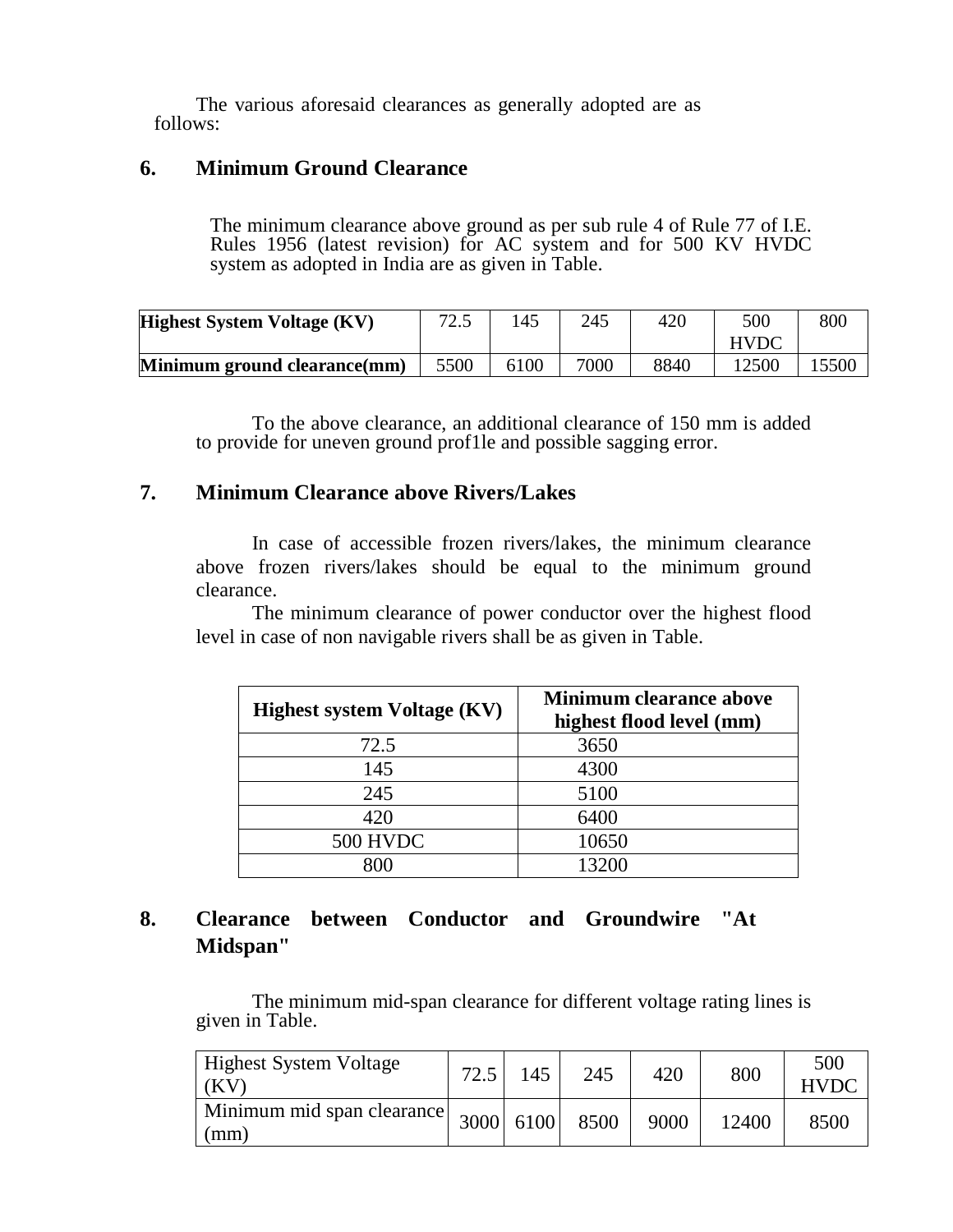#### **9. Clearances at Power Line Crossings**

#### *Power Lines Crossings Each Other*

The minimum electrical clearances between the lowest power conductor of crossing line over the crossed line as per Rule 87 of IE Rule 1956 (latest edition) is given in Table.

| <b>Highest System</b><br>voltage<br><b>Rating of</b><br>crossed line<br>(KV) | 72.5                              | 145  | 245  | 420  | 800  | 500<br><b>HVDC</b> |
|------------------------------------------------------------------------------|-----------------------------------|------|------|------|------|--------------------|
| <b>Highest voltage</b><br>Rating of<br>crossing line<br>(KV)                 | Minimum electrical clearance (mm) |      |      |      |      |                    |
| 72.5                                                                         | 2440                              | 3050 | 4580 | 5490 | 7940 | 6790               |
| 145                                                                          | 3050                              | 3050 | 4580 | 5490 | 7940 | 6790               |
| 245                                                                          | 4580                              | 4580 | 4580 | 5490 | 7940 | 6790               |
| 420                                                                          | 5490                              | 5490 | 5490 | 5490 | 7940 | 6790               |
| 800                                                                          | 7940                              | 7940 | 7940 | 7940 | 7940 | 7940               |
| <b>500 HVDC</b>                                                              | 6790                              | 6790 | 6790 | 6790 | 7940 | 6790               |

#### *Power Lines Crossing Communication Lines*

The minimum clearances to be maintained between power lines and communication lines as per "Code of Practice for Protection of Telecommunication Line Crossings with Overhead Power Lines" as given in *Table.* 

| <b>Highest System Voltage (KV)</b>     |      | 145  | 245  | 420  | 800  | 500<br><b>HYDC</b> |
|----------------------------------------|------|------|------|------|------|--------------------|
| Min. clearance between power conductor | 2440 | 2750 | 3050 | 4480 | 7900 | 6860               |
| crossing telecommunication line (mm)   |      |      |      |      |      |                    |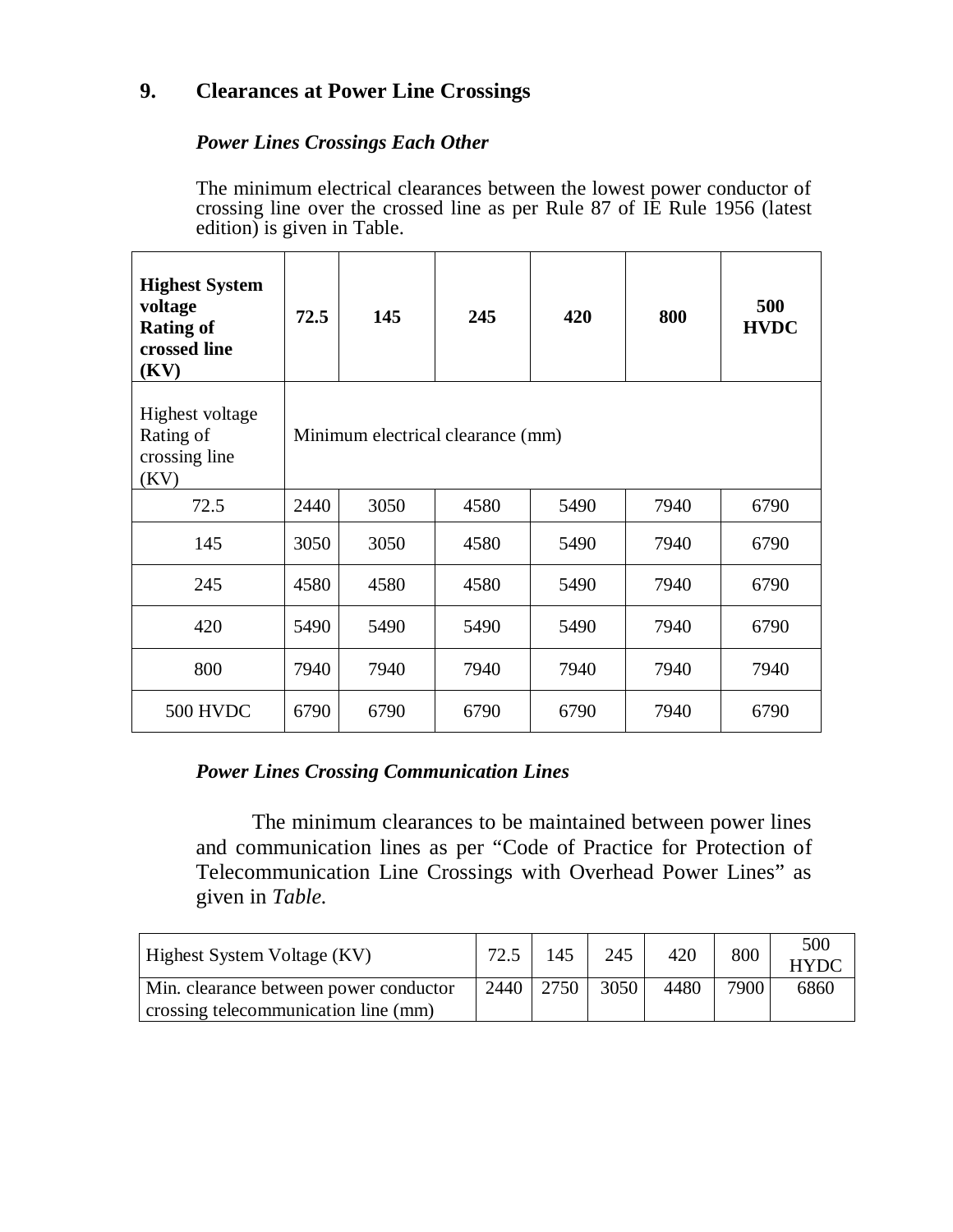#### **10. Power Line Crossing Railway Tracks**

The minimum vertical clearance between the lowest conductor of a power line crossing the railway track as per "Regulations for Power Line Crossings of Railway Tracks 1987" shall be as follows:

| <b>Highest</b>  | <b>Minimum Clearance (mm)</b> |                    |  |  |  |
|-----------------|-------------------------------|--------------------|--|--|--|
| Voltage (KV)    | <b>Above Rail Track</b>       | <b>Above Crane</b> |  |  |  |
| 72.5            | 14,100                        | 2,000              |  |  |  |
| 145             | 14,600                        | 2,500              |  |  |  |
| 245             | 15,400                        | 3,500              |  |  |  |
| 420             | 17,900                        | 6,000              |  |  |  |
| 800             | 23,400                        | 11,500             |  |  |  |
| <b>500 HVDC</b> | 19,300                        | 7,250              |  |  |  |

#### **11. Clearances to Ground, Buildings and Power Lines Running along/across the roads as per IE Rules 1956 (latest edition)**

The minimum clearances as given in IE Rules 1956 (latest edition) are reproduced in Table.

| <b>Nominal System Voltage</b>        | 66<br>KV             | 132<br>KV | 220<br>KV | 400<br>KV | <b>500 KV</b><br><b>HVDC</b> | 800<br>KV |
|--------------------------------------|----------------------|-----------|-----------|-----------|------------------------------|-----------|
| Clearance                            | (Minimum Value in m) |           |           |           |                              |           |
| (i) Clearance to Ground              |                      |           |           |           |                              |           |
| <b>Across Street</b>                 | 6.1                  | 6.1       | 7.0       | 8.80      | 12.40                        | 15.50     |
| Along Street                         | 6.1                  | 6.1       | 7.0       | 8.80      | 12.40                        | 15.50     |
| Other areas                          | 5.5                  | 6.1       | 7.0       | 8.80      | 12.40                        | 15.50     |
| (ii) Clearance to Buildings          |                      |           |           |           |                              |           |
| Vertical $(*)$ –from highest object  | 4.0                  | 4.6       | 5.5\$     | 7.30      | 11.59                        | 10.90     |
| Horizontal $(+)$ –from nearest point | 2.3                  | 2.9       | 3.80\$    | 5.6       | 10.98                        | 9.20      |

*\$ : Should not cross over/near buildings.* 

*\* : Vertical clearance to be obtained at maximum still air final sags (at maximum temperature or ice coated conductor at zero degree Celsius.* 

*+ : Horizontal clearance to be obtained at worst load condition with maximum deflected conductor position including that of insulator string if any.* 

*Note : For 800 KV minimum clearance to ground as 15.50 m has been considered as per environmental criteria notified by Govt. of India in February2003.*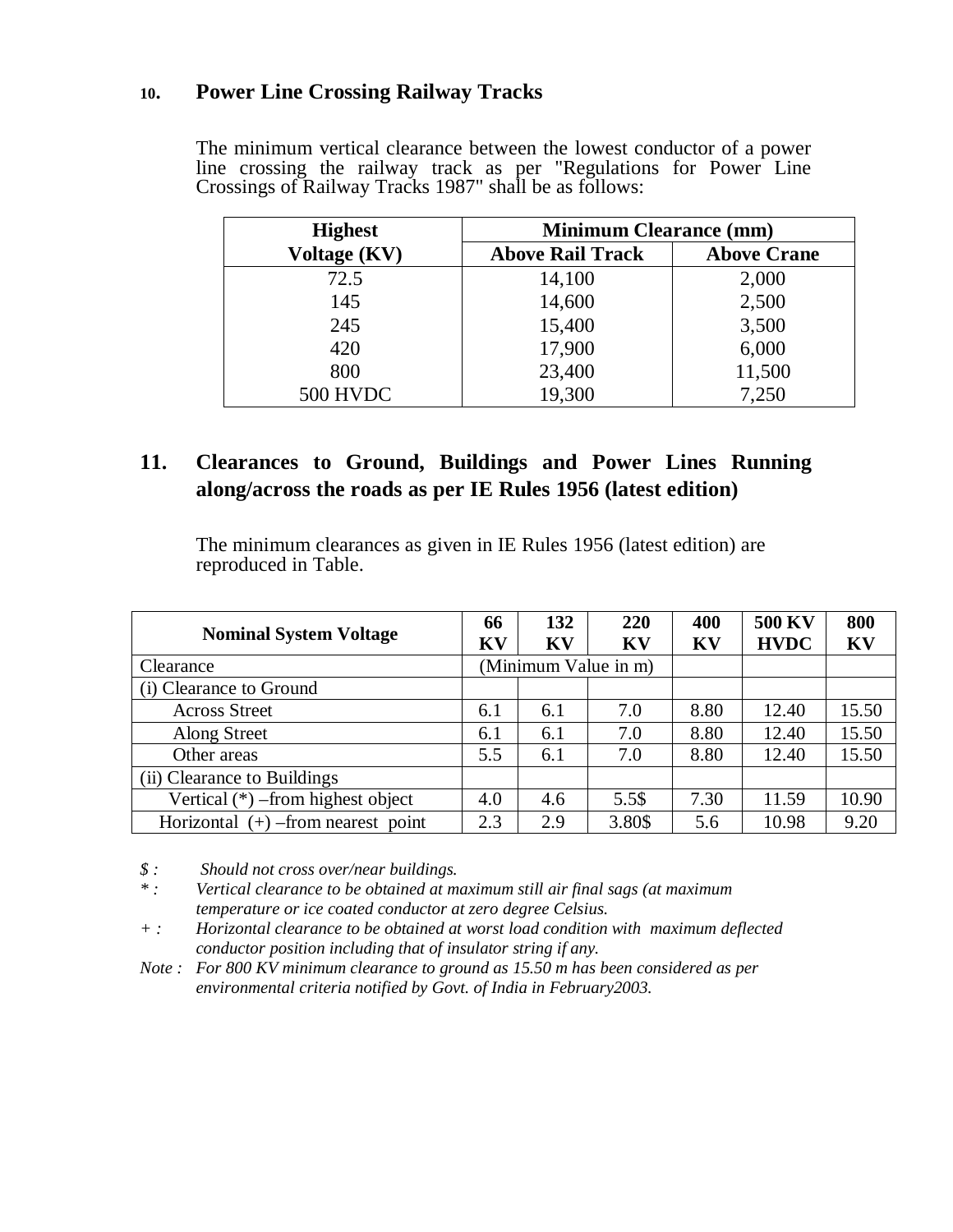# **12. Insulators / Insulation**

The following type of insulator strings are generally used on Transmission lines.

|                  |                          | Size of the disc | <b>EM</b> strength of |                  |  |
|------------------|--------------------------|------------------|-----------------------|------------------|--|
| SI.<br>No.       | <b>Type of string</b>    | Dia/spacing      | insulator disc        | No. of<br>discs. |  |
|                  |                          | (mm)             | (KN)                  |                  |  |
|                  | <b>66 KV</b>             |                  |                       |                  |  |
| 1.               | Single "T" suspension    | 255x145          | 45                    | 5                |  |
|                  | string                   |                  |                       |                  |  |
| 2.               | Single suspension pilot  | 255x145          | 45                    | 5                |  |
|                  | string                   |                  |                       |                  |  |
| 3.               | Double suspension string | 255x145          | 45                    | 2x5              |  |
| 4.               | Single tension string    | 255x145          | 45                    | 6                |  |
| 5.               | Double tension string    | 255x145          | 45                    | 2x6              |  |
|                  | 132 KV                   |                  |                       |                  |  |
| 1.               | Single "I" suspension    | 255x145          | 45                    | 9                |  |
|                  | string                   |                  |                       |                  |  |
| 2.               | Single suspension pilot  | 255x145          | 45                    | 9                |  |
|                  | string                   |                  |                       |                  |  |
| 3.               | Double suspension string | 255x145          | 45                    | 2x9              |  |
| 4.               | Single tension string    | 255x145          | 70                    | 10               |  |
| 5.               | Double tension string    | 255x145          | 70                    | 2x10             |  |
|                  | <b>220 KV</b>            |                  |                       |                  |  |
| 1.               | Single "I" suspension    | 255x145          | 70                    | 13 or 14         |  |
|                  | string                   |                  |                       |                  |  |
| 2.               | Single suspension pilot  | 255x145          | 70                    | 13 or 14         |  |
|                  | string                   |                  |                       |                  |  |
| 3.               | Double suspension string | 255x145          | 70                    | 2x14             |  |
| $\overline{4}$ . | Single tension string    | 255x145          | 120                   | 14 or 15         |  |
| 5.               | Double tension string    | 255x145          | 120                   | 2x15             |  |
|                  | <b>400 KV</b>            |                  |                       |                  |  |
| 1.               | Single "I" suspension    | 255/280 x145     | 120                   | 1x23             |  |
|                  | string                   |                  |                       |                  |  |
| 2.               | Single suspension pilot  | 255/280 x145     | 120                   | 1x2              |  |
|                  | string                   |                  |                       |                  |  |
| 3.               | Single "V" suspension    | 255x145          | 90                    | 2x23             |  |
|                  | string                   |                  |                       |                  |  |
| 4.               | Double "I" suspension    | 255/280 x145     | 120                   | 2x24             |  |
|                  | string                   |                  |                       |                  |  |
| 5.               | Single tension string    | 280x170 or       | 120                   | 1x24             |  |
|                  |                          | 255x170          |                       |                  |  |
| 6.               | Double tension string    | 280x170 or       | 160                   | 2x23             |  |
|                  |                          | 255x170          |                       |                  |  |
|                  | <b>500 HVDC</b>          |                  |                       |                  |  |
| $\mathbf{1}$     | Double 'V'               | 280x170          | 210                   | 4x35             |  |
|                  | <b>800 KV</b>            |                  |                       |                  |  |
| $\mathbf{1}$     | Double 'V'               | 320x170          | 210                   | 4x38             |  |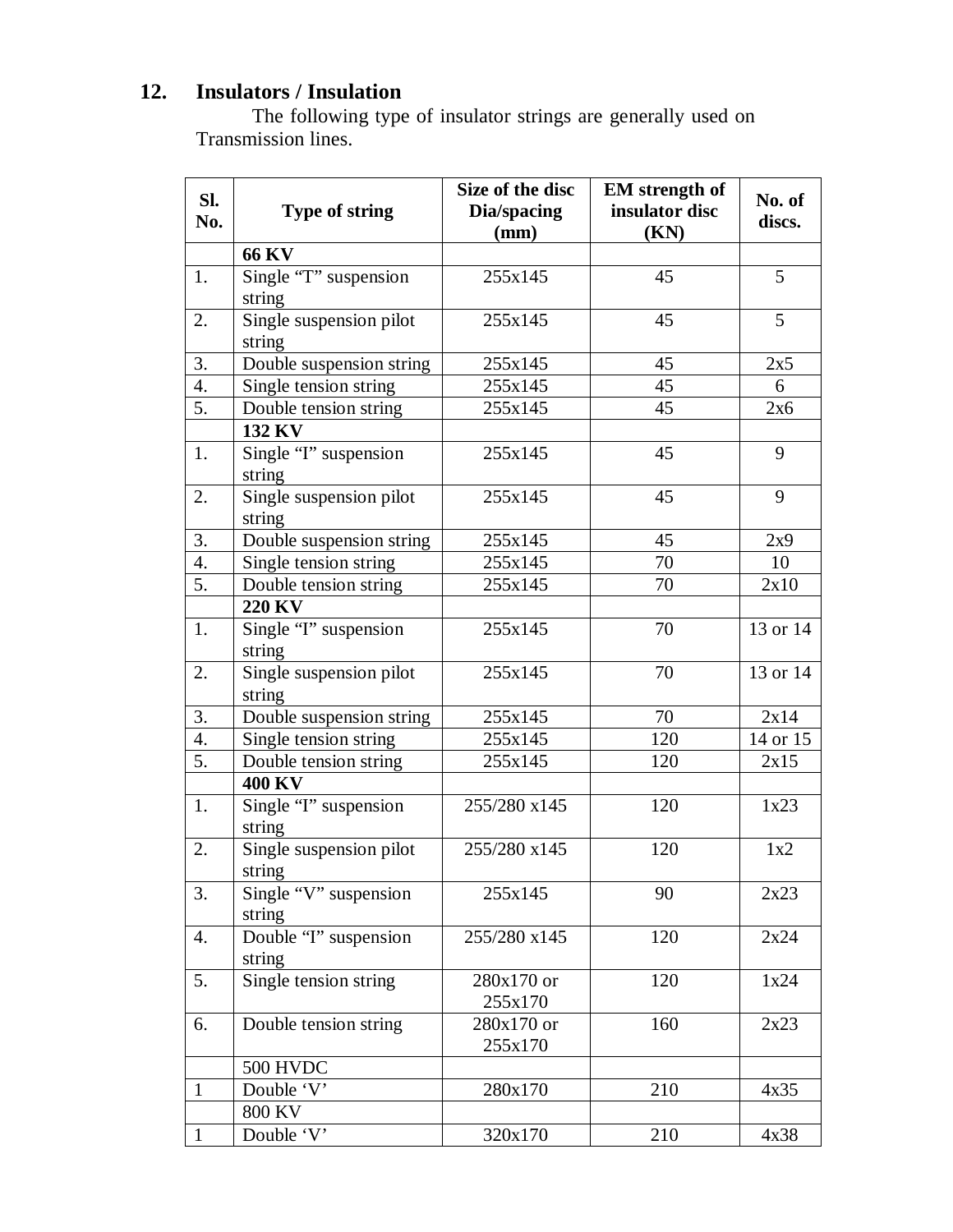# **13. Right of Way Requirement**

The transmission line corridor requirement for different voltage lines is as follows:

| <b>Voltage level</b> | <b>Corridor requirement</b> |
|----------------------|-----------------------------|
| $\bf (KV)$           | $\mathbf m$                 |
| 66                   | 18                          |
| 110                  | 22                          |
| 132                  | 27                          |
| 220                  | 35                          |
| 400                  | 52                          |
| <b>500 HVDC</b>      | 52                          |
|                      | 85                          |

# **14. Important Mechanical Data of various Conductors**

| SI. |                      | <b>Strands</b> |              | <b>Ultimate</b> | <b>Overall</b> | <b>Total</b> |          |
|-----|----------------------|----------------|--------------|-----------------|----------------|--------------|----------|
| No. | Code                 | AI             | <b>Steel</b> | strength        | dia            | sectional    | Unit Wt. |
|     |                      | No./mm         | No./mm       | (kg)            | $(cm)$         | area sq. cm  | Kg/m     |
| 1   | $\text{Dog-}*$       | 6/4.72         | 7/1.570      | 3,305           | 1.415          | 1.185        | 0.3940   |
| 2.  | Leopard              | 6/3.283        | 7/1.753      | 4,140           | 1.585          | 1.485        | 0.4935   |
| 3.  | Tiger                | 30/2.362       | 7/2.362      | 5,800           | 1.650          | 1.622        | 0.6060   |
| 4.  | $Wolf*$              | 30/2.590       | 7/2.590      | 6,867           | 1.813          | 1.949        | 0.7260   |
| 5.  | Panther <sup>*</sup> | 30/3.000       | 7/3.000      | 9,144           | 2.100          | 2.615        | 0.9740   |
| 6.  | Bear                 | 30/3.353       | 7/3.353      | 11,330          | 2.350          | 3.262        | 1.2195   |
| 7.  | Goat                 | 30/3.708       | 7/3.708      | 13,800          | 2.600          | 4.000        | 1.4915   |
| 8.  | Sheep                | 30/3.980       | 7/3.980      | 15,900          | 2.793          | 4.620        | 1.7260   |
| 9.  | Kundah               | 42/3.595       | 7/1.960      | 9,054           | 2.688          | 4.252        | 1.2180   |
| 10. | Zebra-*              | 54/3.180       | 7/3.180      | 13,289          | 2.862          | 4.845        | 1.6210   |
| 11. | Deer                 | 30/4.267       | 7/4.267      | 18,200          | 2.984          | 5.300        | 1.9800   |
| 12. | Camel                | 54/3.353       | 7/3.353      | 14,760          | 3.020          | 5.382        | 1.8100   |
| 13. | Drake                | 26/4.4424      | 7/3.454      | 14,175          | 2.814          | 4.684        | 1.6280   |
| 14. | Moose@               | 54/3.530       | 7/3.530      | 16,438          | 3.177          | 5.970        | 2.0040   |
| 15. | Redwing              | 30/3.920       | 19/2.350     | 15,690          | 2.746          | 4.452        | 1.6460   |
| 16. | <b>Bersimis</b>      | 42/4.570       | 7/2.540      | 15,734          | 3.510          | 7.252        | 2.1850   |
| 17. | Curlew               | 54/3.510       | 7/3.510      | 16,850          | 3.162          | 5.915        | 1.9760   |

*\* : IS – 398(2)-1996 (upto 220 KV)*

*@ : IS – 398(5)-1992 (upto 400 KV)*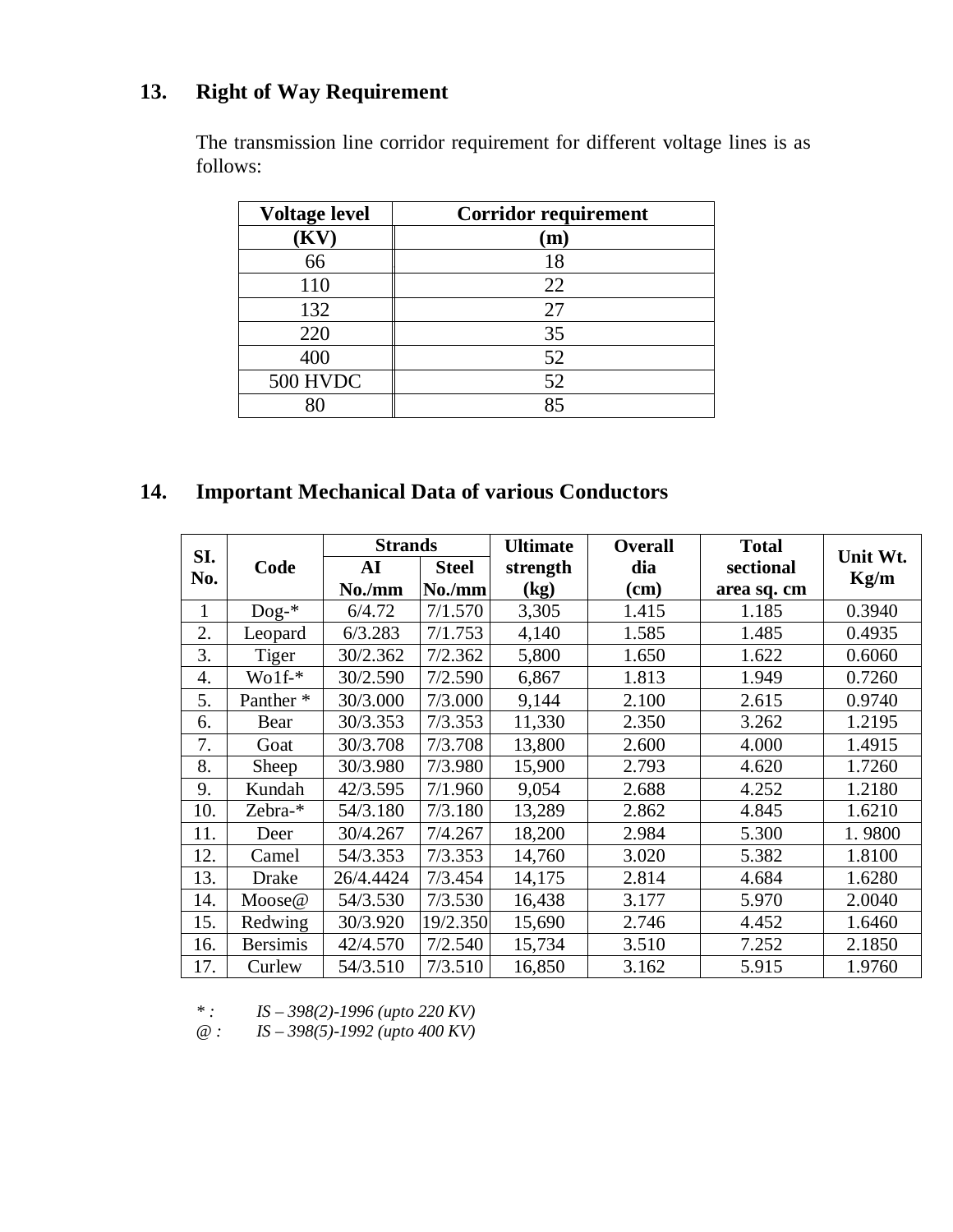# **15. Data on some other earthwires and OPGW (Optical Ground Wire) is**

**given in Table.**

| SI.No.           | <b>Stranding</b>     | Weight    | <b>Overall</b>  | <b>Total area</b> |
|------------------|----------------------|-----------|-----------------|-------------------|
|                  | No/dia.              | per metre | <b>Diameter</b> | <b>Sectional</b>  |
|                  | (mm)                 | (kg)      | (mm)            | $(Sq$ mm $)$      |
|                  | <b>Earthwire</b>     |           |                 |                   |
|                  | a) Normal            |           |                 |                   |
|                  | earthwire            |           |                 |                   |
| I.               | 7/3.15               | 0.428     | 9.45            | 54.552            |
| 2.               | 7/3.50               | 0.523     | 10.50           | 67.348            |
| $\overline{3}$ . | 7/3.66               | 0.538     | 10.98           | 73.646            |
| 4.               | 7/4.00               | 0.690     | 12.00           | 87.965            |
| 5.               | 19/3.15              | 1.163     | 15.75           | 148.069           |
| 6.               | 19/3.50              | 1.436     | 17.50           | 182.801           |
| 7.               | 19/3.66              | 1.570     | 18.30           | 199.897           |
| 8.               | 19/4.00              | 1.875     | 20.00           | 238.761           |
|                  | b) Special           |           |                 |                   |
|                  | earthwire            |           |                 |                   |
| 9.               | 16/2.86 Al           | 1.005     | 18.12           | 194.6             |
|                  | Alloy                |           |                 |                   |
|                  | 19/2.48 Steel        |           |                 |                   |
|                  | c) $O.P.G.W.$        |           |                 |                   |
| 10.              | 13/2.34mm            | 0.468     | 12.5            | 83                |
|                  | AS+12/9.3I1m         |           |                 |                   |
|                  | /3 Al extruded       |           |                 |                   |
|                  | tubes                |           |                 |                   |
| 11.              | $7/3.80$ mm          | 0.5238    | 12.58           | 92.58             |
|                  | $AS +12/811m11$      |           |                 |                   |
|                  | (tube)               |           |                 |                   |
| 12.              | $1/5 + 8/3.2$        | 0.458     | 11.40           | 71.41             |
|                  | <b>Optical Fibre</b> |           |                 |                   |
|                  | Glass                |           |                 |                   |

### **16. As per State Grid code of Uttarakhand the operating range to be maintained at different grid voltage level is given in Table.**

| <b>VOLTAGE – (kV RMS</b> |                |                |  |  |
|--------------------------|----------------|----------------|--|--|
| <b>Nominal</b>           | <b>Maximum</b> | <b>Minimum</b> |  |  |
| 400                      | 420            | 360            |  |  |
| 220                      | 245            | 200            |  |  |
| 132                      | 145            | <b>120</b>     |  |  |
| 66                       | 73             |                |  |  |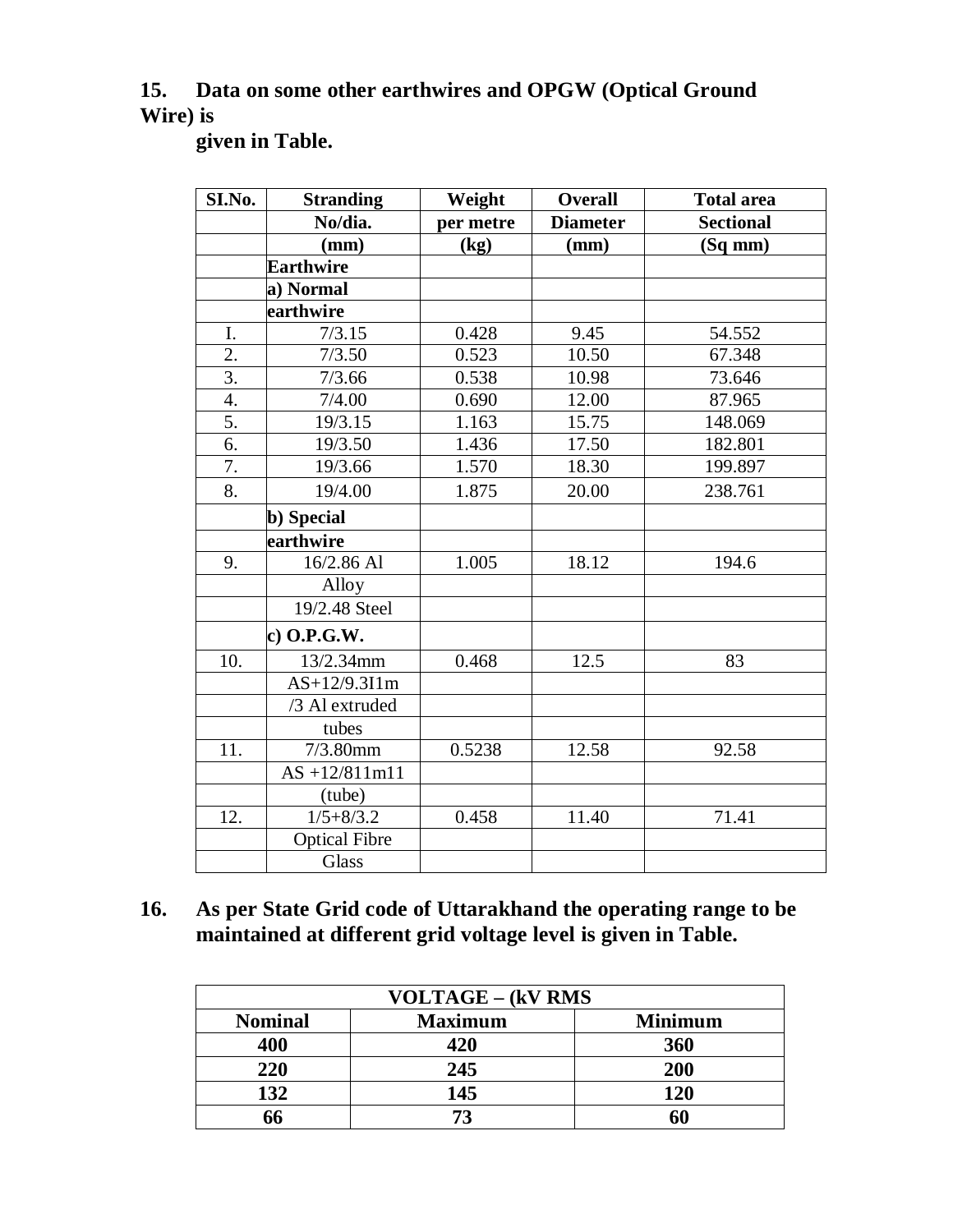#### **Annexure-A**

# **CHECK LIST FOR GROUND PATROLLING**

| SL.<br>No.   | <b>Particular</b>                                                                            |
|--------------|----------------------------------------------------------------------------------------------|
| 1.           | Mandatory clearance between coping level & ground level                                      |
| 2.           | Soil Erosion                                                                                 |
| 3.           | Defect in Foundation/chimney                                                                 |
| 4.           | Defect in Pipe/CP earthing system                                                            |
| 5.           | <b>Missing Danger Plate</b>                                                                  |
| 6.           | <b>Missing Number Plate</b>                                                                  |
| 7.           | <b>Missing Phase Plate</b>                                                                   |
| 8.           | Missing Anti Climbing Device (ACD)                                                           |
| 9.           | Missing/Damaged/rusting tower parts if any, Part no. & quantity                              |
| 10.          | Missing bolts/Dummy holes                                                                    |
| 11.          | Trees around base                                                                            |
| 12.          | Broken insulators (Circuit No.)/Phase                                                        |
| $\mathbf{A}$ | One disc/String                                                                              |
| B            | Two disc/String                                                                              |
| $\mathbf C$  | Three disc/String                                                                            |
| 13.          | Pollution on insulators, if any (Bird excretal/Vehicular/Industrial/Coastal etc.             |
| 14.          | Dislocated/damaged Vibration Damper/Special Damper in forward span (Ckt. No.)/ Phase         |
| 15.          | Damaged conductor hardware fittings in forward span (Ckt. No.)/ Phase                        |
| 16.          | Damaged conductor in forward span (Ckt. No.)/ Phase                                          |
| 17.          | Trees in forwarded span clearances                                                           |
| 18.          | Missing copper bond                                                                          |
| 19.          | Missing/loose Vibration Damper for Earthwire                                                 |
| 20.          | Foreign Material on tower etc.                                                               |
| 21.          | New Building/power line/railway line new construction in forward span clearances             |
| 22.          | Any other abnormality observed i.e. uneven settlement of foundation, crack in revetment etc. |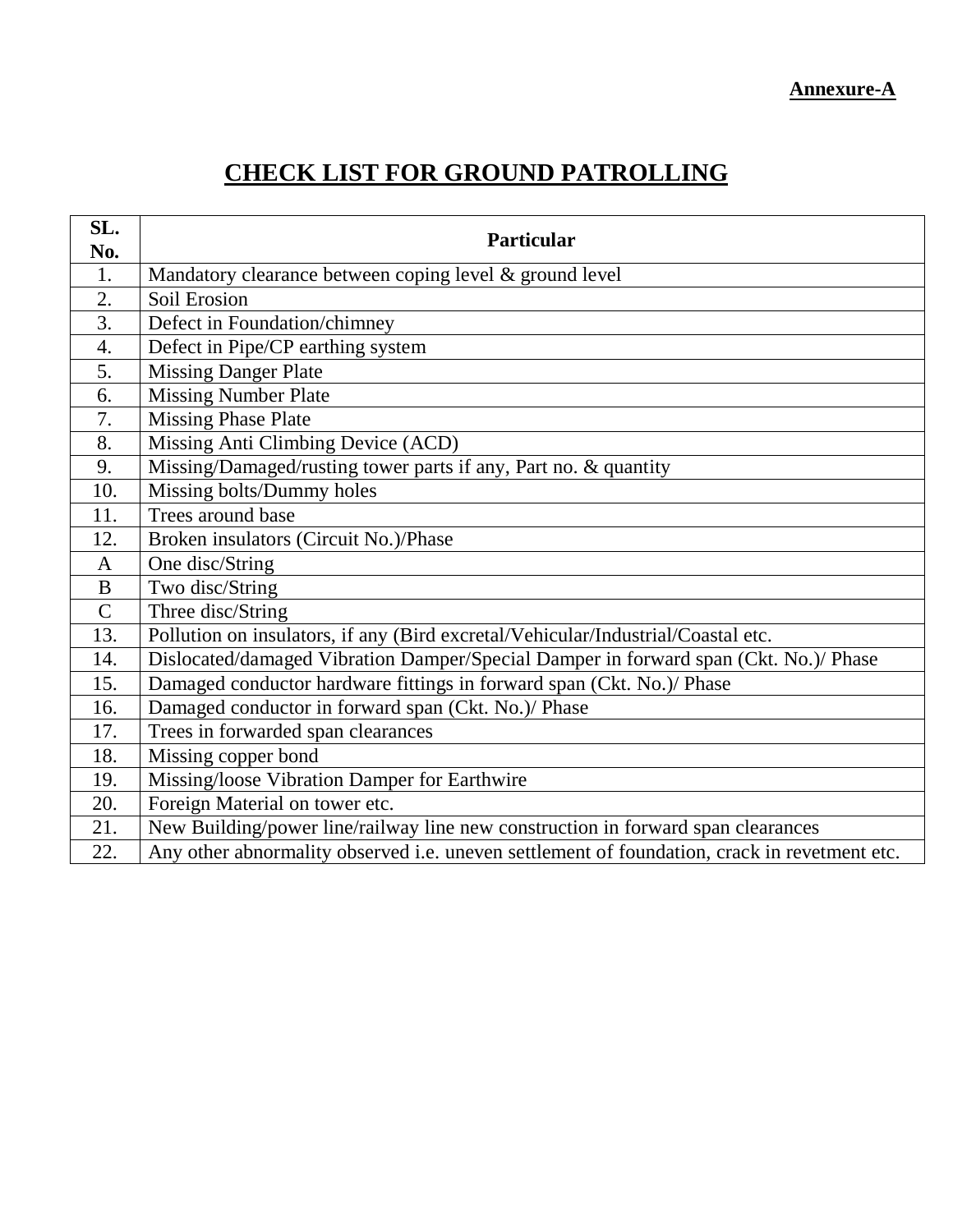# **Monthly Patrolling Programme**

#### **OFFICE Subdivison**

Programme month :

| Sl. No.       | Name of Line man/Jr.                                                          | <b>Date</b> |           | <b>Section/locations</b> | <b>Remarks (ref notes)</b> |
|---------------|-------------------------------------------------------------------------------|-------------|-----------|--------------------------|----------------------------|
|               | <b>Engineer</b>                                                               | From        | <b>To</b> | assigned                 |                            |
| Name of Line: |                                                                               |             |           |                          |                            |
|               |                                                                               |             |           |                          |                            |
|               |                                                                               |             |           |                          |                            |
|               |                                                                               |             |           |                          |                            |
| Name of Line: |                                                                               |             |           |                          |                            |
|               |                                                                               |             |           |                          |                            |
|               |                                                                               |             |           |                          |                            |
|               |                                                                               |             |           |                          |                            |
| Name of Line: |                                                                               |             |           |                          |                            |
|               |                                                                               |             |           |                          |                            |
|               |                                                                               |             |           |                          |                            |
|               |                                                                               |             |           |                          |                            |
|               | Details of previous month patrolling target which could not be accomplished : |             |           |                          |                            |
|               |                                                                               |             |           |                          |                            |
|               |                                                                               |             |           |                          |                            |
|               |                                                                               |             |           |                          |                            |
|               |                                                                               |             |           |                          |                            |
|               |                                                                               |             |           |                          |                            |

Signature of line In-charge

#### **Note:**

1. Programme to be sent form Division to General Manager (O&M) Office with monthly report

If previous month's patrolling targets not completed, reason and rescheduling dated to be mentioned.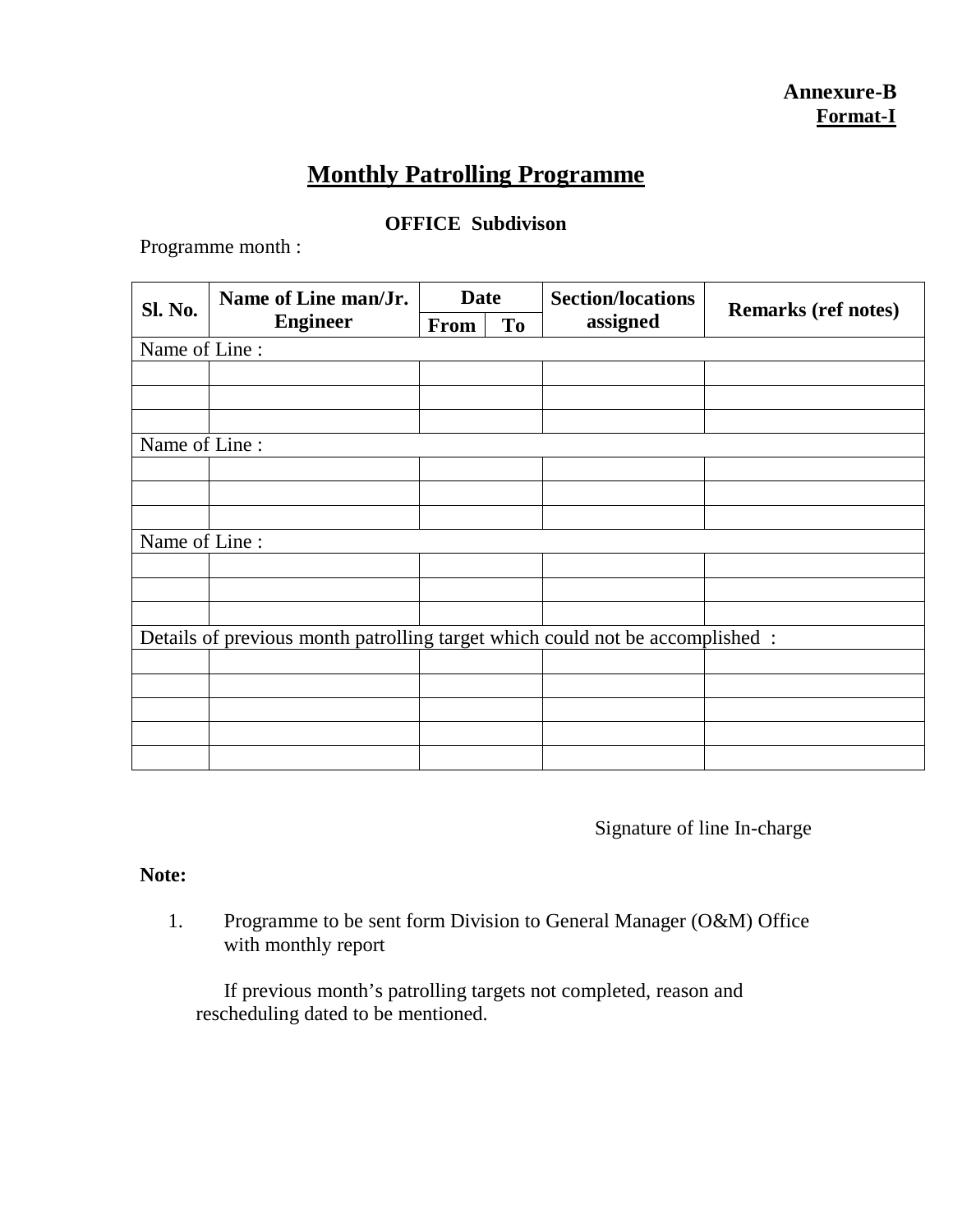# **Format-II**

# **Summary of Line defects**

(Prepared for attending the faults and to be retained in Division office)

| Circle | <b>Division</b> | Name of line | <b>Total locations</b> |  |  |  |
|--------|-----------------|--------------|------------------------|--|--|--|
|        |                 |              |                        |  |  |  |

| SL.<br>No. | Loc. No. | Date of<br>detection of<br>fault | <b>Nature of defect</b> | Date of attending<br>the defect | <b>Remarks</b> |
|------------|----------|----------------------------------|-------------------------|---------------------------------|----------------|
|            |          |                                  |                         |                                 |                |
|            |          |                                  |                         |                                 |                |
|            |          |                                  |                         |                                 |                |
|            |          |                                  |                         |                                 |                |
|            |          |                                  |                         |                                 |                |
|            |          |                                  |                         |                                 |                |
|            |          |                                  |                         |                                 |                |
|            |          |                                  |                         |                                 |                |
|            |          |                                  |                         |                                 |                |
|            |          |                                  |                         |                                 |                |
|            |          |                                  |                         |                                 |                |
|            |          |                                  |                         |                                 |                |
|            |          |                                  |                         |                                 |                |
|            |          |                                  |                         |                                 |                |
|            |          |                                  |                         |                                 |                |
|            |          |                                  |                         |                                 |                |
|            |          |                                  |                         |                                 |                |
|            |          |                                  |                         |                                 |                |
|            |          |                                  |                         |                                 |                |

|             | <b>Executive Engineer</b> | <b>Assistant Engineer</b> | <b>Junior Engineer</b> |
|-------------|---------------------------|---------------------------|------------------------|
| Signature   |                           |                           |                        |
| Name        |                           |                           |                        |
| Designation |                           |                           |                        |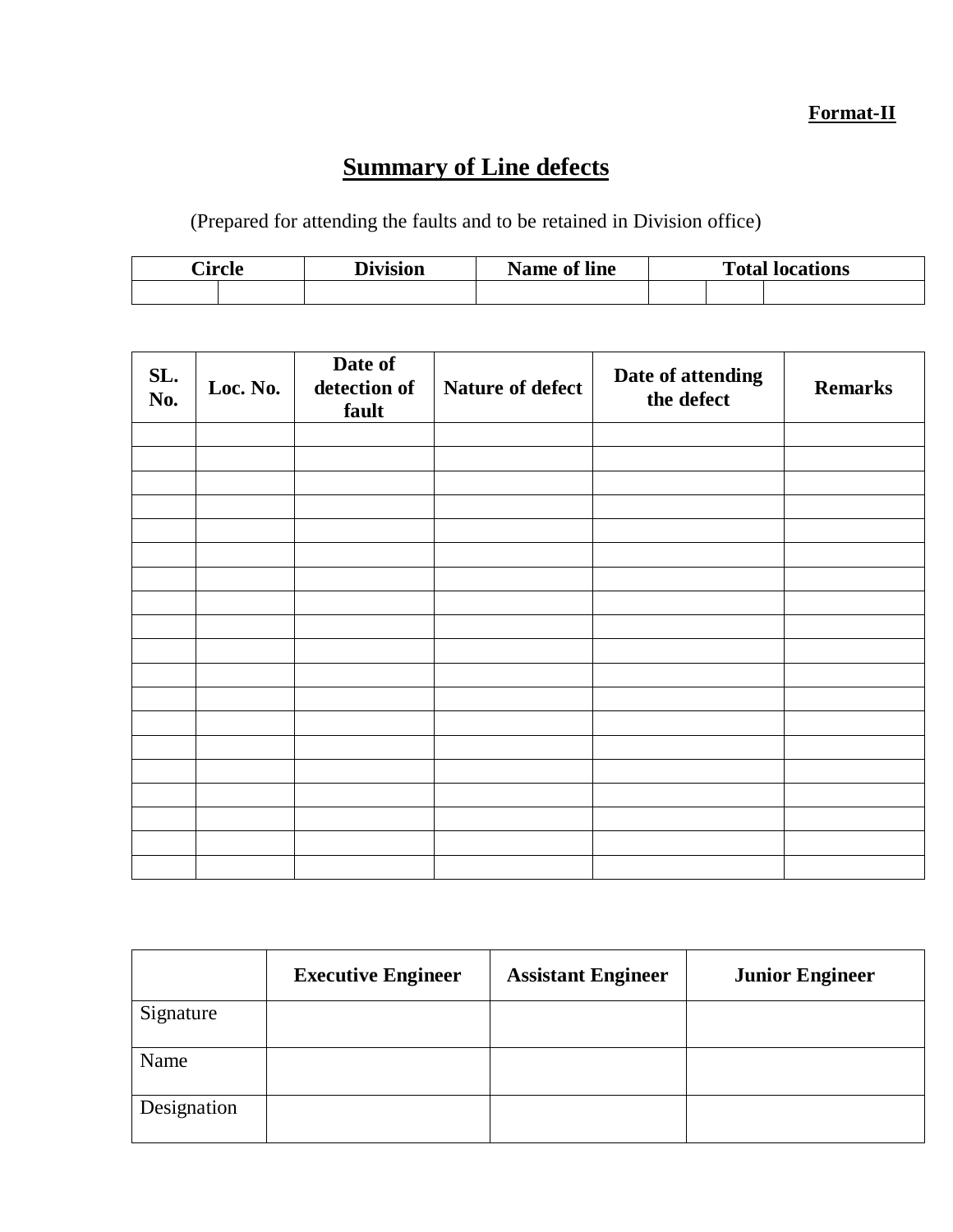### **Format-III**

# **LOG BOOK OF LINE DEFECT**

| <b>Circle</b> | <b>Division</b> | Line | Loc. No. | <b>Type of tower</b> | Type of<br>T.<br><b>Foundation</b> | <b>Village</b> | <b>Police station</b> | Distt. |
|---------------|-----------------|------|----------|----------------------|------------------------------------|----------------|-----------------------|--------|
|               |                 |      |          |                      |                                    |                |                       |        |

|           | <b>Description of defects</b>        |            |              |                  |                      |           |                          |                   |                    |                                             |                                                                 |                |                                            |
|-----------|--------------------------------------|------------|--------------|------------------|----------------------|-----------|--------------------------|-------------------|--------------------|---------------------------------------------|-----------------------------------------------------------------|----------------|--------------------------------------------|
| SL.<br>NO | Patrolling/<br>rectification<br>date | Foundation | <b>Tower</b> | <b>Insulator</b> | Hardware<br>fittings | Conductor | Conductor<br>accessories | <b>Earth wire</b> | E/W<br>accessories | Infringement<br>to electrical<br>clearances | Any other<br>Informatio<br>$\mathbf n$ /defect<br>$\bf noticed$ | <b>Remarks</b> | Signature/<br>Name /<br><b>Designation</b> |
|           |                                      |            |              |                  |                      |           |                          |                   |                    |                                             |                                                                 |                |                                            |
|           |                                      |            |              |                  |                      |           |                          |                   |                    |                                             |                                                                 |                |                                            |
|           |                                      |            |              |                  |                      |           |                          |                   |                    |                                             |                                                                 |                |                                            |
|           |                                      |            |              |                  |                      |           |                          |                   |                    |                                             |                                                                 |                |                                            |
|           |                                      |            |              |                  |                      |           |                          |                   |                    |                                             |                                                                 |                |                                            |
|           |                                      |            |              |                  |                      |           |                          |                   |                    |                                             |                                                                 |                |                                            |
|           |                                      |            |              |                  |                      |           |                          |                   |                    |                                             |                                                                 |                |                                            |
|           |                                      |            |              |                  |                      |           |                          |                   |                    |                                             |                                                                 |                |                                            |
|           |                                      |            |              |                  |                      |           |                          |                   |                    |                                             |                                                                 |                |                                            |
|           |                                      |            |              |                  |                      |           |                          |                   |                    |                                             |                                                                 |                |                                            |
|           |                                      |            |              |                  |                      |           |                          |                   |                    |                                             |                                                                 |                |                                            |
|           |                                      |            |              |                  |                      |           |                          |                   |                    |                                             |                                                                 |                |                                            |
|           |                                      |            |              |                  |                      |           |                          |                   |                    |                                             |                                                                 |                |                                            |
|           |                                      |            |              |                  |                      |           |                          |                   |                    |                                             |                                                                 |                |                                            |
|           |                                      |            |              |                  |                      |           |                          |                   |                    |                                             |                                                                 |                |                                            |
|           |                                      |            |              |                  |                      |           |                          |                   |                    |                                             |                                                                 |                |                                            |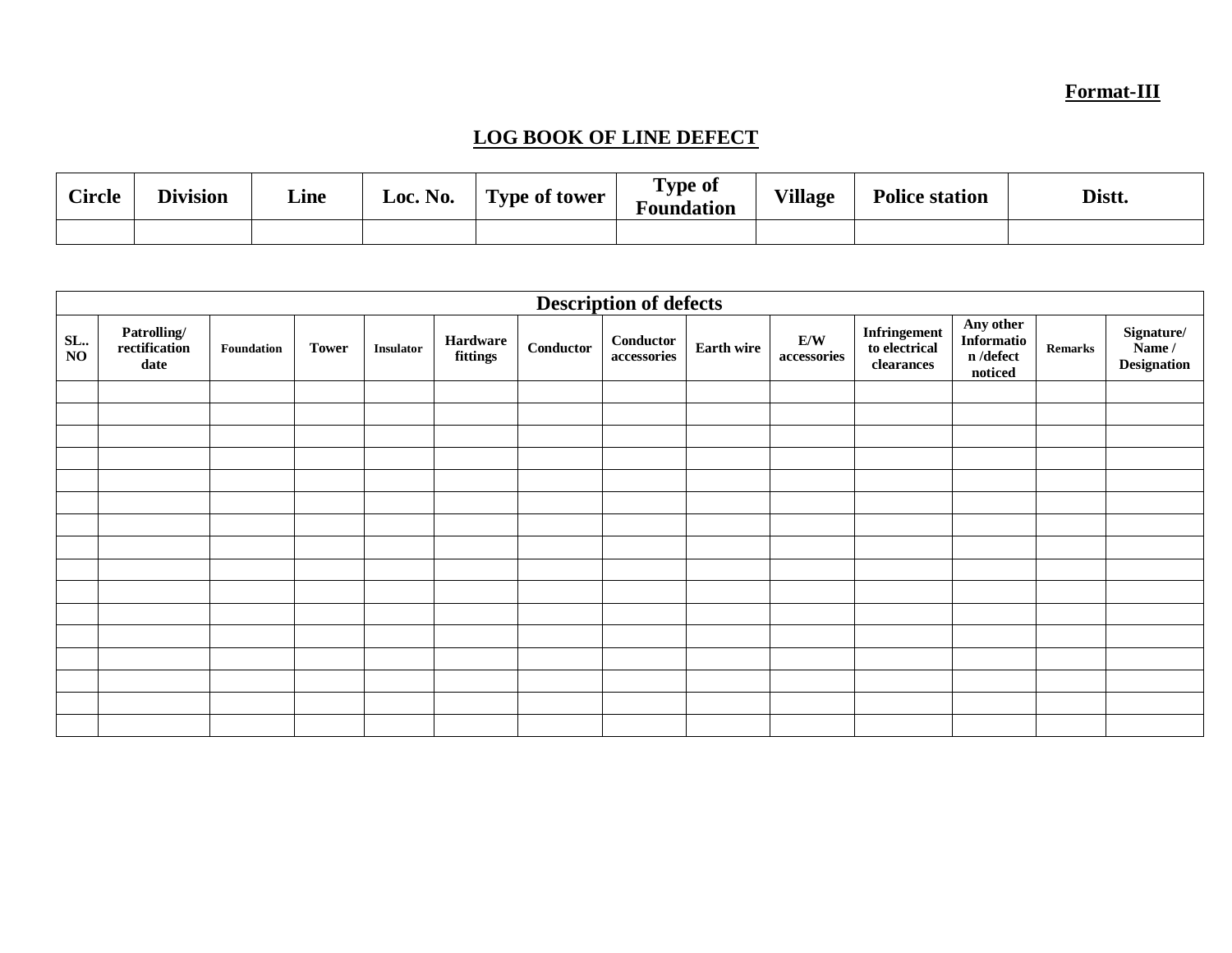### **Format-IV**

### **SUMMARY OF LINE DEFECTS FOR THE MONTHS OF ……………**

#### (to be submitted to General Manager (O&M) Office)

| <b>Circle</b>       | <b>Division</b> | Section patrolled during the<br>month |             |  |  |
|---------------------|-----------------|---------------------------------------|-------------|--|--|
| Line                |                 | From                                  | $T_{\rm O}$ |  |  |
| <b>Total Length</b> |                 |                                       |             |  |  |

| SI.<br>No. | Nature of<br>defect | No. of defects<br>pending at the<br>beginning of<br>month | No of<br>additional<br>defects<br>noticed<br>during the<br>month | Cum.<br><b>Defects</b> | No. of defects<br>attended<br>during the<br>month | <b>Balance</b><br>defects<br>to be<br>attend | <b>Planned</b><br>date of<br>liquidation<br>of defects | <b>Remarks</b> |
|------------|---------------------|-----------------------------------------------------------|------------------------------------------------------------------|------------------------|---------------------------------------------------|----------------------------------------------|--------------------------------------------------------|----------------|
|            |                     |                                                           |                                                                  |                        |                                                   |                                              |                                                        |                |
|            |                     |                                                           |                                                                  |                        |                                                   |                                              |                                                        |                |
|            |                     |                                                           |                                                                  |                        |                                                   |                                              |                                                        |                |
|            |                     |                                                           |                                                                  |                        |                                                   |                                              |                                                        |                |
|            |                     |                                                           |                                                                  |                        |                                                   |                                              |                                                        |                |
|            |                     |                                                           |                                                                  |                        |                                                   |                                              |                                                        |                |
|            |                     |                                                           |                                                                  |                        |                                                   |                                              |                                                        |                |
|            |                     |                                                           |                                                                  |                        |                                                   |                                              |                                                        |                |
|            |                     |                                                           |                                                                  |                        |                                                   |                                              |                                                        |                |
|            |                     |                                                           |                                                                  |                        |                                                   |                                              |                                                        |                |
|            |                     |                                                           |                                                                  |                        |                                                   |                                              |                                                        |                |
|            |                     |                                                           |                                                                  |                        |                                                   |                                              |                                                        |                |
|            |                     |                                                           |                                                                  |                        |                                                   |                                              |                                                        |                |
|            |                     |                                                           |                                                                  |                        |                                                   |                                              |                                                        |                |
|            |                     |                                                           |                                                                  |                        |                                                   |                                              |                                                        |                |

|             | <b>Executive Engineer</b> | <b>Assistant Engineer</b> | <b>Junior Engineer</b> |
|-------------|---------------------------|---------------------------|------------------------|
| Signature   |                           |                           |                        |
| Name        |                           |                           |                        |
| Designation |                           |                           |                        |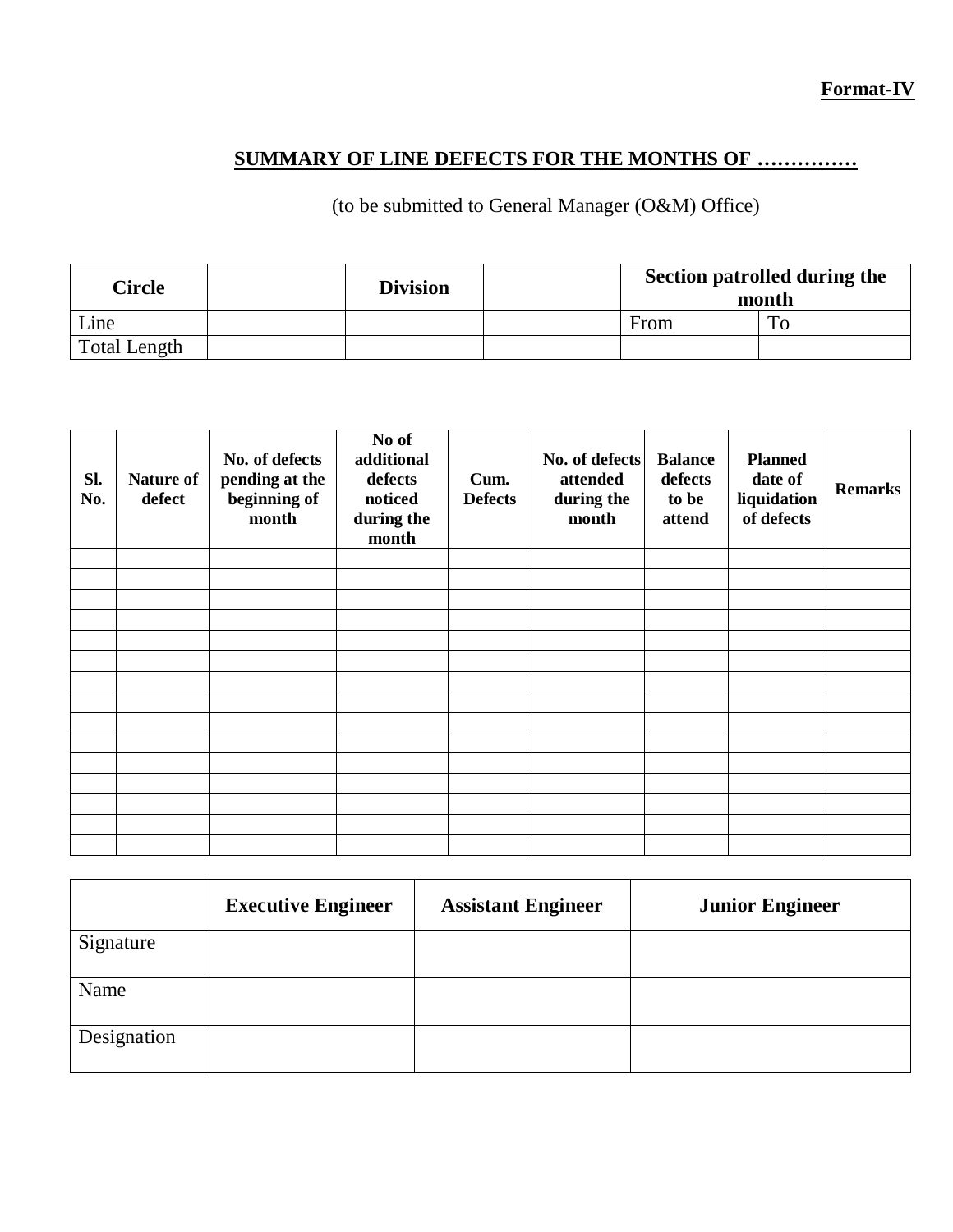### **Format-V**

# **TOWER CLIMBING PATROLLING REPORT (NON OUTAGE)**

| <b>Substation</b> | Name of line | <b>Patrolling date</b> |  |  | $\boldsymbol{\mathsf{\scriptstyle{LOC}}\text{ no}}$ |  |  |  | <b>Type of tower</b> |  |
|-------------------|--------------|------------------------|--|--|-----------------------------------------------------|--|--|--|----------------------|--|
|                   |              |                        |  |  |                                                     |  |  |  |                      |  |

| <b>Bolts loose Y/N</b>                        |                           | First section []                     |                    | <b>Upper section</b>                                                  | $\overline{1}$     | Cross arm                  |                    |
|-----------------------------------------------|---------------------------|--------------------------------------|--------------------|-----------------------------------------------------------------------|--------------------|----------------------------|--------------------|
| Tower members above<br>bottom cross arm level |                           | All secure                           | $\lceil$           | Missing                                                               | $\left[ \ \right]$ | Nos.                       | $\left[ \ \right]$ |
|                                               | Missing bolts/Dummy holes | Yes                                  |                    | N <sub>o</sub>                                                        |                    | Quantity                   |                    |
| Earth wire<br>fittings                        | Cub bond                  | Good                                 | $\left[ \ \right]$ | <b>Rusty</b>                                                          | $[ \ ]$            | Need<br>replacement        | ΙI                 |
|                                               | Sus. Clamp                | Good                                 | $\left[ \ \right]$ | <b>Rusty</b>                                                          | $\left[ \ \right]$ | <b>Need</b><br>replacement |                    |
| Circuit                                       | Single/double             | 1                                    |                    |                                                                       | 11                 |                            |                    |
|                                               |                           | Inner Limb                           |                    | Outer Limb                                                            |                    | Inner                      | Outer<br>limb      |
| Flashed                                       | Left/top                  |                                      |                    |                                                                       |                    |                            |                    |
| over/cracked                                  | Middle/middle             |                                      |                    |                                                                       |                    |                            |                    |
| <b>Insulators</b>                             | Right/bottom              |                                      |                    |                                                                       |                    |                            |                    |
| Hardware                                      | Left/top                  |                                      |                    |                                                                       |                    |                            |                    |
| fittings                                      | Middle/middle             |                                      |                    |                                                                       |                    |                            |                    |
| including<br>split pins                       | Right/bottom              |                                      |                    |                                                                       |                    |                            |                    |
| Presence of<br>pollution                      | Yes<br>$\left[ \ \right]$ | N <sub>0</sub><br>$\left[ \ \right]$ |                    | Source of pollution-<br>(Industrial/Vehicular/Bird excreta/any other) |                    |                            |                    |
| Comments                                      |                           |                                      |                    |                                                                       |                    |                            |                    |
|                                               |                           |                                      |                    |                                                                       |                    |                            |                    |
|                                               |                           |                                      |                    |                                                                       |                    |                            |                    |

|             | <b>Assistant Engineer</b> | <b>Junior Engineer</b> | Lineman |
|-------------|---------------------------|------------------------|---------|
| Signature   |                           |                        |         |
| Name        |                           |                        |         |
| Designation |                           |                        |         |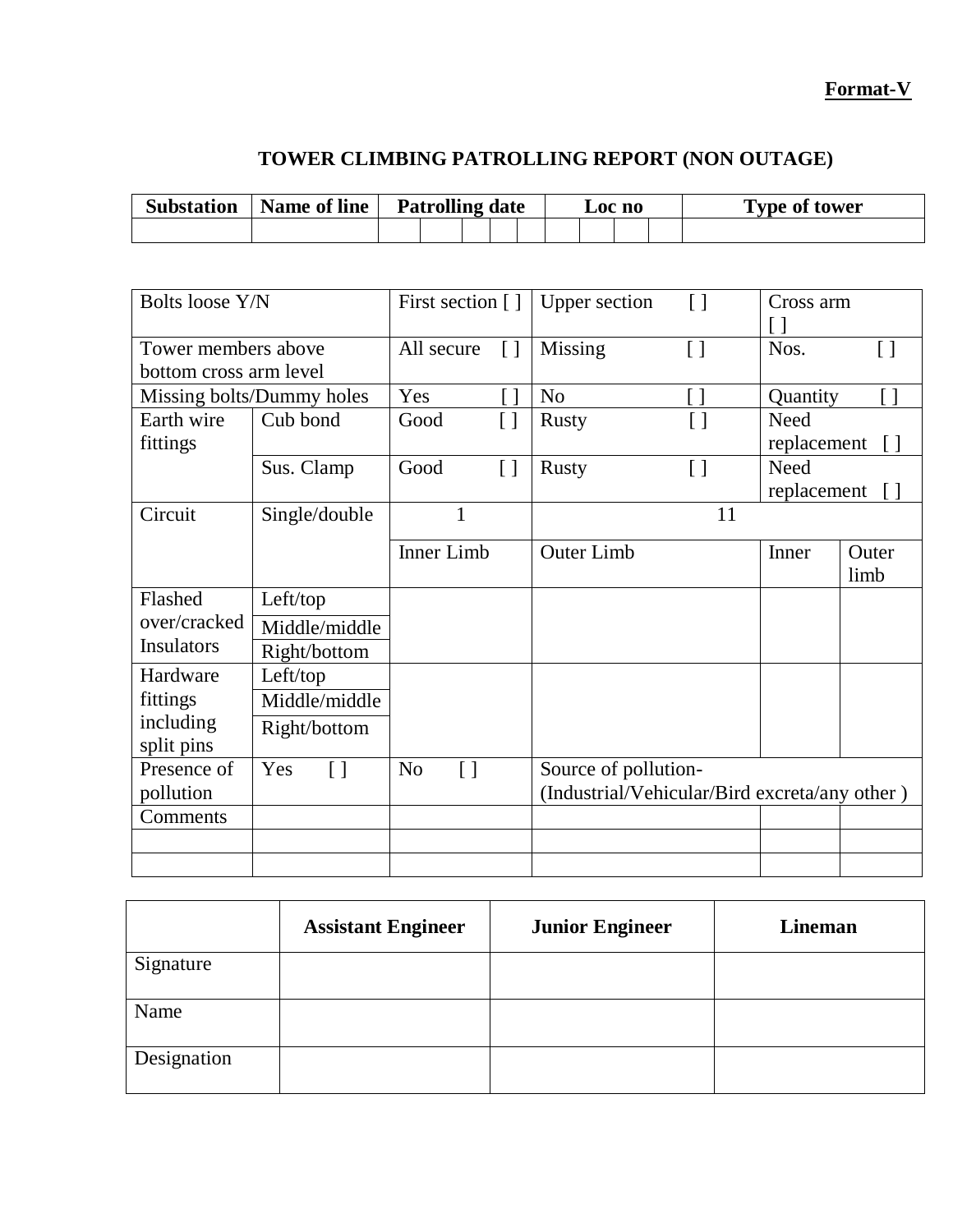### **Format-VI**

# **LINE DECLARED FAULTY INSPECTION REPORT**

| <b>Region</b>         | <b>Name of line</b> |  |       | <b>Patrolling date</b> |  |
|-----------------------|---------------------|--|-------|------------------------|--|
|                       |                     |  |       |                        |  |
| Fault locator reading | End-A               |  | End-B |                        |  |

| <b>Sl. No.</b> | <b>Location No.</b> | <b>Phase</b> | <b>Description of Fault</b> |
|----------------|---------------------|--------------|-----------------------------|
|                |                     |              |                             |
|                |                     |              |                             |
|                |                     |              |                             |
|                |                     |              |                             |
|                |                     |              |                             |
|                |                     |              |                             |
|                |                     |              |                             |
|                |                     |              |                             |
|                |                     |              |                             |
|                |                     |              |                             |
|                |                     |              |                             |
|                |                     |              |                             |
|                |                     |              |                             |
|                |                     |              |                             |
|                |                     |              |                             |
|                |                     |              |                             |
|                |                     |              |                             |
|                |                     |              |                             |
|                |                     |              |                             |
|                |                     |              |                             |
|                |                     |              |                             |
|                |                     |              |                             |
|                |                     |              |                             |
|                |                     |              |                             |

|             | <b>Assistant Engineer</b> | <b>Junior Engineer</b> | Lineman |
|-------------|---------------------------|------------------------|---------|
| Signature   |                           |                        |         |
| Name        |                           |                        |         |
| Designation |                           |                        |         |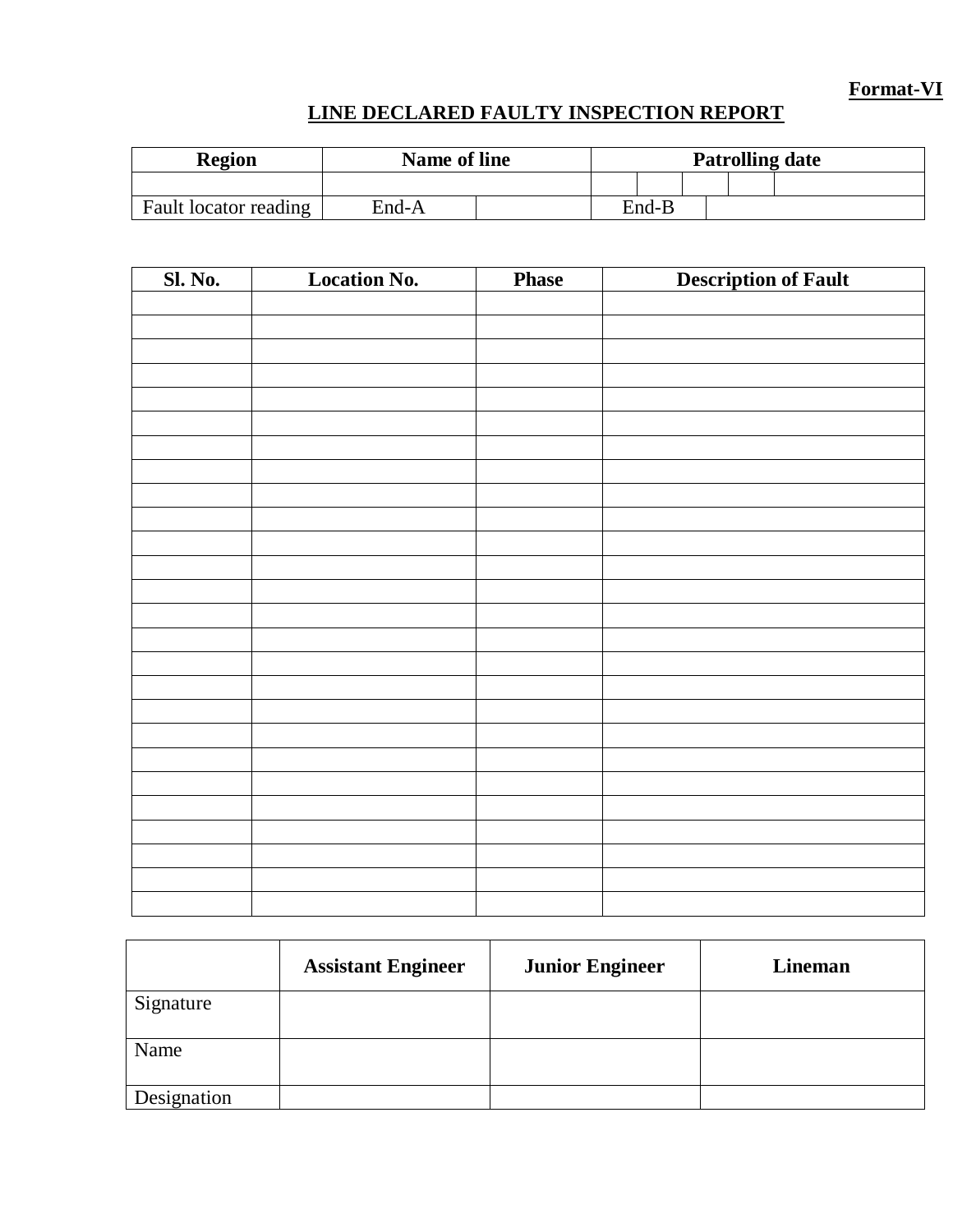# **Format-VII**

### **INSPECTION REPORT FOR MAJOR MAINTENANCE/BREAKDOWN WORKS**

| <b>Substation</b> | Name of line | <b>Patrolling date</b> |  | LOC NO |  | <b>Type of tower</b> |  |  |  |  |
|-------------------|--------------|------------------------|--|--------|--|----------------------|--|--|--|--|
|                   |              |                        |  |        |  |                      |  |  |  |  |

| <b>Type Of Maintenance</b>   |    | <b>Description</b>                            | <b>Status</b> |
|------------------------------|----|-----------------------------------------------|---------------|
| <b>Insulator Replacement</b> | 1. | Whether IR value of insulators checked        | Yes/No        |
|                              |    | in stores and is more than 2000 mega-ohm      |               |
|                              | 2. | Check all bols & pins for their correct       |               |
|                              |    | sizes, all nuts, lock nuts, washers and split |               |
|                              |    | pins are fitted correctly.                    |               |
|                              | 3. | Check conductor clamps to ensure that all     |               |
|                              |    | nuts and spring washers are fitted and        |               |
|                              |    | keeper has no signs of cracking               |               |
| Collapse of                  | 1. | Check point no. 1,2,3 & 4 above for           |               |
| tower/conductor              |    | Insulator replacement                         |               |
| replacement                  | 2. | Check damper positions are correct            |               |
|                              | 3. | From tower, visually check spacers in         |               |
|                              |    | adjacent spans                                |               |
|                              | 4. | Check ADC, step bolts, correct plates and     |               |
|                              |    | no damaged steel work.                        |               |
|                              | 5. | Ensure that there are no missing tower        |               |
|                              |    | parts and blank holes                         |               |
|                              | 6. | Record evidence of disaster in                |               |
|                              |    | neighboring areas                             |               |

|             | <b>Assistant Engineer</b> | <b>Junior Engineer</b> | Lineman |
|-------------|---------------------------|------------------------|---------|
| Signature   |                           |                        |         |
| Name        |                           |                        |         |
| Designation |                           |                        |         |